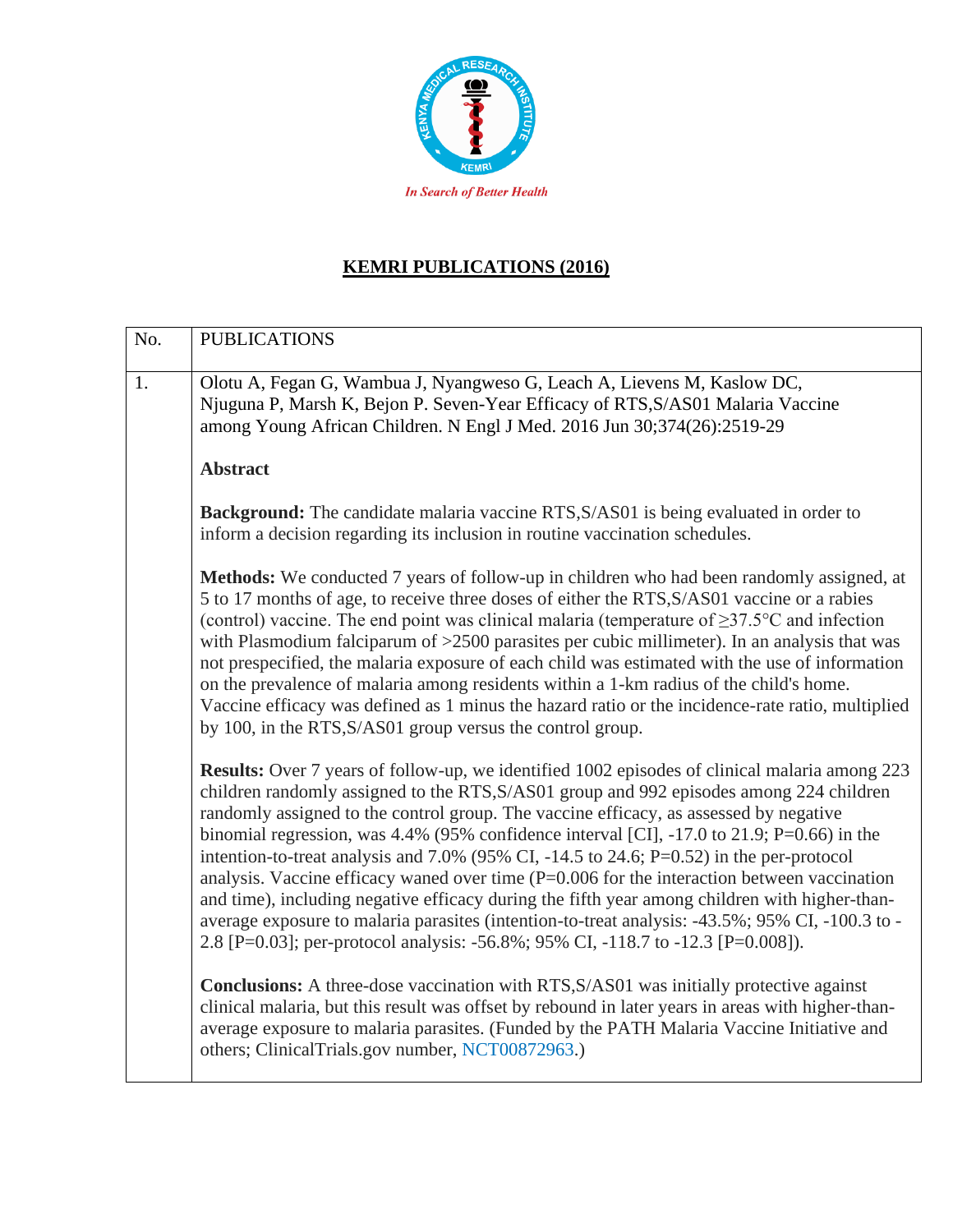

**In Search of Better Health** 

|    | Pubmed link-https://pubmed.ncbi.nlm.nih.gov/27355532/                                                                                                                                                                                                                                                                                                                                                                                                                                                                                                                                                                                                                  |
|----|------------------------------------------------------------------------------------------------------------------------------------------------------------------------------------------------------------------------------------------------------------------------------------------------------------------------------------------------------------------------------------------------------------------------------------------------------------------------------------------------------------------------------------------------------------------------------------------------------------------------------------------------------------------------|
|    |                                                                                                                                                                                                                                                                                                                                                                                                                                                                                                                                                                                                                                                                        |
| 2. | Etyang AO, Smeeth L, Cruickshank JK, Scott JA. The Malaria-High Blood<br>Pressure Hypothesis. Circ Res. 2016 Jun 24;119(1):36-40                                                                                                                                                                                                                                                                                                                                                                                                                                                                                                                                       |
|    | <b>Abstract</b>                                                                                                                                                                                                                                                                                                                                                                                                                                                                                                                                                                                                                                                        |
|    | <b>Rationale:</b> Several studies have demonstrated links between infectious diseases and<br>cardiovascular conditions. Malaria and hypertension are widespread in many low- and middle-<br>income countries, but the possible link between them has not been considered.                                                                                                                                                                                                                                                                                                                                                                                              |
|    | <b>Objective:</b> In this article, we outline the basis for a possible link between malaria and<br>hypertension and discuss how the hypothesis could be confirmed or refuted.                                                                                                                                                                                                                                                                                                                                                                                                                                                                                          |
|    | Methods and results: We reviewed published literature on factors associated with<br>hypertension and checked whether any of these were also associated with malaria. We then<br>considered various study designs that could be used to test the hypothesis. Malaria causes low<br>birth weight, malnutrition, and inflammation, all of which are associated with hypertension in<br>high-income countries. The hypothetical link between malaria and hypertension can be tested<br>through the use of ecological, cohort, or Mendelian randomization studies, each of which poses<br>specific challenges.                                                              |
|    | <b>Conclusions:</b> Confirmation of the existence of a causative link with malaria would be a<br>paradigm shift in efforts to prevent and control hypertension and would stimulate wider<br>research on the links between infectious and noncommunicable disease                                                                                                                                                                                                                                                                                                                                                                                                       |
|    | PubMed link-https://pubmed.ncbi.nlm.nih.gov/27151400/                                                                                                                                                                                                                                                                                                                                                                                                                                                                                                                                                                                                                  |
| 3. | Bourke CD, Berkley JA, Prendergast AJ. Immune Dysfunction as a Cause and<br>Consequence of Malnutrition. Trends Immunol. 2016 Jun;37(6):386-398                                                                                                                                                                                                                                                                                                                                                                                                                                                                                                                        |
|    | <b>Abstract</b>                                                                                                                                                                                                                                                                                                                                                                                                                                                                                                                                                                                                                                                        |
|    | Malnutrition, which encompasses under- and overnutrition, is responsible for an enormous<br>morbidity and mortality burden globally. Malnutrition results from disordered nutrient<br>assimilation but is also characterized by recurrent infections and chronic inflammation,<br>implying an underlying immune defect. Defects emerge before birth via modifications in the<br>immunoepigenome of malnourished parents, and these may contribute to intergenerational<br>cycles of malnutrition. This review summarizes key recent studies from experimental animals,<br>in vitro models, and human cohorts, and proposes that immune dysfunction is both a cause and |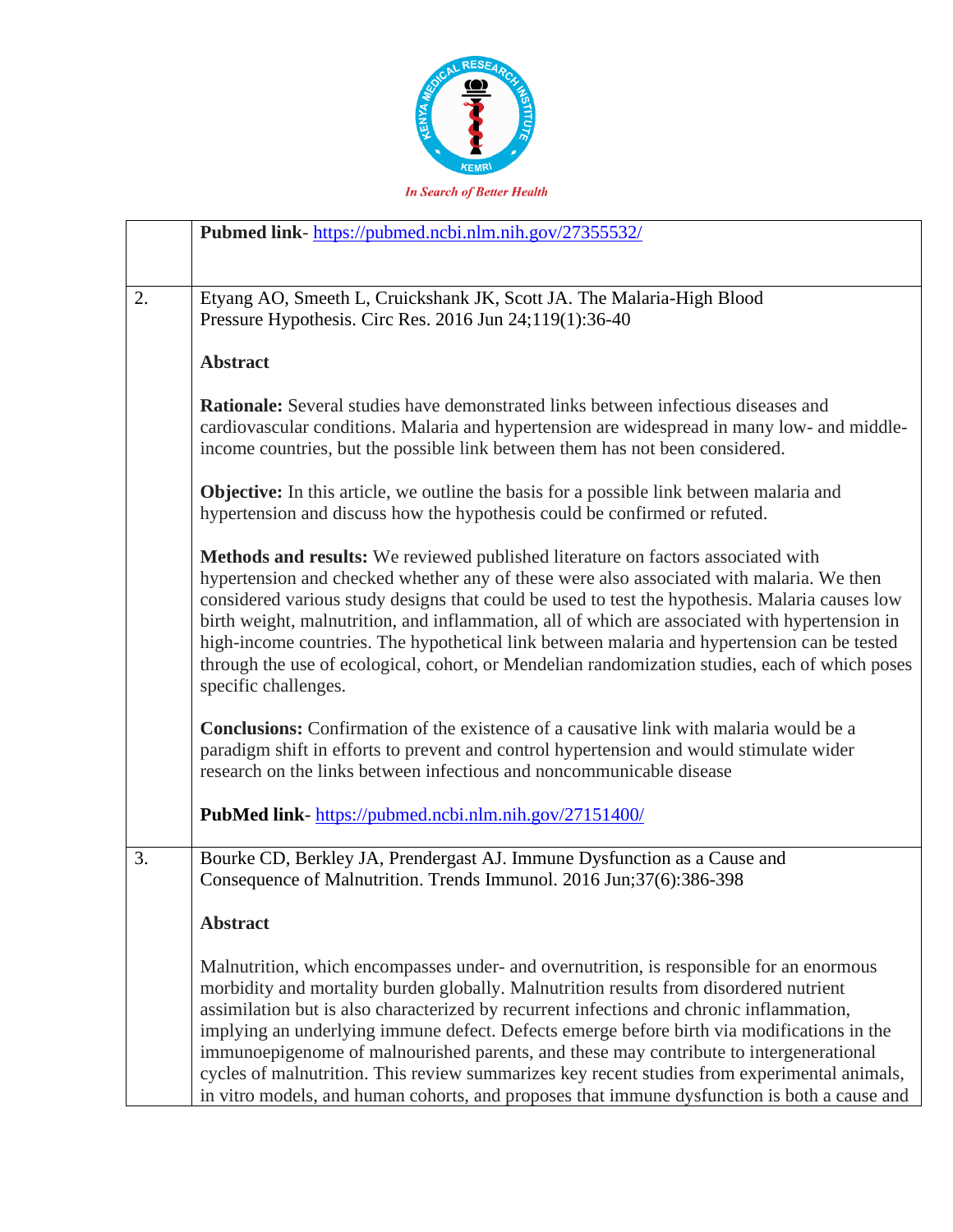

|    | a consequence of malnutrition. Focusing on childhood undernutrition, we highlight gaps in<br>current understanding of immune dysfunction in malnutrition, with a view to therapeutically<br>targeting immune pathways as a novel means to reduce morbidity and mortality.                                                                                                                                                                                                 |
|----|---------------------------------------------------------------------------------------------------------------------------------------------------------------------------------------------------------------------------------------------------------------------------------------------------------------------------------------------------------------------------------------------------------------------------------------------------------------------------|
|    | Pubmed link-https://pubmed.ncbi.nlm.nih.gov/27237815/                                                                                                                                                                                                                                                                                                                                                                                                                     |
| 4. | Lienhardt C, Lönnroth K, Menzies D, Balasegaram M, Chakaya J, Cobelens F,<br>Cohn J, Denkinger CM, Evans TG, Källenius G, Kaplan G, Kumar AM, Matthiessen L,<br>Mgone CS, Mizrahi V, Mukadi YD, Nguyen VN, Nordström A, Sizemore CF, Spigelman<br>M, Squire SB, Swaminathan S, Van Helden PD, Zumla A, Weyer K, Weil D, Raviglione<br>M. Translational Research for Tuberculosis Elimination: Priorities, Challenges,<br>and Actions. PLoS Med. 2016 Mar 2;13(3):e1001965 |
|    | <b>Abstract</b>                                                                                                                                                                                                                                                                                                                                                                                                                                                           |
|    | Christian Lienhardt and colleagues describe the research efforts needed to end the global<br>tuberculosis epidemic by 2035.                                                                                                                                                                                                                                                                                                                                               |
|    | <b>PubMed link-</b> https://pubmed.ncbi.nlm.nih.gov/26933883/                                                                                                                                                                                                                                                                                                                                                                                                             |
|    |                                                                                                                                                                                                                                                                                                                                                                                                                                                                           |
| 5. | Enoch AJ, English M, Shepperd S. Does pulse oximeter use impact health<br>outcomes? A systematic review. Arch Dis Child. 2016 Aug;101(8):694-700                                                                                                                                                                                                                                                                                                                          |
|    | <b>Abstract</b>                                                                                                                                                                                                                                                                                                                                                                                                                                                           |
|    | <b>Objective:</b> Do newborns, children and adolescents up to 19 years have lower mortality rates,<br>lower morbidity and shorter length of stay in health facilities where pulse oximeters are used to<br>inform diagnosis and treatment (excluding surgical care) compared with health facilities where<br>pulse oximeters are not used?                                                                                                                                |
|    | Design: Studies were obtained for this systematic literature review by systematically searching<br>the Database of Abstracts of Reviews of Effects, Cochrane, Medion, PubMed, Web of Science,<br>Embase, Global Health, CINAHL, WHO Global Health Library, international health<br>organisation and NGO websites, and study references.                                                                                                                                   |
|    | Patients: Children 0-19 years presenting for the first time to hospitals, emergency departments<br>or primary care facilities.                                                                                                                                                                                                                                                                                                                                            |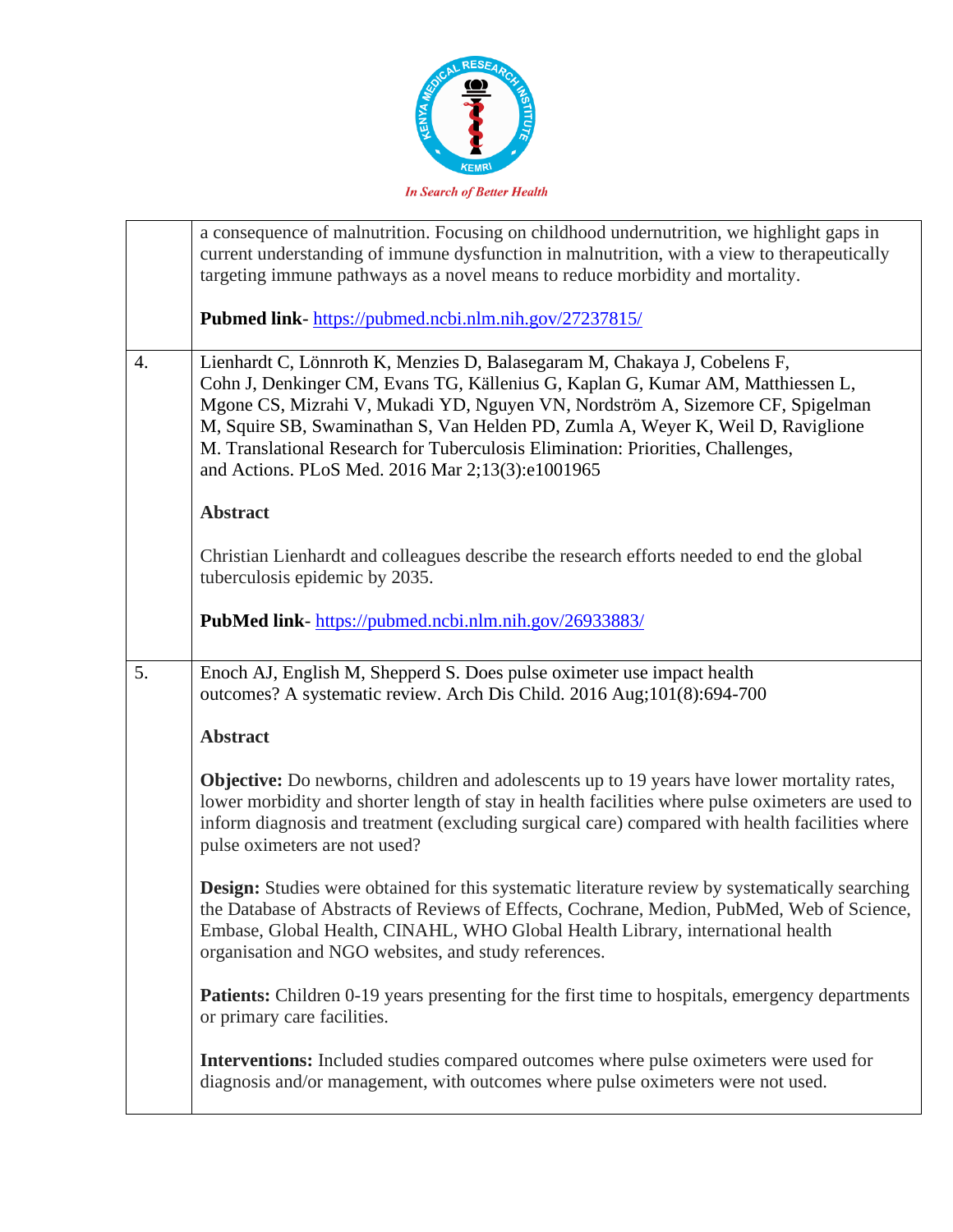

|    | Main outcome measures: mortality, morbidity, length of stay, and treatment and management<br>changes.                                                                                                                                                                                                                                                                                                                                                                                                                                                                                                                                                                                                                                                                                                                                                                                                                                                                                                                                                                                                    |
|----|----------------------------------------------------------------------------------------------------------------------------------------------------------------------------------------------------------------------------------------------------------------------------------------------------------------------------------------------------------------------------------------------------------------------------------------------------------------------------------------------------------------------------------------------------------------------------------------------------------------------------------------------------------------------------------------------------------------------------------------------------------------------------------------------------------------------------------------------------------------------------------------------------------------------------------------------------------------------------------------------------------------------------------------------------------------------------------------------------------|
|    | <b>Results:</b> The evidence is low quality and hypoxaemia definitions varied across studies, but the<br>evidence suggests pulse oximeter use with children can reduce mortality rates (when combined<br>with improved oxygen administration) and length of emergency department stay, increase<br>admission of children with previously unrecognised hypoxaemia, and change physicians'<br>decisions on illness severity, diagnosis and treatment. Pulse oximeter use generally increased<br>resource utilisation.                                                                                                                                                                                                                                                                                                                                                                                                                                                                                                                                                                                      |
|    | <b>Conclusions:</b> As international organisations are investing in programmes to increase pulse<br>oximeter use in low-income settings, more research is needed on the optimal use of pulse<br>oximeters (eg, appropriate oxygen saturation thresholds), and how pulse oximeter use affects<br>referral and admission rates, length of stay, resource utilisation and health outcomes.                                                                                                                                                                                                                                                                                                                                                                                                                                                                                                                                                                                                                                                                                                                  |
|    | Pubmed link-https://pubmed.ncbi.nlm.nih.gov/26699537/                                                                                                                                                                                                                                                                                                                                                                                                                                                                                                                                                                                                                                                                                                                                                                                                                                                                                                                                                                                                                                                    |
| 6. | Busby GB, Band G, Si Le Q, Jallow M, Bougama E, Mangano VD, Amenga-Etego LN,<br>Enimil A, Apinjoh T, Ndila CM, Manjurano A, Nyirongo V, Doumba O, Rockett KA,<br>Kwiatkowski DP, Spencer CC; Malaria Genomic Epidemiology Network. Admixture into<br>and within sub-Saharan Africa. Elife. 2016 Jun 21;5:e15266                                                                                                                                                                                                                                                                                                                                                                                                                                                                                                                                                                                                                                                                                                                                                                                          |
|    | <b>Abstract</b>                                                                                                                                                                                                                                                                                                                                                                                                                                                                                                                                                                                                                                                                                                                                                                                                                                                                                                                                                                                                                                                                                          |
|    | Similarity between two individuals in the combination of genetic markers along their<br>chromosomes indicates shared ancestry and can be used to identify historical connections<br>between different population groups due to admixture. We use a genome-wide, haplotype-<br>based, analysis to characterise the structure of genetic diversity and gene-flow in a collection<br>of 48 sub-Saharan African groups. We show that coastal populations experienced an influx of<br>Eurasian haplotypes over the last 7000 years, and that Eastern and Southern Niger-Congo<br>speaking groups share ancestry with Central West Africans as a result of recent population<br>expansions. In fact, most sub-Saharan populations share ancestry with groups from outside of<br>their current geographic region as a result of gene-flow within the last 4000 years. Our in-<br>depth analysis provides insight into haplotype sharing across different ethno-linguistic groups<br>and the recent movement of alleles into new environments, both of which are relevant to<br>studies of genetic epidemiology. |
|    | PubMed link-https://pubmed.ncbi.nlm.nih.gov/27324836/                                                                                                                                                                                                                                                                                                                                                                                                                                                                                                                                                                                                                                                                                                                                                                                                                                                                                                                                                                                                                                                    |
| 7. | Ru Ruparelia K, Abubakar A, Badoe E, Bakare M, Visser K, Chugani DC, Chugani HT,<br>Donald KA, Wilmshurst JM, Shih A, Skuse D, Newton CR. Autism Spectrum Disorders                                                                                                                                                                                                                                                                                                                                                                                                                                                                                                                                                                                                                                                                                                                                                                                                                                                                                                                                      |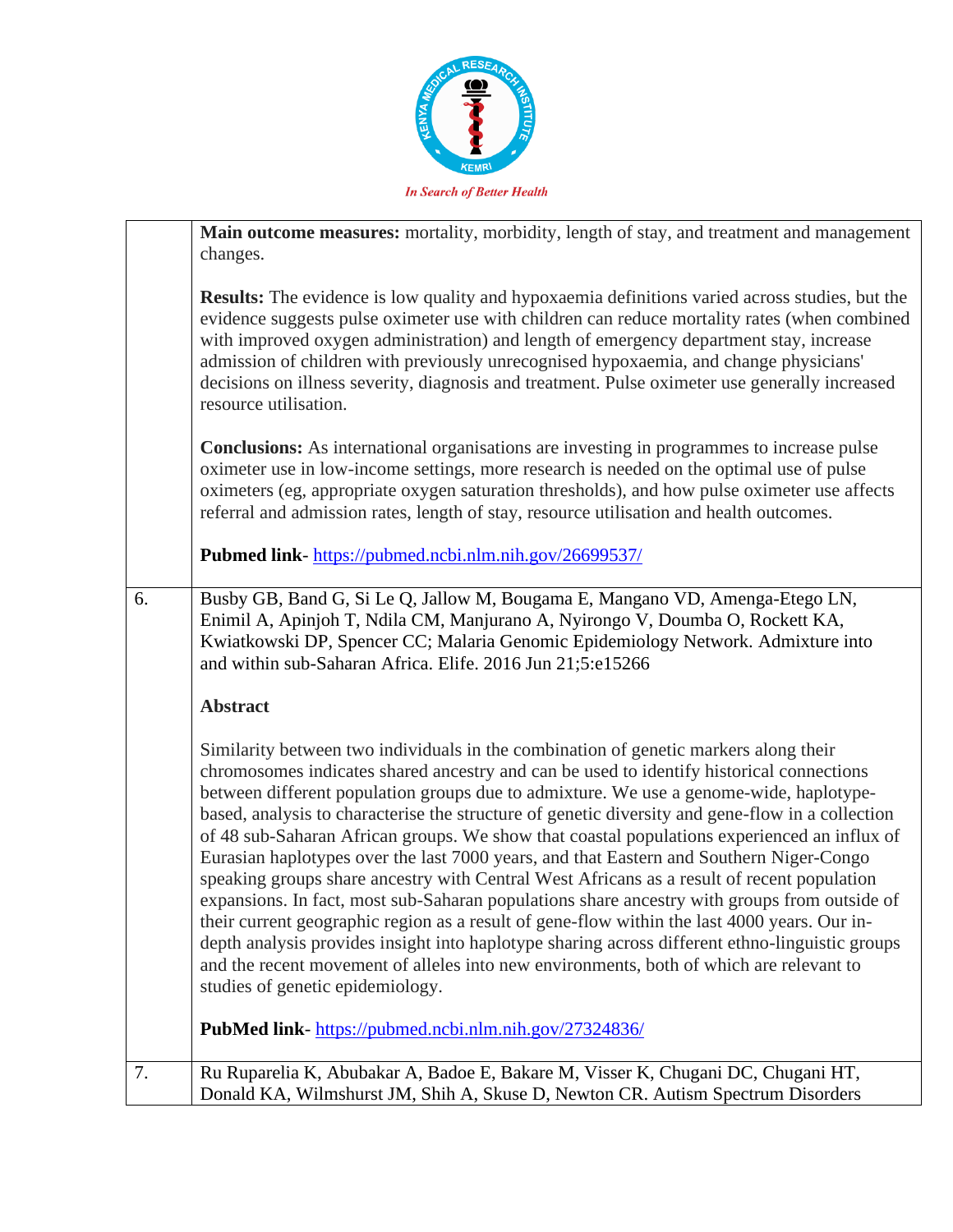

|    | in Africa: Current Challenges in Identification, Assessment, and Treatment: A<br>Report on the International Child Neurology Association Meeting on ASD in<br>Africa, Ghana, April 3-5, 2014. J Child Neurol. 2016 Jul;31(8):1018-                                                                                                                                                                                                                                                                                                                                                                                                                                                                                                                                                                                                                                                                                                                                                                                                                                                                                                                                                                                                                                                                |
|----|---------------------------------------------------------------------------------------------------------------------------------------------------------------------------------------------------------------------------------------------------------------------------------------------------------------------------------------------------------------------------------------------------------------------------------------------------------------------------------------------------------------------------------------------------------------------------------------------------------------------------------------------------------------------------------------------------------------------------------------------------------------------------------------------------------------------------------------------------------------------------------------------------------------------------------------------------------------------------------------------------------------------------------------------------------------------------------------------------------------------------------------------------------------------------------------------------------------------------------------------------------------------------------------------------|
|    | <b>Abstract</b>                                                                                                                                                                                                                                                                                                                                                                                                                                                                                                                                                                                                                                                                                                                                                                                                                                                                                                                                                                                                                                                                                                                                                                                                                                                                                   |
|    | Prevalence of autism spectrum disorders has increased over recent years, however, little is<br>known about the identification and management of autism spectrum disorder in Africa. This<br>report summarizes a workshop on autism spectrum disorder in Africa under the auspices of the<br>International Child Neurology Association and the African Child Neurology Association<br>through guided presentations and working group reports, focusing on identification, diagnosis,<br>management, and community support. A total of 47 delegates participated from 14 African<br>countries. Although there was a huge variability in services across the countries represented,<br>numbers of specialists assessing and managing autism spectrum disorder was small relative to<br>populations served. Strategies were proposed to improve identification, diagnosis, management<br>and support delivery for individuals with autism spectrum disorder across Africa in these<br>culturally diverse, low-resource settings. Emphasis on raising public awareness through<br>community engagement and improving access to information and training in autism spectrum<br>disorder. Special considerations for the cultural, linguistic, and socioeconomic factors within<br>Africa are discussed. |
|    | PubMed link-https://pubmed.ncbi.nlm.nih.gov/26979098/                                                                                                                                                                                                                                                                                                                                                                                                                                                                                                                                                                                                                                                                                                                                                                                                                                                                                                                                                                                                                                                                                                                                                                                                                                             |
| 8. | Joseph Davey D, Myer L, Bukusi E, Ramogola-Masire D, Kilembe W, Klausner JD.<br>Integrating Human Immunodeficiency Virus and Reproductive, Maternal and Child,<br>and Tuberculosis Health Services Within National Health Systems. Curr HIV/AIDS<br>Rep. 2016 Jun; 13(3): 170-6.                                                                                                                                                                                                                                                                                                                                                                                                                                                                                                                                                                                                                                                                                                                                                                                                                                                                                                                                                                                                                  |
|    | <b>Abstract</b>                                                                                                                                                                                                                                                                                                                                                                                                                                                                                                                                                                                                                                                                                                                                                                                                                                                                                                                                                                                                                                                                                                                                                                                                                                                                                   |
|    | Joint United Nations Programme on HIV/AIDS (UNAIDS) established 90-90-90 HIV<br>treatment targets for 2020 including the following: 90 % of HIV-infected people know their<br>HIV status, 90 % of HIV-infected people who know their status are on treatment, and 90 % of<br>people on HIV treatment have a suppressed viral load. Integration of HIV and other programs<br>into the national health system provides an important pathway to reach those targets. We<br>examine the case for integrating HIV and other health services to ensure sustainability and<br>improve health outcomes within national health systems. In this non-systematic review, we<br>examined recent studies on integrating HIV, tuberculosis (TB), maternal-child health (MCH),<br>and sexually transmitted infection (STI) programs. Existing evidence is limited about the<br>effectiveness of integration of HIV and other services. Most studies found that service                                                                                                                                                                                                                                                                                                                                           |
|    | integration increased uptake of services, but evidence is mixed about the effect on health                                                                                                                                                                                                                                                                                                                                                                                                                                                                                                                                                                                                                                                                                                                                                                                                                                                                                                                                                                                                                                                                                                                                                                                                        |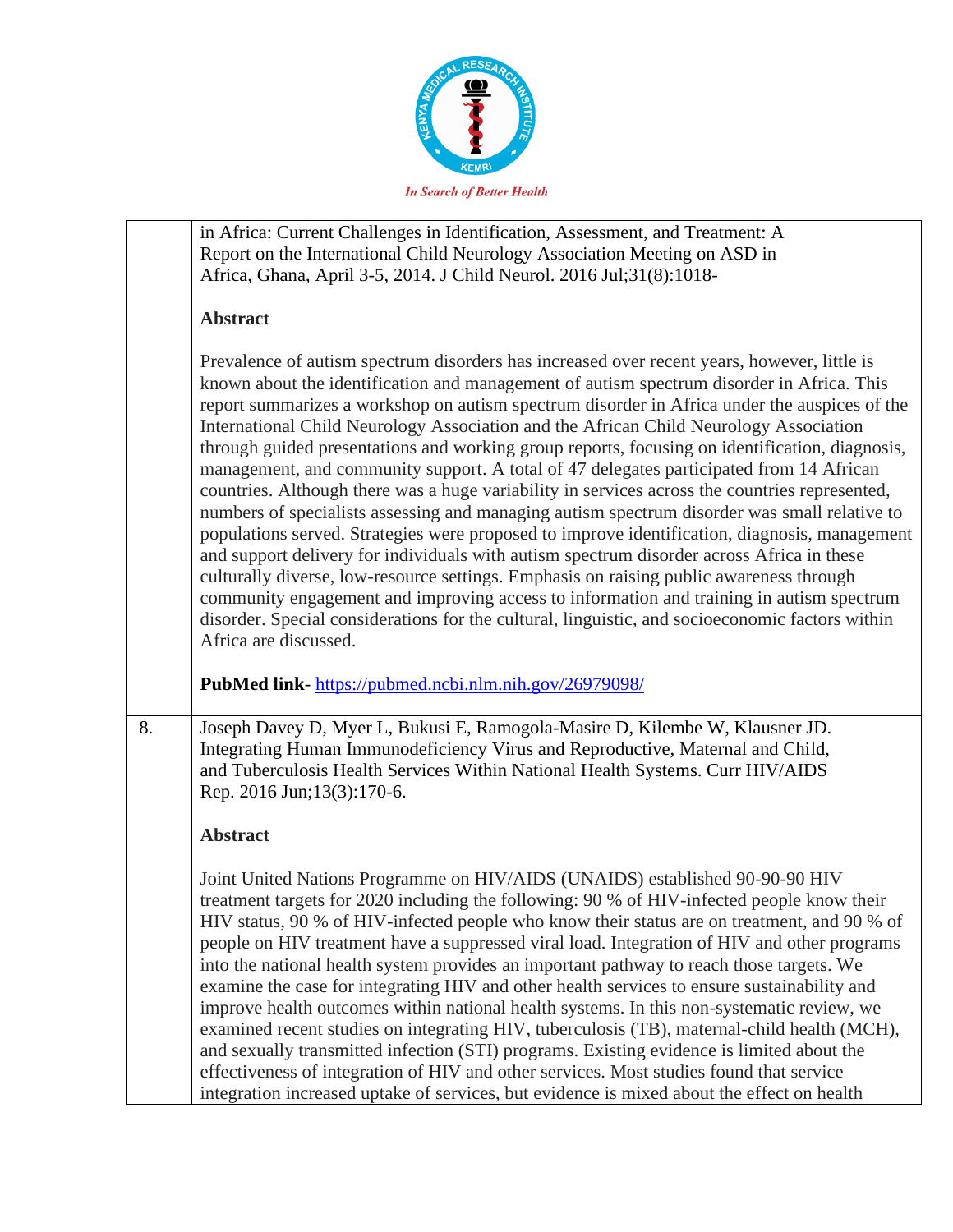

|    | outcomes or quality of health services. More rigorous studies of different strategies to promote<br>integration over a wider range of services and settings are needed. Research on how best to<br>maximize benefits, including sustainability, of integrated services is necessary to help inform<br>international and national policy. We recommend additional interventions to test how best to<br>integrate HIV and MCH services, HIV and TB services, HIV testing and treatment, and STI<br>testing and treatment.      |
|----|------------------------------------------------------------------------------------------------------------------------------------------------------------------------------------------------------------------------------------------------------------------------------------------------------------------------------------------------------------------------------------------------------------------------------------------------------------------------------------------------------------------------------|
|    | PubMed link-https://pubmed.ncbi.nlm.nih.gov/27221628/                                                                                                                                                                                                                                                                                                                                                                                                                                                                        |
| 9. | Sinha A, Russell LB, Tomczyk S, Verani JR, Schrag SJ, Berkley JA, Mohammed M,<br>Sigauque B, Kim SY; GBS Vaccine Cost-Effectiveness Analysis in Sub-Saharan<br>Africa Working Group. Disease Burden of Group B Streptococcus Among Infants in<br>Sub-Saharan Africa: A Systematic Literature Review and Meta-analysis. Pediatr<br>Infect Dis J. 2016 Sep; 35(9): 933-42                                                                                                                                                      |
|    | <b>Abstract</b>                                                                                                                                                                                                                                                                                                                                                                                                                                                                                                              |
|    | <b>Background:</b> Group B streptococcus (GBS) is a leading neonatal sepsis pathogen globally.<br>Investment in GBS disease prevention, such as maternal vaccination, requires evidence of<br>disease burden, particularly in high infant mortality regions like sub-Saharan Africa. We aimed<br>to provide such evidence by conducting a systematic literature review and meta-analysis to<br>estimate maternal colonization proportion, GBS disease incidence and GBS serotype<br>distribution.                            |
|    | Methods: MEDLINE, MEDLINE in process and Cochrane Library were searched for studies<br>published during 1990-2014, pertaining to sub-Saharan Africa. Eligible studies were used to<br>estimate the proportion of pregnant women colonized with GBS, early-onset GBS disease<br>incidence, late-onset GBS disease incidence and respective serotype distributions. Random<br>effects meta-analysis was conducted to estimate weighted means and confidence intervals<br>(CIs).                                                |
|    | <b>Results:</b> We identified 17 studies of colonization, 9 of disease incidence, and 6 of serotype<br>distribution meeting inclusion criteria. 21.8% (95% CI: 18.3, 25.5) of expectant women were<br>colonized with GBS. The incidence of early-onset GBS disease was 1.3 per 1000 births (95%)<br>CI: 0.81, 1.9), that of late-onset GBS disease 0.73 per 1000 births (95% CI: 0.48, 1.0). The<br>most common disease-causing serotype was 3, followed by 1a. Serotypes 1b, 2 and 5 were<br>next most common in frequency. |
|    | <b>Conclusion:</b> Despite methodological factors leading to underestimation, GBS disease<br>incidence appears high in sub-Saharan Africa. A small number of GBS serotypes cause almost                                                                                                                                                                                                                                                                                                                                      |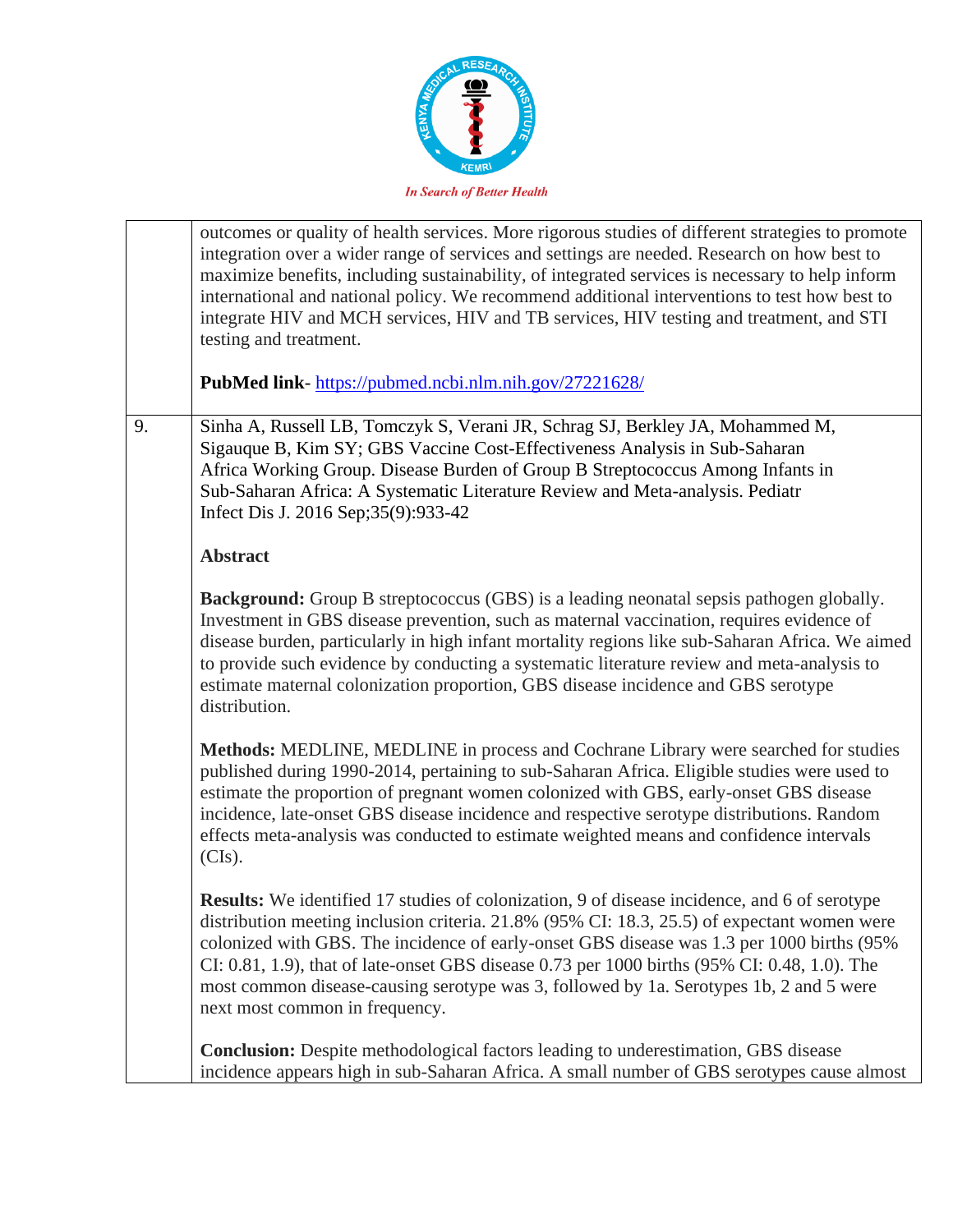

**In Search of Better Health** 

|     | all disease. GBS disease burden in sub-Saharan Africa suggests that safe, effective and<br>affordable GBS disease prevention is needed.                                                                                                                                                                                                                                                                                                                                                                                                                                                                                                                                                                                                                                                                                                                                                                                                                                                                                                                                                                                                                                                                                                                                                                                                                                                                                                                                                                                                                                                                                                                                                                                                                                                                                                                                                         |
|-----|-------------------------------------------------------------------------------------------------------------------------------------------------------------------------------------------------------------------------------------------------------------------------------------------------------------------------------------------------------------------------------------------------------------------------------------------------------------------------------------------------------------------------------------------------------------------------------------------------------------------------------------------------------------------------------------------------------------------------------------------------------------------------------------------------------------------------------------------------------------------------------------------------------------------------------------------------------------------------------------------------------------------------------------------------------------------------------------------------------------------------------------------------------------------------------------------------------------------------------------------------------------------------------------------------------------------------------------------------------------------------------------------------------------------------------------------------------------------------------------------------------------------------------------------------------------------------------------------------------------------------------------------------------------------------------------------------------------------------------------------------------------------------------------------------------------------------------------------------------------------------------------------------|
|     | PubMed link-https://pubmed.ncbi.nlm.nih.gov/27213263/                                                                                                                                                                                                                                                                                                                                                                                                                                                                                                                                                                                                                                                                                                                                                                                                                                                                                                                                                                                                                                                                                                                                                                                                                                                                                                                                                                                                                                                                                                                                                                                                                                                                                                                                                                                                                                           |
| 10. | Kombe F, Folayan MO, Ambe J, Igonoh A, Abayomi A; GET Members. Taking the<br>bull by the horns: Ethical considerations in the design and implementation of an<br>Ebola virus therapy trial. Soc Sci Med. 2016 Jan; 148:163-70                                                                                                                                                                                                                                                                                                                                                                                                                                                                                                                                                                                                                                                                                                                                                                                                                                                                                                                                                                                                                                                                                                                                                                                                                                                                                                                                                                                                                                                                                                                                                                                                                                                                   |
|     | <b>Abstract</b>                                                                                                                                                                                                                                                                                                                                                                                                                                                                                                                                                                                                                                                                                                                                                                                                                                                                                                                                                                                                                                                                                                                                                                                                                                                                                                                                                                                                                                                                                                                                                                                                                                                                                                                                                                                                                                                                                 |
|     | Ebola virus is categorized as one of the most dangerous pathogens in the world. Although there<br>is no known cure for Ebola virus, there is some evidence that the severity of the disease can be<br>curtailed using plasma from survivors. Although there is a general consensus on the<br>importance of research, methodological and ethical challenges for conducting research in an<br>emergency situation have been identified. Performing clinical trials is important, especially for<br>health conditions that are of public health significance (including rare epidemics) to develop<br>new therapies as well as to test the efficacy and effectiveness of new interventions. However,<br>routine clinical trial procedures can be difficult to apply in emergency public health crises<br>hence require a consideration of alternative approaches on how therapies in these situations are<br>tested and brought to the market. This paper examines some of the ethical issues that arise<br>when conducting clinical trials during a highly dangerous pathogen outbreak, with a special<br>focus on the Ebola virus outbreak in West Africa. The issues presented here come from a<br>review of a protocol that was submitted to the Global Emerging Pathogens Treatment<br>Consortium (GET). In reviewing the proposal, which was about conducting a clinical trial to<br>evaluate the safety and efficacy of using convalescent plasma in the management of Ebola<br>virus disease, the authors deliberated on various issues, which were documented as minutes<br>and later used as a basis for this paper. The experiences and reflections shared by the authors,<br>who came from different regions and disciplines across Africa, present wide-ranging<br>perspectives on the conduct of clinical trials during a dangerous disease outbreak in a resource-<br>poor setting. |
|     | PubMed link-https://pubmed.ncbi.nlm.nih.gov/26653137/                                                                                                                                                                                                                                                                                                                                                                                                                                                                                                                                                                                                                                                                                                                                                                                                                                                                                                                                                                                                                                                                                                                                                                                                                                                                                                                                                                                                                                                                                                                                                                                                                                                                                                                                                                                                                                           |
| 11. | Mijovic H, McKnight J, English M. What does the literature tell us about<br>health workers' experiences of task-shifting projects in sub-Saharan Africa? A<br>systematic, qualitative review. J Clin Nurs. 2016 Aug; 25(15-16): 2083-100.                                                                                                                                                                                                                                                                                                                                                                                                                                                                                                                                                                                                                                                                                                                                                                                                                                                                                                                                                                                                                                                                                                                                                                                                                                                                                                                                                                                                                                                                                                                                                                                                                                                       |
|     | <b>Abstract</b>                                                                                                                                                                                                                                                                                                                                                                                                                                                                                                                                                                                                                                                                                                                                                                                                                                                                                                                                                                                                                                                                                                                                                                                                                                                                                                                                                                                                                                                                                                                                                                                                                                                                                                                                                                                                                                                                                 |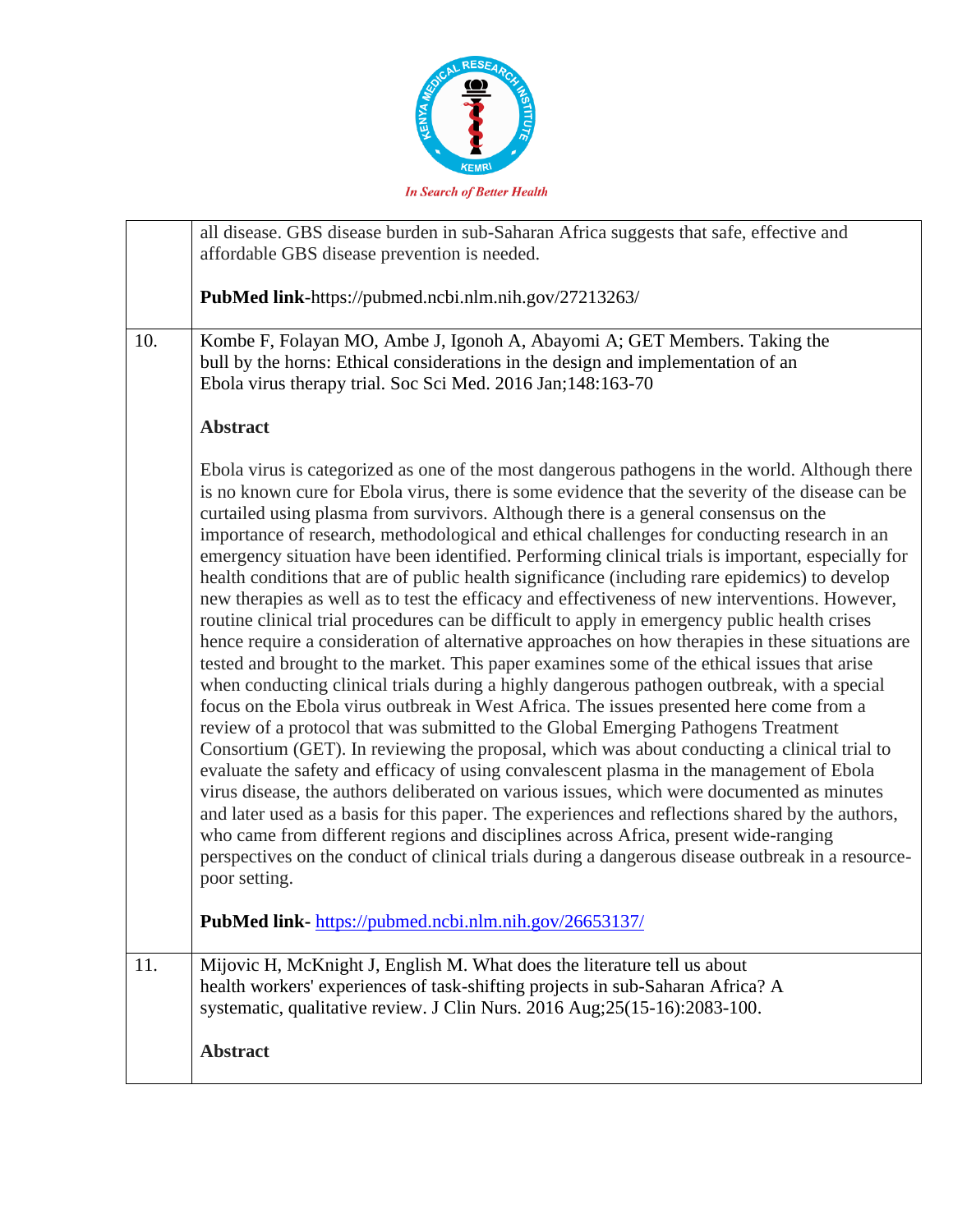

|     | Aims and objectives: To review systematically, qualitative literature covering the<br>implementation of task shifting in sub-Saharan Africa to address the growing interest in<br>interventions of this kind. This review aims to distil the key practical findings to both guide a<br>specific project aiming to improve the quality of neonatal care in Kenya and to contribute to<br>the broader literature.                                                                                                                                                                                                                             |
|-----|---------------------------------------------------------------------------------------------------------------------------------------------------------------------------------------------------------------------------------------------------------------------------------------------------------------------------------------------------------------------------------------------------------------------------------------------------------------------------------------------------------------------------------------------------------------------------------------------------------------------------------------------|
|     | <b>Background:</b> Task-shifting programmes aim to improve access to healthcare by delegating<br>specific tasks from higher to lower skilled health workers. Evidence suggests that task-shifting<br>programmes in sub-Saharan Africa may improve patient outcomes, but they have also been<br>criticised for providing fragmented, unsustainable services. This systematic review of<br>qualitative literature summarises factors affecting implementation of task shifting and how<br>such interventions in sub-Saharan Africa may have affected health workers' feelings about<br>their own positions and their ability to provide care. |
|     | Design: Following literature search, a modified Critical Appraisal Skills Program (CASP)<br>framework was used to assess quality. Thereafter, analysis adopted a thematic synthesis<br>approach.                                                                                                                                                                                                                                                                                                                                                                                                                                            |
|     | Methods: A systematic literature search identified qualitative studies examining task -shifting<br>interventions in sub-Saharan Africa. Thematic synthesis was used to identify overarching<br>themes arising from across the studies and infer how task-shifting interventions may impact on<br>the health workers from whom tasks are being shifted.                                                                                                                                                                                                                                                                                      |
|     | <b>Results:</b> From the 230 studies screened, 13 met the inclusion criteria. Overarching themes<br>identified showed that task shifting has been associated with jurisdictional debates linked to<br>new cadres working beyond their scope of practice, and tension around compensation and<br>career development for those taking on tasks that were being delegated.                                                                                                                                                                                                                                                                     |
|     | <b>Conclusions:</b> Based on the qualitative data available, it appears that task shifting may<br>negatively impact the sense of agency and the ability to perform of health workers' from whom<br>tasks are shifted. The potential implications of task shifting on all health workers should be<br>considered prior to implementing task-shifting solutions.                                                                                                                                                                                                                                                                              |
|     | PubMed link- https://pubmed.ncbi.nlm.nih.gov/27338023/                                                                                                                                                                                                                                                                                                                                                                                                                                                                                                                                                                                      |
| 12. | Gloria-Soria A, Ayala D, Bheecarry A, Calderon-Arguedas O, Chadee DD,<br>Chiappero M, Coetzee M, Elahee KB, Fernandez-Salas I, Kamal HA, Kamgang B,<br>Khater EI, Kramer LD, Kramer V, Lopez-Solis A, Lutomiah J, Martins A Jr, Micieli<br>MV, Paupy C, Ponlawat A, Rahola N, Rasheed SB, Richardson JB, Saleh AA, Sanchez-<br>Casas RM, Seixas G, Sousa CA, Tabachnick WJ, Troyo A, Powell JR. Global genetic<br>diversity of Aedes aegypti. Mol Ecol. 2016 Nov;25(21):5377-5395                                                                                                                                                           |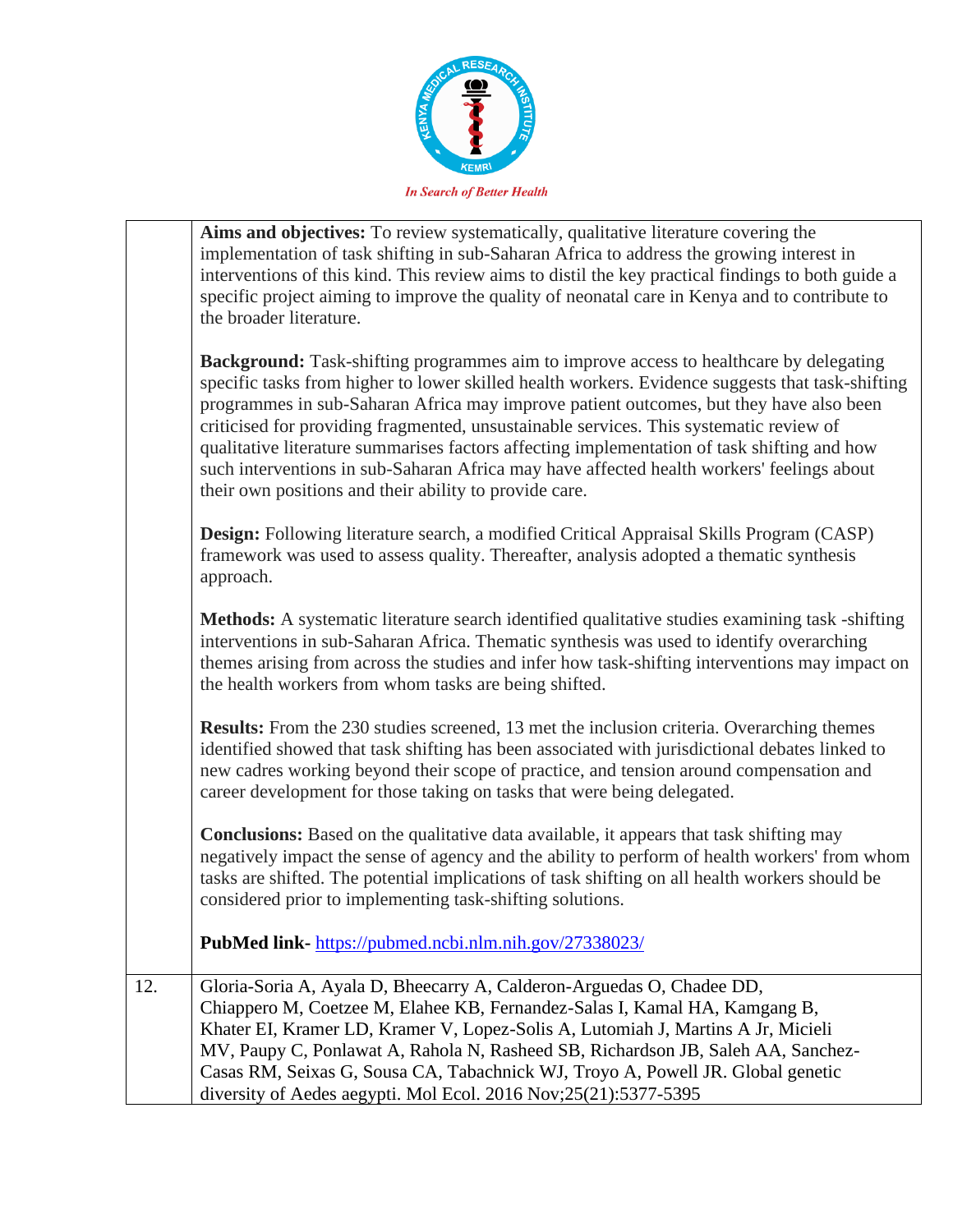

|     | Mosquitoes, especially Aedes aegypti, are becoming important models for studying invasion<br>biology. We characterized genetic variation at 12 microsatellite loci in 79 populations of Ae.<br>aegypti from 30 countries in six continents, and used them to infer historical and modern<br>patterns of invasion. Our results support the two subspecies Ae. aegypti formosus and Ae.<br>aegypti aegypti as genetically distinct units. Ae. aegypti aegypti populations outside Africa are<br>derived from ancestral African populations and are monophyletic. The two subspecies co-<br>occur in both East Africa (Kenya) and West Africa (Senegal). In rural/forest settings (Rabai<br>District of Kenya), the two subspecies remain genetically distinct, whereas in urban settings,<br>they introgress freely. Populations outside Africa are highly genetically structured likely due to<br>a combination of recent founder effects, discrete discontinuous habitats and low migration<br>rates. Ancestral populations in sub-Saharan Africa are less genetically structured, as are the<br>populations in Asia. Introduction of Ae. aegypti to the New World coinciding with trans-<br>Atlantic shipping in the 16th to 18th centuries was followed by its introduction to Asia in the<br>late 19th century from the New World or from now extinct populations in the Mediterranean<br>Basin. Aedes mascarensis is a genetically distinct sister species to Ae. aegypti s.l. This study<br>provides a reference database of genetic diversity that can be used to determine the likely<br>origin of new introductions that occur regularly for this invasive species. The genetic<br>uniqueness of many populations and regions has important implications for attempts to control<br>Ae. aegypti, especially for the methods using genetic modification of populations. |
|-----|--------------------------------------------------------------------------------------------------------------------------------------------------------------------------------------------------------------------------------------------------------------------------------------------------------------------------------------------------------------------------------------------------------------------------------------------------------------------------------------------------------------------------------------------------------------------------------------------------------------------------------------------------------------------------------------------------------------------------------------------------------------------------------------------------------------------------------------------------------------------------------------------------------------------------------------------------------------------------------------------------------------------------------------------------------------------------------------------------------------------------------------------------------------------------------------------------------------------------------------------------------------------------------------------------------------------------------------------------------------------------------------------------------------------------------------------------------------------------------------------------------------------------------------------------------------------------------------------------------------------------------------------------------------------------------------------------------------------------------------------------------------------------------------------------------------------------------------------------------------------------------|
|     | PubMed link- https://pubmed.ncbi.nlm.nih.gov/27671732/                                                                                                                                                                                                                                                                                                                                                                                                                                                                                                                                                                                                                                                                                                                                                                                                                                                                                                                                                                                                                                                                                                                                                                                                                                                                                                                                                                                                                                                                                                                                                                                                                                                                                                                                                                                                                         |
| 13. | Opiyo N, Yamey G, Garner P. Subsidising artemisinin-based combination<br>therapy in the private retail sector. Cochrane Database Syst Rev. 2016 Mar<br>9;3(3):CD009926<br><b>Abstract</b>                                                                                                                                                                                                                                                                                                                                                                                                                                                                                                                                                                                                                                                                                                                                                                                                                                                                                                                                                                                                                                                                                                                                                                                                                                                                                                                                                                                                                                                                                                                                                                                                                                                                                      |
|     | <b>Background:</b> Malaria causes ill health and death in Africa. Treating illness promptly with<br>artemisinin-based combination therapy (ACT) is likely to cure people and avoid the disease<br>progressing to more severe forms and death. In many countries, ACT use remains low. Part of<br>the problem is that most people seek treatment from the retail sector where ACTs are<br>expensive; this expense is a barrier to their use. The Global Fund and other international<br>organisations are subsidising the cost of ACTs for private retail providers to improve access to<br>ACTs. The subsidy was initially organised through a stand-alone initiative, called the<br>Affordable Medicines Facility-malaria (AMFm), but has since been integrated into the Global<br>Fund core grant management and financial processes.                                                                                                                                                                                                                                                                                                                                                                                                                                                                                                                                                                                                                                                                                                                                                                                                                                                                                                                                                                                                                                        |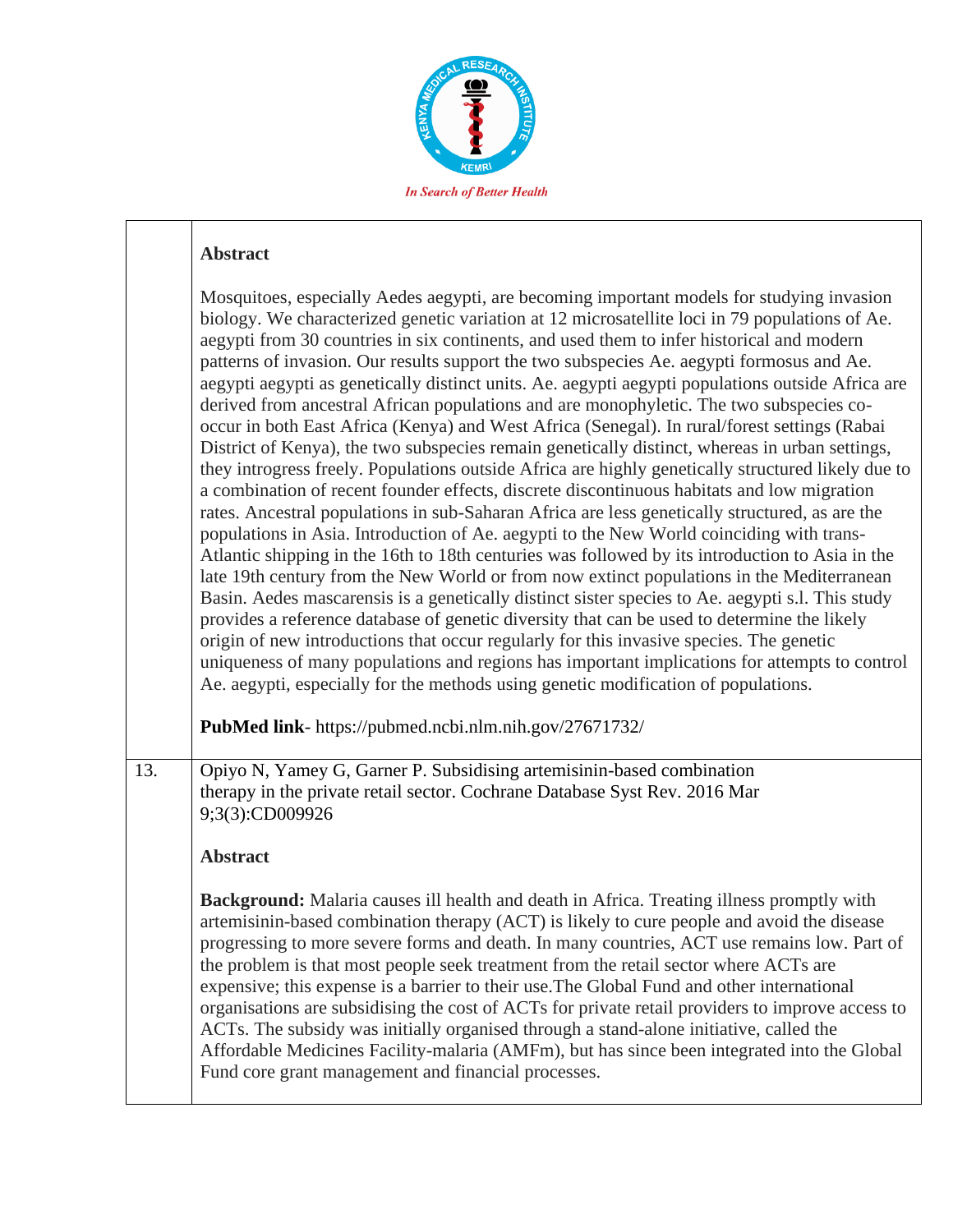

**Objectives:** To assess the effect of programmes that include ACT price subsidies for private retailers on ACT use, availability, price and market share.

**Search methods:** We searched the Cochrane Central Register of Controlled Trials (CENTRAL; 2015, Issue 1, The Cochrane Library, including the Cochrane Effective Practice and Organisation of Care (EPOC) Group Specialised Register); MEDLINE (OvidSP), EMBASE (OvidSP), CINAHL (EbscoHost), EconLit (ProQuest), Global Health (OvidSP), Regional Indexes (Global Health Library, WHO), LILACS (Global Health Library, WHO), Science Citation Index and Social Sciences Citation Index (ISI Web of Science) and Health Management (ProQuest). All databases were searched February 2015, except for Health Management which was searched November 2013, without any date, language or publication status restrictions. We also searched the International Clinical Trials Registry Platform (ICTRP; WHO), ClinicalTrials.gov (NIH) and various grey literature sources. We also conducted a cited reference search for all included studies in ISI Web of Knowledge, checked references of identified articles and contacted authors to identify additional studies.

**Selection criteria:** Randomised trials, non-randomised trials, controlled before-after studies and interrupted-time-series studies that compared the effects of ACT price subsidies for private retailers to no subsidies or alternative ACT financing mechanisms were eligible for inclusion. Two authors independently screened and selected studies for inclusion.

**Data collection and analysis:** Two review authors independently extracted data, assessed study risk of bias and confidence in effect estimates (certainty of evidence) using Grading of Recommendations, Assessment, Development and Evaluation (GRADE).

**Main results:** We included four trials (two cluster-randomised trials reported in three articles and two non-randomised cluster trials). Three trials assessed retail sector ACT subsidies combined with supportive interventions (retail outlet provider training, community awareness and mass media campaigns). One trial assessed vouchers provided to households to purchase subsidised ACTs. Price subsidies ranged from 80% to 95%. One trial enrolled children under five years of age; the other three trials studied people of all age groups. The studies were done in rural districts in East Africa (Kenya, Uganda and Tanzania).In this East Africa setting, these ACT subsidy programmes increased the percentage of children under five years of age receiving ACTs on the day, or following day, of fever onset by 25 percentage points (95% confidence interval (CI) 14.1 to 35.9 percentage points; 1 study, high certainty evidence). This suggests that in practice, among febrile children under five years of age with an ACT usage rate of 5% without a subsidy, subsidy programmes would increase usage by between 19% and 41% over a one year period.The ACT subsidy programmes increased the percentage of retail outlets stocking ACTs for children under five years of age by 31.9 percentage points (95% CI 26.3 to 37.5 percentage points; 1 study, high certainty evidence). Effects on ACT stocking for patients of any age is unknown because the certainty of evidence was very low.The ACT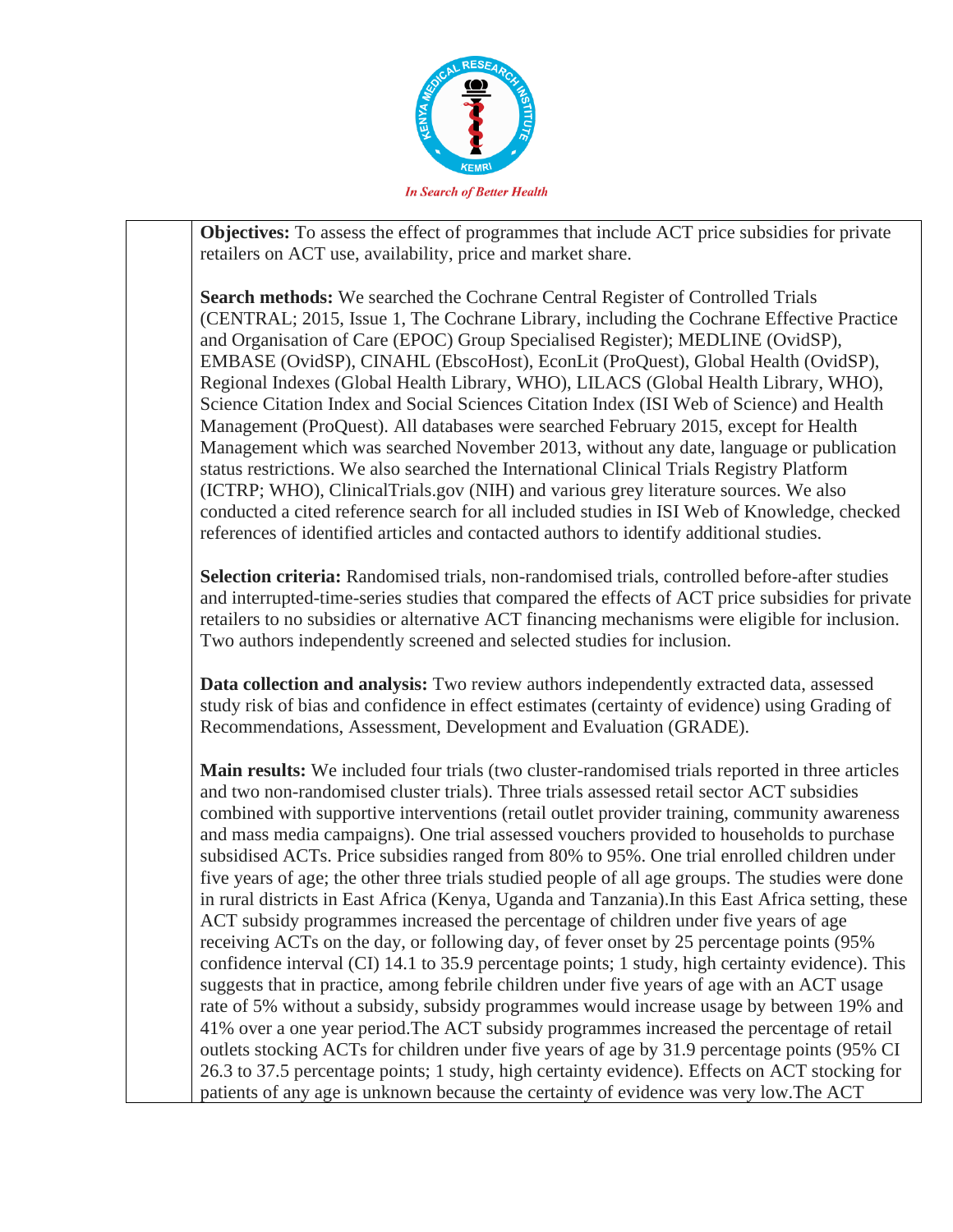

**In Search of Better Health** 

|     | subsidy programmes decreased the median cost of ACTs for children under five years of age<br>by US\$ 0.84 (median cost per ACT course without subsidy: US\$ 1.08 versus with subsidy:<br>US\$ 0.24; 1 study, high certainty evidence). The ACT subsidy programmes increased the<br>market share of ACTs for children under five years of age by between 23.6 and 63.0<br>percentage points (1 study, high certainty evidence). The ACT subsidy programmes decreased<br>the use of older antimalarial drugs (such as amodiaquine and sulphadoxine-pyrimethamine)<br>among children under five years of age by 10.4 percentage points (95% CI 3.9 to 16.9<br>percentage points; 1 study, high certainty evidence). None of the three studies of ACT subsidies<br>reported the number of patients treated who had confirmed malaria. Vouchers increased the<br>likelihood that an illness is treated with an ACT by 16 to 23 percentage points; however,<br>vouchers were associated with a high rate of over-treatment of malaria (only 56% of patients<br>taking ACTs from the drug shop tested positive for malaria under the 92% subsidy; 1 study,<br>high certainty evidence). |
|-----|----------------------------------------------------------------------------------------------------------------------------------------------------------------------------------------------------------------------------------------------------------------------------------------------------------------------------------------------------------------------------------------------------------------------------------------------------------------------------------------------------------------------------------------------------------------------------------------------------------------------------------------------------------------------------------------------------------------------------------------------------------------------------------------------------------------------------------------------------------------------------------------------------------------------------------------------------------------------------------------------------------------------------------------------------------------------------------------------------------------------------------------------------------------------------------|
|     | Authors' conclusions: Programmes that include substantive subsidies for private sector<br>retailers combined with training of providers and social marketing improved use and<br>availability of ACTs for children under five years of age with suspected malaria in research<br>studies from three countries in East Africa. These programmes also reduced prices of ACTs,<br>improved market share of ACTs and reduced the use of older antimalarial drugs among febrile<br>children under five years of age. The research evaluates drug delivery but does not assess<br>whether the patients had confirmed (parasite-diagnosed) malaria. None of the included studies<br>assessed patient outcomes; it is therefore not known whether the effects seen in the studies<br>would translate to an impact on health.                                                                                                                                                                                                                                                                                                                                                             |
|     | PubMed link-https://pubmed.ncbi.nlm.nih.gov/26954551/                                                                                                                                                                                                                                                                                                                                                                                                                                                                                                                                                                                                                                                                                                                                                                                                                                                                                                                                                                                                                                                                                                                            |
| 14. | Snow RW. Seasonal Malaria Chemoprevention: An Evolving Research Paradigm.<br>PLoS Med. 2016 Nov 22;13(11):e1002176<br><b>Abstract</b>                                                                                                                                                                                                                                                                                                                                                                                                                                                                                                                                                                                                                                                                                                                                                                                                                                                                                                                                                                                                                                            |
|     | Robert W. Snow discusses the importance of empirical evidence, such as that provided in the<br>trial published this week by Milligan and colleagues, in guiding malaria control in Africa.                                                                                                                                                                                                                                                                                                                                                                                                                                                                                                                                                                                                                                                                                                                                                                                                                                                                                                                                                                                       |
|     | PubMed link-https://pubmed.ncbi.nlm.nih.gov/27875534/                                                                                                                                                                                                                                                                                                                                                                                                                                                                                                                                                                                                                                                                                                                                                                                                                                                                                                                                                                                                                                                                                                                            |
| 15. | Angood C, Khara T, Dolan C, Berkley JA; WaSt Technical Interest Group.<br>Research Priorities on the Relationship between Wasting and Stunting. PLoS One.                                                                                                                                                                                                                                                                                                                                                                                                                                                                                                                                                                                                                                                                                                                                                                                                                                                                                                                                                                                                                        |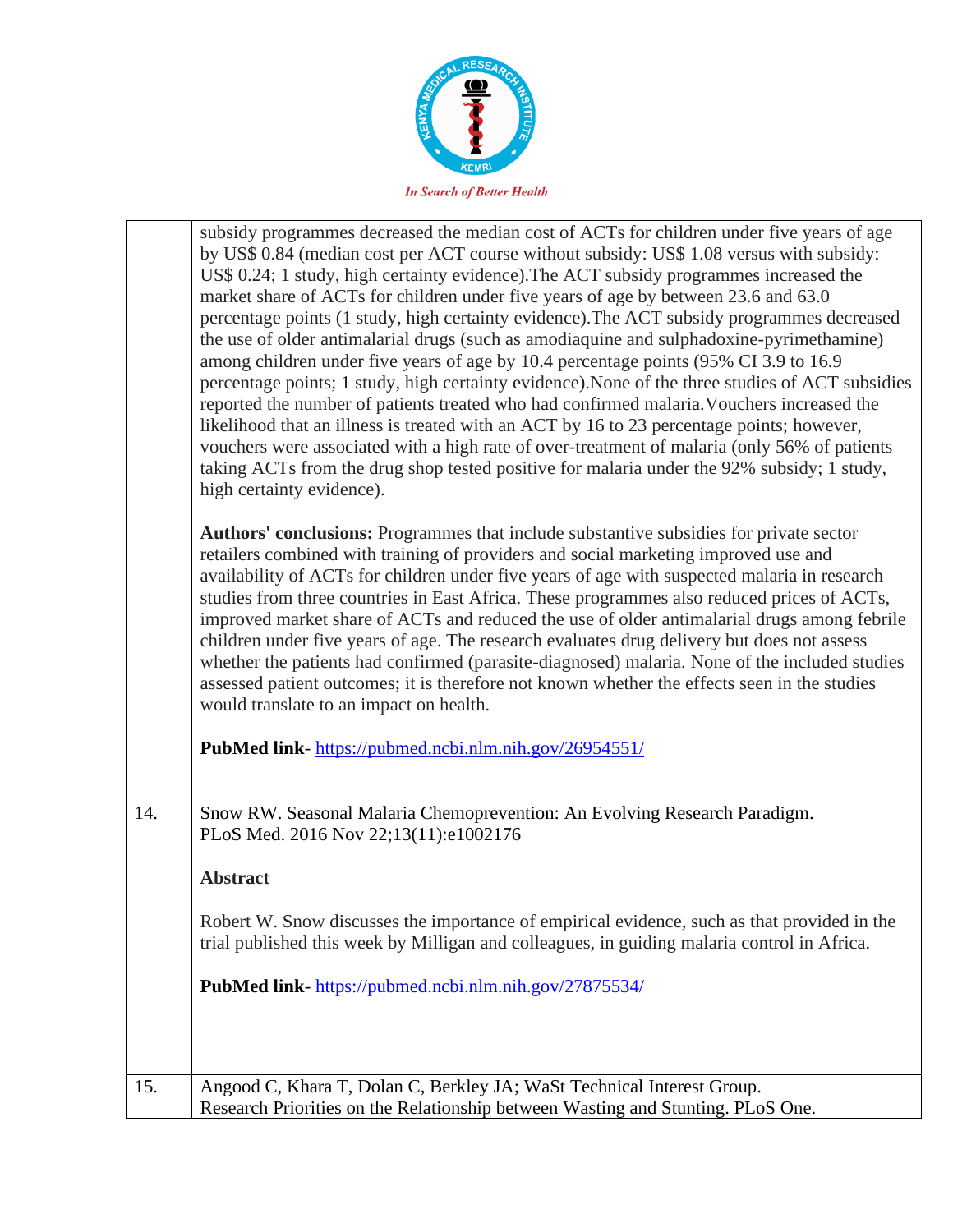

## 2016 May 9;11(5):e0153221

### **Abstract**

**Background:** Wasting and stunting are global public health problems that frequently co-exist. However, they are usually separated in terms of policy, guidance, programming and financing. Though both wasting and stunting are manifestations of undernutrition caused by disease and poor diet, there are critical gaps in our understanding of the physiological relationship between them, and how interventions for one may affect the other. The aim of this exercise was to establish research priorities in the relationships between wasting and stunting to guide future research investments.

**Methods and findings:** We used the CHNRI (Child Health and Nutrition Research Initiative) methodology for setting research priorities in health. We utilised a group of experts in nutrition, growth and child health to prioritise 30 research questions against three criteria (answerability, usefulness and impact) using an online survey. Eighteen of 25 (72%) experts took part and prioritised research directly related to programming, particularly at the public health level. The highest-rated questions were: "Can interventions outside of the 1000 days, e.g. pre-school, school age and adolescence, lead to catch-up in height and in other developmental markers?"; "What timely interventions work to mitigate seasonal peaks in both wasting and stunting?"; and "What is the optimal formulation of ready-to-use foods to promote optimal ponderal growth and also support linear growth during and after recovery from severe acute malnutrition?" There was a high level of agreement between experts, particularly for the highest ranking questions.

**Conclusions:** Increased commitment to rigorous evaluations of treatment and prevention interventions at the public health level, addressing questions of the timing of intervention, and the extent to which impacts for both wasting and stunting can be achieved, is needed to inform global efforts to tackle undernutrition and its consequences.

**PubMed link**- <https://pubmed.ncbi.nlm.nih.gov/27159235/>

| 16. | Mbae C, Mulinge E, Guleid F, Wainaina J, Waruru A, Njiru ZK, Kariuki S.    |
|-----|----------------------------------------------------------------------------|
|     | Molecular Characterization of Giardia duodenalis in Children in Kenya. BMC |
|     | Infect Dis. 2016 Mar 22;16:135                                             |
|     |                                                                            |

# **Abstract**

**Background:** Giardia duodenalis is an important intestinal protozoan in humans worldwide with high infection rates occurring in densely populated and low resource settings. The parasite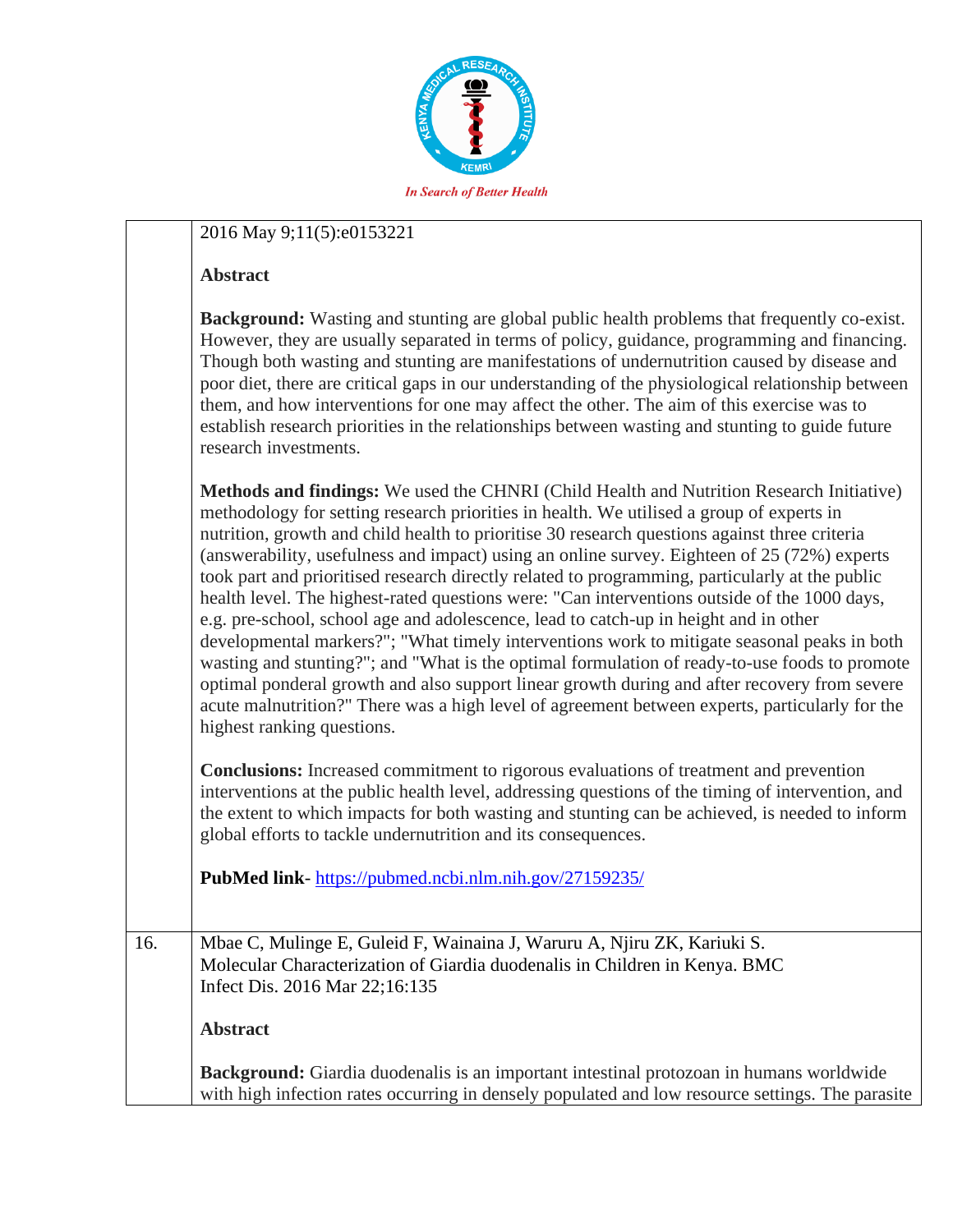

|     | has been recorded to cause diarrhea in children. This study was carried out to identify G.<br>duodenalis assemblages and sub-assemblages in children presenting with diarrhea in Kenya.                                                                                                                                                                                                                                                                                                                                                                                                                                                                                                                                                                                                                                                                                                                                                                                                                                                                                                                                                                                                                                                                              |
|-----|----------------------------------------------------------------------------------------------------------------------------------------------------------------------------------------------------------------------------------------------------------------------------------------------------------------------------------------------------------------------------------------------------------------------------------------------------------------------------------------------------------------------------------------------------------------------------------------------------------------------------------------------------------------------------------------------------------------------------------------------------------------------------------------------------------------------------------------------------------------------------------------------------------------------------------------------------------------------------------------------------------------------------------------------------------------------------------------------------------------------------------------------------------------------------------------------------------------------------------------------------------------------|
|     | Methods: A total of 2112 faecal samples were collected from children aged $\leq$ 5 years and<br>screened for the presence of Giardia cysts using microscopy. A total of 96 (4.5%) samples<br>were identified as Giardia positive samples and were genotyped using glutamate<br>dehydrogenase (gdh), triose phosphate isomerase (tpi) and β-giardin loci.                                                                                                                                                                                                                                                                                                                                                                                                                                                                                                                                                                                                                                                                                                                                                                                                                                                                                                             |
|     | <b>Results:</b> The three markers successfully genotyped 72 isolates and grouped 2 (1.4) isolates as<br>Assemblage A, 64 (88.9) as Assemblage B and 7 (9.7%) consisted of mixed infections with<br>assemblage A and B. A further analysis of 50 isolates using GDH Polymerase Chain Reaction<br>and Restriction Fragment Length Polymorphism (PCR-RFLP) categorized 2 assemblage A<br>isolates as sub-assemblage AII while 6 and 14 assemblage B isolates were categorized into<br>sub-assemblage BIII and BIV respectively. A mixed infection with sub-assemblage BIII and<br>BIV was recorded in 28 isolates. Over half (55.6%) of Giardia infections were recorded among<br>the children between 13 to 48 months old.                                                                                                                                                                                                                                                                                                                                                                                                                                                                                                                                             |
|     | <b>Conclusion:</b> This paper reports the first data on the assemblages and sub-assemblages of<br>Giardia duodenalis in children representing with diarrhea in Kenya.                                                                                                                                                                                                                                                                                                                                                                                                                                                                                                                                                                                                                                                                                                                                                                                                                                                                                                                                                                                                                                                                                                |
|     | PubMed link-https://pubmed.ncbi.nlm.nih.gov/27005473/                                                                                                                                                                                                                                                                                                                                                                                                                                                                                                                                                                                                                                                                                                                                                                                                                                                                                                                                                                                                                                                                                                                                                                                                                |
| 17. | Muriuki J, Ng'ang'a Z, Lihana R, Lwembe R, Mwangi J, Mwau M. An in vitro<br>evaluation of drugs used in the Kenyan ART program. Pan Afr Med J. 2016 Mar<br>25;23:134                                                                                                                                                                                                                                                                                                                                                                                                                                                                                                                                                                                                                                                                                                                                                                                                                                                                                                                                                                                                                                                                                                 |
|     | <b>Abstract</b>                                                                                                                                                                                                                                                                                                                                                                                                                                                                                                                                                                                                                                                                                                                                                                                                                                                                                                                                                                                                                                                                                                                                                                                                                                                      |
|     | The majority of anti-HIV drug susceptibility tests have been performed on subtype B HIV-1<br>strains, since these are the most prevalent in countries designing, testing, and manufacturing<br>the current anti-HIV agents. The increasing global spread of HIV subtype highlights the need<br>to determine the activity of anti-HIV drugs against subtypes of HIV other than subtype B.<br>Furthermore an increasing number of individuals infected with many of the non subtype B<br>virus strains now receive antiretroviral therapy because of rollout programs in developing<br>countries as well as increasing migration to the developed world. The phenotypic susceptibility<br>of two laboratory strains HIV-1JFRL and HIV-1IIIB (representing subtype B) and two clinical<br>isolates HIV-104RTA and HIV-1025RTA (representing subtypes A and D respectively) was<br>determined. The in vitro drug susceptibility testing of the isolates was carried out in C8166 cell<br>line and in peripheral blood mononuclear cells (PBMCs). The study revealed that the drugs<br>used in the Kenyan national ART program inhibited HIV-1 replication in-vitro as their<br>inhibitory concentrations (IC50) compared well with the standard Inhibitory concentration |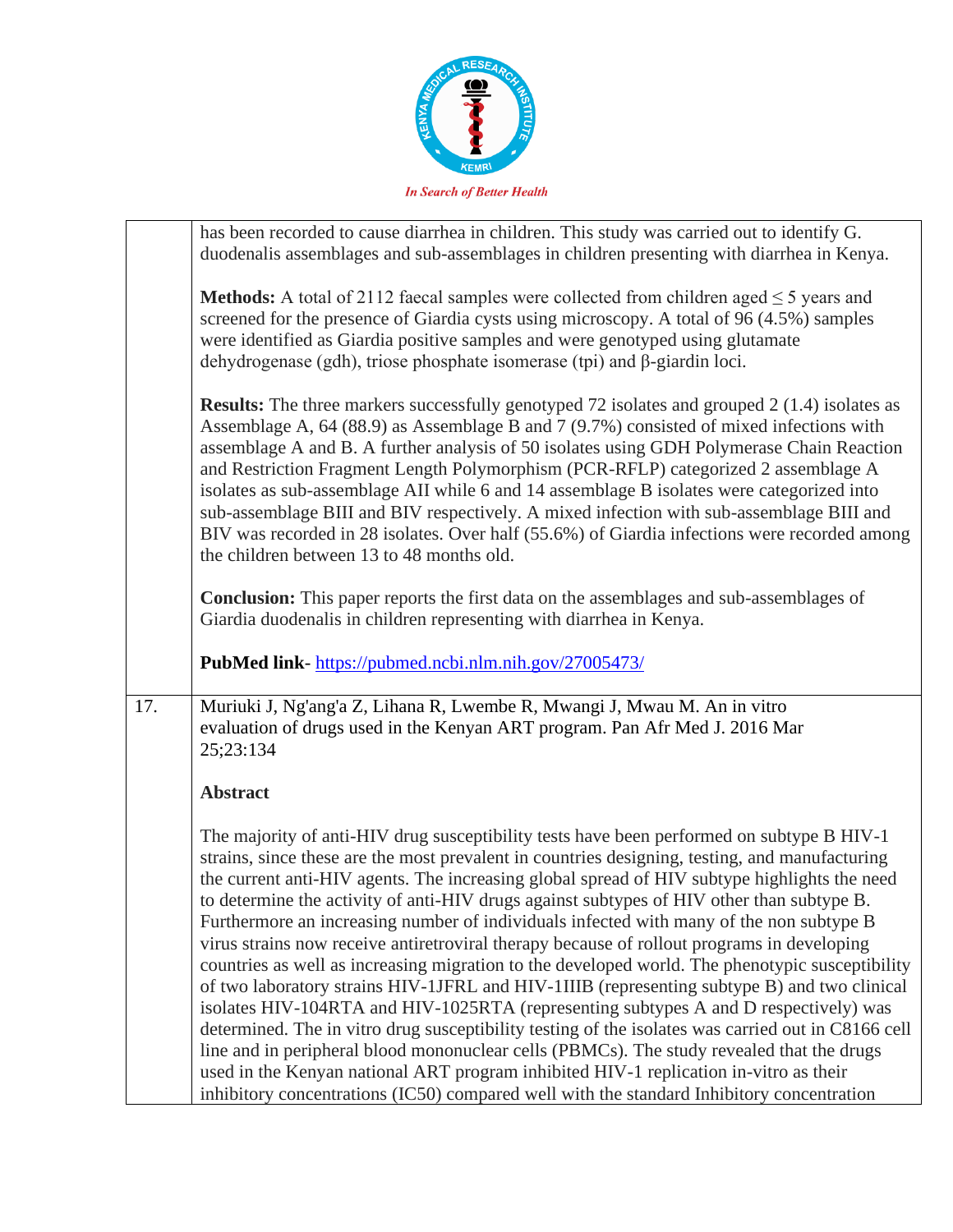

|     | values. The results also suggest a biochemical similarity of the reverse transcriptase (RT) and<br>protease enzymes from these subtypes despite the divergence at the genetic level. The findings<br>suggest that similar clinical benefits of antiviral therapy obtain in persons infected with other<br>subtypes of HIV-1other than subtype B and that the generic drugs used in the national ART<br>program in Kenya are as efficacious as branded drugs in inhibiting HIV replication in vitro<br>despite the limited number of the viruses studied |
|-----|---------------------------------------------------------------------------------------------------------------------------------------------------------------------------------------------------------------------------------------------------------------------------------------------------------------------------------------------------------------------------------------------------------------------------------------------------------------------------------------------------------------------------------------------------------|
|     | PubMed link-https://pubmed.ncbi.nlm.nih.gov/27313820/                                                                                                                                                                                                                                                                                                                                                                                                                                                                                                   |
| 18. | Agoti CN, Kiyuka PK, Kamau E, Munywoki PK, Bett A, van der Hoek L, Kellam P,<br>Nokes DJ, Cotten M. Human Rhinovirus B and C Genomes from Rural Coastal Kenya.<br>Genome Announc. 2016 Jul 28;4(4):e00751-16                                                                                                                                                                                                                                                                                                                                            |
|     | <b>Abstract</b>                                                                                                                                                                                                                                                                                                                                                                                                                                                                                                                                         |
|     | Primer-independent agnostic deep sequencing was used to generate three human rhinovirus<br>(HRV) B genomes and one HRV C genome from samples collected in a household respiratory<br>survey in rural coastal Kenya. The study provides the first rhinovirus genomes from Kenya and<br>will help improve the sensitivity of local molecular diagnostics.                                                                                                                                                                                                 |
|     | PubMed link- https://pubmed.ncbi.nlm.nih.gov/27469941/                                                                                                                                                                                                                                                                                                                                                                                                                                                                                                  |
| 19. | Sheppard AE, Vaughan A, Jones N, Turner P, Turner C, Efstratiou A, Patel D;<br>Modernising Medical Microbiology Informatics Group, Walker AS, Berkley JA, Crook<br>DW, Seale AC. Capsular Typing Method for Streptococcus agalactiae Using Whole-<br>Genome Sequence Data. J Clin Microbiol. 2016 May;54(5):1388-90                                                                                                                                                                                                                                     |
|     | <b>Abstract</b>                                                                                                                                                                                                                                                                                                                                                                                                                                                                                                                                         |
|     | Group B streptococcus (GBS) capsular serotypes are major determinants of virulence and<br>affect potential vaccine coverage. Here we report a whole-genome-sequencing-based method<br>for GBS serotype assignment. This method shows strong agreement (kappa of 0.92) with<br>conventional methods and increased serotype assignment (100%) to all 10 capsular types                                                                                                                                                                                    |
|     | PubMed link-https://pubmed.ncbi.nlm.nih.gov/26962081/                                                                                                                                                                                                                                                                                                                                                                                                                                                                                                   |
| 20. | Yman V, White MT, Rono J, Arcà B, Osier FH, Troye-Blomberg M, Boström S,<br>Ronca R, Rooth I, Färnert A. Antibody acquisition models: A new tool for<br>serological surveillance of malaria transmission intensity. Sci Rep. 2016 Feb<br>5;6:19472                                                                                                                                                                                                                                                                                                      |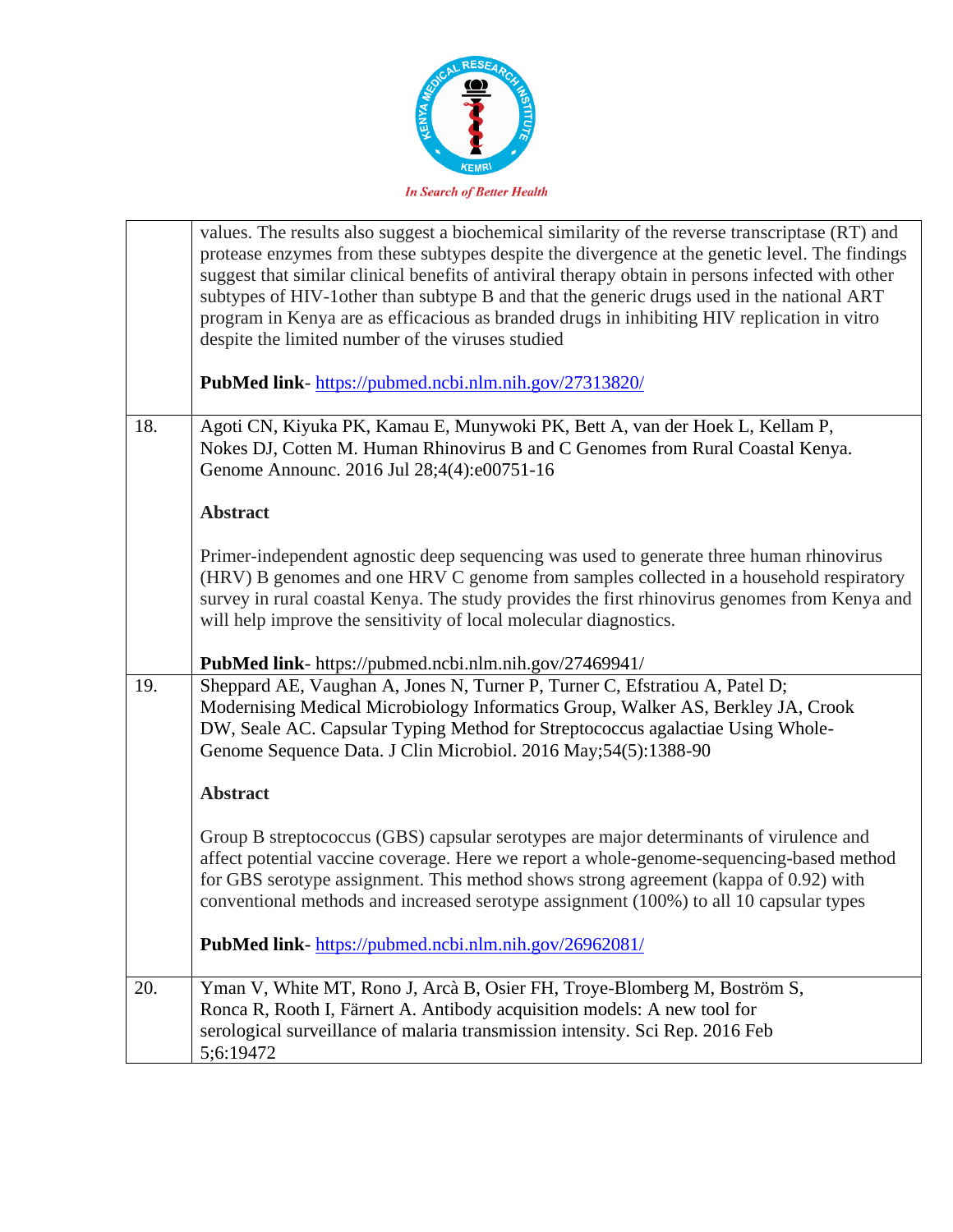

|     | Serology has become an increasingly important tool for the surveillance of a wide range of<br>infectious diseases. It has been particularly useful to monitor malaria transmission in<br>elimination settings where existing metrics such as parasite prevalence and incidence of<br>clinical cases are less sensitive. Seroconversion rates, based on antibody prevalence to<br>Plasmodium falciparum asexual blood-stage antigens, provide estimates of transmission<br>intensity that correlate with entomological inoculation rates but lack precision in settings<br>where seroprevalence is still high. Here we present a new and widely applicable method, based<br>on cross-sectional data on individual antibody levels. We evaluate its use as a sero-surveillance<br>tool in a Tanzanian setting with declining malaria prevalence. We find that the newly<br>developed mathematical models produce more precise estimates of transmission patterns, are<br>robust in high transmission settings and when sample sizes are small, and provide a powerful<br>tool for serological evaluation of malaria transmission intensity.<br>PubMed link-https://pubmed.ncbi.nlm.nih.gov/26846726/ |
|-----|----------------------------------------------------------------------------------------------------------------------------------------------------------------------------------------------------------------------------------------------------------------------------------------------------------------------------------------------------------------------------------------------------------------------------------------------------------------------------------------------------------------------------------------------------------------------------------------------------------------------------------------------------------------------------------------------------------------------------------------------------------------------------------------------------------------------------------------------------------------------------------------------------------------------------------------------------------------------------------------------------------------------------------------------------------------------------------------------------------------------------------------------------------------------------------------------------|
| 21. | Gona JK, Newton CR, Rimba KK, Mapenzi R, Kihara M, Vijver FV, Abubakar A.<br>Challenges and coping strategies of parents of children with autism on the                                                                                                                                                                                                                                                                                                                                                                                                                                                                                                                                                                                                                                                                                                                                                                                                                                                                                                                                                                                                                                            |
|     | Kenyan coast. Rural Remote Health. 2016 Apr-Jun;16(2):3517. Epub 2016 Apr 20                                                                                                                                                                                                                                                                                                                                                                                                                                                                                                                                                                                                                                                                                                                                                                                                                                                                                                                                                                                                                                                                                                                       |
|     | <b>Abstract</b>                                                                                                                                                                                                                                                                                                                                                                                                                                                                                                                                                                                                                                                                                                                                                                                                                                                                                                                                                                                                                                                                                                                                                                                    |
|     | Introduction: Research on the challenges of raising a child with autism is mostly conducted in<br>Europe, North America and Australia, and has revealed that parents have to come to terms<br>with living with a lifelong developmental disability. In addition, parents are faced with<br>numerous concerns, such as caring burdens, poor prognosis, and negative public attitudes.<br>Virtually no research has been conducted in Africa on this subject.                                                                                                                                                                                                                                                                                                                                                                                                                                                                                                                                                                                                                                                                                                                                        |
|     | Methods: Thirty-seven interviews and eight focus group discussions were conducted with<br>parents of children with autism and professionals in regular contact with these parents from<br>rural and urban counties of the Kenyan coast. The study investigated challenges faced by<br>parents and how they cope with those challenges. A purposive-convenience sampling<br>procedure was used in selecting the study participants. A digital recorder was used to record all<br>the interviews and focus group discussions. Transcriptions were done in Swahili, translated<br>into English, and then imported to the NVivo software program for content analysis.                                                                                                                                                                                                                                                                                                                                                                                                                                                                                                                                 |
|     | Results: The results indicate that parents of children with autism on the Kenyan coast<br>experience common challenges including stigma, lack of appropriate treatment, financial and<br>caring burdens regardless of their religious and cultural backgrounds. Coping strategies applied                                                                                                                                                                                                                                                                                                                                                                                                                                                                                                                                                                                                                                                                                                                                                                                                                                                                                                          |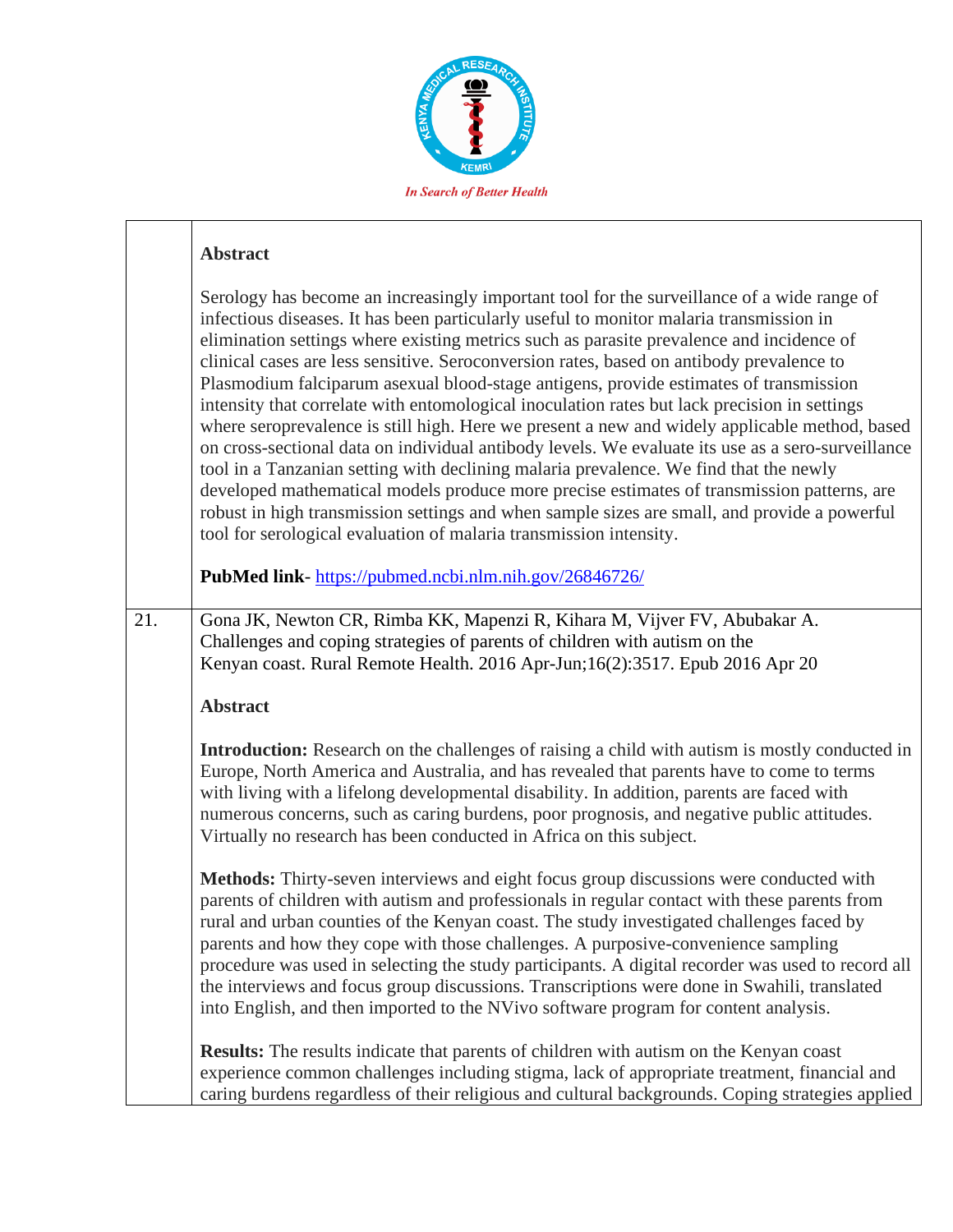

|     | by parents comprised problem-focused aspects that involve diet management and respite care,<br>and emotion-focused aspects that consist of beliefs in supernatural powers, prayers and<br>spiritual healing.<br><b>Conclusions:</b> This qualitative study reveals a range of challenges that could have significant<br>impact when caring for a child with autism. Coping strategies applied by parents target the<br>physical health of the child and the psychological wellbeing of the parent. Consideration of<br>these outcomes is vital as they could impact the initiation of a community-based rehabilitation<br>service delivery in rural settings where parents play an active role.<br>PubMed link-https://pubmed.ncbi.nlm.nih.gov/27098766/                                                                                                                                                                                                                                                                                                                                                                                                                                                                                                                                                                                                                                                                                                                                                                                                                                                                                                                                 |
|-----|------------------------------------------------------------------------------------------------------------------------------------------------------------------------------------------------------------------------------------------------------------------------------------------------------------------------------------------------------------------------------------------------------------------------------------------------------------------------------------------------------------------------------------------------------------------------------------------------------------------------------------------------------------------------------------------------------------------------------------------------------------------------------------------------------------------------------------------------------------------------------------------------------------------------------------------------------------------------------------------------------------------------------------------------------------------------------------------------------------------------------------------------------------------------------------------------------------------------------------------------------------------------------------------------------------------------------------------------------------------------------------------------------------------------------------------------------------------------------------------------------------------------------------------------------------------------------------------------------------------------------------------------------------------------------------------|
| 22. | Rosser JI, Njoroge B, Huchko MJ. Cervical Cancer Stigma in Rural Kenya: What<br>Does HIV Have to Do with It? J Cancer Educ. 2016 Jun;31(2):413-8<br><b>Abstract</b><br>Cervical cancer is a leading cause of cancer-related death amongst women in sub-Saharan<br>Africa, largely due to the lack of early screening and treatment. In addition to poor access to<br>screening services, inadequate uptake of available services is a barrier to early identification of<br>precancerous lesions. Given that cervical cancer is caused by a sexually transmitted virus and<br>is associated with HIV positivity, stigma is one of the potential barriers to the utilization of<br>cervical cancer programs in sub-Saharan Africa. We conducted a cross-sectional survey of 419<br>women attending health facilities in rural western Kenya to measure levels of cervical cancer<br>and HIV stigma and to measure the associations between cervical cancer stigma, HIV stigma,<br>and HIV status. Women who qualified for cervical cancer screening were asked to complete an<br>oral questionnaire using a modified 9-point HIV stigma scale. Low cervical cancer stigma was<br>reported in this study, with only 85/419 (20.3 %) of respondents answering yes to at least one<br>cervical cancer stigma question. However, cervical cancer stigma was highly correlated with<br>HIV stigma (correlation coefficient 0.72) and was significantly lower in HIV-positive women<br>$(p < 0.001)$ . Reducing cervical cancer stigma in the general population is an important part of<br>promoting screening in sub-Saharan Africa.<br>PubMed link-https://pubmed.ncbi.nlm.nih.gov/25982550/ |
| 23. | Edgcombe H, Paton C, English M. Enhancing emergency care in low-income                                                                                                                                                                                                                                                                                                                                                                                                                                                                                                                                                                                                                                                                                                                                                                                                                                                                                                                                                                                                                                                                                                                                                                                                                                                                                                                                                                                                                                                                                                                                                                                                                   |
|     | countries using mobile technology-based training tools. Arch Dis Child. 2016                                                                                                                                                                                                                                                                                                                                                                                                                                                                                                                                                                                                                                                                                                                                                                                                                                                                                                                                                                                                                                                                                                                                                                                                                                                                                                                                                                                                                                                                                                                                                                                                             |
|     | Dec;101(12):1149-1152                                                                                                                                                                                                                                                                                                                                                                                                                                                                                                                                                                                                                                                                                                                                                                                                                                                                                                                                                                                                                                                                                                                                                                                                                                                                                                                                                                                                                                                                                                                                                                                                                                                                    |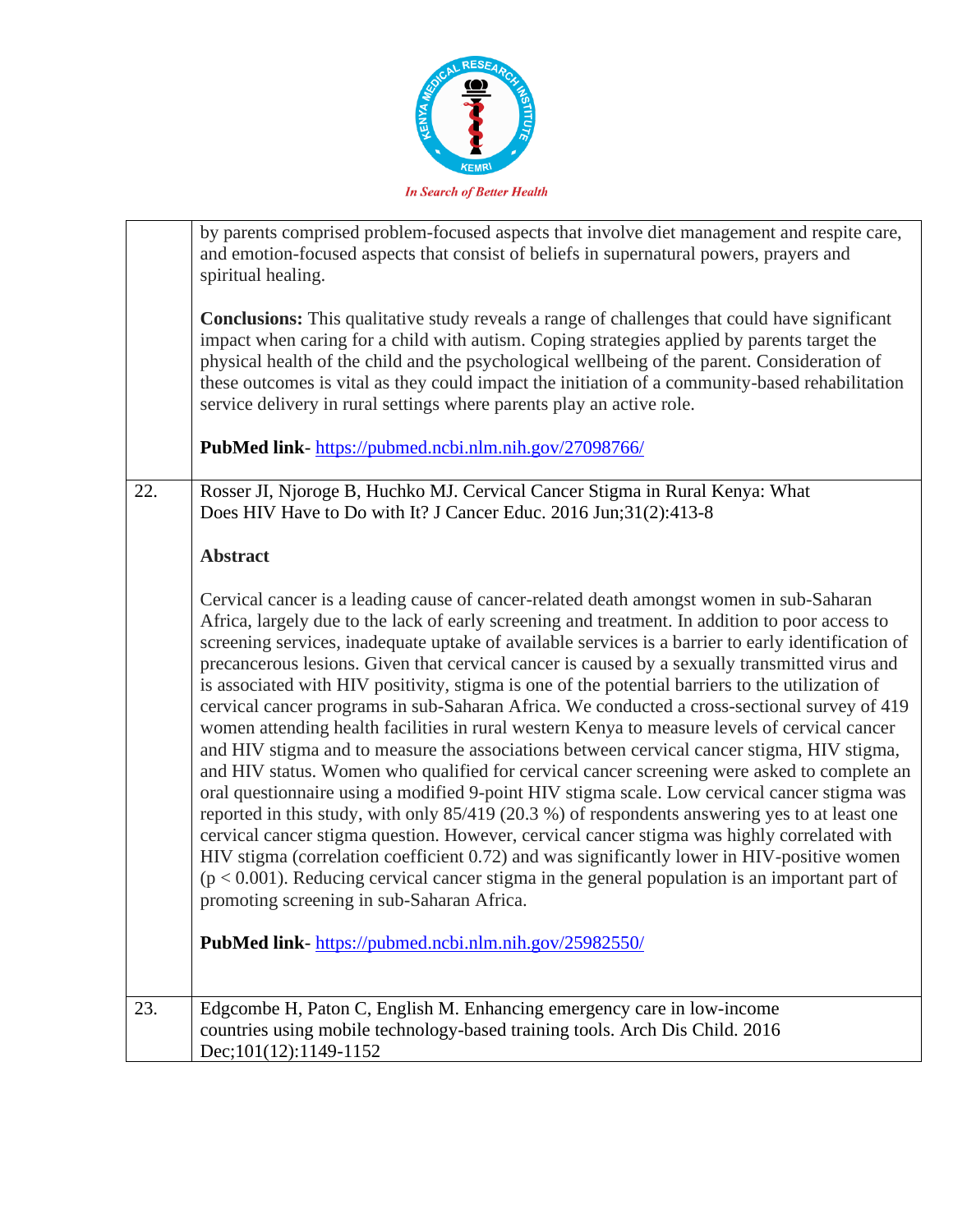

|     | <b>Abstract</b>                                                                                                                                                                                                                                                                                                                                                                                                                                                                                                                                                                                                                                                                                                                                                                                                                                                                                                                                                                                                                                                                                                                                                                                                                                                                                                                                                                                                                                                                                                                                                                                                                                                                                                                                                                                                                                                                                                                                                                                                                                             |
|-----|-------------------------------------------------------------------------------------------------------------------------------------------------------------------------------------------------------------------------------------------------------------------------------------------------------------------------------------------------------------------------------------------------------------------------------------------------------------------------------------------------------------------------------------------------------------------------------------------------------------------------------------------------------------------------------------------------------------------------------------------------------------------------------------------------------------------------------------------------------------------------------------------------------------------------------------------------------------------------------------------------------------------------------------------------------------------------------------------------------------------------------------------------------------------------------------------------------------------------------------------------------------------------------------------------------------------------------------------------------------------------------------------------------------------------------------------------------------------------------------------------------------------------------------------------------------------------------------------------------------------------------------------------------------------------------------------------------------------------------------------------------------------------------------------------------------------------------------------------------------------------------------------------------------------------------------------------------------------------------------------------------------------------------------------------------------|
|     | In this paper, we discuss the role of mobile technology in developing training tools for health<br>workers, with particular reference to low-income countries (LICs). The global and<br>technological context is outlined, followed by a summary of approaches to using and<br>evaluating mobile technology for learning in healthcare. Finally, recommendations are made<br>for those developing and using such tools, based on current literature and the authors'<br>involvement in the field.                                                                                                                                                                                                                                                                                                                                                                                                                                                                                                                                                                                                                                                                                                                                                                                                                                                                                                                                                                                                                                                                                                                                                                                                                                                                                                                                                                                                                                                                                                                                                           |
|     | Pubmed link-https://pubmed.ncbi.nlm.nih.gov/27658948/                                                                                                                                                                                                                                                                                                                                                                                                                                                                                                                                                                                                                                                                                                                                                                                                                                                                                                                                                                                                                                                                                                                                                                                                                                                                                                                                                                                                                                                                                                                                                                                                                                                                                                                                                                                                                                                                                                                                                                                                       |
| 24. | Lutomiah J, Barrera R, Makio A, Mutisya J, Koka H, Owaka S, Koskei E, Nyunja<br>A, Eyase F, Coldren R, Sang R. Dengue Outbreak in Mombasa City, Kenya,<br>2013-2014: Entomologic Investigations. PLoS Negl Trop Dis. 2016 Oct<br>26;10(10):e0004981.                                                                                                                                                                                                                                                                                                                                                                                                                                                                                                                                                                                                                                                                                                                                                                                                                                                                                                                                                                                                                                                                                                                                                                                                                                                                                                                                                                                                                                                                                                                                                                                                                                                                                                                                                                                                        |
|     | <b>Abstract</b>                                                                                                                                                                                                                                                                                                                                                                                                                                                                                                                                                                                                                                                                                                                                                                                                                                                                                                                                                                                                                                                                                                                                                                                                                                                                                                                                                                                                                                                                                                                                                                                                                                                                                                                                                                                                                                                                                                                                                                                                                                             |
|     | Dengue outbreaks were first reported in East Africa in the late 1970s to early 1980s including<br>the 1982 outbreak on the Kenyan coast. In 2011, dengue outbreaks occurred in Mandera in<br>northern Kenya and subsequently in Mombasa city along the Kenyan coast in 2013-2014.<br>Following laboratory confirmation of dengue fever cases, an entomologic investigation was<br>conducted to establish the mosquito species, and densities, causing the outbreak. Affected parts<br>of the city were identified with the help of public health officials. Adult Ae. aegypti<br>mosquitoes were collected using various tools, processed and screened for dengue virus<br>(DENV) by cell culture and RT-PCR. All containers in every accessible house and compound<br>within affected suburbs were inspected for immatures. A total of 2,065 Ae. aegypti adults were<br>collected and 192 houses and 1,676 containers inspected. An overall house index of 22%,<br>container index, $31.0\%$ (indoor = 19; outdoor = 43) and Breteau index, 270.1, were observed,<br>suggesting that the risk of dengue transmission was high. Overall, jerry cans were the most<br>productive containers (18%), followed by drums (17%), buckets (16%), tires (14%) and tanks<br>$(10\%)$ . However, each site had specific most-productive container-types such as tanks $(17\%)$<br>in Kizingo; Drums in Nyali (30%) and Changamwe (33%), plastic basins (35%) in Nyali-B<br>and plastic buckets (81%) in Ganjoni. We recommend that for effective control of the dengue<br>vector in Mombasa city, all container types would be targeted. Measures would include proper<br>covering of water storage containers and eliminating discarded containers outdoors through a<br>public participatory environmental clean-up exercise. Providing reliable piped water to all<br>households would minimize the need for water storage and reduce aquatic habitats. Isolation of<br>DENV from male Ae. aegypti mosquitoes is a first observation in Kenya and provides further |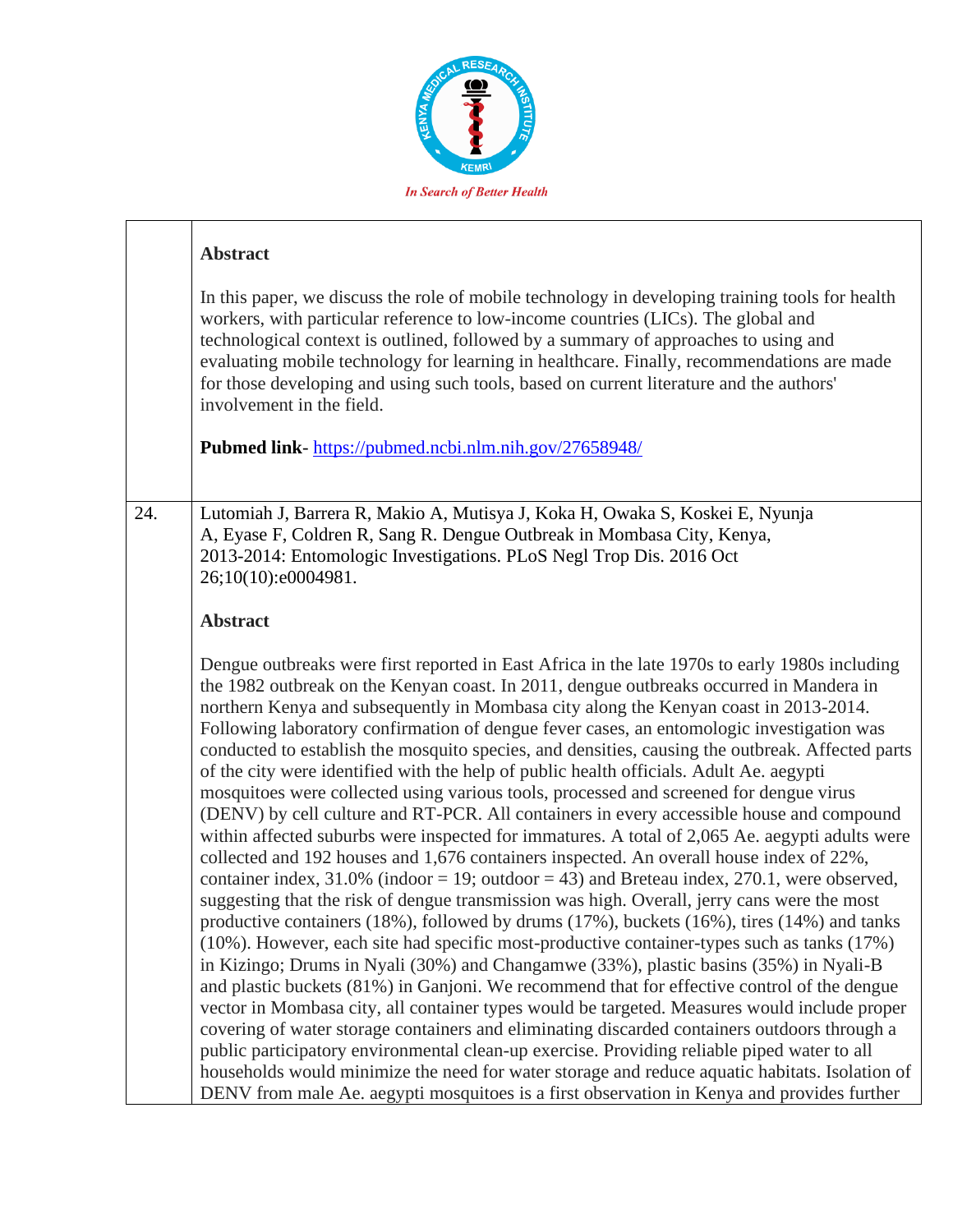

|     | evidence that transovarial transmission may have a role in DENV circulation and/or<br>maintenance in the environment.                                                                                                                                                                                                                                                                                                                                                                                                                                                                                                                                                                                                                                                                                                                                                                                                                                                                                                                                                                                                                                                                                                                                                                                                                                                                                                                                                                                                                                                                                                                                                                                                                                                                                                                                                                                                  |
|-----|------------------------------------------------------------------------------------------------------------------------------------------------------------------------------------------------------------------------------------------------------------------------------------------------------------------------------------------------------------------------------------------------------------------------------------------------------------------------------------------------------------------------------------------------------------------------------------------------------------------------------------------------------------------------------------------------------------------------------------------------------------------------------------------------------------------------------------------------------------------------------------------------------------------------------------------------------------------------------------------------------------------------------------------------------------------------------------------------------------------------------------------------------------------------------------------------------------------------------------------------------------------------------------------------------------------------------------------------------------------------------------------------------------------------------------------------------------------------------------------------------------------------------------------------------------------------------------------------------------------------------------------------------------------------------------------------------------------------------------------------------------------------------------------------------------------------------------------------------------------------------------------------------------------------|
|     | Pubmed link- https://pubmed.ncbi.nlm.nih.gov/27783626/                                                                                                                                                                                                                                                                                                                                                                                                                                                                                                                                                                                                                                                                                                                                                                                                                                                                                                                                                                                                                                                                                                                                                                                                                                                                                                                                                                                                                                                                                                                                                                                                                                                                                                                                                                                                                                                                 |
| 25. | Mackinnon MJ, Ndila C, Uyoga S, Macharia A, Snow RW, Band G, Rautanen A,<br>Rockett KA, Kwiatkowski DP, Williams TN. Environmental Correlation Analysis for<br>Genes Associated with Protection against Malaria. Mol Biol Evol. 2016<br>May; 33(5): 1188-204.                                                                                                                                                                                                                                                                                                                                                                                                                                                                                                                                                                                                                                                                                                                                                                                                                                                                                                                                                                                                                                                                                                                                                                                                                                                                                                                                                                                                                                                                                                                                                                                                                                                          |
|     | <b>Abstract</b>                                                                                                                                                                                                                                                                                                                                                                                                                                                                                                                                                                                                                                                                                                                                                                                                                                                                                                                                                                                                                                                                                                                                                                                                                                                                                                                                                                                                                                                                                                                                                                                                                                                                                                                                                                                                                                                                                                        |
|     | Genome-wide searches for loci involved in human resistance to malaria are currently being<br>conducted on a large scale in Africa using case-control studies. Here, we explore the utility of<br>an alternative approach-"environmental correlation analysis, ECA," which tests for clines in<br>allele frequencies across a gradient of an environmental selection pressure-to identify genes<br>that have historically protected against death from malaria. We collected genotype data from<br>12,425 newborns on 57 candidate malaria resistance loci and 9,756 single nucleotide<br>polymorphisms (SNPs) selected at random from across the genome, and examined their allele<br>frequencies for geographic correlations with long-term malaria prevalence data based on<br>84,042 individuals living under different historical selection pressures from malaria in coastal<br>Kenya. None of the 57 candidate SNPs showed significant ( $P < 0.05$ ) correlations in allele<br>frequency with local malaria transmission intensity after adjusting for population structure and<br>multiple testing. In contrast, two of the random SNPs that had highly significant correlations<br>$(P < 0.01)$ were in genes previously linked to malaria resistance, namely, CDH13, encoding<br>cadherin 13, and HS3ST3B1, encoding heparan sulfate 3-O-sulfotransferase 3B1. Both<br>proteins play a role in glycoprotein-mediated cell-cell adhesion which has been widely<br>implicated in cerebral malaria, the most life-threatening form of this disease. Other top genes,<br>including CTNND2 which encodes $\delta$ -catenin, a molecular partner to cadherin, were<br>significantly enriched in cadherin-mediated pathways affecting inflammation of the brain<br>vascular endothelium. These results demonstrate the utility of ECA in the discovery of novel<br>genes and pathways affecting infectious disease. |
|     | PubMed link-https://pubmed.ncbi.nlm.nih.gov/26744416/                                                                                                                                                                                                                                                                                                                                                                                                                                                                                                                                                                                                                                                                                                                                                                                                                                                                                                                                                                                                                                                                                                                                                                                                                                                                                                                                                                                                                                                                                                                                                                                                                                                                                                                                                                                                                                                                  |
| 26. | Qamar FN, Nisar MI, Quadri F, Shakoor S, Sow SO, Nasrin D, Blackwelder WC,<br>Wu Y, Farag T, Panchalingham S, Sur D, Qureshi S, Faruque AS, Saha D, Alonso PL,<br>Breiman RF, Bassat Q, Tamboura B, Ramamurthy T, Kanungo S, Ahmed S, Hossain A,<br>Das SK, Antonio M, Hossain MJ, Mandomando I, Tennant SM, Kotloff KL, Levine MM,<br>Zaidi AK. Aeromonas-Associated Diarrhea in Children Under 5 Years: The GEMS                                                                                                                                                                                                                                                                                                                                                                                                                                                                                                                                                                                                                                                                                                                                                                                                                                                                                                                                                                                                                                                                                                                                                                                                                                                                                                                                                                                                                                                                                                     |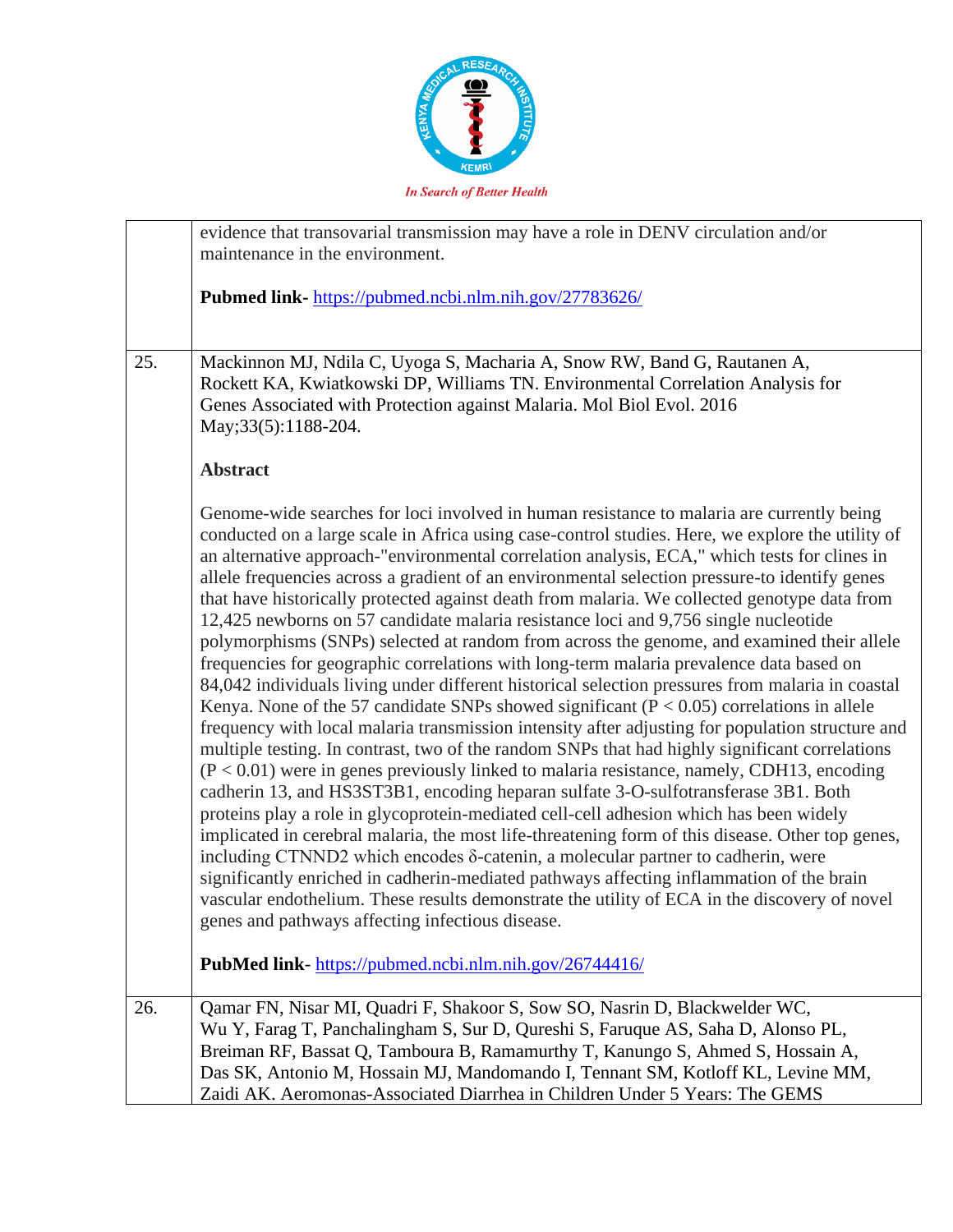

|     | Experience. Am J Trop Med Hyg. 2016 Oct 5;95(4):774-780.                                                                                                                                                                                                                                                                                                                                                                                                                                                                                                                                                                                                                                                                                                                                                                                                                                                                                                                                                                                                                                                                                                                                                                                                                                                                                                                                                                                                                                                                                                                                                                                                                                                                                                                                                                             |
|-----|--------------------------------------------------------------------------------------------------------------------------------------------------------------------------------------------------------------------------------------------------------------------------------------------------------------------------------------------------------------------------------------------------------------------------------------------------------------------------------------------------------------------------------------------------------------------------------------------------------------------------------------------------------------------------------------------------------------------------------------------------------------------------------------------------------------------------------------------------------------------------------------------------------------------------------------------------------------------------------------------------------------------------------------------------------------------------------------------------------------------------------------------------------------------------------------------------------------------------------------------------------------------------------------------------------------------------------------------------------------------------------------------------------------------------------------------------------------------------------------------------------------------------------------------------------------------------------------------------------------------------------------------------------------------------------------------------------------------------------------------------------------------------------------------------------------------------------------|
|     | <b>Abstract</b>                                                                                                                                                                                                                                                                                                                                                                                                                                                                                                                                                                                                                                                                                                                                                                                                                                                                                                                                                                                                                                                                                                                                                                                                                                                                                                                                                                                                                                                                                                                                                                                                                                                                                                                                                                                                                      |
|     | We report the clinical findings, epidemiology, and risk factors for moderate-to-severe diarrhea<br>(MSD) associated with Aeromonas species in children 0-59 months of age, from the Global<br>Enteric Multicenter Study, conducted at three sites in south Asia and four sites in sub-Saharan<br>Africa. Children with MSD were enrolled along with controls matched for age, gender, and<br>neighborhood. Pooled, age-stratified conditional logistic regression models were applied to<br>evaluate the association of Aeromonas infection controlling for coinfecting pathogens and<br>sociodemographic variables. A pooled, age-stratified, multivariate logistic regression analysis<br>was done to identify risk factors associated with Aeromonas positivity in MSD cases. A total<br>of 12,110 cases and 17,291 matched controls were enrolled over a period of 48 months.<br>Aeromonas was identified as a significant pathogen in 736 cases of MSD in Pakistan and<br>Bangladesh (22.2%). Aeromonas remained a significant pathogen even after adjustment for the<br>presence of other pathogens and sociodemographic factors. Odds ratio (OR) for Aeromonas<br>were higher in the presence of Shigella (matched OR: 6.2, 95% confidence interval [CI]: 1.9-<br>20.2). Cases of Aeromonas were likely to present with dysentery, particularly in the 0-11<br>months (OR: 1.4, 95% CI 1.0-2.0) and 12-23 months (OR: 1.8, 95% CI: 1.3-2.5) age group.<br>The odds of Aeromonas increased with increasing degree of stunting, being highest for severe<br>stunting (OR: 10.1, 95% CI: 3.6-28.9). Aeromonas is a significant pathogen for MSD in<br>Pakistan and Bangladesh. Presence of dysentery and co-occurrence with other pathogens,<br>notably Shigella spp. are significant features of Aeromonas-associated diarrhea. |
|     | Pubmed link-https://pubmed.ncbi.nlm.nih.gov/27527635/                                                                                                                                                                                                                                                                                                                                                                                                                                                                                                                                                                                                                                                                                                                                                                                                                                                                                                                                                                                                                                                                                                                                                                                                                                                                                                                                                                                                                                                                                                                                                                                                                                                                                                                                                                                |
| 27. | Morgan R, George A, Ssali S, Hawkins K, Molyneux S, Theobald S. How to do<br>(or not to do) gender analysis in health systems research. Health Policy Plan.<br>2016 Oct;31(8):1069-78.                                                                                                                                                                                                                                                                                                                                                                                                                                                                                                                                                                                                                                                                                                                                                                                                                                                                                                                                                                                                                                                                                                                                                                                                                                                                                                                                                                                                                                                                                                                                                                                                                                               |
|     | <b>Abstract</b>                                                                                                                                                                                                                                                                                                                                                                                                                                                                                                                                                                                                                                                                                                                                                                                                                                                                                                                                                                                                                                                                                                                                                                                                                                                                                                                                                                                                                                                                                                                                                                                                                                                                                                                                                                                                                      |
|     | Gender-the socially constructed roles, behaviours, activities and attributes that a given society<br>considers appropriate for males, females and other genders-affects how people live, work and<br>relate to each other at all levels, including in relation to the health system. Health systems<br>research (HSR) aims to inform more strategic, effective and equitable health systems<br>interventions, programs and policies; and the inclusion of gender analysis into HSR is a core<br>part of that endeavour. We outline what gender analysis is and how gender analysis can be<br>incorporated into HSR content, process and outcomes Starting with HSR content, i.e. the<br>substantive focus of HSR, we recommend exploring whether and how gender power relations<br>affect females and males in health systems through the use of sex disaggregated data, gender                                                                                                                                                                                                                                                                                                                                                                                                                                                                                                                                                                                                                                                                                                                                                                                                                                                                                                                                                      |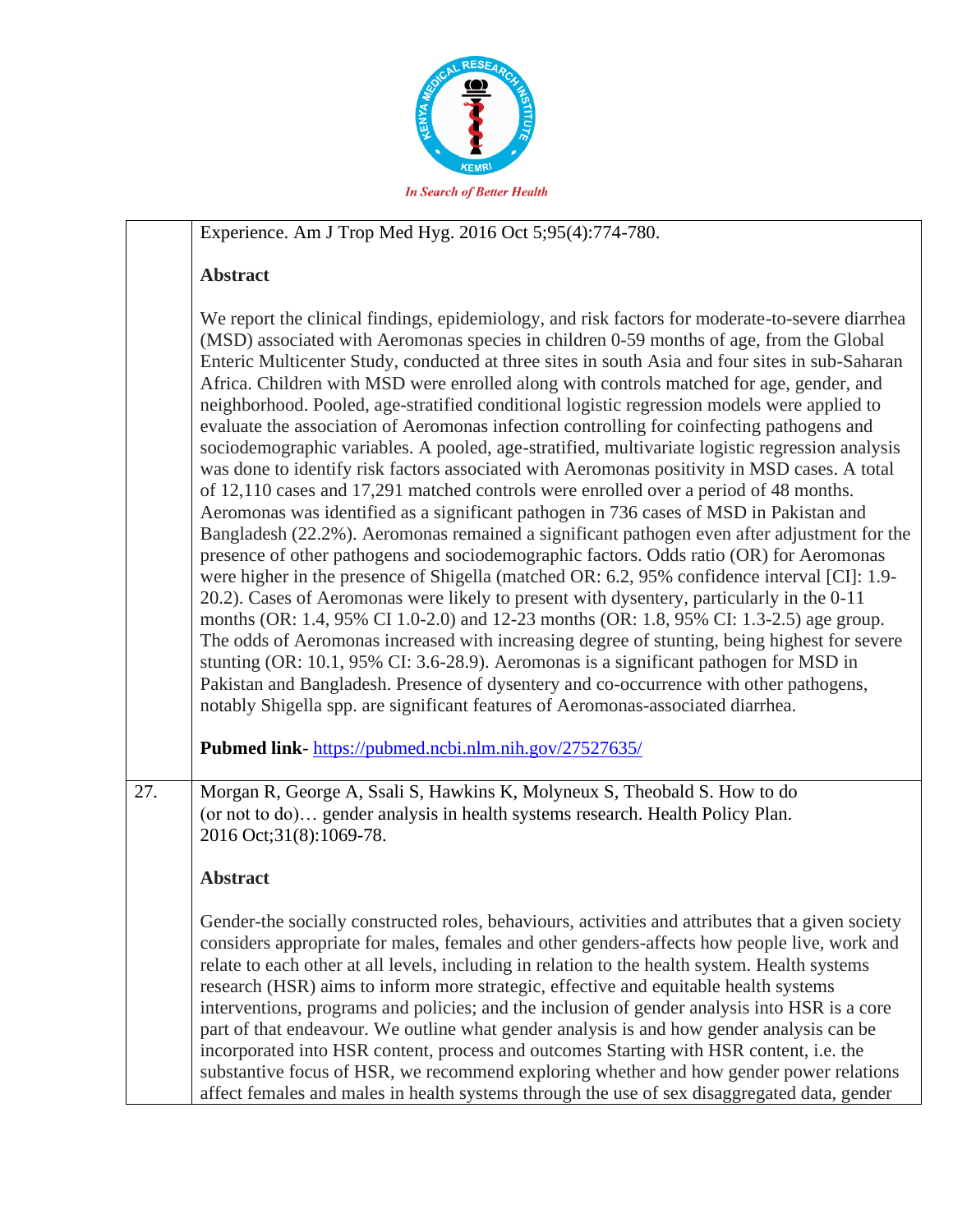

|     | frameworks and questions. Sex disaggregation flags female-male differences or similarities<br>that warrant further analysis; and further analysis is guided by gender frameworks and<br>questions to understand how gender power relations are constituted and negotiated in health<br>systems. Critical aspects of understanding gender power relations include examining who has<br>what (access to resources); who does what (the division of labour and everyday practices); how<br>values are defined (social norms) and who decides (rules and decision-making). Secondly, we<br>examine gender in HSR process by reflecting on how the research process itself is imbued with<br>power relations. We focus on data collection and analysis by reviewing who participates as<br>respondents; when data is collected and where; who is present; who collects data and who<br>analyses data. Thirdly, we consider gender and HSR outcomes by considering who is<br>empowered and disempowered as a result of HSR, including the extent to which HSR<br>outcomes progressively transform gender power relations in health systems, or at least do not<br>further exacerbate them.                                                                                                                                                                                                                                                                                                                                                                                                                        |
|-----|-------------------------------------------------------------------------------------------------------------------------------------------------------------------------------------------------------------------------------------------------------------------------------------------------------------------------------------------------------------------------------------------------------------------------------------------------------------------------------------------------------------------------------------------------------------------------------------------------------------------------------------------------------------------------------------------------------------------------------------------------------------------------------------------------------------------------------------------------------------------------------------------------------------------------------------------------------------------------------------------------------------------------------------------------------------------------------------------------------------------------------------------------------------------------------------------------------------------------------------------------------------------------------------------------------------------------------------------------------------------------------------------------------------------------------------------------------------------------------------------------------------------------------------------------------------------------------------------------------------|
|     | PubMed link-https://pubmed.ncbi.nlm.nih.gov/27117482/                                                                                                                                                                                                                                                                                                                                                                                                                                                                                                                                                                                                                                                                                                                                                                                                                                                                                                                                                                                                                                                                                                                                                                                                                                                                                                                                                                                                                                                                                                                                                       |
| 28. | Nzou SM, Fujii Y, Miura M, Mwau M, Mwangi AW, Itoh M, Salam MA, Hamano S,<br>Hirayama K, Kaneko S. Development of multiplex serological assay for the<br>detection of human African trypanosomiasis. Parasitol Int. 2016 Apr;65(2):121-7.                                                                                                                                                                                                                                                                                                                                                                                                                                                                                                                                                                                                                                                                                                                                                                                                                                                                                                                                                                                                                                                                                                                                                                                                                                                                                                                                                                   |
|     | <b>Abstract</b>                                                                                                                                                                                                                                                                                                                                                                                                                                                                                                                                                                                                                                                                                                                                                                                                                                                                                                                                                                                                                                                                                                                                                                                                                                                                                                                                                                                                                                                                                                                                                                                             |
|     | Human African trypanosomiasis (HAT) is a disease caused by Kinetoplastid infection.<br>Serological tests are useful for epidemiological surveillance. The aim of this study was to<br>develop a multiplex serological assay for HAT to assess the diagnostic value of selected HAT<br>antigens for sero-epidemiological surveillance. We cloned loci encoding eight antigens from<br>Trypanosoma brucei gambiense, expressed the genes in bacterial systems, and purified the<br>resulting proteins. Antigens were subjected to Luminex multiplex assays using sera from HAT<br>and VL patients to assess the antigens' immunodiagnostic potential. Among T. b. gambiense<br>antigens, the 64-kDa and 65-kDa invariant surface glycoproteins (ISGs) and flagellar calcium<br>binding protein (FCaBP) had high sensitivity for sera from T. b. gambiense patients, yielding<br>AUC values of 0.871, 0.737 and 0.858 respectively in receiver operating characteristics (ROC)<br>analysis. The ISG64, ISG65, and FCaBP antigens were partially cross-reactive to sera from<br>Trypanosoma brucei rhodesiense patients. The GM6 antigen was cross-reactive to sera from T.<br>b. rhodesiense patients as well as to sera from VL patients. Furthermore, heterogeneous<br>antibody responses to each individual HAT antigen were observed. Testing for multiple HAT<br>antigens in the same panel allowed specific and sensitive detection. Our results demonstrate<br>the utility of applying multiplex assays for development and evaluation of HAT antigens for<br>use in sero-epidemiological surveillance. |
|     | Pubmed link- https://pubmed.ncbi.nlm.nih.gov/26519611/                                                                                                                                                                                                                                                                                                                                                                                                                                                                                                                                                                                                                                                                                                                                                                                                                                                                                                                                                                                                                                                                                                                                                                                                                                                                                                                                                                                                                                                                                                                                                      |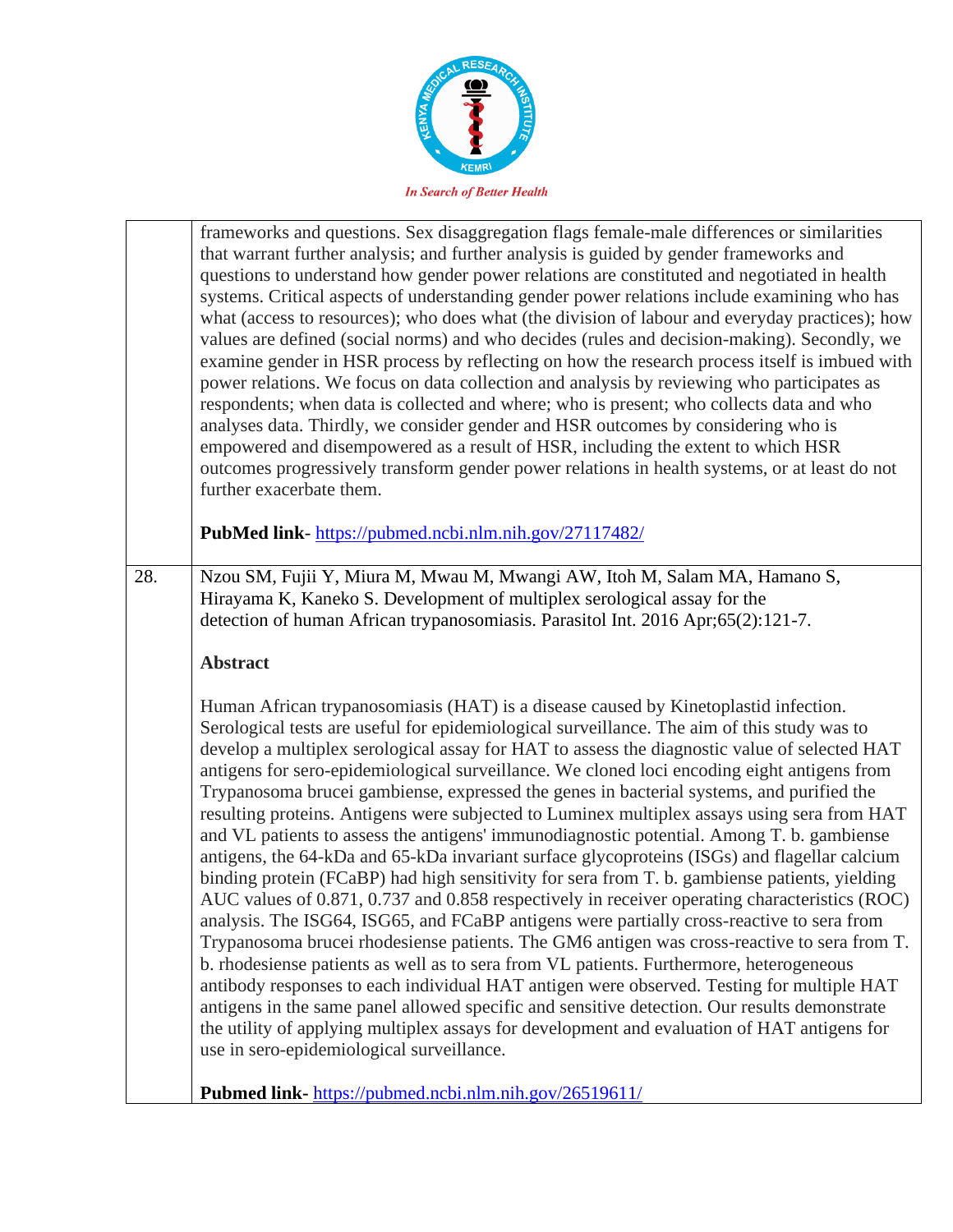

Г

| 29. | Abdi AI, Warimwe GM, Muthui MK, Kivisi CA, Kiragu EW, Fegan GW, Bull PC.<br>Global selection of Plasmodium falciparum virulence antigen expression by host<br>antibodies. Sci Rep. 2016 Jan 25;6:19882                                                                                                                                                                                                                                                                                                                                                                                                                                                                                                                                                                                                                                                                                                                                                                                                                                                                                                                                                                                                                                                                                                                                  |
|-----|-----------------------------------------------------------------------------------------------------------------------------------------------------------------------------------------------------------------------------------------------------------------------------------------------------------------------------------------------------------------------------------------------------------------------------------------------------------------------------------------------------------------------------------------------------------------------------------------------------------------------------------------------------------------------------------------------------------------------------------------------------------------------------------------------------------------------------------------------------------------------------------------------------------------------------------------------------------------------------------------------------------------------------------------------------------------------------------------------------------------------------------------------------------------------------------------------------------------------------------------------------------------------------------------------------------------------------------------|
|     | <b>Abstract</b>                                                                                                                                                                                                                                                                                                                                                                                                                                                                                                                                                                                                                                                                                                                                                                                                                                                                                                                                                                                                                                                                                                                                                                                                                                                                                                                         |
|     | Parasite proteins called PfEMP1 that are inserted on the surface of infected erythrocytes, play a<br>key role in the severe pathology associated with infection by the Plasmodium falciparum<br>malaria parasite. These proteins mediate binding of infected cells to the endothelial lining of<br>blood vessels as a strategy to avoid clearance by the spleen and are major targets of naturally<br>acquired immunity. PfEMP1 is encoded by a large multi-gene family called var. Mutually-<br>exclusive transcriptional switching between var genes allows parasites to escape host<br>antibodies. This study examined in detail the patterns of expression of var in a well-<br>characterized sample of parasites from Kenyan Children. Instead of observing clear inverse<br>relationships between the expression of broad sub-classes of PfEMP1, we found that<br>expression of different PfEMP1 groups vary relatively independently. Parasite adaptation to<br>host antibodies also appears to involve a general reduction in detectable var gene expression.<br>We suggest that parasites switch both between different PfEMP1 variants and between high<br>and low expression states. Such a strategy could provide a means of avoiding immunological<br>detection and promoting survival under high levels of host immunity. |
|     | PubMed link-https://pubmed.ncbi.nlm.nih.gov/26804201/                                                                                                                                                                                                                                                                                                                                                                                                                                                                                                                                                                                                                                                                                                                                                                                                                                                                                                                                                                                                                                                                                                                                                                                                                                                                                   |
| 30. | Kijogi CM, Khayeka-Wandabwa C, Sasaki K, Tanaka Y, Kurosu H, Matsunaga H,<br>Ueda H. Subcellular dissemination of prothymosin alpha at normal physiology:<br>immunohistochemical vis-a-vis western blotting perspective. BMC Physiol. 2016<br>Mar 1;16:2                                                                                                                                                                                                                                                                                                                                                                                                                                                                                                                                                                                                                                                                                                                                                                                                                                                                                                                                                                                                                                                                                |
|     | <b>Abstract</b>                                                                                                                                                                                                                                                                                                                                                                                                                                                                                                                                                                                                                                                                                                                                                                                                                                                                                                                                                                                                                                                                                                                                                                                                                                                                                                                         |
|     | <b>Background:</b> The cell type, cell status and specific localization of Prothymosin $\alpha$ (PTMA)<br>within cells seemingly determine its function. PTMA undergoes 2 types of protease proteolytic<br>modifications that are useful in elucidating its interactions with other molecules; a factor that<br>typifies its roles. Preferably a nuclear protein, PTMA has been shown to function in the<br>cytoplasm and extracellularly with much evidence leaning on pathognomonic status. As such,<br>determination of its cellular distribution under normal physiological context while utilizing<br>varied techniques is key to illuminating prospective validation of its distinct functions in<br>different tissues. Differential distribution insights at normal physiology would also portent<br>better basis for further clarification of its interactions and proteolytic modifications under<br>pathological conditions like numerous cancer, ischemic stroke and immunomodulation. We                                                                                                                                                                                                                                                                                                                                    |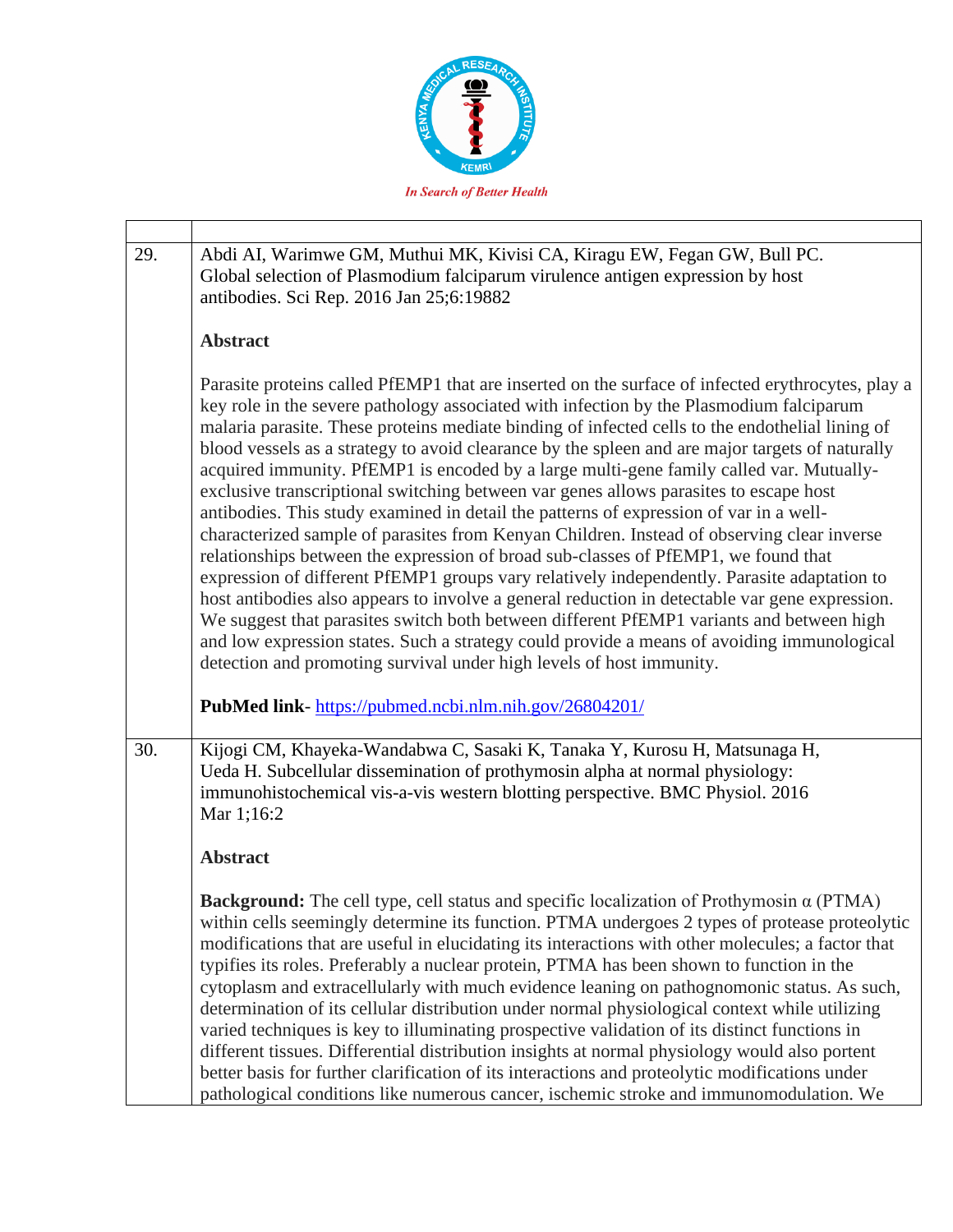

|     | therefore raised an antibody against the C terminal of PTMA to use in tandem with available<br>antibody against the N terminal in a murine model to explicate the differences in its<br>distribution in brain cell types and major peripheral organs through western blotting and<br>immunohistochemical approaches.                                                                                                                                                                                                                                                                |
|-----|-------------------------------------------------------------------------------------------------------------------------------------------------------------------------------------------------------------------------------------------------------------------------------------------------------------------------------------------------------------------------------------------------------------------------------------------------------------------------------------------------------------------------------------------------------------------------------------|
|     | Results: The newly generated antibody was applied against the N-terminal antibody to<br>distinguish truncated versions of PTMA or deduce possible masking of the protein by other<br>interacting molecules. Western blot analysis indicated presence of a truncated form of the<br>protein only in the thymus, while immunohistochemical analysis showed that in brain<br>hippocampus the full-length PTMA was stained prominently in the nucleus whereas in the<br>stomach full-length PTMA staining was not observed in the nucleus but in the cytoplasm.                         |
|     | <b>Conclusion:</b> Truncated PTMA could not be detected by western blotting when both antibodies<br>were applied in all tissues examined except the thymus. However, immunohistochemistry<br>revealed differential staining by these antibodies suggesting possible masking of epitopes by<br>interacting molecules. The differential localization patterns observed in the context of nucleic<br>versus cytoplasmic presence as well as punctate versus diffuse pattern in tissues and cell types,<br>warrant further investigations as to the forms of PTMA interacting partners. |
|     | PubMed link- https://pubmed.ncbi.nlm.nih.gov/26932824/                                                                                                                                                                                                                                                                                                                                                                                                                                                                                                                              |
| 31. | Ochwoto M, Kimotho JH, Oyugi J, Okoth F, Kioko H, Mining S, Budambula NL,<br>Giles E, Andonov A, Songok E, Osiowy C. Hepatitis B infection is highly<br>prevalent among patients presenting with jaundice in Kenya. BMC Infect Dis. 2016<br>Mar 1;16:101                                                                                                                                                                                                                                                                                                                            |
|     | <b>Abstract</b>                                                                                                                                                                                                                                                                                                                                                                                                                                                                                                                                                                     |
|     | Background: Viral hepatitis is a major concern worldwide, with hepatitis A (HAV) and E<br>(HEV) viruses showing sporadic outbreaks while hepatitis B (HBV) and C (HCV) viruses are<br>associated with chronic hepatitis, cirrhosis and hepatocellular carcinoma. The present study<br>determined the proportion, geographic distribution and molecular characterization of hepatitis<br>viruses among patients seeking medical services at hospitals throughout Kenya.                                                                                                              |
|     | <b>Methods:</b> Patients presenting with jaundice at four selected hospitals were recruited $(n = 389)$ .<br>Sera were tested for the presence of antibody to hepatitis viruses A through E, and HBV<br>surface antigen (HBsAg). Nucleic acid from anti-HAV IgM antibody and HBsAg positive<br>samples was extracted, amplified and sequenced.                                                                                                                                                                                                                                      |
|     | <b>Results:</b> Chronic HBV infection was the leading cause of morbidity among patients with<br>symptoms of liver disease seeking medical help. Incident HCV, HEV and HDV infection were                                                                                                                                                                                                                                                                                                                                                                                            |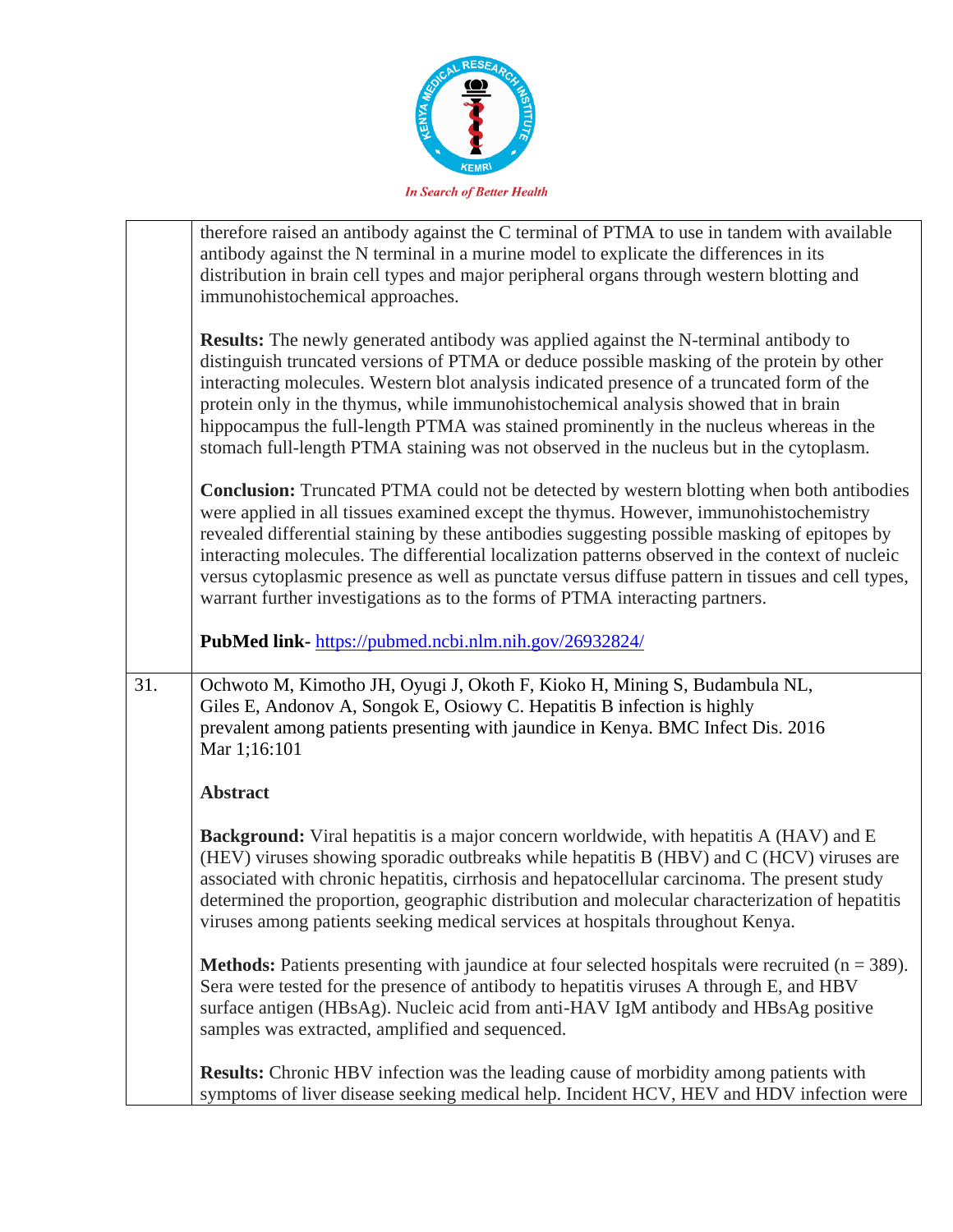

|     | not detected among the patients in this study, while the proportion of acute HAV was low;<br>HAV IgM positivity was observed in 6.3 % of patients and sequencing revealed that all cases<br>belonged to genotype 1B. HCV seropositivity upon initial screening was 3.9 % but none were<br>confirmed positive by a supplementary immunoblot assay. There was no serological evidence<br>of HDV and acute HEV infection (anti-HEV IgM). HBsAg was found in 50.6 % of the patients<br>and 2.3 % were positive for IgM antibody to the core protein, indicating probable acute<br>infection. HBV genotype A was predominant (90.3 %) followed by D (9.7 %) among HBV<br>DNA positive specimens. Full genome analysis showed HBV/D isolates having similarity to<br>both D4 and D6 subgenotypes and D/E recombinant reference sequences. Two recombinant<br>sequences demonstrated $> 4$ % nucleotide divergence from other previously known D/E<br>recombinants. |
|-----|--------------------------------------------------------------------------------------------------------------------------------------------------------------------------------------------------------------------------------------------------------------------------------------------------------------------------------------------------------------------------------------------------------------------------------------------------------------------------------------------------------------------------------------------------------------------------------------------------------------------------------------------------------------------------------------------------------------------------------------------------------------------------------------------------------------------------------------------------------------------------------------------------------------------------------------------------------------|
|     | <b>Conclusions:</b> HBV is highly prevalent among patients seeking care for symptoms consistent<br>with hepatitis, compared to the general population. Molecular characterization of HBV isolates<br>indicated recombinant strains that may give rise to new circulating variants. There is a need to<br>document the prevalence, clinical manifestation and distribution of the variants observed.<br>HAV genotype 1B, prevalent in Africa, was observed; however, the absence of HCV, HDV<br>and acute HEV in this study does not rule out their presence in Kenya.                                                                                                                                                                                                                                                                                                                                                                                        |
|     | PubMed link- https://pubmed.ncbi.nlm.nih.gov/26932656/                                                                                                                                                                                                                                                                                                                                                                                                                                                                                                                                                                                                                                                                                                                                                                                                                                                                                                       |
| 32. | O'Loughlin SM, Magesa SM, Mbogo C, Mosha F, Midega J, Burt A. Genomic<br>signatures of population decline in the malaria mosquito Anopheles gambiae.<br>Malar J. 2016 Mar 24;15:182                                                                                                                                                                                                                                                                                                                                                                                                                                                                                                                                                                                                                                                                                                                                                                          |
|     | <b>Abstract</b>                                                                                                                                                                                                                                                                                                                                                                                                                                                                                                                                                                                                                                                                                                                                                                                                                                                                                                                                              |
|     | <b>Background:</b> Population genomic features such as nucleotide diversity and linkage<br>disequilibrium are expected to be strongly shaped by changes in population size, and might<br>therefore be useful for monitoring the success of a control campaign. In the Kilifi district of<br>Kenya, there has been a marked decline in the abundance of the malaria vector Anopheles<br>gambiae subsequent to the rollout of insecticide-treated bed nets.                                                                                                                                                                                                                                                                                                                                                                                                                                                                                                    |
|     | Methods: To investigate whether this decline left a detectable population genomic signature,<br>simulations were performed to compare the effect of population crashes on nucleotide<br>diversity, Tajima's D, and linkage disequilibrium (as measured by the population<br>recombination parameter $\rho$ ). Linkage disequilibrium and $\rho$ were estimated for An. gambiae<br>from Kilifi, and compared them to values for Anopheles arabiensis and Anopheles merus at the<br>same location, and for An. gambiae in a location 200 km from Kilifi.                                                                                                                                                                                                                                                                                                                                                                                                       |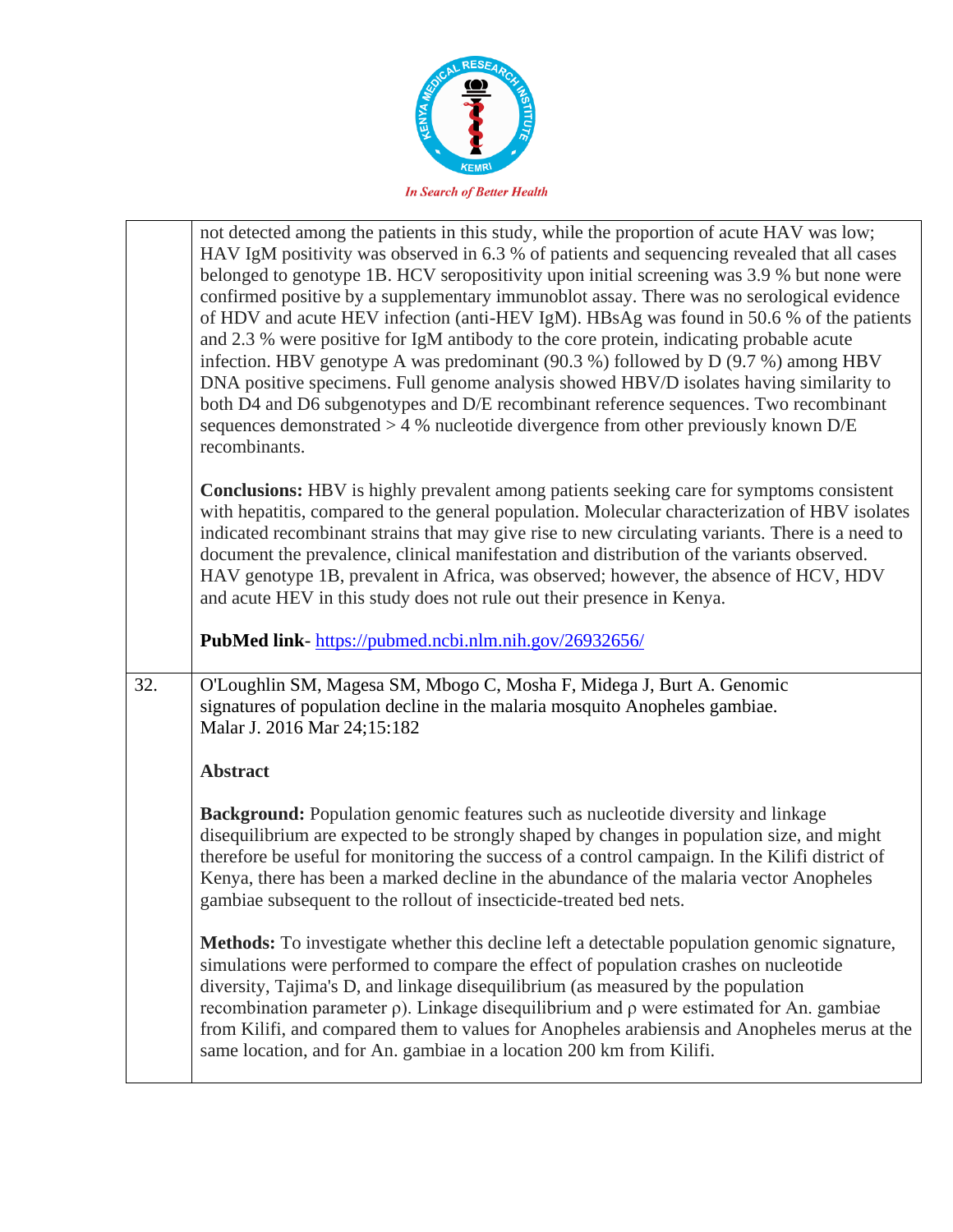

|     | <b>Results:</b> In the first simulations $\rho$ changed more rapidly after a population crash than the other<br>statistics, and therefore is a more sensitive indicator of recent population decline. In the<br>empirical data, linkage disequilibrium extends 100-1000 times further, and $\rho$ is 100-1000 times<br>smaller, for the Kilifi population of An. gambiae than for any of the other populations. There<br>were also significant runs of homozygosity in many of the individual An. gambiae mosquitoes<br>from Kilifi.                                                                                                                                                                                                                           |
|-----|----------------------------------------------------------------------------------------------------------------------------------------------------------------------------------------------------------------------------------------------------------------------------------------------------------------------------------------------------------------------------------------------------------------------------------------------------------------------------------------------------------------------------------------------------------------------------------------------------------------------------------------------------------------------------------------------------------------------------------------------------------------|
|     | <b>Conclusions:</b> These results support the hypothesis that the recent decline in An. gambiae was<br>driven by the rollout of bed nets. Measuring population genomic parameters in a small sample<br>of individuals before, during and after vector or pest control may be a valuable method of<br>tracking the effectiveness of interventions.                                                                                                                                                                                                                                                                                                                                                                                                              |
|     | PubMed link- https://pubmed.ncbi.nlm.nih.gov/27013475/                                                                                                                                                                                                                                                                                                                                                                                                                                                                                                                                                                                                                                                                                                         |
| 33. | Owen JP, Baig B, Abbo C, Baheretibeb Y. Child and adolescent mental health<br>in sub-Saharan Africa: a perspective from clinicians and researchers. BJPsych<br>Int. 2016 May 1;13(2):45-47                                                                                                                                                                                                                                                                                                                                                                                                                                                                                                                                                                     |
|     | <b>Abstract</b>                                                                                                                                                                                                                                                                                                                                                                                                                                                                                                                                                                                                                                                                                                                                                |
|     | There is a widening mental health treatment gap for children and adolescents in sub-Saharan<br>Africa. The region has few economic or human resources dedicated to the mental health of<br>children and young people. The World Health Organization's Mental Health Gap Action Plan<br>and the push for mental health to be included in the Millennium Development Goals have<br>raised the profile of child mental health but comparatively few studies have estimated<br>prevalence rates or assessed needs or tested interventions in African countries. In most<br>countries there is no clear pathway to access treatment, especially in-patient facilities. This<br>article considers these issues from clinical, educational and research perspectives. |
|     | PubMed link- https://pubmed.ncbi.nlm.nih.gov/29093899/                                                                                                                                                                                                                                                                                                                                                                                                                                                                                                                                                                                                                                                                                                         |
| 34. | Gachohi JM, Njenga MK, Kitala P, Bett B. Modelling Vaccination Strategies<br>against Rift Valley Fever in Livestock in Kenya. PLoS Negl Trop Dis. 2016 Dec<br>14;10(12):e0005049                                                                                                                                                                                                                                                                                                                                                                                                                                                                                                                                                                               |
|     | <b>Abstract</b>                                                                                                                                                                                                                                                                                                                                                                                                                                                                                                                                                                                                                                                                                                                                                |
|     | <b>Background:</b> The impacts of vaccination on the transmission of Rift Valley fever virus<br>(RVFV) have not been evaluated. We have developed a RVFV transmission model comprising<br>two hosts-cattle as a separate host and sheep and goats as one combined host (herein after<br>referred to as sheep)-and two vectors-Aedes species (spp) and Culex spp-and used it to predict                                                                                                                                                                                                                                                                                                                                                                         |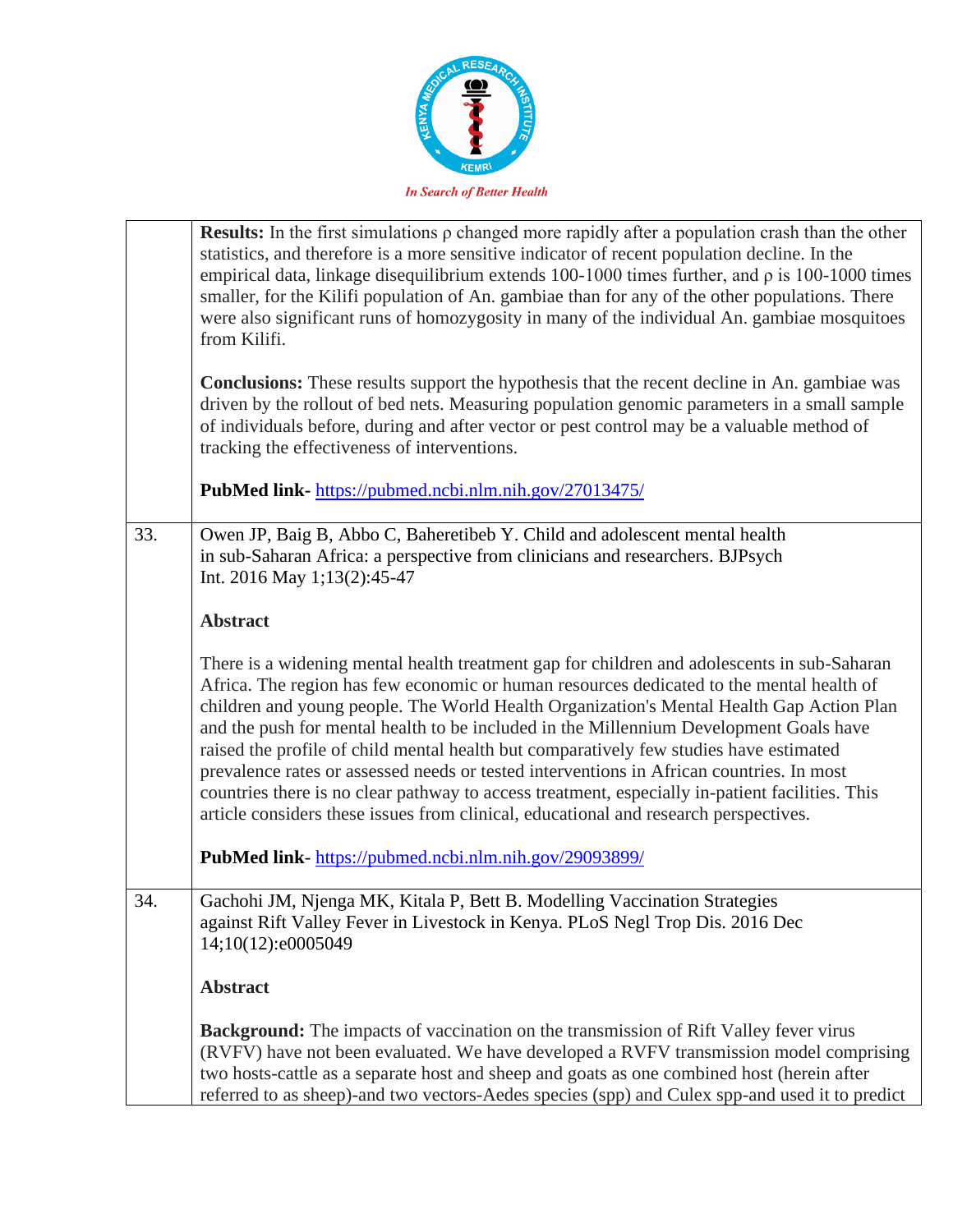

the impacts of: (1) reactive vaccination implemented at various levels of coverage at predetermined time points, (2) targeted vaccination involving either of the two host species, and (3) a periodic vaccination implemented biannually or annually before an outbreak.

|     | Methodology/principal findings: The model comprises coupled vector and host modules<br>where the dynamics of vectors and hosts are described using a system of difference equations.<br>Vector populations are structured into egg, larva, pupa and adult stages and the latter stage is<br>further categorized into three infection categories: susceptible, exposed and infectious<br>mosquitoes. The survival rates of the immature stages (egg, larva and pupa) are dependent on<br>rainfall densities extracted from the Tropical Rainfall Measuring Mission (TRMM) for a Rift<br>Valley fever (RVF) endemic site in Kenya over a period of 1827 days. The host populations<br>are structured into four age classes comprising young, weaners, yearlings and adults and four<br>infection categories including susceptible, exposed, infectious, and immune categories. The<br>model reproduces the 2006/2007 RVF outbreak reported in empirical surveys in the target area<br>and other seasonal transmission events that are perceived to occur during the wet seasons.<br>Mass reactive vaccination strategies greatly reduce the potential for a major outbreak. The<br>results also suggest that the effectiveness of vaccination can be enhanced by increasing the<br>vaccination coverage, targeting vaccination on cattle given that this species plays a major role<br>in the transmission of the virus, and using both periodic and reactive vaccination strategies.<br><b>Conclusion/significance:</b> Reactive vaccination can be effective in mitigating the impacts of |
|-----|-------------------------------------------------------------------------------------------------------------------------------------------------------------------------------------------------------------------------------------------------------------------------------------------------------------------------------------------------------------------------------------------------------------------------------------------------------------------------------------------------------------------------------------------------------------------------------------------------------------------------------------------------------------------------------------------------------------------------------------------------------------------------------------------------------------------------------------------------------------------------------------------------------------------------------------------------------------------------------------------------------------------------------------------------------------------------------------------------------------------------------------------------------------------------------------------------------------------------------------------------------------------------------------------------------------------------------------------------------------------------------------------------------------------------------------------------------------------------------------------------------------------------------------------------------------------------------------------|
|     | RVF outbreaks but practically, it is not always possible to have this measure implemented<br>satisfactorily due to the rapid onset and evolution of RVF epidemics. This analysis<br>demonstrates that both periodic and reactive vaccination ought to be used strategically to<br>effectively control the disease.                                                                                                                                                                                                                                                                                                                                                                                                                                                                                                                                                                                                                                                                                                                                                                                                                                                                                                                                                                                                                                                                                                                                                                                                                                                                        |
|     | PubMed link- https://pubmed.ncbi.nlm.nih.gov/27973528/                                                                                                                                                                                                                                                                                                                                                                                                                                                                                                                                                                                                                                                                                                                                                                                                                                                                                                                                                                                                                                                                                                                                                                                                                                                                                                                                                                                                                                                                                                                                    |
| 35. | Tan J, Pieper K, Piccoli L, Abdi A, Perez MF, Geiger R, Tully CM, Jarrossay<br>D, Maina Ndungu F, Wambua J, Bejon P, Fregni CS, Fernandez-Rodriguez B, Barbieri<br>S, Bianchi S, Marsh K, Thathy V, Corti D, Sallusto F, Bull P, Lanzavecchia A. A<br>LAIR1 insertion generates broadly reactive antibodies against malaria variant<br>antigens. Nature. 2016 Jan 7;529(7584):105-109                                                                                                                                                                                                                                                                                                                                                                                                                                                                                                                                                                                                                                                                                                                                                                                                                                                                                                                                                                                                                                                                                                                                                                                                     |
|     | <b>Abstract</b>                                                                                                                                                                                                                                                                                                                                                                                                                                                                                                                                                                                                                                                                                                                                                                                                                                                                                                                                                                                                                                                                                                                                                                                                                                                                                                                                                                                                                                                                                                                                                                           |
|     | Plasmodium falciparum antigens expressed on the surface of infected erythrocytes are<br>important targets of naturally acquired immunity against malaria, but their high number and<br>variability provide the pathogen with a powerful means of escape from host antibodies.<br>Although broadly reactive antibodies against these antigens could be useful as therapeutics and                                                                                                                                                                                                                                                                                                                                                                                                                                                                                                                                                                                                                                                                                                                                                                                                                                                                                                                                                                                                                                                                                                                                                                                                          |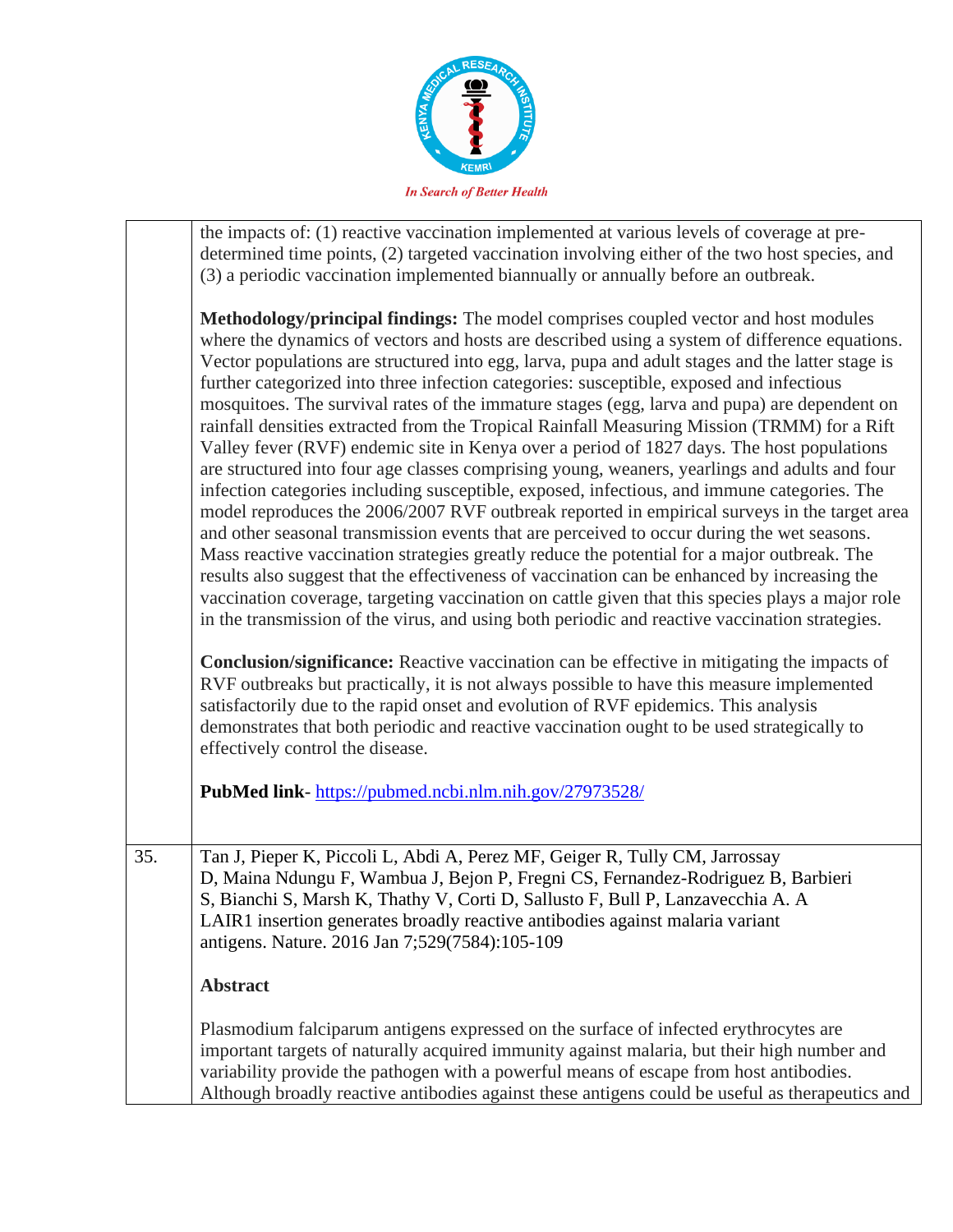

|     | in vaccine design, their identification has proven elusive. Here we report the isolation of<br>human monoclonal antibodies that recognize erythrocytes infected by different P. falciparum<br>isolates and opsonize these cells by binding to members of the RIFIN family. These antibodies<br>acquired broad reactivity through a novel mechanism of insertion of a large DNA fragment<br>between the V and DJ segments. The insert, which is both necessary and sufficient for binding<br>to RIFINs, encodes the entire 98 amino acid collagen-binding domain of LAIR1, an<br>immunoglobulin superfamily inhibitory receptor encoded on chromosome 19. In each of the<br>two donors studied, the antibodies are produced by a single expanded B-cell clone and carry<br>distinct somatic mutations in the LAIR1 domain that abolish binding to collagen and increase<br>binding to infected erythrocytes. These findings illustrate, with a biologically relevant<br>example, a novel mechanism of antibody diversification by interchromosomal DNA<br>transposition and demonstrate the existence of conserved epitopes that may be suitable<br>candidates for the development of a malaria vaccine.<br>PubMed link-https://pubmed.ncbi.nlm.nih.gov/26700814/ |
|-----|------------------------------------------------------------------------------------------------------------------------------------------------------------------------------------------------------------------------------------------------------------------------------------------------------------------------------------------------------------------------------------------------------------------------------------------------------------------------------------------------------------------------------------------------------------------------------------------------------------------------------------------------------------------------------------------------------------------------------------------------------------------------------------------------------------------------------------------------------------------------------------------------------------------------------------------------------------------------------------------------------------------------------------------------------------------------------------------------------------------------------------------------------------------------------------------------------------------------------------------------------------------|
| 36. | Omwoyo WN, Melariri P, Gathirwa JW, Oloo F, Mahanga GM, Kalombo L, Ogutu B,<br>Swai H. Development, characterization and antimalarial efficacy of<br>dihydroartemisinin loaded solid lipid nanoparticles. Nanomedicine. 2016<br>Apr;12(3):801-809                                                                                                                                                                                                                                                                                                                                                                                                                                                                                                                                                                                                                                                                                                                                                                                                                                                                                                                                                                                                                |
|     | <b>Abstract</b><br>Effective use of dihydroartemisinin (DHA) is limited by poor water-solubility, poor<br>pharmacokinetic profile and unsatisfactory clinical outcome especially in monotherapy. To<br>reduce such limitations, we reformulated DHA into solid lipid nanoparticles (SLNs) as a<br>nanomedicine drug delivery system. DHA-SLNs were characterized for physical parameters<br>and evaluated for in vitro and in vivo antimalarial efficacy. DHA-SLNs showed desirable<br>particle characteristics including particle size (240.7 nm), particle surface charge (+17.0 mV),<br>drug loadings (13.9 wt %), encapsulation efficacy (62.3%), polydispersity index (0.16) and a<br>spherical appearance. Storage stability up to 90 days and sustained release of drug over 20 h<br>was achieved. Enhanced in vitro (IC50 0.25 ng/ml) and in vivo (97.24% chemosuppression at<br>2mg/kg/day) antimalarial activity was observed. Enhancement in efficacy was 24% when<br>compared to free DHA. These encouraging results show potential of using the described<br>formulation for DHA drug delivery for clinical application.<br>From the clinical editor: Malaria still poses a significant problem worldwide. One of the                               |
|     | current drugs, artemisinin has been shown to be effective, but has poor water-solubility. The<br>authors here described their formulation of making dihydroartemisinin (DHA) into solid lipid                                                                                                                                                                                                                                                                                                                                                                                                                                                                                                                                                                                                                                                                                                                                                                                                                                                                                                                                                                                                                                                                    |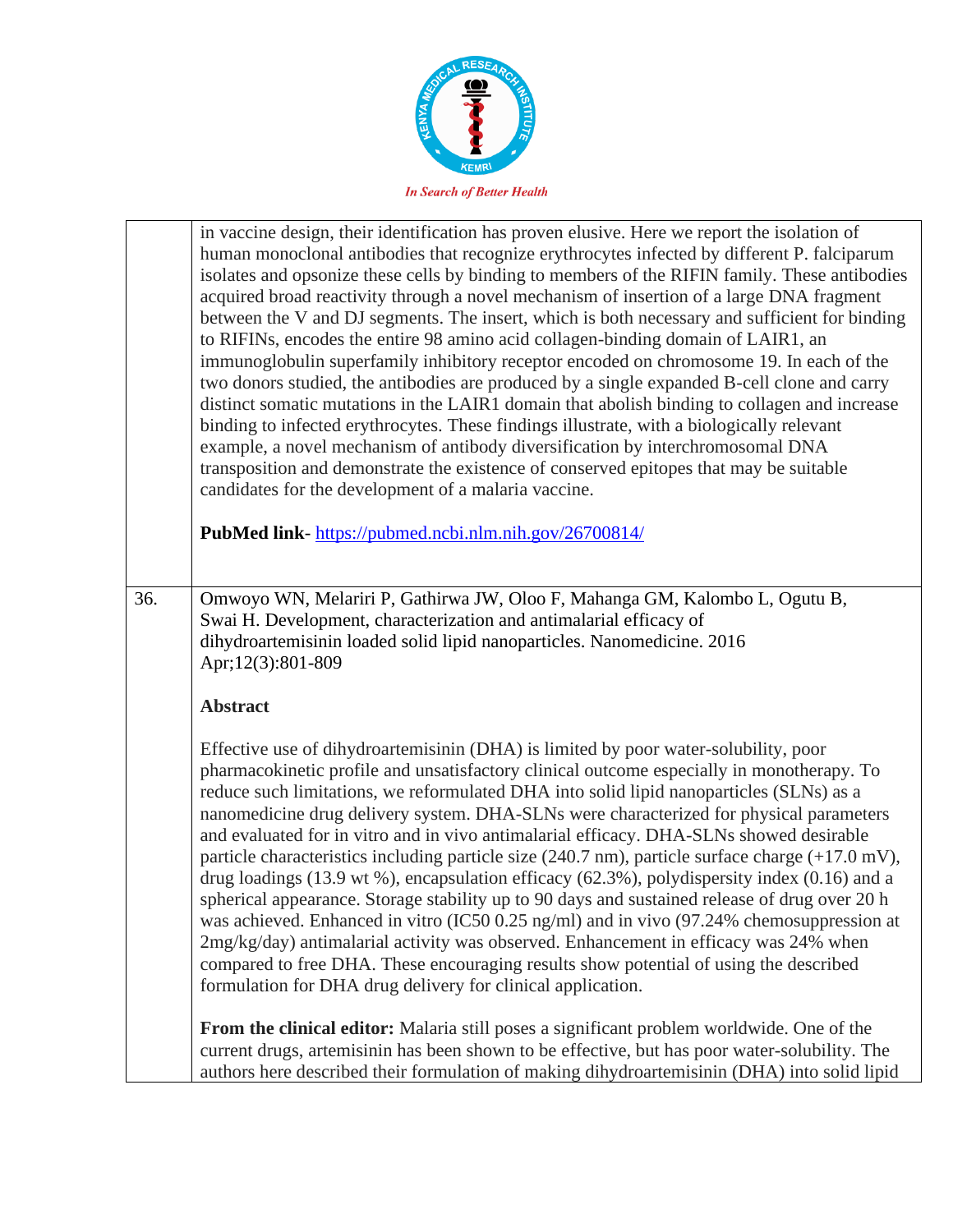

|     | nanoparticles, with subsequent enhancement in efficacy. These results would have massive                                                                                                                                                                                                                                                                                                                                                                                                                                                                                                                                                                                                                                                                                                                                                                                |
|-----|-------------------------------------------------------------------------------------------------------------------------------------------------------------------------------------------------------------------------------------------------------------------------------------------------------------------------------------------------------------------------------------------------------------------------------------------------------------------------------------------------------------------------------------------------------------------------------------------------------------------------------------------------------------------------------------------------------------------------------------------------------------------------------------------------------------------------------------------------------------------------|
|     | potential in the clinical setting.                                                                                                                                                                                                                                                                                                                                                                                                                                                                                                                                                                                                                                                                                                                                                                                                                                      |
|     | PubMed link-https://pubmed.ncbi.nlm.nih.gov/26724538/                                                                                                                                                                                                                                                                                                                                                                                                                                                                                                                                                                                                                                                                                                                                                                                                                   |
| 37. | Rasmussen JB, Mwaniki DL, Kaduka LU, Boit MK, Borch-Johnsen K, Friis H,<br>Christensen DL. Hemoglobin levels and blood pressure are associated in rural<br>black africans. Am J Hum Biol. 2016 Jan-Feb;28(1):145-8                                                                                                                                                                                                                                                                                                                                                                                                                                                                                                                                                                                                                                                      |
|     | <b>Abstract</b>                                                                                                                                                                                                                                                                                                                                                                                                                                                                                                                                                                                                                                                                                                                                                                                                                                                         |
|     | <b>Objectives:</b> The association between blood levels of hemoglobin (B-hgb) and blood pressure<br>(BP) has been widely investigated in Caucasians and Asians but there is a paucity of data in<br>rural black Africans. The objective was to investigate the association between B-hgb and BP in<br>a rural black African population.                                                                                                                                                                                                                                                                                                                                                                                                                                                                                                                                 |
|     | Methods: A cross-sectional study was conducted in three districts in Kenya (Bondo, Kitui, and<br>Transmara) with the inclusion of participants aged $\geq$ 17 years. Background information,<br>anthropometry, BP, B-hgb, hepatic insulin resistance (HOMA2-IR), standard lipid profile, and<br>oral glucose tolerance test were obtained in each participant.                                                                                                                                                                                                                                                                                                                                                                                                                                                                                                          |
|     | Results: Background characteristics among 1,167 participants showed that anemic and non-<br>anemic participants differed significantly from each other as there were more women, lower<br>body mass index and waist circumference (WC), lower degree of hepatic insulin resistance and<br>plasma cholesterols among the anemic participants. Furthermore, anemic participants had<br>significantly lower systolic and diastolic BP ( $P < 0.01$ ) but not a significantly different<br>prevalence of hypertension ( $P = 0.08$ ). Multivariate linear regression models adjusted for-age,<br>sex, plasma total-cholesterol, WC, Log2(HOMA2-IR), ethnicity, and smoking status-revealed<br>that B-hgb (per mmol/l increment) was significantly associated with systolic BP (estimate:<br>1.18 (0.37-1.98)) and diastolic BP (estimate: 1.06 (0.54-1.57)) ( $P < 0.01$ ). |
|     | <b>Conclusions:</b> B-hgb is associated with BP in rural black Africans.                                                                                                                                                                                                                                                                                                                                                                                                                                                                                                                                                                                                                                                                                                                                                                                                |
|     | PubMed link- https://pubmed.ncbi.nlm.nih.gov/26087952/                                                                                                                                                                                                                                                                                                                                                                                                                                                                                                                                                                                                                                                                                                                                                                                                                  |
| 38. | Shuford K, Were F, Awino N, Samuels A, Ouma P, Kariuki S, Desai M, Allen DR.                                                                                                                                                                                                                                                                                                                                                                                                                                                                                                                                                                                                                                                                                                                                                                                            |
|     |                                                                                                                                                                                                                                                                                                                                                                                                                                                                                                                                                                                                                                                                                                                                                                                                                                                                         |
|     | Community perceptions of mass screening and treatment for malaria in Siaya<br>County, western Kenya. Malar J. 2016 Feb 6;15:71                                                                                                                                                                                                                                                                                                                                                                                                                                                                                                                                                                                                                                                                                                                                          |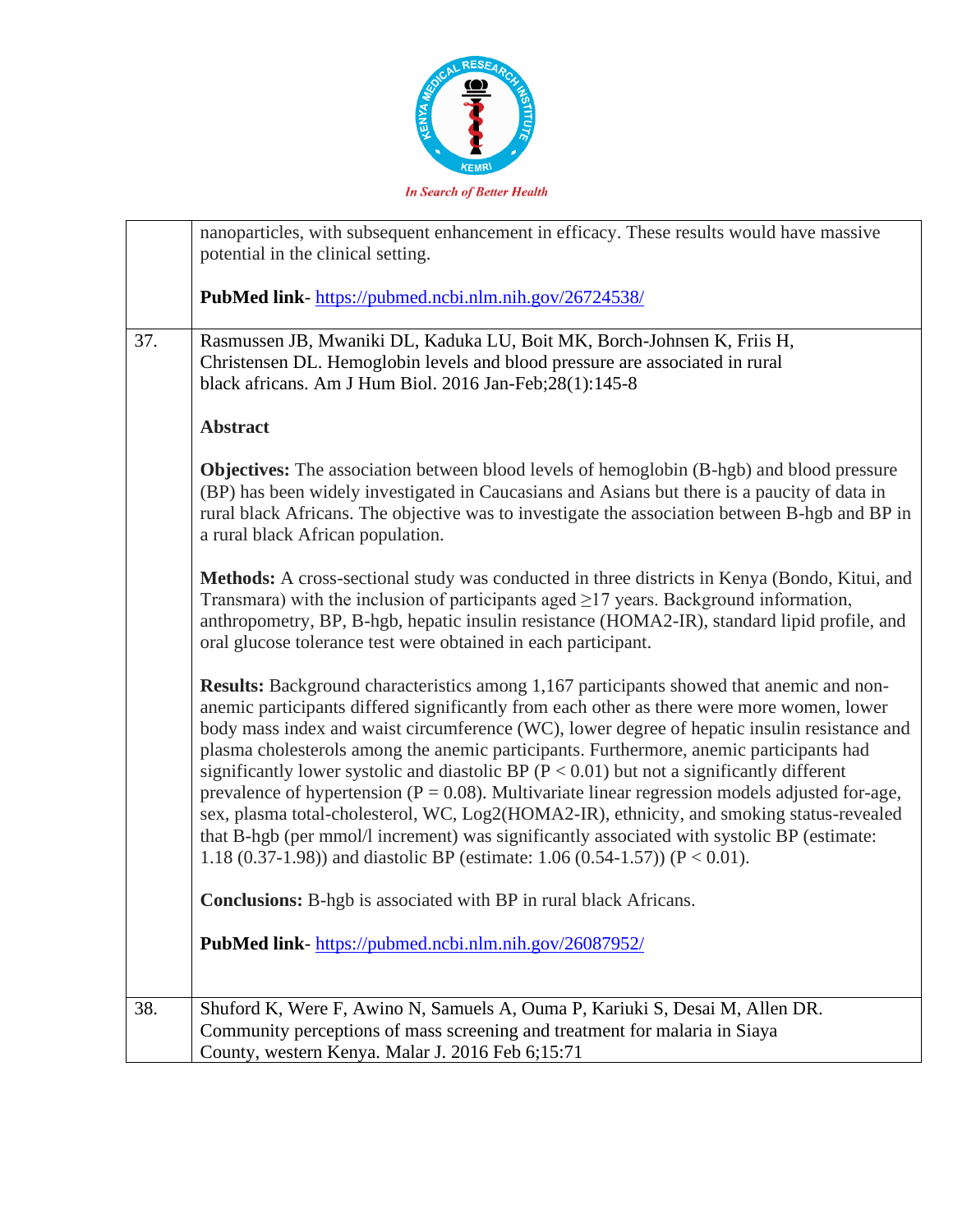

**Background:** Intermittent mass screening and treatment (iMSaT) is currently being evaluated as a possible additional tool for malaria control and prevention in western Kenya. The literature identifying success and/or barriers to drug trial compliance and acceptability on malaria treatment and control interventions is considerable, especially as it relates to specific target groups, such as school-aged children and pregnant women, but there is a lack of such studies for mass screening and treatment and mass drug administration in the general population.

**Methods:** A qualitative study was conducted to explore community perceptions of the iMSaT intervention, and specifically of testing and treatment in the absence of symptoms, before and after implementation in order to identify aspects of iMSaT that should be improved in future rounds. Two rounds of qualitative data collection were completed in six randomly selected study communities: a total of 36 focus group discussions (FGDs) with men, women, and opinion leaders, and 12 individual or small group interviews with community health workers. All interviews were conducted in the local dialect Dholuo, digitally recorded, and transcribed into English. English transcripts were imported into the qualitative software programme NVivo8 for content analysis.

**Results:** There were mixed opinions of the intervention. In the pre-implementation round, respondents were generally positive and willing to participate in the upcoming study. However, there were concerns about testing in the absence of symptoms including fear of covert HIV testing and issues around blood sampling. There were fewer concerns about treatment, mostly because of the simpler dosing regimen of the study drug (dihydroartemisinin-piperaquine) compared to the current first-line treatment (artemetherlumefantrine). After the first implementation round, there was a clear shift in perceptions with less common concerns overall, although some of the same issues around testing and general misconceptions about research remained.

**Conclusions:** Although iMSaT was generally accepted throughout the community, proper sensitization activities-and arguably, a more long-term approach to community engagementare necessary for dispelling fears, clarifying misconceptions, and educating communities on the consequences of asymptomatic malaria.

**PubMed link-** <https://pubmed.ncbi.nlm.nih.gov/26852227/>

| 39. | Owor BE, Masankwa GN, Mwango LC, Njeru RW, Agoti CN, Nokes DJ. Human        |
|-----|-----------------------------------------------------------------------------|
|     | metapneumovirus epidemiological and evolutionary patterns in Coastal Kenya, |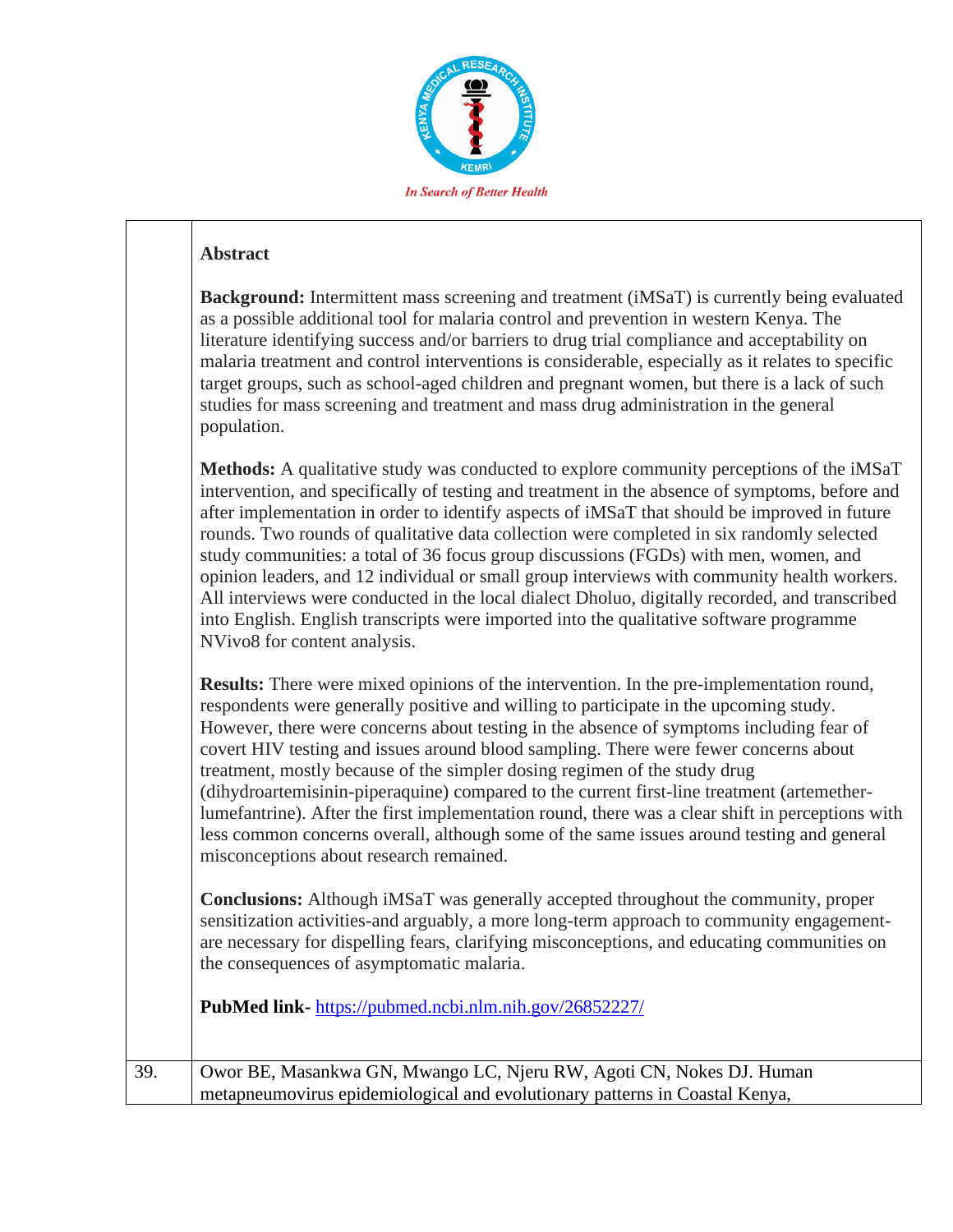

|     | 2007-11. BMC Infect Dis. 2016 Jun 17;16:301                                                                                                                                                                                                                                                                                                                                                                                                                                                                                                                                                                                                                                                                                                                                                                                                                                                                                                                                                            |
|-----|--------------------------------------------------------------------------------------------------------------------------------------------------------------------------------------------------------------------------------------------------------------------------------------------------------------------------------------------------------------------------------------------------------------------------------------------------------------------------------------------------------------------------------------------------------------------------------------------------------------------------------------------------------------------------------------------------------------------------------------------------------------------------------------------------------------------------------------------------------------------------------------------------------------------------------------------------------------------------------------------------------|
|     | <b>Abstract</b>                                                                                                                                                                                                                                                                                                                                                                                                                                                                                                                                                                                                                                                                                                                                                                                                                                                                                                                                                                                        |
|     | Background: Human metapneumovirus (HMPV) is an important global cause of severe acute<br>respiratory infections in young children and the elderly. The epidemiology of HMPV in sub-<br>Saharan Africa is poorly described and factors that allow its recurrent epidemics in<br>communities not understood.                                                                                                                                                                                                                                                                                                                                                                                                                                                                                                                                                                                                                                                                                             |
|     | Methods: We undertook paediatric inpatient surveillance for HMPV in Kilifi County Hospital<br>(KCH) of Coastal Kenya between 2007 and 2011. Nasopharyngeal samples collected from<br>children aged 1 day-59 months admitted with severe or very severe pneumonia, were tested for<br>HMPV using real-time polymerase chain reaction (RT-PCR). Partial nucleotide sequences of<br>the attachment (G) and fusion (F) surface proteins of positive samples were determined and<br>phylogenetically analyzed.                                                                                                                                                                                                                                                                                                                                                                                                                                                                                              |
|     | <b>Results:</b> HMPV was detected in 4.8 % (160/3320) of children [73.8 % (118/160) of these less<br>than one year of age], ranging between 2.9 and 8.8 % each year over the 5 years of study.<br>HMPV infections were seasonal in occurrence, with cases predominant in the months of<br>November through April. These months frequently coincided with low rainfall, high<br>temperature and low relative humidity in the location. Phylogenetic analysis of partial F and G<br>sequences revealed three subgroups of HMPV, A2 (74 %, 91/123), B1 (3.2 %, 4/123) and B2<br>(22.8 %, 28/123) in circulation, with subgroup A2 predominant in majority of the epidemic<br>seasons. Comparison of G sequences (local and global) provided a greater phylogenetic<br>resolution over comparison of F sequences and indicated presence of probable multiple G<br>antigenic variants within the subgroups due to differences in amino acid sequence, encoded<br>protein length and glycosylation patterns. |
|     | <b>Conclusion:</b> The present study reveals HMPV is an important seasonal contributor to<br>respiratory disease hospitalization in coastal Kenya, with an evolutionary pattern closely<br>relating to that of respiratory syncytial virus.                                                                                                                                                                                                                                                                                                                                                                                                                                                                                                                                                                                                                                                                                                                                                            |
|     | PubMed link-https://pubmed.ncbi.nlm.nih.gov/27316548/                                                                                                                                                                                                                                                                                                                                                                                                                                                                                                                                                                                                                                                                                                                                                                                                                                                                                                                                                  |
| 40. | Magaret AS, Mujugira A, Hughes JP, Lingappa J, Bukusi EA, DeBruyn G, Delany-<br>Moretlwe S, Fife KH, Gray GE, Kapiga S, Karita E, Mugo NR, Rees H, Ronald A,<br>Vwalika B, Were E, Celum C, Wald A; Partners in Prevention HSV/HIV Transmission<br>Study Team. Effect of Condom Use on Per-act HSV-2 Transmission Risk in HIV-1,<br>HSV-2-discordant Couples. Clin Infect Dis. 2016 Feb 15;62(4):456-61                                                                                                                                                                                                                                                                                                                                                                                                                                                                                                                                                                                                |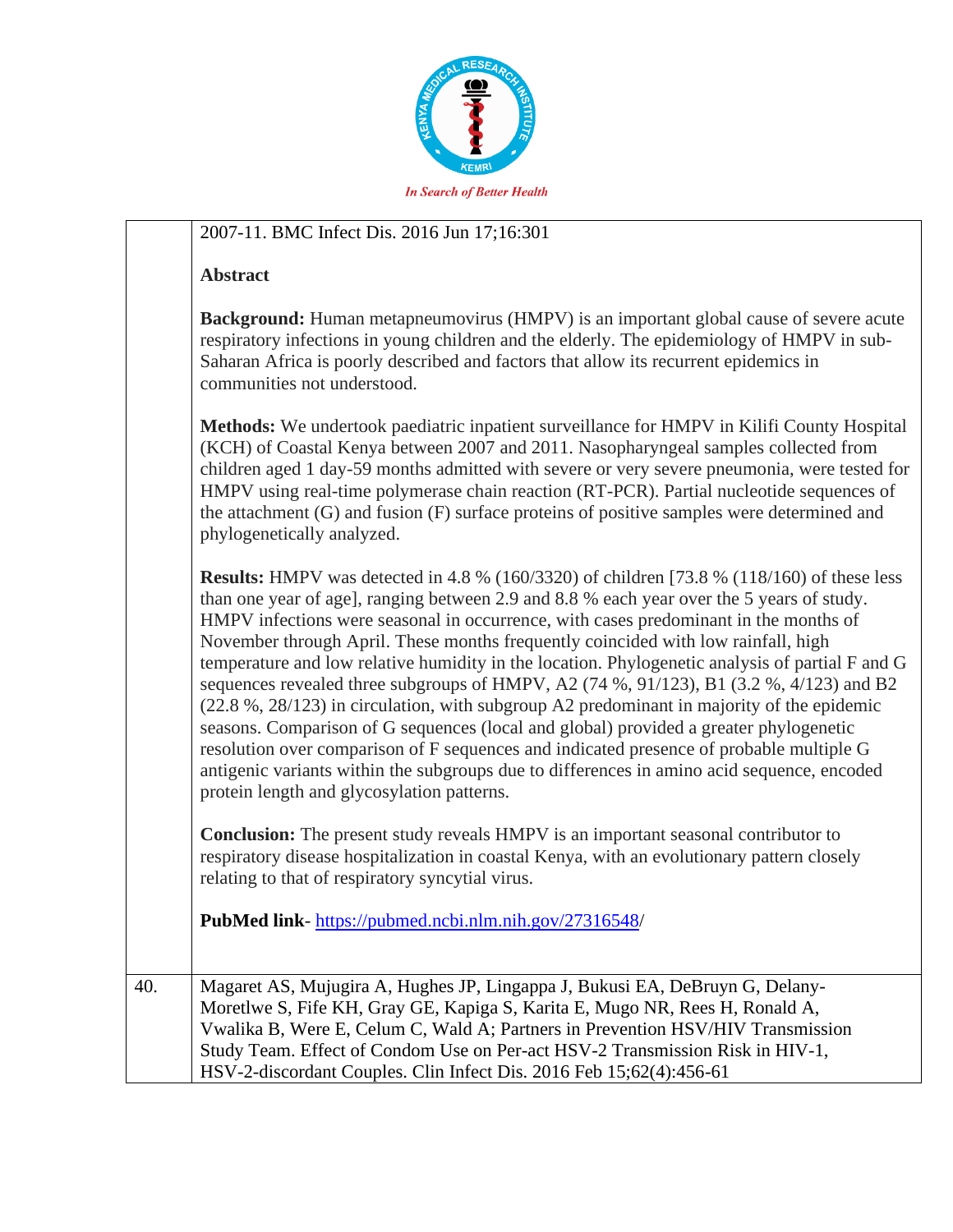

acts.

**Background:** The efficacy of condoms for protection against transmission of herpes simplex virus type 2 (HSV-2) has been examined in a variety of populations with different effect measures. Often the efficacy has been assessed as change in hazard of transmission with consistent vs inconsistent use, independent of the number of acts. Condom efficacy has not previously measured on a per-act basis. **Methods:** We examined the per-act HSV-2 transmission rates with and without condom use among 911 African HSV-2 and human immunodeficiency virus type 1 (HIV-1) serodiscordant couples followed for an average of 18 months in an HIV prevention study. Infectivity models were used to associate the log10 probability of HSV-2 transmission over monthly risk periods with reported numbers of protected and unprotected sex acts. Condom efficacy was computed

**Results:** Transmission of HSV-2 occurred in 68 couples, including 17 with susceptible women and 51 with susceptible men. The highest rate of transmission was from men to women: 28.5 transmissions per 1000 unprotected sex acts. We found that condoms were differentially protective against HSV-2 transmission by sex; condom use reduced per-act risk of transmission from men to women by 96% ( $P < .001$ ) and marginally from women to men by 65% ( $P = .060$ ).

as the proportionate reduction in transmission risk for protected relative to unprotected sex

**Conclusions:** Condoms are recommended as an effective preventive method for heterosexual transmission of HSV-2.

**PubMed link**- <https://pubmed.ncbi.nlm.nih.gov/26578538/>

41. Garcia-Knight MA, Slyker J, Payne BL, Pond SL, de Silva TI, Chohan B, Khasimwa B, Mbori-Ngacha D, John-Stewart G, Rowland-Jones SL, Esbjörnsson J. Viral Evolution and Cytotoxic T Cell Restricted Selection in Acute Infant HIV-1 Infection. Sci Rep. 2016 Jul 12;6:29536.

### **Abstract**

Antiretroviral therapy-naive HIV-1 infected infants experience poor viral containment and rapid disease progression compared to adults. Viral factors (e.g. transmitted cytotoxic Tlymphocyte (CTL) escape mutations) or infant factors (e.g. reduced CTL functional capacity) may explain this observation. We assessed CTL functionality by analysing selection in CTL-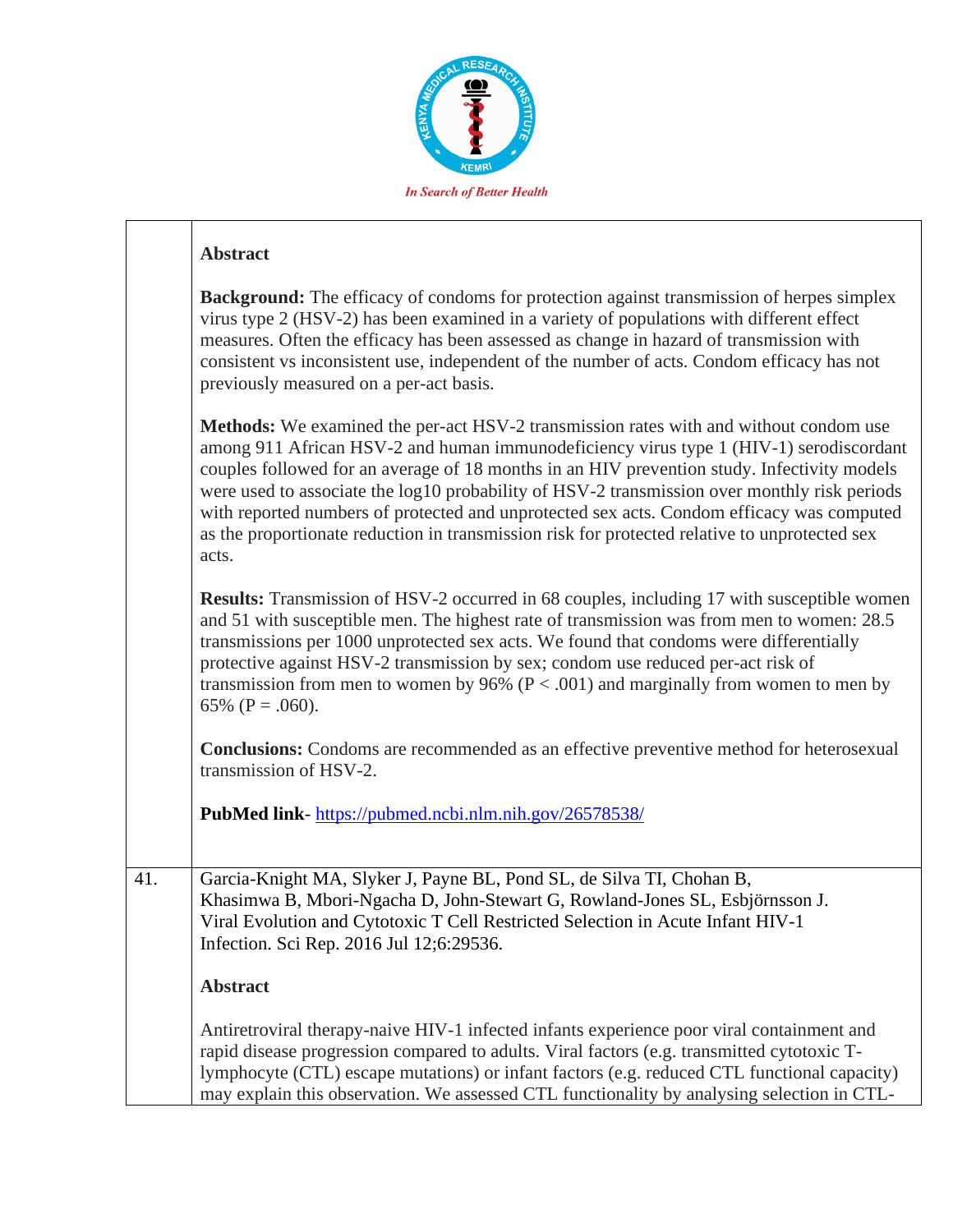

|     | targeted HIV-1 epitopes following perinatal infection. HIV-1 gag, pol and nef sequences were<br>generated from a historical repository of longitudinal specimens from 19 vertically infected<br>infants. Evolutionary rate and selection were estimated for each gene and in CTL-restricted<br>and non-restricted epitopes. Evolutionary rate was higher in nef and gag vs. pol, and lower in<br>infants with non-severe immunosuppression vs. severe immunosuppression across gag and nef.<br>Selection pressure was stronger in infants with non-severe immunosuppression vs. severe<br>immunosuppression across gag. The analysis also showed that infants with non-severe<br>immunosuppression had stronger selection in CTL-restricted vs. non-restricted epitopes in gag<br>and nef. Evidence of stronger CTL selection was absent in infants with severe<br>immunosuppression. These data indicate that infant CTLs can exert selection pressure on gag<br>and nef epitopes in early infection and that stronger selection across CTL epitopes is associated<br>with favourable clinical outcomes. These results have implications for the development of<br>paediatric HIV-1 vaccines. |
|-----|------------------------------------------------------------------------------------------------------------------------------------------------------------------------------------------------------------------------------------------------------------------------------------------------------------------------------------------------------------------------------------------------------------------------------------------------------------------------------------------------------------------------------------------------------------------------------------------------------------------------------------------------------------------------------------------------------------------------------------------------------------------------------------------------------------------------------------------------------------------------------------------------------------------------------------------------------------------------------------------------------------------------------------------------------------------------------------------------------------------------------------------------------------------------------------------------|
|     | PubMed link-https://pubmed.ncbi.nlm.nih.gov/27403940/                                                                                                                                                                                                                                                                                                                                                                                                                                                                                                                                                                                                                                                                                                                                                                                                                                                                                                                                                                                                                                                                                                                                          |
| 42. | Tchouassi DP, Okiro RO, Sang R, Cohnstaedt LW, McVey DS, Torto B. Mosquito<br>host choices on livestock amplifiers of Rift Valley fever virus in Kenya.<br>Parasit Vectors. 2016 Mar 31;9:184.                                                                                                                                                                                                                                                                                                                                                                                                                                                                                                                                                                                                                                                                                                                                                                                                                                                                                                                                                                                                 |
|     | <b>Abstract</b>                                                                                                                                                                                                                                                                                                                                                                                                                                                                                                                                                                                                                                                                                                                                                                                                                                                                                                                                                                                                                                                                                                                                                                                |
|     | <b>Background:</b> Animal hosts may vary in their attraction and acceptability as components of the<br>host location process for assessing preference, and biting rates of vectors and risk of exposure<br>to pathogens. However, these parameters remain poorly understood for mosquito vectors of the<br>Rift Valley fever (RVF), an arboviral disease, and for a community of mosquitoes.                                                                                                                                                                                                                                                                                                                                                                                                                                                                                                                                                                                                                                                                                                                                                                                                   |
|     | Methods: Using three known livestock amplifiers of RVF virus including sheep, goat and<br>cattle as bait in enclosure traps, we investigated the host-feeding patterns for a community of<br>mosquitoes in Naivasha, an endemic area of Rift Valley fever (RVF), in a longitudinal study<br>for six months (June-November 2015). We estimated the incidence rate ratios (IRR) where<br>mosquitoes chose cow over the other livestock hosts by comparing their attraction (total<br>number collected) and engorgement rate (proportion freshly blood-fed) on these hosts.                                                                                                                                                                                                                                                                                                                                                                                                                                                                                                                                                                                                                       |
|     | <b>Results:</b> Overall, significant differences were observed in host preference parameters for<br>attraction (F2,15 = 4.1314, P = 0.037) and engorgement (F2,15 = 6.24, P = 0.01) with cow<br>consistently attracting about 3-fold as many mosquitoes as those engorged on sheep (attraction:<br>IRR = 2.9, 95 % CI 1.24-7.96; engorgement: IRR = 3.2, 95 % CI = 1.38-7.38) or goat<br>(attraction: IRR = 2.7, 95 % CI 1.18-7.16; engorgement: IRR = 3.28, 95 % CI 1.47-7.53).                                                                                                                                                                                                                                                                                                                                                                                                                                                                                                                                                                                                                                                                                                               |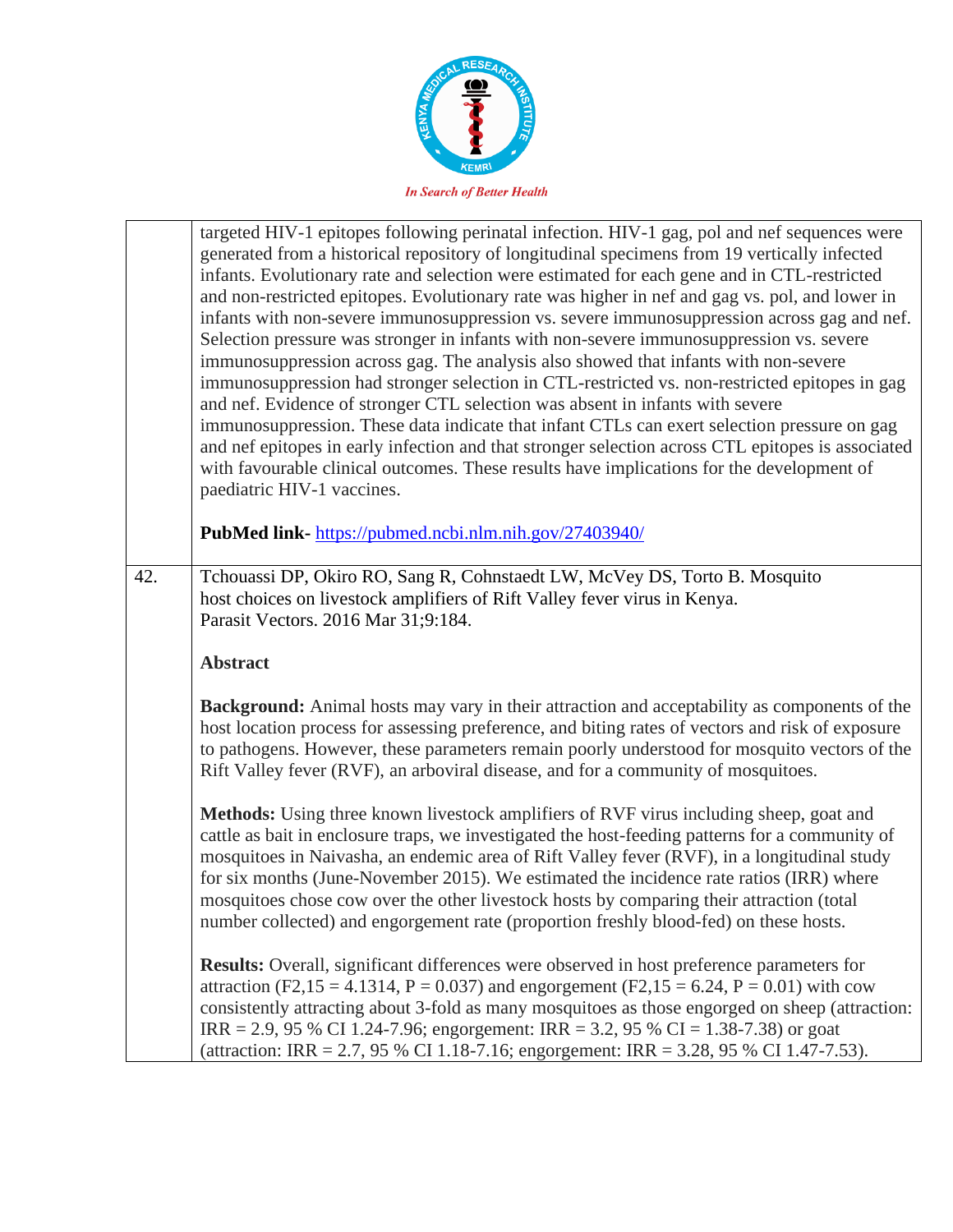

|     | However, there was no difference between the attraction elicited by sheep and goat (IRR $=$<br>1.08; 95 % CI 0.35-3.33 or engorgement rate (IRR = 0.96, 95 % CI 0.36-2.57).                                                                                                                                                                                                                                                                                                                                                                                                                                                                                                                                                                                                                                                                                                                                                                                                                                                                                                                                                                                                                                                                                                                                                                                                                                                                                                                                                                                                                                                                                                                                                                                                                                                                                                                                                                                                                                             |
|-----|-------------------------------------------------------------------------------------------------------------------------------------------------------------------------------------------------------------------------------------------------------------------------------------------------------------------------------------------------------------------------------------------------------------------------------------------------------------------------------------------------------------------------------------------------------------------------------------------------------------------------------------------------------------------------------------------------------------------------------------------------------------------------------------------------------------------------------------------------------------------------------------------------------------------------------------------------------------------------------------------------------------------------------------------------------------------------------------------------------------------------------------------------------------------------------------------------------------------------------------------------------------------------------------------------------------------------------------------------------------------------------------------------------------------------------------------------------------------------------------------------------------------------------------------------------------------------------------------------------------------------------------------------------------------------------------------------------------------------------------------------------------------------------------------------------------------------------------------------------------------------------------------------------------------------------------------------------------------------------------------------------------------------|
|     | <b>Conclusion:</b> Despite the overall attractive pattern to feed preferentially on cows, the<br>engorgement rate was clearly independent of the number attracted for certain mosquito<br>species, notably among the flood water Aedes spp., largely incriminated previously as primary<br>vectors of RVF. Our findings suggest that insecticide treated cattle (ITC) can be exploited in<br>enclosure traps as contact bait in the monitoring and control of disease-causing mosquitoes in<br>RVF endemic areas.                                                                                                                                                                                                                                                                                                                                                                                                                                                                                                                                                                                                                                                                                                                                                                                                                                                                                                                                                                                                                                                                                                                                                                                                                                                                                                                                                                                                                                                                                                       |
|     | PubMed link- https://pubmed.ncbi.nlm.nih.gov/27036889/                                                                                                                                                                                                                                                                                                                                                                                                                                                                                                                                                                                                                                                                                                                                                                                                                                                                                                                                                                                                                                                                                                                                                                                                                                                                                                                                                                                                                                                                                                                                                                                                                                                                                                                                                                                                                                                                                                                                                                  |
| 43. | Murungi LM, Sondén K, Llewellyn D, Rono J, Guleid F, Williams AR, Ogada E,<br>Thairu A, Färnert A, Marsh K, Draper SJ, Osier FHA. Targets and Mechanisms<br>Associated with Protection from Severe Plasmodium falciparum Malaria in Kenyan<br>Children. Infect Immun. 2016 Mar 24;84(4):950-963                                                                                                                                                                                                                                                                                                                                                                                                                                                                                                                                                                                                                                                                                                                                                                                                                                                                                                                                                                                                                                                                                                                                                                                                                                                                                                                                                                                                                                                                                                                                                                                                                                                                                                                         |
|     | <b>Abstract</b>                                                                                                                                                                                                                                                                                                                                                                                                                                                                                                                                                                                                                                                                                                                                                                                                                                                                                                                                                                                                                                                                                                                                                                                                                                                                                                                                                                                                                                                                                                                                                                                                                                                                                                                                                                                                                                                                                                                                                                                                         |
|     | Severe malaria (SM) is a life-threatening complication of infection with Plasmodium<br>falciparum Epidemiological observations have long indicated that immunity against SM is<br>acquired relatively rapidly, but prospective studies to investigate its immunological basis are<br>logistically challenging and have rarely been undertaken. We investigated the merozoite<br>targets and antibody-mediated mechanisms associated with protection against SM in Kenyan<br>children aged 0 to 2 years. We designed a unique prospective matched case-control study of<br>well-characterized SM clinical phenotypes nested within a longitudinal birth cohort of children<br>$(n=5,949)$ monitored over the first 2 years of life. We quantified immunological parameters in<br>sera collected before the SM event in cases and their individually matched controls to evaluate<br>the prospective odds of developing SM in the first 2 years of life. Anti-AMA1 antibodies were<br>associated with a significant reduction in the odds of developing SM (odds ratio $[OR] = 0.37$ ;<br>95% confidence interval [CI] = 0.15 to 0.90; P= 0.029) after adjustment for responses to all<br>other merozoite antigens tested, while those against MSP-2, MSP-3, Plasmodium falciparum<br>Rh2 [PfRh2], MSP-119, and the infected red blood cell surface antigens were not. The<br>combined ability of total IgG to inhibit parasite growth and mediate the release of reactive<br>oxygen species from neutrophils was associated with a marked reduction in the odds of<br>developing SM (OR = $0.07$ ; 95% CI = $0.006$ to 0.82;P= 0.03). Assays of these two functional<br>mechanisms were poorly correlated (Spearman rank correlation coefficient $[rs] = 0.12; P=$<br>0.07). Our data provide epidemiological evidence that multiple antibody-dependent<br>mechanisms contribute to protective immunity via distinct targets whose identification could<br>accelerate the development of vaccines to protect against SM. |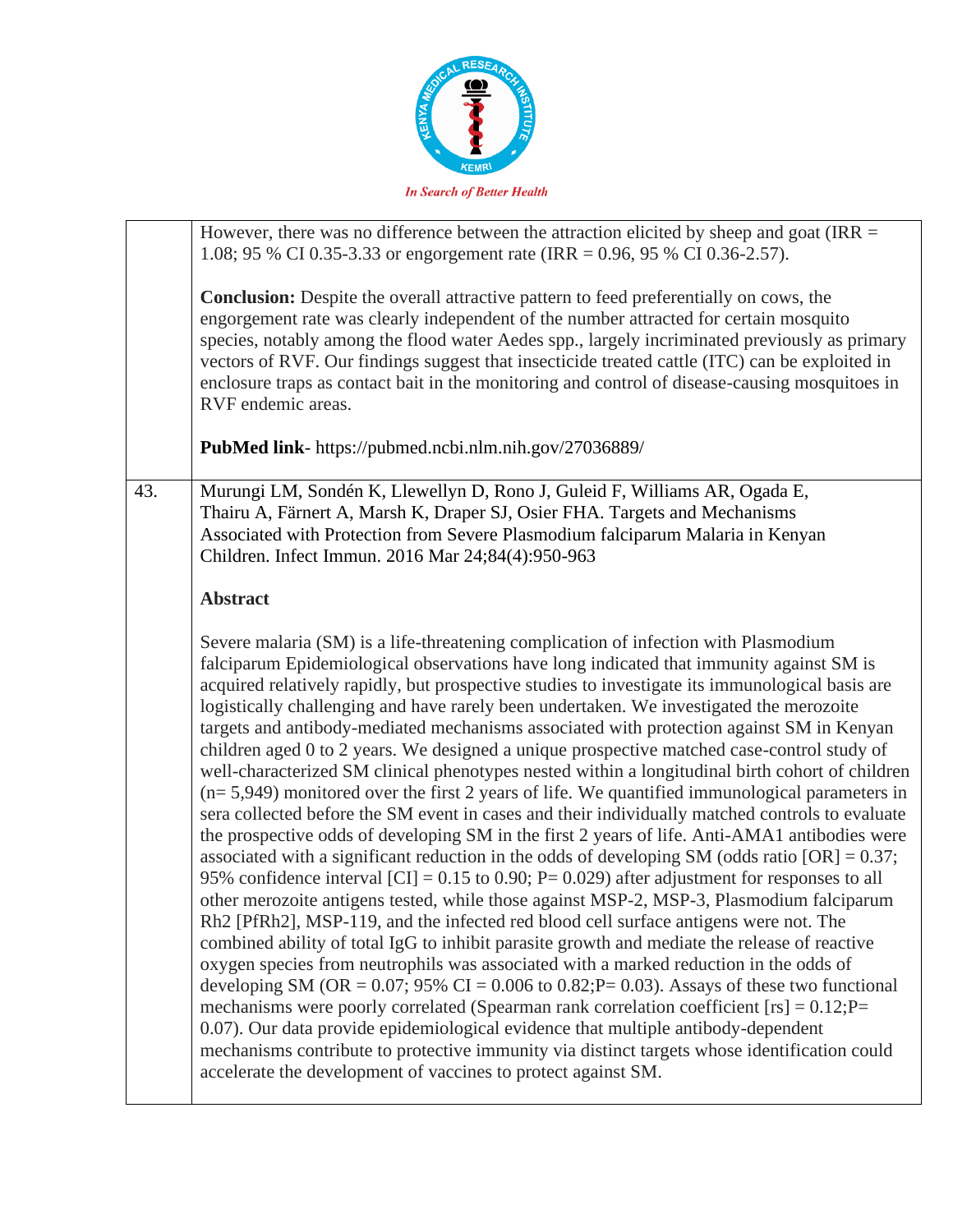

|  | In Search of Better Health |  |
|--|----------------------------|--|

|     | PubMed link-https://pubmed.ncbi.nlm.nih.gov/26787721/                                                                                                                                                                                                                                                                                                                                                                                                        |  |  |  |
|-----|--------------------------------------------------------------------------------------------------------------------------------------------------------------------------------------------------------------------------------------------------------------------------------------------------------------------------------------------------------------------------------------------------------------------------------------------------------------|--|--|--|
| 44. | Burmen B, Modi S, Cavanaugh JS, Muttai H, McCarthy KD, Alexander H, Cain K.<br>Tuberculosis screening outcomes for newly diagnosed persons living with HIV,<br>Nyanza Province, Kenya, 2009. Int J Tuberc Lung Dis. 2016 Jan;20(1):79-84                                                                                                                                                                                                                     |  |  |  |
|     | <b>Abstract</b>                                                                                                                                                                                                                                                                                                                                                                                                                                              |  |  |  |
|     | Setting: Fifteen human immunodeficiency virus (HIV) clinics in Nyanza Region, Western<br>Kenya.                                                                                                                                                                                                                                                                                                                                                              |  |  |  |
|     | <b>Objective:</b> To describe routine tuberculosis (TB) screening and diagnostic practices among<br>newly enrolled people living with HIV (PLHIV) prior to the implementation of World Health<br>Organization recommended TB intensified case finding.                                                                                                                                                                                                       |  |  |  |
|     | <b>Design:</b> Retrospective chart abstraction of PLHIV aged $\geq 7$ years who were newly enrolled in<br>HIV care in July and August 2009, and who had not received antiretroviral treatment in the<br>preceding 2 years or been diagnosed with TB in the previous year. Factors associated with<br>evidence of TB diagnostic evaluation among symptomatic PLHIV were assessed.                                                                             |  |  |  |
|     | <b>Results:</b> Of 1020 patients included in the analysis, 995 (98%) were screened for TB at<br>enrolment and 613 (62%) reported TB symptoms. Ninety-six (16%) patients with symptoms<br>had evidence of referral for TB diagnostic evaluation, including patients at large clinics, those<br>with advanced HIV disease and those reporting multiple TB symptoms. Among the 43 (45%)<br>with documented evaluation results, 26 (60%) were diagnosed with TB. |  |  |  |
|     | <b>Conclusion:</b> Although most PLHIV were screened for TB, very few underwent an evaluation,<br>and the proportion diagnosed with TB was very low. Efforts to improve TB screening should<br>focus on standardizing the intensified case finding algorithm and linkage to, and adequate<br>infrastructure for, TB diagnostic evaluation.                                                                                                                   |  |  |  |
|     | PubMed link-https://pubmed.ncbi.nlm.nih.gov/26688532/                                                                                                                                                                                                                                                                                                                                                                                                        |  |  |  |
| 45. | Ngonjo T, Okoyo C, Andove J, Simiyu E, Lelo AE, Kabiru E, Kihara J,<br>Mwandawiro C. Current Status of Soil-Transmitted Helminths among School Children<br>in Kakamega County, Western Kenya. J Parasitol Res. 2016;2016:7680124                                                                                                                                                                                                                             |  |  |  |
|     | <b>Abstract</b>                                                                                                                                                                                                                                                                                                                                                                                                                                              |  |  |  |
|     | Background. School age children are at high risk of soil-transmitted helminth (STH)<br>worldwide. In Kenya, STH infections in children remain high despite the periodic                                                                                                                                                                                                                                                                                      |  |  |  |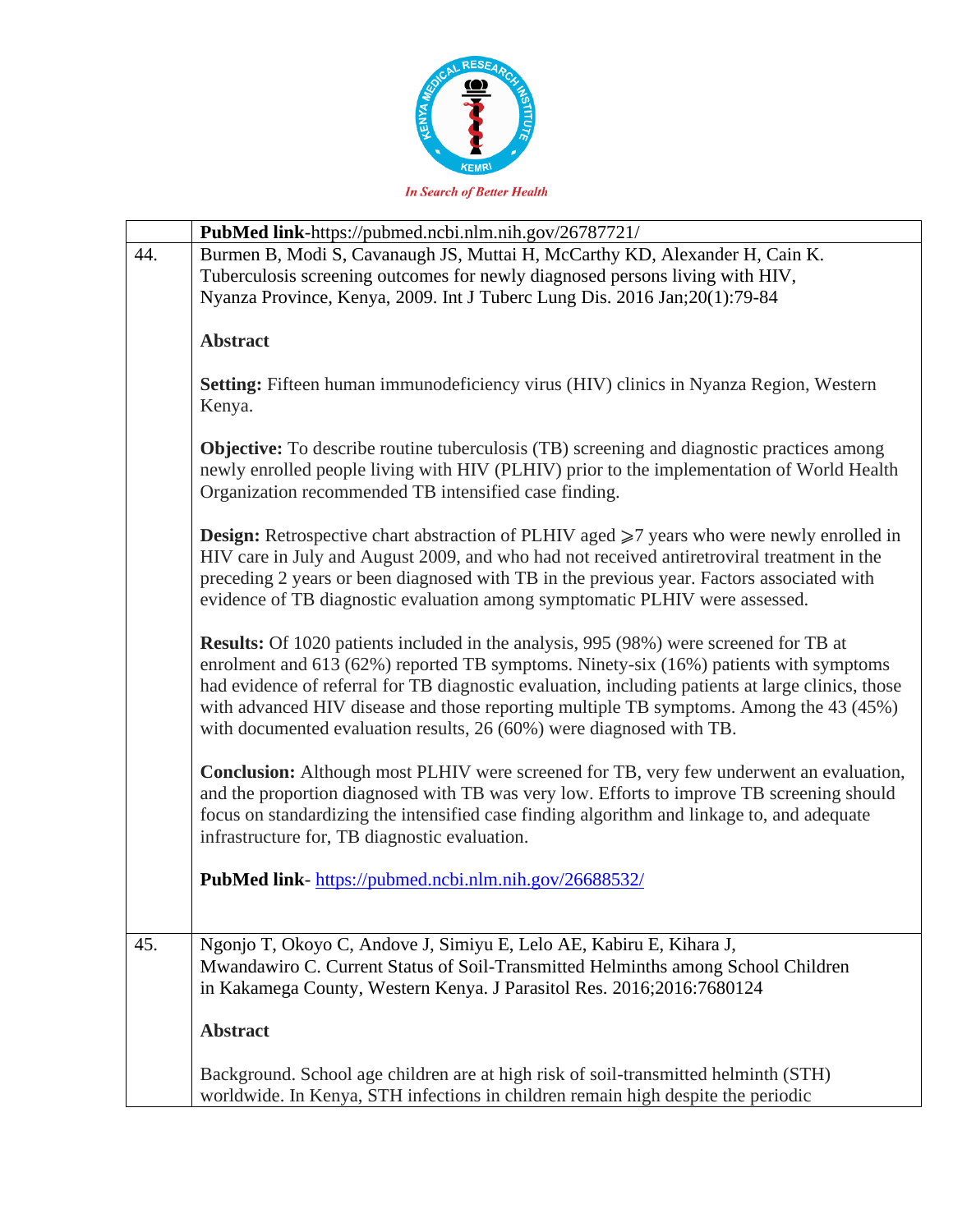

|     | administration of anthelmintic drugs. Our study assessed the prevalence and intensity of STH<br>in primary school-aged children in Kakamega County, western Kenya. Methodology. We<br>carried out a cross-sectional study on a population of 731 children attending 7 primary schools<br>in March 2014. Children aged 4-16 years were examined for STH by the quantitative Kato-<br>Katz technique. Infection intensities were expressed as eggs per gram (epg) of faeces.<br>Findings. Among 731 school children examined for STH, 44.05% were infected. Highest<br>prevalence of STH was in Shitaho primary school where 107 participants were examined and<br>62.6% were infected with mean intensity of 11667 epg. Iyenga had the least prevalence where<br>101 participants were examined and 26.7% were infected with mean intensity of 11772 epg. A.<br>lumbricoides was the most prevalent STH species with 43.5% infected, while hookworm<br>infections were low with 1.8% infected. Conclusion. Prevalence of STHs infections in<br>Kakamega County remains high. We recommend guidelines and other control strategies to be<br>scaled up to break transmission cycles. |
|-----|-----------------------------------------------------------------------------------------------------------------------------------------------------------------------------------------------------------------------------------------------------------------------------------------------------------------------------------------------------------------------------------------------------------------------------------------------------------------------------------------------------------------------------------------------------------------------------------------------------------------------------------------------------------------------------------------------------------------------------------------------------------------------------------------------------------------------------------------------------------------------------------------------------------------------------------------------------------------------------------------------------------------------------------------------------------------------------------------------------------------------------------------------------------------------------------|
|     | PubMed link-https://pubmed.ncbi.nlm.nih.gov/27525108/                                                                                                                                                                                                                                                                                                                                                                                                                                                                                                                                                                                                                                                                                                                                                                                                                                                                                                                                                                                                                                                                                                                             |
| 46. | Church JA, Nyamako L, Olupot-Olupot P, Maitland K, Urban BC. Increased<br>adhesion of Plasmodium falciparum infected erythrocytes to ICAM-1 in children<br>with acute intestinal injury. Malar J. 2016 Feb 1;15:54                                                                                                                                                                                                                                                                                                                                                                                                                                                                                                                                                                                                                                                                                                                                                                                                                                                                                                                                                                |
|     | <b>Abstract</b>                                                                                                                                                                                                                                                                                                                                                                                                                                                                                                                                                                                                                                                                                                                                                                                                                                                                                                                                                                                                                                                                                                                                                                   |
|     | <b>Background:</b> Children with severe malaria are at increased risk of invasive bacterial disease<br>particularly infection with enteric gram-negative organisms. These organisms are likely to<br>originate from the gut, however, how and why they breach the intestinal interface in the<br>context of malaria infection remains unclear. One explanation is that accumulation of infected<br>red blood cells (iRBCs) in the intestinal microvasculature contributes to tissue damage and<br>subsequent microbial translocation which can be addressed through investigation of the impact<br>of cytoadhesion in patients with malaria and intestinal damage.                                                                                                                                                                                                                                                                                                                                                                                                                                                                                                                |
|     | Methods: Using a static adhesion assay, cytoadhesion of iRBCs was quantified in 48 children<br>with malaria to recombinant proteins constitutively expressed on endothelial cell surfaces.<br>Cytoadhesive phenotypes between children with and without biochemical evidence of<br>intestinal damage [defined as endotoxemia or elevated plasma intestinal fatty acid binding<br>protein (I-FABP)] was compared.                                                                                                                                                                                                                                                                                                                                                                                                                                                                                                                                                                                                                                                                                                                                                                  |
|     | Results: The majority of parasites demonstrated binding to the endothelial receptors CD36 and<br>to a lesser extent to ICAM-1. Reduced adhesion to CD36 but not adhesion to ICAM-1 or<br>rosetting was associated with malarial anaemia ( $p = 0.004$ ). Increased adhesion of iRBCs to<br>ICAM-1 in children who had evidence of elevated I-FABP ( $p = 0.022$ ), a marker of intestinal                                                                                                                                                                                                                                                                                                                                                                                                                                                                                                                                                                                                                                                                                                                                                                                         |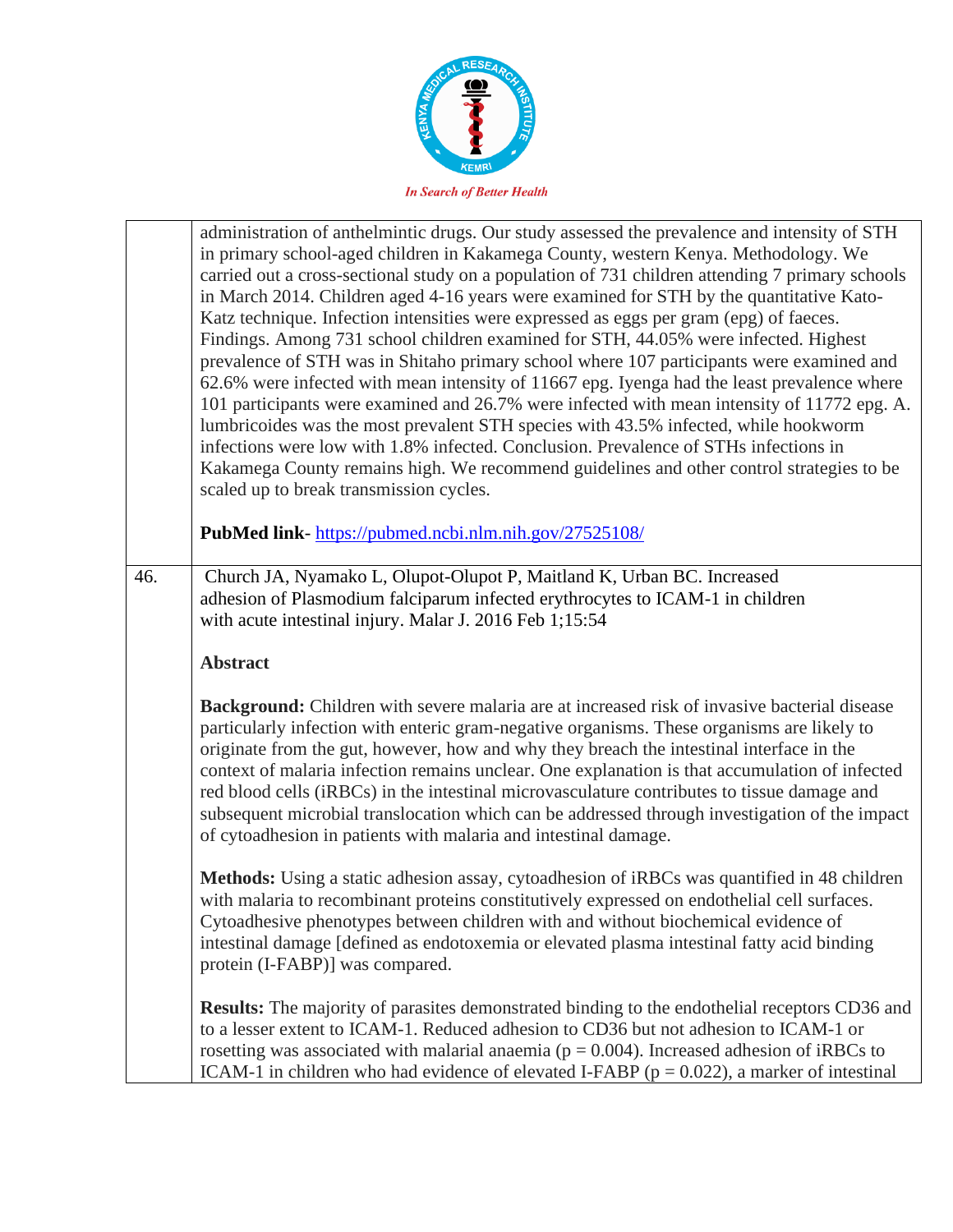

|     | ischaemia was observed. There was no correlation between the presence of endotoxemia and<br>increased adhesion to any of the recombinant proteins.                                                                                                                                                                                                                                                                                                                                                                                                                                              |
|-----|-------------------------------------------------------------------------------------------------------------------------------------------------------------------------------------------------------------------------------------------------------------------------------------------------------------------------------------------------------------------------------------------------------------------------------------------------------------------------------------------------------------------------------------------------------------------------------------------------|
|     | Conclusion: Increased parasite adhesion to ICAM-1 in children with evidence of intestinal<br>ischaemia lends further evidence to a link between the cytoadherence of iRBCs in gut<br>microvasculature and intestinal damage.                                                                                                                                                                                                                                                                                                                                                                    |
|     | PubMed link-https://pubmed.ncbi.nlm.nih.gov/26830671/                                                                                                                                                                                                                                                                                                                                                                                                                                                                                                                                           |
| 47. | International Typhoid Consortium, Wong VK, Holt KE, Okoro C, Baker S,<br>Pickard DJ, Marks F, Page AJ, Olanipekun G, Munir H, Alter R, Fey PD, Feasey NA,<br>Weill FX, Le Hello S, Hart PJ, Kariuki S, Breiman RF, Gordon MA, Heyderman RS,<br>Jacobs J, Lunguya O, Msefula C, MacLennan CA, Keddy KH, Smith AM, Onsare RS, De<br>Pinna E, Nair S, Amos B, Dougan G, Obaro S. Molecular Surveillance Identifies<br>Multiple Transmissions of Typhoid in West Africa. PLoS Negl Trop Dis. 2016 Sep<br>22;10(9):e0004781                                                                          |
|     | <b>Abstract</b>                                                                                                                                                                                                                                                                                                                                                                                                                                                                                                                                                                                 |
|     | <b>Background:</b> The burden of typhoid in sub-Saharan African (SSA) countries has been<br>difficult to estimate, in part, due to suboptimal laboratory diagnostics. However, surveillance<br>blood cultures at two sites in Nigeria have identified typhoid associated with Salmonella<br>enterica serovar Typhi (S. Typhi) as an important cause of bacteremia in children.                                                                                                                                                                                                                  |
|     | Methods: A total of 128 S. Typhi isolates from these studies in Nigeria were whole-genome<br>sequenced, and the resulting data was used to place these Nigerian isolates into a worldwide<br>context based on their phylogeny and carriage of molecular determinants of antibiotic<br>resistance.                                                                                                                                                                                                                                                                                               |
|     | <b>Results:</b> Several distinct S. Typhi genotypes were identified in Nigeria that were related to<br>other clusters of S. Typhi isolates from north, west and central regions of Africa. The rapidly<br>expanding S. Typhi clade 4.3.1 (H58) previously associated with multiple antimicrobial<br>resistances in Asia and in east, central and southern Africa, was not detected in this study.<br>However, antimicrobial resistance was common amongst the Nigerian isolates and was<br>associated with several plasmids, including the IncHI1 plasmid commonly associated with S.<br>Typhi. |
|     | <b>Conclusions:</b> These data indicate that typhoid in Nigeria was established through multiple<br>independent introductions into the country, with evidence of regional spread. MDR typhoid<br>appears to be evolving independently of the haplotype H58 found in other typhoid endemic                                                                                                                                                                                                                                                                                                       |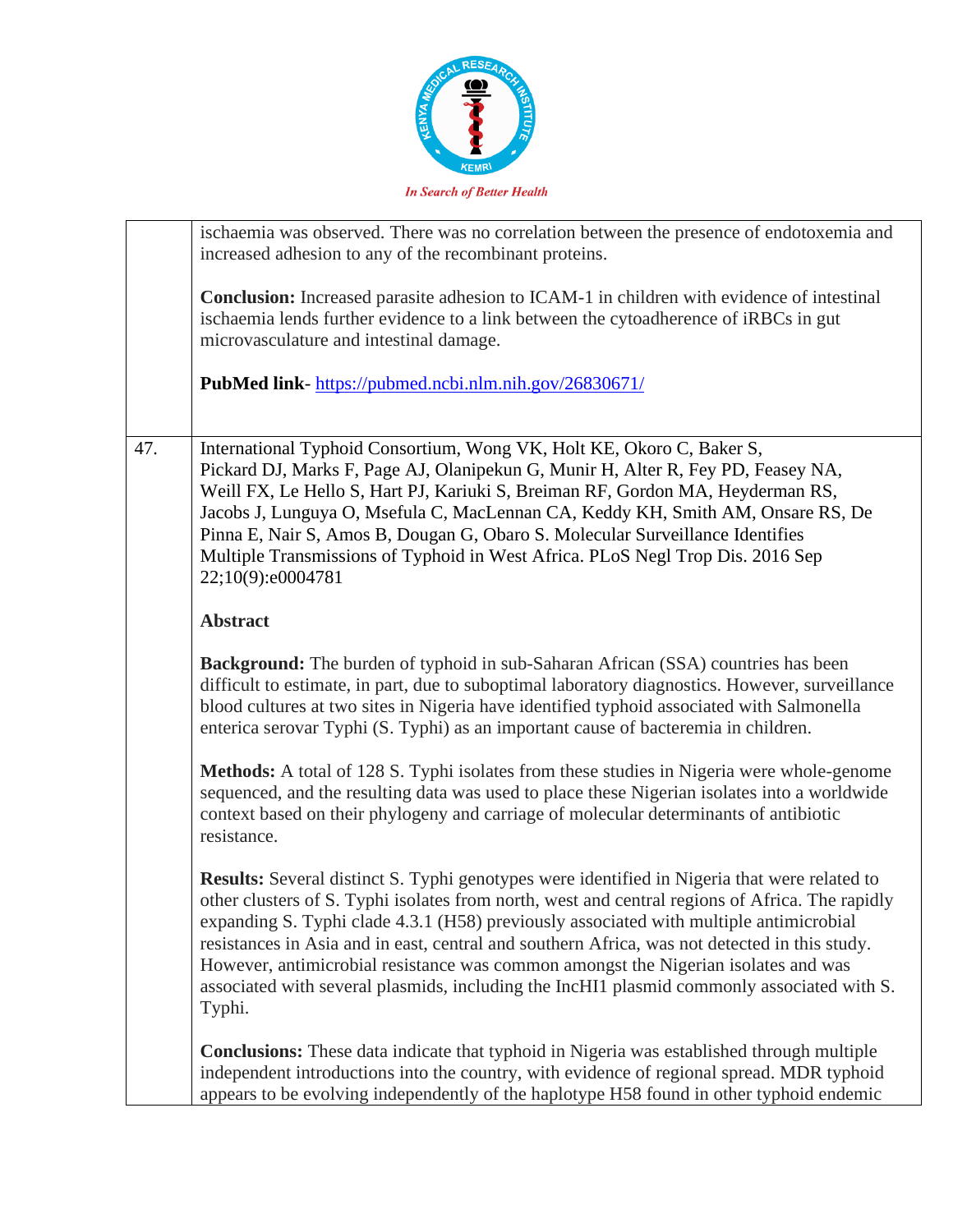

|     | countries. This study highlights an urgent need for routine surveillance to monitor the<br>epidemiology of typhoid and evolution of antimicrobial resistance within the bacterial<br>population as a means to facilitate public health interventions to reduce the substantial<br>morbidity and mortality of typhoid.                                                                                                                                                                                                                                                                                                                                                                                                                                                                                                                                                                                                                                                                                 |
|-----|-------------------------------------------------------------------------------------------------------------------------------------------------------------------------------------------------------------------------------------------------------------------------------------------------------------------------------------------------------------------------------------------------------------------------------------------------------------------------------------------------------------------------------------------------------------------------------------------------------------------------------------------------------------------------------------------------------------------------------------------------------------------------------------------------------------------------------------------------------------------------------------------------------------------------------------------------------------------------------------------------------|
|     | Pubmed link-https://pubmed.ncbi.nlm.nih.gov/27657909/                                                                                                                                                                                                                                                                                                                                                                                                                                                                                                                                                                                                                                                                                                                                                                                                                                                                                                                                                 |
| 48. | Bistervels IM, Kariuki SM, Newton CRJC. Risk of convulsive epilepsy<br>following acute seizures in Kenyan children. Epilepsia Open. 2016 Aug<br>$31;1(3-4):112-120.$                                                                                                                                                                                                                                                                                                                                                                                                                                                                                                                                                                                                                                                                                                                                                                                                                                  |
|     | <b>Abstract</b>                                                                                                                                                                                                                                                                                                                                                                                                                                                                                                                                                                                                                                                                                                                                                                                                                                                                                                                                                                                       |
|     | <b>Objective:</b> The prevalence of epilepsy is high in Africa, and people with epilepsy often have a<br>history of acute seizures. We determined whether acute seizures are associated with risk for<br>epilepsy in rural Africa, where both conditions are common and may have shared risk factors.                                                                                                                                                                                                                                                                                                                                                                                                                                                                                                                                                                                                                                                                                                 |
|     | Methods: A total of 16,438 children (2,991 with acute seizures and 13,447 without seizures)<br>admitted to Kilifi County Hospital from 2002 to 2008 were followed up with epidemiological<br>surveys conducted in 2003 and 2008 to assess the prevalence of epilepsy and the associated<br>risk factors. Cox proportional hazards regression models were used to identify the risk factors.<br>Prevalence ratios were computed using log binomial regression models.                                                                                                                                                                                                                                                                                                                                                                                                                                                                                                                                  |
|     | <b>Results:</b> The prevalence of epilepsy was higher in admissions with acute seizures (5.0% [95%]<br>confidence interval (CI), $4.3-5.9\%$ ]) than in those without seizures (0.7% [95% CI, 0.5-0.8%]),<br>$p < 0.0001$ ). Acute seizures were associated with epilepsy after accounting for potential<br>confounders in a Cox regression model (hazard ratio [HR] = 1.53 [95% CI, 1.10-2.14]).<br>Prevalence was greater in complex acute seizures $(5.9\%;$ prevalence ratio [PR] = 1.58 [95%]<br>CI, 1.13-2.20]) or status epilepticus $(7.5\%; PR = 1.96 [95\% \text{ CI}, 1.32-2.91])$ than in simple<br>acute seizures (3.7%). Factors independently associated with epilepsy following acute seizures<br>in Cox regression models were perinatal complications (HR = $3.60$ [95% CI, 1.89-6.87]),<br>cerebral palsy (HR = 1491.51 [95% CI, 144.30-15,416.21]), duration of follow-up (HR = 1.21<br>[95% CI, 1.09-1.35]), and malnutrition (relative risk $[RR] = 0.24$ [95% CI, 0.08-0.69]). |
|     | Significance: Acute seizures in children are associated with subsequent risk for epilepsy that is<br>greater than in the general population. The burden of epilepsy may be reduced by control of<br>causes of acute seizures.                                                                                                                                                                                                                                                                                                                                                                                                                                                                                                                                                                                                                                                                                                                                                                         |
|     | PubMed link-https://pubmed.ncbi.nlm.nih.gov/29588934/                                                                                                                                                                                                                                                                                                                                                                                                                                                                                                                                                                                                                                                                                                                                                                                                                                                                                                                                                 |

I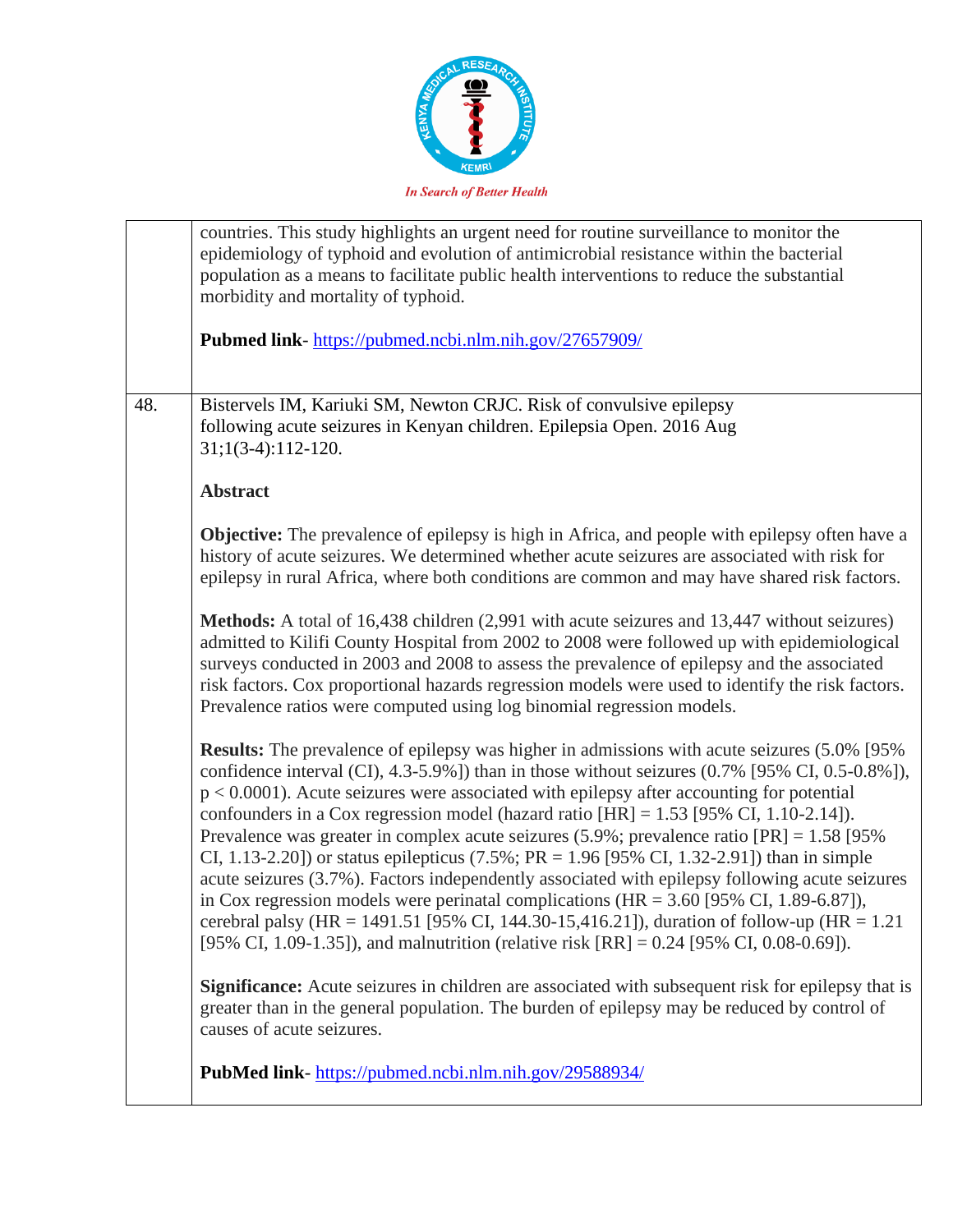

| 49. | Seale AC, Koech AC, Sheppard AE, Barsosio HC, Langat J, Anyango E, Mwakio S,<br>Mwarumba S, Morpeth SC, Anampiu K, Vaughan A, Giess A, Mogeni P, Walusuna L,<br>Mwangudzah H, Mwanzui D, Salim M, Kemp B, Jones C, Mturi N, Tsofa B, Mumbo E,<br>Mulewa D, Bandika V, Soita M, Owiti M, Onzere N, Walker AS, Schrag SJ, Kennedy<br>SH, Fegan G, Crook DW, Berkley JA. Maternal colonization with Streptococcus<br>agalactiae and associated stillbirth and neonatal disease in coastal Kenya. Nat<br>Microbiol. 2016 May 23;1(7):16067<br><b>Abstract</b><br>Streptococcus agalactiae (group B streptococcus, GBS) causes neonatal disease and stillbirth,<br>but its burden in sub-Saharan Africa is uncertain. We assessed maternal recto-vaginal GBS<br>colonization (7,967 women), stillbirth and neonatal disease. Whole-genome sequencing was<br>used to determine serotypes, sequence types and phylogeny. We found low maternal GBS<br>colonization prevalence (934/7,967, 12%), but comparatively high incidence of GBS-<br>associated stillbirth and early onset neonatal disease (EOD) in hospital (0.91 (0.25-2.3)/1,000<br>births and $0.76$ ( $0.25$ -1.77)/1,000 live births, respectively). However, using a population<br>denominator, EOD incidence was considerably reduced (0.13 (0.07-0.21)/1,000 live births).<br>Treated cases of EOD had very high case fatality (17/36, 47%), especially within 24 h of birth,<br>making under-ascertainment of community-born cases highly likely, both here and in similar<br>facility-based studies. Maternal GBS colonization was less common in women with low socio-<br>economic status, HIV infection and undernutrition, but when GBS-colonized, they were more<br>probably colonized by the most virulent clone, CC17. CC17 accounted for 267/915 (29%) of<br>maternal colonizing (265/267 (99%) serotype III; 2/267 (0.7%) serotype IV) and 51/73 (70%)<br>of neonatal disease cases (all serotype III). Trivalent (Ia/II/III) and pentavalent (Ia/Ib/II/III/V)<br>vaccines would cover 71/73 (97%) and 72/73 (99%) of disease-causing serotypes, respectively.<br>Serotype IV should be considered for inclusion, with evidence of capsular switching in CC17<br>strains.<br>PubMed link- https://pubmed.ncbi.nlm.nih.gov/27572968/ |
|-----|---------------------------------------------------------------------------------------------------------------------------------------------------------------------------------------------------------------------------------------------------------------------------------------------------------------------------------------------------------------------------------------------------------------------------------------------------------------------------------------------------------------------------------------------------------------------------------------------------------------------------------------------------------------------------------------------------------------------------------------------------------------------------------------------------------------------------------------------------------------------------------------------------------------------------------------------------------------------------------------------------------------------------------------------------------------------------------------------------------------------------------------------------------------------------------------------------------------------------------------------------------------------------------------------------------------------------------------------------------------------------------------------------------------------------------------------------------------------------------------------------------------------------------------------------------------------------------------------------------------------------------------------------------------------------------------------------------------------------------------------------------------------------------------------------------------------------------------------------------------------------------------------------------------------------------------------------------------------------------------------------------------------------------------------------------------------------------------------------------------------------------------------------------------------------------------------------------------------------------------------------------------------------------------------------------|
|     |                                                                                                                                                                                                                                                                                                                                                                                                                                                                                                                                                                                                                                                                                                                                                                                                                                                                                                                                                                                                                                                                                                                                                                                                                                                                                                                                                                                                                                                                                                                                                                                                                                                                                                                                                                                                                                                                                                                                                                                                                                                                                                                                                                                                                                                                                                         |
| 50. | Afolayan FID, Adegbolagun OM, Irungu B, Kangethe L, Orwa J, Anumudu CI.<br>Antimalarial actions of Lawsonia inermis, Tithonia diversifolia and Chromolaena<br>odorata in combination. J Ethnopharmacol. 2016 Sep 15;191:188-194                                                                                                                                                                                                                                                                                                                                                                                                                                                                                                                                                                                                                                                                                                                                                                                                                                                                                                                                                                                                                                                                                                                                                                                                                                                                                                                                                                                                                                                                                                                                                                                                                                                                                                                                                                                                                                                                                                                                                                                                                                                                         |
|     | <b>Abstract</b>                                                                                                                                                                                                                                                                                                                                                                                                                                                                                                                                                                                                                                                                                                                                                                                                                                                                                                                                                                                                                                                                                                                                                                                                                                                                                                                                                                                                                                                                                                                                                                                                                                                                                                                                                                                                                                                                                                                                                                                                                                                                                                                                                                                                                                                                                         |
|     | Ethnopharmacological relevance: Chromolaena odorata, Tithonia diversifolia and Lawsonia                                                                                                                                                                                                                                                                                                                                                                                                                                                                                                                                                                                                                                                                                                                                                                                                                                                                                                                                                                                                                                                                                                                                                                                                                                                                                                                                                                                                                                                                                                                                                                                                                                                                                                                                                                                                                                                                                                                                                                                                                                                                                                                                                                                                                 |
|     | inermis are medicinal plants used in treating malaria in traditional medicine system. Previous                                                                                                                                                                                                                                                                                                                                                                                                                                                                                                                                                                                                                                                                                                                                                                                                                                                                                                                                                                                                                                                                                                                                                                                                                                                                                                                                                                                                                                                                                                                                                                                                                                                                                                                                                                                                                                                                                                                                                                                                                                                                                                                                                                                                          |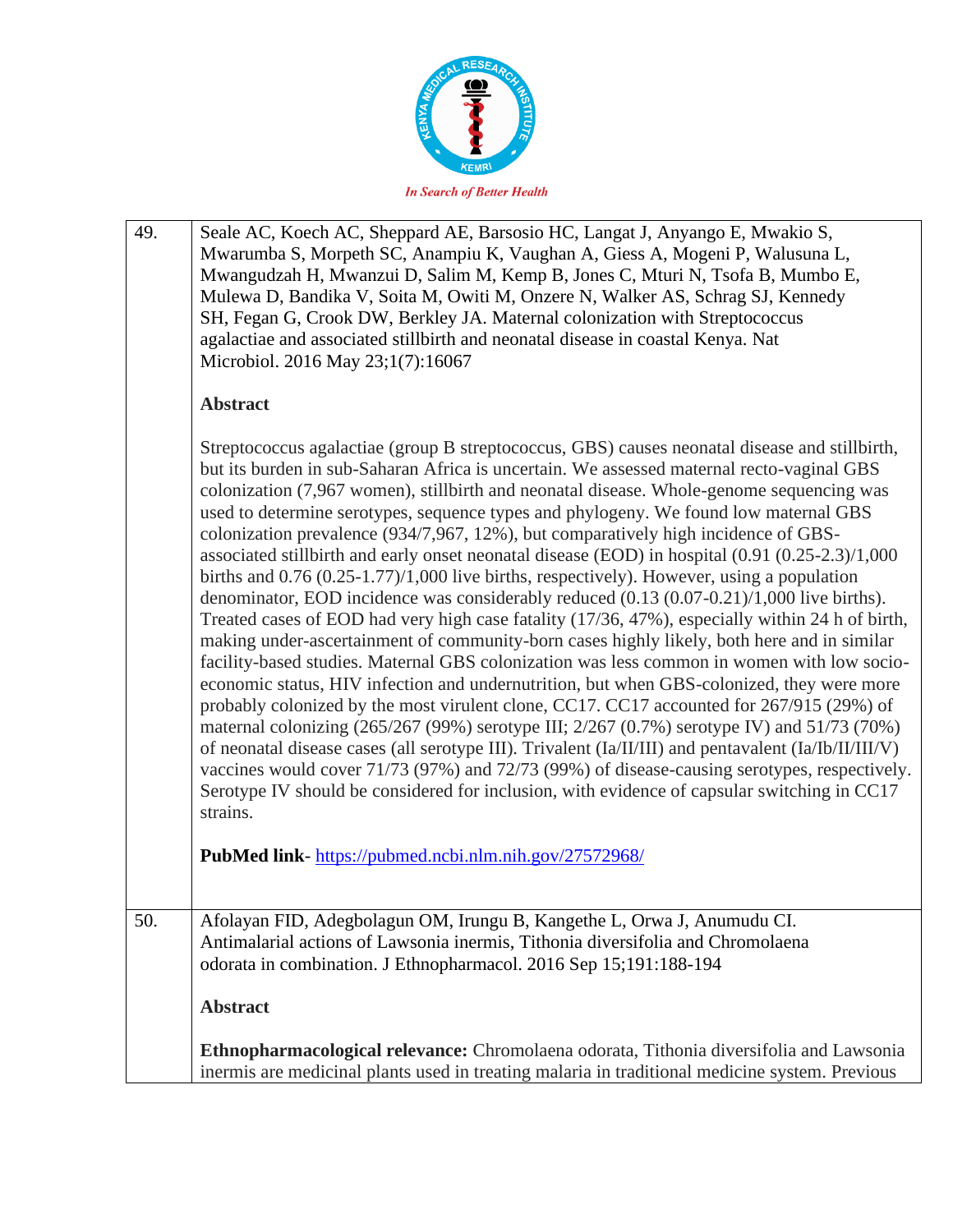

|     | studies however showed that their dichloromethane, methanol (1:1) extracts were more active<br>against Plasmodium parasite than the aqueous extracts.                                                                                                                                                                                                                                                                                                                                                                                                                                                                                                                                                  |
|-----|--------------------------------------------------------------------------------------------------------------------------------------------------------------------------------------------------------------------------------------------------------------------------------------------------------------------------------------------------------------------------------------------------------------------------------------------------------------------------------------------------------------------------------------------------------------------------------------------------------------------------------------------------------------------------------------------------------|
|     | Aim of the study: To determine the in vitro and in vivo antiplasmodial activity of<br>dichloromethane, methanol (1:1) extracts of Chromolaena odorata, Tithonia diversifolia and<br>Lawsonia inermis in combination and evaluate their safety using acute limit toxicity test.                                                                                                                                                                                                                                                                                                                                                                                                                         |
|     | Materials and methods: Dichloromethane, methanol (1:1) extracts of Chromolaena odorata,<br>Tithonia diversifolia and Lawsonia inermis leaves were combined at ratios 1:1, 1:3, 3:1, 1:5<br>and 5:1 using in vitro semi-automated microdilution technique against P. falciparum<br>Chloroquine sensitive (D6) and Chloroquine resistant (W2) strains, with chloroquine and<br>artemisinin as controls. The in vivo antiplasmodial activity of the crude extracts was carried<br>out singly, and in combination at the different combination ratios on Plasmodium berghei<br>Anka infected Swiss albino mice using Peters' 4-day suppressive test. Acute toxicity test was<br>done in mice at 5000mg/kg. |
|     | <b>Results:</b> The in vitro combination of L. inermis and T. diversifolia (1:1) extracts against P.<br>falciparum showed the highest synergy with IC50 of $0.43\pm0.02\mu$ g/mL and $2.55\pm0.19\mu$ g/mL<br>against D6 and W2 respectively; while the combination of C. odorata with T. diversifolia and<br>L. inermis were antagonistic. A synergy with chemosuppression of 83.6% against P. berghei<br>infected mice was observed in L. inermis and T. diversifolia (1:1) treated animals. In contrast<br>to the in vitro result, combination of C. odorata with T. diversifolia and L. inermis showed<br>some degrees of synergy in vivo. Extracts were not toxic at the concentration tested.    |
|     | <b>Conclusion:</b> These findings rationalized the use of these plants in combination as antimalarials<br>in traditional medicine. However, the combination of Chromolaena odorata with other<br>medicinal plants should be used with caution because of its possible antagonistic effect.                                                                                                                                                                                                                                                                                                                                                                                                             |
|     | PubMed link- https://pubmed.ncbi.nlm.nih.gov/27321410/                                                                                                                                                                                                                                                                                                                                                                                                                                                                                                                                                                                                                                                 |
| 51. | Irvine MA, Njenga SM, Gunawardena S, Njeri Wamae C, Cano J, Brooker SJ,<br>Hollingsworth TD. Understanding the relationship between prevalence of<br>microfilariae and antigenaemia using a model of lymphatic filariasis infection.<br>Trans R Soc Trop Med Hyg. 2016 Feb; 110(2): 118-24                                                                                                                                                                                                                                                                                                                                                                                                             |
|     | <b>Abstract</b>                                                                                                                                                                                                                                                                                                                                                                                                                                                                                                                                                                                                                                                                                        |
|     | <b>Background:</b> Lymphatic filariasis is a debilitating neglected tropical disease that affects<br>impoverished communities. Rapid diagnostic tests of antigenaemia are a practical alternative to<br>parasitological tests of microfilaraemia for mapping and surveillance. However the                                                                                                                                                                                                                                                                                                                                                                                                             |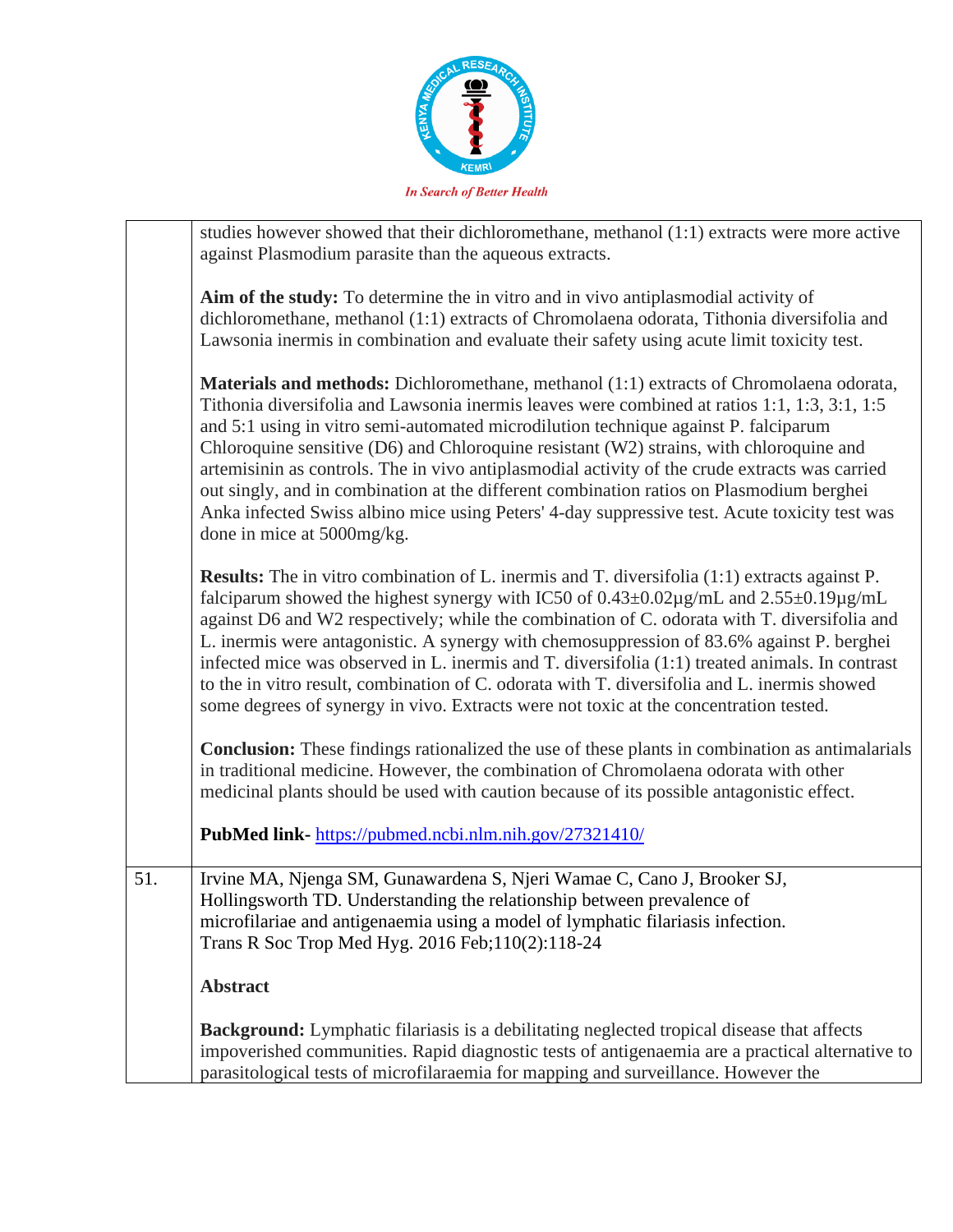

|     | relationship between these two methods of measuring burden has previously been difficult to<br>interpret.                                                                                                                                                                                                                                                                                                                                 |
|-----|-------------------------------------------------------------------------------------------------------------------------------------------------------------------------------------------------------------------------------------------------------------------------------------------------------------------------------------------------------------------------------------------------------------------------------------------|
|     | Methods: A statistical model of the distribution of worm burden and microfilariae (mf) and<br>resulting antigenaemic and mf prevalence was developed and fitted to surveys of two<br>contrasting sentinel sites undergoing interventions. The fitted model was then used to explore<br>the relationship in various pre- and post-intervention scenarios.                                                                                  |
|     | <b>Results:</b> The model had good quantitative agreement with the data and provided estimates of<br>the reduction in mf output due to treatment. When extrapolating the results to a range of<br>prevalences there was good qualitative agreement with published data.                                                                                                                                                                   |
|     | <b>Conclusions:</b> The observed relationship between antigenamic and mf prevalence is a natural<br>consequence of the relationship between prevalence and intensity of adult worms and mf<br>production. The method described here allows the estimation of key epidemiological<br>parameters and consequently gives insight into the efficacy of an intervention programme.                                                             |
|     | PubMed link-https://pubmed.ncbi.nlm.nih.gov/26822604/                                                                                                                                                                                                                                                                                                                                                                                     |
| 52. | Diiro GM, Affognon HD, Muriithi BW, Wanja SK, Mbogo C, Mutero C. The role of<br>gender on malaria preventive behaviour among rural households in Kenya. Malar J.<br>2016 Jan 7;15:14                                                                                                                                                                                                                                                      |
|     | <b>Abstract</b>                                                                                                                                                                                                                                                                                                                                                                                                                           |
|     | Background: Malaria remains a major health and development challenge in the sub-Saharan<br>African economies including Kenya, yet it can be prevented. Technologies to prevent malaria<br>are available but are not universally adopted by male- and female-headed households. The<br>study thus, examined the role of gender in malaria prevention, examining adoption behaviour<br>between male- and female-headed households in Kenya. |
|     | <b>Methods:</b> The study uses a recent baseline cross-section survey data collected from 2718<br>households in parts of western and eastern Kenya. Two separate models were estimated for<br>male- and female-headed households to determine if the drivers of adoption differ between the<br>two categories of households.                                                                                                              |
|     | Results: The findings from the study show that: access to public health information, residing<br>in villages with higher experience in malaria prevention, knowledge on the cause and<br>transmission of malaria significantly increase the number of practices adopted in both male-<br>and female-headed households. On the other hand, formal education of the household head and                                                      |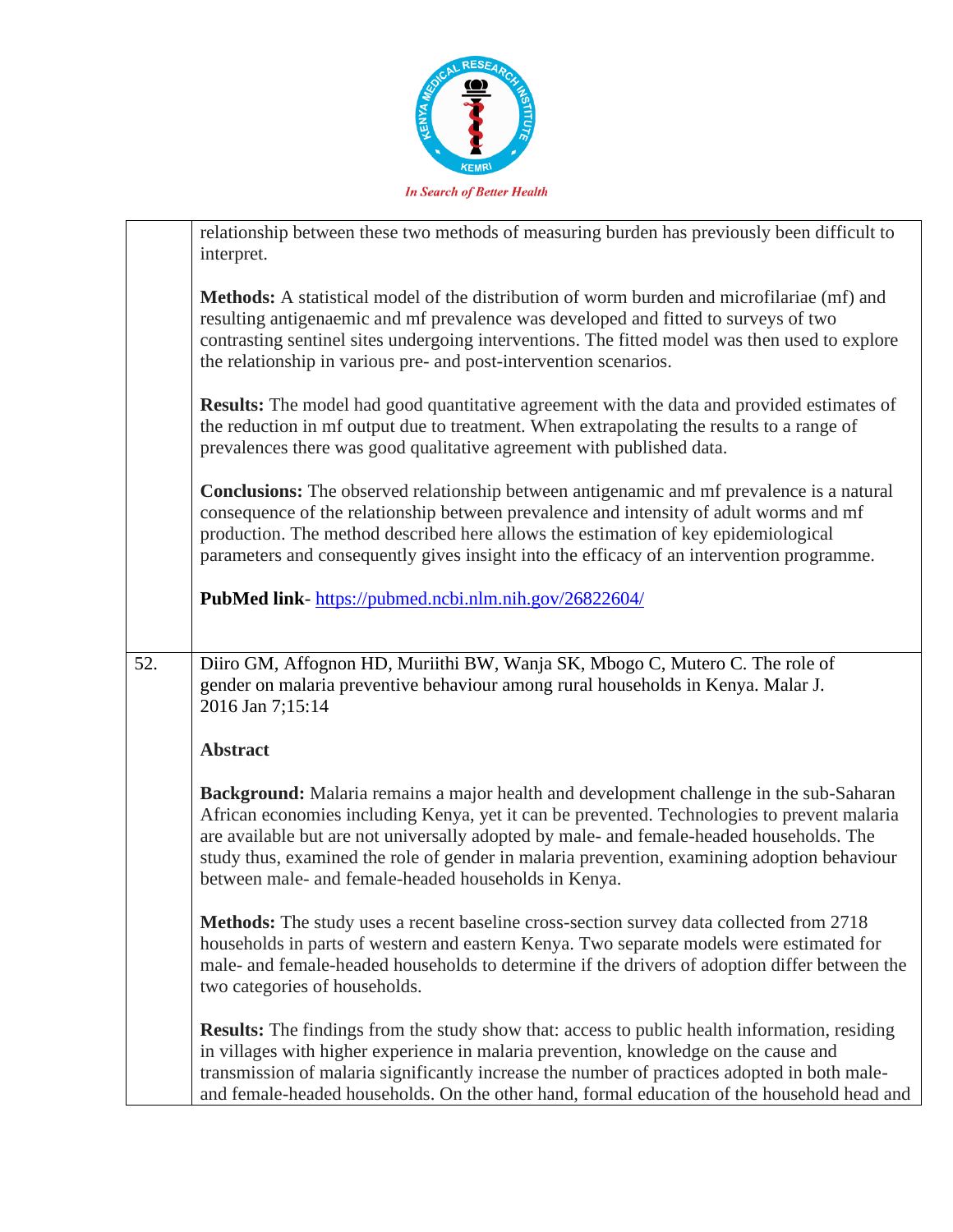

|     | livestock units owned exhibited a positive and significant effect on adoption among male-<br>headed households, but no effect among female-headed households.                                                                                                                                                                                                                                                                                                                                                                                                                                                                                                           |
|-----|-------------------------------------------------------------------------------------------------------------------------------------------------------------------------------------------------------------------------------------------------------------------------------------------------------------------------------------------------------------------------------------------------------------------------------------------------------------------------------------------------------------------------------------------------------------------------------------------------------------------------------------------------------------------------|
|     | <b>Conclusions:</b> The findings from thus study suggest that universal policy tools can be used to<br>promote uptake of integrated malaria prevention practices, for female- and male-headed<br>households.                                                                                                                                                                                                                                                                                                                                                                                                                                                            |
|     | PubMed link-https://pubmed.ncbi.nlm.nih.gov/26738483/                                                                                                                                                                                                                                                                                                                                                                                                                                                                                                                                                                                                                   |
| 53. | Angira F, Akoth B, Omolo P, Opollo V, Bornheimer S, Judge K, Tilahun H, Lu<br>B, Omana-Zapata I, Zeh C. Clinical Evaluation of the BD FACSPresto™ Near-Patient<br>CD4 Counter in Kenya. PLoS One. 2016 Aug 2;11(8):e0157939                                                                                                                                                                                                                                                                                                                                                                                                                                             |
|     | <b>Abstract</b>                                                                                                                                                                                                                                                                                                                                                                                                                                                                                                                                                                                                                                                         |
|     | Background: The BD FACSPresto <sup>TM</sup> Near-Patient CD4 Counter was developed to expand<br>HIV/AIDS management in resource-limited settings. It measures absolute CD4 counts<br>(AbsCD4), percent CD4 (%CD4), and hemoglobin (Hb) from a single drop of capillary or<br>venous blood in approximately 23 minutes, with throughput of 10 samples per hour. We<br>assessed the performance of the BD FACSPresto system, evaluating accuracy, stability,<br>linearity, precision, and reference intervals using capillary and venous blood at KEMRI/CDC<br>HIV-research laboratory, Kisumu, Kenya, and precision and linearity at BD Biosciences,<br>California, USA. |
|     | Methods: For accuracy, venous samples were tested using the BD FACSCalibur <sup>TM</sup> instrument<br>with BD Tritest™ CD3/CD4/CD45 reagent, BD Trucount™ tubes, and BD Multiset™<br>software for AbsCD4 and %CD4, and the Sysmex <sup>™</sup> KX-21N for Hb. Stability studies<br>evaluated duration of staining (18-120-minute incubation), and effects of venous blood storage<br><6-24 hours post-draw. A normal cohort was tested for reference intervals. Precision covered<br>multiple days, operators, and instruments. Linearity required mixing two pools of samples, to<br>obtain evenly spaced concentrations for AbsCD4, total lymphocytes, and Hb.       |
|     | <b>Results:</b> AbsCD4 and %CD4 venous/capillary ( $N = 189/N = 162$ ) accuracy results gave<br>Deming regression slopes within 0.97-1.03 and R2 $\geq$ 0.96. For Hb, Deming regression results<br>were $R2 \ge 0.94$ and slope $\ge 0.94$ for both venous and capillary samples. Stability varied within<br>10% 2 hours after staining and for venous blood stored less than 24 hours. Reference intervals<br>results showed that gender-but not age-differences were statistically significant (p<0.05).<br>Precision results had <3.5% coefficient of variation for AbsCD4, %CD4, and Hb, except for                                                                 |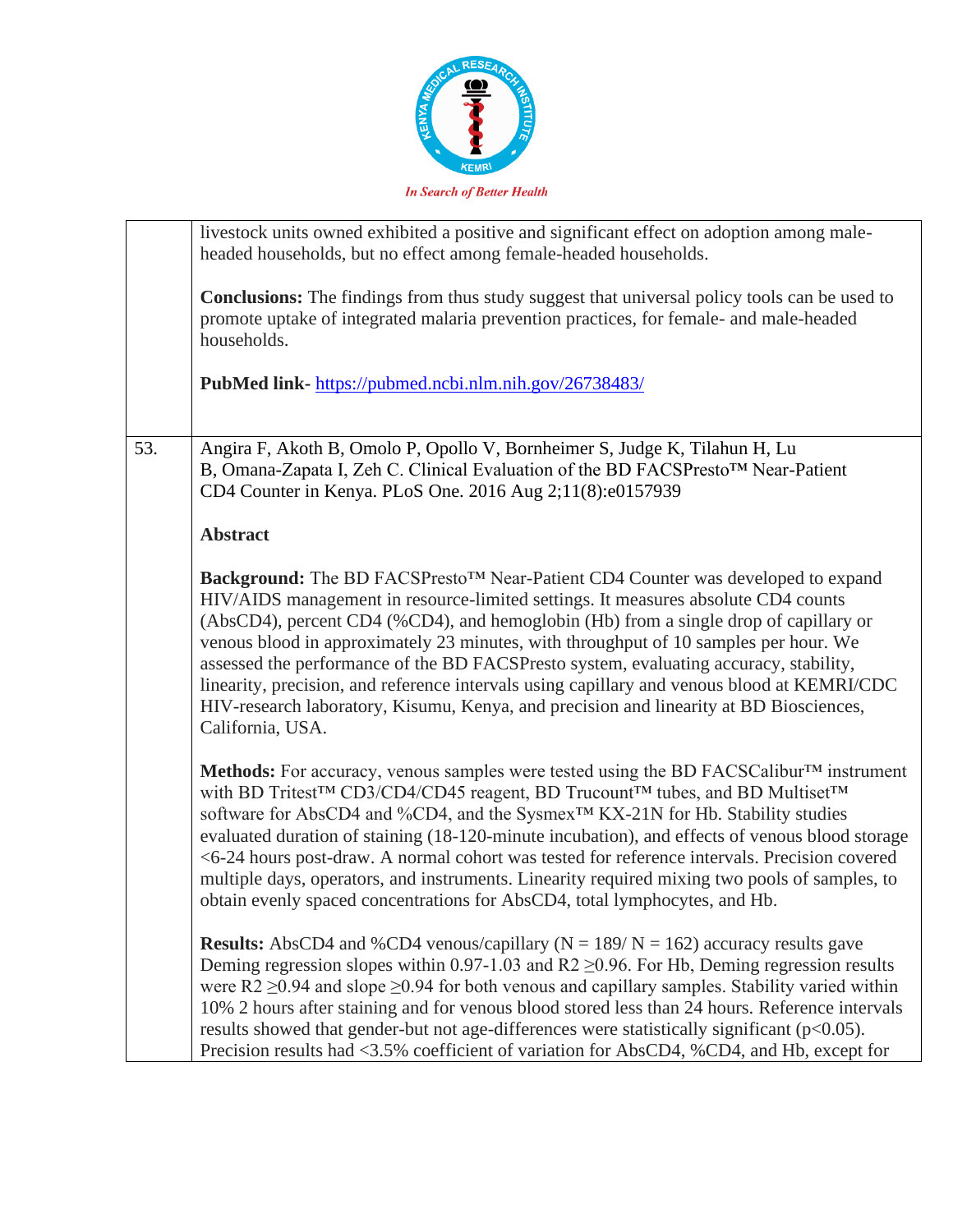

|     | low AbsCD4 samples (<6.8%). Linearity was 42-4,897 cells/µL for AbsCD4, 182-11,704<br>cells/ $\mu$ L for total lymphocytes, and 2-24 g/dL for Hb.                                                                                                                                                                                                                                                                                                                                                                                                                                                                                                                                                                                                                                                                                                                                                                                                                                                                                                                                                                                                                                                                                                                                                                                                                                         |
|-----|-------------------------------------------------------------------------------------------------------------------------------------------------------------------------------------------------------------------------------------------------------------------------------------------------------------------------------------------------------------------------------------------------------------------------------------------------------------------------------------------------------------------------------------------------------------------------------------------------------------------------------------------------------------------------------------------------------------------------------------------------------------------------------------------------------------------------------------------------------------------------------------------------------------------------------------------------------------------------------------------------------------------------------------------------------------------------------------------------------------------------------------------------------------------------------------------------------------------------------------------------------------------------------------------------------------------------------------------------------------------------------------------|
|     | <b>Conclusions:</b> The BD FACSPresto system provides accurate, precise clinical results for<br>capillary or venous blood samples and is suitable for near-patient CD4 testing.                                                                                                                                                                                                                                                                                                                                                                                                                                                                                                                                                                                                                                                                                                                                                                                                                                                                                                                                                                                                                                                                                                                                                                                                           |
|     | PubMed link-https://pubmed.ncbi.nlm.nih.gov/27483008/                                                                                                                                                                                                                                                                                                                                                                                                                                                                                                                                                                                                                                                                                                                                                                                                                                                                                                                                                                                                                                                                                                                                                                                                                                                                                                                                     |
| 54. | Kenyan Bacteraemia Study Group; Wellcome Trust Case Control Consortium 2<br>(WTCCC2), Rautanen A, Pirinen M, Mills TC, Rockett KA, Strange A, Ndungu AW,<br>Naranbhai V, Gilchrist JJ, Bellenguez C, Freeman C, Band G, Bumpstead SJ, Edkins<br>S, Giannoulatou E, Gray E, Dronov S, Hunt SE, Langford C, Pearson RD, Su Z,<br>Vukcevic D, Macharia AW, Uyoga S, Ndila C, Mturi N, Njuguna P, Mohammed S,<br>Berkley JA, Mwangi I, Mwarumba S, Kitsao BS, Lowe BS, Morpeth SC, Khandwalla I;<br>Kilifi Bacteraemia Surveillance Group, Blackwell JM, Bramon E, Brown MA, Casas<br>JP, Corvin A, Duncanson A, Jankowski J, Markus HS, Mathew CG, Palmer CNA, Plomin<br>R, Sawcer SJ, Trembath RC, Viswanathan AC, Wood NW, Deloukas P, Peltonen L,<br>Williams TN, Scott JAG, Chapman SJ, Donnelly P, Hill AVS, Spencer CCA.<br>Polymorphism in a lincRNA Associates with a Doubled Risk of Pneumococcal<br>Bacteremia in Kenyan Children. Am J Hum Genet. 2016 Jun 2;98(6):1092-1100                                                                                                                                                                                                                                                                                                                                                                                                      |
|     | <b>Abstract</b>                                                                                                                                                                                                                                                                                                                                                                                                                                                                                                                                                                                                                                                                                                                                                                                                                                                                                                                                                                                                                                                                                                                                                                                                                                                                                                                                                                           |
|     | Bacteremia (bacterial bloodstream infection) is a major cause of illness and death in sub-<br>Saharan Africa but little is known about the role of human genetics in susceptibility. We<br>conducted a genome-wide association study of bacteremia susceptibility in more than 5,000<br>Kenyan children as part of the Wellcome Trust Case Control Consortium 2 (WTCCC2). Both<br>the blood-culture-proven bacteremia case subjects and healthy infants as controls were<br>recruited from Kilifi, on the east coast of Kenya. Streptococcus pneumoniae is the most<br>common cause of bacteremia in Kilifi and was thus the focus of this study. We identified an<br>association between polymorphisms in a long intergenic non-coding RNA (lincRNA) gene<br>(AC011288.2) and pneumococcal bacteremia and replicated the results in the same population<br>(p combined = $1.69 \times 10(-9)$ ; OR = 2.47, 95% CI = 1.84-3.31). The susceptibility allele is<br>African specific, derived rather than ancestral, and occurs at low frequency (2.7% in control<br>subjects and 6.4% in case subjects). Our further studies showed AC011288.2 expression only<br>in neutrophils, a cell type that is known to play a major role in pneumococcal clearance.<br>Identification of this novel association will further focus research on the role of lincRNAs in<br>human infectious disease. |
|     | PubMed link- https://pubmed.ncbi.nlm.nih.gov/27236921/                                                                                                                                                                                                                                                                                                                                                                                                                                                                                                                                                                                                                                                                                                                                                                                                                                                                                                                                                                                                                                                                                                                                                                                                                                                                                                                                    |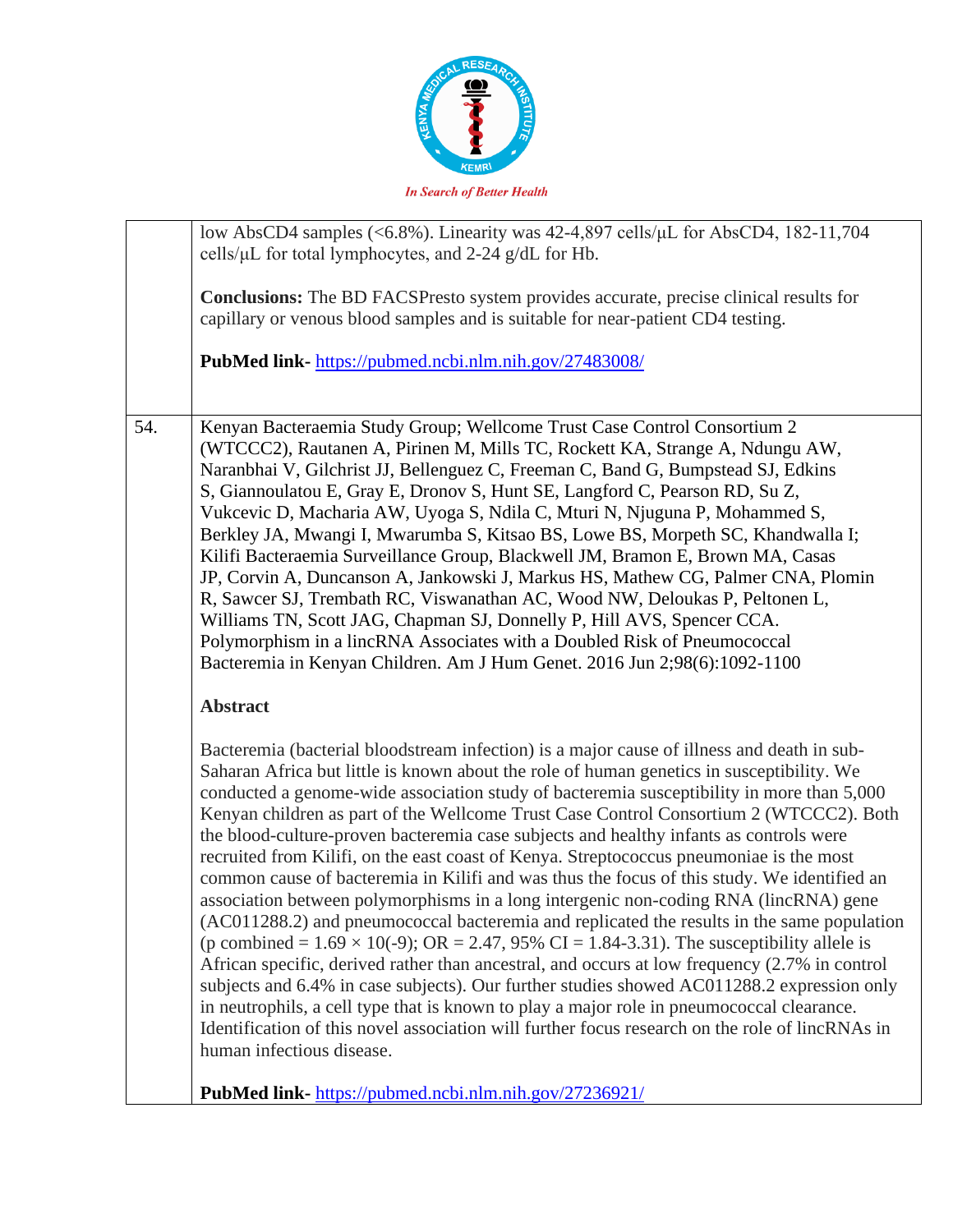

| 55. | Zeh C, Inzaule SC, Ondoa P, Nafisa LG, Kasembeli A, Otieno F, Vandenhoudt H,<br>Amornkul PN, Mills LA, Nkengasong JN. Molecular Epidemiology and Transmission<br>Dynamics of Recent and Long-Term HIV-1 Infections in Rural Western Kenya. PLoS<br>One. 2016 Feb 12;11(2):e0147436                                                                                                                                                                                                                                                                                                                                                                                                                                                                                                                                                                                                                               |
|-----|------------------------------------------------------------------------------------------------------------------------------------------------------------------------------------------------------------------------------------------------------------------------------------------------------------------------------------------------------------------------------------------------------------------------------------------------------------------------------------------------------------------------------------------------------------------------------------------------------------------------------------------------------------------------------------------------------------------------------------------------------------------------------------------------------------------------------------------------------------------------------------------------------------------|
|     | <b>Abstract</b>                                                                                                                                                                                                                                                                                                                                                                                                                                                                                                                                                                                                                                                                                                                                                                                                                                                                                                  |
|     | <b>Objective:</b> To identify unique characteristics of recent versus established HIV infections and<br>describe sexual transmission networks, we characterized circulating HIV-1 strains from two<br>randomly selected populations of ART-naïve participants in rural western Kenya.                                                                                                                                                                                                                                                                                                                                                                                                                                                                                                                                                                                                                            |
|     | Methods: Recent HIV infections were identified by the HIV-1 subtype B, E and D,<br>immunoglobulin G capture immunoassay (IgG BED-CEIA) and BioRad avidity assays.<br>Genotypic and phylogenetic analyses were performed on the pol gene to identify transmitted<br>drug resistance (TDR) mutations, characterize HIV subtypes and potential transmission<br>clusters. Factors associated with recent infection and clustering were assessed by logistic<br>regression.                                                                                                                                                                                                                                                                                                                                                                                                                                           |
|     | <b>Results:</b> Of the 320 specimens, 40 (12.5%) were concordantly identified by the two assays as<br>recent infections. Factors independently associated with being recently infected were age $\leq$ 19<br>years ( $P = 0.001$ ) and history of sexually transmitted infections (STIs) in the past six months (P<br>$= 0.004$ ). HIV subtype distribution differed in recently versus chronically infected participants,<br>with subtype A observed among 53% recent vs. 68% chronic infections ( $p = 0.04$ ) and subtype<br>D among 26% recent vs. 12% chronic infections ( $p = 0.012$ ). Overall, the prevalence of<br>primary drug resistance was 1.16%. Of the 258 sequences, 11.2% were in monophyletic<br>clusters of between 2-4 individuals. In multivariate analysis factors associated with clustering<br>included having recent HIV infection $P = 0.043$ and being from Gem region $P = 0.002$ . |
|     | <b>Conclusions:</b> Recent HIV-1 infection was more frequent among 13-19 year olds compared<br>with older age groups, underscoring the ongoing risk and susceptibility of younger persons for<br>acquiring HIV infection. Our findings also provide evidence of sexual networks. The<br>association of recent infections with clustering suggests that early infections may be<br>contributing significant proportions of onward transmission highlighting the need for early<br>diagnosis and treatment as prevention for ongoing prevention. Larger studies are needed to<br>better understand the structure of these networks and subsequently implement and evaluate<br>targeted interventions.                                                                                                                                                                                                              |
|     | PubMed link-https://pubmed.ncbi.nlm.nih.gov/26871567/                                                                                                                                                                                                                                                                                                                                                                                                                                                                                                                                                                                                                                                                                                                                                                                                                                                            |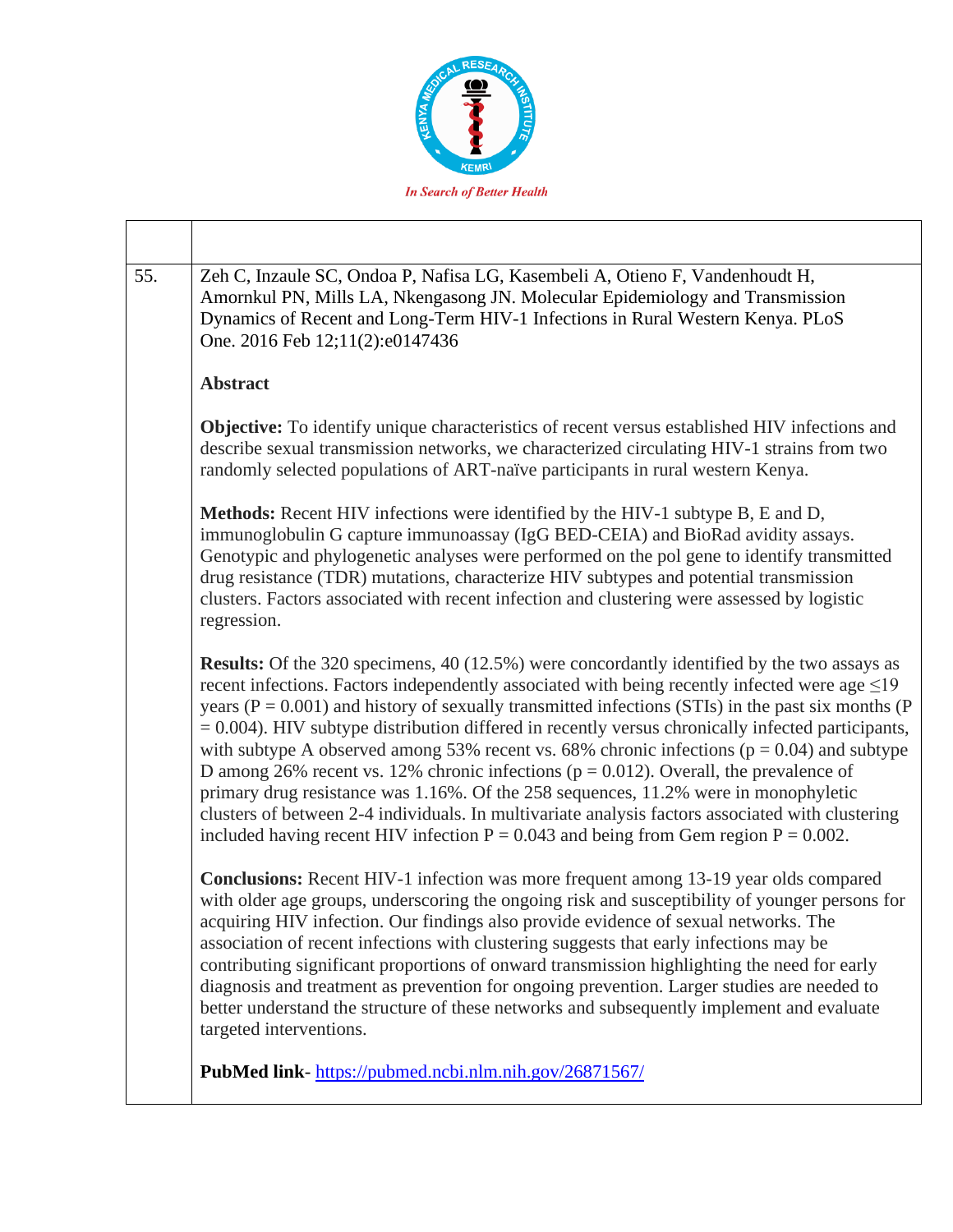

| 56. | Mital S, Miles G, McLellan-Lemal E, Muthui M, Needle R. Heroin shortage in<br>Coastal Kenya: A rapid assessment and qualitative analysis of heroin users'<br>experiences. Int J Drug Policy. 2016 Apr;30:91-8.                                                                                                                                                                                                                                                                                                                                                                                                                                                                                |
|-----|-----------------------------------------------------------------------------------------------------------------------------------------------------------------------------------------------------------------------------------------------------------------------------------------------------------------------------------------------------------------------------------------------------------------------------------------------------------------------------------------------------------------------------------------------------------------------------------------------------------------------------------------------------------------------------------------------|
|     | <b>Abstract</b>                                                                                                                                                                                                                                                                                                                                                                                                                                                                                                                                                                                                                                                                               |
|     | Introduction: While relatively rare events, abrupt disruptions in heroin availability have a<br>significant impact on morbidity and mortality risk among those who are heroin dependent. A<br>heroin shortage occurred in Coast Province, Kenya from December 2010 to March 2011. This<br>qualitative analysis describes the shortage events and consequences from the perspective of<br>heroin users, along with implications for health and other public sectors.                                                                                                                                                                                                                           |
|     | Methods: As part of a rapid assessment, 66 key informant interviews and 15 focus groups<br>among heroin users in Coast Province, Kenya were conducted. A qualitative thematic analysis<br>was undertaken in Atlas.ti. to identify salient themes related to the shortage.                                                                                                                                                                                                                                                                                                                                                                                                                     |
|     | Results: Overall, participant accounts were rooted in a theme of desperation and uncertainty,<br>with emphasis on six sub-themes: (1) withdrawal and strategies for alleviating withdrawal,<br>including use of medical intervention and other detoxification attempts; (2) challenges of<br>dealing with unpredictable drug availability, cost, and purity; (3) changes in drug use patterns,<br>and actions taken to procure heroin and other drugs; (4) modifications in drug user relationship<br>dynamics and networks, including introduction of risky group-level injection practices; (5)<br>family and community response; and (6) new challenges with the heroin market resurgence. |
|     | <b>Conclusions:</b> The heroin shortage led to a series of consequences for drug users, including<br>increased risk of morbidity, mortality and disenfranchisement at social and structural levels.<br>Availability of evidence-based services for drug users and emergency preparedness plans<br>could have mitigated this impact.                                                                                                                                                                                                                                                                                                                                                           |
|     | PubMed link- https://pubmed.ncbi.nlm.nih.gov/26470646/                                                                                                                                                                                                                                                                                                                                                                                                                                                                                                                                                                                                                                        |
| 57. | Otieno JR, Agoti CN, Gitahi CW, Bett A, Ngama M, Medley GF, Cane PA, Nokes<br>DJ. Molecular Evolutionary Dynamics of Respiratory Syncytial Virus Group A in<br>Recurrent Epidemics in Coastal Kenya. J Virol. 2016 Apr 29;90(10):4990-5002.                                                                                                                                                                                                                                                                                                                                                                                                                                                   |
|     | <b>ABSTRACT</b>                                                                                                                                                                                                                                                                                                                                                                                                                                                                                                                                                                                                                                                                               |
|     | The characteristic recurrent epidemics of human respiratory syncytial virus (RSV) within<br>communities may result from the genetic variability of the virus and associated evolutionary                                                                                                                                                                                                                                                                                                                                                                                                                                                                                                      |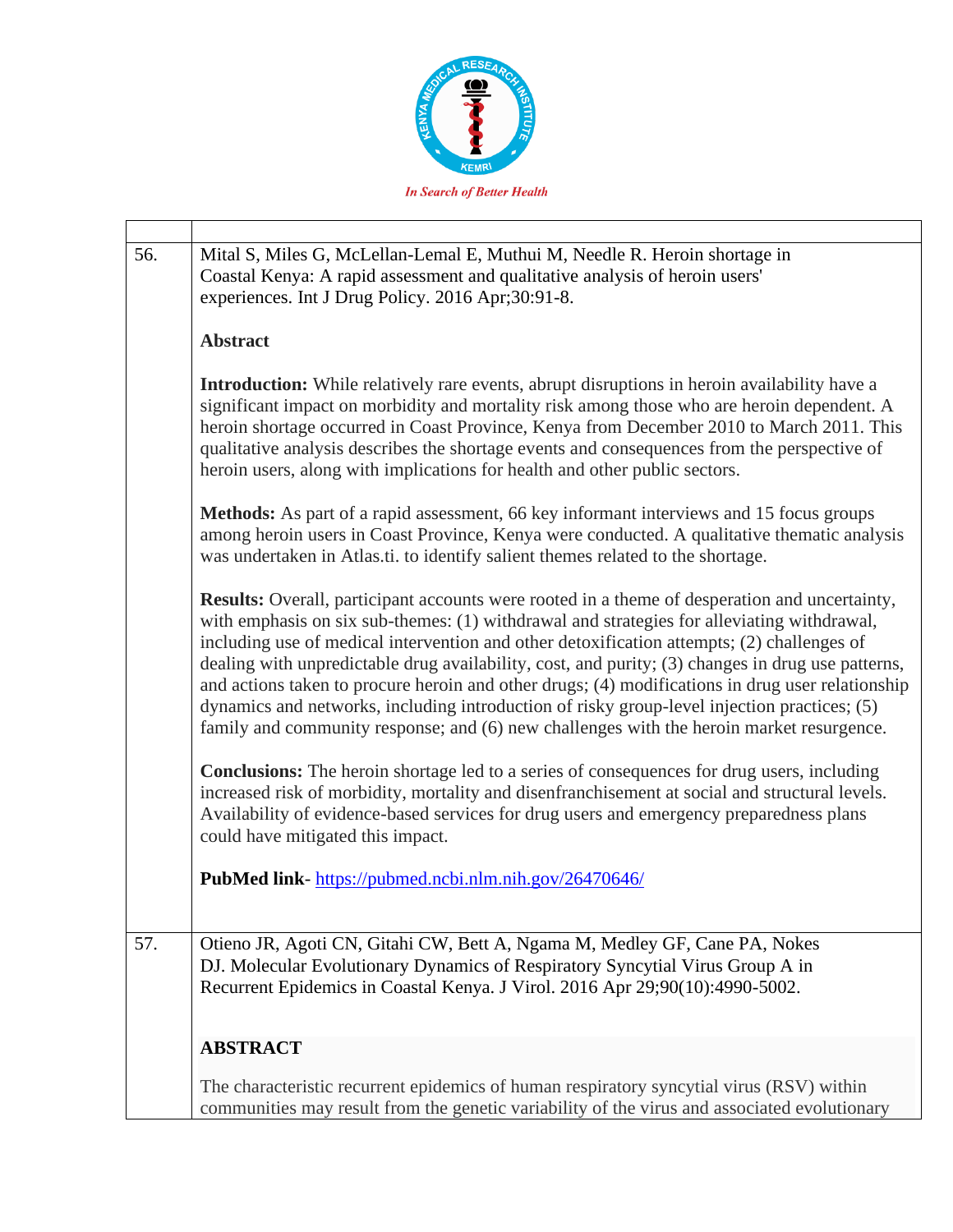

|     | adaptation, reducing the efficiency of preexisting immune responses. We analyzed the<br>molecular evolutionary changes in the attachment (G) glycoprotein of RSV-A viruses collected<br>over 13 epidemic seasons (2000 to 2012) in Kilifi ( $n = 649$ ), Kenya, and contemporaneous<br>sequences ( $n = 1,131$ ) collected elsewhere within Kenya and 28 other countries. Genetic<br>diversity in the G gene in Kilifi was dynamic both within and between epidemics,<br>characterized by frequent new variant introductions and limited variant persistence between<br>consecutive epidemics. Four RSV-A genotypes were detected in Kilifi: ON1 (11.9%), GA2<br>(75.5%), GA5 (12.3%), and GA3 (0.3%), with predominant genotype replacement of GA5 by<br>GA2 and then GA2 by ON1. Within these genotypes, there was considerable variation in<br>potential N-glycosylation sites, with GA2 and ON1 viruses showing up to 15 different patterns<br>involving eight possible sites. Further, we identified 15 positively selected and 34 genotype-<br>distinguishing codon sites, with six of these sites exhibiting both characteristics. The mean<br>substitution rate of the G ectodomain for the Kilifi data set was estimated at $3.58 \times 10^{-3}$ (95%<br>highest posterior density interval = $3.04$ to 4.16) nucleotide substitutions/site/year. Kilifi<br>viruses were interspersed in the global phylogenetic tree, clustering mostly with Kenyan and<br>European sequences. Our findings highlight ongoing genetic evolution and high diversity of<br>circulating RSV-A strains, locally and globally, with potential antigenic differences. Taken<br>together, these provide a possible explanation on the nature of recurrent local RSV epidemics.<br><b>IMPORTANCE</b> The mechanisms underlying recurrent epidemics of RSV are poorly<br>understood. We observe high genetic diversity in circulating strains within and between<br>epidemics in both local and global settings. On longer time scales $(\sim 7 \text{ years})$ there is<br>sequential replacement of genotypes, whereas on shorter time scales (one epidemic to the next<br>or within epidemics) there is a high turnover of variants within genotypes. Further, this genetic<br>diversity is predicted to be associated with variation in antigenic profiles. These observations<br>provide an explanation for recurrent RSV epidemics and have potential implications on the<br>long-term effectiveness of vaccines. |
|-----|-----------------------------------------------------------------------------------------------------------------------------------------------------------------------------------------------------------------------------------------------------------------------------------------------------------------------------------------------------------------------------------------------------------------------------------------------------------------------------------------------------------------------------------------------------------------------------------------------------------------------------------------------------------------------------------------------------------------------------------------------------------------------------------------------------------------------------------------------------------------------------------------------------------------------------------------------------------------------------------------------------------------------------------------------------------------------------------------------------------------------------------------------------------------------------------------------------------------------------------------------------------------------------------------------------------------------------------------------------------------------------------------------------------------------------------------------------------------------------------------------------------------------------------------------------------------------------------------------------------------------------------------------------------------------------------------------------------------------------------------------------------------------------------------------------------------------------------------------------------------------------------------------------------------------------------------------------------------------------------------------------------------------------------------------------------------------------------------------------------------------------------------------------------------------------------------------------------------------------------------------------------------------------------------------------------------------------------------------------------------------------------------------------------------------------------------------------------------------------------------------------------|
|     | PubMed link-https://pubmed.ncbi.nlm.nih.gov/                                                                                                                                                                                                                                                                                                                                                                                                                                                                                                                                                                                                                                                                                                                                                                                                                                                                                                                                                                                                                                                                                                                                                                                                                                                                                                                                                                                                                                                                                                                                                                                                                                                                                                                                                                                                                                                                                                                                                                                                                                                                                                                                                                                                                                                                                                                                                                                                                                                              |
| 58. | Ojwang' VO, Penner J, Blat C, Agot K, Bukusi EA, Cohen CR. Loss to follow-up<br>among youth accessing outpatient HIV care and treatment services in Kisumu,<br>Kenya. AIDS Care. 2016;28(4):500-7                                                                                                                                                                                                                                                                                                                                                                                                                                                                                                                                                                                                                                                                                                                                                                                                                                                                                                                                                                                                                                                                                                                                                                                                                                                                                                                                                                                                                                                                                                                                                                                                                                                                                                                                                                                                                                                                                                                                                                                                                                                                                                                                                                                                                                                                                                         |
|     | <b>Abstract</b>                                                                                                                                                                                                                                                                                                                                                                                                                                                                                                                                                                                                                                                                                                                                                                                                                                                                                                                                                                                                                                                                                                                                                                                                                                                                                                                                                                                                                                                                                                                                                                                                                                                                                                                                                                                                                                                                                                                                                                                                                                                                                                                                                                                                                                                                                                                                                                                                                                                                                           |
|     | Youth are particularly vulnerable to acquiring HIV, yet reaching them with HIV prevention<br>interventions and engaging and retaining those infected in care and treatment remains a<br>challenge. We sought to determine the incidence rate of loss to follow-up (LTFU) and explore<br>socio-demographic and clinical characteristics associated with LTFU among HIV-positive<br>youth aged 15-21 years accessing outpatient care and treatment clinics in Kisumu, Kenya.<br>Between July 2007 and September 2010, youth were enrolled into two different HIV care and<br>treatment clinics, one youth specific and the other family oriented. An individual was defined                                                                                                                                                                                                                                                                                                                                                                                                                                                                                                                                                                                                                                                                                                                                                                                                                                                                                                                                                                                                                                                                                                                                                                                                                                                                                                                                                                                                                                                                                                                                                                                                                                                                                                                                                                                                                                 |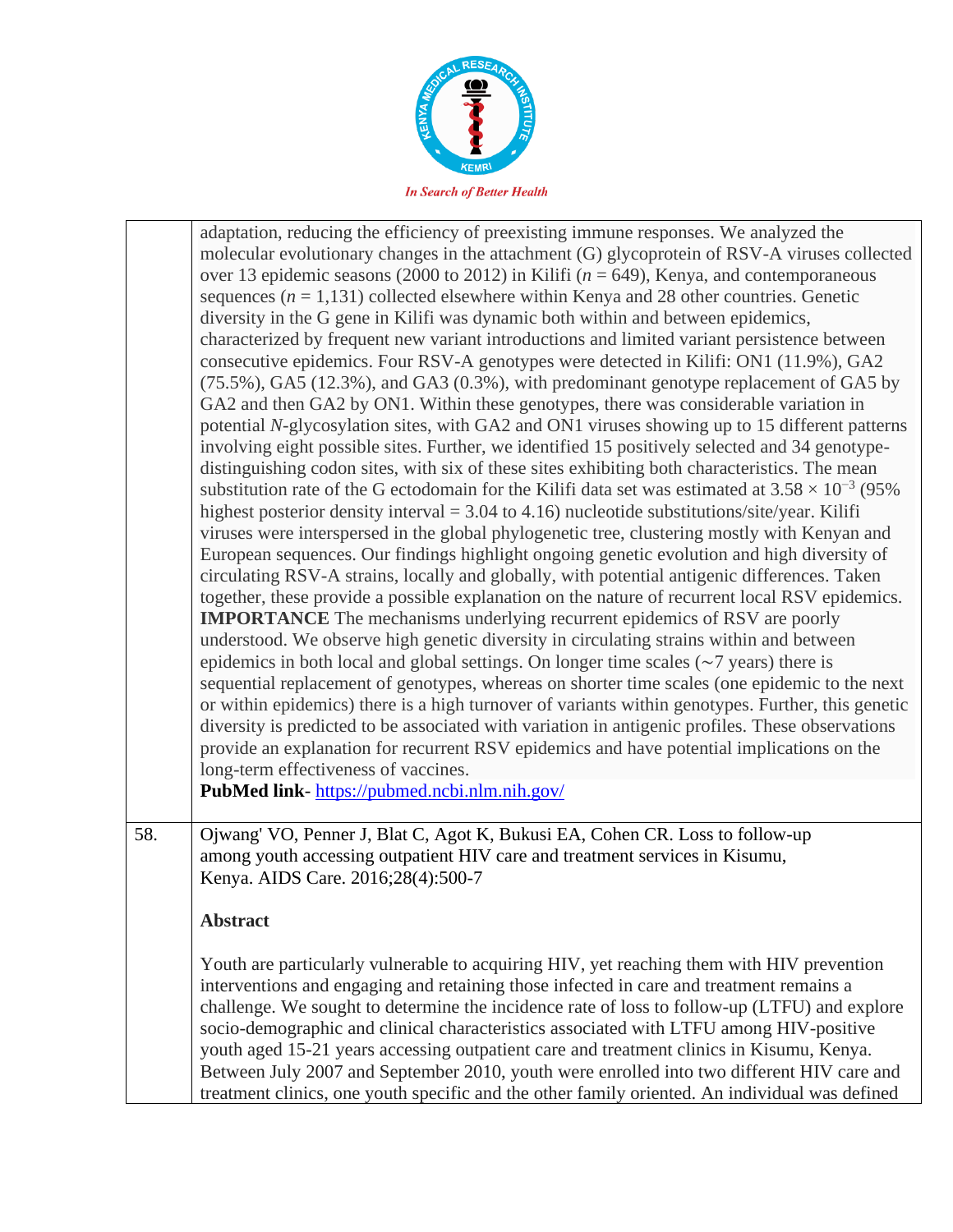

| <b>In Search of Better Health</b> |  |  |
|-----------------------------------|--|--|
|-----------------------------------|--|--|

| as LTFU when absent from the HIV treatment clinic for $\geq$ 4 months regardless of their<br>antiretroviral treatment status. The incidence rate of LTFU was calculated and Cox regression<br>analysis used to identify factors associated with LTFU. A total of 924 youth (79% female)<br>were enrolled, with a median age of 20 years (IQR 18-21). Over half, (529 (57%)), were<br>documented as LTFU, of whom 139 (26%) were LTFU immediately after enrolment. The<br>overall incidence rate of LTFU was 52.9 per 100 person-years (p-y). Factors associated with<br>LTFU were pregnancy during the study period (crude HR 0.68, 95% CI 0.53-0.89); CD4 cell<br>count >350 (adjusted hazard ratios (AHR) 0.59, 95% CI 0.39-0.90); not being on antiretroviral<br>therapy (AHR 4.0, 95% CI 2.70-5.88); and non-disclosure of HIV infection status (AHR 1.43,<br>95% CI 1.10-1.89). The clinic of enrolment, age, marital status, employment status, WHO<br>clinical disease stage and education level were not associated with LTFU. Interventions to<br>identify and enrol youth into care earlier, support disclosure, and initiate ART earlier may<br>improve retention of youth and need further investigation. Further research is also needed to<br>explore the reasons for LTFU from care among HIV-infected youth and the true outcomes of<br>these patients.<br>PubMed link-https://pubmed.ncbi.nlm.nih.gov/26565428/                                                                                                                                        |
|-------------------------------------------------------------------------------------------------------------------------------------------------------------------------------------------------------------------------------------------------------------------------------------------------------------------------------------------------------------------------------------------------------------------------------------------------------------------------------------------------------------------------------------------------------------------------------------------------------------------------------------------------------------------------------------------------------------------------------------------------------------------------------------------------------------------------------------------------------------------------------------------------------------------------------------------------------------------------------------------------------------------------------------------------------------------------------------------------------------------------------------------------------------------------------------------------------------------------------------------------------------------------------------------------------------------------------------------------------------------------------------------------------------------------------------------------------------------------------------------------------------------------------------------------------------------------|
|                                                                                                                                                                                                                                                                                                                                                                                                                                                                                                                                                                                                                                                                                                                                                                                                                                                                                                                                                                                                                                                                                                                                                                                                                                                                                                                                                                                                                                                                                                                                                                         |
| 59.<br>Yeda R, Ingasia LA, Cheruiyot AC, Okudo C, Chebon LJ, Cheruiyot J, Akala HM,<br>Kamau E. The Genotypic and Phenotypic Stability of Plasmodium falciparum Field<br>Isolates in Continuous In Vitro Culture. PLoS One. 2016 Jan 11;11(1):e0143565                                                                                                                                                                                                                                                                                                                                                                                                                                                                                                                                                                                                                                                                                                                                                                                                                                                                                                                                                                                                                                                                                                                                                                                                                                                                                                                  |
| <b>Abstract</b>                                                                                                                                                                                                                                                                                                                                                                                                                                                                                                                                                                                                                                                                                                                                                                                                                                                                                                                                                                                                                                                                                                                                                                                                                                                                                                                                                                                                                                                                                                                                                         |
| The Plasmodium falciparum in vitro culture system is critical for genotypic and phenotypic<br>analyses of the parasites. For genotypic analysis, the genomic DNA can be obtained directly<br>from the patient blood sample or from culture adapted parasites whereas for phenotypic<br>analysis, immediate ex vivo or in vitro culture adapted parasites are used. However, parasite<br>biology studies have not investigated whether culture adaptation process affects genotypic<br>and/or phenotypic characteristics of the parasites in short- or long-term cultures. Here, we set<br>out to study the dynamics and stability of parasite genetic and phenotypic profiles as field<br>isolate parasites were adapted in continuous cultures. Parasites collected from three different<br>patients presenting with uncomplicated malaria were adapted and maintained in drug-free<br>continuous cultures. Aliquots from the continuous cultures were collected every 24-48 hours<br>for analyses. Each aliquot was treated as a separate parasite sample. For genetic analysis,<br>microsatellite (MS) typing and single nucleotide polymorphism (SNP) analyses of 23 drug<br>resistance markers were done. The 50% inhibitory concentrations (IC50) for some of the<br>samples were also established for four antimalarial drugs. Samples from each patient (parasite-<br>line) were compared as they were passed through the continuous culture. Data revealed<br>genotypic and phenotypic profiles for the three parasite-lines fluctuated from one generation to |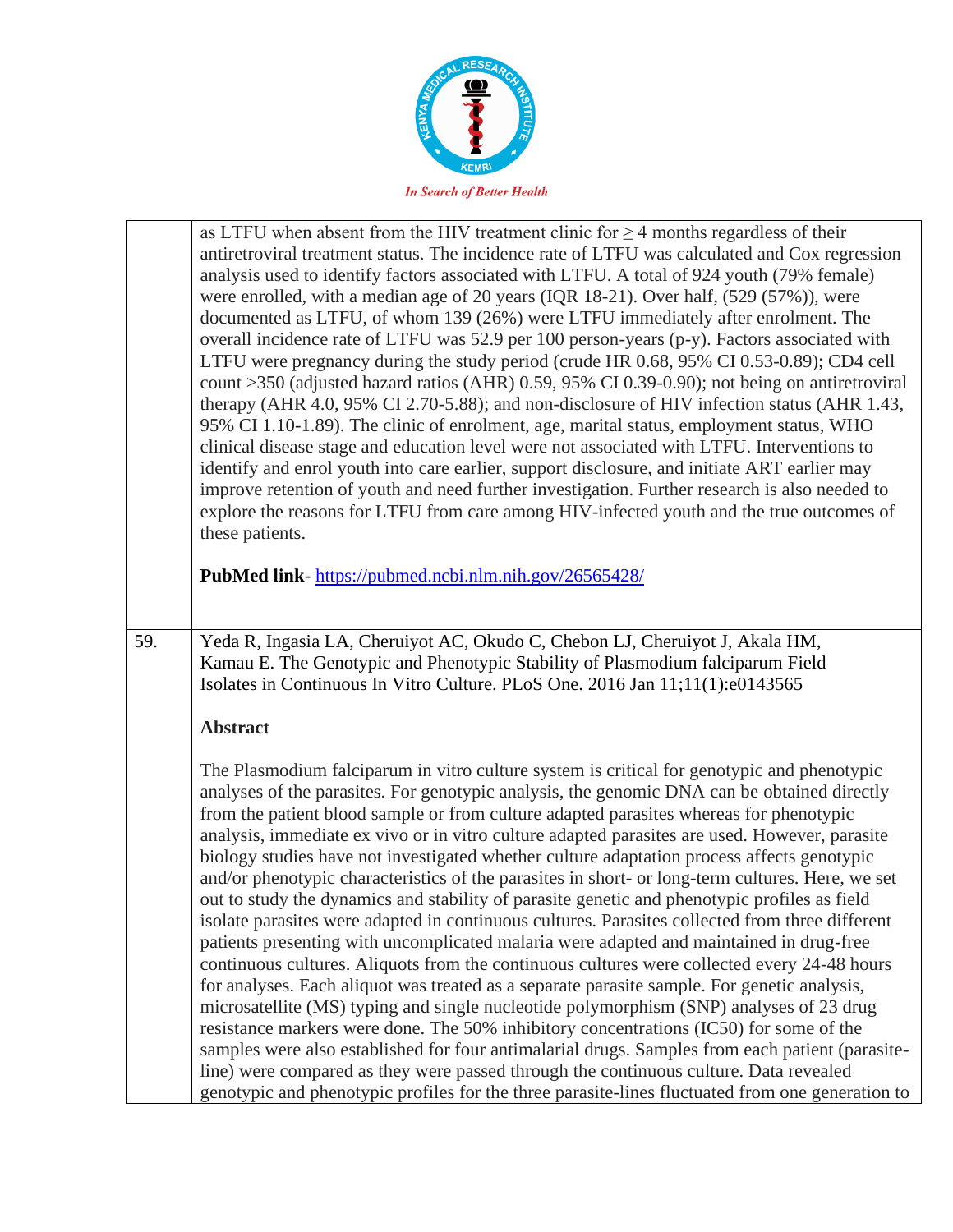

|     | the next with no specific pattern or periodicity. With few exceptions, multilocus analysis<br>revealed samples from each parasite-line had high genetic diversity with unique haplotypes.<br>Interestingly, changes in MS and SNP profiles occurred simultaneously. The difference in the<br>IC50s of samples in each parasite-line reached statistical significance. However, phenotypic<br>changes did not correspond or correlate to genotypic changes. Our study revealed parasite<br>genetic and phenotypic characteristics fluctuates in short- and long-term cultures, which<br>indicates parasite genetic information obtained even in short cultures is likely to be different<br>from the natural infection parasites. |
|-----|----------------------------------------------------------------------------------------------------------------------------------------------------------------------------------------------------------------------------------------------------------------------------------------------------------------------------------------------------------------------------------------------------------------------------------------------------------------------------------------------------------------------------------------------------------------------------------------------------------------------------------------------------------------------------------------------------------------------------------|
|     | PubMed link-https://pubmed.ncbi.nlm.nih.gov/26751382/                                                                                                                                                                                                                                                                                                                                                                                                                                                                                                                                                                                                                                                                            |
| 60. | Tesfazghi K, Hill J, Jones C, Ranson H, Worrall E. National malaria vector<br>control policy: an analysis of the decision to scale-up larviciding in Nigeria.<br>Health Policy Plan. 2016 Feb; 31(1): 91-101                                                                                                                                                                                                                                                                                                                                                                                                                                                                                                                     |
|     | <b>Abstract</b>                                                                                                                                                                                                                                                                                                                                                                                                                                                                                                                                                                                                                                                                                                                  |
|     | Background: New vector control tools are needed to combat insecticide resistance and reduce<br>malaria transmission. The World Health Organization (WHO) endorses larviciding as a<br>supplementary vector control intervention using larvicides recommended by the WHO<br>Pesticides Evaluation Scheme (WHOPES). The decision to scale-up larviciding in Nigeria<br>provided an opportunity to investigate the factors influencing policy adoption and assess the<br>role that actors and evidence play in the policymaking process, in order to draw lessons that<br>help accelerate the uptake of new methods for vector control.                                                                                             |
|     | Methods: A retrospective policy analysis was carried out using in-depth interviews with<br>national level policy stakeholders to establish normative national vector control policy or<br>strategy decision-making processes and compare these with the process that led to the decision<br>to scale-up larviciding. The interviews were transcribed, then coded and analyzed using<br>NVivo10. Data were coded according to pre-defined themes from an analytical policy<br>framework developed a priori.                                                                                                                                                                                                                       |
|     | <b>Results:</b> Stakeholders reported that the larviciding decision-making process deviated from the<br>normative vector control decision-making process. National malaria policy is normally<br>strongly influenced by WHO recommendations, but the potential of larviciding to contribute to<br>national economic development objectives through larvicide production in Nigeria was cited as<br>a key factor shaping the decision. The larviciding decision involved a restricted range of policy<br>actors, and notably excluded actors that usually play advisory, consultative and evidence                                                                                                                                |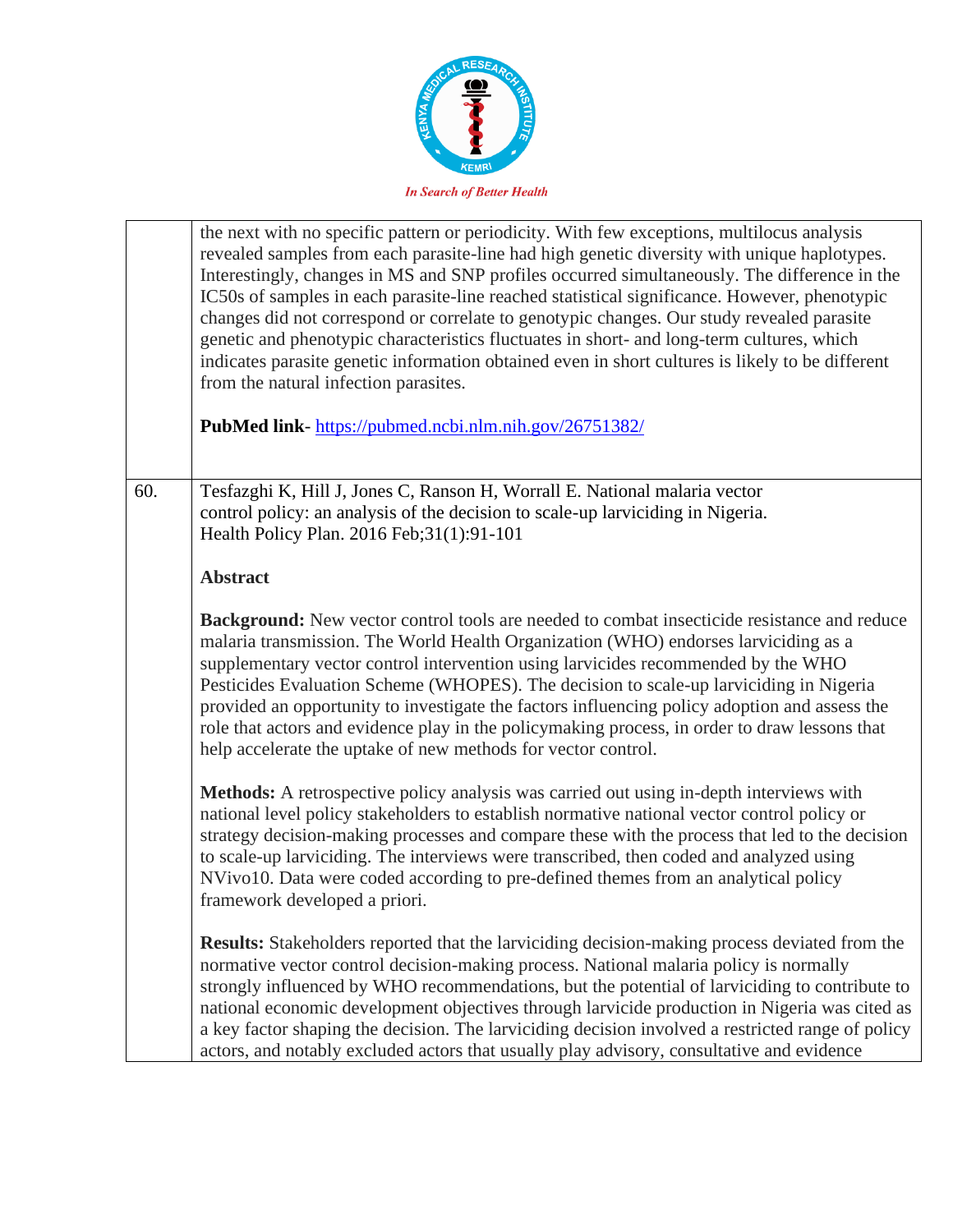

|     | generation roles. Powerful actors limited the access of some actors to the policy processes and<br>content. This may have limited the influence of scientific evidence in this policy decision.<br><b>Conclusions:</b> This study demonstrates that national vector control policy change can be<br>facilitated by linking malaria control objectives to wider socioeconomic considerations and<br>through engaging powerful policy champions to drive policy change and thereby accelerate<br>access to new vector control tools.<br>PubMed link-https://pubmed.ncbi.nlm.nih.gov/26082391/                                                                                              |
|-----|------------------------------------------------------------------------------------------------------------------------------------------------------------------------------------------------------------------------------------------------------------------------------------------------------------------------------------------------------------------------------------------------------------------------------------------------------------------------------------------------------------------------------------------------------------------------------------------------------------------------------------------------------------------------------------------|
|     |                                                                                                                                                                                                                                                                                                                                                                                                                                                                                                                                                                                                                                                                                          |
| 61. | Njokah MJ, Kang'ethe JN, Kinyua J, Kariuki D, Kimani FT. In vitro selection<br>of Plasmodium falciparum Pfcrt and Pfmdr1 variants by artemisinin. Malar J. 2016<br>Jul 22;15(1):381                                                                                                                                                                                                                                                                                                                                                                                                                                                                                                      |
|     | <b>Abstract</b>                                                                                                                                                                                                                                                                                                                                                                                                                                                                                                                                                                                                                                                                          |
|     | <b>Background:</b> Anti-malarial drugs are the major focus in the prevention and treatment of<br>malaria. Artemisinin-based combination therapy (ACT) is the WHO recommended first-line<br>treatment for Plasmodium falciparum malaria across the endemic world. Also ACT is<br>increasingly relied upon in treating Plasmodium vivax malaria where chloroquine is failing.<br>The emergence of artemisinin drug-resistant parasites is a serious threat faced by global<br>malaria control programmes. Therefore, the success of treatment and intervention strategies is<br>highly pegged on understanding the genetic basis of resistance.                                            |
|     | Methods: Here, resistance in P. falciparum was generated in vitro for artemisinin to produce<br>levels above clinically relevant concentrations in vivo, and the molecular haplotypes<br>investigated. Genomic DNA was extracted using the QIAamp mini DNA kit. DNA sequences<br>of Pfk13, Pfcrt and Pfmdr1 genes were amplified by PCR and the amplicons were successfully<br>sequenced. Single nucleotide polymorphisms were traced by standard bidirectional sequencing<br>and reading the transcripts against wild-type sequences in Codon code Aligner Version 5.1 and<br><b>NCBI</b> blast.                                                                                        |
|     | <b>Results:</b> Exposure of parasite strains D6 and W2 to artemisinin resulted in a decrease in<br>parasite susceptibility to artemisinin (W2 and D6) and lumefantrine (D6 only). The parasites<br>exhibited elevated IC50s to multiple artemisinins, with >twofold resistance to artemisinin;<br>however, the resistance index obtained with standard methods was noticeably less than<br>expected for parasite lines recovered from 50 $\mu$ g/ml 48 h drug pressure. The change in parasite<br>susceptibility was associated with Pfmdr-185K mutation, a mutation never reported before.<br>The Pfcrt-CVMNK genotype (Pfcrt codons 72-76) was retained and notably, the study did not |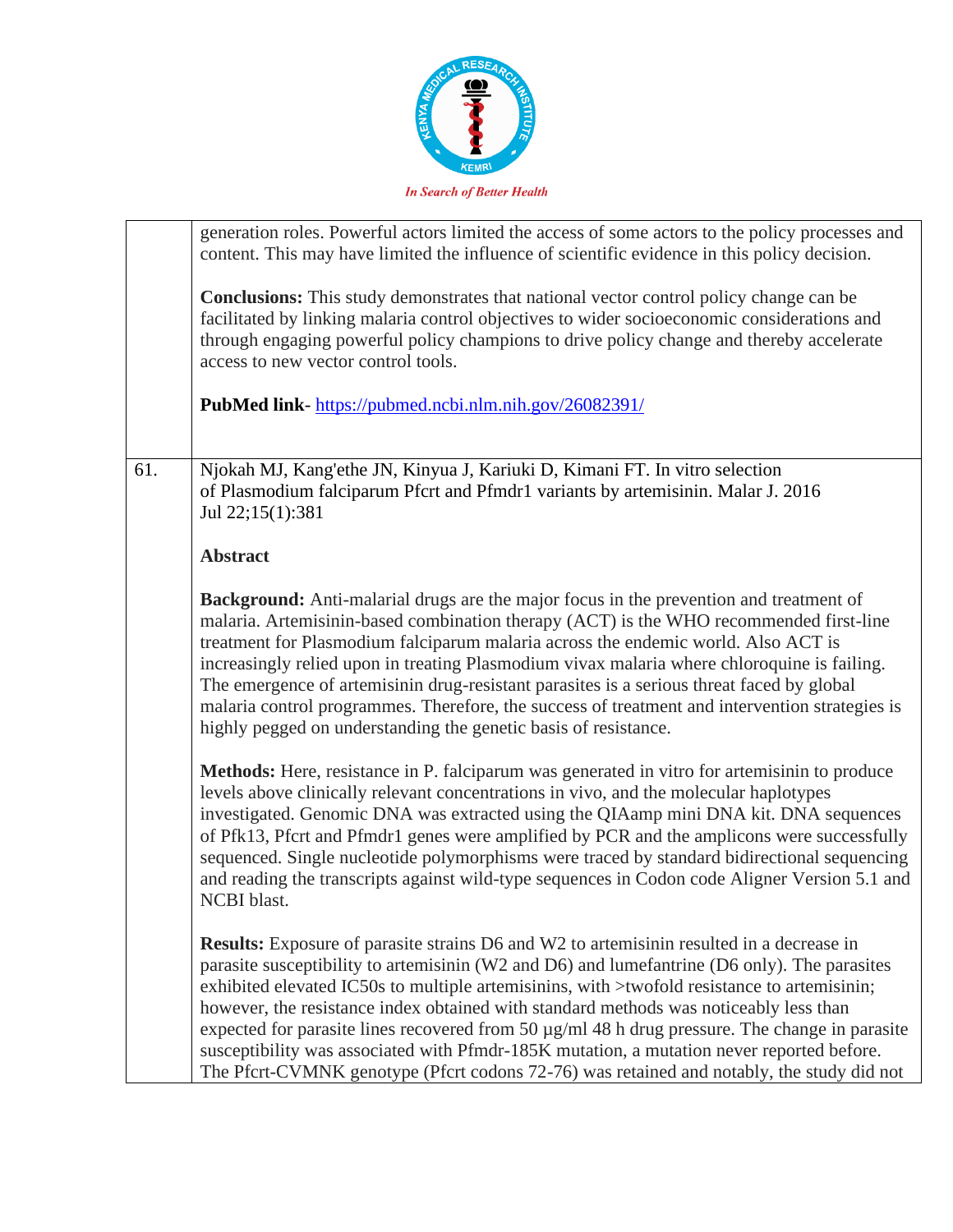

|     | detect any polymorphisms reported to reduce P. falciparum susceptibility in vivo in the coding<br>sequences of the Pfk13 gene.                                                                                                                                                                                                                                                                                                                                                                                                                                                                                                                                                                                                                                                                                                                                                                                                                                                                                                                                                                                                                                                                                                                                                                                                                                                                                                                                                                                                                                                                                                                       |
|-----|------------------------------------------------------------------------------------------------------------------------------------------------------------------------------------------------------------------------------------------------------------------------------------------------------------------------------------------------------------------------------------------------------------------------------------------------------------------------------------------------------------------------------------------------------------------------------------------------------------------------------------------------------------------------------------------------------------------------------------------------------------------------------------------------------------------------------------------------------------------------------------------------------------------------------------------------------------------------------------------------------------------------------------------------------------------------------------------------------------------------------------------------------------------------------------------------------------------------------------------------------------------------------------------------------------------------------------------------------------------------------------------------------------------------------------------------------------------------------------------------------------------------------------------------------------------------------------------------------------------------------------------------------|
|     | <b>Discussion:</b> This data demonstrate that P. falciparum has the capacity to develop resistance to<br>artemisinin derivatives in vitro and that this phenotype is achieved by mutations in Pfmdr1, the<br>genetic changes that are also underpinning lumefantrine resistance. This finding is of practical<br>importance, because artemisinin drugs in Kenya are used in combination with lumefantrine for<br>the treatment of malaria.                                                                                                                                                                                                                                                                                                                                                                                                                                                                                                                                                                                                                                                                                                                                                                                                                                                                                                                                                                                                                                                                                                                                                                                                           |
|     | <b>Conclusion:</b> Artemisinin resistance phenotype as has been shown in this work, is a decrease in<br>parasites susceptibility to artemisinin derivatives together with the parasite's ability to recover<br>from drug-induced dormancy after exposure to drug dosage above the in vivo clinical<br>concentrations. The study surmises that Pfmdr1 may play a role in the anti-malarial activity of<br>artemisinin.                                                                                                                                                                                                                                                                                                                                                                                                                                                                                                                                                                                                                                                                                                                                                                                                                                                                                                                                                                                                                                                                                                                                                                                                                                |
|     | PubMed link-https://pubmed.ncbi.nlm.nih.gov/27449110/                                                                                                                                                                                                                                                                                                                                                                                                                                                                                                                                                                                                                                                                                                                                                                                                                                                                                                                                                                                                                                                                                                                                                                                                                                                                                                                                                                                                                                                                                                                                                                                                |
| 62. | Tsofa B, Molyneux S, Goodman C. Health sector operational planning and<br>budgeting processes in Kenya-"never the twain shall meet". Int J Health Plann<br>Manage. 2016 Jul;31(3):260-76                                                                                                                                                                                                                                                                                                                                                                                                                                                                                                                                                                                                                                                                                                                                                                                                                                                                                                                                                                                                                                                                                                                                                                                                                                                                                                                                                                                                                                                             |
|     | <b>Abstract</b>                                                                                                                                                                                                                                                                                                                                                                                                                                                                                                                                                                                                                                                                                                                                                                                                                                                                                                                                                                                                                                                                                                                                                                                                                                                                                                                                                                                                                                                                                                                                                                                                                                      |
|     | Operational planning is considered an important tool for translating government policies and<br>strategic objectives into day-to-day management activities. However, developing countries<br>suffer from persistent misalignment between policy, planning and budgeting. The Medium<br>Term Expenditure Framework (MTEF) was introduced to address this misalignment. Kenya<br>adopted the MTEF in the early 2000s, and in 2005, the Ministry of Health adopted the Annual<br>Operational Plan process to adapt the MTEF to the health sector. This study assessed the<br>degree to which the health sector Annual Operational Plan process in Kenya has achieved<br>alignment between planning and budgeting at the national level, using document reviews,<br>participant observation and key informant interviews. We found that the Kenyan health sector<br>was far from achieving planning and budgeting alignment. Several factors contributed to this<br>problem including weak Ministry of Health stewardship and institutionalized separation<br>between planning and budgeting processes; a rapidly changing planning and budgeting<br>environment; lack of reliable data to inform target setting and poor participation by key<br>stakeholders in the process including a top-down approach to target setting. We conclude that<br>alignment is unlikely to be achieved without consideration of the specific institutional contexts<br>and the power relationships between stakeholders. In particular, there is a need for institutional<br>integration of the planning and budgeting processes into a common cycle and framework with |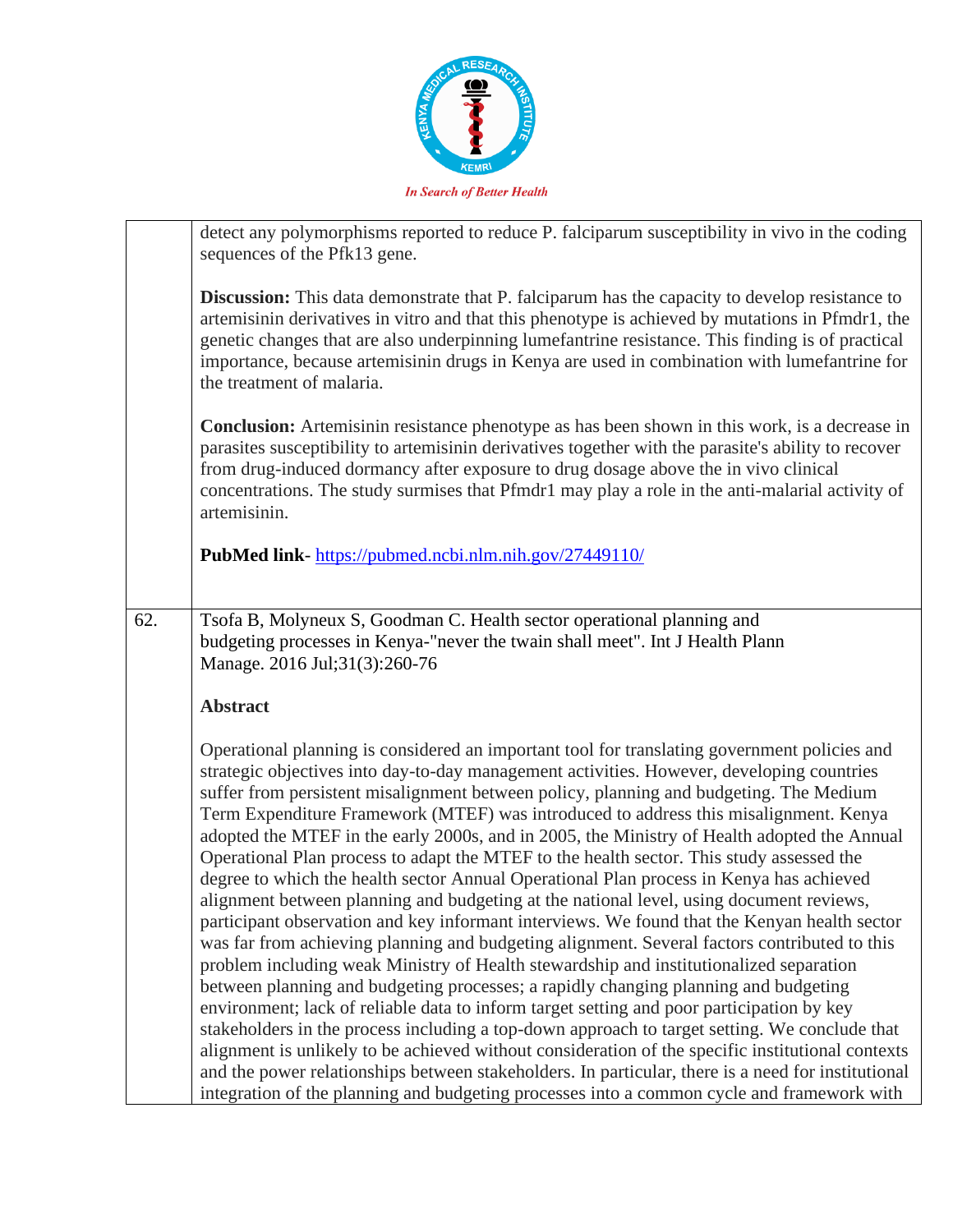

|     | common reporting lines and for improved data and local-level input to inform appropriate and<br>realistic target setting. © 2015 The Authors. International Journal of Health Planning and<br>Management published by John Wiley & Sons, Ltd.<br>PubMed link- https://pubmed.ncbi.nlm.nih.gov/25783862/                                                                                                                                                                                                                                                                                                                                                                                            |
|-----|----------------------------------------------------------------------------------------------------------------------------------------------------------------------------------------------------------------------------------------------------------------------------------------------------------------------------------------------------------------------------------------------------------------------------------------------------------------------------------------------------------------------------------------------------------------------------------------------------------------------------------------------------------------------------------------------------|
|     |                                                                                                                                                                                                                                                                                                                                                                                                                                                                                                                                                                                                                                                                                                    |
| 63. | Kihuba E, Gheorghe A, Bozzani F, English M, Griffiths UK. Opportunities and<br>challenges for implementing cost accounting systems in the Kenyan health system.<br>Glob Health Action. 2016 Jun 28;9:30621.                                                                                                                                                                                                                                                                                                                                                                                                                                                                                        |
|     | <b>Abstract</b>                                                                                                                                                                                                                                                                                                                                                                                                                                                                                                                                                                                                                                                                                    |
|     | <b>Background:</b> Low- and middle-income countries need to sustain efficiency and equity in<br>health financing on their way to universal health care coverage. However, systems meant to<br>generate quality economic information are often deficient in such settings. We assessed the<br>feasibility of streamlining cost accounting systems within the Kenyan health sector to illustrate<br>the pragmatic challenges and opportunities.                                                                                                                                                                                                                                                      |
|     | Design: We reviewed policy documents, and conducted field observations and semi-structured<br>interviews with key informants in the health sector. We used an adapted Human, Organization<br>and Technology fit (HOT-fit) framework to analyze the components and standards of a cost<br>accounting system.                                                                                                                                                                                                                                                                                                                                                                                        |
|     | <b>Results:</b> Among the opportunities for a viable cost accounting system, we identified a<br>supportive broad policy environment, political will, presence of a national data reporting<br>architecture, good implementation experience with electronic medical records systems, and the<br>availability of patient clinical and resource use data. However, several practical issues need to<br>be considered in the design of the system, including the lack of a framework to guide the<br>costing process, the lack of long-term investment, the lack of appropriate incentives for<br>ground-level staff, and a risk of overburdening the current health management information<br>system. |
|     | <b>Conclusion:</b> To facilitate the implementation of cost accounting into the health sector, the<br>design of any proposed system needs to remain simple and attuned to the local context                                                                                                                                                                                                                                                                                                                                                                                                                                                                                                        |
|     | PubMed link- https://pubmed.ncbi.nlm.nih.gov/27357072/                                                                                                                                                                                                                                                                                                                                                                                                                                                                                                                                                                                                                                             |
| 64. | Opanda SM, Wamunyokoli F, Khamadi S, Coldren R, Bulimo WD. Genotyping of                                                                                                                                                                                                                                                                                                                                                                                                                                                                                                                                                                                                                           |
|     | enteroviruses isolated in Kenya from pediatric patients using partial VP1                                                                                                                                                                                                                                                                                                                                                                                                                                                                                                                                                                                                                          |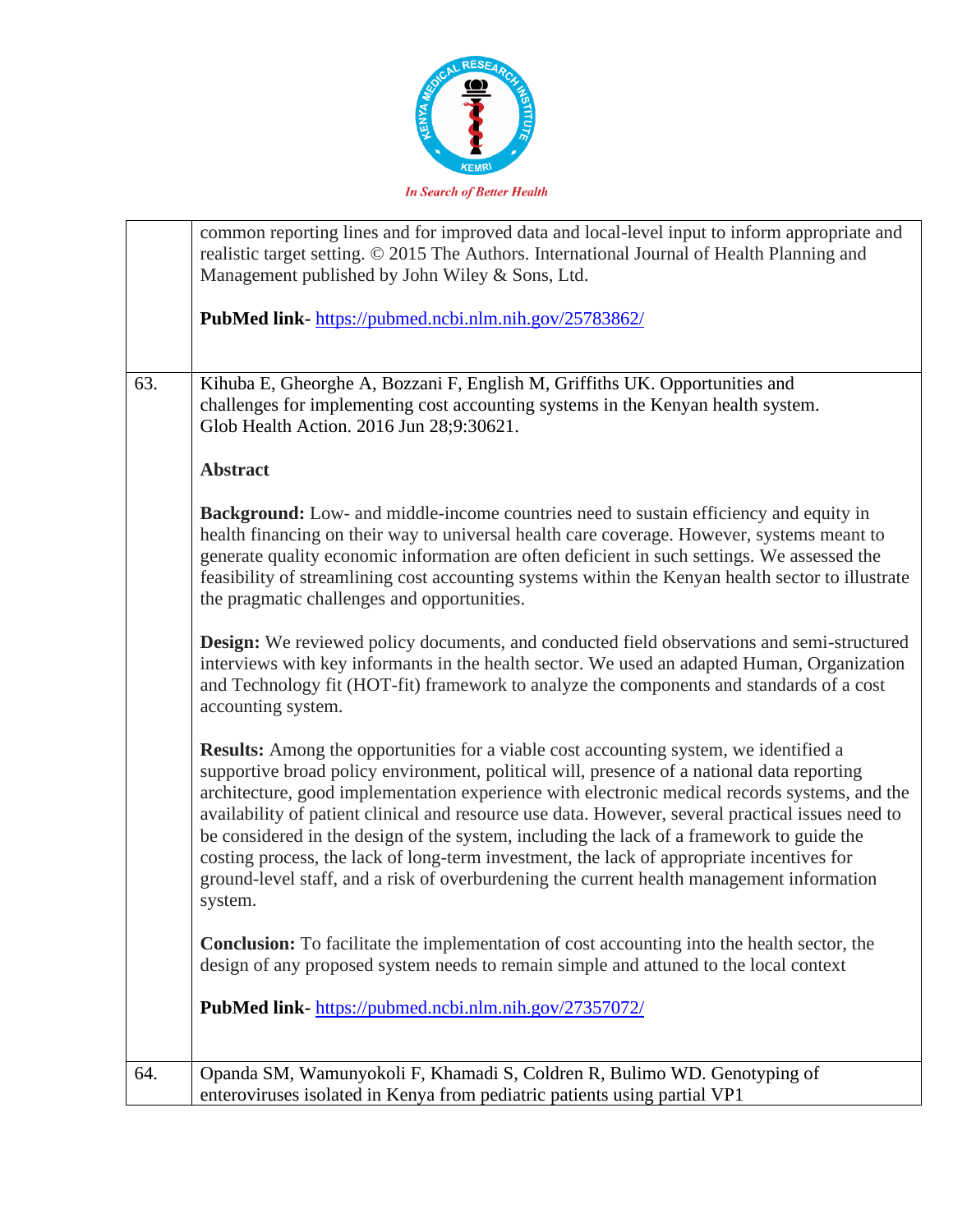

region. Springerplus. 2016 Feb 24;5:158.

#### **Abstract**

Enteroviruses (EV) are responsible for a wide range of clinical diseases in humans. Though studied broadly in several regions of the world, the genetic diversity of human enteroviruses (HEV) circulating in the sub-Saharan Africa remains under-documented. In the current study, we molecularly typed 61 HEV strains isolated in Kenya between 2008 and 2011 targeting the 3'-end of the VP1 gene. Viral RNA was extracted from the archived isolates and part of the VP1 gene amplified by RT-PCR, followed by sequence analysis. Twenty-two different EV types were detected. Majority (72.0 %) of these belonged to Enterovirus B species followed by Enterovirus D (21.3 %) and Enterovirus A (6.5 %). The most frequently detected types were Enterovirus-D68 (EV-D68), followed by Coxsackievirus B2 (CV-B2), CV-B1, CV-B4 and CV-B3. Phylogenetic analyses of these viruses revealed that Kenyan CV-B1 isolates were segregated among sequences of global CV-B1 strains. Conversely, the Kenyan CV-B2, CV-B3, CV-B4 and EV-D68 strains generally grouped together with those detected from other countries. Notably, the Kenyan EV-D68 strains largely clustered with sequences of global strains obtained between 2008 and 2010 than those circulating in recent years. Overall, our results indicate that HEV strains belonging to Enterovirus D and Enterovirus B species predominantly circulated and played a significant role in pediatric respiratory infection in Kenya, during the study period. The Kenyan CV-B1 strains were genetically divergent from those circulating in other countries. Phylogenetic clustering of Kenyan EV-D68 strains with sequences of global strains circulating between 2008 and 2010 than those obtained in recent years suggests a high genomic variability associated with the surface protein encoding VP1 gene in these enteroviruses.

**PubMed link-** <https://pubmed.ncbi.nlm.nih.gov/27026855/>

65. Chebon LJ, Ngalah BS, Ingasia LA, Juma DW, Muiruri P, Cheruiyot J, Opot B, Mbuba E, Imbuga M, Akala HM, Bulimo W, Andagalu B, Kamau E. Genetically Determined Response to Artemisinin Treatment in Western Kenyan Plasmodium falciparum Parasites. PLoS One. 2016 Sep 9;11(9):e0162524

## **Abstract**

Genetically determined artemisinin resistance in Plasmodium falciparum has been described in Southeast Asia. The relevance of recently described Kelch 13-propeller mutations for artemisinin resistance in Sub-Saharan Africa parasites is still unknown. Southeast Asia parasites have low genetic diversity compared to Sub-Saharan Africa, where parasites are highly genetically diverse. This study attempted to elucidate whether genetics provides a basis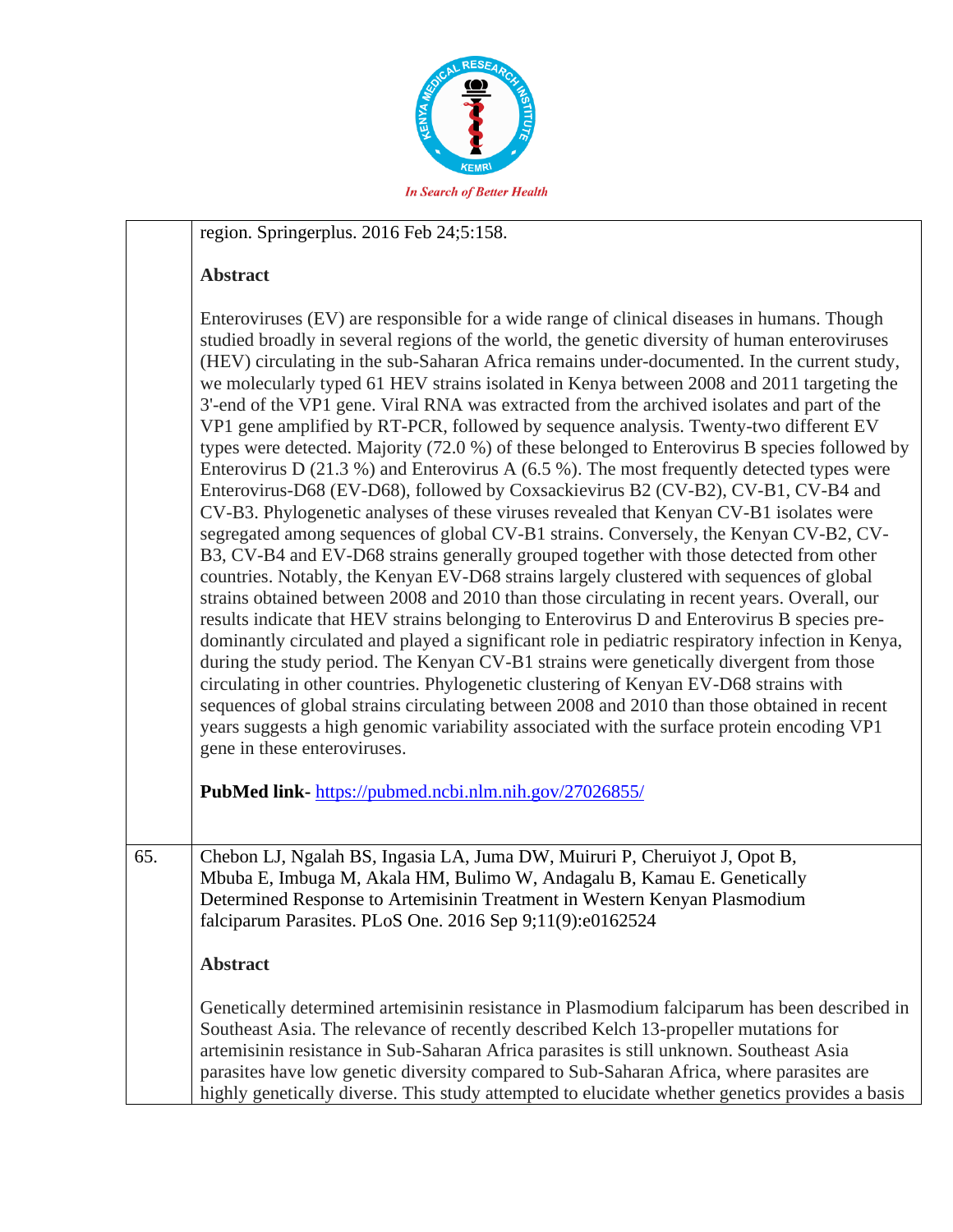

|     | for discovering molecular markers in response to artemisinin drug treatment in P. falciparum in<br>Kenya. The genetic diversity of parasites collected pre- and post-introduction of artemisinin<br>combination therapy (ACT) in western Kenya was determined. A panel of 12 microsatellites<br>and 91 single nucleotide polymorphisms (SNPs) distributed across the P. falciparum genome<br>were genotyped. Parasite clearance rates were obtained for the post-ACT parasites. The 12<br>microsatellites were highly polymorphic with post-ACT parasites being significantly more<br>diverse compared to pre-ACT ( $p < 0.0001$ ). The median clearance half-life was 2.55 hours for<br>the post-ACT parasites. Based on SNP analysis, 15 of 90 post-ACT parasites were single-clone<br>infections. Analysis revealed 3 SNPs that might have some causal association with parasite<br>clearance rates. Further, genetic analysis using Bayesian tree revealed parasites with similar<br>clearance phenotypes were more closely genetically related. With further studies, SNPs<br>described here and genetically determined response to artemisinin treatment might be useful in<br>tracking artemisinin resistance in Kenya.<br><b>PubMed link-</b> https://pubmed.ncbi.nlm.nih.gov/27611315/ |
|-----|-------------------------------------------------------------------------------------------------------------------------------------------------------------------------------------------------------------------------------------------------------------------------------------------------------------------------------------------------------------------------------------------------------------------------------------------------------------------------------------------------------------------------------------------------------------------------------------------------------------------------------------------------------------------------------------------------------------------------------------------------------------------------------------------------------------------------------------------------------------------------------------------------------------------------------------------------------------------------------------------------------------------------------------------------------------------------------------------------------------------------------------------------------------------------------------------------------------------------------------------------------------------------------------------------|
| 66. | Njomo DW, Masaku J, Odhiambo G, Musuva R, Mwende F, Matey E, Thuita IG,<br>Kihara JH. The role of pre-school teachers in the control of soil-transmitted<br>helminthes in coastal region, Kenya. Trop Dis Travel Med Vaccines. 2016 Oct<br>13;2:24.                                                                                                                                                                                                                                                                                                                                                                                                                                                                                                                                                                                                                                                                                                                                                                                                                                                                                                                                                                                                                                             |
|     | Abstract                                                                                                                                                                                                                                                                                                                                                                                                                                                                                                                                                                                                                                                                                                                                                                                                                                                                                                                                                                                                                                                                                                                                                                                                                                                                                        |
|     | <b>Background:</b> Soil transmitted helminthes (STH) are significant health problems among<br>school-age children. In Kenya's coastal region, the prevalence among pre-school age children<br>(PSAC) ranges from 27.8 to 66.7 %. Whereas some pre-schools are as far as 7 km from the<br>nearest primary schools, the National School-Based Deworming Programme (NSBDP)<br>requires the pre-school teachers to walk with the children to primary schools for deworming by<br>trained primary school teachers. The long distances may contribute in making drug delivery<br>ineffective and unsustainable.                                                                                                                                                                                                                                                                                                                                                                                                                                                                                                                                                                                                                                                                                       |
|     | Methods: To assess the pre-school teachers' knowledge, experiences and perceptions of STH<br>and the NSBDP, a cross-sectional study using qualitative methods was conducted in four sub-<br>counties of the Coast Region. Through purposive sampling, 41 pre-schools which are 2 or<br>more kilometers away from a primary school were selected and in-depth interviews<br>administered to the teachers. Separate in-depth interviews were administered to 34 community<br>health extension workers, 40 opinion leaders and 38 primary school teachers all purposively<br>selected to assess their perceptions of the role of pre-school teachers in the NSBDP. Data was<br>audio recorded, transcribed, coded and analyzed manually by study themes.                                                                                                                                                                                                                                                                                                                                                                                                                                                                                                                                           |
|     |                                                                                                                                                                                                                                                                                                                                                                                                                                                                                                                                                                                                                                                                                                                                                                                                                                                                                                                                                                                                                                                                                                                                                                                                                                                                                                 |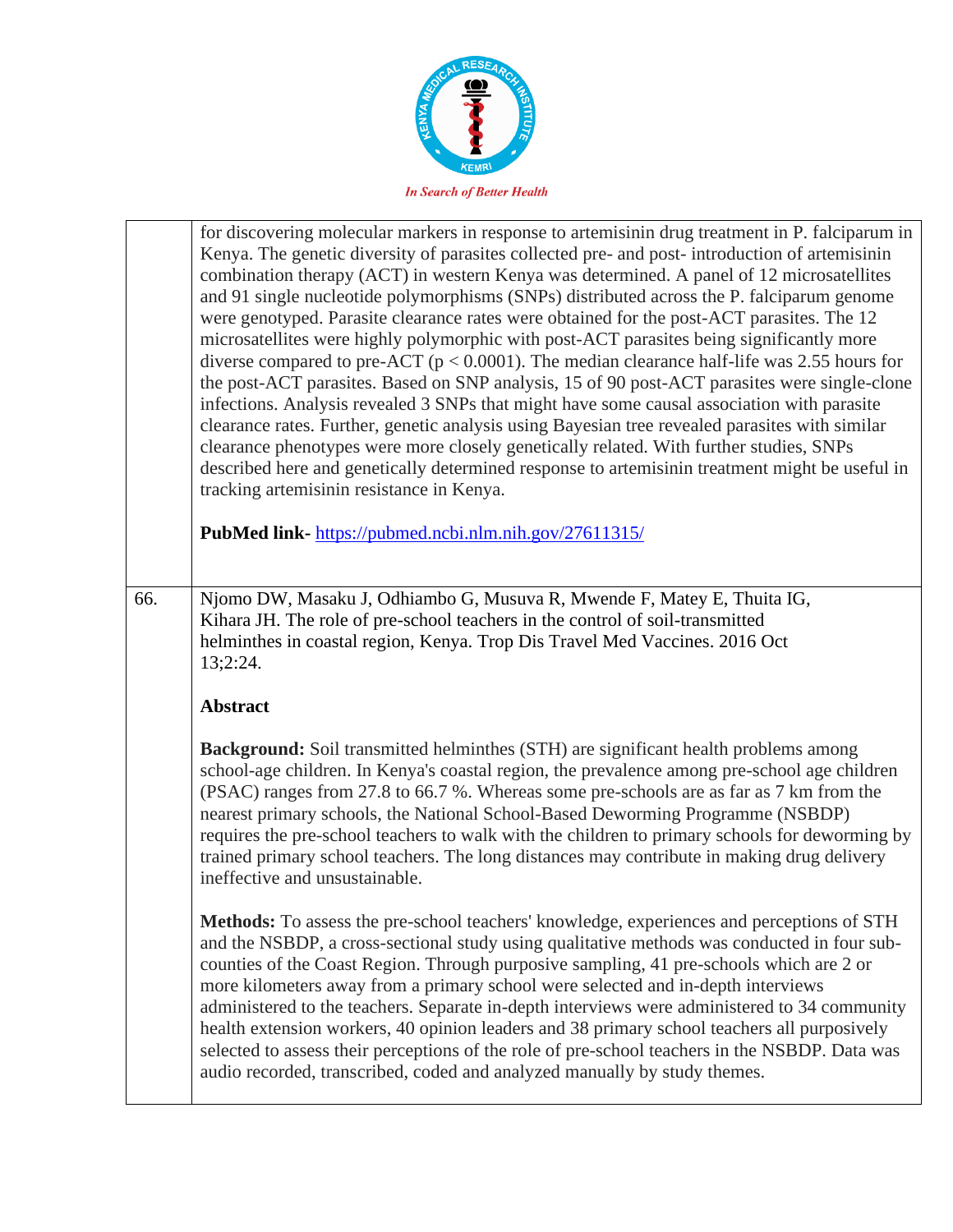

|     | <b>Results:</b> A third of the pre-school teachers were aware of signs of STHs and a half indicated<br>that poor hygiene and sanitation practices are major causes. A majority of the pre-school<br>teachers reported that health education and environmental sanitation are key control methods.<br>Majority (39) had received information on NSBDP from various sources and all took part in<br>community sensitization and in treating the pre-school children. A large majority of all study<br>participants indicated that treating the children at pre-schools is ideal for increased coverage.<br>Majority of the pre-school teachers perceived the NSBDP as important in improving the health<br>status of the children. All study participants felt that the parents needed to be given adequate<br>information on STHs and training the pre-school teachers to assist in community sensitization<br>and drug administration would be useful. |
|-----|--------------------------------------------------------------------------------------------------------------------------------------------------------------------------------------------------------------------------------------------------------------------------------------------------------------------------------------------------------------------------------------------------------------------------------------------------------------------------------------------------------------------------------------------------------------------------------------------------------------------------------------------------------------------------------------------------------------------------------------------------------------------------------------------------------------------------------------------------------------------------------------------------------------------------------------------------------|
|     | <b>Conclusion:</b> Pre-school teachers are a potential resource to the NSBDP that should be utilized<br>to instill proper water and sanitation practices to the young children and assist in community<br>sensitization. They should be empowered and allowed to administer treatment for STH control.<br>County Governments, their current employers should find ways of engaging them in worm<br>control efforts.                                                                                                                                                                                                                                                                                                                                                                                                                                                                                                                                    |
|     | PubMed link-https://pubmed.ncbi.nlm.nih.gov/28883968/                                                                                                                                                                                                                                                                                                                                                                                                                                                                                                                                                                                                                                                                                                                                                                                                                                                                                                  |
| 67. | Githinji S, Noor AM, Malinga J, Macharia PM, Kiptui R, Omar A, Njagi K, Waqo<br>E, Snow RW. A national health facility survey of malaria infection among febrile<br>patients in Kenya, 2014. Malar J. 2016 Dec 8;15(1):591                                                                                                                                                                                                                                                                                                                                                                                                                                                                                                                                                                                                                                                                                                                             |
|     | <b>Abstract</b>                                                                                                                                                                                                                                                                                                                                                                                                                                                                                                                                                                                                                                                                                                                                                                                                                                                                                                                                        |
|     | <b>Background:</b> The use of malaria infection prevalence among febrile patients at clinics has a<br>potential to be a valuable epidemiological surveillance tool. However, routine data are<br>incomplete and not all fevers are tested. This study was designed to screen all fevers for<br>malaria infection in Kenya to explore the epidemiology of fever test positivity rates.                                                                                                                                                                                                                                                                                                                                                                                                                                                                                                                                                                  |
|     | Methods: Random sampling was used within five malaria epidemiological zones of Kenya<br>(i.e., high lake endemic, moderate coast endemic, highland epidemic, seasonal low<br>transmission and low risk zones). The selected sample was representative of the number of<br>hospitals, health centres and dispensaries within each zone. Fifty patients with fever presenting<br>to each sampled health facility during the short rainy season were screened for malaria<br>infection using a rapid diagnostic test (RDT). Details of age, pregnancy status and basic<br>demographics were recorded for each patient screened.                                                                                                                                                                                                                                                                                                                           |
|     | <b>Results:</b> 10,557 febrile patients presenting to out-patient clinics at 234 health facilities were<br>screened for malaria infection. 1633 (15.5%) of the patients surveyed were RDT positive for                                                                                                                                                                                                                                                                                                                                                                                                                                                                                                                                                                                                                                                                                                                                                 |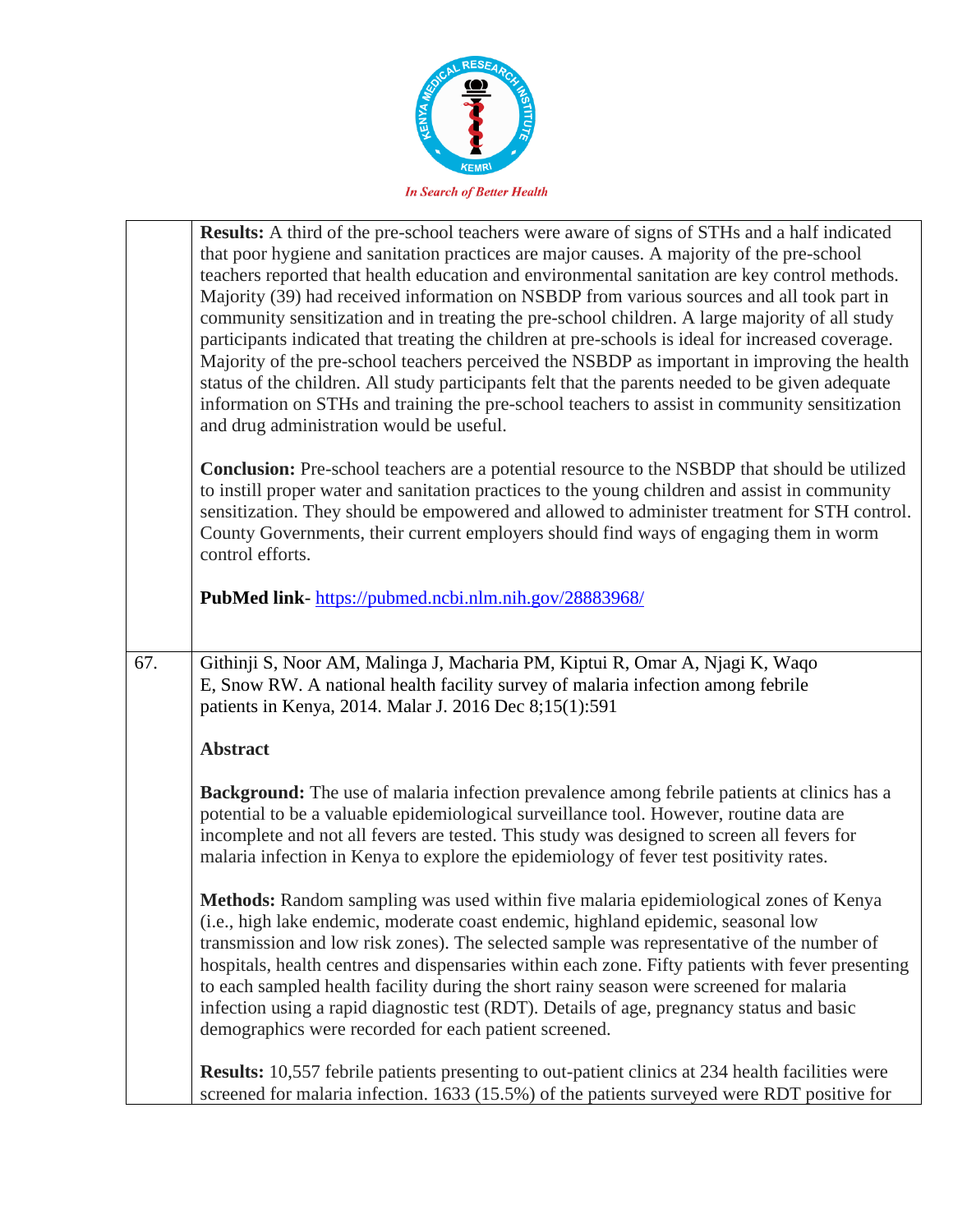

|     | malaria at 124 (53.0%) facilities. Infection prevalence among non-pregnant patients varied<br>between malaria risk zones, ranging from 0.6% in the low risk zone to 41.6% in the high lake<br>endemic zone. Test positivity rates (TPR) by age group reflected the differences in the<br>intensity of transmission between epidemiological zones. In the lake endemic zone, 6% of all<br>infections were among children aged less than 1 year, compared to 3% in the coast endemic,<br>1% in the highland epidemic zone, less than 1% in the seasonal low transmission zone and 0%<br>in the low risk zone. Test positivity rate was 31% among febrile pregnant women in the high<br>lake endemic zone compared to 9% in the coast endemic and highland epidemic zones, 3.2%<br>in the seasonal low transmission zone and zero in the low risk zone.                                                                                                                                                                                                                                                                            |
|-----|---------------------------------------------------------------------------------------------------------------------------------------------------------------------------------------------------------------------------------------------------------------------------------------------------------------------------------------------------------------------------------------------------------------------------------------------------------------------------------------------------------------------------------------------------------------------------------------------------------------------------------------------------------------------------------------------------------------------------------------------------------------------------------------------------------------------------------------------------------------------------------------------------------------------------------------------------------------------------------------------------------------------------------------------------------------------------------------------------------------------------------|
|     | Conclusion: Malaria infection rates among febrile patients, with supporting data on age and<br>pregnancy status presenting to clinics in Kenya can provide invaluable epidemiological data on<br>spatial heterogeneity of malaria and serve as replacements to more expensive community-<br>based infection rates to plan and monitor malaria control.                                                                                                                                                                                                                                                                                                                                                                                                                                                                                                                                                                                                                                                                                                                                                                          |
|     | PubMed link-https://pubmed.ncbi.nlm.nih.gov/27931229/                                                                                                                                                                                                                                                                                                                                                                                                                                                                                                                                                                                                                                                                                                                                                                                                                                                                                                                                                                                                                                                                           |
| 68. | Brown J, Njoroge B, Akama E, Breitnauer B, Leddy A, Darbes L, Omondi R,<br>Mmeje O. A Novel Safer Conception Counseling Toolkit for the Prevention of HIV:<br>A Mixed-Methods Evaluation in Kisumu, Kenya. AIDS Educ Prev. 2016<br>Dec;28(6):524-538                                                                                                                                                                                                                                                                                                                                                                                                                                                                                                                                                                                                                                                                                                                                                                                                                                                                            |
|     | <b>Abstract</b>                                                                                                                                                                                                                                                                                                                                                                                                                                                                                                                                                                                                                                                                                                                                                                                                                                                                                                                                                                                                                                                                                                                 |
|     | Safer conception strategies can prevent HIV transmission between HIV-discordant partners<br>while allowing them to conceive. However, HIV care providers in sub-Saharan Africa report<br>they are not trained in safer conception, and patients are not routinely offered safer conception<br>services. This mixed-methods pilot study evaluated the impact, acceptability, and feasibility of<br>a novel Safer Conception Counseling Toolkit among providers and patients in Kenya. We<br>enrolled 20 HIV-positive women, 10 HIV-discordant couples, and 10 providers from HIV care<br>and treatment clinics. Providers completed questionnaires before/after training, and then<br>counseled HIV-affected patients. Change in patient knowledge was assessed before/after<br>counseling. Qualitative interviews were conducted among providers and patients. The Toolkit<br>was associated with large, significant increases in patient knowledge, and provider confidence,<br>knowledge, and favorable attitudes toward safer conception counseling; 20% felt confident<br>before versus 100% after training ( $p < 0.01$ ). |
|     | PubMed link-https://pubmed.ncbi.nlm.nih.gov/27925487/                                                                                                                                                                                                                                                                                                                                                                                                                                                                                                                                                                                                                                                                                                                                                                                                                                                                                                                                                                                                                                                                           |
| 69. | Idris ZM, Chan CW, Kongere J, Gitaka J, Logedi J, Omar A, Obonyo C, Machini                                                                                                                                                                                                                                                                                                                                                                                                                                                                                                                                                                                                                                                                                                                                                                                                                                                                                                                                                                                                                                                     |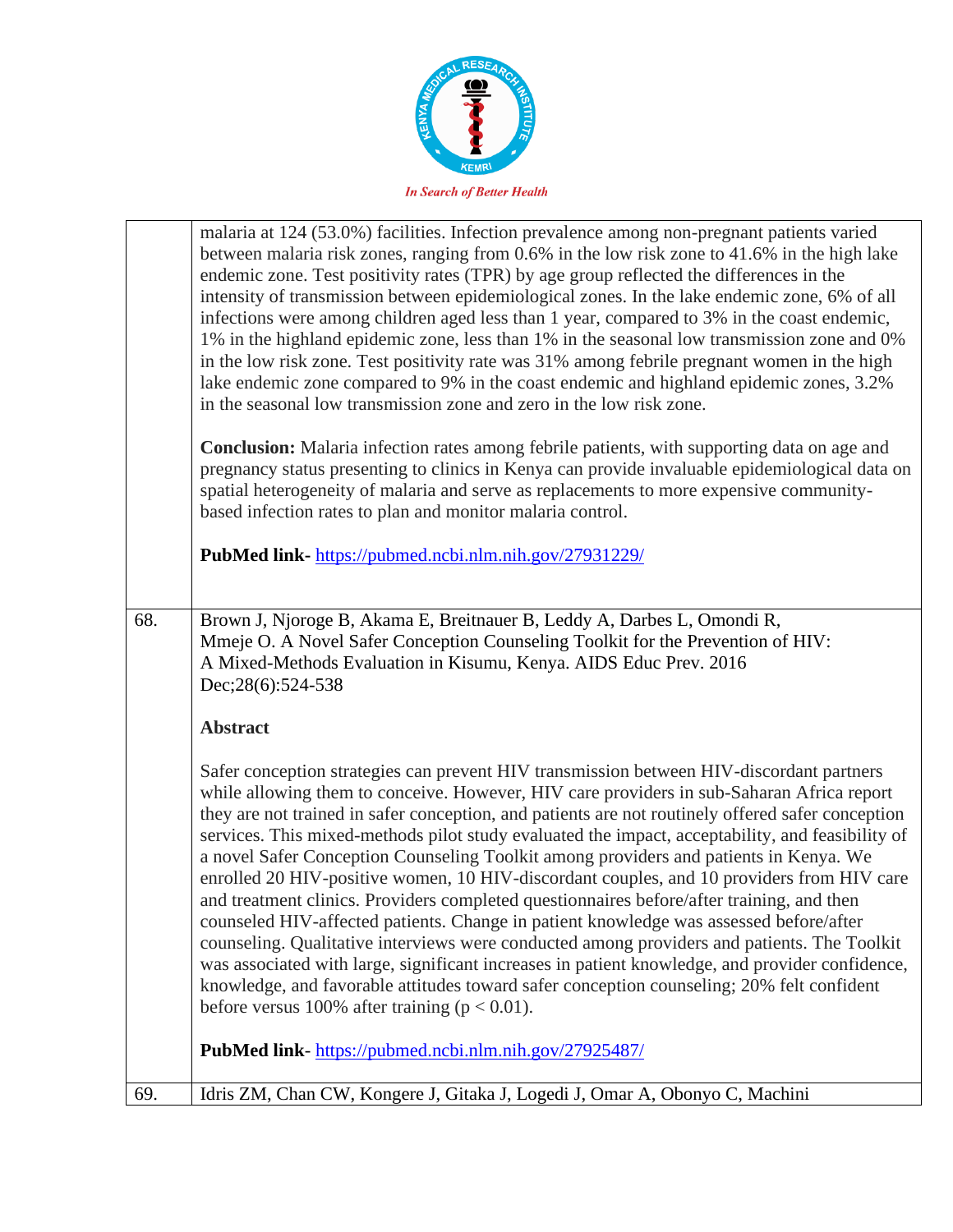

BK, Isozumi R, Teramoto I, Kimura M, Kaneko A. High and Heterogeneous Prevalence of Asymptomatic and Sub-microscopic Malaria Infections on Islands in Lake Victoria, Kenya. Sci Rep. 2016 Nov 14;6:36958

## **Abstract**

Kenya is intensifying its national efforts in malaria control to achieve malaria elimination. Detailed characterization of malaria infection among populations living in the areas where the disease is endemic in Kenya is a crucial priority, especially for planning and evaluating future malaria elimination strategy. This study aimed to investigate the distribution and extent of malaria infection on islands in Lake Victoria of Kenya to aid in designing new interventions for malaria elimination. Five cross-sectional surveys were conducted between January 2012 and August 2014 on four islands (Mfangano, Takawiri, Kibuogi and Ngodhe) in Lake Victoria and a coastal mainland (Ungoye). Malaria prevalence varied significantly among settings: highest in Ungoye, followed by the large island of Mfangano and lowest in the three remaining small islands. Of the 3867 malaria infections detected by PCR, 91.8% were asymptomatic, 50.3% were sub-microscopic, of which 94% were also asymptomatic. We observed geographical differences and age dependency in both proportion of sub-microscopic infections and asymptomatic parasite carriage. Our findings highlighted the local heterogeneity in malaria prevalence on islands and a coastal area in Lake Victoria, and provided support for the inclusion of mass drug administration as a component of the intervention package to eliminate malaria on islands.

**PubMed link**- <https://pubmed.ncbi.nlm.nih.gov/27841361/>

70. Kariuki SM, White S, Chengo E, Wagner RG, Ae-Ngibise KA, Kakooza-Mwesige A, Masanja H, Ngugi AK, Sander JW, Neville BG, Newton CR; SEEDS investigators. Electroencephalographic features of convulsive epilepsy in Africa: A multicentre study of prevalence, pattern and associated factors. Clin Neurophysiol. 2016 Feb;127(2):1099-1107

# **Abstract**

**Objective:** We investigated the prevalence and pattern of electroencephalographic (EEG) features of epilepsy and the associated factors in Africans with active convulsive epilepsy (ACE).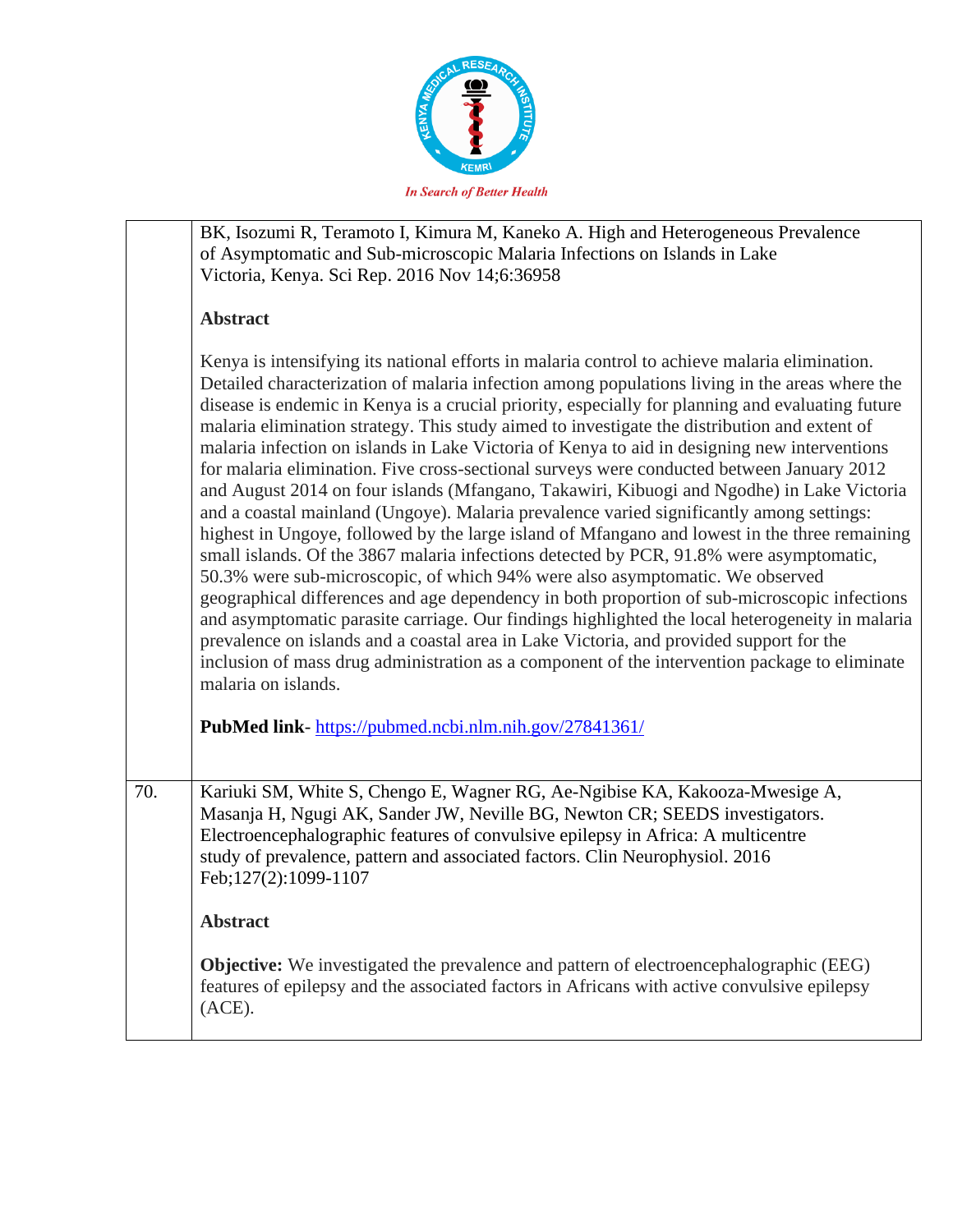

|     | Methods: We characterized electroencephalographic features and determined associated<br>factors in a sample of people with ACE in five African sites. Mixed-effects modified Poisson<br>regression model was used to determine factors associated with abnormal EEGs.                                                                                                                                                                                                                                                                                                                                                                                                                                                                                                                                          |
|-----|----------------------------------------------------------------------------------------------------------------------------------------------------------------------------------------------------------------------------------------------------------------------------------------------------------------------------------------------------------------------------------------------------------------------------------------------------------------------------------------------------------------------------------------------------------------------------------------------------------------------------------------------------------------------------------------------------------------------------------------------------------------------------------------------------------------|
|     | <b>Results:</b> Recordings were performed on 1426 people of whom 751 (53%) had abnormal EEGs,<br>being an adjusted prevalence of 2.7 (95% confidence interval (95% CI), 2.5-2.9) per 1000.<br>52% of the abnormal EEG had focal features (75% with temporal lobe involvement). The<br>frequency and pattern of changes differed with site. Abnormal EEGs were associated with<br>adverse perinatal events (risk ratio (RR)=1.19 (95% CI, 1.07-1.33)), cognitive impairments<br>(RR=1.50 (95% CI, 1.30-1.73)), use of anti-epileptic drugs (RR=1.25 (95% CI, 1.05-1.49)),<br>focal seizures (RR=1.09 (95% CI, 1.00-1.19)) and seizure frequency (RR=1.18 (95% CI, 1.10-<br>1.26) for daily seizures; RR=1.22 (95% CI, 1.10-1.35) for weekly seizures and RR=1.15 (95%<br>$CI, 1.03-1.28$ for monthly seizures). |
|     | <b>Conclusions:</b> EEG abnormalities are common in Africans with epilepsy and are associated<br>with preventable risk factors.                                                                                                                                                                                                                                                                                                                                                                                                                                                                                                                                                                                                                                                                                |
|     | Significance: EEG is helpful in identifying focal epilepsy in Africa, where timing of focal<br>aetiologies is problematic and there is a lack of neuroimaging services.                                                                                                                                                                                                                                                                                                                                                                                                                                                                                                                                                                                                                                        |
|     | PubMed link-https://pubmed.ncbi.nlm.nih.gov/26337840/                                                                                                                                                                                                                                                                                                                                                                                                                                                                                                                                                                                                                                                                                                                                                          |
| 71. | English M, Irimu G, Agweyu A, Gathara D, Oliwa J, Ayieko P, Were F, Paton C,<br>Tunis S, Forrest CB. Building Learning Health Systems to Accelerate Research and<br>Improve Outcomes of Clinical Care in Low- and Middle-Income Countries. PLoS Med.<br>2016 Apr 12;13(4):e1001991.                                                                                                                                                                                                                                                                                                                                                                                                                                                                                                                            |
|     | <b>Abstract</b>                                                                                                                                                                                                                                                                                                                                                                                                                                                                                                                                                                                                                                                                                                                                                                                                |
|     | Mike English and colleagues argue that as efforts are made towards achieving universal health<br>coverage it is also important to build capacity to develop regionally relevant evidence to<br>improve healthcare.                                                                                                                                                                                                                                                                                                                                                                                                                                                                                                                                                                                             |
|     | PubMed link-https://pubmed.ncbi.nlm.nih.gov/27070913/                                                                                                                                                                                                                                                                                                                                                                                                                                                                                                                                                                                                                                                                                                                                                          |
| 72. | Kiti MC, Tizzoni M, Kinyanjui TM, Koech DC, Munywoki PK, Meriac M, Cappa L,<br>Panisson A, Barrat A, Cattuto C, Nokes DJ. Quantifying social contacts in a<br>household setting of rural Kenya using wearable proximity sensors. EPJ Data Sci.<br>2016;5:21                                                                                                                                                                                                                                                                                                                                                                                                                                                                                                                                                    |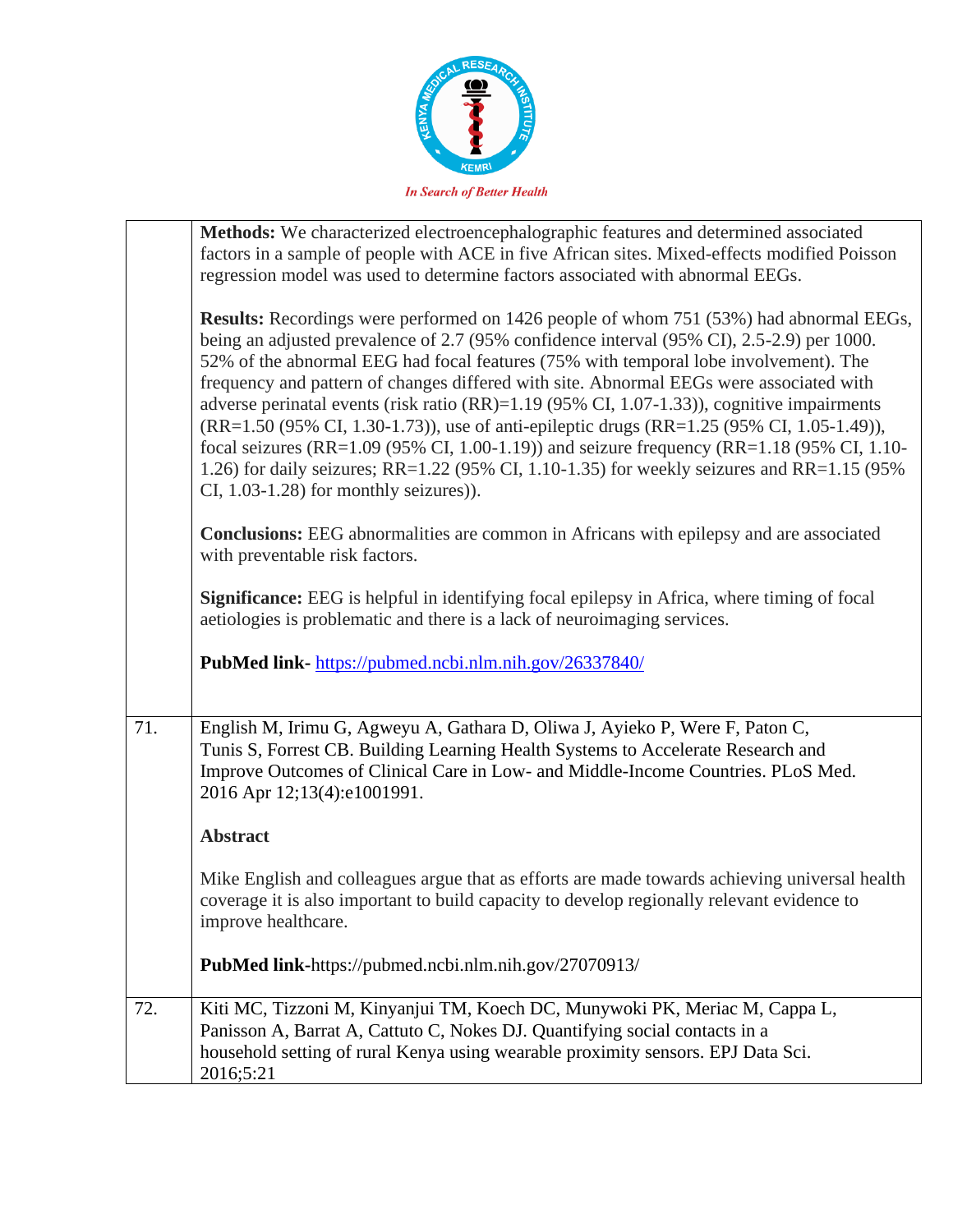

#### **Abstract**

Close proximity interactions between individuals influence how infections spread. Quantifying close contacts in developing world settings, where such data is sparse yet disease burden is high, can provide insights into the design of intervention strategies such as vaccination. Recent technological advances have enabled collection of time-resolved face-to-face human contact data using radio frequency proximity sensors. The acceptability and practicalities of using proximity devices within the developing country setting have not been investigated. We present and analyse data arising from a prospective study of 5 households in rural Kenya, followed through 3 consecutive days. Pre-study focus group discussions with key community groups were held. All residents of selected households carried wearable proximity sensors to collect data on their close (<1.5 metres) interactions. Data collection for residents of three of the 5 households was contemporaneous. Contact matrices and temporal networks for 75 individuals are defined and mixing patterns by age and time of day in household contacts determined. Our study demonstrates the stability of numbers and durations of contacts across days. The contact durations followed a broad distribution consistent with data from other settings. Contacts within households occur mainly among children and between children and adults, and are characterised by daily regular peaks in the morning, midday and evening. Interhousehold contacts are between adults and more sporadic when measured over several days. Community feedback indicated privacy as a major concern especially regarding perceptions of non-participants, and that community acceptability required thorough explanation of study tools and procedures. Our results show for a low resource setting how wearable proximity sensors can be used to objectively collect high-resolution temporal data without direct supervision. The methodology appears acceptable in this population following adequate community engagement on study procedures. A target for future investigation is to determine the difference in contact networks within versus between households. We suggest that the results from this study may be used in the design of future studies using similar electronic devices targeting communities, including households and schools, in the developing world context.

**PubMed link**- <https://pubmed.ncbi.nlm.nih.gov/27471661/>

| 73. | Ibinda F, Zarnack HC, Newton CR. Sodium Disturbances in Children Admitted to     |
|-----|----------------------------------------------------------------------------------|
|     | a Kenyan Hospital: Magnitude, Outcome and Associated Factors. PLoS One. 2016 Sep |
|     | 7;11(9):e0161320.                                                                |
|     |                                                                                  |

**Abstract**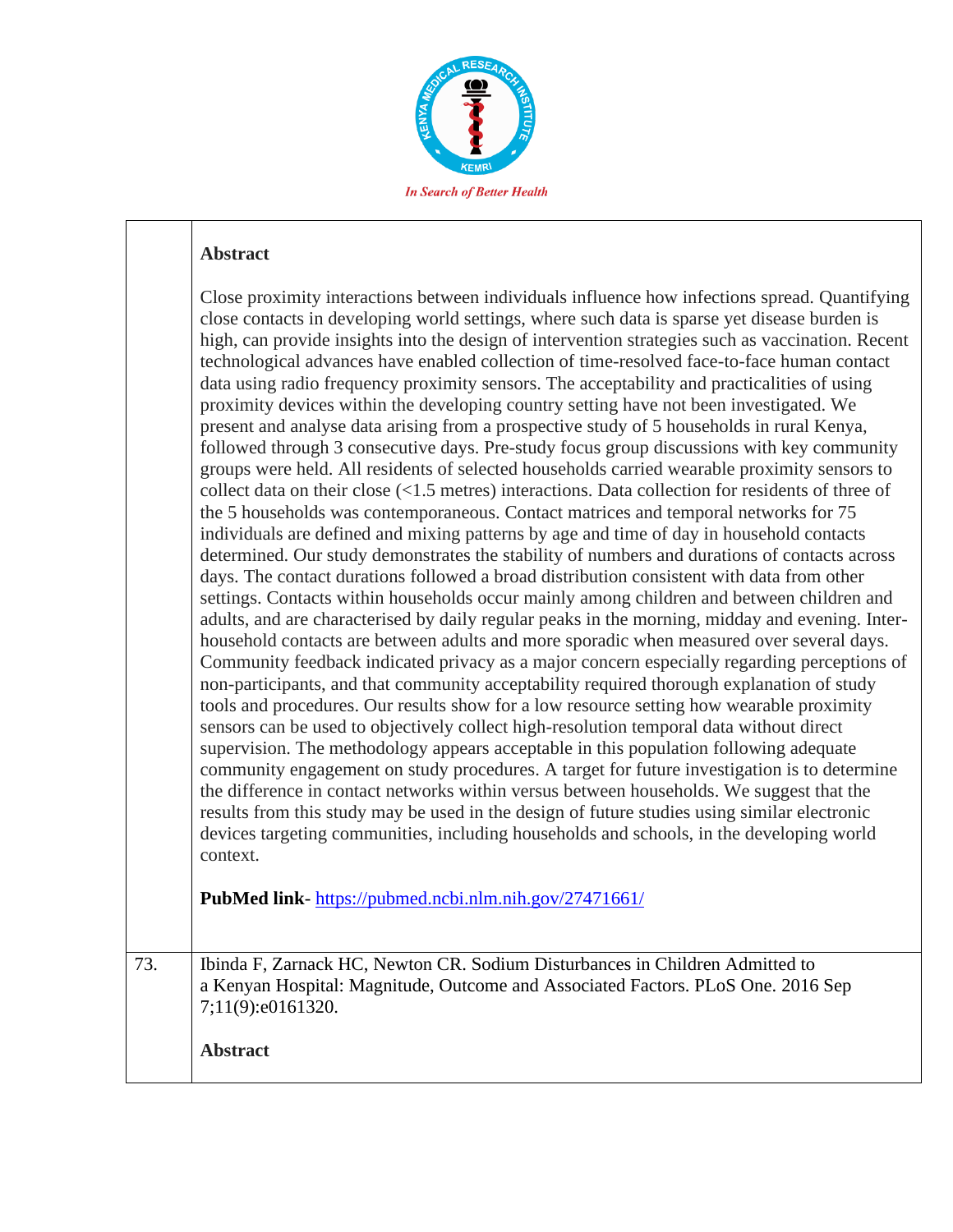

|     | Background: Perturbations of blood sodium are the most frequently encountered electrolyte<br>disorder in sick children, and may influence fluid therapy. We examined the frequency of<br>blood sodium perturbations, and factors and outcomes associated with hyponatremia in<br>children admitted to a rural Kenyan hospital and investigated the risk factors associated with<br>deaths in hyponatremic children.                                                                                                                                                                                                                                                     |
|-----|-------------------------------------------------------------------------------------------------------------------------------------------------------------------------------------------------------------------------------------------------------------------------------------------------------------------------------------------------------------------------------------------------------------------------------------------------------------------------------------------------------------------------------------------------------------------------------------------------------------------------------------------------------------------------|
|     | Methods: Plasma sodium levels and other laboratory parameters were measured in children<br>admitted to a rural Kenyan hospital. Clinical measurements were collected using standard<br>forms and entered into a computer database. The proportion of children admitted with<br>hyponatremia was determined. Logistic regression models were used to investigate factors<br>associated with hyponatremia, and death in those with hyponatremia.                                                                                                                                                                                                                          |
|     | Results: Abnormal plasma sodium occurred in 46.6% (95% confidence interval (95%CI) 43.5-<br>49.6%) of 1026 pediatric admissions. Hyponatremia occurred in 44.4% (95%CI 41.4-47.5%)<br>and hypernatremia in 2.1% (95%CI 1.3-3.0%). Malaria (40.8%) was the most common<br>underlying primary diagnosis in hyponatremic children. Malaria, hyperglycemia, wasting, high<br>creatinine levels and preserved consciousness were associated with hyponatremia. Pallor and<br>seizures were associated with increased mortality in hyponatremic children.                                                                                                                     |
|     | <b>Conclusions:</b> Sodium disturbances are common in pediatric admissions to a County hospital<br>in rural Kenya. Seizures and pallor were predictors of mortality in hyponatremic children.                                                                                                                                                                                                                                                                                                                                                                                                                                                                           |
|     | PubMed link- https://pubmed.ncbi.nlm.nih.gov/27603309/                                                                                                                                                                                                                                                                                                                                                                                                                                                                                                                                                                                                                  |
| 74. | Mbevi G, Ayieko P, Irimu G, Akech S, English M; Clinical Information Network<br>authors. Prevalence, aetiology, treatment and outcomes of shock in children<br>admitted to Kenyan hospitals. BMC Med. 2016 Nov 16;14(1):184.                                                                                                                                                                                                                                                                                                                                                                                                                                            |
|     | <b>Abstract</b>                                                                                                                                                                                                                                                                                                                                                                                                                                                                                                                                                                                                                                                         |
|     | <b>Background:</b> Shock may complicate several acute childhood illnesses in hospitals within low-<br>income countries and has a high case fatality. Hypovolemic shock secondary to<br>diarrhoea/dehydration and septic shock are thought to be common, but there are few reliable<br>data on prevalence or treatment that differ for the two major forms of shock. Examining<br>prevalence and treatment practices has become important since reports suggest high risks from<br>liberal use of fluid boluses in African children. The present study aims to estimate the<br>prevalence, fluid management practices and outcomes of shock among hospitalised children. |
|     | Methods: We analysed paediatric in-patient data collected using discharge case record review<br>between October 2013 and February 2016 from 14 hospitals in Kenya which are part of a<br>network (referred to as the Clinical Information Network) using similar tools for standardised                                                                                                                                                                                                                                                                                                                                                                                 |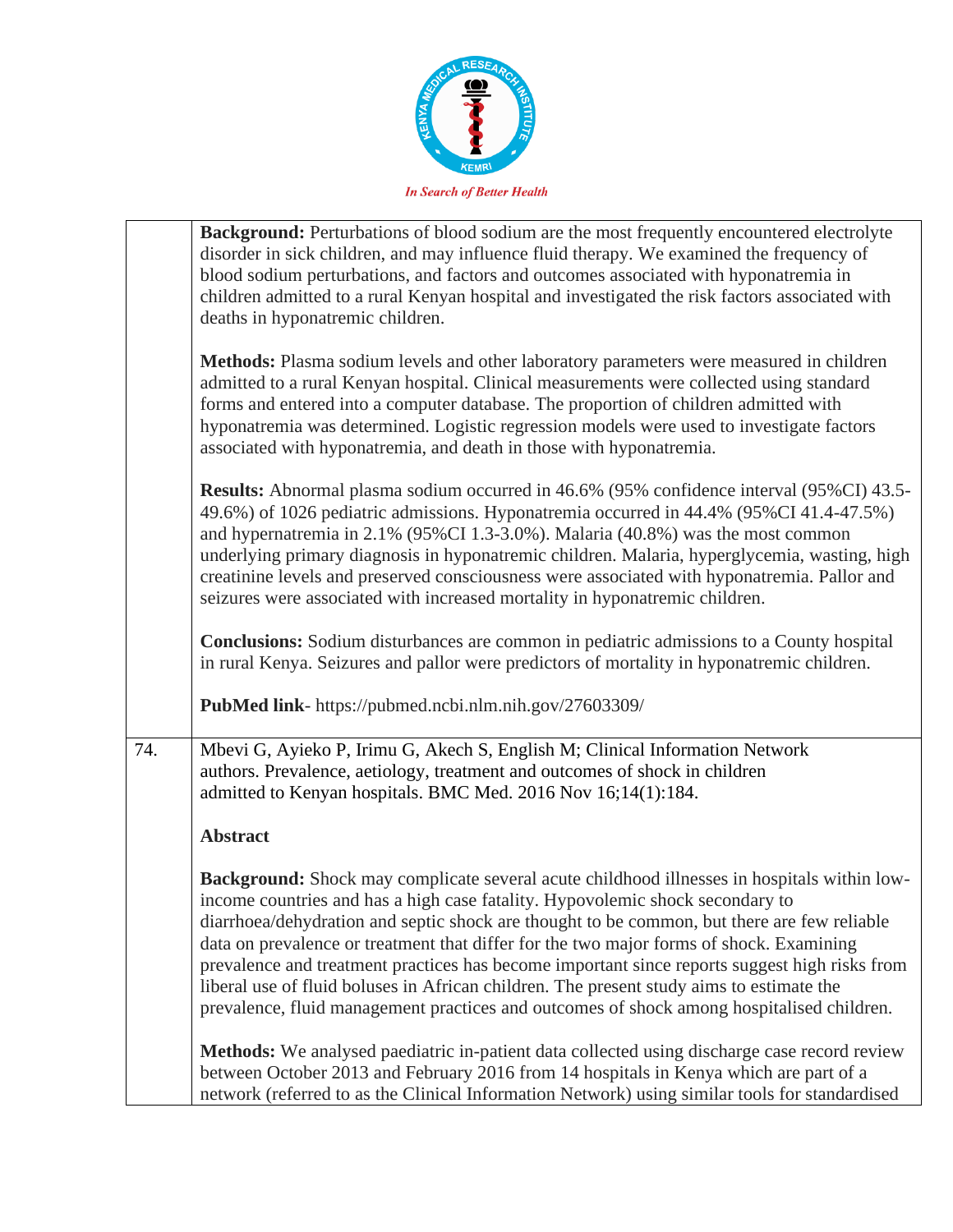

clinical records with care directed by the local clinical team leaders. Data are from a period after dissemination of national guidance seeking to limit use of bolus fluids.

|     | Results: A total of 74,402 children were admitted between October 2013 and February 2016.<br>Children aged $<$ 30 days or $>$ 5 years, with severe acute malnutrition, surgical/burns, or cases<br>with pre-defined minimum data sets were excluded from analysis. This resulted in 42,937<br>patients meeting the inclusion criteria. Prevalence of clinically diagnosed shock was 1.5 % (n<br>$= 622$ ) and overall bolus use was 0.9 % (n = 366); 41 % (256/622) of children with clinically<br>diagnosed shock did not receive a fluid bolus (but had a fluid plan for management of<br>dehydration). Identified cases appeared mostly to be hypovolaemic shock secondary to<br>dehydration/diarrhoea (94 %, 582/622), with a high case fatality (34 %, 211/622). Overall<br>mortality for all admitted children was 5 % (2115/42,937) and was 7.9 % (798/10,096) in<br>children with dehydration/diarrhoea. The diagnosis of hypovolaemic shock was nearly always<br>accompanied by additional clinical diagnosis (99 %), most often pneumonia or malaria. Where<br>bolus fluids were used, they were prescribed in accordance with guidelines (isotonic fluid at<br>correct volume) in 92 % of cases. Inappropriate use of bolus fluids to treat milder forms of<br>impaired circulation appeared very rarely. |
|-----|----------------------------------------------------------------------------------------------------------------------------------------------------------------------------------------------------------------------------------------------------------------------------------------------------------------------------------------------------------------------------------------------------------------------------------------------------------------------------------------------------------------------------------------------------------------------------------------------------------------------------------------------------------------------------------------------------------------------------------------------------------------------------------------------------------------------------------------------------------------------------------------------------------------------------------------------------------------------------------------------------------------------------------------------------------------------------------------------------------------------------------------------------------------------------------------------------------------------------------------------------------------------------------------------------------------------|
|     | <b>Conclusion:</b> A diagnosis of shock is uncommon at admission and use of fluid bolus is rare in<br>admissions to Kenyan hospitals. A fluid bolus, when prescribed, is mostly used in children<br>with hypovolemic shock secondary to dehydration and case fatality in these cases is high. We<br>found little evidence of liberal use of fluid bolus that might cause harm in a period following<br>dissemination of national guidelines suggesting very strict criteria for fluid bolus use.                                                                                                                                                                                                                                                                                                                                                                                                                                                                                                                                                                                                                                                                                                                                                                                                                     |
|     | PubMed link-https://pubmed.ncbi.nlm.nih.gov/27846837/                                                                                                                                                                                                                                                                                                                                                                                                                                                                                                                                                                                                                                                                                                                                                                                                                                                                                                                                                                                                                                                                                                                                                                                                                                                                |
| 75. | Park SE, Pak GD, Aaby P, Adu-Sarkodie Y, Ali M, Aseffa A, Biggs HM,<br>Bjerregaard-Andersen M, Breiman RF, Crump JA, Cruz Espinoza LM, Eltayeb MA,<br>Gasmelseed N, Hertz JT, Im J, Jaeger A, Parfait Kabore L, von Kalckreuth V,<br>Keddy KH, Konings F, Krumkamp R, MacLennan CA, Meyer CG, Montgomery JM, Ahmet<br>Niang A, Nichols C, Olack B, Panzner U, Park JK, Rabezanahary H,<br>Rakotozandrindrainy R, Sampo E, Sarpong N, Schütt-Gerowitt H, Sooka A, Soura AB,<br>Sow AG, Tall A, Teferi M, Yeshitela B, May J, Wierzba TF, Clemens JD, Baker S,<br>Marks F. The Relationship Between Invasive Nontyphoidal Salmonella Disease,<br>Other Bacterial Bloodstream Infections, and Malaria in Sub-Saharan Africa. Clin<br>Infect Dis. 2016 Mar 15;62 Suppl 1(Suppl 1):S23-31                                                                                                                                                                                                                                                                                                                                                                                                                                                                                                                                 |
|     | <b>Abstract</b>                                                                                                                                                                                                                                                                                                                                                                                                                                                                                                                                                                                                                                                                                                                                                                                                                                                                                                                                                                                                                                                                                                                                                                                                                                                                                                      |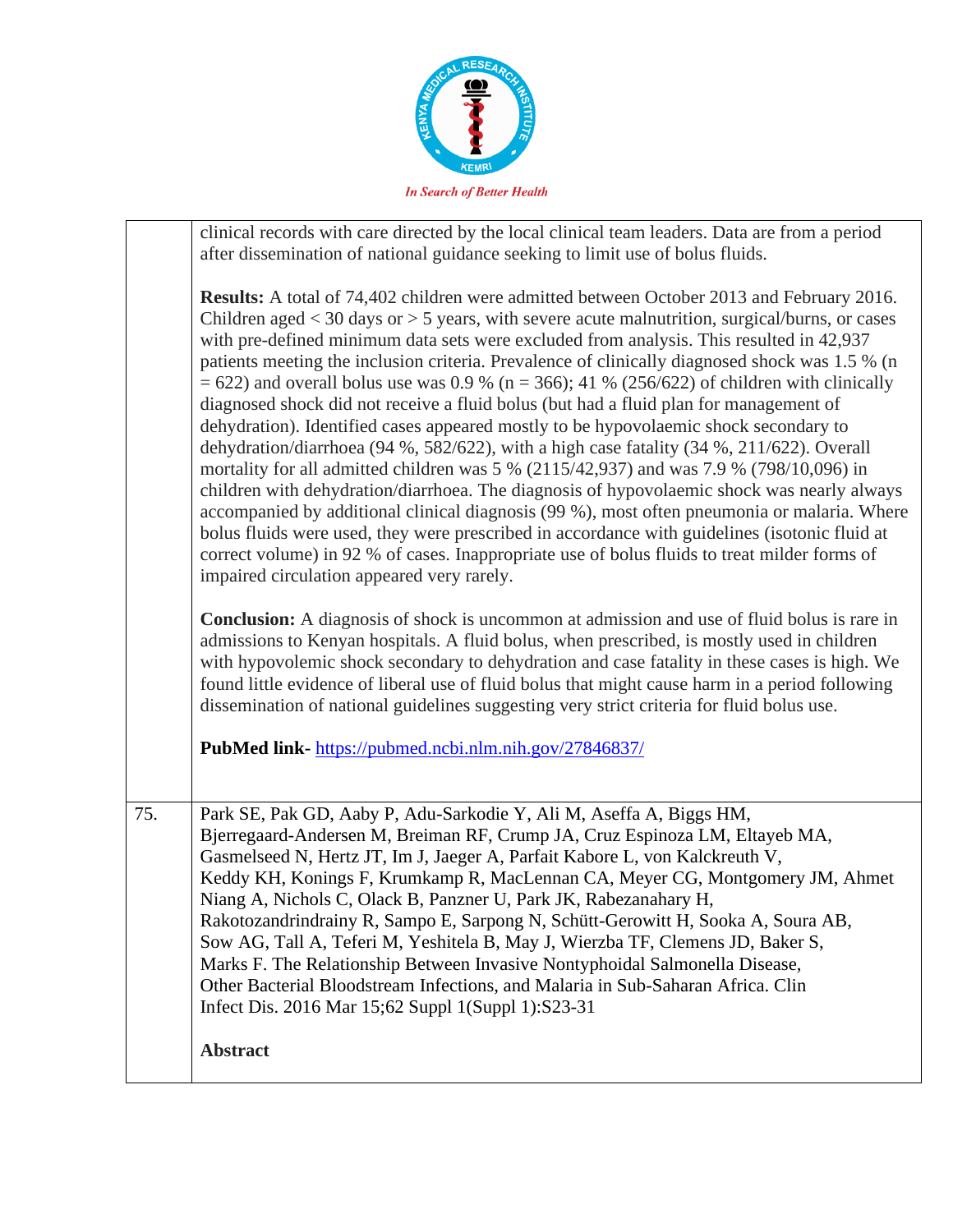

|     | Background: Country-specific studies in Africa have indicated that Plasmodium falciparum is<br>associated with invasive nontyphoidal Salmonella (iNTS) disease. We conducted a multicenter<br>study in 13 sites in Burkina Faso, Ethiopia, Ghana, Guinea-Bissau, Kenya, Madagascar,<br>Senegal, South Africa, Sudan, and Tanzania to investigate the relationship between the<br>occurrence of iNTS disease, other systemic bacterial infections, and malaria.                                                                                                                                                                                                                                                                                                                                                              |
|-----|-----------------------------------------------------------------------------------------------------------------------------------------------------------------------------------------------------------------------------------------------------------------------------------------------------------------------------------------------------------------------------------------------------------------------------------------------------------------------------------------------------------------------------------------------------------------------------------------------------------------------------------------------------------------------------------------------------------------------------------------------------------------------------------------------------------------------------|
|     | Methods: Febrile patients received a blood culture and a malaria test. Isolated bacteria<br>underwent antimicrobial susceptibility testing, and the association between iNTS disease and<br>malaria was assessed.                                                                                                                                                                                                                                                                                                                                                                                                                                                                                                                                                                                                           |
|     | <b>Results:</b> A positive correlation between frequency proportions of malaria and iNTS was<br>observed ( $P = .01$ ; $r = 0.70$ ). Areas with higher burden of malaria exhibited higher odds of<br>iNTS disease compared to other bacterial infections (odds ratio [OR], 4.89; 95% CI, 1.61-<br>14.90; $P = .005$ ) than areas with lower malaria burden. Malaria parasite positivity was<br>associated with iNTS disease (OR, 2.44; $P = .031$ ) and gram-positive bacteremias, particularly<br>Staphylococcus aureus, exhibited a high proportion of coinfection with Plasmodium malaria.<br>Salmonella Typhimurium and Salmonella Enteritidis were the predominant NTS serovars<br>$(53/73; 73%)$ . Both moderate (OR, 6.05; P = .0001) and severe (OR, 14.62; P < .0001) anemia<br>were associated with iNTS disease. |
|     | <b>Conclusions:</b> A positive correlation between iNTS disease and malaria endemicity, and the<br>association between Plasmodium parasite positivity and iNTS disease across sub-Saharan<br>Africa, indicates the necessity to consider iNTS as a major cause of febrile illness in malaria-<br>holoendemic areas. Prevention of iNTS disease through iNTS vaccines for areas of high<br>malaria endemicity, targeting high-risk groups for Plasmodium parasitic infection, should be<br>considered.                                                                                                                                                                                                                                                                                                                       |
|     | PubMed link-https://pubmed.ncbi.nlm.nih.gov/26933016/                                                                                                                                                                                                                                                                                                                                                                                                                                                                                                                                                                                                                                                                                                                                                                       |
| 76. | Dossajee H, Obonyo N, Ahmed SM. Career preferences of final year medical<br>students at a medical school in Kenya--A cross sectional study. BMC Med Educ.<br>2016 Jan 11;16:5.                                                                                                                                                                                                                                                                                                                                                                                                                                                                                                                                                                                                                                              |
|     | <b>Abstract</b>                                                                                                                                                                                                                                                                                                                                                                                                                                                                                                                                                                                                                                                                                                                                                                                                             |
|     | <b>Background:</b> The World Health Organization (WHO) recommended physician to population<br>ratio is 23:10,000. Kenya has a physician to population ratio of 1.8:10,000 and is among 57<br>countries listed as having a serious shortage of health workers. Approximately 52% of<br>physicians work in urban areas, 6% in rural and 42% in peri-urban locations. This study                                                                                                                                                                                                                                                                                                                                                                                                                                               |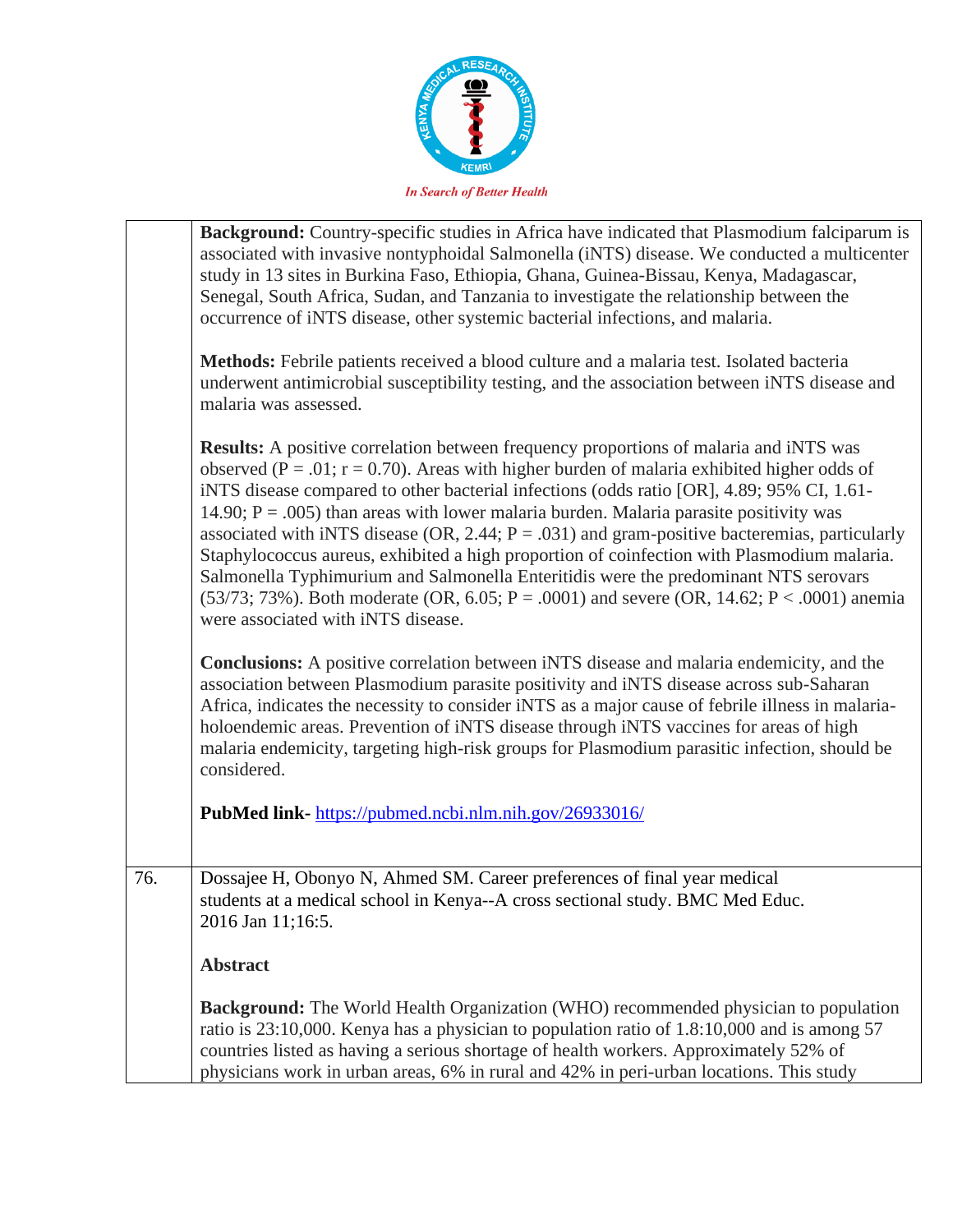

explored factors influencing the choice of career specialization and location for practice among final year medical students by gender.

**Methods:** A descriptive cross-sectional study was carried out on final year students in 2013 at the University of Nairobi's, School of Medicine in Kenya. Sample size was calculated at 156 students for simple random sampling. Data collected using a pre-tested self-administered questionnaire included socio-demographic characteristics of the population, first and second choices for specialization. Outcome variables collected were factors affecting choice of specialty and location for practice. Bivariate analysis by gender was carried out between the listed factors and outcome variables with calculation of odds ratios and chi-square statistics at an alpha level of significance of 0.05. Factors included in a binomial logistic regression model were analysed to score the independent categorical variables affecting choice of specialty and location of practice.

**Results:** Internal medicine, Surgery, Obstetrics/Gynaecology and Paediatrics accounted for 58.7% of all choices of specialization. Female students were less likely to select Obs/Gyn (OR 0.41, 95% CI = 0.17-0.99) and Surgery (OR 0.33, 95% CI = 0.13-0.86) but eight times more likely to select Paediatrics (OR  $8.67, 95\%$  CI = 1.91-39.30). Surgery was primarily selected because of the 'perceived prestige of the specialty' (OR 4.3 95% CI = 1.35-14.1). Paediatrics was selected due to 'Ease of raising a family' (OR 4.08 95% CI =  $1.08-15.4$ ). Rural origin increased the odds of practicing in a rural area (OR 2.5, 95% CI = 1.04-6.04). Training abroad was more likely to result in preference for working abroad (OR  $9.27\,95\%$  CI = 2.1-41.9).

**Conclusions:** The 4 core specialties predominate as career preferences. Females are more likely to select career choices due to 'ease of raising a family'. Rural origin of students was found to be the most important factor for retention of rural health workforce. This data can be used to design prospective cohort studies in an effort to understand the dynamic influence that governments, educational institutions, work environments, family and friends exert on medical students' careers

**PubMed link**- <https://pubmed.ncbi.nlm.nih.gov/26754206/>

| 77. | Cavanaugh JS, Modi S, Musau S, McCarthy K, Alexander H, Burmen B, Heilig CM,   |
|-----|--------------------------------------------------------------------------------|
|     | Shiraishi RW, Cain K. Comparative Yield of Different Diagnostic Tests for      |
|     | Tuberculosis among People Living with HIV in Western Kenya. PLoS One. 2016 Mar |
|     | 29;11(3):e0152364.                                                             |
|     |                                                                                |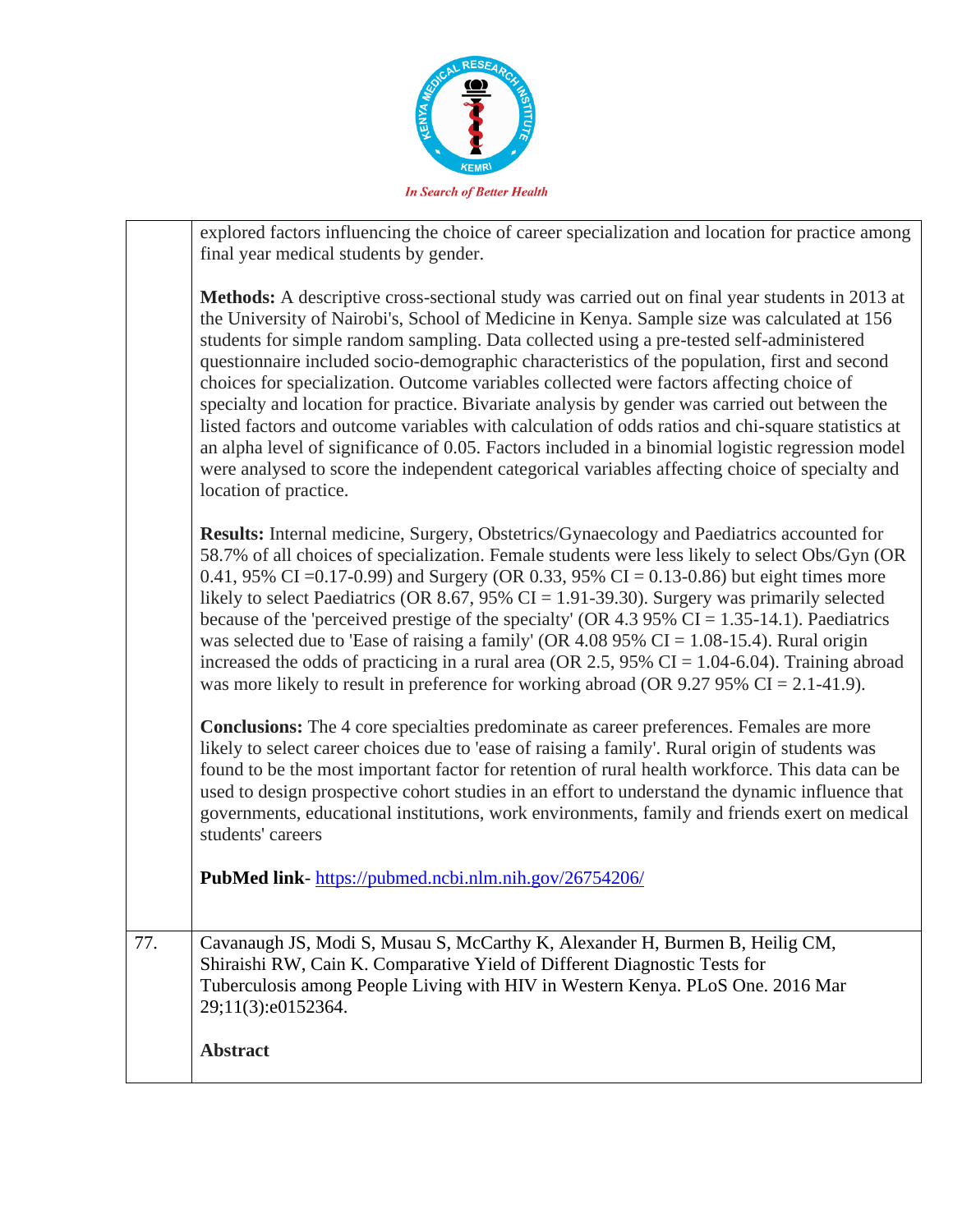

|     | <b>Background:</b> Diagnosis followed by effective treatment of tuberculosis (TB) reduces<br>transmission and saves lives in persons living with HIV (PLHIV). Sputum smear microscopy<br>is widely used for diagnosis, despite limited sensitivity in PLHIV. Evidence is needed to<br>determine the optimal diagnostic approach for these patients.                                                                                                                                                                                                                                                              |
|-----|------------------------------------------------------------------------------------------------------------------------------------------------------------------------------------------------------------------------------------------------------------------------------------------------------------------------------------------------------------------------------------------------------------------------------------------------------------------------------------------------------------------------------------------------------------------------------------------------------------------|
|     | Methods: From May 2011 through June 2012, we recruited PLHIV from 15 HIV treatment<br>centers in western Kenya. We collected up to three sputum specimens for Ziehl-Neelsen (ZN)<br>and fluorescence microscopy (FM), GeneXpert MTB/RIF (Xpert), and culture, regardless of<br>symptoms. We calculated the incremental yield of each test, stratifying results by CD4 cell<br>count and specimen type; data were analyzed to account for complex sampling.                                                                                                                                                       |
|     | Results: From 778 enrolled patients, we identified 88 (11.3%) laboratory-confirmed TB cases.<br>Of the 74 cases who submitted 2 specimens for microscopy and Xpert testing, ZN microscopy<br>identified 25 (33.6%); Xpert identified those plus an additional 18 (incremental yield $=$<br>24.4%). Xpert testing of spot specimens identified 48 (57.0%) of 84 cases; whereas Xpert<br>testing of morning specimens identified 50 (66.0%) of 76 cases. Two Xpert tests detected<br>22/24 (92.0%) TB cases with CD4 counts <100 cells/ $\mu$ L and 30/45 (67.0%) of cases with CD4<br>counts $\geq$ 100 cells/µl. |
|     | Conclusions: In PLHIV, Xpert substantially increased diagnostic yield compared to smear<br>microscopy and had the highest yield when used to test morning specimens and specimens<br>from PLHIV with CD4 count <100 cells/ $\mu$ L. TB programs unable to replace smear microscopy<br>with Xpert for all symptomatic PLHIV should consider targeted replacement and using<br>morning specimens.                                                                                                                                                                                                                  |
|     | PubMed link- https://pubmed.ncbi.nlm.nih.gov/27023213/                                                                                                                                                                                                                                                                                                                                                                                                                                                                                                                                                           |
| 78. | Amboko BI, Ayieko P, Ogero M, Julius T, Irimu G, English M; Clinical<br>Information Network authors. Malaria investigation and treatment of children<br>admitted to county hospitals in western Kenya. Malar J. 2016 Oct 18;15(1):506.                                                                                                                                                                                                                                                                                                                                                                           |
|     | <b>Abstract</b>                                                                                                                                                                                                                                                                                                                                                                                                                                                                                                                                                                                                  |
|     | <b>Background:</b> Up to 90 % of the global burden of malaria morbidity and mortality occurs in<br>sub-Saharan Africa and children under-five bear a disproportionately high malaria burden.<br>Effective inpatient case management can reduce severe malaria mortality and morbidity, but<br>there are few reports of how successfully international and national recommendations are<br>adopted in management of inpatient childhood malaria.                                                                                                                                                                  |
|     | Methods: A descriptive cross-sectional study of inpatient malaria case management practices<br>was conducted using data collected over 24 months in five hospitals from high malaria risk                                                                                                                                                                                                                                                                                                                                                                                                                        |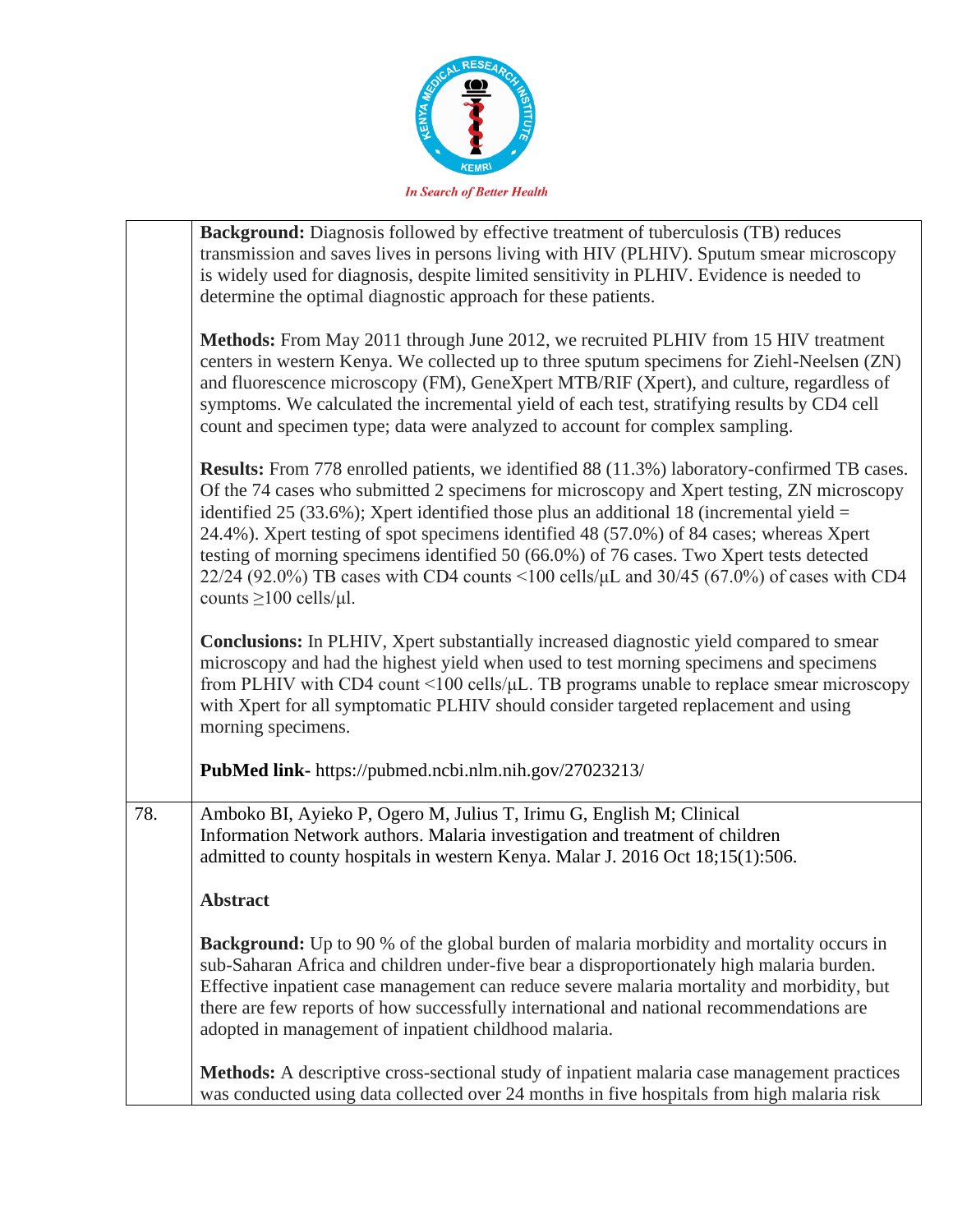

|     | areas participating in the Clinical Information Network (CIN) in Kenya. This study describes<br>documented clinical features, laboratory investigations and treatment of malaria in children (2-<br>59 months) and adherence to national guidelines.                                                                                                                                                                                                                                                                                                                                                                                                                                                                                                                                                                                                                                                                                                                                                                                                                         |
|-----|------------------------------------------------------------------------------------------------------------------------------------------------------------------------------------------------------------------------------------------------------------------------------------------------------------------------------------------------------------------------------------------------------------------------------------------------------------------------------------------------------------------------------------------------------------------------------------------------------------------------------------------------------------------------------------------------------------------------------------------------------------------------------------------------------------------------------------------------------------------------------------------------------------------------------------------------------------------------------------------------------------------------------------------------------------------------------|
|     | <b>Results:</b> A total of 13,014 children had a malaria diagnosis on admission to the five hospitals<br>between March, 2014 and February, 2016. Their median age was 24 months (IQR 12-36)<br>months). The proportion with a diagnostic test for malaria requested was 11,981 (92.1 %). Of<br>10,388 patients with malaria test results documented, 8050 (77.5 %) were positive and anti-<br>malarials were prescribed in 6745 (83.8 %). Malaria treatment was prescribed in 1613/2338<br>$(69.0 %)$ children with a negative malaria result out of which only 52 (3.2 %) had a repeat<br>malaria test done as recommended in national guidelines. Documentation of clinical features<br>was good across all hospitals, but quinine remained the most prescribed malaria drug (47.2 %<br>of positive cases) although a transition to artesunate (46.1 %) was observed. Although<br>documented clinical features suggested approximately half of positive malaria patients were<br>not severe cases artemether-lumefantrine was prescribed on admission in only 3.7 % cases. |
|     | <b>Conclusions:</b> Despite improvements in inpatient malaria care, high rates of presumptive<br>treatment for test negative children and likely over-use of injectable anti-malarial drugs were<br>observed. Three years after national policy change, there is a gradual transition to artesunate.<br>Continued efforts to support improved routine inpatient malaria care through dissemination<br>and implementation of guidelines, and access to recommended drugs are needed together with<br>improved capacity of hospitals to investigate other causes of severe illness in children. Efforts<br>to improve clinical information could help track progress.                                                                                                                                                                                                                                                                                                                                                                                                          |
|     | PubMed link-https://pubmed.ncbi.nlm.nih.gov/27756388/                                                                                                                                                                                                                                                                                                                                                                                                                                                                                                                                                                                                                                                                                                                                                                                                                                                                                                                                                                                                                        |
| 79. | Kepha S, Nuwaha F, Nikolay B, Gichuki P, Mwandawiro CS, Mwinzi PN, Odiere<br>MR, Edwards T, Allen E, Brooker SJ. Effect of Repeated Anthelminthic Treatment<br>on Malaria in School Children in Kenya: A Randomized, Open-Label, Equivalence<br>Trial. J Infect Dis. 2016 Jan 15;213(2):266-75                                                                                                                                                                                                                                                                                                                                                                                                                                                                                                                                                                                                                                                                                                                                                                               |
|     | <b>Abstract</b>                                                                                                                                                                                                                                                                                                                                                                                                                                                                                                                                                                                                                                                                                                                                                                                                                                                                                                                                                                                                                                                              |
|     | Background: School children living in the tropics are often concurrently infected with<br>plasmodium and helminth parasites. It has been hypothesized that immune responses evoked<br>by helminths may modify malaria-specific immune responses and increase the risk of malaria.                                                                                                                                                                                                                                                                                                                                                                                                                                                                                                                                                                                                                                                                                                                                                                                            |
|     | Methods: We performed a randomized, open-label, equivalence trial among 2436 school<br>children in western Kenya. Eligible children were randomized to receive either 4 repeated<br>doses or a single dose of albendazole and were followed up during 13 months to assess the                                                                                                                                                                                                                                                                                                                                                                                                                                                                                                                                                                                                                                                                                                                                                                                                |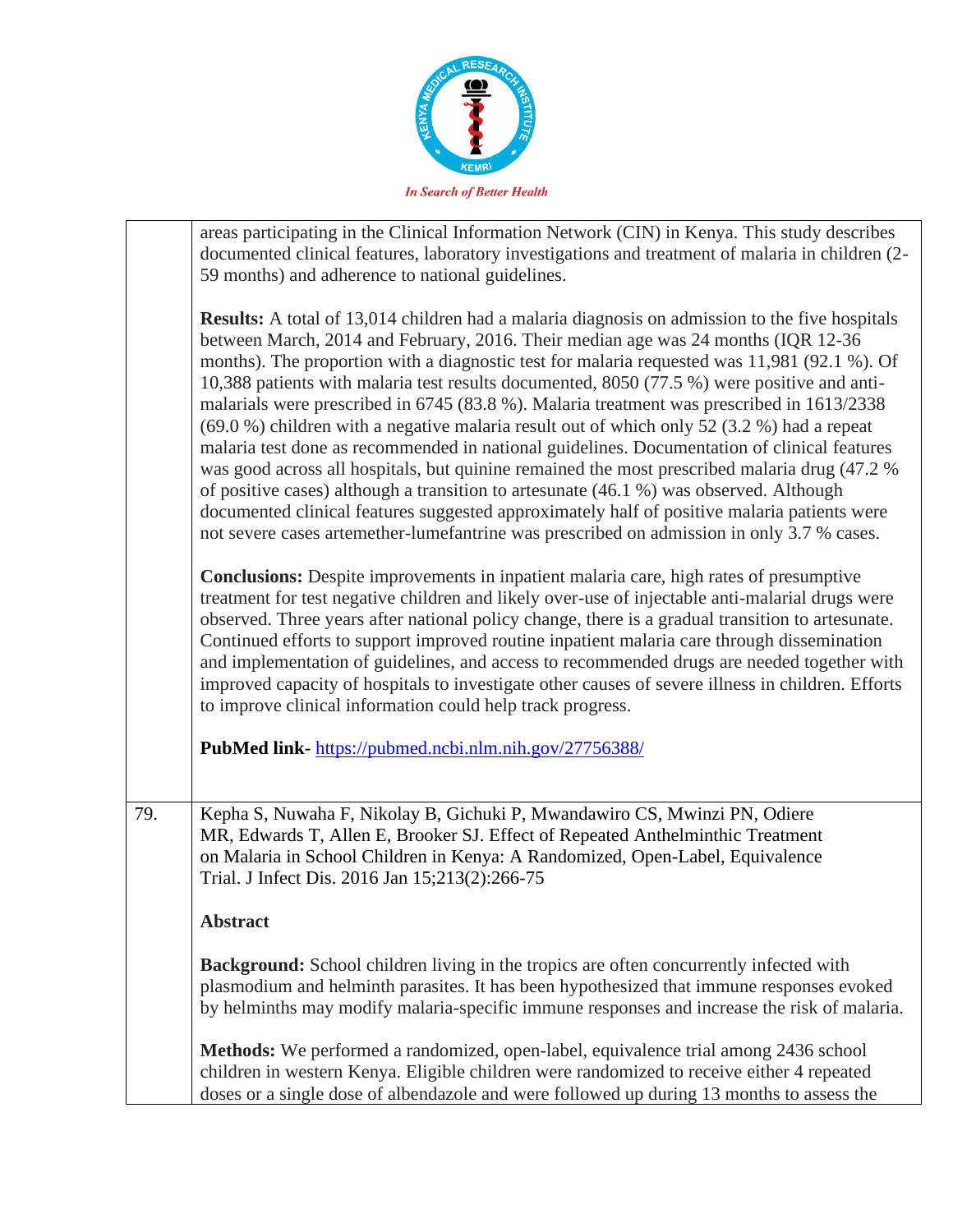

|     | incidence of clinical malaria. Secondary outcomes were Plasmodium prevalence and density,<br>assessed by repeat cross-sectional surveys over 15 months. Analysis was conducted on an<br>intention-to-treat basis with a prespecified equivalence range of 20%.                                                                                                                                                                                                                                                                                                                                                                                                                                                                                                                                                                                                                                                                                                                                                                                                                                                                                                                                                                                                                                                                                                                                                                                               |
|-----|--------------------------------------------------------------------------------------------------------------------------------------------------------------------------------------------------------------------------------------------------------------------------------------------------------------------------------------------------------------------------------------------------------------------------------------------------------------------------------------------------------------------------------------------------------------------------------------------------------------------------------------------------------------------------------------------------------------------------------------------------------------------------------------------------------------------------------------------------------------------------------------------------------------------------------------------------------------------------------------------------------------------------------------------------------------------------------------------------------------------------------------------------------------------------------------------------------------------------------------------------------------------------------------------------------------------------------------------------------------------------------------------------------------------------------------------------------------|
|     | <b>Results:</b> During 13 months of follow-up, the incidence rate of malaria was 0.27<br>episodes/person-year in the repeated treatment group and 0.26 episodes/person-year in the<br>annual treatment group (incidence difference, 0.01; 95% confidence interval, -.03 to .06). The<br>prevalence and density of malaria parasitemia did not differ by treatment group at any of the<br>cross-sectional surveys.                                                                                                                                                                                                                                                                                                                                                                                                                                                                                                                                                                                                                                                                                                                                                                                                                                                                                                                                                                                                                                            |
|     | <b>Conclusions:</b> Our findings suggest that repeated deworming does not alter risks of clinical<br>malaria or malaria parasitemia among school children and that school-based deworming in<br>Africa may have no adverse consequences for malaria.                                                                                                                                                                                                                                                                                                                                                                                                                                                                                                                                                                                                                                                                                                                                                                                                                                                                                                                                                                                                                                                                                                                                                                                                         |
|     | PubMed link-https://pubmed.ncbi.nlm.nih.gov/26170395/                                                                                                                                                                                                                                                                                                                                                                                                                                                                                                                                                                                                                                                                                                                                                                                                                                                                                                                                                                                                                                                                                                                                                                                                                                                                                                                                                                                                        |
| 80. | Otecko N, Inzaule S, Odhiambo C, Otieno G, Opollo V, Morwabe A, Were K,<br>Ndiege K, Otieno F, Kim AA, Zeh C. Viral and Host Characteristics of Recent and<br>Established HIV-1 Infections in Kisumu based on a Multiassay Approach. Sci Rep.<br>2016 Nov 29;6:37964.                                                                                                                                                                                                                                                                                                                                                                                                                                                                                                                                                                                                                                                                                                                                                                                                                                                                                                                                                                                                                                                                                                                                                                                        |
|     | <b>Abstract</b>                                                                                                                                                                                                                                                                                                                                                                                                                                                                                                                                                                                                                                                                                                                                                                                                                                                                                                                                                                                                                                                                                                                                                                                                                                                                                                                                                                                                                                              |
|     | Integrated approaches provide better understanding of HIV/AIDS epidemics. We optimised a<br>multiassay algorithm (MAA) and assessed HIV incidence, correlates of recent infections, viral<br>diversity, plus transmission clusters among participants screened for Kisumu Incidence Cohort<br>Study (KICoS1) (2007-2009). We performed BED-CEIA, Limiting antigen (LAg) avidity,<br>Biorad avidity, and viral load (VL) tests on HIV-positive samples. Genotypic analyses focused<br>on HIV-1 pol gene. Correlates of testing recent by MAA were assessed using logistic<br>regression model. Overall, 133 (12%, 95% CI: 10.2-14.1) participants were HIV-positive, of<br>whom 11 tested recent by MAA (BED-CEIA OD-n $< 0.8 +$ LAg avidity OD-n $< 1.5 +$ VL $>$<br>1000 copies/mL), giving an incidence of 1.46% (95% CI: 0.58-2.35) per year. This MAA-<br>based incidence was similar to longitudinal KICoS1 incidence. Correlates of testing recent<br>included sexually transmitted infection (STI) treatment history ( $OR = 3.94$ , 95% CI: 1.03-<br>15.07) and syphilis seropositivity (OR = 10.15, 95% CI: 1.51-68.22). Overall, HIV-1 subtype<br>A $(63\%)$ , D $(15\%)$ , C $(3\%)$ , G $(1\%)$ and recombinants $(18\%)$ , two monophyletic dyads and<br>intrinsic viral mutations (V81I, V81I/V, V108I/V and K101Q) were observed. Viral diversity<br>mirrored known patterns in this region, while resistance mutations reflected likely non- |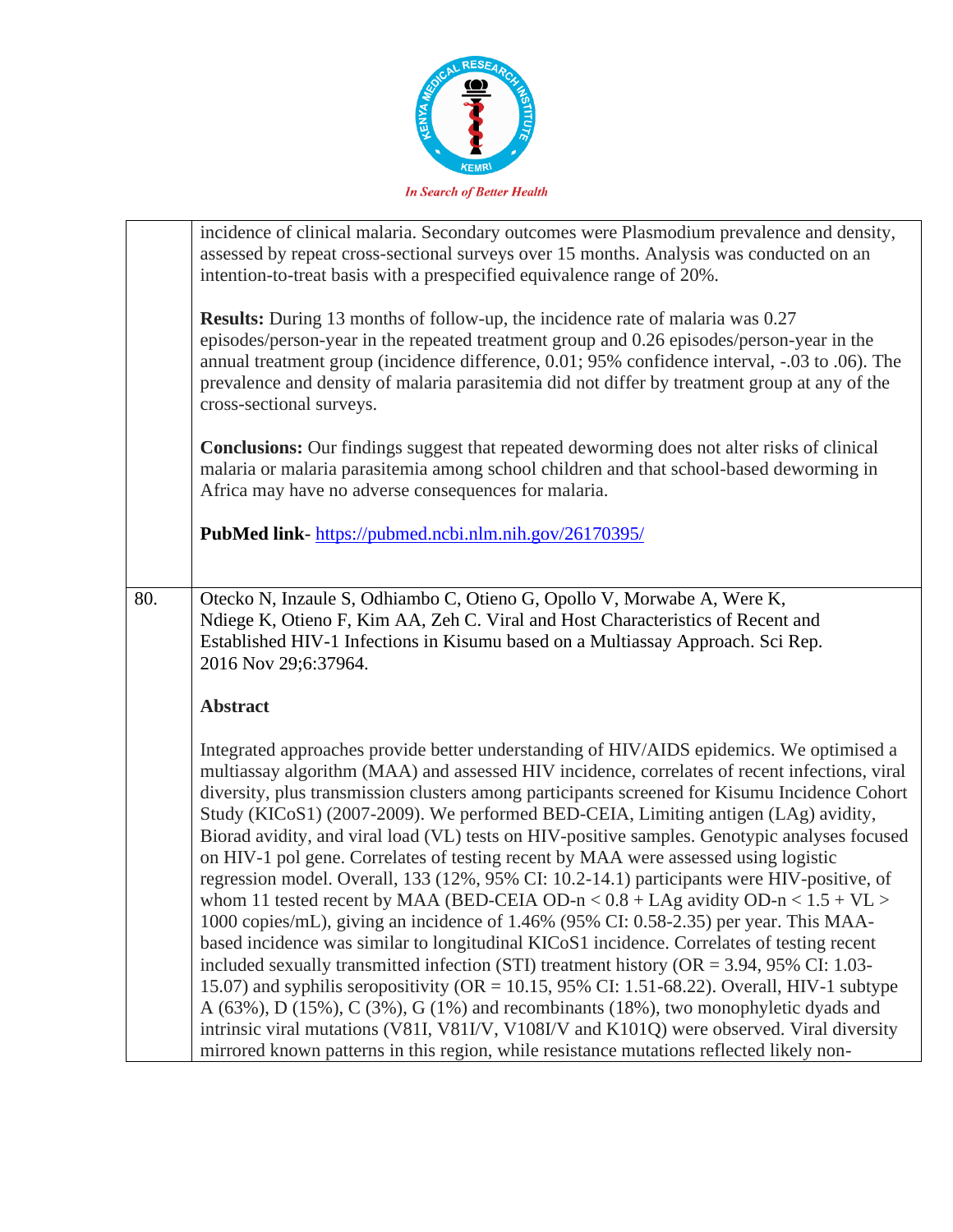

|     | exposure to antiretroviral drugs. Management of STIs may help address ongoing HIV<br>transmission in this region.                                                                                                                                                                                                                                                                                                                                                                                                                                                                                                                                                                                                                                                                                                                                                                                                                          |
|-----|--------------------------------------------------------------------------------------------------------------------------------------------------------------------------------------------------------------------------------------------------------------------------------------------------------------------------------------------------------------------------------------------------------------------------------------------------------------------------------------------------------------------------------------------------------------------------------------------------------------------------------------------------------------------------------------------------------------------------------------------------------------------------------------------------------------------------------------------------------------------------------------------------------------------------------------------|
|     | PubMed link- https://pubmed.ncbi.nlm.nih.gov/27897226/                                                                                                                                                                                                                                                                                                                                                                                                                                                                                                                                                                                                                                                                                                                                                                                                                                                                                     |
| 81. | Makokha C, Mott J, Njuguna HN, Khagayi S, Verani JR, Nyawanda B, Otieno N,<br>Katz MA. Comparison of severe acute respiratory illness (sari) and clinical<br>pneumonia case definitions for the detection of influenza virus infections among<br>hospitalized patients, western Kenya, 2009-2013. Influenza Other Respir Viruses.                                                                                                                                                                                                                                                                                                                                                                                                                                                                                                                                                                                                          |
|     | 2016 Jul; 10(4): 333-9.                                                                                                                                                                                                                                                                                                                                                                                                                                                                                                                                                                                                                                                                                                                                                                                                                                                                                                                    |
|     | <b>Abstract</b>                                                                                                                                                                                                                                                                                                                                                                                                                                                                                                                                                                                                                                                                                                                                                                                                                                                                                                                            |
|     | Although the severe acute respiratory illness (SARI) case definition is increasingly used for<br>inpatient influenza surveillance, pneumonia is a more familiar term to clinicians and<br>policymakers. We evaluated WHO case definitions for severe acute respiratory illness (SARI)<br>and pneumonia (Integrated Management of Childhood Illnesses (IMCI) for children aged <5<br>years and Integrated Management of Adolescent and Adult Illnesses (IMAI) for patients aged<br>$\geq$ 13 years) for detecting laboratory-confirmed influenza among hospitalized ARI patients.<br>Sensitivities were 84% for SARI and 69% for IMCI pneumonia in children aged <5 years and<br>60% for SARI and 57% for IMAI pneumonia in patients aged $\geq$ 13 years. Clinical pneumonia<br>case definitions may be a useful complement to SARI for inpatient influenza surveillance.<br><b>PubMed link-</b> https://pubmed.ncbi.nlm.nih.gov/27219455/ |
|     |                                                                                                                                                                                                                                                                                                                                                                                                                                                                                                                                                                                                                                                                                                                                                                                                                                                                                                                                            |
| 82. | Muraya KW, Jones C, Berkley JA, Molyneux S. Perceptions of childhood<br>undernutrition among rural households on the Kenyan coast - a qualitative study.<br>BMC Public Health. 2016 Aug 2;16:693                                                                                                                                                                                                                                                                                                                                                                                                                                                                                                                                                                                                                                                                                                                                           |
|     | <b>Abstract</b>                                                                                                                                                                                                                                                                                                                                                                                                                                                                                                                                                                                                                                                                                                                                                                                                                                                                                                                            |
|     | <b>Background:</b> Nutrition plays an important role in child survival and development. Treatment<br>action in the management of child health and nutrition is influenced by perceptions of illness,<br>and gender plays an important role. However, little is known about if and how moderate<br>undernutrition is recognised among lay populations, or how local social norms and intra-<br>household dynamics affect decisions to seek biomedical assistance for nutritional concerns. In<br>this paper we describe how childhood nutritional problems are recognised and understood<br>within rural households. We demonstrate how context influences local constructs of 'normal',                                                                                                                                                                                                                                                    |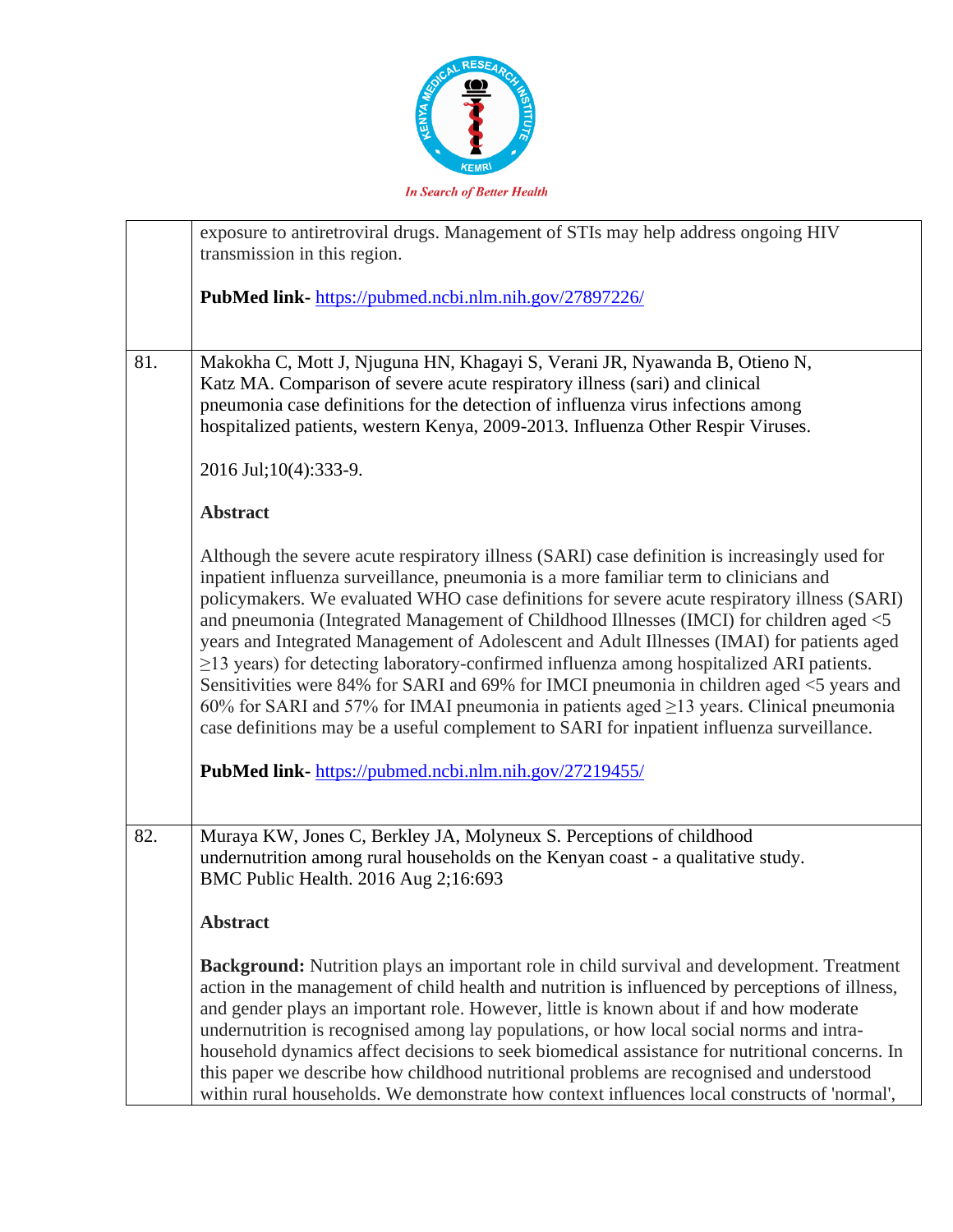

|     | and suggest the centrality of gender in the management of child health and nutrition in our<br>research context.                                                                                                                                                                                                                                                                                                                                                                                                                                                                                                                                                                                                                                                                                                                                        |
|-----|---------------------------------------------------------------------------------------------------------------------------------------------------------------------------------------------------------------------------------------------------------------------------------------------------------------------------------------------------------------------------------------------------------------------------------------------------------------------------------------------------------------------------------------------------------------------------------------------------------------------------------------------------------------------------------------------------------------------------------------------------------------------------------------------------------------------------------------------------------|
|     | Methods: This qualitative study was undertaken in Kilifi County on the Kenyan Coast. A set<br>of 15 households whose children were engaged in a community-based nutrition intervention<br>were followed up over a period of twelve months. Over a total of 54 household visits, group<br>and individual in-depth interviews were conducted with a range of respondents, supplemented<br>by non-participant observations. Eight in-depth interviews with community representatives<br>were also conducted.                                                                                                                                                                                                                                                                                                                                               |
|     | <b>Results:</b> Local taxonomies of childhood undernutrition were found to overlap with, but differ<br>from, biomedical categories. In particular, moderate undernutrition was generally not<br>recognised as a health problem requiring treatment action, but rather as routine and<br>manageable, typically seasonal, weight-loss. Where symptoms were considered more serious<br>and requiring remedial action, household management strategies were typically based on<br>perceived aetiology of the illness. Additionally, gender emerged as a potentially central theme<br>in childhood nutrition problems and related management. Women reported that they have<br>primary responsibility for ensuring children's good health and nutritional status, and that they<br>are often held accountable when their children are of sub-optimal health. |
|     | <b>Conclusion:</b> Perceptions of child nutrition and illness and gendered roles within households<br>influence treatment action, and engagement with nutrition interventions. Community-based<br>nutrition interventions must recognise these complex realities.                                                                                                                                                                                                                                                                                                                                                                                                                                                                                                                                                                                       |
|     | PubMed link-https://pubmed.ncbi.nlm.nih.gov/27484493/                                                                                                                                                                                                                                                                                                                                                                                                                                                                                                                                                                                                                                                                                                                                                                                                   |
| 83. | Shiraho EA, Eric AL, Mwangi IN, Maina GM, Kinuthia JM, Mutuku MW, Mugambi<br>RM, Mwandi JM, Mkoji GM. Development of a Loop Mediated Isothermal Amplification<br>for Diagnosis of <i>Ascaris lumbricoides</i> in Fecal Samples. J Parasitol Res.<br>2016;2016:7376207                                                                                                                                                                                                                                                                                                                                                                                                                                                                                                                                                                                   |
|     | <b>Abstract</b>                                                                                                                                                                                                                                                                                                                                                                                                                                                                                                                                                                                                                                                                                                                                                                                                                                         |
|     | Ascaris lumbricoides is a nematode parasite that causes the common tropical infection<br>ascariasis in humans. It is also considered among the neglected tropical diseases. Diagnosis<br>relies mainly on microscopy-based methods which are laborious, are limited by low sensitivity,<br>and require high expertise. We have developed a loop mediated isothermal amplification<br>(LAMP) for diagnosis of ascariasis in fecal samples, based on the first internal transcribed<br>(ITS-1) spacer region of the ribosomal DNA. We used Primer Explorer V4 software to design<br>primers. Ascaris adult and ova were obtained from naturally infected school children, whose                                                                                                                                                                           |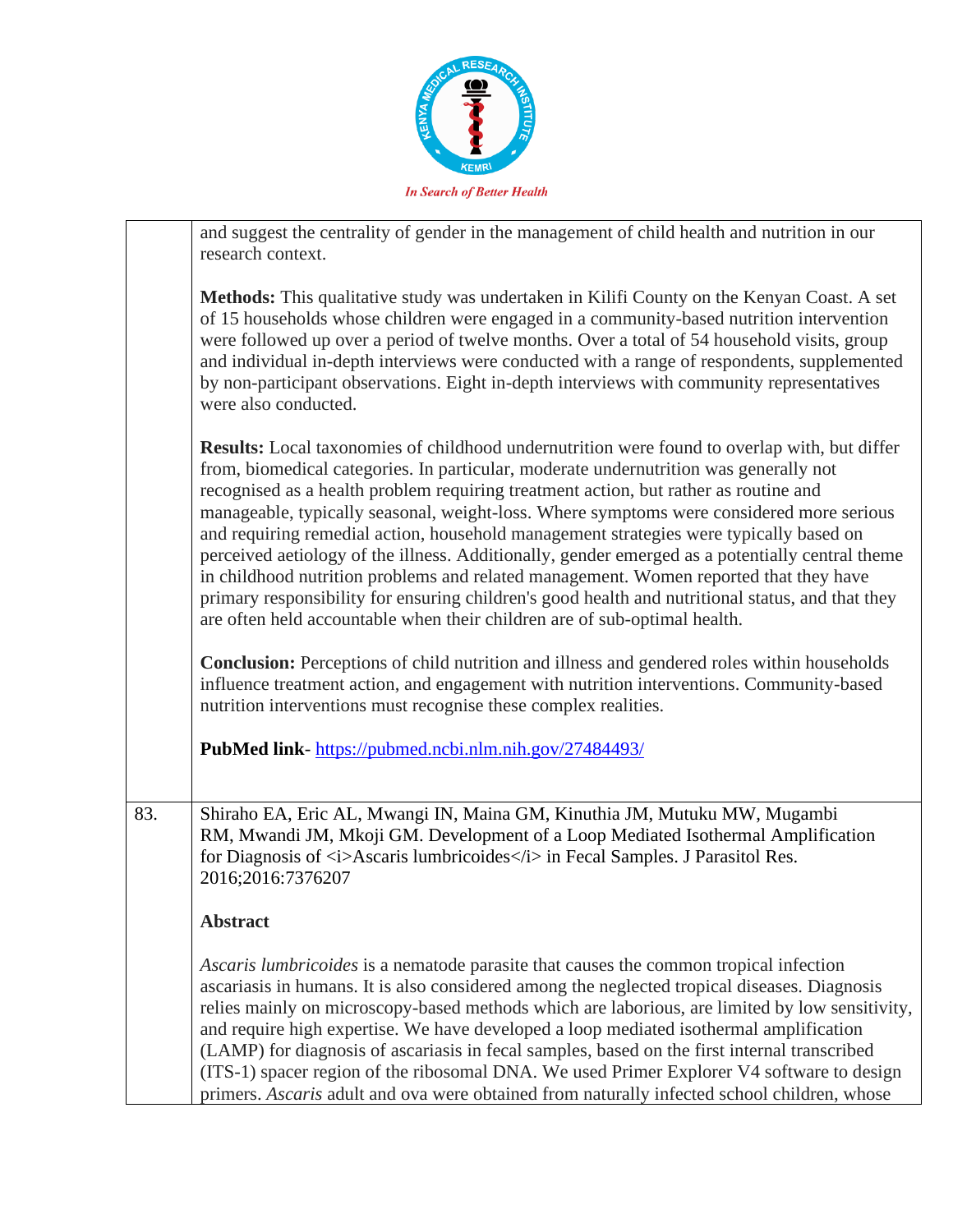

|     | parents/guardians gave consent for their participation in the study. Genomic DNA was<br>extracted using alkaline lysis method and amplified by LAMP at 63°C for 45 minutes. LAMP<br>products were visualized by naked eyes after adding SYBR Green dye and also on agarose gel.<br>LAMP successfully and reliably detected <i>Ascaris</i> DNA from a single egg and in fecal samples.<br>The assay specifically detected Ascaris DNA without amplifying DNA from ova of other<br>parasites which commonly coexist with A. lumbricoides in feces. The developed LAMP assay<br>has great potential for use in ascariasis diagnosis at the point of care and in low infection<br>intensity situation that characterize control and elimination campaigns.                                                                                                                                                                                                                                                                                                                                                                                                                                                                                                                                                                                                                                                                                                                                                                                                                                                                                                                                                                                                                                                                                                                                                               |
|-----|----------------------------------------------------------------------------------------------------------------------------------------------------------------------------------------------------------------------------------------------------------------------------------------------------------------------------------------------------------------------------------------------------------------------------------------------------------------------------------------------------------------------------------------------------------------------------------------------------------------------------------------------------------------------------------------------------------------------------------------------------------------------------------------------------------------------------------------------------------------------------------------------------------------------------------------------------------------------------------------------------------------------------------------------------------------------------------------------------------------------------------------------------------------------------------------------------------------------------------------------------------------------------------------------------------------------------------------------------------------------------------------------------------------------------------------------------------------------------------------------------------------------------------------------------------------------------------------------------------------------------------------------------------------------------------------------------------------------------------------------------------------------------------------------------------------------------------------------------------------------------------------------------------------------|
|     | PubMed link-https://pubmed.ncbi.nlm.nih.gov/27882242/                                                                                                                                                                                                                                                                                                                                                                                                                                                                                                                                                                                                                                                                                                                                                                                                                                                                                                                                                                                                                                                                                                                                                                                                                                                                                                                                                                                                                                                                                                                                                                                                                                                                                                                                                                                                                                                                |
| 84. | Wamae KK, Ochola-Oyier LI. Implications from predicted B-cell and T-cell<br>epitopes of Plasmodium falciparum merozoite proteins EBA175-RII and Rh5.<br>Bioinformation. 2016 Jun 15;12(3):82-91.                                                                                                                                                                                                                                                                                                                                                                                                                                                                                                                                                                                                                                                                                                                                                                                                                                                                                                                                                                                                                                                                                                                                                                                                                                                                                                                                                                                                                                                                                                                                                                                                                                                                                                                     |
|     | <b>Abstract</b>                                                                                                                                                                                                                                                                                                                                                                                                                                                                                                                                                                                                                                                                                                                                                                                                                                                                                                                                                                                                                                                                                                                                                                                                                                                                                                                                                                                                                                                                                                                                                                                                                                                                                                                                                                                                                                                                                                      |
|     | The leading circumsporozoite protein (CSP) based malaria vaccine, RTS, S, though promising,<br>has shown limited efficacy in field studies. There is therefore, still a need to identify other<br>malaria vaccine targets. Merozoite antigens are potential vaccine candidates, since naturally<br>acquired antibodies generated against them inhibit erythrocyte invasion and in some cases<br>result in the clinical protection from disease. We thus used in silico tools (BCPreds,<br>NetMHCcons and NetMHCIIpan 3.0) to predict B-cell epitopes (BCEs) and T-cell epitopes<br>(TCEs) in two merozoite invasion proteins, EBA175-RII and Rh5. Initially, we validated these<br>tools using CSP to determine whether the algorithms could predict the epitopes in the RTS,S<br>vaccine. In EBA175-RII, we prioritised three BCEs 15REKRKGMKWDCKKKNDRSNY34,<br>420SNRKLVGKINTNSNYVHRNKQ440 and 528WISKKKEEYNKQAKQYQEYQ547, a<br>CD8+ epitope 553KMYSEFKSI561 and a CD4+ epitope 440QNDKLFRDEWWK<br>VIKKD456. Three Rh5 epitopes were prioritised, a BCE<br>344SCYNNNFCNTNGIRYHYDEY363, a CD8+ epitope 198STYGKCIAV206 and a Rh5<br>CD4+ epitope 180TFLDYYKHLSYNSIYHKSSTY200. All these epitopes are in the region<br>involved in the proteins' interaction with their erythrocyte receptors, thus enabling erythrocyte<br>invasion. Therefore, upon validation of their immunogenicity, by ELISA using serum from a<br>malaria endemic population, antibodies to these epitopes may inhibit erythrocyte invasion. All<br>the epitopes we predicted in EBA175-RII and Rh5 are novel. We also identified polymorphic<br>epitopes that may escape host immunity, as some variants were not predicted as epitopes,<br>suggesting that they may not be immunogenic regions. We present a set of epitopes that<br>following in vitro validation provide a set of molecules to screen as potential vaccine<br>candidates. |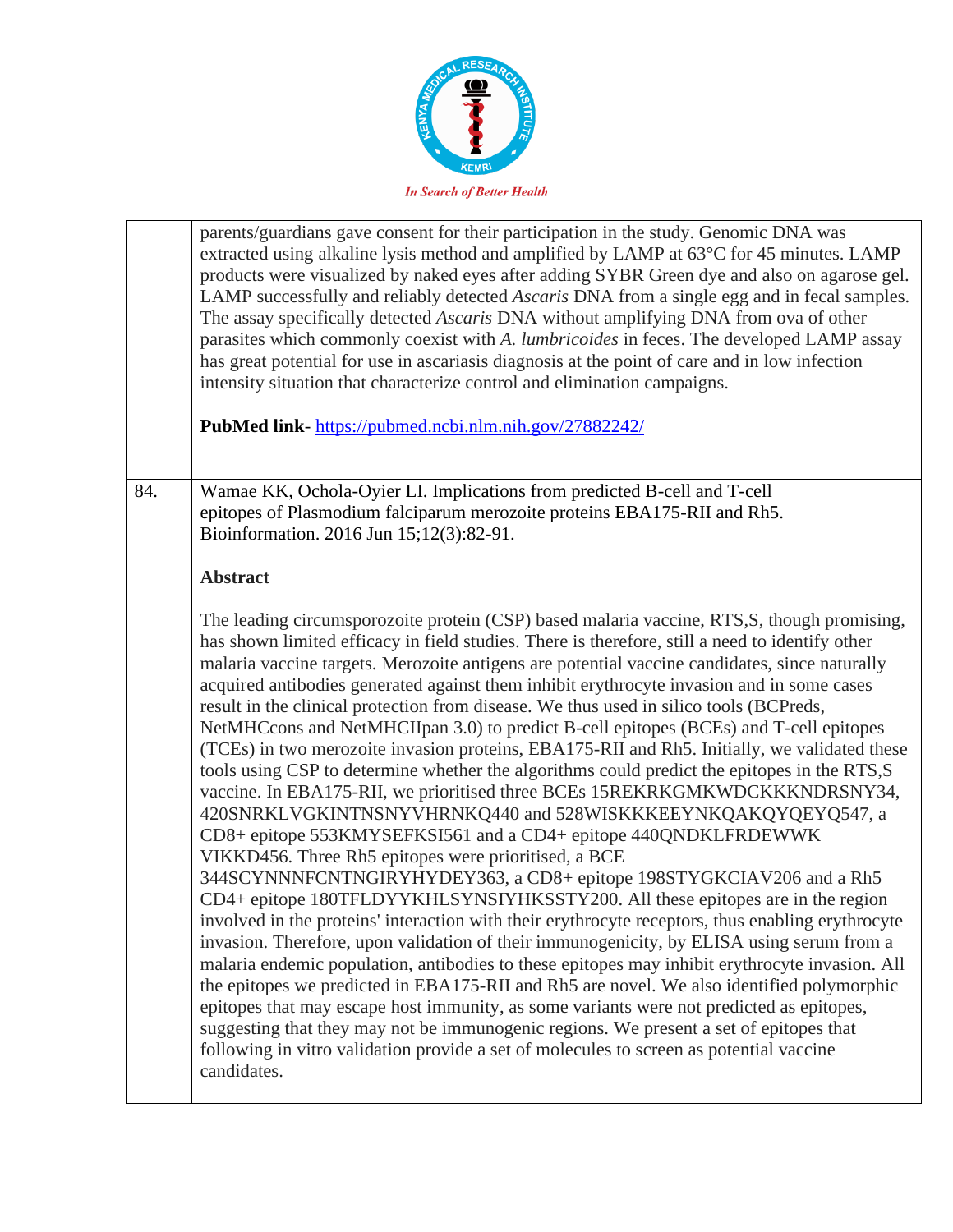

|  | <b>In Search of Better Health</b> |  |
|--|-----------------------------------|--|
|  |                                   |  |

|     | PubMed link-https://pubmed.ncbi.nlm.nih.gov/28149040/                                                                                                                                                                                                                                                                                                                                                                                                                                                                                                                                                                                                                                                                                                                                                                                                                                                                                                                                                                        |
|-----|------------------------------------------------------------------------------------------------------------------------------------------------------------------------------------------------------------------------------------------------------------------------------------------------------------------------------------------------------------------------------------------------------------------------------------------------------------------------------------------------------------------------------------------------------------------------------------------------------------------------------------------------------------------------------------------------------------------------------------------------------------------------------------------------------------------------------------------------------------------------------------------------------------------------------------------------------------------------------------------------------------------------------|
|     |                                                                                                                                                                                                                                                                                                                                                                                                                                                                                                                                                                                                                                                                                                                                                                                                                                                                                                                                                                                                                              |
| 85. | Njomo DW, Karimurio J, Odhiambo GO, Mukuria M, Wanyama EB, Rono HK, Gichangi<br>M. Knowledge, practices and perceptions of trachoma and its control among<br>communities of Narok County, Kenya. Trop Dis Travel Med Vaccines. 2016 Jul<br>26;2:13                                                                                                                                                                                                                                                                                                                                                                                                                                                                                                                                                                                                                                                                                                                                                                           |
|     | <b>Abstract</b>                                                                                                                                                                                                                                                                                                                                                                                                                                                                                                                                                                                                                                                                                                                                                                                                                                                                                                                                                                                                              |
|     | <b>Background:</b> Trachoma is the leading infectious cause of blindness in the world. It is<br>commonly found in cultural groups with poor hygiene. Trachoma control<br>includes Surgery, Antibiotics, Facial cleanliness and Environmental Improvement (SAFE).<br>Potentially blinding and active trachoma are monitored using trachomatous trichiasis (TT) in<br>adults and trachoma inflammation-follicular (TF) in children aged 1-9 years respectively. A<br>cross-sectional study to assess the knowledge, practices and perceptions of trachoma and its<br>control was conducted in the endemic communities in Narok County.                                                                                                                                                                                                                                                                                                                                                                                         |
|     | Methods: Qualitative methods were used for data collection. Using purposive sampling, 12<br>focus group discussions (FGDs) with single sex adult and young men and women groups of<br>homogenous characteristics, 12 key informant interviews with opinion leaders and 5 in-depth<br>interviews (IDIs) with trichiasis patients and 6 with persons who have undergone trichiasis<br>surgery were conducted. Data was audio recorded, transcribed, coded and analyzed manually<br>by study themes; knowledge, practices and perceptions of trachoma transmission, infection<br>signs, prevention and control.                                                                                                                                                                                                                                                                                                                                                                                                                 |
|     | <b>Results:</b> Majority of the community members had knowledge of trachoma and its<br>transmission. The practices that contributed to transmission of infection included: failure to<br>wash faces and bathe regularly, sharing of water basins and towels for face washing, traditional<br>methods of trachoma treatment and dirty household environment. Due to socio-cultural<br>perceptions, toilets were unacceptable and use of bushes for human waste disposal was<br>common. Poor perceptions on disease susceptibility, flies on children's faces, latrine ownership<br>and usage and separation of human and animal dwellings also played a role in the transmission<br>of trachoma. Fear of loss of sight during surgery was a deterrent to its uptake and a desire to be<br>able to see and take care of domestic animals promoted surgery uptake. Majority of the<br>community members were appreciative of Mass Drug Administration (MDA) though side<br>effect such as vomiting and diarrhoea were reported. |
|     | Conclusion: Poor practices and related socio-cultural perceptions are important risk factors in<br>sustaining trachoma infection and transmission. Community members require health education                                                                                                                                                                                                                                                                                                                                                                                                                                                                                                                                                                                                                                                                                                                                                                                                                                |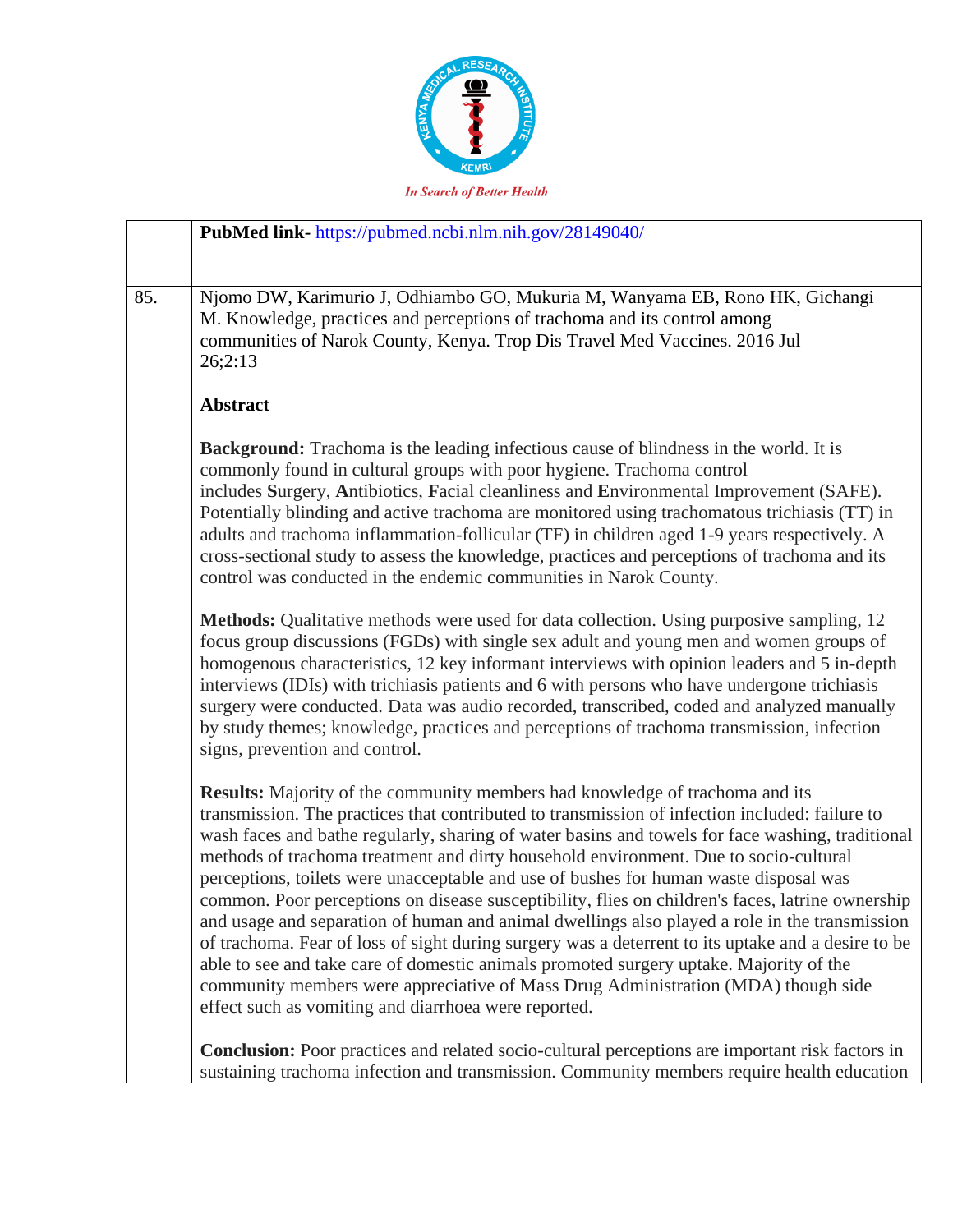

|     | for behavior change and awareness creation about surgery, MDA and its potential side effects<br>for elimination of trachoma in Narok County, Kenya.                                                                                                                                                                                                                                                                                                                                                                                                                                                                                                                                                                                                                                                                                                                                                       |
|-----|-----------------------------------------------------------------------------------------------------------------------------------------------------------------------------------------------------------------------------------------------------------------------------------------------------------------------------------------------------------------------------------------------------------------------------------------------------------------------------------------------------------------------------------------------------------------------------------------------------------------------------------------------------------------------------------------------------------------------------------------------------------------------------------------------------------------------------------------------------------------------------------------------------------|
|     | PubMed link-https://pubmed.ncbi.nlm.nih.gov/28883957/                                                                                                                                                                                                                                                                                                                                                                                                                                                                                                                                                                                                                                                                                                                                                                                                                                                     |
| 86. | Conklin LM, Bigogo G, Jagero G, Hampton L, Junghae M, da Gloria Carvalho M,<br>Pimenta F, Beall B, Taylor T, Plikaytis B, Laserson KF, Vulule J, Van Beneden C,<br>Whitney CG, Breiman RF, Feikin DR. High Streptococcus pneumoniae colonization<br>prevalence among HIV-infected Kenyan parents in the year before pneumococcal<br>conjugate vaccine introduction. BMC Infect Dis. 2016 Jan 16;16:18                                                                                                                                                                                                                                                                                                                                                                                                                                                                                                     |
|     | <b>Abstract</b>                                                                                                                                                                                                                                                                                                                                                                                                                                                                                                                                                                                                                                                                                                                                                                                                                                                                                           |
|     | <b>Background:</b> Streptococcus pneumoniae is a leading cause of pneumonia, meningitis and<br>sepsis in developing countries, particularly among children and HIV-infected persons.<br>Pneumococcal oropharyngeal (OP) or nasopharyngeal (NP) colonization is a precursor to<br>development of invasive disease. New conjugate vaccines hold promise for reducing<br>colonization and disease.                                                                                                                                                                                                                                                                                                                                                                                                                                                                                                           |
|     | <b>Methods:</b> Prior to introduction of 10-valent pneumococcal conjugate vaccine (PCV10), we<br>conducted a cross-sectional survey among HIV-infected parents of children <5 years old in<br>rural Kenya. Other parents living with an HIV-infected adult were also enrolled. After broth<br>enrichment, NP and OP swabs were cultured for pneumococcus. Serotypes were identified by<br>Quellung. Antimicrobial susceptibility was performed using broth microdilution.                                                                                                                                                                                                                                                                                                                                                                                                                                 |
|     | Results: We enrolled 973 parents; 549 (56.4%) were HIV-infected, 153 (15.7%) were HIV-<br>uninfected and 271 (27.9%) had unknown HIV status. Among HIV-infected parents, the<br>median age was 32 years (range 15-74) and 374/549 (68%) were mothers. Pneumococci were<br>isolated from 237/549 (43.2%) HIV-infected parents and 41/153 (26.8%) HIV-non-infected<br>parents ( $p = 0.0003$ ). Colonization with PCV10 serotypes was not significantly more frequent<br>in HIV-infected (12.9%) than HIV-uninfected parents (11.8%; $p = 0.70$ ). Among HIV-infected<br>parents, cooking site separate from sleeping area and CD4 count $>250$ were protective (OR =<br>0.6; 95% CI 0.4, 0.9 and OR = 0.5; 95% CI 0.2, 0.9, respectively); other associations were not<br>identified. Among 309 isolates tested from all parents, 255 (80.4%) were penicillin non-<br>susceptible (MIC $\geq$ 0.12 µg/ml). |
|     | <b>Conclusions:</b> Prevalence of pneumococcal colonization is high among HIV-infected parents in<br>rural Kenya. If young children are the pneumococcal reservoir for this population, PCV10                                                                                                                                                                                                                                                                                                                                                                                                                                                                                                                                                                                                                                                                                                             |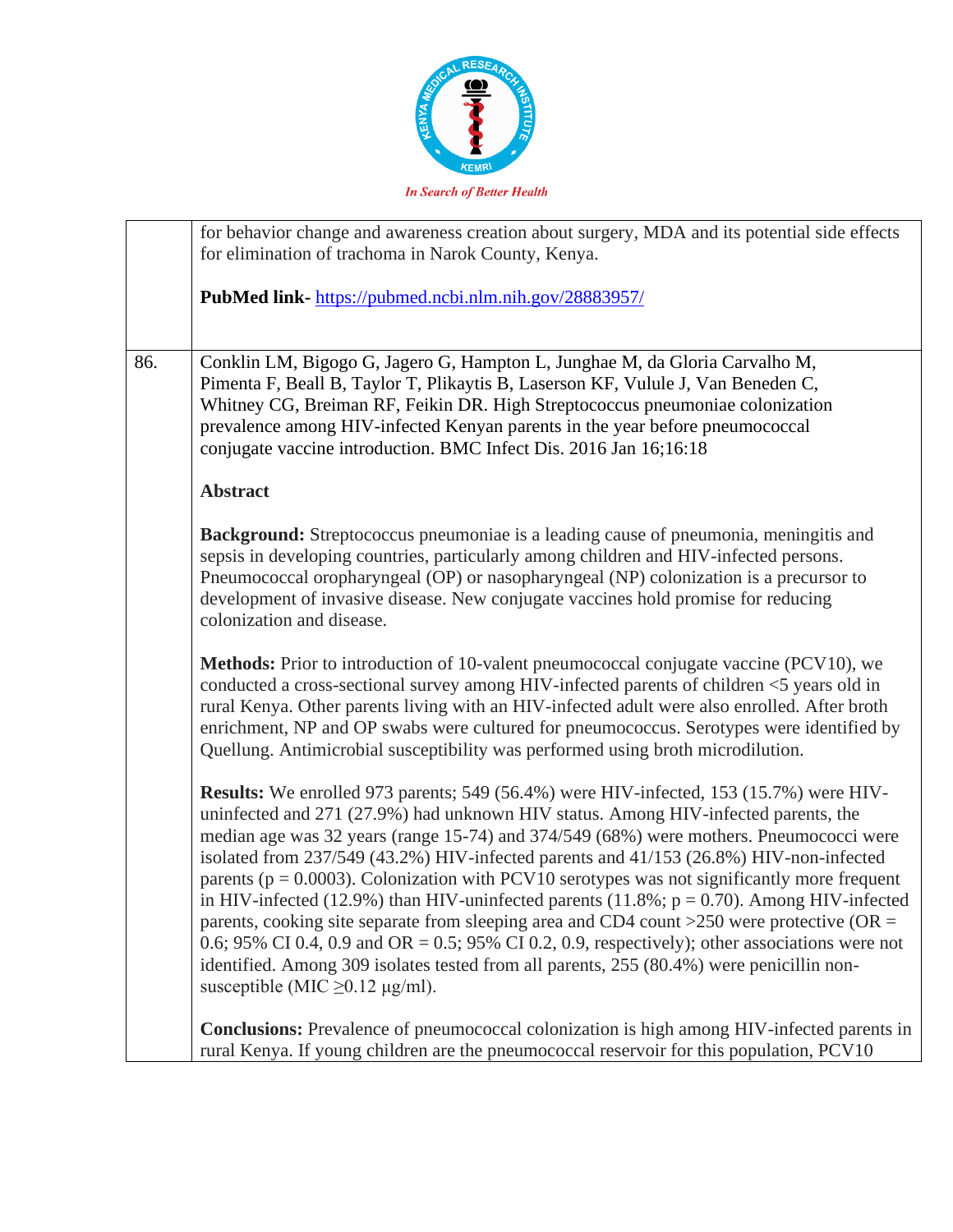

| introduction may reduce vaccine-type colonization and disease among HIV-infected parents<br>through indirect protection.<br>PubMed link- https://pubmed.ncbi.nlm.nih.gov/26774803/<br>87.<br>Ingasia LA, Cheruiyot J, Okoth SA, Andagalu B, Kamau E. Genetic variability<br>and population structure of Plasmodium falciparum parasite populations from<br>different malaria ecological regions of Kenya. Infect Genet Evol. 2016<br>Apr;39:372-380<br><b>Abstract</b><br>Transmission intensity, movement of human and vector hosts, biogeographical features, and<br>malaria control measures are some of the important factors that determine Plasmodium<br>falciparum parasite genetic variability and population structure. Kenya has different malaria<br>ecologies which might require different disease intervention methods. Refined parasite<br>population genetic studies are critical for informing malaria control and elimination strategies.<br>This study describes the genetic diversity and population structure of P. falciparum parasites<br>from the different malaria ecological zones in Kenya. Twelve multi-locus microsatellite (MS)<br>loci previously described were genotyped in 225 P. falciparum isolates collected between 2012<br>and 2013 from five sites; three in lowland endemic regions (Kisumu, Kombewa, and Malindi)<br>and two in highland, epidemic regions (Kisii and Kericho). Parasites from the lowland<br>endemic and highland epidemic regions of western Kenya had high genetic diversity compared<br>to coastal lowland endemic region of Kenya [Malindi]. The Kenyan parasites had a mean<br>genetic differentiation index (FST) of $0.072$ ( $p=0.011$ ). The multi-locus genetic analysis of the<br>12 MS revealed all the parasites had unique haplotypes. Significant linkage disequilibrium<br>(LD) was observed in all the five parasite populations. Kisumu had the most significant index<br>of association values $(0.16; p<0.0001)$ whereas Kisii had the least significant index of<br>association values (0.03; p<0.0001). Our data suggest high genetic diversity in Kenyan parasite<br>population with the exception of parasite from Malindi where malaria has been on the decline.<br>The presence of significant LD suggests that there is occurrence of inbreeding in the parasite<br>population. Parasite populations from Kisii showed the strongest evidence for epidemic<br>population structure whereas the rest of the regions showed panmixia. Defining the genetic<br>diversity of the parasites in different ecological regions of Kenya after introduction of the<br>artemether-lumefantrine is important in refining the spread of drug resistant strains and malaria<br>transmission for more effective control and eventual elimination of malaria in Kenya.<br>PubMed link-https://pubmed.ncbi.nlm.nih.gov/26472129/ |     |                                                                            |
|--------------------------------------------------------------------------------------------------------------------------------------------------------------------------------------------------------------------------------------------------------------------------------------------------------------------------------------------------------------------------------------------------------------------------------------------------------------------------------------------------------------------------------------------------------------------------------------------------------------------------------------------------------------------------------------------------------------------------------------------------------------------------------------------------------------------------------------------------------------------------------------------------------------------------------------------------------------------------------------------------------------------------------------------------------------------------------------------------------------------------------------------------------------------------------------------------------------------------------------------------------------------------------------------------------------------------------------------------------------------------------------------------------------------------------------------------------------------------------------------------------------------------------------------------------------------------------------------------------------------------------------------------------------------------------------------------------------------------------------------------------------------------------------------------------------------------------------------------------------------------------------------------------------------------------------------------------------------------------------------------------------------------------------------------------------------------------------------------------------------------------------------------------------------------------------------------------------------------------------------------------------------------------------------------------------------------------------------------------------------------------------------------------------------------------------------------------------------------------------------------------------------------------------------------------------------------------------------------------------------------------------------------------------------------------------------------------------------------------------------------------------------------------------------------------------------------------------------------------------------------------------------------------|-----|----------------------------------------------------------------------------|
|                                                                                                                                                                                                                                                                                                                                                                                                                                                                                                                                                                                                                                                                                                                                                                                                                                                                                                                                                                                                                                                                                                                                                                                                                                                                                                                                                                                                                                                                                                                                                                                                                                                                                                                                                                                                                                                                                                                                                                                                                                                                                                                                                                                                                                                                                                                                                                                                                                                                                                                                                                                                                                                                                                                                                                                                                                                                                                        |     |                                                                            |
|                                                                                                                                                                                                                                                                                                                                                                                                                                                                                                                                                                                                                                                                                                                                                                                                                                                                                                                                                                                                                                                                                                                                                                                                                                                                                                                                                                                                                                                                                                                                                                                                                                                                                                                                                                                                                                                                                                                                                                                                                                                                                                                                                                                                                                                                                                                                                                                                                                                                                                                                                                                                                                                                                                                                                                                                                                                                                                        |     |                                                                            |
|                                                                                                                                                                                                                                                                                                                                                                                                                                                                                                                                                                                                                                                                                                                                                                                                                                                                                                                                                                                                                                                                                                                                                                                                                                                                                                                                                                                                                                                                                                                                                                                                                                                                                                                                                                                                                                                                                                                                                                                                                                                                                                                                                                                                                                                                                                                                                                                                                                                                                                                                                                                                                                                                                                                                                                                                                                                                                                        |     |                                                                            |
|                                                                                                                                                                                                                                                                                                                                                                                                                                                                                                                                                                                                                                                                                                                                                                                                                                                                                                                                                                                                                                                                                                                                                                                                                                                                                                                                                                                                                                                                                                                                                                                                                                                                                                                                                                                                                                                                                                                                                                                                                                                                                                                                                                                                                                                                                                                                                                                                                                                                                                                                                                                                                                                                                                                                                                                                                                                                                                        |     |                                                                            |
|                                                                                                                                                                                                                                                                                                                                                                                                                                                                                                                                                                                                                                                                                                                                                                                                                                                                                                                                                                                                                                                                                                                                                                                                                                                                                                                                                                                                                                                                                                                                                                                                                                                                                                                                                                                                                                                                                                                                                                                                                                                                                                                                                                                                                                                                                                                                                                                                                                                                                                                                                                                                                                                                                                                                                                                                                                                                                                        |     |                                                                            |
|                                                                                                                                                                                                                                                                                                                                                                                                                                                                                                                                                                                                                                                                                                                                                                                                                                                                                                                                                                                                                                                                                                                                                                                                                                                                                                                                                                                                                                                                                                                                                                                                                                                                                                                                                                                                                                                                                                                                                                                                                                                                                                                                                                                                                                                                                                                                                                                                                                                                                                                                                                                                                                                                                                                                                                                                                                                                                                        | 88. | Kinyoki DK, Berkley JA, Moloney GM, Odundo EO, Kandala NB, Noor AM. Space- |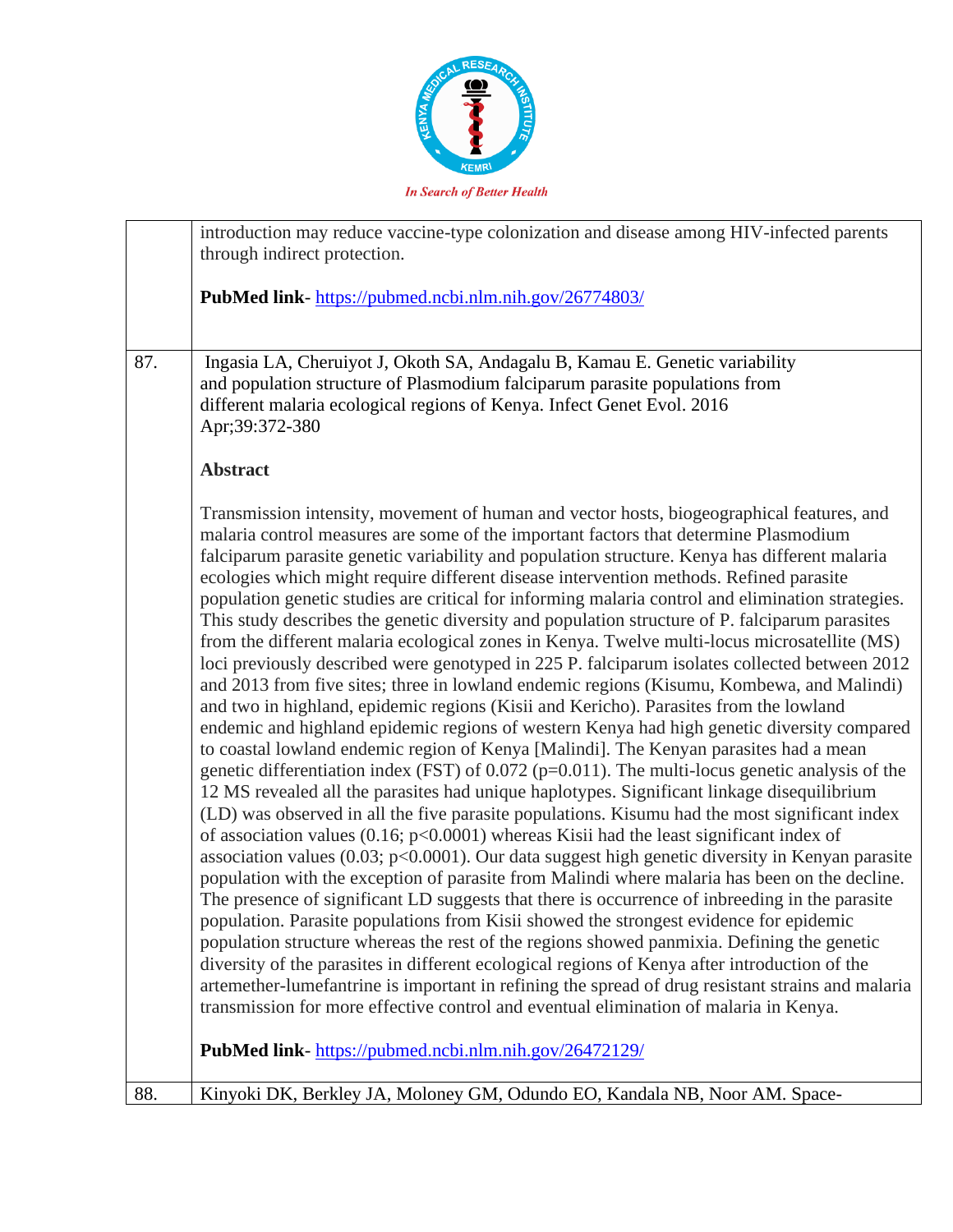

|     | time mapping of wasting among children under the age of five years in Somalia<br>from 2007 to 2010. Spat Spatiotemporal Epidemiol. 2016 Feb;16:77-87                                                                                                                                                                                                                                                                                                                                                                                                                                                                                                                                             |
|-----|--------------------------------------------------------------------------------------------------------------------------------------------------------------------------------------------------------------------------------------------------------------------------------------------------------------------------------------------------------------------------------------------------------------------------------------------------------------------------------------------------------------------------------------------------------------------------------------------------------------------------------------------------------------------------------------------------|
|     | <b>Abstract</b>                                                                                                                                                                                                                                                                                                                                                                                                                                                                                                                                                                                                                                                                                  |
|     | <b>Objective:</b> To determine the sub-national seasonal prevalence and trends in wasting from 2007<br>to 2010 among children aged 6-59 months in Somalia using remote sensing and household<br>survey data from nutritional surveys.                                                                                                                                                                                                                                                                                                                                                                                                                                                            |
|     | Methods: Bayesian hierarchical space-time model was implemented using a stochastic partial<br>differential equation (SPDE) approach in integrated nested Laplace approximations (INLA) to<br>produce risk maps of wasting at $1 \times 1$ km(2) spatial resolution and predict to seasons in each<br>year of study from 2007 to 2010.                                                                                                                                                                                                                                                                                                                                                            |
|     | <b>Results:</b> The prevalence of wasting was generally at critical levels throughout the country,<br>with most of the areas remaining in the upper classes of critical and very critical levels. There<br>was minimal variation in wasting from year-to-year, but a well-defined seasonal variation was<br>observed. The mean difference of the prevalence of wasting between the dry and wet season<br>ranges from 0% to 5%. The risks of wasting in the South Central zone were highest in the<br>Gedo (37%) and Bay (32%) regions. In North East zone the risk was highest in Nugaal (25%)<br>and in the North West zone the risk was high in Awdal and Woqooyi Galbeed regions with<br>23%. |
|     | <b>Conclusion:</b> There was a clear seasonal variation in wasting with minimal year-to-year<br>variability from 2007 to 2010 in Somalia. The prevalence was high during the long dry season,<br>which affects the prevalence in the preceding long rainy season. Understanding the seasonal<br>fluctuations of wasting in different locations and at different times is important to inform<br>timely interventions.                                                                                                                                                                                                                                                                            |
|     | PubMed link- https://pubmed.ncbi.nlm.nih.gov/26919757/                                                                                                                                                                                                                                                                                                                                                                                                                                                                                                                                                                                                                                           |
| 89. | Kinyoki DK, Berkley JA, Moloney GM, Odundo EO, Kandala NB, Noor AM.<br>Environmental predictors of stunting among children under-five in Somalia:<br>cross-sectional studies from 2007 to 2010. BMC Public Health. 2016 Jul<br>28;16:654                                                                                                                                                                                                                                                                                                                                                                                                                                                         |
|     | <b>Abstract</b>                                                                                                                                                                                                                                                                                                                                                                                                                                                                                                                                                                                                                                                                                  |
|     | <b>Background:</b> Stunting among children under five years old is associated with long-term<br>effects on cognitive development, school achievement, economic productivity in adulthood                                                                                                                                                                                                                                                                                                                                                                                                                                                                                                         |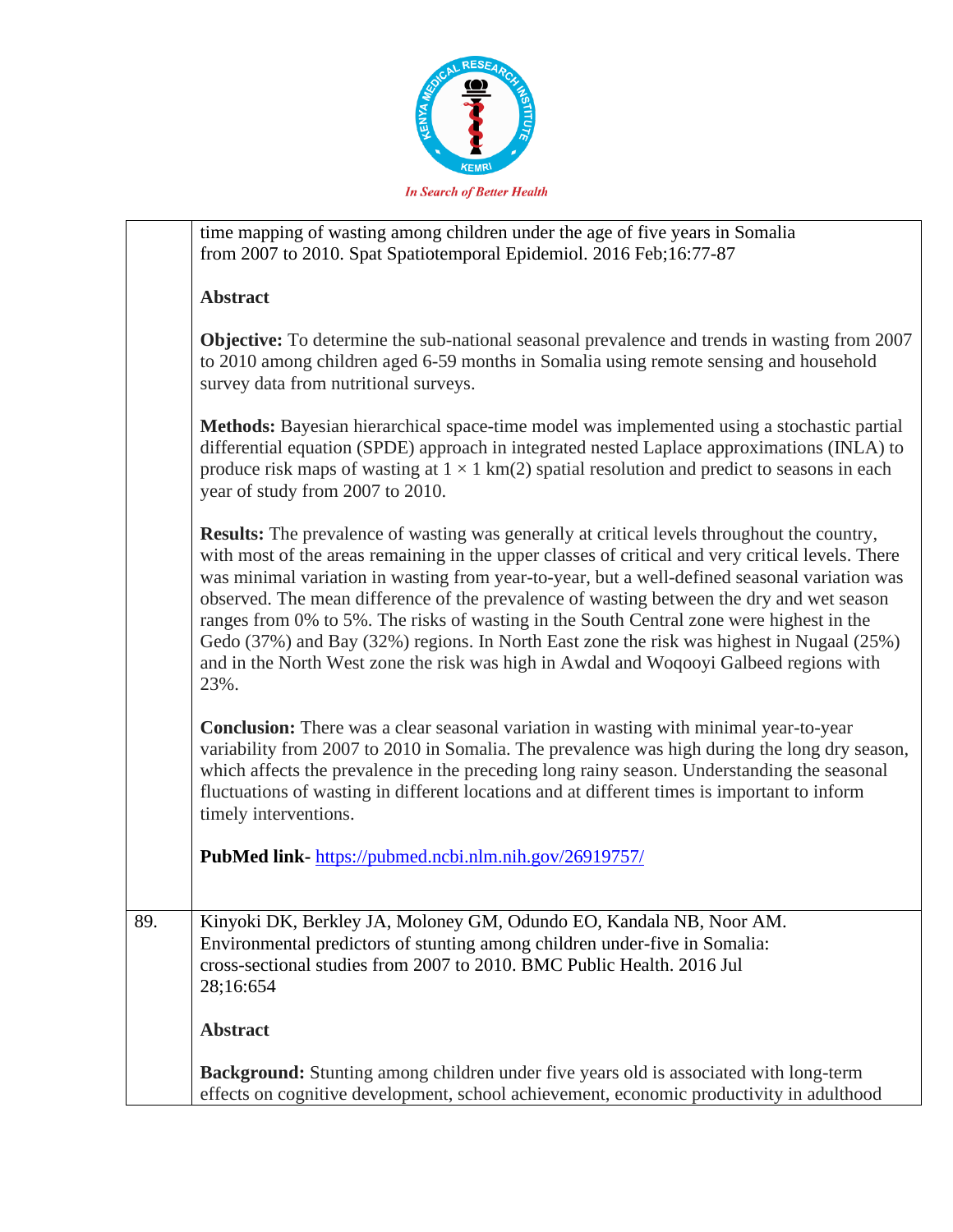

|     | and maternal reproductive outcomes. Accurate estimation of stunting and tools to forecast risk<br>are key to planning interventions. We estimated the prevalence and distribution of stunting<br>among children under five years in Somalia from 2007 to 2010 and explored the role of<br>environmental covariates in its forecasting.                                                                                                                                                                                                                                                                                                                                                                                                                                                                                                                       |
|-----|--------------------------------------------------------------------------------------------------------------------------------------------------------------------------------------------------------------------------------------------------------------------------------------------------------------------------------------------------------------------------------------------------------------------------------------------------------------------------------------------------------------------------------------------------------------------------------------------------------------------------------------------------------------------------------------------------------------------------------------------------------------------------------------------------------------------------------------------------------------|
|     | Methods: Data from household nutritional surveys in Somalia from 2007 to 2010 with a total<br>of 1,066 clusters covering 73,778 children were included. We developed a Bayesian<br>hierarchical space-time model to forecast stunting by using the relationship between observed<br>stunting and environmental covariates in the preceding years. We then applied the model<br>coefficients to environmental covariates in subsequent years. To determine the accuracy of the<br>forecasting, we compared this model with a model that used data from all the years with the<br>corresponding environmental covariates.                                                                                                                                                                                                                                      |
|     | <b>Results:</b> Rainfall (OR = $0.994$ , 95 % Credible interval (CrI): $0.993$ , $0.995$ ) and vegetation<br>cover (OR = $0.719$ , 95 % CrI: 0.603, 0.858) were significant in forecasting stunting. The<br>difference in estimates of stunting using the two approaches was less than 3 % in all the<br>regions for all forecast years.                                                                                                                                                                                                                                                                                                                                                                                                                                                                                                                     |
|     | <b>Conclusion:</b> Stunting in Somalia is spatially and temporally heterogeneous. Rainfall and<br>vegetation are major drivers of these variations. The use of environmental covariates for<br>forecasting of stunting is a potentially useful and affordable tool for planning interventions to<br>reduce the high burden of malnutrition in Somalia.                                                                                                                                                                                                                                                                                                                                                                                                                                                                                                       |
|     | PubMed link-https://pubmed.ncbi.nlm.nih.gov/27464568/                                                                                                                                                                                                                                                                                                                                                                                                                                                                                                                                                                                                                                                                                                                                                                                                        |
| 90. | Steinbaum L, Njenga SM, Kihara J, Boehm AB, Davis J, Null C, Pickering AJ.<br>Soil-Transmitted Helminth Eggs Are Present in Soil at Multiple Locations within<br>Households in Rural Kenya. PLoS One. 2016 Jun 24;11(6):e0157780                                                                                                                                                                                                                                                                                                                                                                                                                                                                                                                                                                                                                             |
|     | <b>Abstract</b>                                                                                                                                                                                                                                                                                                                                                                                                                                                                                                                                                                                                                                                                                                                                                                                                                                              |
|     | Almost one-quarter of the world's population is infected with soil-transmitted helminths<br>(STH). We conducted a study to determine the prevalence and location of STH-Ascaris,<br>Trichuris, and hookworm spp.-egg contamination in soil within rural household plots in<br>Kenya. Field staff collected soil samples from July to September 2014 from the house entrance<br>and the latrine entrance of households in Kakamega County; additional spatial sampling was<br>conducted at a subset of households ( $N = 22$ samples from 3 households). We analyzed soil<br>samples using a modified version of the US Environmental Protection Agency (EPA) method<br>for enumerating Ascaris in biosolids. We found 26.8% of households had one or more species<br>of STH eggs present in the soil in at least one household location ( $n = 18$ out of 67 |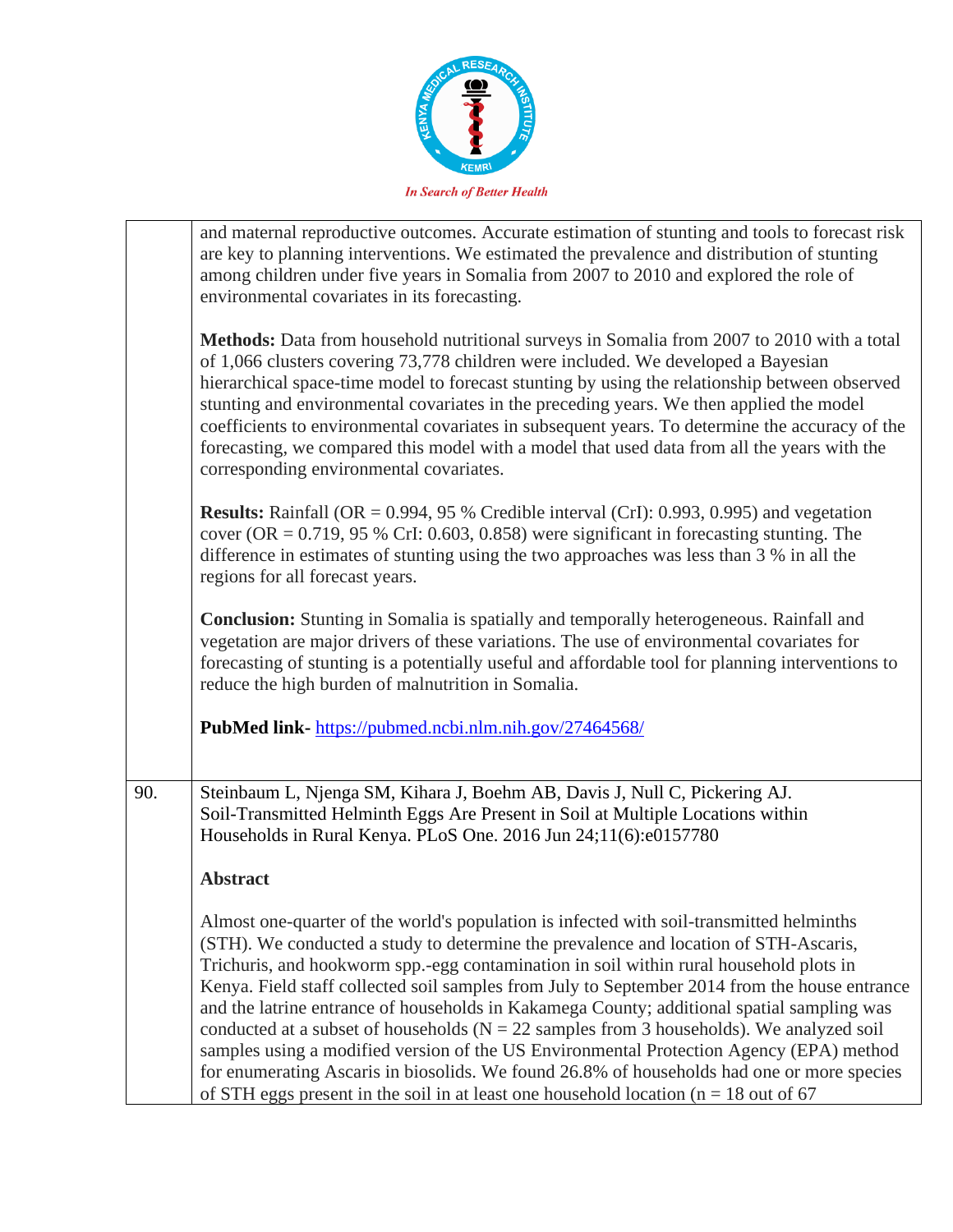

|     | households), and Ascaris was the most commonly detected STH (19.4%, $n = 13$ out of 67<br>households). Prevalence of STH eggs in soil was equally likely at the house entrance (19.4%,<br>$N = 67$ ) as at the latrine entrance (11.3%, $N = 62$ ) ( $p = 0.41$ ). We also detected STH eggs at<br>bathing and food preparation areas in the three houses revisited for additional spatial sampling,<br>indicating STH exposure can occur at multiple sites within a household plot, not just near the<br>latrine. The highest concentration of eggs in one house occurred in the child's play area. Our<br>findings suggest interventions to limit child exposure to household soil could complement<br>other STH control strategies. |
|-----|----------------------------------------------------------------------------------------------------------------------------------------------------------------------------------------------------------------------------------------------------------------------------------------------------------------------------------------------------------------------------------------------------------------------------------------------------------------------------------------------------------------------------------------------------------------------------------------------------------------------------------------------------------------------------------------------------------------------------------------|
|     | Pubmed link-https://pubmed.ncbi.nlm.nih.gov/27341102/                                                                                                                                                                                                                                                                                                                                                                                                                                                                                                                                                                                                                                                                                  |
| 91. | Nightingale H, Walsh KJ, Olupot-Olupot P, Engoru C, Ssenyondo T,<br>Nteziyaremye J, Amorut D, Nakuya M, Arimi M, Frost G, Maitland K. Validation of<br>triple pass 24-hour dietary recall in Ugandan children by simultaneous weighed<br>food assessment. BMC Nutr. 2016 Aug 24;2:56.                                                                                                                                                                                                                                                                                                                                                                                                                                                  |
|     | <b>Abstract</b>                                                                                                                                                                                                                                                                                                                                                                                                                                                                                                                                                                                                                                                                                                                        |
|     | <b>Background:</b> Undernutrition remains highly prevalent in African children, highlighting the<br>need for accurately assessing dietary intake. In order to do so, the assessment method must be<br>validated in the target population. A triple pass 24 hour dietary recall with volumetric portion<br>size estimation has been described but not previously validated in African children. This study<br>aimed to establish the relative validity of 24-hour dietary recalls of daily food consumption in<br>healthy African children living in Mbale and Soroti, eastern Uganda compared to simultaneous<br>weighed food records.                                                                                                 |
|     | Methods: Quantitative assessment of daily food consumption by weighed food records<br>followed by two independent assessments using triple pass 24-hour dietary recall on the<br>following day. In conjunction with household measures and standard food sizes, volumes of<br>liquid, dry rice, or play dough were used to aid portion size estimation. Inter-assessor<br>agreement, and agreement with weighed food records was conducted primarily by Bland-<br>Altman analysis and secondly by intraclass correlation coefficients and quartile cross-<br>classification.                                                                                                                                                           |
|     | <b>Results:</b> 19 healthy children aged 6 months to 12 years were included in the study. Bland-<br>Altman analysis showed 24-hour recall only marginally under-estimated energy (mean<br>difference of 149kJ or 2.8%; limits of agreement -1618 to 1321kJ), protein (2.9g or 9.4%; -<br>12.6 to 6.7g), and iron (0.43mg or 8.3%; -3.1 to 2.3mg). Quartile cross-classification was<br>correct in 79% of cases for energy intake, and 89% for both protein and iron. The intraclass                                                                                                                                                                                                                                                    |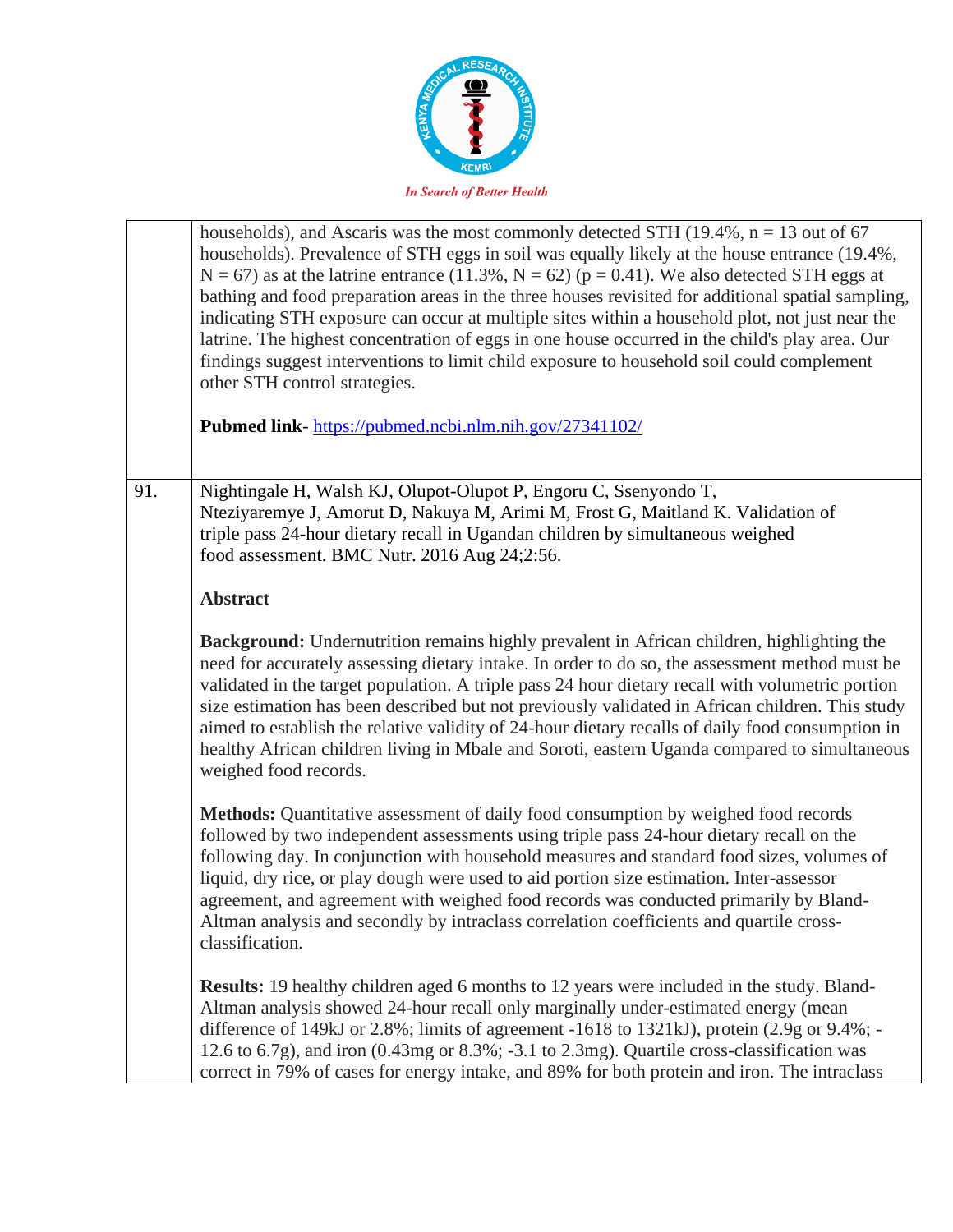

|     | correlation coefficient between the separate dietary recalls for energy was 0.801 (95% CI,<br>0.429-0.933), indicating acceptable inter-observer agreement.                                                                                                                                                                                                                                                                                                                                                                                                                                                                                                                                                                                                                                                                                                                                                                                                                                                                                                                                                                                                                                                                                                                                                                                                                                                                                                                                                                                                                                                                                                                                                                                                                                                                                                                                                                                                                                                                                                                                  |
|-----|----------------------------------------------------------------------------------------------------------------------------------------------------------------------------------------------------------------------------------------------------------------------------------------------------------------------------------------------------------------------------------------------------------------------------------------------------------------------------------------------------------------------------------------------------------------------------------------------------------------------------------------------------------------------------------------------------------------------------------------------------------------------------------------------------------------------------------------------------------------------------------------------------------------------------------------------------------------------------------------------------------------------------------------------------------------------------------------------------------------------------------------------------------------------------------------------------------------------------------------------------------------------------------------------------------------------------------------------------------------------------------------------------------------------------------------------------------------------------------------------------------------------------------------------------------------------------------------------------------------------------------------------------------------------------------------------------------------------------------------------------------------------------------------------------------------------------------------------------------------------------------------------------------------------------------------------------------------------------------------------------------------------------------------------------------------------------------------------|
|     | <b>Conclusions:</b> Dietary assessment using 24-hour dietary recall with volumetric portion size<br>estimation resulted in similar and acceptable estimates of dietary intake compared with<br>weighed food records and thus is considered a valid method for daily dietary intake assessment<br>of children in communities with similar diets. The method will be utilised in a sub-study of a<br>large randomised controlled trial addressing treatment in severe childhood anaemia.<br>PubMed link-https://pubmed.ncbi.nlm.nih.gov/27795836/                                                                                                                                                                                                                                                                                                                                                                                                                                                                                                                                                                                                                                                                                                                                                                                                                                                                                                                                                                                                                                                                                                                                                                                                                                                                                                                                                                                                                                                                                                                                              |
|     |                                                                                                                                                                                                                                                                                                                                                                                                                                                                                                                                                                                                                                                                                                                                                                                                                                                                                                                                                                                                                                                                                                                                                                                                                                                                                                                                                                                                                                                                                                                                                                                                                                                                                                                                                                                                                                                                                                                                                                                                                                                                                              |
| 92. | Gachara G, Symekher S, Otieno M, Magana J, Opot B, Bulimo W. Whole genome<br>characterization of human influenza A(H1N1)pdm09 viruses isolated from Kenya<br>during the 2009 pandemic. Infect Genet Evol. 2016 Jun;40:98-103.                                                                                                                                                                                                                                                                                                                                                                                                                                                                                                                                                                                                                                                                                                                                                                                                                                                                                                                                                                                                                                                                                                                                                                                                                                                                                                                                                                                                                                                                                                                                                                                                                                                                                                                                                                                                                                                                |
|     | <b>Abstract</b>                                                                                                                                                                                                                                                                                                                                                                                                                                                                                                                                                                                                                                                                                                                                                                                                                                                                                                                                                                                                                                                                                                                                                                                                                                                                                                                                                                                                                                                                                                                                                                                                                                                                                                                                                                                                                                                                                                                                                                                                                                                                              |
|     | An influenza pandemic caused by a novel influenza virus A(H1N1)pdm09 spread worldwide<br>in 2009 and is estimated to have caused between 151,700 and 575,400 deaths globally. While<br>whole genome data on new virus enables a deeper insight in the pathogenesis, epidemiology,<br>and drug sensitivities of the circulating viruses, there are relatively limited complete genetic<br>sequences available for this virus from African countries. We describe herein the full genome<br>analysis of influenza A(H1N1)pdm09 viruses isolated in Kenya between June 2009 and<br>August 2010. A total of 40 influenza A(H1N1)pdm09 viruses isolated during the pandemic<br>were selected. The segments from each isolate were amplified and directly sequenced. The<br>resulting sequences of individual gene segments were concatenated and used for subsequent<br>analysis. These were used to infer phylogenetic relationships and also to reconstruct the time<br>of most recent ancestor, time of introduction into the country, rates of substitution and to<br>estimate a time-resolved phylogeny. The Kenyan complete genome sequences clustered with<br>globally distributed clade 2 and clade 7 sequences but local clade 2 viruses did not circulate<br>beyond the introductory foci while clade 7 viruses disseminated country wide. The time of the<br>most recent common ancestor was estimated between April and June 2009, and distinct<br>clusters circulated during the pandemic. The complete genome had an estimated rate of<br>nucleotide substitution of $4.9 \times 10(-3)$ substitutions/site/year and greater diversity in surface<br>expressed proteins was observed. We show that two clades of influenza A(H1N1)pdm09 virus<br>were introduced into Kenya from the UK and the pandemic was sustained as a result of<br>importations. Several closely related but distinct clusters co-circulated locally during the peak<br>pandemic phase but only one cluster dominated in the late phase of the pandemic suggesting<br>that it possessed greater adaptability. |

**PubMed link-** <https://pubmed.ncbi.nlm.nih.gov/26921801/>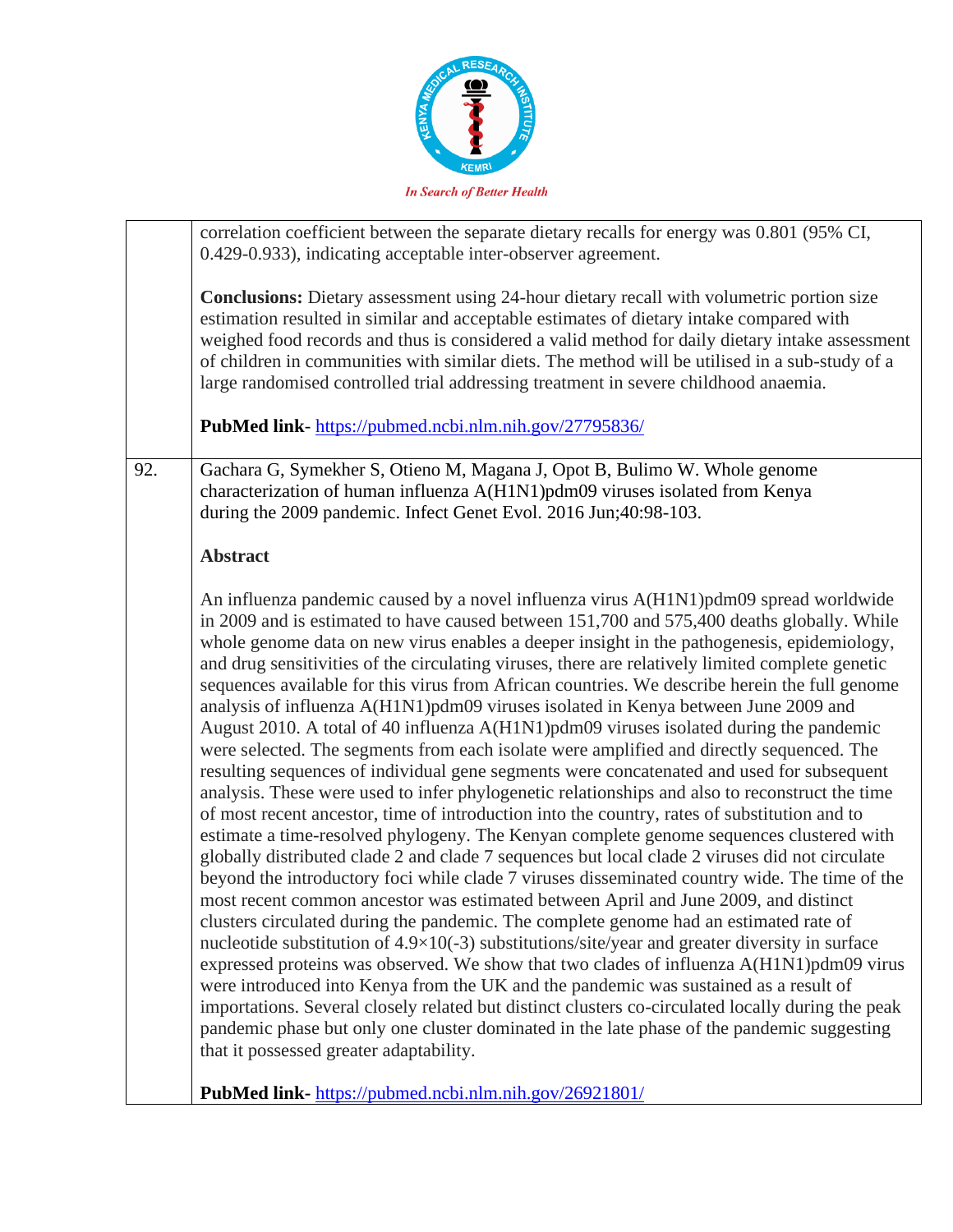

| 93. | Alcock KJ, Abubakar A, Newton CR, Holding P. The effects of prenatal HIV<br>exposure on language functioning in Kenyan children: establishing an evaluative<br>framework. BMC Res Notes. 2016 Oct 12;9(1):463                                                                                                                                                 |
|-----|---------------------------------------------------------------------------------------------------------------------------------------------------------------------------------------------------------------------------------------------------------------------------------------------------------------------------------------------------------------|
|     | <b>Abstract</b>                                                                                                                                                                                                                                                                                                                                               |
|     | <b>Background:</b> HIV infection has been associated with impaired language development in<br>prenatally exposed children. Although most of the burden of HIV occurs in sub-Saharan<br>Africa, there have not been any comprehensive studies of HIV exposure on multiple aspects of<br>language development using instruments appropriate for the population. |
|     | Methods: We compared language development in children exposed to HIV in utero to<br>community controls ( $N = 262$ , 8-30 months) in rural Kenya, using locally adapted and<br>validated communicative development inventories.                                                                                                                               |
|     | <b>Results:</b> The mean score of the younger HIV-exposed uninfected infants (8-15 months) was<br>not significantly below that of the controls; however older HIV-exposed uninfected children<br>had significantly poorer language scores, with HIV positive children scoring more poorly than<br>community controls, on several measures.                    |
|     | <b>Conclusions:</b> Our preliminary data indicates that HIV infection is associated with impaired<br>early language development, and that the methodology developed would be responsive to a<br>more detailed investigation of the variability in outcome amongst children exposed to HIV,<br>irrespective of their infection status.                         |
|     | PubMed link-https://pubmed.ncbi.nlm.nih.gov/27733206/                                                                                                                                                                                                                                                                                                         |
| 94. | Wahome E, Ngetsa C, Mwambi J, Gelderblom HC, Manyonyi GO, Micheni M, Hassan<br>A, Price MA, Graham SM, Sanders EJ. Hepatitis B Virus Incidence and Risk Factors<br>Among Human Immunodeficiency Virus-1 Negative Men Who Have Sex With Men in<br>Kenya. Open Forum Infect Dis. 2016 Dec 7;4(1):ofw253                                                         |
|     | <b>Abstract</b>                                                                                                                                                                                                                                                                                                                                               |
|     | No data exist on hepatitis B virus (HBV) incidence among African men who have sex with<br>men (MSM). We tested plasma samples archived between 2005 and 2014 for HBV core<br>antibody or surface antigen seroconversion in a cohort of 312 initially human<br>immunodeficiency virus (HIV)-1-negative MSM with no evidence of prior HBV infection.            |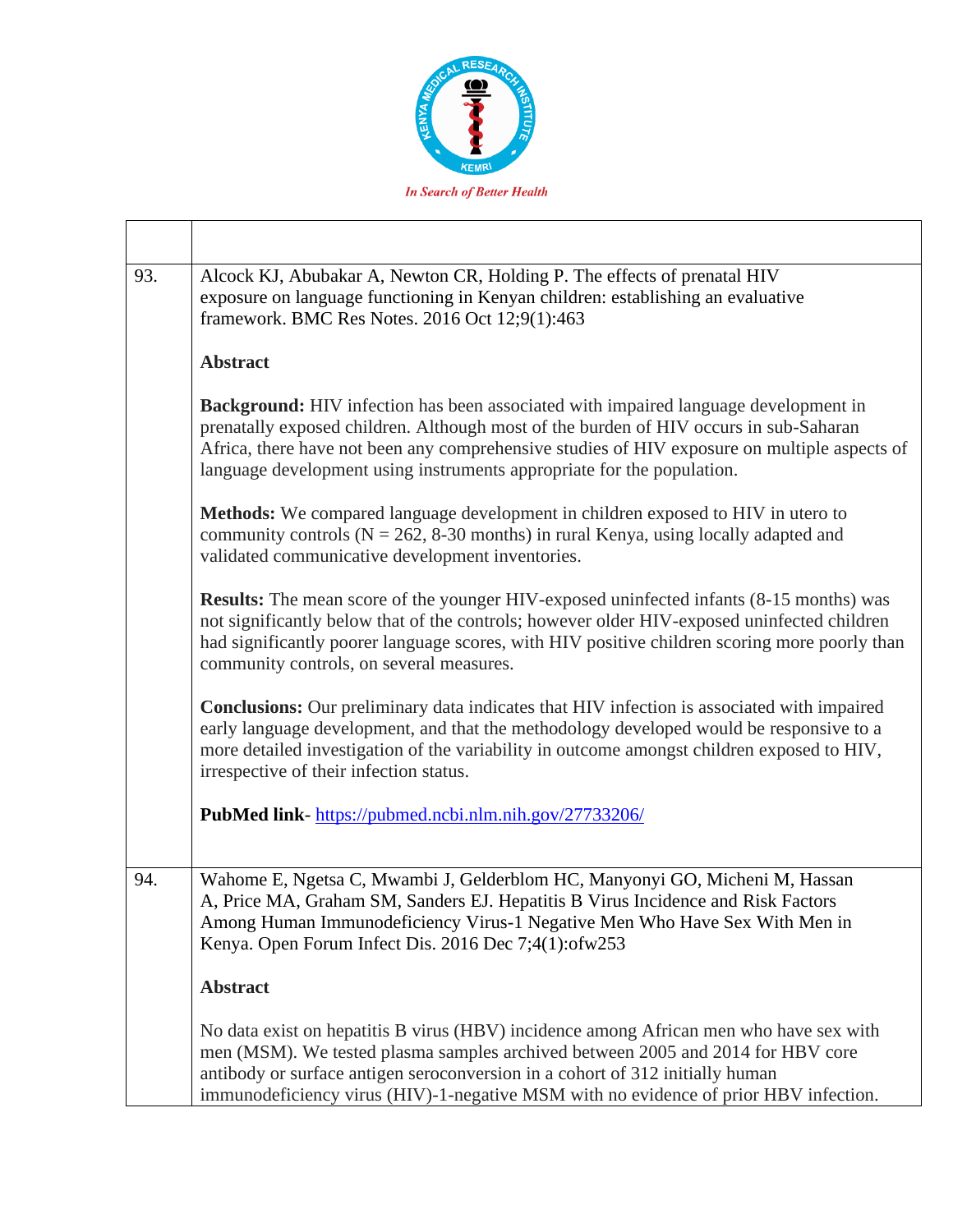

|     | Hepatitis B virus incidence was 6.0/100 person-years (95% confidence interval [CI], 3.9-9.1).<br>Hepatitis B virus acquisition was associated with being uncircumcised (adjusted incidence rate<br>ratio [aIRR], 5.0; 95% CI, 1.5-16.8), recent HIV-1 acquisition (aIRR, 2.9; 95% CI, 1.1-7.7),<br>rape (aIRR, 5.0; 95% CI, 1.2-20.4), and any tertiary education (aIRR, 3.2; 95% CI, 1.1-9.7).<br>African MSM have a substantial risk of HBV acquisition and require vaccination urgently.<br>PubMed link- https://pubmed.ncbi.nlm.nih.gov/28695141/ |
|-----|-------------------------------------------------------------------------------------------------------------------------------------------------------------------------------------------------------------------------------------------------------------------------------------------------------------------------------------------------------------------------------------------------------------------------------------------------------------------------------------------------------------------------------------------------------|
| 95. | Abubakar A, Van de Vijver FJR, Fischer R, Hassan AS, K Gona J, Dzombo JT,<br>Bomu G, Katana K, Newton CR. 'Everyone has a secret they keep close to their<br>hearts': challenges faced by adolescents living with HIV infection at the Kenyan<br>coast. BMC Public Health. 2016 Feb 29;16:197                                                                                                                                                                                                                                                         |
|     | <b>Abstract</b>                                                                                                                                                                                                                                                                                                                                                                                                                                                                                                                                       |
|     | <b>Background:</b> The upsurge in the uptake of antiretroviral therapy (ART) has led to a<br>significant increase in the survival of vertically acquired HIV infected children, many of whom<br>are currently living into adolescence and early adulthood. However little if anything is known<br>of the lived experiences and the challenges faced by HIV positive adolescents in the African<br>context. We set out to investigate psychosocial challenges faced by HIV infected adolescents<br>on the Kenyan coast.                                |
|     | Methods: A total of 44 participants (12 HIV-infected adolescents, 7 HIV uninfected<br>adolescents, and 25 key informants) took part in this qualitative study, using individually<br>administered in-depth interviews. A framework approach was used to analyze the data using<br>NVIVO software.                                                                                                                                                                                                                                                     |
|     | <b>Results:</b> We observed that the challenges faced by adolescents in rural Kenya could be placed<br>into six major themes: poverty, poor mental and physical health, the lack of a school system<br>that is responsive to their needs, challenges in how to disclose to peers and family members,<br>high levels of stigma in its various forms, and challenges of medical adherence leading to the<br>need for close monitoring.                                                                                                                  |
|     | <b>Conclusion:</b> In this African community, vertically acquired HIV-infected adolescents face a<br>complex set of social, economic and medical challenges. Our study points to the urgent need to<br>develop multisectorial intervention support programmes to fully address these challenges.                                                                                                                                                                                                                                                      |
|     | PubMed link- https://pubmed.ncbi.nlm.nih.gov/26927422/                                                                                                                                                                                                                                                                                                                                                                                                                                                                                                |
| 96. | Kepha S, Nikolay B, Nuwaha F, Mwandawiro CS, Nankabirwa J, Ndibazza J, Cano<br>J, Matoke-Muhia D, Pullan RL, Allen E, Halliday KE, Brooker SJ. Plasmodium                                                                                                                                                                                                                                                                                                                                                                                             |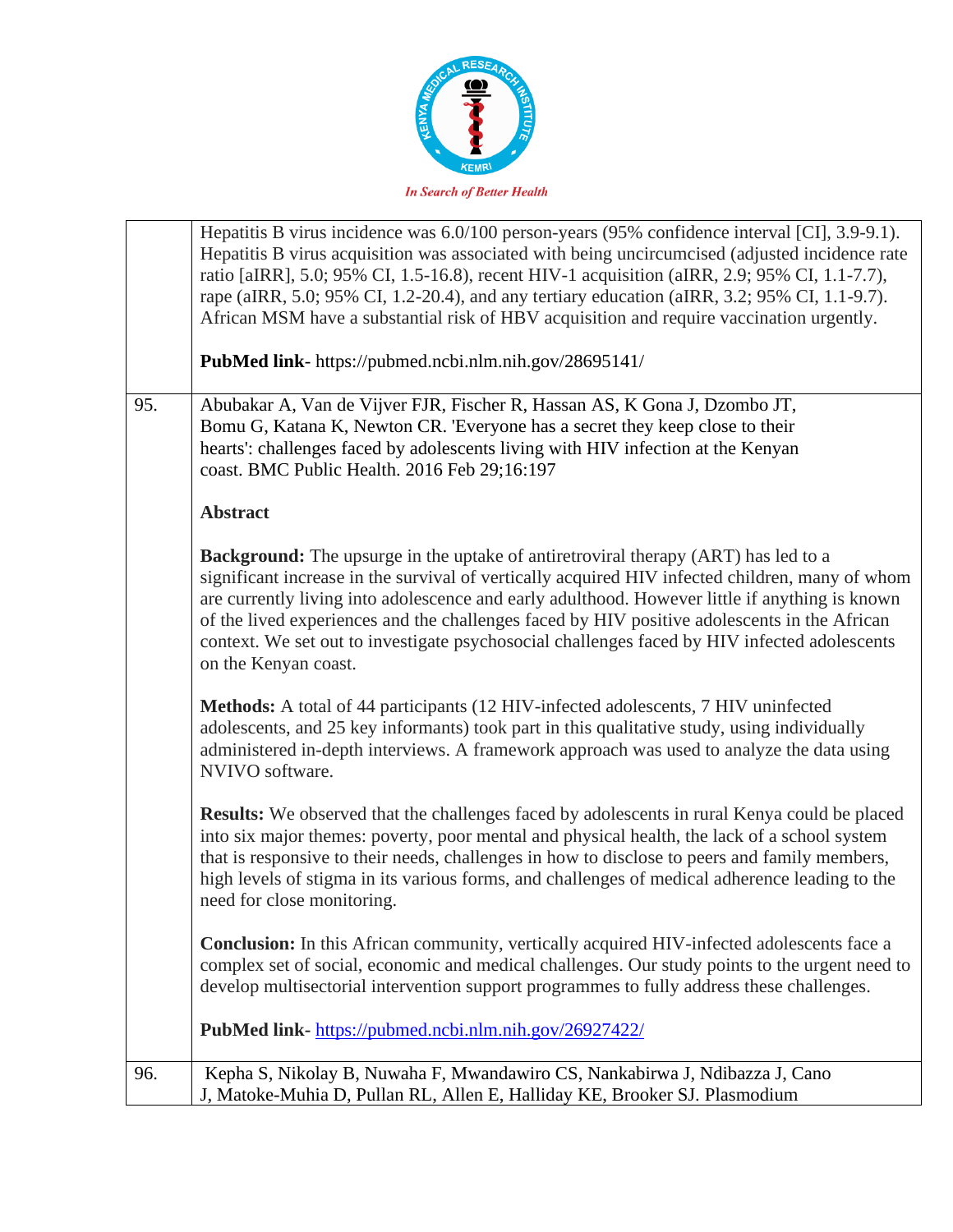

falciparum parasitaemia and clinical malaria among school children living in a high transmission setting in western Kenya. Malar J. 2016 Mar 11;15:157.

## **Abstract**

**Background:** Malaria among school children is increasingly receiving attention, yet the burden of malaria in this age group is poorly defined. This study presents data on malaria morbidity among school children in Bungoma county, western Kenya.

**Method:** This study investigated the burden and risk factors of Plasmodium falciparum infection, clinical malaria, and anaemia among 2346 school children aged 5-15 years, who were enrolled in an individually randomized trial evaluating the effect of anthelmintic treatment on the risks of malaria. At baseline, children were assessed for anaemia and nutritional status and information on household characteristics was collected. Children were followed-up for 13 months to assess the incidence of clinical malaria by active detection, and P. falciparum infection and density evaluated using repeated cross-sectional surveys over 15 months.

**Results:** On average prevalence of P. falciparum infection was 42% and ranged between 32 and 48% during the five cross-sectional surveys. Plasmodium falciparum prevalence was significantly higher among boys than girls. The overall incidence of clinical malaria was 0.26 episodes per person year (95% confidence interval, 0.24-0.29) and was significantly higher among girls (0.23 versus 0.31, episodes per person years). Both infection prevalence and clinical disease varied by season. In multivariable analysis, P. falciparum infection was associated with being male, lower socioeconomic status and stunting. The risk of clinical malaria was associated with being female.

**Conclusion:** These findings show that the burden of P. falciparum parasitaemia, clinical malaria and anaemia among school children is not insignificant, and suggest that malaria control programmes should be expanded to include this age group.

**PubMed link**- <https://pubmed.ncbi.nlm.nih.gov/26969283/>

| 97. | Mdodo R, Gust D, Otieno FO, McLellan-Lemal E, Chen RT, LeBaron C, Hardnett      |
|-----|---------------------------------------------------------------------------------|
|     | F, Turner K, Ndivo R, Zeh C, Samandari T, Mills LA. Investigation of HIV        |
|     | Incidence Rates in a High-Risk, High-Prevalence Kenyan Population: Potential    |
|     | Lessons for Intervention Trials and Programmatic Strategies. J Int Assoc Provid |
|     | AIDS Care. 2016 Jan-Feb; 15(1): 42-50                                           |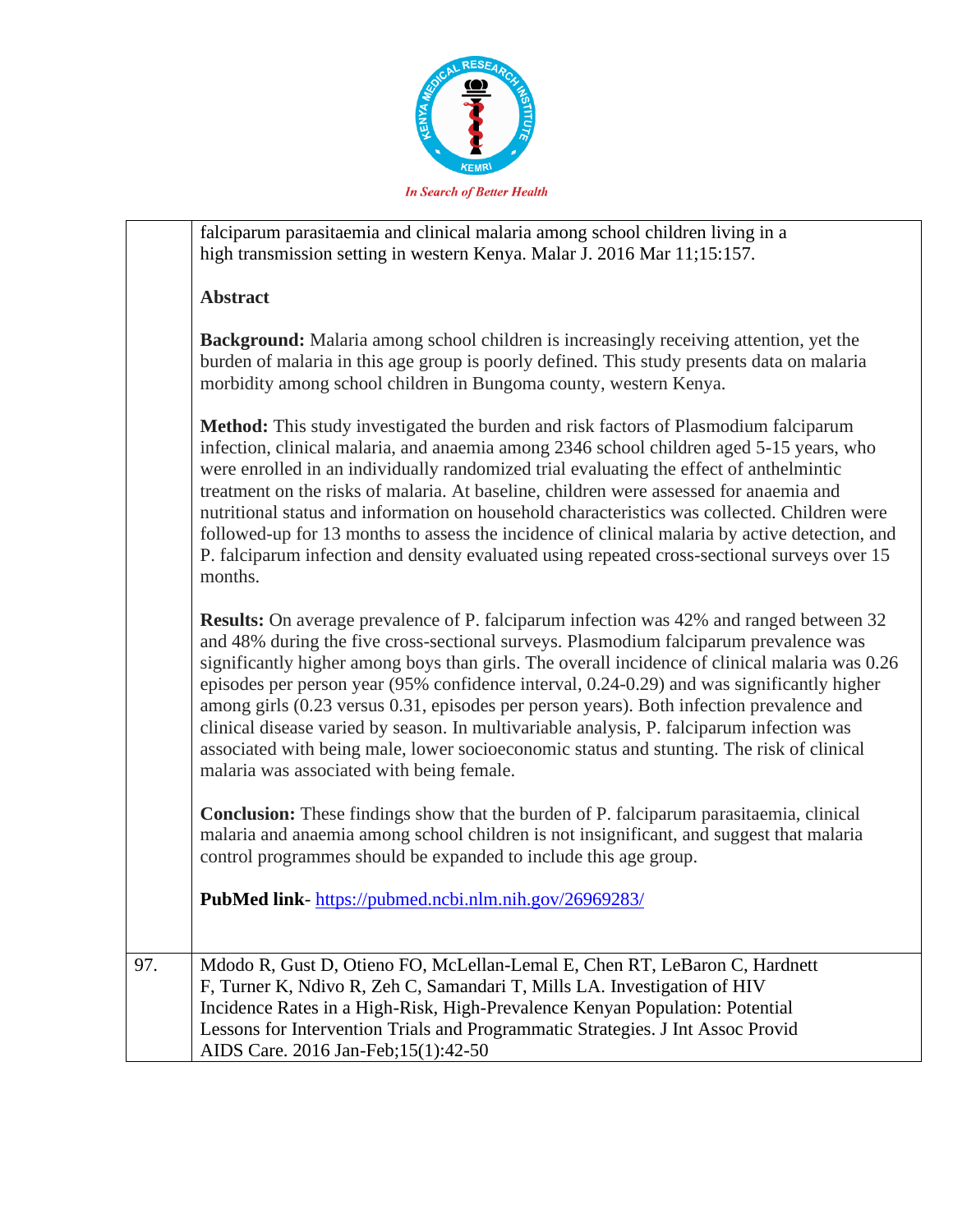

|     | Cost-effective HIV prevention programs should target persons at high risk of HIV acquisition.<br>We conducted an observational HIV incidence cohort study in Kisumu, Kenya, where HIV<br>prevalence is triple that of the national rate. We used referral and venue-sampling approaches<br>to enroll HIV-negative persons for a 12-month observational cohort, August 2010 to<br>September 2011, collected data using computer-assisted interviews, and performed HIV testing<br>quarterly. Among 1292 eligible persons, 648 (50%) were excluded for HIV positivity and<br>other reasons. Of the 644 enrollees, 52% were women who were significantly older than men<br>(P<.01). In all, 7 persons seroconverted (incidence rate [IR] per 100 person-years=1.11; 95%<br>confidence interval [CI] 0.45-2.30), 6 were women; 5 (IR=3.14; 95% CI 1.02-7.34) of whom<br>were $\leq$ 25 years. Most new infections occurred in young women, an observation consistent with<br>other findings in sub-Saharan Africa that women aged $\leq$ 25 years are an important population<br>for HIV intervention trials in Africa.<br>PubMed link-https://pubmed.ncbi.nlm.nih.gov/24309755/ |
|-----|------------------------------------------------------------------------------------------------------------------------------------------------------------------------------------------------------------------------------------------------------------------------------------------------------------------------------------------------------------------------------------------------------------------------------------------------------------------------------------------------------------------------------------------------------------------------------------------------------------------------------------------------------------------------------------------------------------------------------------------------------------------------------------------------------------------------------------------------------------------------------------------------------------------------------------------------------------------------------------------------------------------------------------------------------------------------------------------------------------------------------------------------------------------------------|
| 98. | Kwarisiima D, Balzer L, Heller D, Kotwani P, Chamie G, Clark T, Ayieko J,<br>Mwangwa F, Jain V, Byonanebye D, Petersen M, Havlir D, Kamya MR. Population-<br>Based Assessment of Hypertension Epidemiology and Risk Factors among HIV-<br>Positive and General Populations in Rural Uganda. PLoS One. 2016 May<br>27;11(5):e0156309.                                                                                                                                                                                                                                                                                                                                                                                                                                                                                                                                                                                                                                                                                                                                                                                                                                         |
|     | <b>Abstract</b>                                                                                                                                                                                                                                                                                                                                                                                                                                                                                                                                                                                                                                                                                                                                                                                                                                                                                                                                                                                                                                                                                                                                                              |
|     | Background: Antiretroviral therapy scale-up in Sub-Saharan Africa has created a growing,<br>aging HIV-positive population at risk for non-communicable diseases such as hypertension.<br>However, the prevalence and risk factors for hypertension in this population remain<br>incompletely understood.                                                                                                                                                                                                                                                                                                                                                                                                                                                                                                                                                                                                                                                                                                                                                                                                                                                                     |
|     | Methods: We measured blood pressure and collected demographic data on over 65,000 adults<br>attending multi-disease community health campaigns in 20 rural Ugandan communities<br>(SEARCH Study: NCT01864603). Our objectives were to determine (i) whether HIV is an<br>independent risk factor for hypertension, and (ii) awareness and control of hypertension in<br>HIV-positive adults and the overall population.                                                                                                                                                                                                                                                                                                                                                                                                                                                                                                                                                                                                                                                                                                                                                      |
|     | Results: Hypertension prevalence was 14% overall, and 11% among HIV-positive individuals.<br>79% of patients were previously undiagnosed, 85% were not taking medication, and 50% of<br>patients on medication had uncontrolled blood pressure. Multivariate predictors of                                                                                                                                                                                                                                                                                                                                                                                                                                                                                                                                                                                                                                                                                                                                                                                                                                                                                                   |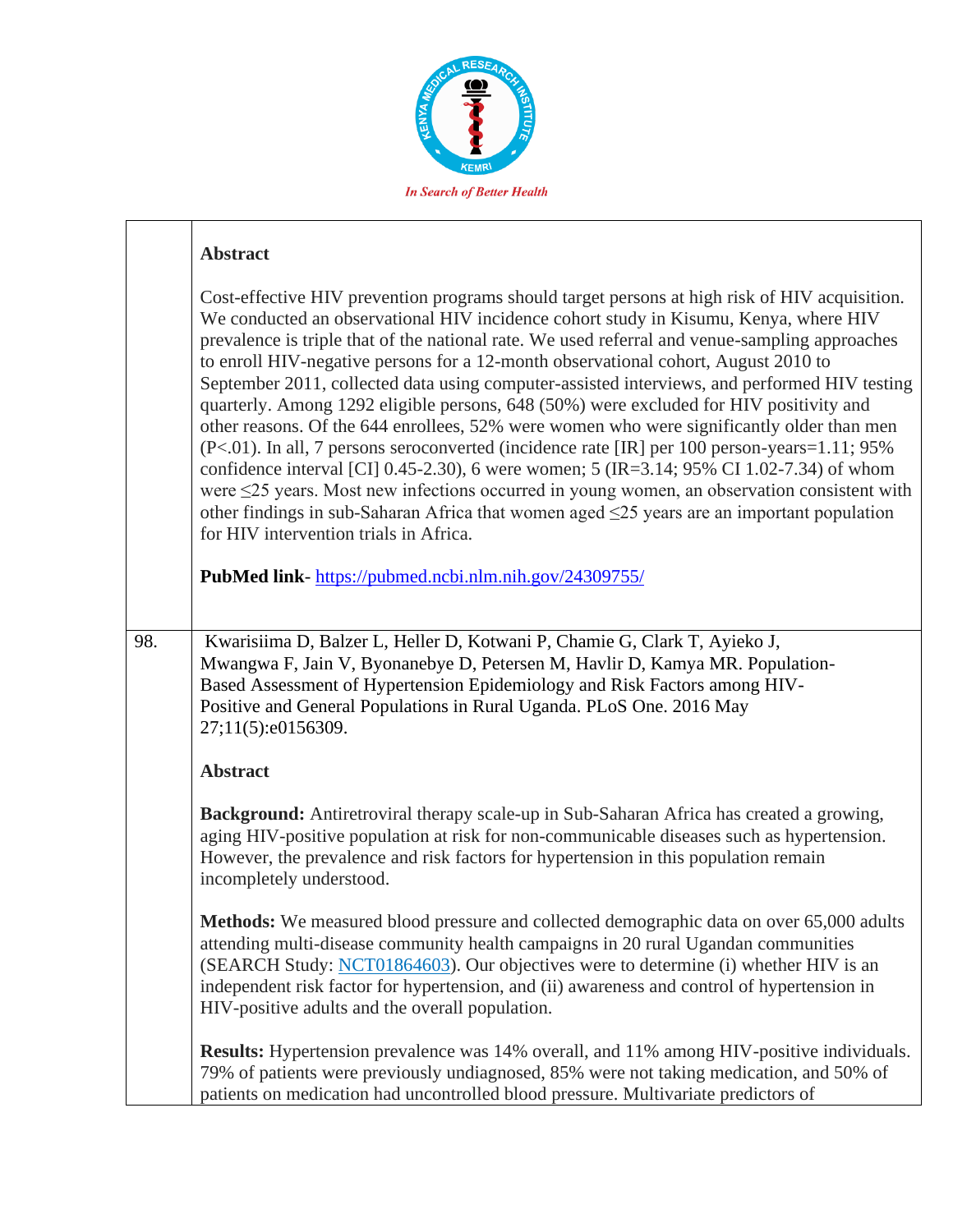

|     | hypertension included older age, male gender, higher BMI, lack of education, alcohol use, and<br>residence in Eastern Uganda. HIV-negative status was independently associated with higher<br>odds of hypertension (OR 1.2, 95% CI: 1.1-1.4). Viral suppression of HIV did not significantly<br>predict hypertension among HIV-positives.                                                                                                                                                                                                                                                                                                                                                                                                                                                                                                                                                                                                                             |
|-----|-----------------------------------------------------------------------------------------------------------------------------------------------------------------------------------------------------------------------------------------------------------------------------------------------------------------------------------------------------------------------------------------------------------------------------------------------------------------------------------------------------------------------------------------------------------------------------------------------------------------------------------------------------------------------------------------------------------------------------------------------------------------------------------------------------------------------------------------------------------------------------------------------------------------------------------------------------------------------|
|     | Significance: The burden of hypertension is substantial and inadequately controlled, both in<br>HIV-positive persons and overall. Universal HIV screening programs could provide<br>counseling, testing, and treatment for hypertension in Sub-Saharan Africa.                                                                                                                                                                                                                                                                                                                                                                                                                                                                                                                                                                                                                                                                                                        |
|     | PubMed link-https://pubmed.ncbi.nlm.nih.gov/27232186/                                                                                                                                                                                                                                                                                                                                                                                                                                                                                                                                                                                                                                                                                                                                                                                                                                                                                                                 |
| 99. | Kabaria CW, Molteni F, Mandike R, Chacky F, Noor AM, Snow RW, Linard C.<br>Mapping intra-urban malaria risk using high resolution satellite imagery: a case<br>study of Dar es Salaam. Int J Health Geogr. 2016 Jul 30;15(1):26                                                                                                                                                                                                                                                                                                                                                                                                                                                                                                                                                                                                                                                                                                                                       |
|     | <b>Abstract</b>                                                                                                                                                                                                                                                                                                                                                                                                                                                                                                                                                                                                                                                                                                                                                                                                                                                                                                                                                       |
|     | <b>Background:</b> With more than half of Africa's population expected to live in urban settlements<br>by 2030, the burden of malaria among urban populations in Africa continues to rise with an<br>increasing number of people at risk of infection. However, malaria intervention across Africa<br>remains focused on rural, highly endemic communities with far fewer strategic policy<br>directions for the control of malaria in rapidly growing African urban settlements. The<br>complex and heterogeneous nature of urban malaria requires a better understanding of the<br>spatial and temporal patterns of urban malaria risk in order to design effective urban malaria<br>control programs. In this study, we use remotely sensed variables and other environmental<br>covariates to examine the predictability of intra-urban variations of malaria infection risk<br>across the rapidly growing city of Dar es Salaam, Tanzania between 2006 and 2014. |
|     | Methods: High resolution SPOT satellite imagery was used to identify urban environmental<br>factors associated malaria prevalence in Dar es Salaam. Supervised classification with a<br>random forest classifier was used to develop high resolution land cover classes that were<br>combined with malaria parasite prevalence data to identify environmental factors that<br>influence localized heterogeneity of malaria transmission and develop a high resolution<br>predictive malaria risk map of Dar es Salaam.                                                                                                                                                                                                                                                                                                                                                                                                                                                |
|     | <b>Results:</b> Results indicate that the risk of malaria infection varied across the city. The risk of<br>infection increased away from the city centre with lower parasite prevalence predicted in<br>administrative units in the city centre compared to administrative units in the peri-urban<br>suburbs. The variation in malaria risk within Dar es Salaam was shown to be influenced by<br>varying environmental factors. Higher malaria risks were associated with proximity to dense                                                                                                                                                                                                                                                                                                                                                                                                                                                                        |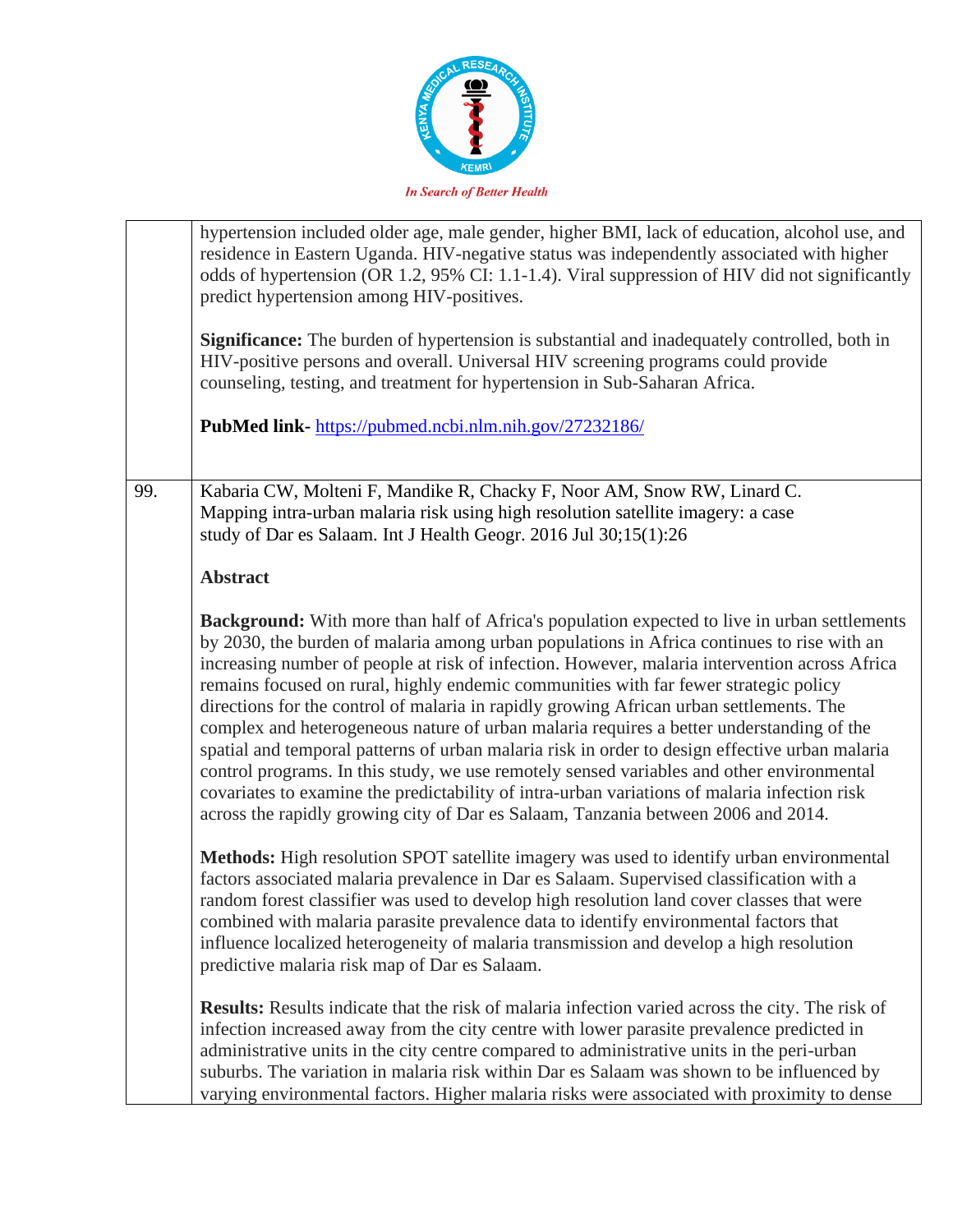

|      | vegetation, inland water and wet/swampy areas while lower risk of infection was predicted in<br>densely built-up areas.                                                                                                                                                                                                                                                                                                                                                                                                                                                                                                                |
|------|----------------------------------------------------------------------------------------------------------------------------------------------------------------------------------------------------------------------------------------------------------------------------------------------------------------------------------------------------------------------------------------------------------------------------------------------------------------------------------------------------------------------------------------------------------------------------------------------------------------------------------------|
|      | <b>Conclusions:</b> The predictive maps produced can serve as valuable resources for municipal<br>councils aiming to shrink the extents of malaria across cities, target resources for vector<br>control or intensify mosquito and disease surveillance. The semi-automated modelling process<br>developed can be replicated in other urban areas to identify factors that influence heterogeneity<br>in malaria risk patterns and detect vulnerable zones. There is a definite need to expand research<br>into the unique epidemiology of malaria transmission in urban areas for focal elimination and<br>sustained control agendas. |
|      | Pubmed link-https://pubmed.ncbi.nlm.nih.gov/27473186/                                                                                                                                                                                                                                                                                                                                                                                                                                                                                                                                                                                  |
| 100. | Korir A, Gakunga R, Subramanian S, Okerosi N, Chesumbai G, Edwards P,                                                                                                                                                                                                                                                                                                                                                                                                                                                                                                                                                                  |
|      | Tangka F, Joseph R, Buziba N, Rono V, Parkin DM, Saraiya M. Economic analysis of                                                                                                                                                                                                                                                                                                                                                                                                                                                                                                                                                       |
|      | the Nairobi Cancer Registry: Implications for expanding and enhancing cancer                                                                                                                                                                                                                                                                                                                                                                                                                                                                                                                                                           |
|      | registration in Kenya. Cancer Epidemiol. 2016 Dec; 45 Suppl 1(Suppl 1): S20-S29.                                                                                                                                                                                                                                                                                                                                                                                                                                                                                                                                                       |
|      | <b>Abstract</b>                                                                                                                                                                                                                                                                                                                                                                                                                                                                                                                                                                                                                        |
|      | <b>Introduction:</b> Cancer registration is an important activity for informing cancer control<br>activities. Cancer registries in Sub-Saharan Africa have limited resources to effectively operate<br>because of competing priorities. To date, there has not been an assessment of the resources and<br>funding needed to perform all the activities essential for cancer registration in Kenya. Evidence<br>will help registries to quantify and advocate for the funds needed to sustain, enhance, and<br>expand high quality cancer registration in Kenya.                                                                        |
|      | <b>Methods:</b> In this study, we used the Centers for Disease Control and Prevention's (CDC's)<br>International Registry Costing Tool (IntRegCosting Tool) to evaluate the funding, cost, and<br>labor resources used to perform the cancer registry operations in Nairobi County for two<br>annual periods between July 2012 and June 2014.                                                                                                                                                                                                                                                                                          |
|      | <b>Results:</b> Funding from grants, research studies, and international organizations provided 70%<br>of the registry operations' cost. For both time periods, the most-costly registry activities were<br>related to administration, management, and training, along with data acquisition activities such<br>as data abstraction, entry, and validation. Even among these core registry activities, however,<br>substantial variations existed.                                                                                                                                                                                     |
|      | <b>Conclusions:</b> Stable funding for cancer registry operations is necessary to sustain core registry<br>activities in other to deliver high-quality data, which in turn is necessary to foster evidence-                                                                                                                                                                                                                                                                                                                                                                                                                            |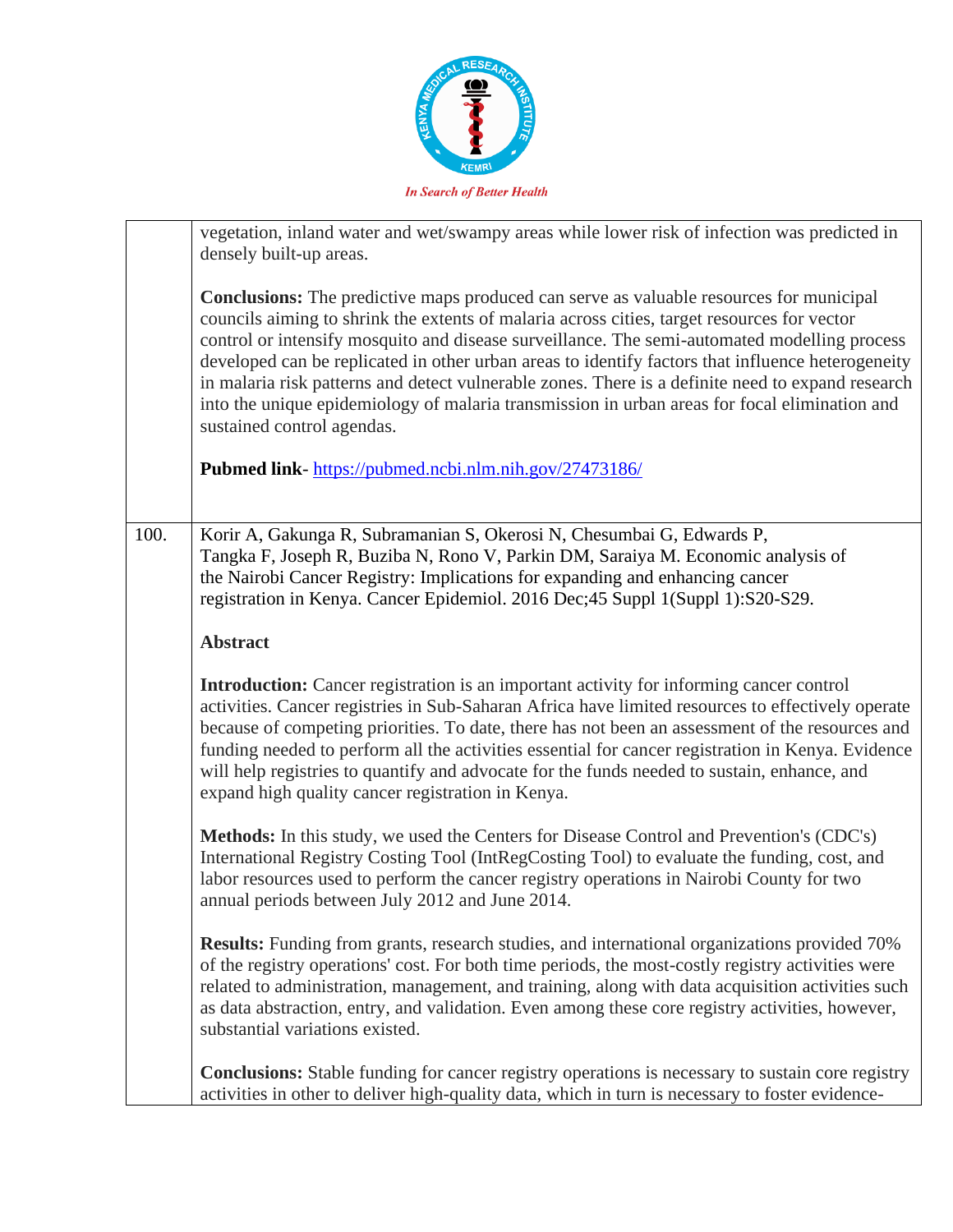

|      | based policies to improve cancer outcomes. As stakeholders look into expanding the Nairobi<br>Cancer Registry into a national program, the cost data provided in this study will help justify<br>the funding required for sustaining and expanding registry activities.                                                                                                                                                                                                                                                                                                                                                                                                                                                                                                                                                                                                                                                                                                                                                                                                                                                                                                                                                                                                                                                                                                                                                                                                                                                                                                                                                                                                                                                                    |
|------|--------------------------------------------------------------------------------------------------------------------------------------------------------------------------------------------------------------------------------------------------------------------------------------------------------------------------------------------------------------------------------------------------------------------------------------------------------------------------------------------------------------------------------------------------------------------------------------------------------------------------------------------------------------------------------------------------------------------------------------------------------------------------------------------------------------------------------------------------------------------------------------------------------------------------------------------------------------------------------------------------------------------------------------------------------------------------------------------------------------------------------------------------------------------------------------------------------------------------------------------------------------------------------------------------------------------------------------------------------------------------------------------------------------------------------------------------------------------------------------------------------------------------------------------------------------------------------------------------------------------------------------------------------------------------------------------------------------------------------------------|
|      | PubMed link- https://pubmed.ncbi.nlm.nih.gov/27915004/                                                                                                                                                                                                                                                                                                                                                                                                                                                                                                                                                                                                                                                                                                                                                                                                                                                                                                                                                                                                                                                                                                                                                                                                                                                                                                                                                                                                                                                                                                                                                                                                                                                                                     |
| 101. | Davenport GC, Hittner JB, Otieno V, Karim Z, Mukundan H, Fenimore PW,<br>Hengartner NW, McMahon BH, Kempaiah P, Ong'echa JM, Perkins DJ. Reduced Parasite<br>Burden in Children with Falciparum Malaria and Bacteremia Coinfections: Role of<br>Mediators of Inflammation. Mediators Inflamm. 2016;2016:4286576<br><b>Abstract</b>                                                                                                                                                                                                                                                                                                                                                                                                                                                                                                                                                                                                                                                                                                                                                                                                                                                                                                                                                                                                                                                                                                                                                                                                                                                                                                                                                                                                         |
|      | Bacteremia and malaria coinfection is a common and life-threatening condition in children<br>residing in sub-Saharan Africa. We previously showed that coinfection with Gram negative<br>$(G[-])$ enteric Bacilli and Plasmodium falciparum $(Pf[+]$ ) was associated with reduced high-<br>density parasitemia (HDP, $>10,000$ parasites/ $\mu$ L), enhanced respiratory distress, and severe<br>anemia. Since inflammatory mediators are largely unexplored in such coinfections, circulating<br>cytokines were determined in four groups of children ( $n = 206$ , aged <3 yrs): healthy; Pf[+]<br>alone; G[-] coinfected; and G[+] coinfected. Staphylococcus aureus and non-Typhi Salmonella<br>were the most frequently isolated G[+] and G[-] organisms, respectively. Coinfected children,<br>particularly those with G[-] pathogens, had lower parasite burden (peripheral and geometric<br>mean parasitemia and HDP). In addition, both coinfected groups had increased IL-4, IL-5, IL-<br>7, IL-12, IL-15, IL-17, IFN- $\gamma$ , and IFN- $\alpha$ and decreased TNF- $\alpha$ relative to malaria alone.<br>Children with G[-] coinfection had higher IL-1 $\beta$ and IL-1Ra and lower IL-10 than the Pf[+]<br>group and higher IFN- $\gamma$ than the G[+] group. To determine how the immune response to<br>malaria regulates parasitemia, cytokine production was investigated with a multiple mediation<br>model. Cytokines with the greatest mediational impact on parasitemia were IL-4, IL-10, IL-12,<br>and IFN-y. Results here suggest that enhanced immune activation, especially in G[-] coinfected<br>children, acts to reduce malaria parasite burden.<br>PubMed link-https://pubmed.ncbi.nlm.nih.gov/27418744/ |
|      |                                                                                                                                                                                                                                                                                                                                                                                                                                                                                                                                                                                                                                                                                                                                                                                                                                                                                                                                                                                                                                                                                                                                                                                                                                                                                                                                                                                                                                                                                                                                                                                                                                                                                                                                            |
| 102. | English M, Karumbi J, Maina M, Aluvaala J, Gupta A, Zwarenstein M, Opiyo N.<br>The need for pragmatic clinical trials in low and middle income settings -<br>taking essential neonatal interventions delivered as part of inpatient care as<br>an illustrative example. BMC Med. 2016 Jan 18;14:5.                                                                                                                                                                                                                                                                                                                                                                                                                                                                                                                                                                                                                                                                                                                                                                                                                                                                                                                                                                                                                                                                                                                                                                                                                                                                                                                                                                                                                                         |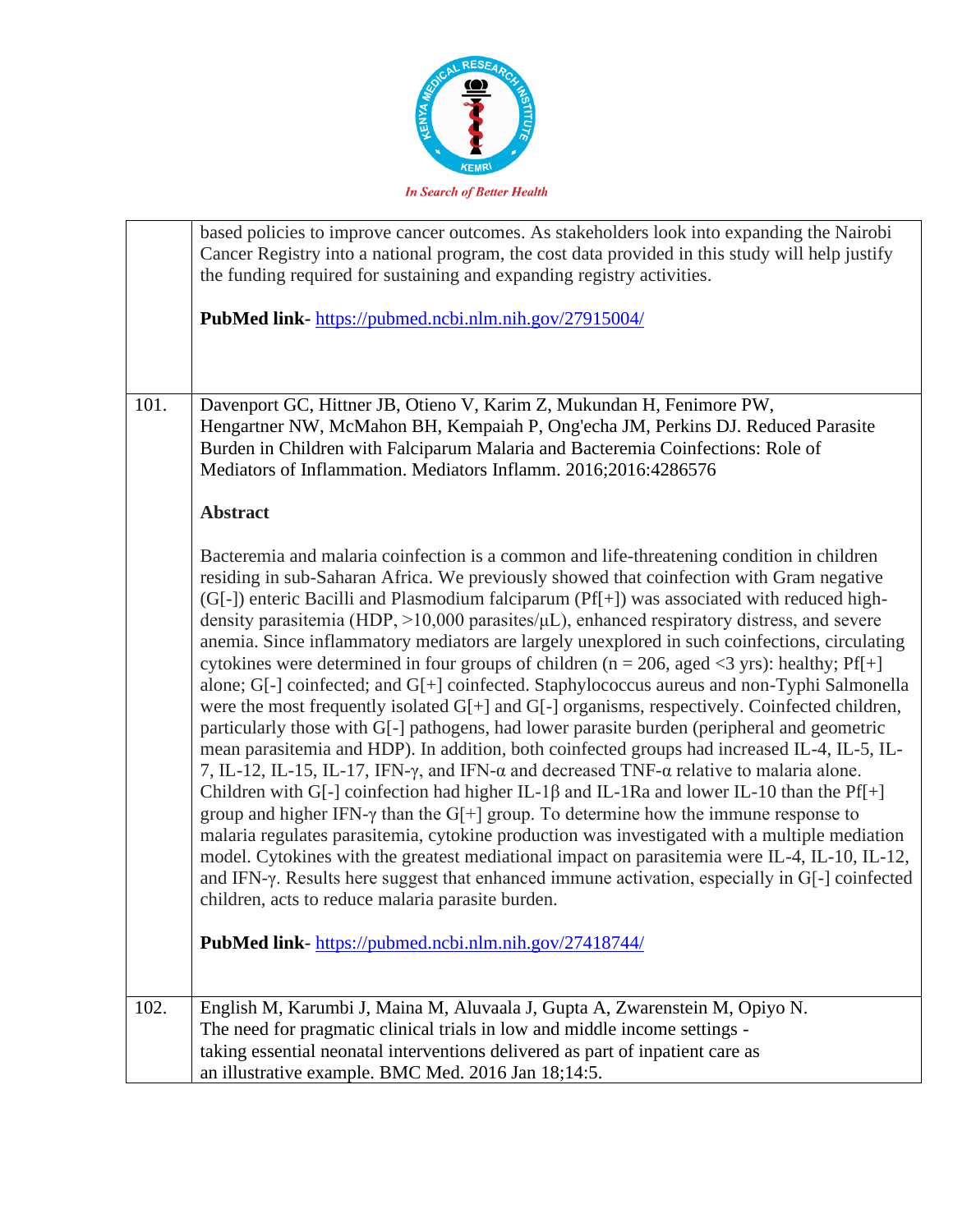

**Background:** Pragmatic randomized trials aim to examine the effects of interventions in the full spectrum of patients seen by clinicians who receive routine care. Such trials should be employed in parallel with efforts to implement many interventions which appear promising but where evidence of effectiveness is limited. We illustrate this need taking the case of essential interventions to reduce inpatient neonatal mortality in low and middle income countries (LMIC) but suggest the arguments are applicable in most clinical areas.

**Discussion:** A set of basic interventions have been defined, based on available evidence, that could substantially reduce early neonatal deaths if successfully implemented at scale within district and sub-district hospitals in LMIC. However, we illustrate that there remain many gaps in the evidence available to guide delivery of many inpatient neonatal interventions, that existing evidence is often from high income settings and that it frequently indicates uncertainty in the magnitude or even direction of estimates of effect. Furthermore generalizing results to LMIC where conditions include very high patient staff ratios, absence of even basic technologies, and a reliance on largely empiric management is problematic. Where there is such uncertainty over the effectiveness of interventions in different contexts or in the broad populations who might receive the intervention in routine care settings pragmatic trials that preserve internal validity while promoting external validity should be increasingly employed. Many interventions are introduced without adequate evidence of their effectiveness in the routine settings to which they are introduced. Global efforts are needed to support pragmatic research to establish the effectiveness in routine care of many interventions intended to reduce mortality or morbidity in LMIC. Such research should be seen as complementary to efforts to optimize implementation.

**PubMed link**- https://pubmed.ncbi.nlm.nih.gov/26782822/

103. Kariuki SM, Abubakar A, Murray E, Stein A, Newton CR. Evaluation of psychometric properties and factorial structure of the pre-school child behaviour checklist at the Kenyan Coast. Child Adolesc Psychiatry Ment Health. 2016 Jan 20;10:1.

### **Abstract**

**Background:** Behavioural/emotional problems may be common in preschool children living in resource-poor settings, but assessment of these problems in preschool children from poor areas is challenging owing to lack of appropriate behavioural screening tools. The child behaviour checklist (CBCL) is widely known for its reliability in identifying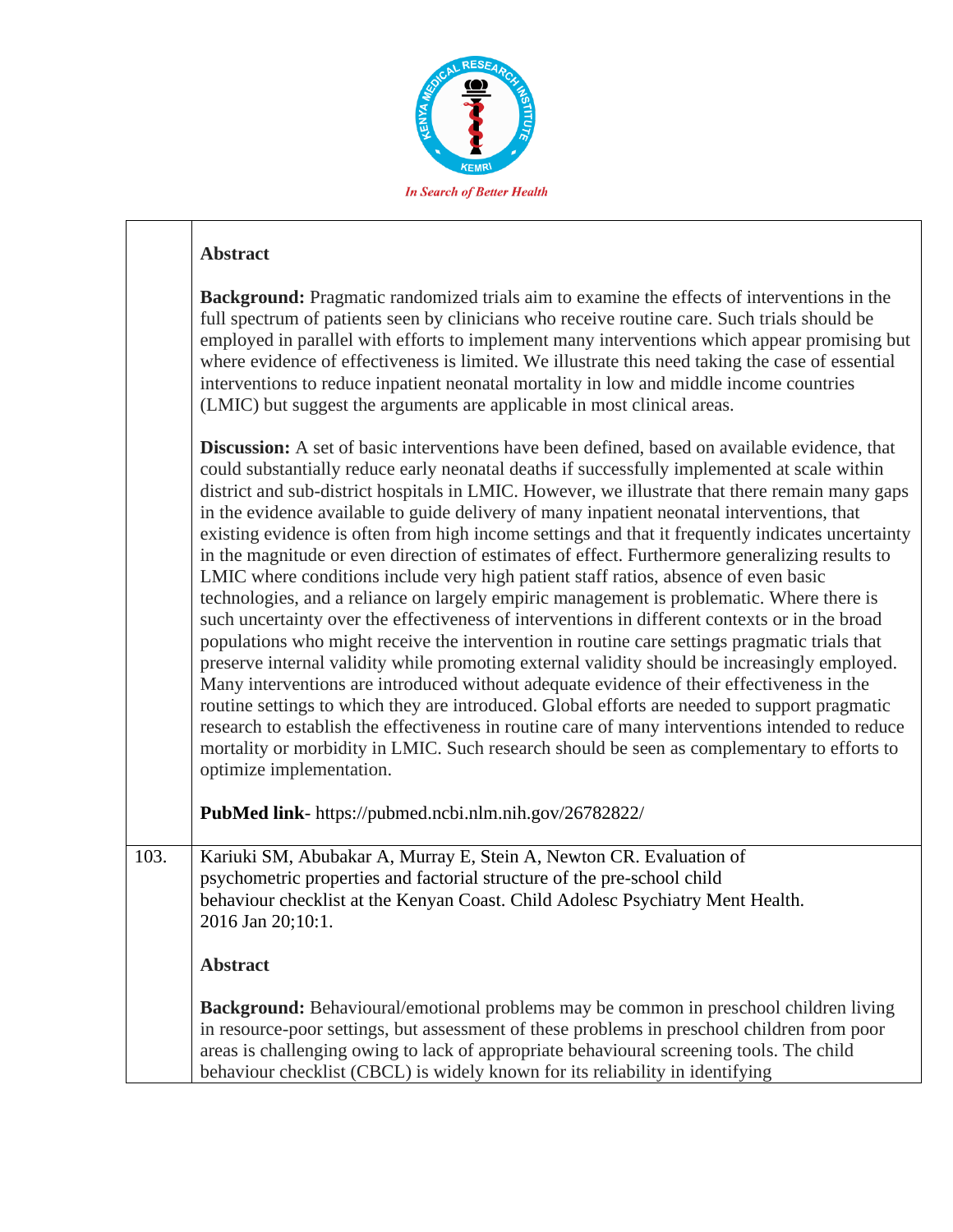

behavioural/emotional problems in preschool children, but it has not been validated for use in sub-Saharan Africa.

|      | Methods: With permission from developers of CBCL, we translated this tool into Ki-Swahili<br>and adapted the items to make them culturally appropriate and contextually relevant and<br>examined the psychometric properties of the CBCL, particularly reliability, validity and<br>factorial structure in a Kenyan community preschool sample of 301 children. It was also re-<br>administered after 2 weeks to 38 randomly selected respondents, for the purpose of evaluating<br>retest reliability. To evaluate inter-informant reliability, the CBCL was administered to 46<br>respondents (17 alternative caretakers and 29 fathers) alongside the child's mother. Generalised<br>linear model was used to measure associations with behavioural/emotional scores. We used<br>structural equation modelling to perform a confirmatory factor analysis to examine the seven-<br>syndrome CBCL structure.                                                                                                                                                                                                                                        |
|------|------------------------------------------------------------------------------------------------------------------------------------------------------------------------------------------------------------------------------------------------------------------------------------------------------------------------------------------------------------------------------------------------------------------------------------------------------------------------------------------------------------------------------------------------------------------------------------------------------------------------------------------------------------------------------------------------------------------------------------------------------------------------------------------------------------------------------------------------------------------------------------------------------------------------------------------------------------------------------------------------------------------------------------------------------------------------------------------------------------------------------------------------------|
|      | <b>Results:</b> During the first phase we found that most of the items could be adequately translated<br>and easily understood by the participants. The inter-informant agreement for CBCL scores was<br>excellent between the mothers and other caretakers [Pearson's correlation coefficient $(r)$ =<br>0.89, $p < 0.001$ ] and fathers ( $r = 0.81$ ; $p < 0.001$ ). The test-retest reliability was acceptable ( $r =$<br>0.76; $p < 0.001$ ). The scale internal consistency coefficients were excellent for total problems<br>[Cronbach's alpha ( $\alpha$ ) = 0.95] and between good and excellent for most CBCL sub-scales ( $\alpha$ =<br>0.65-0.86). Behavioural/emotional scores were associated with pregnancy complications<br>[adjusted beta coefficient ( $\beta$ ) = 0.44 (95 % CI, 0.07-0.81)] and adverse perinatal events [ $\beta$ =<br>0.61 (95 % CI, 0.09-1.13)] suggesting discriminant validity of the CBCL. Most fit indices for<br>the seven-syndrome CBCL structure were within acceptable range, being <0.09 for root mean<br>squared error of approximation and >0.90 for Tucker-Lewis Index and Comparative Fit Index. |
|      | <b>Conclusion:</b> The CBCL has good psychometric properties and the seven-syndrome structure<br>fits well with the Kenyan preschool children suggesting it can be used to assess<br>behavioural/emotional problems in this rural area.<br>Pubmed link-https://pubmed.ncbi.nlm.nih.gov/26793272/                                                                                                                                                                                                                                                                                                                                                                                                                                                                                                                                                                                                                                                                                                                                                                                                                                                     |
| 104. | Ngoi CN, Price MA, Fields B, Bonventure J, Ochieng C, Mwashigadi G, Hassan                                                                                                                                                                                                                                                                                                                                                                                                                                                                                                                                                                                                                                                                                                                                                                                                                                                                                                                                                                                                                                                                           |
|      | AS, Thiong'o AN, Micheni M, Mugo P, Graham S, Sanders EJ. Dengue and Chikungunya<br>Virus Infections among Young Febrile Adults Evaluated for Acute HIV-1 Infection<br>in Coastal Kenya. PLoS One. 2016 Dec 12;11(12):e0167508                                                                                                                                                                                                                                                                                                                                                                                                                                                                                                                                                                                                                                                                                                                                                                                                                                                                                                                       |
|      | <b>Abstract</b>                                                                                                                                                                                                                                                                                                                                                                                                                                                                                                                                                                                                                                                                                                                                                                                                                                                                                                                                                                                                                                                                                                                                      |
|      | Background: Fever is common among patients seeking care in sub-Saharan Africa (sSA), but<br>causes other than malaria are rarely diagnosed. We assessed dengue and chikungunya virus                                                                                                                                                                                                                                                                                                                                                                                                                                                                                                                                                                                                                                                                                                                                                                                                                                                                                                                                                                 |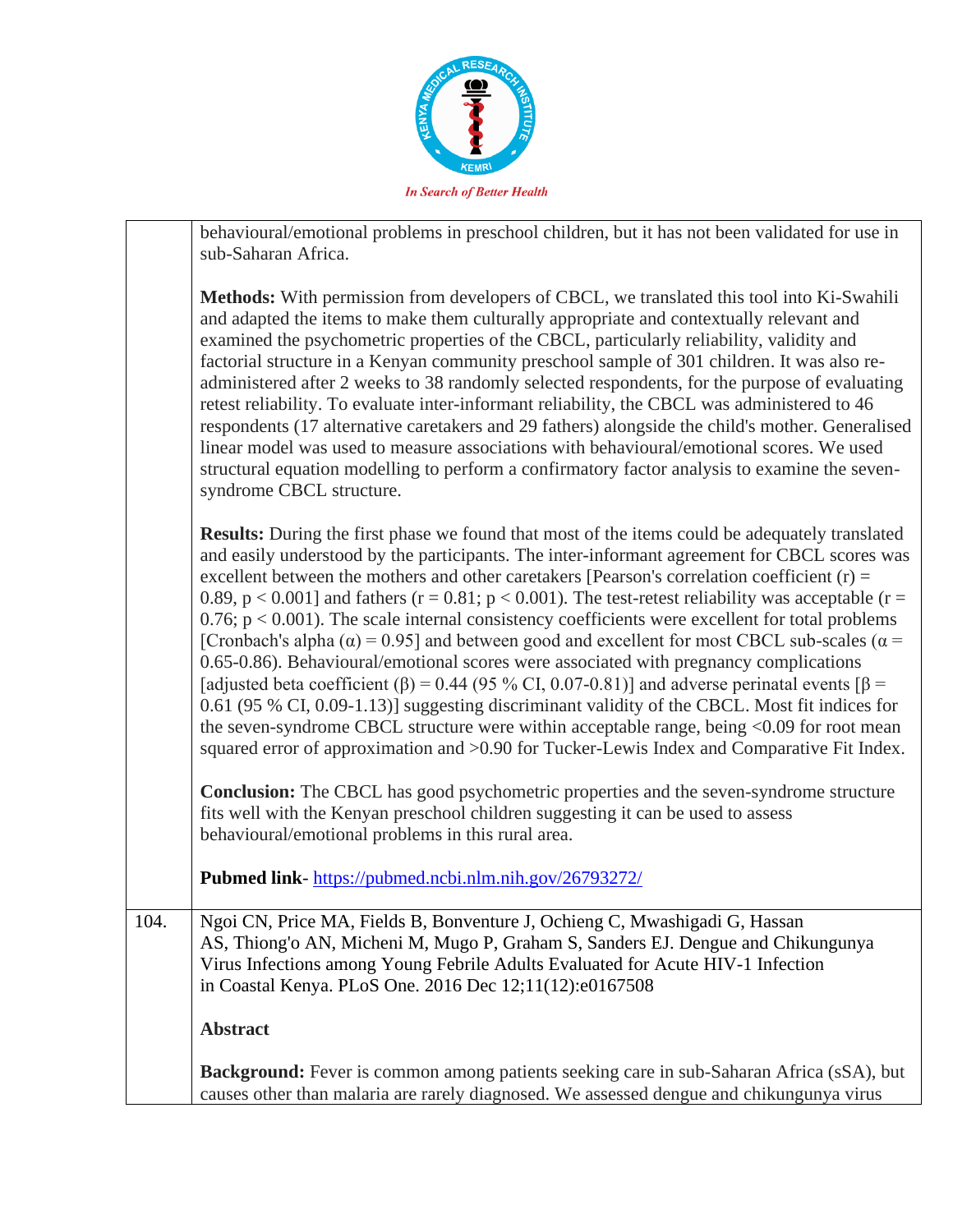

|      | infections among young febrile adults evaluated for acute HIV infection (AHI) and malaria in<br>coastal Kenya.                                                                                                                                                                                                                                                                                                                                                                                                                                                                                                                                                                                                                                                                                                                                                                  |
|------|---------------------------------------------------------------------------------------------------------------------------------------------------------------------------------------------------------------------------------------------------------------------------------------------------------------------------------------------------------------------------------------------------------------------------------------------------------------------------------------------------------------------------------------------------------------------------------------------------------------------------------------------------------------------------------------------------------------------------------------------------------------------------------------------------------------------------------------------------------------------------------|
|      | Methods: We tested plasma samples obtained in a cross-sectional study from febrile adult<br>patients aged 18-35 years evaluated for AHI and malaria at urgent care seeking at seven health<br>facilities in coastal Kenya in 2014-2015. Dengue virus (DENV) and chikungunya virus<br>(CHIKV) were amplified using quantitative real-time reverse-transcription polymerase chain<br>reaction. We conducted logistic regression analyses to determine independent predictors of<br>dengue virus infection.                                                                                                                                                                                                                                                                                                                                                                        |
|      | <b>Results:</b> 489 samples that were negative for both AHI and malaria were tested, of which 43<br>(8.8%, 95% confidence interval [CI]: 6.4-11.7) were positive for DENV infection. No<br>participant was positive for CHIKV infection. DENV infections were associated with clinic<br>visits in the rainy season (adjusted odds ratio $(AOR) = 3.0, 95\%$ CI: 1.3-6.5) and evaluation at<br>a private health facility (AOR 5.2, 95% CI: 2.0-13.1) or research health facility (AOR = 25.6,<br>95% CI: 8.9-73.2) instead of a public health facility.                                                                                                                                                                                                                                                                                                                          |
|      | <b>Conclusion:</b> A high prevalence of DENV infections was found in febrile young adult patients<br>evaluated for AHI. Our data suggests that DENV, along with AHI and malaria, should be<br>considered in the differential diagnosis of the adult patient seeking care for fever in coastal<br>Kenya.                                                                                                                                                                                                                                                                                                                                                                                                                                                                                                                                                                         |
|      | PubMed link-https://pubmed.ncbi.nlm.nih.gov/27942016/                                                                                                                                                                                                                                                                                                                                                                                                                                                                                                                                                                                                                                                                                                                                                                                                                           |
| 105. | : Hoshi T, Fuji Y, Nzou SM, Tanigawa C, Kiche I, Mwau M, Mwangi AW, Karama M,<br>Hirayama K, Goto K, Kaneko S. Spatial Distributions of HIV Infection in an<br>Endemic Area of Western Kenya: Guiding Information for Localized HIV Control and<br>Prevention. PLoS One. 2016 Feb 10;11(2):e0148636                                                                                                                                                                                                                                                                                                                                                                                                                                                                                                                                                                             |
|      | <b>Abstract</b>                                                                                                                                                                                                                                                                                                                                                                                                                                                                                                                                                                                                                                                                                                                                                                                                                                                                 |
|      | HIV is still a major health problem in developing countries. Even though high HIV-risk-taking<br>behaviors have been reported in African fishing villages, local distribution patterns of HIV<br>infection in the communities surrounding these villages have not been thoroughly analyzed.<br>The objective of this study was to investigate the geographical distribution patterns of HIV<br>infection in communities surrounding African fishing villages. In 2011, we applied age- and<br>sex-stratified random sampling to collect 1,957 blood samples from 42,617 individuals<br>registered in the Health and Demographic Surveillance System in Mbita, which is located on<br>the shore of Lake Victoria in western Kenya. We used these samples to evaluate existing<br>antibody detection assays for several infectious diseases, including HIV antibody titers. Based |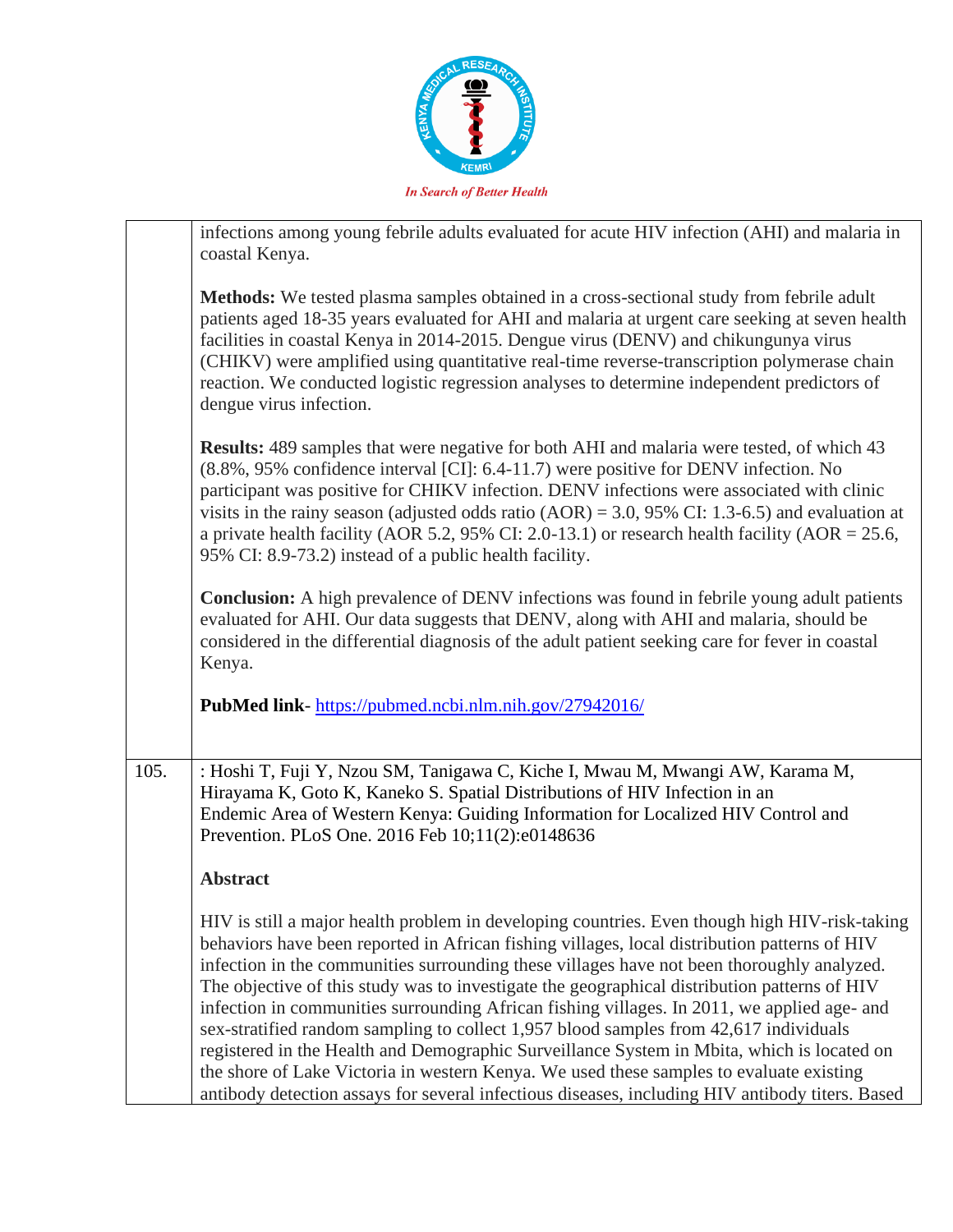

|      | on the results of the assays, we evaluated the prevalence of HIV infection according to sex,<br>age, and altitude of participating households. We also used Kulldorff's spatial scan statistic to<br>test for HIV clustering in the study area. The prevalence of HIV at our study site was 25.3%.<br>Compared with the younger age group (15-19 years), adults aged 30-34 years were 6.71 times<br>more likely to be HIV-positive, and the estimated HIV-positive population among women was<br>1.43 times larger than among men. Kulldorff's spatial scan statistic detected one marginally<br>significant ( $P = 0.055$ ) HIV-positive and one significant HIV-negative cluster ( $P = 0.047$ ) in<br>the study area. These results suggest a homogeneous HIV distribution in the communities<br>surrounding fishing villages. In addition to individual behavior, more complex and diverse<br>factors related to the social and cultural environment can contribute to a homogeneous<br>distribution pattern of HIV infection outside of African fishing villages. To reduce rates of<br>transmission in HIV-endemic areas, HIV prevention and control programs optimized for the<br>local environment need to be developed.<br>PubMed link-https://pubmed.ncbi.nlm.nih.gov/26862764/ |
|------|-------------------------------------------------------------------------------------------------------------------------------------------------------------------------------------------------------------------------------------------------------------------------------------------------------------------------------------------------------------------------------------------------------------------------------------------------------------------------------------------------------------------------------------------------------------------------------------------------------------------------------------------------------------------------------------------------------------------------------------------------------------------------------------------------------------------------------------------------------------------------------------------------------------------------------------------------------------------------------------------------------------------------------------------------------------------------------------------------------------------------------------------------------------------------------------------------------------------------------------------------------------------------------------------|
| 106. | Tuti T, Bitok M, Paton C, Makone B, Malla L, Muinga N, Gathara D, English<br>M. Innovating to enhance clinical data management using non-commercial and open<br>source solutions across a multi-center network supporting inpatient pediatric<br>care and research in Kenya. J Am Med Inform Assoc. 2016 Jan;23(1):184-92                                                                                                                                                                                                                                                                                                                                                                                                                                                                                                                                                                                                                                                                                                                                                                                                                                                                                                                                                                 |
|      | <b>Abstract</b>                                                                                                                                                                                                                                                                                                                                                                                                                                                                                                                                                                                                                                                                                                                                                                                                                                                                                                                                                                                                                                                                                                                                                                                                                                                                           |
|      | <b>Objective:</b> To share approaches and innovations adopted to deliver a relatively inexpensive<br>clinical data management (CDM) framework within a low-income setting that aims to deliver<br>quality pediatric data useful for supporting research, strengthening the information culture and<br>informing improvement efforts in local clinical practice.                                                                                                                                                                                                                                                                                                                                                                                                                                                                                                                                                                                                                                                                                                                                                                                                                                                                                                                           |
|      | Materials and methods: The authors implemented a CDM framework to support a Clinical<br>Information Network (CIN) using Research Electronic Data Capture (REDCap), a<br>noncommercial software solution designed for rapid development and deployment of<br>electronic data capture tools. It was used for collection of standardized data from case records<br>of multiple hospitals' pediatric wards. R, an open-source statistical language, was used for data<br>quality enhancement, analysis, and report generation for the hospitals.                                                                                                                                                                                                                                                                                                                                                                                                                                                                                                                                                                                                                                                                                                                                              |
|      | <b>Results:</b> In the first year of CIN, the authors have developed innovative solutions to support<br>the implementation of a secure, rapid pediatric data collection system spanning 14 hospital<br>sites with stringent data quality checks. Data have been collated on over 37 000 admission<br>episodes, with considerable improvement in clinical documentation of admissions observed.<br>Using meta-programming techniques in R, coupled with branching logic, randomization, data                                                                                                                                                                                                                                                                                                                                                                                                                                                                                                                                                                                                                                                                                                                                                                                               |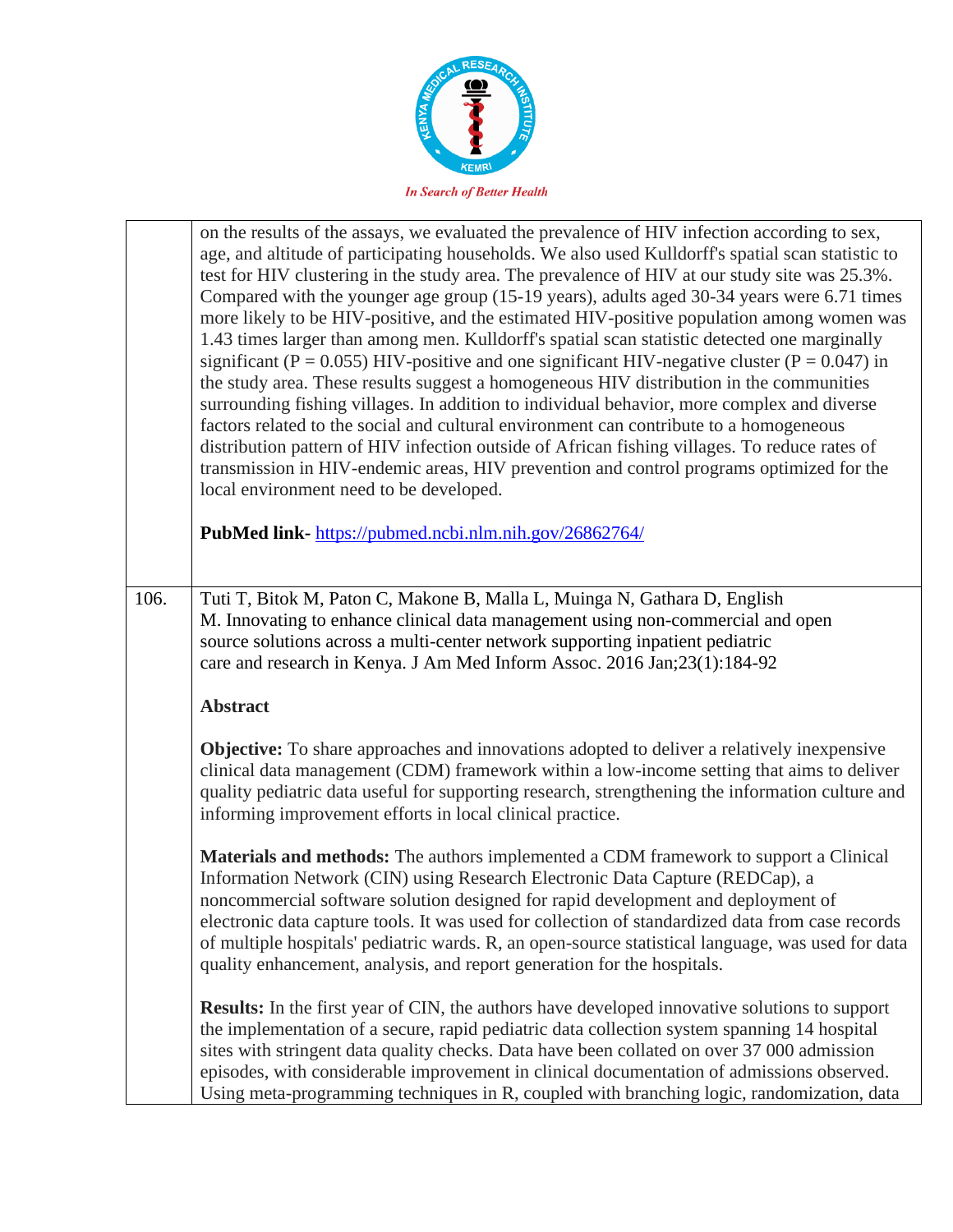

|      | lookup, and Application Programming Interface (API) features offered by REDCap, CDM<br>tasks were configured and automated to ensure quality data was delivered for clinical<br>improvement and research use.                                                                                                                                                                                                                                                                                                                                                                                                                                                                                                                                                                                  |
|------|------------------------------------------------------------------------------------------------------------------------------------------------------------------------------------------------------------------------------------------------------------------------------------------------------------------------------------------------------------------------------------------------------------------------------------------------------------------------------------------------------------------------------------------------------------------------------------------------------------------------------------------------------------------------------------------------------------------------------------------------------------------------------------------------|
|      | <b>Conclusion:</b> A low-cost clinically focused but geographically dispersed quality CDM<br>(Clinical Data Management) in a long-term, multi-site, and real world context can be achieved<br>and sustained and challenges can be overcome through thoughtful design and implementation<br>of open-source tools for handling data and supporting research.                                                                                                                                                                                                                                                                                                                                                                                                                                     |
|      | PubMed link-https://pubmed.ncbi.nlm.nih.gov/26063746/                                                                                                                                                                                                                                                                                                                                                                                                                                                                                                                                                                                                                                                                                                                                          |
| 107. | Okoyo C, Nikolay B, Kihara J, Simiyu E, Garn JV, Freeman MC, Mwanje MT,<br>Mukoko DA, Brooker SJ, Pullan RL, Njenga SM, Mwandawiro CS. Monitoring the<br>impact of a national school based deworming programme on soil-transmitted<br>helminths in Kenya: the first three years, 2012 - 2014. Parasit Vectors. 2016<br>Jul 25;9(1):408.                                                                                                                                                                                                                                                                                                                                                                                                                                                        |
|      | <b>Abstract</b>                                                                                                                                                                                                                                                                                                                                                                                                                                                                                                                                                                                                                                                                                                                                                                                |
|      | Background: In 2012, the Kenyan Ministries of Health and of Education began a programme<br>to deworm all school-age children living in areas at high risk of soil-transmitted helminths<br>(STH) and schistosome infections. The impact of this school-based mass drug administration<br>(MDA) programme in Kenya is monitored by the Kenya Medical Research Institute (KEMRI)<br>as part of a five-year (2012-2017) study. This article focuses on the impact of MDA on STH<br>infections and presents the overall achieved reductions from baseline to mid-term, as well as<br>yearly patterns of reductions and subsequent re-infections per school community.                                                                                                                              |
|      | Methods: The study involved a series of pre- and post-intervention, repeat cross-sectional<br>surveys in a representative, stratified, two-stage sample of schools across Kenya. The<br>programme contained two tiers of monitoring; a national baseline and mid-term survey<br>including 200 schools, and surveys conducted among 60 schools pre- and post-intervention.<br>Stool samples were collected from randomly selected school children and tested for helminth<br>infections using Kato-Katz technique. The prevalence and mean intensity of each helminth<br>species were calculated at the school and county levels and 95 % confidence intervals (CIs)<br>were obtained by binomial and negative binomial regression, respectively, taking into account<br>clustering by schools. |
|      | <b>Results:</b> The overall prevalence of STH infection at baseline was 32.3 % (hookworms: 15.4)<br>%; Ascaris lumbricoides: 18.1 %; and Trichuris trichiura: 6.7 %). After two rounds of MDA,                                                                                                                                                                                                                                                                                                                                                                                                                                                                                                                                                                                                 |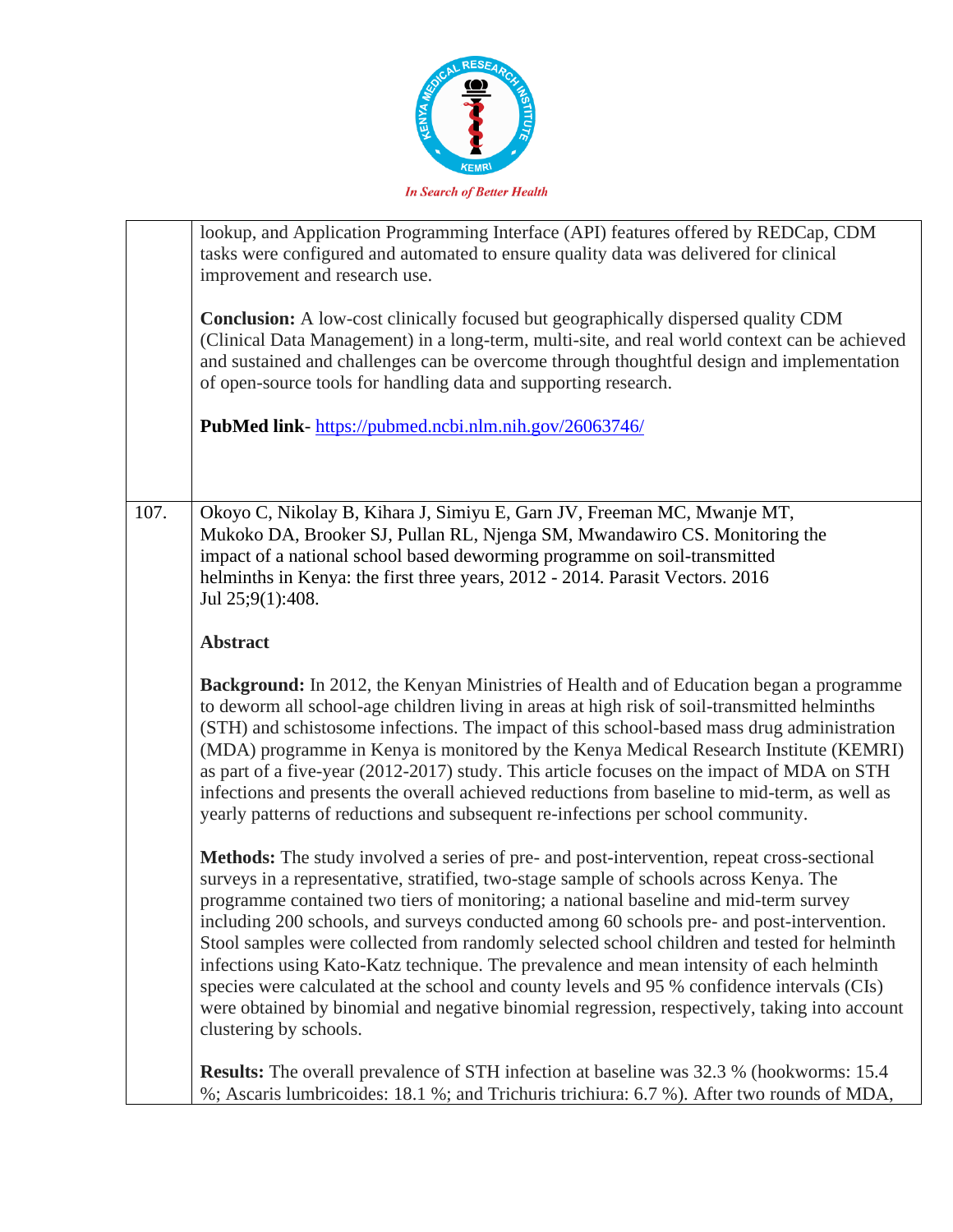

|      | the overall prevalence of STH had reduced to 16.4 % (hookworms: 2.3 %; A. lumbricoides:<br>11.9 %; and T. trichiura: 4.5 %). The relative reductions of moderate to heavy intensity of<br>infections were 33.7 % (STH combined), 77.3 % (hookworms) and 33.9 % (A. lumbricoides).<br>For T. trichiura, however, moderate to heavy intensity of infections increased non-significantly<br>by 18.0 % from baseline to mid-term survey.                                                                                                                                                                                                                                                             |
|------|--------------------------------------------------------------------------------------------------------------------------------------------------------------------------------------------------------------------------------------------------------------------------------------------------------------------------------------------------------------------------------------------------------------------------------------------------------------------------------------------------------------------------------------------------------------------------------------------------------------------------------------------------------------------------------------------------|
|      | <b>Conclusion:</b> The school-based deworming programme has substantially reduced STH<br>infections, but because of ongoing transmission additional strategies may be required to<br>achieve a sustained interruption of transmission.                                                                                                                                                                                                                                                                                                                                                                                                                                                           |
|      | PubMed link- https://pubmed.ncbi.nlm.nih.gov/27457129/                                                                                                                                                                                                                                                                                                                                                                                                                                                                                                                                                                                                                                           |
| 108. | McGann PT, Tshilolo L, Santos B, Tomlinson GA, Stuber S, Latham T, Aygun B,<br>Obaro SK, Olupot-Olupot P, Williams TN, Odame I, Ware RE; REACH Investigators.<br>Hydroxyurea Therapy for Children With Sickle Cell Anemia in Sub-Saharan Africa:<br>Rationale and Design of the REACH Trial. Pediatr Blood Cancer. 2016<br>Jan;63(1):98-104                                                                                                                                                                                                                                                                                                                                                      |
|      | <b>Abstract</b>                                                                                                                                                                                                                                                                                                                                                                                                                                                                                                                                                                                                                                                                                  |
|      | <b>Background:</b> Sickle cell anemia (SCA) is an inherited hematological disorder that causes a<br>large but neglected global health burden, particularly in Africa. Hydroxyurea represents the<br>only available disease-modifying therapy for SCA, and has proven safety and efficacy in high-<br>resource countries. In sub-Saharan Africa, there is minimal use of hydroxyurea, due to lack of<br>data, absence of evidence-based guidelines, and inexperience among healthcare providers.                                                                                                                                                                                                  |
|      | <b>Procedure:</b> A partnership was established between investigators in North America and sub-<br>Saharan Africa, to develop a prospective multicenter research protocol designed to provide<br>data on the safety, feasibility, and benefits of hydroxyurea for children with SCA.                                                                                                                                                                                                                                                                                                                                                                                                             |
|      | <b>Results:</b> The Realizing Effectiveness Across Continents with Hydroxyurea (REACH,<br>ClinicalTrials.gov NCT01966731) trial is a prospective, phase I/II open-label dose escalation<br>study of hydroxyurea that will treat a total of 600 children age 1-10 years with SCA: 150 at<br>each of four different clinical sites within sub-Saharan Africa (Angola, Democratic Republic<br>of Congo, Kenya, and Uganda). The primary study endpoint will be severe hematological<br>toxicities that occur during the fixed-dose treatment phase. REACH has an adaptive statistical<br>design that allows for careful assessment of toxicities to accurately identify a safe hydroxyurea<br>dose. |
|      | <b>Conclusions:</b> REACH will provide data that address critical gaps in knowledge for the<br>treatment of SCA in sub-Saharan Africa. By developing local expertise with the use of                                                                                                                                                                                                                                                                                                                                                                                                                                                                                                             |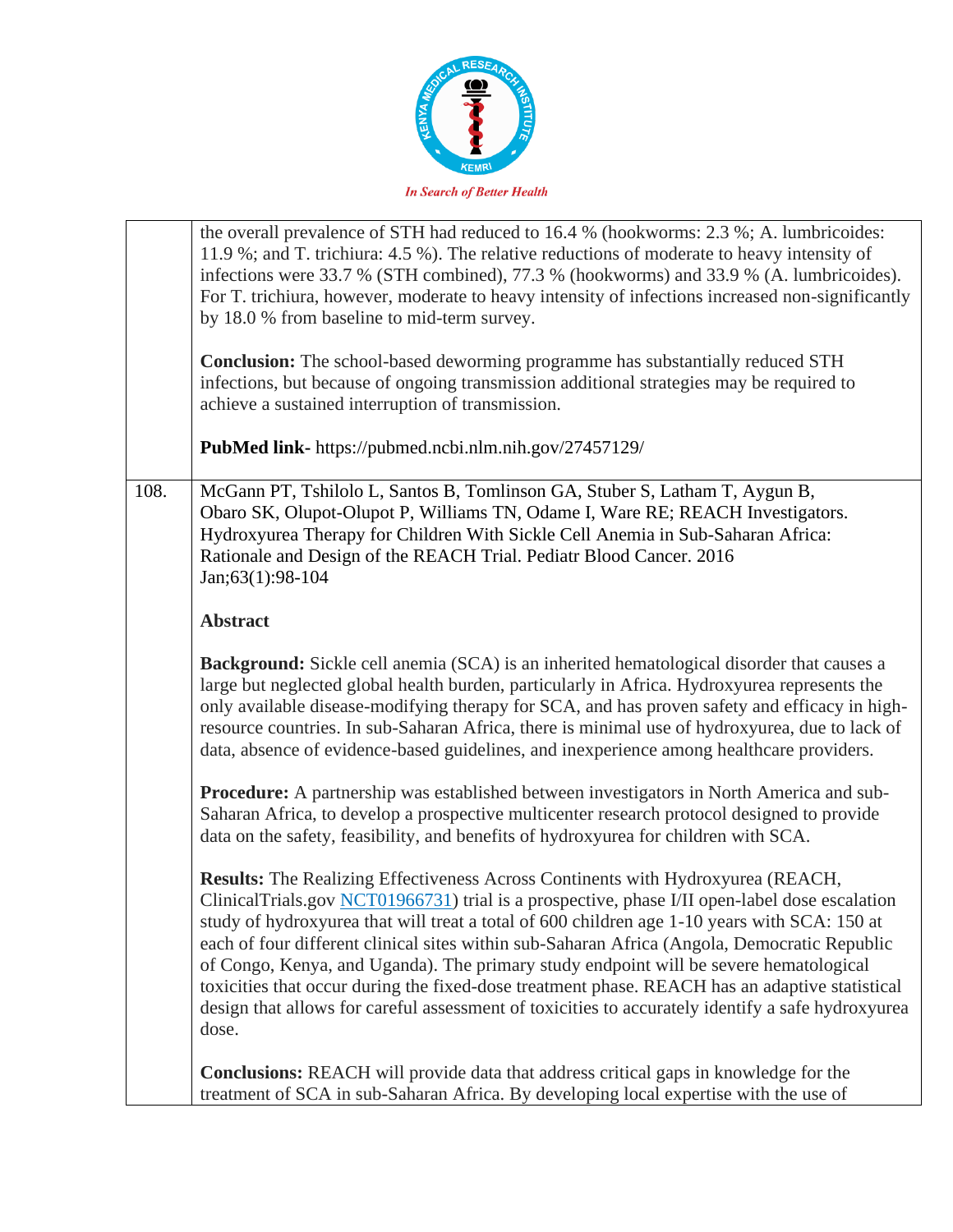

|      | hydroxyurea and helping to establish treatment guidelines, the REACH trial results will have<br>the potential to transform care for children with SCA in Africa.                                                                                                                                                                                                                                                                                                                                                                                                                                                                                                                                                                                                                                                                                                                                                                                                                                                                                                                                                                                                                                                                                                                                                                                                                                                                                                                                                                                                                                                                                                                                                                                                                                                                                                                                                                                                                                                                                                                                                                                                                                                                                                                                                                                                                    |
|------|-------------------------------------------------------------------------------------------------------------------------------------------------------------------------------------------------------------------------------------------------------------------------------------------------------------------------------------------------------------------------------------------------------------------------------------------------------------------------------------------------------------------------------------------------------------------------------------------------------------------------------------------------------------------------------------------------------------------------------------------------------------------------------------------------------------------------------------------------------------------------------------------------------------------------------------------------------------------------------------------------------------------------------------------------------------------------------------------------------------------------------------------------------------------------------------------------------------------------------------------------------------------------------------------------------------------------------------------------------------------------------------------------------------------------------------------------------------------------------------------------------------------------------------------------------------------------------------------------------------------------------------------------------------------------------------------------------------------------------------------------------------------------------------------------------------------------------------------------------------------------------------------------------------------------------------------------------------------------------------------------------------------------------------------------------------------------------------------------------------------------------------------------------------------------------------------------------------------------------------------------------------------------------------------------------------------------------------------------------------------------------------|
|      | PubMed link-https://pubmed.ncbi.nlm.nih.gov/26275071/                                                                                                                                                                                                                                                                                                                                                                                                                                                                                                                                                                                                                                                                                                                                                                                                                                                                                                                                                                                                                                                                                                                                                                                                                                                                                                                                                                                                                                                                                                                                                                                                                                                                                                                                                                                                                                                                                                                                                                                                                                                                                                                                                                                                                                                                                                                               |
| 109. | Waweru E, Goodman C, Kedenge S, Tsofa B, Molyneux S. Tracking<br>implementation and (un)intended consequences: a process evaluation of an<br>innovative peripheral health facility financing mechanism in Kenya. Health<br>Policy Plan. 2016 Mar; 31(2): 137-47<br><b>Abstract</b>                                                                                                                                                                                                                                                                                                                                                                                                                                                                                                                                                                                                                                                                                                                                                                                                                                                                                                                                                                                                                                                                                                                                                                                                                                                                                                                                                                                                                                                                                                                                                                                                                                                                                                                                                                                                                                                                                                                                                                                                                                                                                                  |
|      | In many African countries, user fees have failed to achieve intended access and quality of care<br>improvements. Subsequent user fee reduction or elimination policies have often been poorly<br>planned, without alternative sources of income for facilities. We describe early implementation<br>of an innovative national health financing intervention in Kenya; the health sector services<br>fund (HSSF). In HSSF, central funds are credited directly into a facility's bank account<br>quarterly, and facility funds are managed by health facility management committees (HFMCs)<br>including community representatives. HSSF is therefore a finance mechanism with potential to<br>increase access to funds for peripheral facilities, support user fee reduction and improve equity<br>in access. We conducted a process evaluation of HSSF implementation based on a theory of<br>change underpinning the intervention. Methods included interviews at national, district and<br>facility levels, facility record reviews, a structured exit survey and a document review. We<br>found impressive achievements: HSSF funds were reaching facilities; funds were being<br>overseen and used in a way that strengthened transparency and community involvement; and<br>health workers' motivation and patient satisfaction improved. Challenges or unintended<br>outcomes included: complex and centralized accounting requirements undermining efficiency;<br>interactions between HSSF and user fees leading to difficulties in accessing crucial user fee<br>funds; and some relationship problems between key players. Although user fees charged had<br>not increased, national reduction policies were still not being adhered to. Finance mechanisms<br>can have a strong positive impact on peripheral facilities, and HFMCs can play a valuable role<br>in managing facilities. Although fiduciary oversight is essential, mechanisms should allow for<br>local decision-making and ensure that unmanageable paperwork is avoided. There are also<br>limits to what can be achieved with relatively small funds in contexts of enormous need.<br>Process evaluations tracking (un)intended consequences of interventions can contribute to<br>regional financing and decentralization debates.<br><b>PubMed link-</b> https://pubmed.ncbi.nlm.nih.gov/25920355/ |
| 110. | Kariuki SM, Newton CR, Prince MJ, Das-Munshi J. The Association Between                                                                                                                                                                                                                                                                                                                                                                                                                                                                                                                                                                                                                                                                                                                                                                                                                                                                                                                                                                                                                                                                                                                                                                                                                                                                                                                                                                                                                                                                                                                                                                                                                                                                                                                                                                                                                                                                                                                                                                                                                                                                                                                                                                                                                                                                                                             |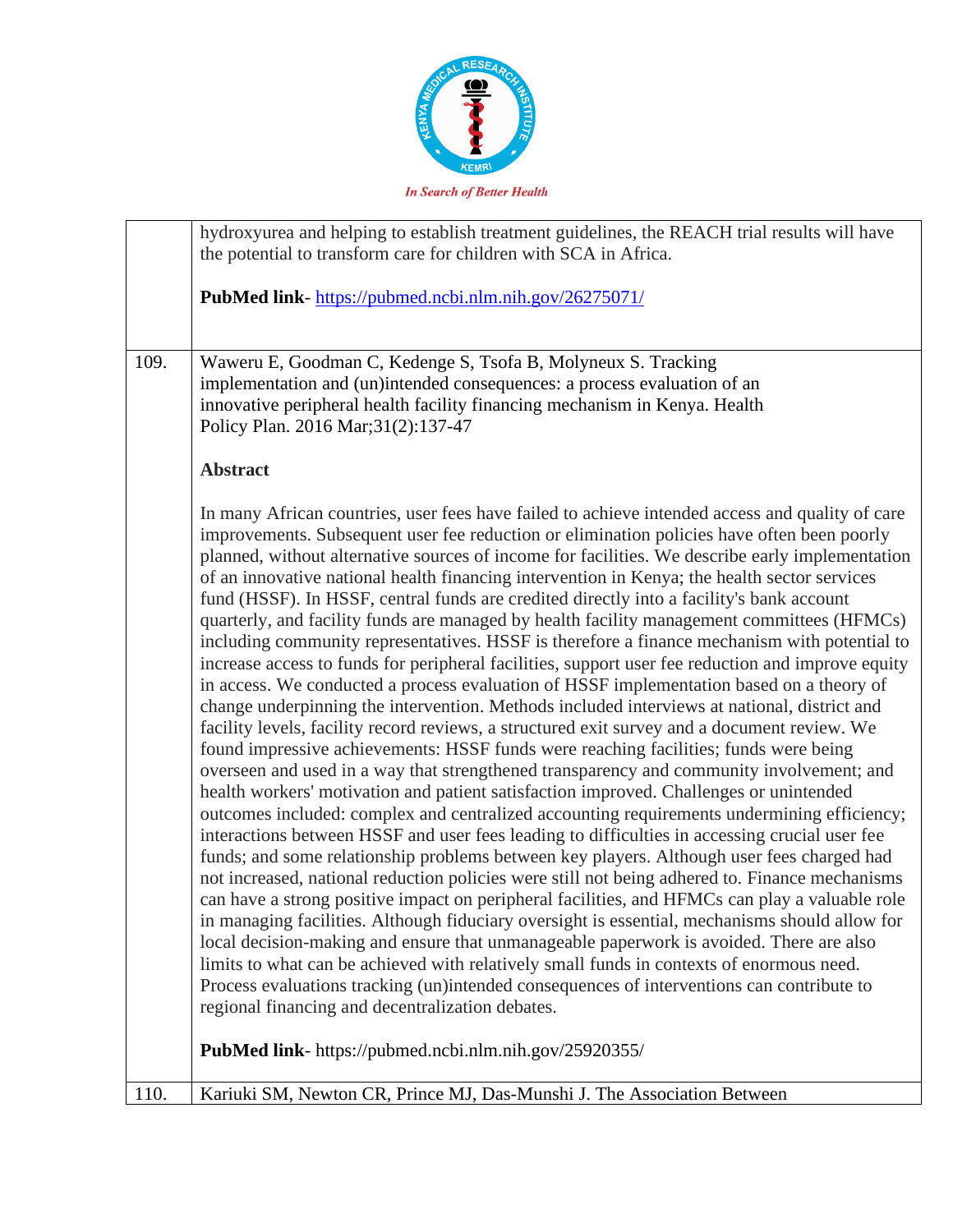

|      | Childhood Seizures and Later Childhood Emotional and Behavioral Problems:<br>Findings From a Nationally Representative Birth Cohort. Psychosom Med. 2016                                                                                                                                                                                                                                                                                                                                                                                                                                                                                                                                                                                  |
|------|-------------------------------------------------------------------------------------------------------------------------------------------------------------------------------------------------------------------------------------------------------------------------------------------------------------------------------------------------------------------------------------------------------------------------------------------------------------------------------------------------------------------------------------------------------------------------------------------------------------------------------------------------------------------------------------------------------------------------------------------|
|      | Jun;78(5):620-8                                                                                                                                                                                                                                                                                                                                                                                                                                                                                                                                                                                                                                                                                                                           |
|      | <b>Abstract</b>                                                                                                                                                                                                                                                                                                                                                                                                                                                                                                                                                                                                                                                                                                                           |
|      | <b>Objectives:</b> Emotional/behavioral disorders are often comorbid with childhood epilepsy, but<br>both may be predicted by social disadvantage and fetal risk indicators (FRIs). We used data<br>from a British birth cohort, to assess the association of epilepsy, single unprovoked seizures,<br>and febrile seizures with the later development of emotional/behavioral problems.                                                                                                                                                                                                                                                                                                                                                  |
|      | Methods: A total of 17,416 children in the 1958 British birth cohort were followed up until<br>age 16 years. Logistic and modified Poisson regression models were used to determine a) the<br>association of social disadvantage at birth and FRI with epilepsy, single unprovoked seizures,<br>and febrile seizures at 7 years, and emotional/behavioral disorders in later childhood, and (ii)<br>the association of childhood seizures by age 7 years with emotional/behavioral disorders in<br>later childhood, after accounting for social disadvantage and FRI.                                                                                                                                                                     |
|      | <b>Results:</b> Higher scores on FRI and social disadvantage were associated with<br>emotional/behavioral problems at 7, 11, and 16 years, but not with seizure disorders at age 7<br>years. Epilepsy was associated with emotional/behavioral problems at 7 years (odds ratio [OR]<br>$= 2.50, 95\%$ confidence interval [CI] = 1.29-4.84), 11 years (OR = 2.00, 95% CI = 1.04-3.81),<br>and 16 years (OR = 5.47, 95% CI = 1.65-18.08), whereas single unprovoked seizures were<br>associated with emotional/behavioral problems at 16 years ( $OR = 1.44$ , 95% CI = 1.02-2.01),<br>after adjustment for FRI and social disadvantage. Febrile convulsions were not associated with<br>increased risk for emotional/behavioral problems. |
|      | <b>Conclusions:</b> Emotional/behavioral problems in children are related to an earlier diagnosis of<br>epilepsy and single unprovoked seizures after accounting for social disadvantage and FRI,<br>whereas febrile convulsions are not associated with emotional/behavioral problems.                                                                                                                                                                                                                                                                                                                                                                                                                                                   |
|      | PubMed link- https://pubmed.ncbi.nlm.nih.gov/26894324/                                                                                                                                                                                                                                                                                                                                                                                                                                                                                                                                                                                                                                                                                    |
| 111. | Bediako Y, Ngoi JM, Nyangweso G, Wambua J, Opiyo M, Nduati EW, Bejon P,<br>Marsh K, Ndungu FM. The effect of declining exposure on T cell-mediated immunity<br>to Plasmodium falciparum - an epidemiological "natural experiment". BMC Med.<br>2016 Sep 22;14(1):143                                                                                                                                                                                                                                                                                                                                                                                                                                                                      |
|      | <b>Abstract</b>                                                                                                                                                                                                                                                                                                                                                                                                                                                                                                                                                                                                                                                                                                                           |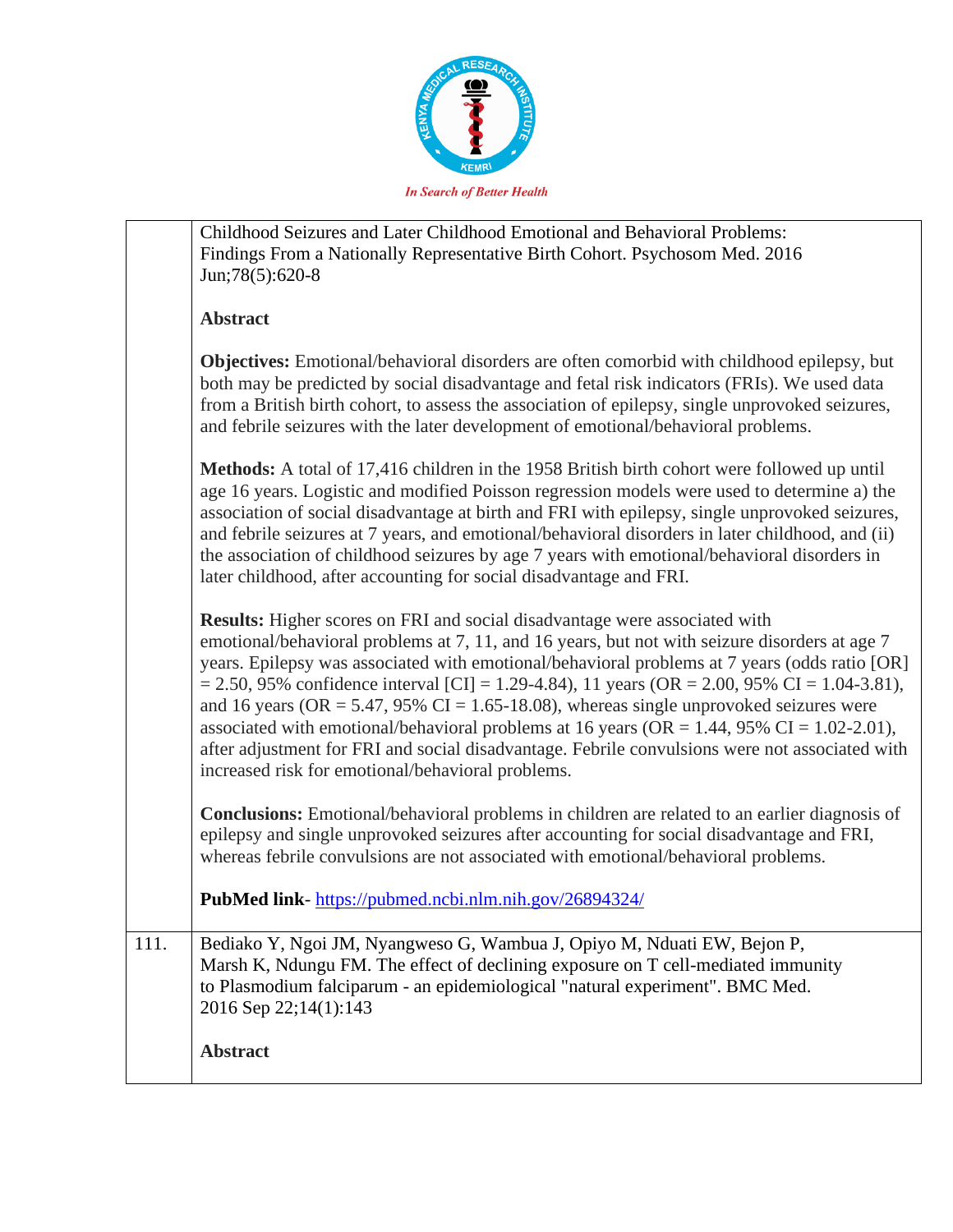

|      | Background: Naturally acquired immunity to malaria may be lost with lack of exposure.<br>Recent heterogeneous reductions in transmission in parts of Africa mean that large populations<br>of previously protected people may lose their immunity while remaining at risk of infection.                                                                                                                                                                                                                                                                                                                                                                                                                                                                                                                                                                                                                                                             |
|------|-----------------------------------------------------------------------------------------------------------------------------------------------------------------------------------------------------------------------------------------------------------------------------------------------------------------------------------------------------------------------------------------------------------------------------------------------------------------------------------------------------------------------------------------------------------------------------------------------------------------------------------------------------------------------------------------------------------------------------------------------------------------------------------------------------------------------------------------------------------------------------------------------------------------------------------------------------|
|      | Methods: Using two ethnically similar long-term cohorts of children with historically similar<br>levels of exposure to Plasmodium falciparum who now experience very different levels of<br>exposure, we assessed the effect of decreased parasite exposure on antimalarial immunity.<br>Peripheral blood mononuclear cells (PBMCs) from children in each cohort were stimulated<br>with P. falciparum and their P. falciparum-specific proliferative and cytokine responses were<br>compared.                                                                                                                                                                                                                                                                                                                                                                                                                                                      |
|      | Results: We demonstrate that, while P. falciparum-specific CD4+ T cells are maintained in the<br>absence of exposure, the proliferative capacity of these cells is altered considerably. P.<br>falciparum-specific CD4 <sup>+</sup> T cells isolated from children previously exposed, but now living in<br>an area of minimal exposure ("historically exposed") proliferate significantly more upon<br>stimulation than cells isolated from children continually exposed to the parasite. Similarly,<br>PBMCs from historically exposed children expressed higher levels of pro-inflammatory<br>cytokines and lower levels of anti-inflammatory cytokines after stimulation with P. falciparum.<br>Notably, we found a significant positive association between duration since last febrile episode<br>and P. falciparum-specific CD4 <sup>+</sup> T cell proliferation, with more recent febrile episodes<br>associated with lower proliferation. |
|      | <b>Conclusion:</b> Considered in the context of existing knowledge, these data suggest a model<br>explaining how immunity is lost in absence of continuing exposure to P. falciparum.                                                                                                                                                                                                                                                                                                                                                                                                                                                                                                                                                                                                                                                                                                                                                               |
|      | PubMed link-https://pubmed.ncbi.nlm.nih.gov/27660116/                                                                                                                                                                                                                                                                                                                                                                                                                                                                                                                                                                                                                                                                                                                                                                                                                                                                                               |
| 112. | Too JK, Kipkemboi Sang W, Ng'ang'a Z, Ngayo MO. Fecal contamination of<br>drinking water in Kericho District, Western Kenya: role of source and household<br>water handling and hygiene practices. J Water Health. 2016 Aug;14(4):662-71.                                                                                                                                                                                                                                                                                                                                                                                                                                                                                                                                                                                                                                                                                                           |
|      | <b>Abstract</b>                                                                                                                                                                                                                                                                                                                                                                                                                                                                                                                                                                                                                                                                                                                                                                                                                                                                                                                                     |
|      | Inadequate protection of water sources, and poor household hygienic and handling practices<br>have exacerbated fecal water contamination in Kenya. This study evaluated the rate and<br>correlates of thermotolerant coliform (TTC) household water contamination in Kericho<br>District, Western Kenya. Culture and multiplex polymerase chain reaction (PCR) techniques<br>were used to characterize TTCs. The disk diffusion method was used for antibiotic<br>susceptibility profiling of pathogenic Escherichia coli. Out of the 103 households surveyed, 48<br>$(46.6%)$ had TTC contaminated drinking water (TTC levels of $>10$ cfu/100 mL). Five of these                                                                                                                                                                                                                                                                                  |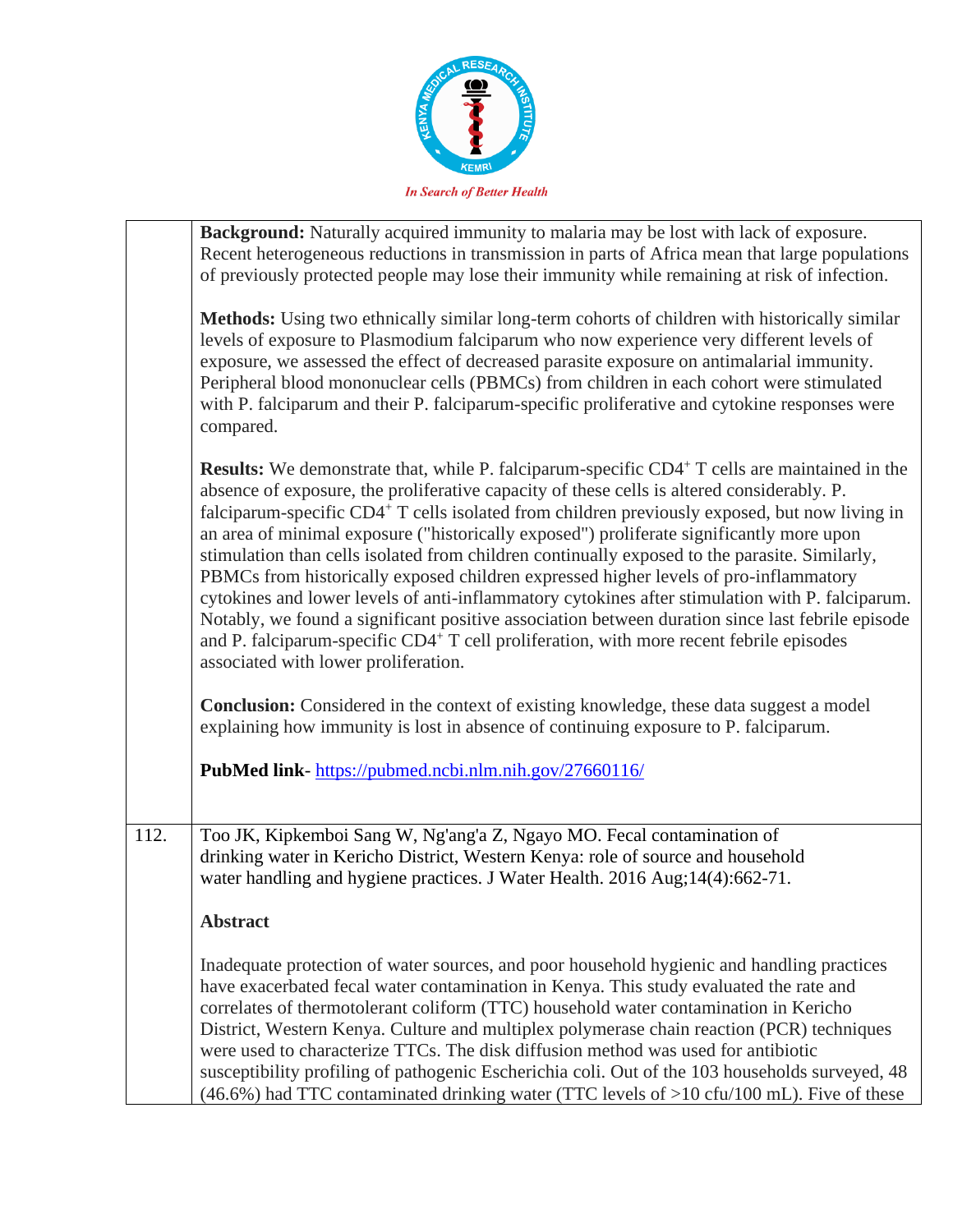

|      | households were contaminated with pathogenic E. coli, including 40% enteroaggregative E.<br>coli, 40% enterotoxigenic E. coli, and 20% enteropathogenic E. coli. All these pathogenic E.<br>coli strains were multidrug resistant to sulfamethoxazole/trimethoprim, ampicillin, tetracycline<br>and ampicillin/sulbactam. Rural household locality, drinking water hand contact, water storage<br>container cleaning practice, hand washing before water withdrawal, water source total<br>coliforms <10 cfu/100 mL, temperature, and free chlorine levels were associated with TTC<br>contamination of household drinking water. Significant proportions of household drinking<br>water in Kericho District are contaminated with TTCs including with pathogenic multidrug-<br>resistant E. coli. Source and household hygiene and practices contribute significantly to<br>drinking water contamination.<br><b>PubMed link-</b> https://pubmed.ncbi.nlm.nih.gov/27441861/                                                                                                                                                                                                                                                                                                                                                                                                               |
|------|-------------------------------------------------------------------------------------------------------------------------------------------------------------------------------------------------------------------------------------------------------------------------------------------------------------------------------------------------------------------------------------------------------------------------------------------------------------------------------------------------------------------------------------------------------------------------------------------------------------------------------------------------------------------------------------------------------------------------------------------------------------------------------------------------------------------------------------------------------------------------------------------------------------------------------------------------------------------------------------------------------------------------------------------------------------------------------------------------------------------------------------------------------------------------------------------------------------------------------------------------------------------------------------------------------------------------------------------------------------------------------------------|
| 113. | Kimeu M, Burmen B, Audi B, Adega A, Owuor K, Arodi S, Bii D, Zielinski-                                                                                                                                                                                                                                                                                                                                                                                                                                                                                                                                                                                                                                                                                                                                                                                                                                                                                                                                                                                                                                                                                                                                                                                                                                                                                                                   |
|      | Gutiérrez E. The relationship between adherence to clinic appointments and year-                                                                                                                                                                                                                                                                                                                                                                                                                                                                                                                                                                                                                                                                                                                                                                                                                                                                                                                                                                                                                                                                                                                                                                                                                                                                                                          |
|      | one mortality for newly enrolled HIV infected patients at a regional referral                                                                                                                                                                                                                                                                                                                                                                                                                                                                                                                                                                                                                                                                                                                                                                                                                                                                                                                                                                                                                                                                                                                                                                                                                                                                                                             |
|      | hospital in Western Kenya, January 2011-December 2012. AIDS Care.                                                                                                                                                                                                                                                                                                                                                                                                                                                                                                                                                                                                                                                                                                                                                                                                                                                                                                                                                                                                                                                                                                                                                                                                                                                                                                                         |
|      | 2016;28(4):409-15.                                                                                                                                                                                                                                                                                                                                                                                                                                                                                                                                                                                                                                                                                                                                                                                                                                                                                                                                                                                                                                                                                                                                                                                                                                                                                                                                                                        |
|      | <b>Abstract</b>                                                                                                                                                                                                                                                                                                                                                                                                                                                                                                                                                                                                                                                                                                                                                                                                                                                                                                                                                                                                                                                                                                                                                                                                                                                                                                                                                                           |
|      | This retrospective cohort analysis was conducted to describe the association between<br>adherence to clinic appointments and mortality, one year after enrollment into HIV care. We<br>examined appointment-adherence for newly enrolled patients between January 2011 and<br>December 2012 at a regional referral hospital in western Kenya. The outcomes of interest were<br>patient default, risk factors for repeat default, and year-one risk of death. Of 582 enrolled<br>patients, 258 (44%) were defaulters. GEE revealed that once having been defaulters, patients<br>were significantly more likely to repeatedly default (OR 1.4; 95% CI 1.12-1.77), especially the<br>unemployed (OR 1.43; 95% CI 1.07-1.91), smokers (OR 2.22; 95% CI 1.31-3.76), and those<br>with no known disclosure (OR 2.17; $95\%$ CI 1.42-3.3). Nineteen patients (3%) died during the<br>follow-up period. Cox proportional hazards revealed that the risk of death was significantly<br>higher among defaulters (HR 3.12; 95% CI 1.2-8.0) and increased proportionally to the rate of<br>patient default; HR was 4.05 (95% CI1.38-11.81) and 4.98 (95% CI 1.45-17.09) for a<br>cumulative of 4-60 and $\geq$ 60 days elapsed between all scheduled and actual clinic appointment<br>dates, respectively. Risk factors for repeat default suggest a need to deliver targeted adherence<br>programs. |
|      | <b>PubMed link-</b> https://pubmed.ncbi.nlm.nih.gov/26572059/                                                                                                                                                                                                                                                                                                                                                                                                                                                                                                                                                                                                                                                                                                                                                                                                                                                                                                                                                                                                                                                                                                                                                                                                                                                                                                                             |
| 114. | Riley C, Dellicour S, Ouma P, Kioko U, ter Kuile FO, Omar A, Kariuki S,                                                                                                                                                                                                                                                                                                                                                                                                                                                                                                                                                                                                                                                                                                                                                                                                                                                                                                                                                                                                                                                                                                                                                                                                                                                                                                                   |
|      | Buff AM, Desai M, Gutman J. Knowledge and Adherence to the National Guidelines                                                                                                                                                                                                                                                                                                                                                                                                                                                                                                                                                                                                                                                                                                                                                                                                                                                                                                                                                                                                                                                                                                                                                                                                                                                                                                            |
|      | for Malaria Case Management in Pregnancy among Healthcare Providers and Drug                                                                                                                                                                                                                                                                                                                                                                                                                                                                                                                                                                                                                                                                                                                                                                                                                                                                                                                                                                                                                                                                                                                                                                                                                                                                                                              |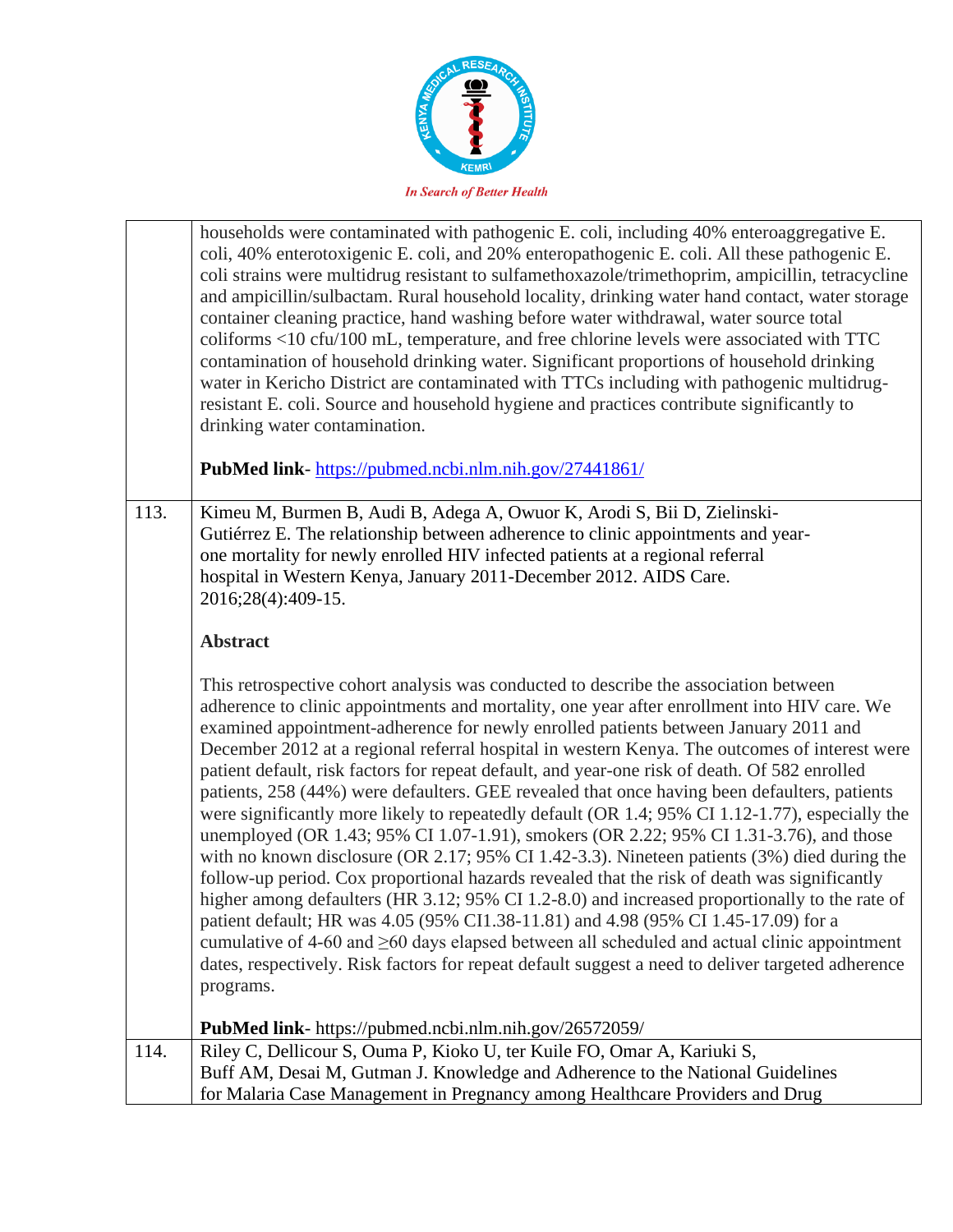

|      | Outlet Dispensers in Rural, Western Kenya. PLoS One. 2016 Jan 20;11(1):e0145616                                                                                                                                                                                                                                                                                                                                                                                                                                                                                                                                                                                                                                                                |
|------|------------------------------------------------------------------------------------------------------------------------------------------------------------------------------------------------------------------------------------------------------------------------------------------------------------------------------------------------------------------------------------------------------------------------------------------------------------------------------------------------------------------------------------------------------------------------------------------------------------------------------------------------------------------------------------------------------------------------------------------------|
|      | <b>Abstract</b>                                                                                                                                                                                                                                                                                                                                                                                                                                                                                                                                                                                                                                                                                                                                |
|      | Background: Although prompt, effective treatment is a cornerstone of malaria control,<br>information on provider adherence to malaria in pregnancy (MIP) treatment guidelines is<br>limited. Incorrect or sub-optimal treatment can adversely affect the mother and fetus. This<br>study assessed provider knowledge of and adherence to national case management guidelines<br>for uncomplicated MIP.                                                                                                                                                                                                                                                                                                                                         |
|      | Methods: We conducted a cross-sectional study from September to November 2013, in 51<br>health facilities (HF) and a randomly-selected sample of 39 drug outlets (DO) in the<br>KEMRI/CDC Health and Demographic Surveillance System area in western Kenya. Provider<br>knowledge of national treatment guidelines was assessed with standardized questionnaires.<br>Correct practice required adequate diagnosis, pregnancy assessment, and treatment with<br>correct drug and dosage. In HF, we conducted exit interviews in all women of childbearing age<br>assessed for fever. In DO, simulated clients posing as first trimester pregnant women or as<br>relatives of third trimester pregnant women collected standardized information. |
|      | <b>Results:</b> Correct MIP case management knowledge and practice were observed in 45% and<br>31% of HF and 0% and 3% of DO encounters, respectively. The correct drug and dosage for<br>pregnancy trimester was prescribed in 62% of HF and 42% of DO encounters; correct<br>prescription occurred less often in first than in second/third trimesters (HF: 24% vs. 65%,<br>p<0.01; DO: 0% vs. 40%, p<0.01). Sulfadoxine-pyrimethamine, which is not recommended<br>for malaria treatment, was prescribed in 3% of HF and 18% of DO encounters. Exposure to<br>artemether-lumefantrine in first trimester, which is contraindicated, occurred in 29% and 49%<br>of HF and DO encounters, respectively.                                       |
|      | <b>Conclusion:</b> This study highlights knowledge inadequacies and incorrect prescribing practices<br>in the treatment of MIP. Particularly concerning is the prescription of contraindicated<br>medications in the first trimester. These issues should be addressed through comprehensive<br>trainings and increased supportive supervision. Additional innovative means to improve care<br>should be explored.                                                                                                                                                                                                                                                                                                                             |
|      | PubMed link-https://pubmed.ncbi.nlm.nih.gov/26789638/                                                                                                                                                                                                                                                                                                                                                                                                                                                                                                                                                                                                                                                                                          |
| 115. | Kangoye DT, Mensah VA, Murungi LM, Nkumama I, Nebie I, Marsh K, Cisse B,<br>Bejon P, Osier FH, Sirima SB; MVVC Infant Immunology Study Group. Dynamics and<br>role of antibodies to Plasmodium falciparum merozoite antigens in children<br>living in two settings with differing malaria transmission intensity. Vaccine.                                                                                                                                                                                                                                                                                                                                                                                                                     |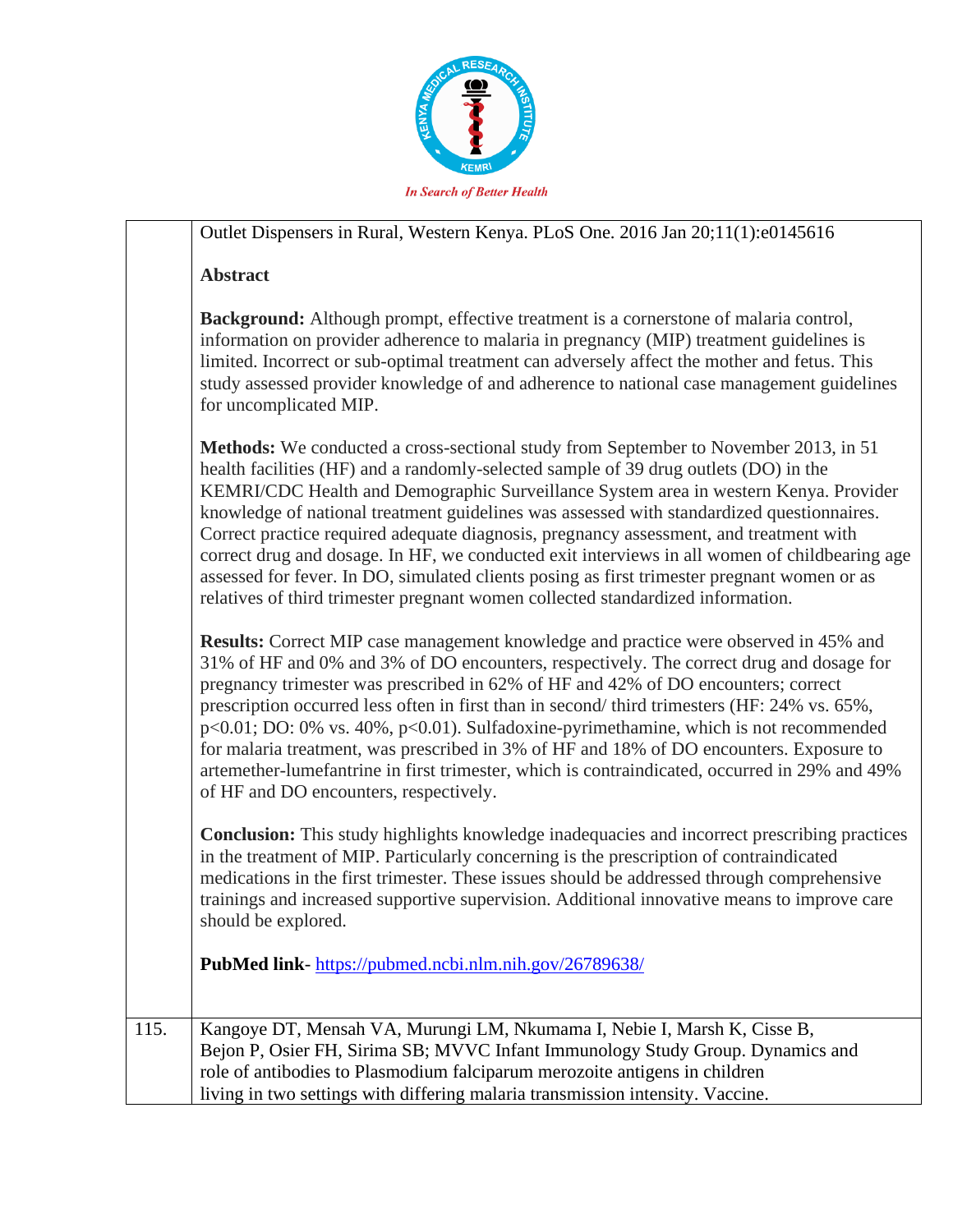

# 2016 Jan 2;34(1):160-6

### **Abstract**

**Background:** Young infants have reduced susceptibility to febrile malaria compared with older children, but the mechanism for this remains unclear. There are conflicting data on the role of passively acquired antibodies. Here, we examine antibody titres to merozoite surface antigens in the protection of children in their first two years of life in two settings with differing malaria transmission intensity and compare these titres to previously established protective thresholds.

**Methods:** Two cohorts of children aged four to six weeks were recruited in Banfora, Burkina and Keur Soce, Senegal and followed up for two years. Malaria infections were detected by light microscopic examination of blood smears collected at active and passive case detection visits. The titres of antibodies to the Plasmodium falciparum recombinant merozoite proteins (AMA1-3D7, MSP1-19, MSP2-Dd2, and MSP3-3D7) were measured by enzyme-linked immunosorbent assay at 1-6, 9, 12, 15 and 18 months of age and compared with the protective thresholds established in Kenyan children.

**Results:** Antibody titres were below the protective thresholds throughout the study period and we did not find any association with protection against febrile malaria. Antibodies to AMA1 and MSP1-19 appeared to be markers of exposure in the univariate analysis (and so associated with increasing risk) and adjusting for exposure reduced the strength and significance of this association.

**Conclusion:** The antibody levels we measured are unlikely to be responsible for the apparent protection against febrile malaria seen in young infants. Further work to identify protective antibody responses might include functional assays and a wider range of antigens.

**PubMed link**- <https://pubmed.ncbi.nlm.nih.gov/26541134/>

116. | Onu C, Ongeri L, Bukusi E, Cohen CR, Neylan TC, Oyaro P, Rota G, Otewa F, Delucchi KL, Meffert SM. Interpersonal psychotherapy for depression and posttraumatic stress disorder among HIV-positive women in Kisumu, Kenya: study protocol for a randomized controlled trial. Trials. 2016 Feb 3;17:64 **Abstract**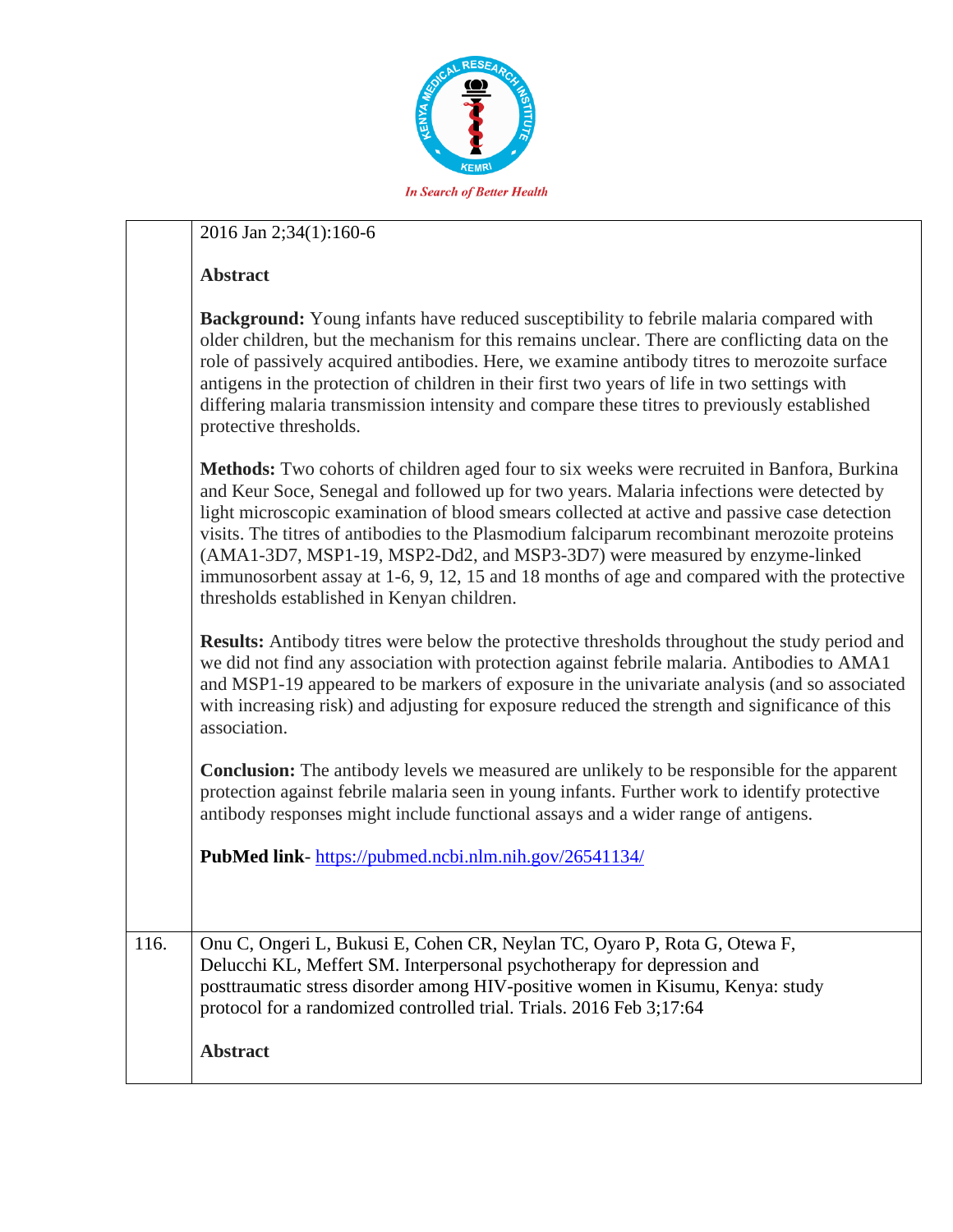

|      | Background: Mental disorders are the leading global cause of years lived with disability; the<br>majority of this burden exists in low and middle income countries (LMICs). Over half of<br>mental illness is attributable to depression and anxiety disorders, both of which have known<br>treatments. While the scarcity of mental health care providers is recognized as a major<br>contributor to the magnitude of untreated disorders in LMICs, studies in LMICs find that<br>evidence-based treatments for depression and anxiety disorders, such as brief, structured<br>psychotherapies, are feasible, acceptable and have strong efficacy when delivered by local<br>non-specialist personnel. However, most mental health treatment studies using non-specialist<br>providers in LMICs deploy traditional efficacy designs (T1) without the benefit of integrated<br>mental health treatment models shown to succeed over vertical interventions or methods<br>derived from new implementation science to speed policy change. Here, we describe an<br>effectiveness-implementation hybrid study that evaluates non-specialist delivery of mental<br>health treatment within an HIV clinic for HIV-positive (HIV+) women affected by gender-<br>based violence (GBV) (HIV+ GBV+) in the Nyanza region of Kenya. |
|------|---------------------------------------------------------------------------------------------------------------------------------------------------------------------------------------------------------------------------------------------------------------------------------------------------------------------------------------------------------------------------------------------------------------------------------------------------------------------------------------------------------------------------------------------------------------------------------------------------------------------------------------------------------------------------------------------------------------------------------------------------------------------------------------------------------------------------------------------------------------------------------------------------------------------------------------------------------------------------------------------------------------------------------------------------------------------------------------------------------------------------------------------------------------------------------------------------------------------------------------------------------------------------------------------------------------------------|
|      | Methods/design: In this effectiveness-implementation hybrid type I design, 200 HIV+ women<br>with major depressive disorder (MDD) and posttraumatic stress disorder (PTSD) who are<br>receiving care at a Family AIDS Care Education and Services (FACES)-supported clinic in<br>Kisumu, Kenya will be randomized to: (1) interpersonal psychotherapy (IPT) + treatment as<br>usual (TAU) or (2) TAU, both delivered within the HIV clinic. IPT will consist of 12 weekly<br>60-minute individual IPT sessions, delivered by non-specialists trained to provide IPT.<br>Primary effectiveness outcomes will include MDD and PTSD diagnosis on the Mini<br>International Diagnostic Interview (MINI). Primary implementation outcomes will include<br>treatment cost-benefit, acceptability, appropriateness, feasibility and fidelity of the IPT<br>delivery within an HIV clinic.                                                                                                                                                                                                                                                                                                                                                                                                                                        |
|      | <b>Discussion:</b> This trial leverages newly defined effectiveness-implementation hybrid designs to<br>gather data on mental health treatment implementation within an HIV care clinic, while testing<br>the effectiveness of an evidence-based treatment for use with a large underserved population<br>(HIV+ GBV+ women) in Kenya.<br>PubMed link-https://pubmed.ncbi.nlm.nih.gov/26841875/                                                                                                                                                                                                                                                                                                                                                                                                                                                                                                                                                                                                                                                                                                                                                                                                                                                                                                                            |
|      |                                                                                                                                                                                                                                                                                                                                                                                                                                                                                                                                                                                                                                                                                                                                                                                                                                                                                                                                                                                                                                                                                                                                                                                                                                                                                                                           |
| 117. | Kerubo E, Laserson KF, Otecko N, Odhiambo C, Mason L, Nyothach E, Oruko KO,<br>Bauman A, Vulule J, Zeh C, Phillips-Howard PA. Prevalence of reproductive tract<br>infections and the predictive value of girls' symptom-based reporting: findings<br>from a cross-sectional survey in rural western Kenya. Sex Transm Infect. 2016<br>Jun; 92(4): 251-6.                                                                                                                                                                                                                                                                                                                                                                                                                                                                                                                                                                                                                                                                                                                                                                                                                                                                                                                                                                  |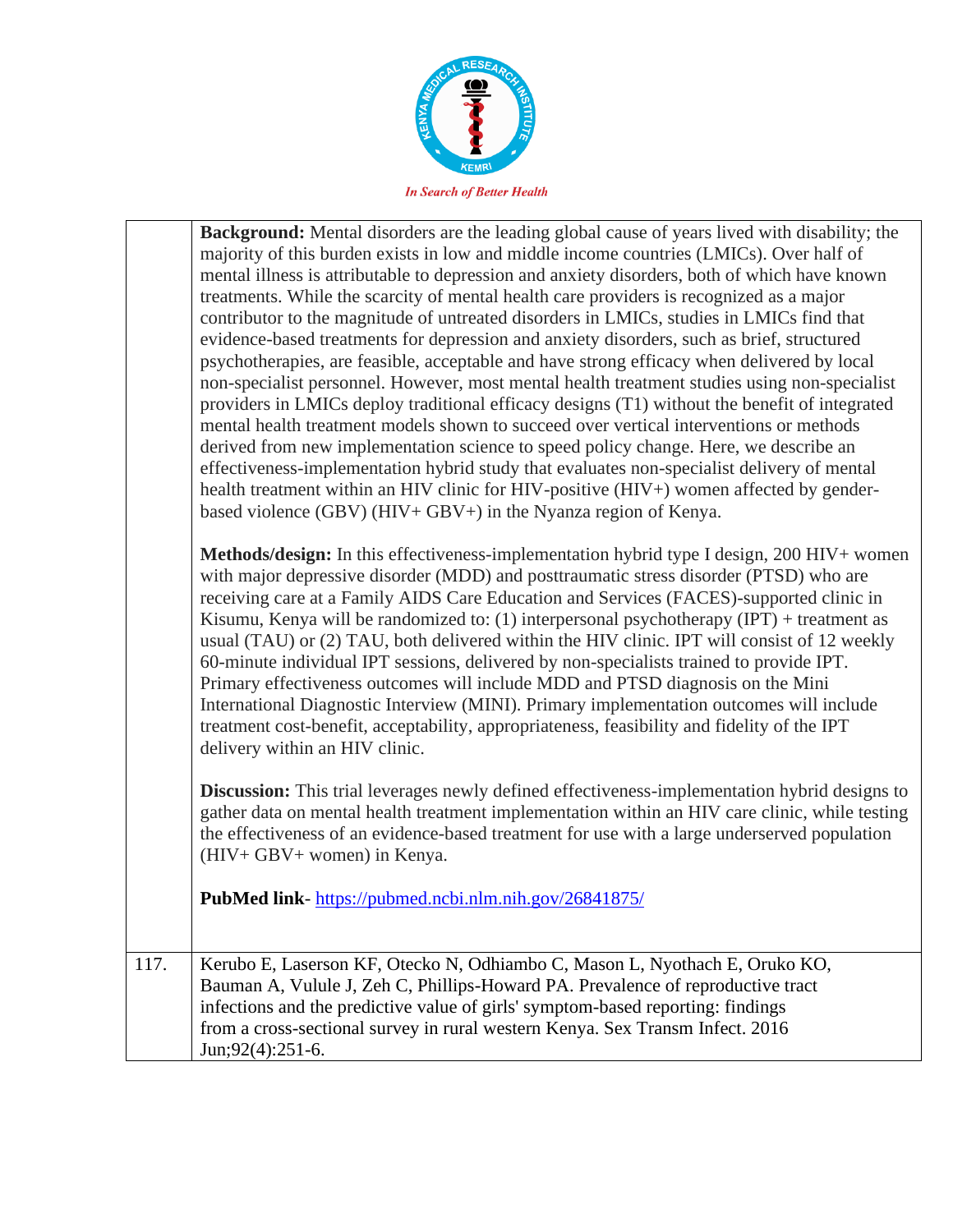

|      | <b>Objectives:</b> Reproductive tract infections (RTIs), including sexually acquired, among<br>adolescent girls is a public health concern, but few studies have measured prevalence in low-<br>middle-income countries. The objective of this study was to examine prevalence in rural<br>schoolgirls in Kenya against their reported symptoms.                                                                                                                                                                                                                                                                                                                                                                           |
|------|----------------------------------------------------------------------------------------------------------------------------------------------------------------------------------------------------------------------------------------------------------------------------------------------------------------------------------------------------------------------------------------------------------------------------------------------------------------------------------------------------------------------------------------------------------------------------------------------------------------------------------------------------------------------------------------------------------------------------|
|      | Methods: In 2013, a survey was conducted in 542 adolescent schoolgirls aged 14-17 years<br>who were enrolled in a menstrual feasibility study. Vaginal self-swabbing was conducted after<br>girls were interviewed face-to-face by trained nurses on symptoms. The prevalence of girls<br>with symptoms and laboratory-confirmed infections, and the sensitivity, specificity, positive<br>and negative predictive values of symptoms compared with laboratory results, were calculated.                                                                                                                                                                                                                                   |
|      | Results: Of 515 girls agreeing to self-swab, 510 answered symptom questions. A quarter<br>(24%) reported one or more symptoms; most commonly vaginal discharge (11%), pain (9%) or<br>itching (4%). Laboratory tests confirmed 28% of girls had one or more RTI. Prevalence rose<br>with age; among girls aged 16-17 years, 33% had infections. Bacterial vaginosis was the most<br>common (18%), followed by Candida albicans (9%), Chlamydia trachomatis (3%),<br>Trichomonas vaginalis (3%) and Neisseria gonorrhoeae (1%). Reported symptoms had a low<br>sensitivity and positive predictive value. Three-quarters of girls with bacterial vaginosis and C.<br>albicans, and 50% with T. vaginalis were asymptomatic. |
|      | Conclusions: There is a high prevalence of adolescent schoolgirls with RTI in rural Kenya.<br>Public efforts are required to identify and treat infections among girls to reduce longer-term<br>sequelae but poor reliability of symptom reporting minimises utility of symptom-based<br>diagnosis in this population.                                                                                                                                                                                                                                                                                                                                                                                                     |
|      | PubMed link-https://pubmed.ncbi.nlm.nih.gov/26819339/                                                                                                                                                                                                                                                                                                                                                                                                                                                                                                                                                                                                                                                                      |
| 118. | Etyang AO, Warne B, Kapesa S, Munge K, Bauni E, Cruickshank JK, Smeeth L,<br>Scott JA. Clinical and Epidemiological Implications of 24-Hour Ambulatory Blood<br>Pressure Monitoring for the Diagnosis of Hypertension in Kenyan Adults: A<br>Population-Based Study. J Am Heart Assoc. 2016 Dec 15;5(12):e004797.                                                                                                                                                                                                                                                                                                                                                                                                          |
|      | <b>Abstract</b>                                                                                                                                                                                                                                                                                                                                                                                                                                                                                                                                                                                                                                                                                                            |
|      | <b>Background:</b> The clinical and epidemiological implications of using ambulatory blood<br>pressure monitoring (ABPM) for the diagnosis of hypertension have not been studied at a                                                                                                                                                                                                                                                                                                                                                                                                                                                                                                                                      |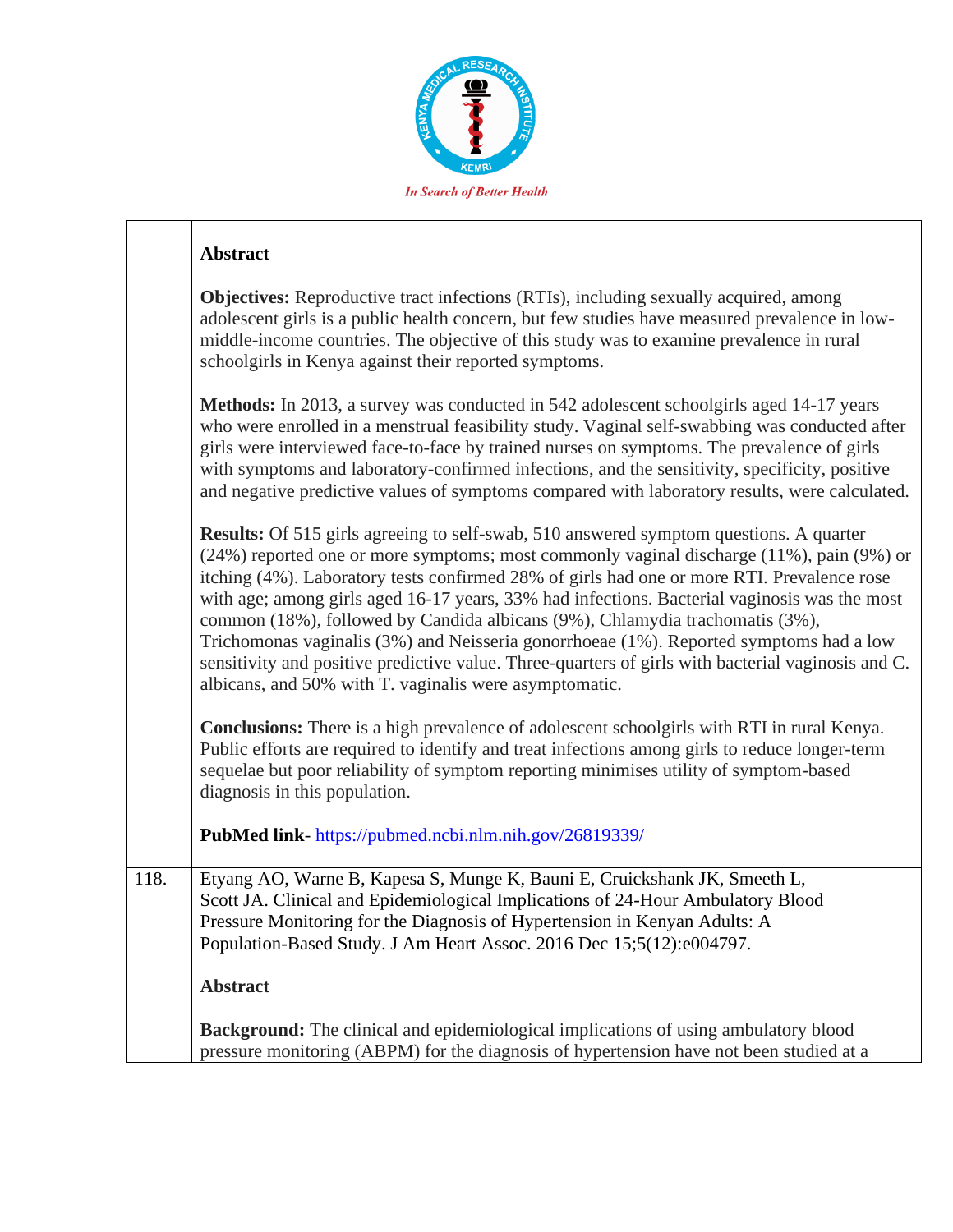

population level in sub-Saharan Africa. We examined the impact of ABPM use among Kenyan adults.

|      | Methods and results: We performed a nested case-control study of diagnostic accuracy. We<br>selected an age-stratified random sample of 1248 adults from the list of residents of the Kilifi<br>Health and Demographic Surveillance System in Kenya. All participants underwent a<br>screening blood pressure (BP) measurement. All those with screening BP ≥140/90 mm Hg and<br>a random subset of those with screening $BP < 140/90$ mm Hg were invited to undergo ABPM.<br>Based on the 2 tests, participants were categorized as sustained hypertensive, masked<br>hypertensive, "white coat" hypertensive, or normotensive. Analyses were weighted by the<br>probability of undergoing ABPM. Screening BP $\geq$ 140/90 mm Hg was present in 359 of 986<br>participants, translating to a crude population prevalence of 23.1% (95% CI 16.5-31.5%). Age<br>standardized prevalence of screening BP $\geq$ 140/90 mm Hg was 26.5% (95% CI 19.3-35.6%).<br>On ABPM, 186 of 415 participants were confirmed to be hypertensive, with crude prevalence<br>of 15.6% (95% CI 9.4-23.1%) and age-standardized prevalence of 17.1% (95% CI 11.0-<br>24.4%). Age-standardized prevalence of masked and white coat hypertension were 7.6% (95%)<br>CI 2.8-13.7%) and 3.8% (95% CI 1.7-6.1%), respectively. The sensitivity and specificity of<br>screening BP measurements were 80% (95% CI 73-86%) and 84% (95% CI 79-88%),<br>respectively. BP indices and validity measures showed strong age-related trends.<br><b>Conclusions:</b> Screening BP measurement significantly overestimated hypertension prevalence<br>while failing to identify $\approx$ 50% of true hypertension diagnosed by ABPM. Our findings suggest<br>significant clinical and epidemiological benefits of ABPM use for diagnosing hypertension in |
|------|-------------------------------------------------------------------------------------------------------------------------------------------------------------------------------------------------------------------------------------------------------------------------------------------------------------------------------------------------------------------------------------------------------------------------------------------------------------------------------------------------------------------------------------------------------------------------------------------------------------------------------------------------------------------------------------------------------------------------------------------------------------------------------------------------------------------------------------------------------------------------------------------------------------------------------------------------------------------------------------------------------------------------------------------------------------------------------------------------------------------------------------------------------------------------------------------------------------------------------------------------------------------------------------------------------------------------------------------------------------------------------------------------------------------------------------------------------------------------------------------------------------------------------------------------------------------------------------------------------------------------------------------------------------------------------------------------------------------------------------------------------------------------------------------------------------------------|
|      | Kenyan adults                                                                                                                                                                                                                                                                                                                                                                                                                                                                                                                                                                                                                                                                                                                                                                                                                                                                                                                                                                                                                                                                                                                                                                                                                                                                                                                                                                                                                                                                                                                                                                                                                                                                                                                                                                                                           |
|      | Pubmed link- https://pubmed.ncbi.nlm.nih.gov/27979807/                                                                                                                                                                                                                                                                                                                                                                                                                                                                                                                                                                                                                                                                                                                                                                                                                                                                                                                                                                                                                                                                                                                                                                                                                                                                                                                                                                                                                                                                                                                                                                                                                                                                                                                                                                  |
| 119. | Jaoko W, Bukusi E, Davis AM. An Evaluation of the Middle East Research<br>Training Initiative Tool in Assessing Effective Functioning of Research Ethics<br>Committees. J Empir Res Hum Res Ethics. 2016 Oct; 11(4): 357-363.                                                                                                                                                                                                                                                                                                                                                                                                                                                                                                                                                                                                                                                                                                                                                                                                                                                                                                                                                                                                                                                                                                                                                                                                                                                                                                                                                                                                                                                                                                                                                                                           |
|      | <b>Abstract</b>                                                                                                                                                                                                                                                                                                                                                                                                                                                                                                                                                                                                                                                                                                                                                                                                                                                                                                                                                                                                                                                                                                                                                                                                                                                                                                                                                                                                                                                                                                                                                                                                                                                                                                                                                                                                         |
|      | The effective functioning of a research ethics committee (REC) can be evaluated using self-<br>assessment tools. The Middle East Research Ethics Training Initiative (MERETI) tool can be<br>used by one member, typically the Chair, to score an REC. The consistency of these scores<br>across several members of an REC has never been evaluated. This study examined whether<br>results would be consistent irrespective of who conducts the assessment. One REC's effective<br>functioning was assessed by several members ( $n = 13$ ). The Chair's scores were compared<br>with scores of other members in relation to their duration of REC membership, research ethics<br>training, gender, and employer's institutional affiliation to the REC. The Chair's overall score                                                                                                                                                                                                                                                                                                                                                                                                                                                                                                                                                                                                                                                                                                                                                                                                                                                                                                                                                                                                                                     |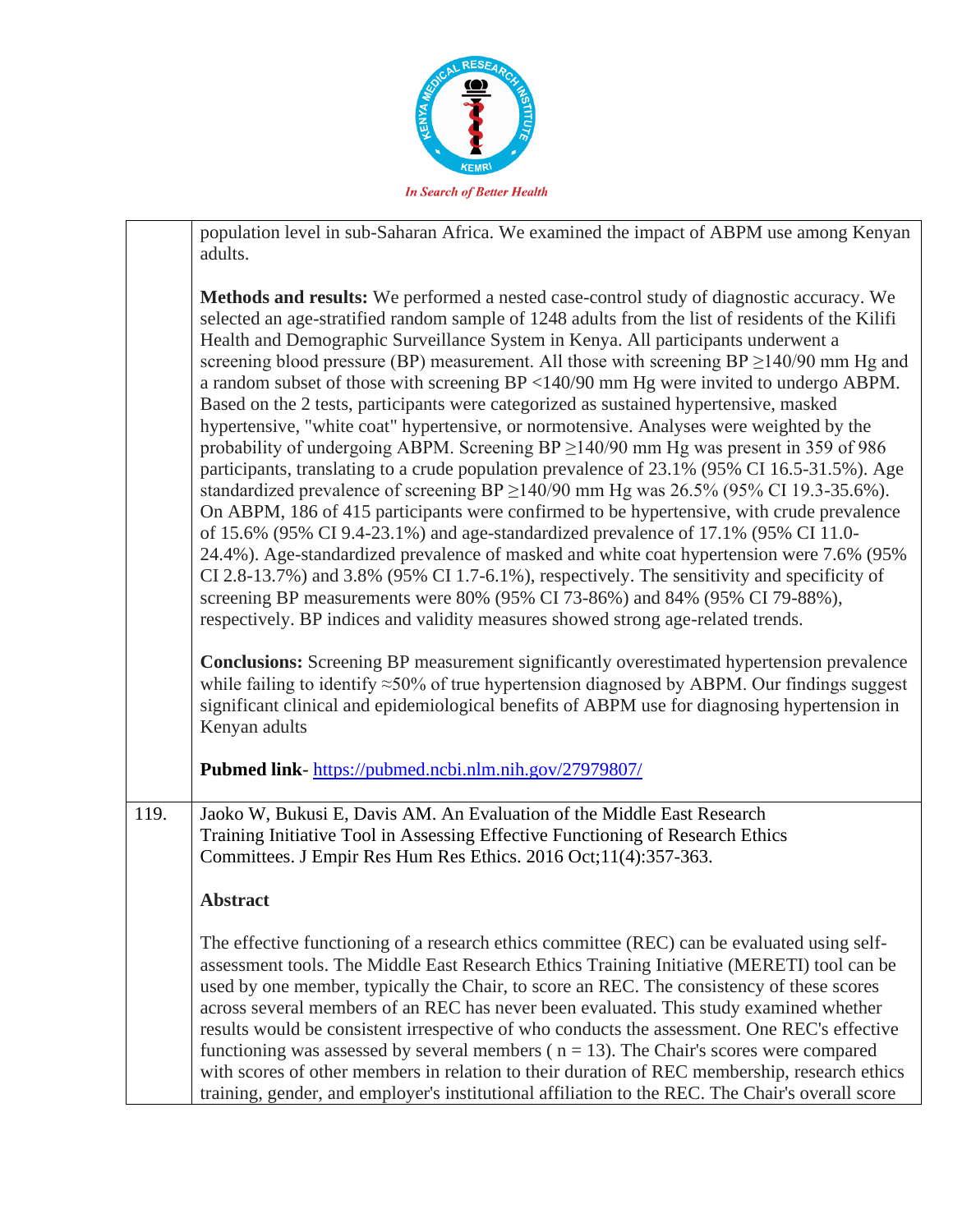

|      | was higher than the other members' scores by 11%. No significant differences in scores were<br>obtained in relation to duration of REC membership ( $p = .72$ ), interval since last research<br>ethics training ( $p = .94$ ), and gender ( $p = .27$ ). The MERETI tool is thus consistent<br>irrespective of who performs the assessment.                                                                                                                                                                                                                                                                                                                                                                                                                                                                                                                                                                                                                                                                                                                                                                                                                                                                                                                                                                                                                                                                                                                                                                                                                                                                                                                                                                                                                                                                                                                                                                                                                                                                                                                                                                                                                                                                                 |
|------|------------------------------------------------------------------------------------------------------------------------------------------------------------------------------------------------------------------------------------------------------------------------------------------------------------------------------------------------------------------------------------------------------------------------------------------------------------------------------------------------------------------------------------------------------------------------------------------------------------------------------------------------------------------------------------------------------------------------------------------------------------------------------------------------------------------------------------------------------------------------------------------------------------------------------------------------------------------------------------------------------------------------------------------------------------------------------------------------------------------------------------------------------------------------------------------------------------------------------------------------------------------------------------------------------------------------------------------------------------------------------------------------------------------------------------------------------------------------------------------------------------------------------------------------------------------------------------------------------------------------------------------------------------------------------------------------------------------------------------------------------------------------------------------------------------------------------------------------------------------------------------------------------------------------------------------------------------------------------------------------------------------------------------------------------------------------------------------------------------------------------------------------------------------------------------------------------------------------------|
|      | PubMed link- https://pubmed.ncbi.nlm.nih.gov/27580742/                                                                                                                                                                                                                                                                                                                                                                                                                                                                                                                                                                                                                                                                                                                                                                                                                                                                                                                                                                                                                                                                                                                                                                                                                                                                                                                                                                                                                                                                                                                                                                                                                                                                                                                                                                                                                                                                                                                                                                                                                                                                                                                                                                       |
| 120. | Mmeje O, Njoroge B, Akama E, Leddy A, Breitnauer B, Darbes L, Brown J.<br>Perspectives of healthcare providers and HIV-affected individuals and couples<br>during the development of a Safer Conception Counseling Toolkit in Kenya:<br>stigma, fears, and recommendations for the delivery of services. AIDS Care.<br>2016;28(6):750-7                                                                                                                                                                                                                                                                                                                                                                                                                                                                                                                                                                                                                                                                                                                                                                                                                                                                                                                                                                                                                                                                                                                                                                                                                                                                                                                                                                                                                                                                                                                                                                                                                                                                                                                                                                                                                                                                                      |
|      | <b>Abstract</b>                                                                                                                                                                                                                                                                                                                                                                                                                                                                                                                                                                                                                                                                                                                                                                                                                                                                                                                                                                                                                                                                                                                                                                                                                                                                                                                                                                                                                                                                                                                                                                                                                                                                                                                                                                                                                                                                                                                                                                                                                                                                                                                                                                                                              |
|      | Reproduction is important to many HIV-affected individuals and couples and healthcare<br>providers (HCPs) are responsible for providing resources to help them safely conceive while<br>minimizing the risk of sexual and perinatal HIV transmission. In order to fulfill their<br>reproductive goals, HIV-affected individuals and their partners need access to information<br>regarding safer methods of conception. The objective of this qualitative study was to develop a<br>Safer Conception Counseling Toolkit that can be used to train HCPs and counsel HIV-affected<br>individuals and couples in HIV care and treatment clinics in Kenya. We conducted a two-<br>phased qualitative study among HCPs and HIV-affected individuals and couples from eight<br>HIV care and treatment sites in Kisumu, Kenya. We conducted in-depth interviews (IDIs) and<br>focus group discussions (FGDs) to assess the perspectives of HCPs and HIV-affected<br>individuals and couples in order to develop and refine the content of the Toolkit. Subsequently,<br>IDIs were conducted among HCPs who were trained using the Toolkit and FGDs among HIV-<br>affected individuals and couples who were counseled with the Toolkit. HIV-related stigma,<br>fears, and recommendations for delivery of safer conception counseling were assessed during<br>the discussions. One hundred and six individuals participated in FGDs and IDIs; 29 HCPs, 49<br>HIV-affected women and men, and 14 HIV-serodiscordant couples. Participants indicated that<br>a safer conception counseling and training program for HCPs is needed and that routine<br>provision of safer conception counseling may promote maternal and child health by enhancing<br>reproductive autonomy among HIV-affected couples. They also reported that the Toolkit may<br>help dispel the stigma and fears associated with reproduction in HIV-affected couples, while<br>supporting them in achieving their reproductive goals. Additional research is needed to<br>evaluate the Safer Conception Toolkit in order to support its implementation and use in HIV<br>care and treatment programs in Kenya and other HIV endemic regions of sub-Saharan Africa. |

**PubMed link**- <https://pubmed.ncbi.nlm.nih.gov/26960581/>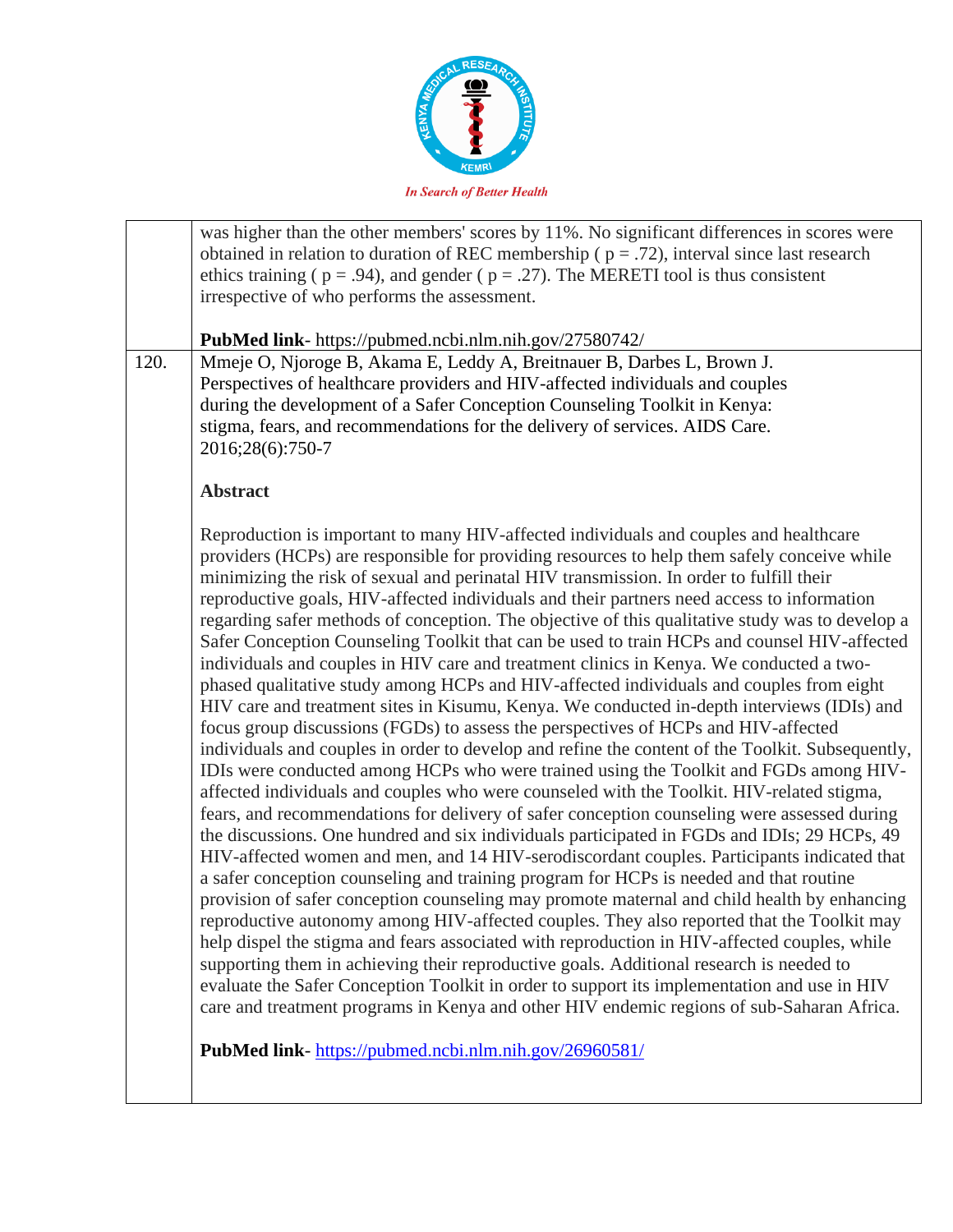

| 121. | Phillips-Howard PA, Nyothach E, Ter Kuile FO, Omoto J, Wang D, Zeh C,                                                                                                                            |
|------|--------------------------------------------------------------------------------------------------------------------------------------------------------------------------------------------------|
|      | Onyango C, Mason L, Alexander KT, Odhiambo FO, Eleveld A, Mohammed A, van Eijk                                                                                                                   |
|      | AM, Edwards RT, Vulule J, Faragher B, Laserson KF. Menstrual cups and sanitary                                                                                                                   |
|      | pads to reduce school attrition, and sexually transmitted and reproductive tract                                                                                                                 |
|      | infections: a cluster randomised controlled feasibility study in rural Western                                                                                                                   |
|      | Kenya. BMJ Open. 2016 Nov 23;6(11):e013229.                                                                                                                                                      |
|      | <b>Abstract</b>                                                                                                                                                                                  |
|      | <b>Objectives:</b> Conduct a feasibility study on the effect of menstrual hygiene on schoolgirls'<br>school and health (reproductive/sexual) outcomes.                                           |
|      | <b>Design:</b> 3-arm single-site open cluster randomised controlled pilot study.                                                                                                                 |
|      | Setting: 30 primary schools in rural western Kenya, within a Health and Demographic                                                                                                              |
|      | Surveillance System.                                                                                                                                                                             |
|      |                                                                                                                                                                                                  |
|      | Participants: Primary schoolgirls 14-16 years, experienced 3 menses, no precluding disability,<br>and resident in the study area.                                                                |
|      |                                                                                                                                                                                                  |
|      | <b>Interventions:</b> 1 insertable menstrual cup, or monthly sanitary pads, against 'usual practice'<br>control. All participants received puberty education preintervention, and hand wash soap |
|      | during intervention. Schools received hand wash soap.                                                                                                                                            |
|      |                                                                                                                                                                                                  |
|      | Primary and secondary outcome measures: Primary: school attrition (drop-out, absence);                                                                                                           |
|      | secondary: sexually transmitted infection (STI) (Trichomonas vaginalis, Chlamydia                                                                                                                |
|      | trachomatis, Neisseria gonorrhoea), reproductive tract infection (RTI) (bacterial vaginosis,<br>Candida albicans); safety: toxic shock syndrome, vaginal Staphylococcus aureus.                  |
|      |                                                                                                                                                                                                  |
|      | <b>Results:</b> Of 751 girls enrolled 644 were followed-up for a median of 10.9 months. Cups or                                                                                                  |
|      | pads did not reduce school dropout risk (control=8.0%, cups=11.2%, pads=10.2%). Self-                                                                                                            |
|      | reported absence was rarely reported and not assessable. Prevalence of STIs in the end-of-                                                                                                       |
|      | study survey among controls was 7.7% versus 4.2% in the cups arm (adjusted prevalence ratio<br>(aPR) 0.48, 0.24 to 0.96, p=0.039), 4.5% with pads (aPR=0.62; 0.37 to 1.03, p=0.063), and         |
|      | 4.3% with cups and pads pooled (aPR=0.54, 0.34 to 0.87, p=0.012). RTI prevalence was                                                                                                             |
|      | 21.5%, 28.5% and 26.9% among cup, pad and control arms, 71% of which were bacterial                                                                                                              |
|      | vaginosis, with a prevalence of 14.6%, 19.8% and 20.5%, per arm, respectively. Bacterial                                                                                                         |
|      | vaginosis was less prevalent in the cups (12.9%) compared with pads (20.3%, aPR=0.65, 0.44                                                                                                       |
|      | to 0.97, p=0.034) and control (19.2%, aPR=0.67, 0.43 to 1.04, p=0.075) arm girls enrolled for                                                                                                    |
|      | 9 months or longer. No adverse events were identified.                                                                                                                                           |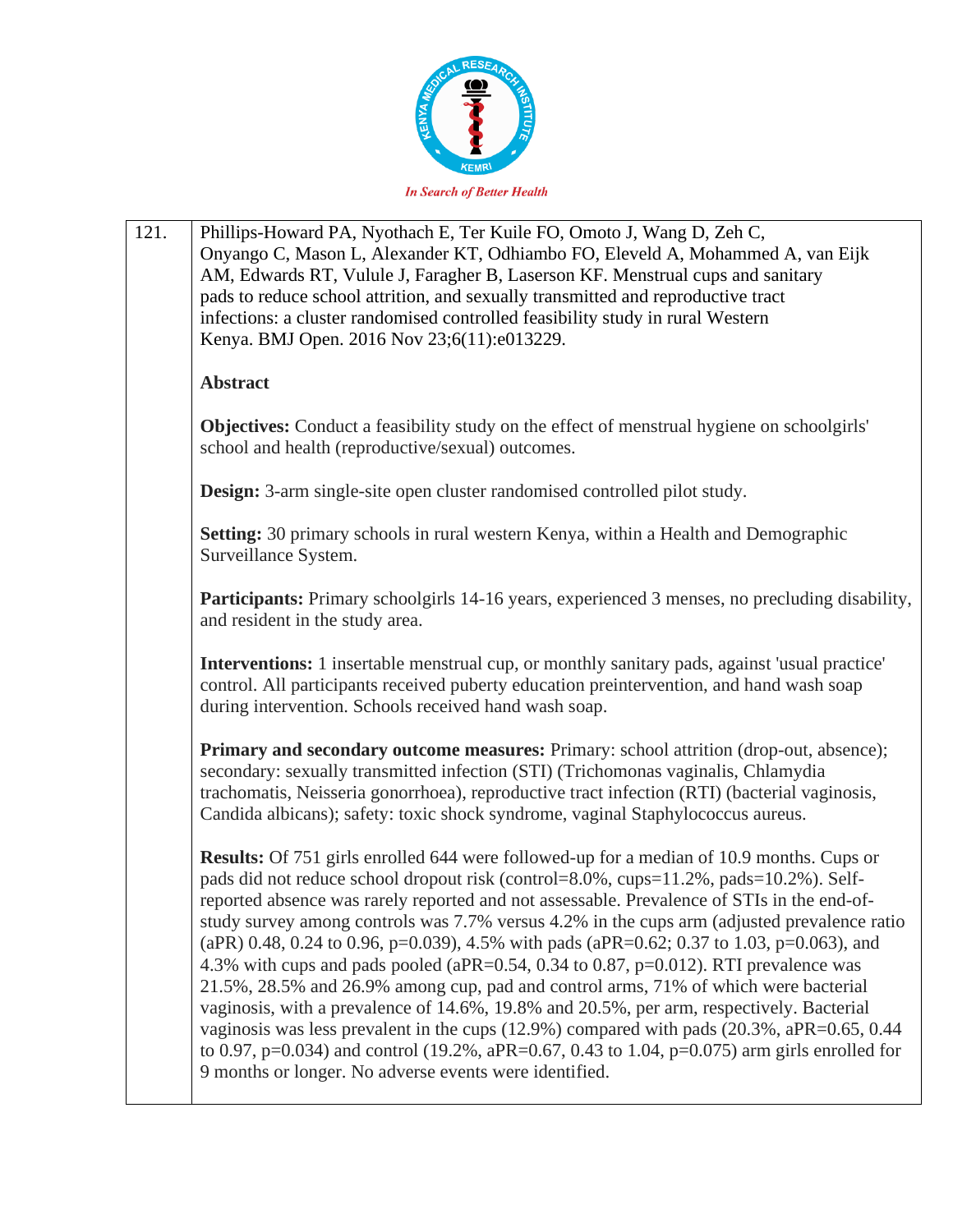

| <b>Conclusions:</b> Provision of menstrual cups and sanitary pads for $\sim$ 1 school-year was associated<br>with a lower STI risk, and cups with a lower bacterial vaginosis risk, but there was no<br>association with school dropout. A large-scale trial on menstrual cups is warranted.                                                                                                                                                                                                                                                                                                                                                                                                                                                                                                                                                                                                                                                                                                                                                                                                           |
|--------------------------------------------------------------------------------------------------------------------------------------------------------------------------------------------------------------------------------------------------------------------------------------------------------------------------------------------------------------------------------------------------------------------------------------------------------------------------------------------------------------------------------------------------------------------------------------------------------------------------------------------------------------------------------------------------------------------------------------------------------------------------------------------------------------------------------------------------------------------------------------------------------------------------------------------------------------------------------------------------------------------------------------------------------------------------------------------------------|
| PubMed link-https://pubmed.ncbi.nlm.nih.gov/27881530/                                                                                                                                                                                                                                                                                                                                                                                                                                                                                                                                                                                                                                                                                                                                                                                                                                                                                                                                                                                                                                                  |
| Kioko U, Riley C, Dellicour S, Were V, Ouma P, Gutman J, Kariuki S, Omar A,<br>Desai M, Buff AM. A cross-sectional study of the availability and price of anti-<br>malarial medicines and malaria rapid diagnostic tests in private sector retail<br>drug outlets in rural Western Kenya, 2013. Malar J. 2016 Jul 12;15(1):359.                                                                                                                                                                                                                                                                                                                                                                                                                                                                                                                                                                                                                                                                                                                                                                        |
| <b>Abstract</b>                                                                                                                                                                                                                                                                                                                                                                                                                                                                                                                                                                                                                                                                                                                                                                                                                                                                                                                                                                                                                                                                                        |
| <b>Background:</b> Although anti-malarial medicines are free in Kenyan public health facilities,<br>patients often seek treatment from private sector retail drug outlets. In mid-2010, the<br>Affordable Medicines Facility-malaria (AMFm) was introduced to make quality-assured<br>artemisinin-based combination therapy (ACT) accessible and affordable in private and public<br>sectors.                                                                                                                                                                                                                                                                                                                                                                                                                                                                                                                                                                                                                                                                                                          |
| Methods: Private sector retail drug outlets stocking anti-malarial medications within a<br>surveillance area of approximately 220,000 people in a malaria perennial high-transmission<br>area in rural western Kenya were identified via a census in September 2013. A cross-sectional<br>study was conducted in September-October 2013 to determine availability and price of anti-<br>malarial medicines and malaria rapid diagnostic tests (RDTs) in drug outlets. A standardized<br>questionnaire was administered to collect drug outlet and personnel characteristics and<br>availability and price of anti-malarials and RDTs.                                                                                                                                                                                                                                                                                                                                                                                                                                                                  |
| <b>Results:</b> Of 181 drug outlets identified, 179 (99 %) participated in the survey. Thirteen percent<br>were registered pharmacies, 25 % informal drug shops, 46 % general shops, 13 % homesteads<br>and 2 % other. One hundred sixty-five (92 %) had at least one ACT type: 162 (91 %) had<br>recommended first-line artemether-lumefantrine (AL), 22 (12 %) had recommended second-<br>line dihydroartemisinin-piperaquine (DHA-PPQ), 85 (48 %) had sulfadoxine-pyrimethamine<br>$(SP)$ , 60 (34 %) had any quinine (QN) formulation, and 14 (8 %) had amodiaquine (AQ)<br>monotherapy. The mean price (range) of an adult treatment course for AL was \$1.01 (\$0.35-<br>4.71); DHA-PPQ was \$4.39 (\$0.71-7.06); QN tablets were \$2.24 (\$0.12-4.71); SP was \$0.62<br>$(\$0.24-2.35)$ ; AQ monotherapy was $\$0.42$ ( $\$0.24-1.06$ ). The mean AL price with or without<br>the AMFm logo did not differ significantly (\$1.01 and 1.07, respectively; $p = 0.45$ ). Only 17<br>(10 %) drug outlets had RDTs; 149 (84 %) never stocked RDTs. The mean RDT price was<br>$$0.92$ (\$0.24-2.35). |
|                                                                                                                                                                                                                                                                                                                                                                                                                                                                                                                                                                                                                                                                                                                                                                                                                                                                                                                                                                                                                                                                                                        |

 $\mathsf{l}$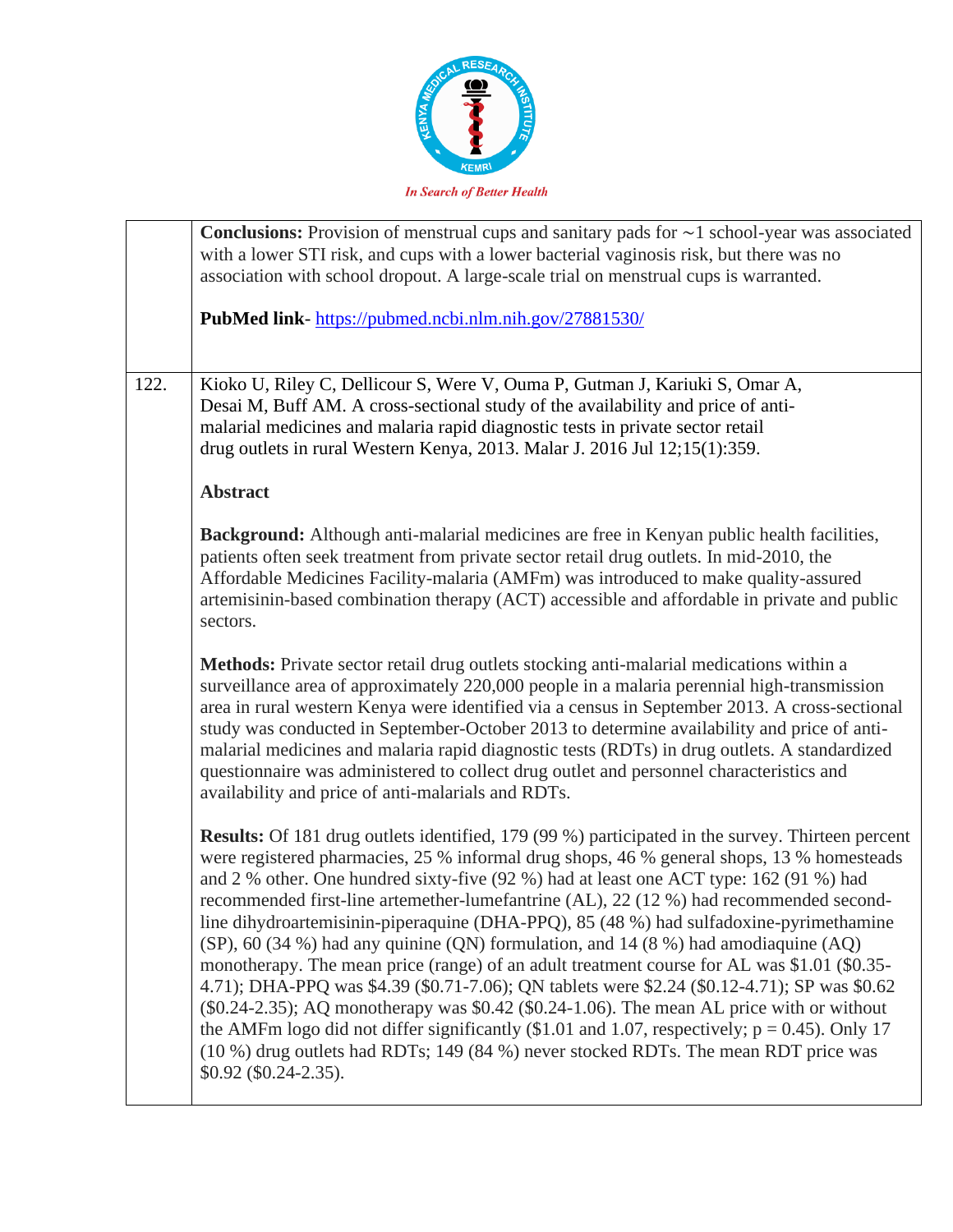

|      | <b>Conclusions:</b> Most outlets never stocked RDTs; therefore, testing prior to treatment was<br>unlikely for customers seeking treatment in the private retail sector. The recommended first-<br>line treatment, AL, was widely available. Although SP and AQ monotherapy are not<br>recommended for treatment, both were less expensive than AL, which might have caused<br>preferential use by customers. Interventions that create community demand for malaria<br>diagnostic testing prior to treatment and that increase RDT availability should be encouraged.                                                                                                                                                                                                                                                                                                                                                                                                                                                                                                                                                                                                                                                                                                                                                                                                                                                                                                                                                                                                                                                                                                                           |
|------|--------------------------------------------------------------------------------------------------------------------------------------------------------------------------------------------------------------------------------------------------------------------------------------------------------------------------------------------------------------------------------------------------------------------------------------------------------------------------------------------------------------------------------------------------------------------------------------------------------------------------------------------------------------------------------------------------------------------------------------------------------------------------------------------------------------------------------------------------------------------------------------------------------------------------------------------------------------------------------------------------------------------------------------------------------------------------------------------------------------------------------------------------------------------------------------------------------------------------------------------------------------------------------------------------------------------------------------------------------------------------------------------------------------------------------------------------------------------------------------------------------------------------------------------------------------------------------------------------------------------------------------------------------------------------------------------------|
|      | PubMed link-https://pubmed.ncbi.nlm.nih.gov/27406179/                                                                                                                                                                                                                                                                                                                                                                                                                                                                                                                                                                                                                                                                                                                                                                                                                                                                                                                                                                                                                                                                                                                                                                                                                                                                                                                                                                                                                                                                                                                                                                                                                                            |
| 123. | Nduati EW, Nkumama IN, Gambo FK, Muema DM, Knight MG, Hassan AS, Jahangir<br>MN, Etyang TJ, Berkley JA, Urban BC. HIV-Exposed Uninfected Infants Show Robust<br>Memory B-Cell Responses in Spite of a Delayed Accumulation of Memory B Cells: an<br>Observational Study in the First 2 Years of Life. Clin Vaccine Immunol. 2016 Jul<br>5;23(7):576-85.                                                                                                                                                                                                                                                                                                                                                                                                                                                                                                                                                                                                                                                                                                                                                                                                                                                                                                                                                                                                                                                                                                                                                                                                                                                                                                                                          |
|      | <b>Abstract</b>                                                                                                                                                                                                                                                                                                                                                                                                                                                                                                                                                                                                                                                                                                                                                                                                                                                                                                                                                                                                                                                                                                                                                                                                                                                                                                                                                                                                                                                                                                                                                                                                                                                                                  |
|      | Improved HIV care has led to an increase in the number of HIV-exposed uninfected (HEU)<br>infants born to HIV-infected women. Although they are uninfected, these infants experience<br>increased morbidity and mortality. One explanation may be that their developing immune<br>system is altered by HIV exposure, predisposing them to increased postnatal infections. We<br>explored the impact of HIV exposure on the B-cell compartment by determining the B-cell<br>subset distribution, the frequency of common vaccine antigen-specific memory B cells<br>(MBCs), and the levels of antibodies to the respective antigens in HEU and HIV-unexposed<br>uninfected (HUU) infants born to uninfected mothers, using flow cytometry, a B-cell enzyme-<br>linked immunosorbent spot assay, and an enzyme-linked immunosorbent assay, respectively,<br>during the first 2 years of life. For the majority of the B-cell subsets, there were no differences<br>between HEU and HUU infants. However, HIV exposure was associated with a lower<br>proportion of B cells in general and MBCs in particular, largely due to a lower proportion of<br>unswitched memory B cells. This reduction was maintained even after correcting for age.<br>These phenotypic differences in the MBC compartment did not affect the ability of HEU<br>infants to generate recall responses to previously encountered antigens or reduce the antigen-<br>specific antibody levels at 18 months of life. Although HIV exposure was associated with a<br>transient reduction in the proportion of MBCs, we found that the ability of HEU infants to<br>mount robust MBC and serological responses was unaffected. |
|      | PubMed link- https://pubmed.ncbi.nlm.nih.gov/27170641/                                                                                                                                                                                                                                                                                                                                                                                                                                                                                                                                                                                                                                                                                                                                                                                                                                                                                                                                                                                                                                                                                                                                                                                                                                                                                                                                                                                                                                                                                                                                                                                                                                           |
|      |                                                                                                                                                                                                                                                                                                                                                                                                                                                                                                                                                                                                                                                                                                                                                                                                                                                                                                                                                                                                                                                                                                                                                                                                                                                                                                                                                                                                                                                                                                                                                                                                                                                                                                  |
| 124. | Lu L, Zhang SM, Mutuku MW, Mkoji GM, Loker ES. Relative compatibility of                                                                                                                                                                                                                                                                                                                                                                                                                                                                                                                                                                                                                                                                                                                                                                                                                                                                                                                                                                                                                                                                                                                                                                                                                                                                                                                                                                                                                                                                                                                                                                                                                         |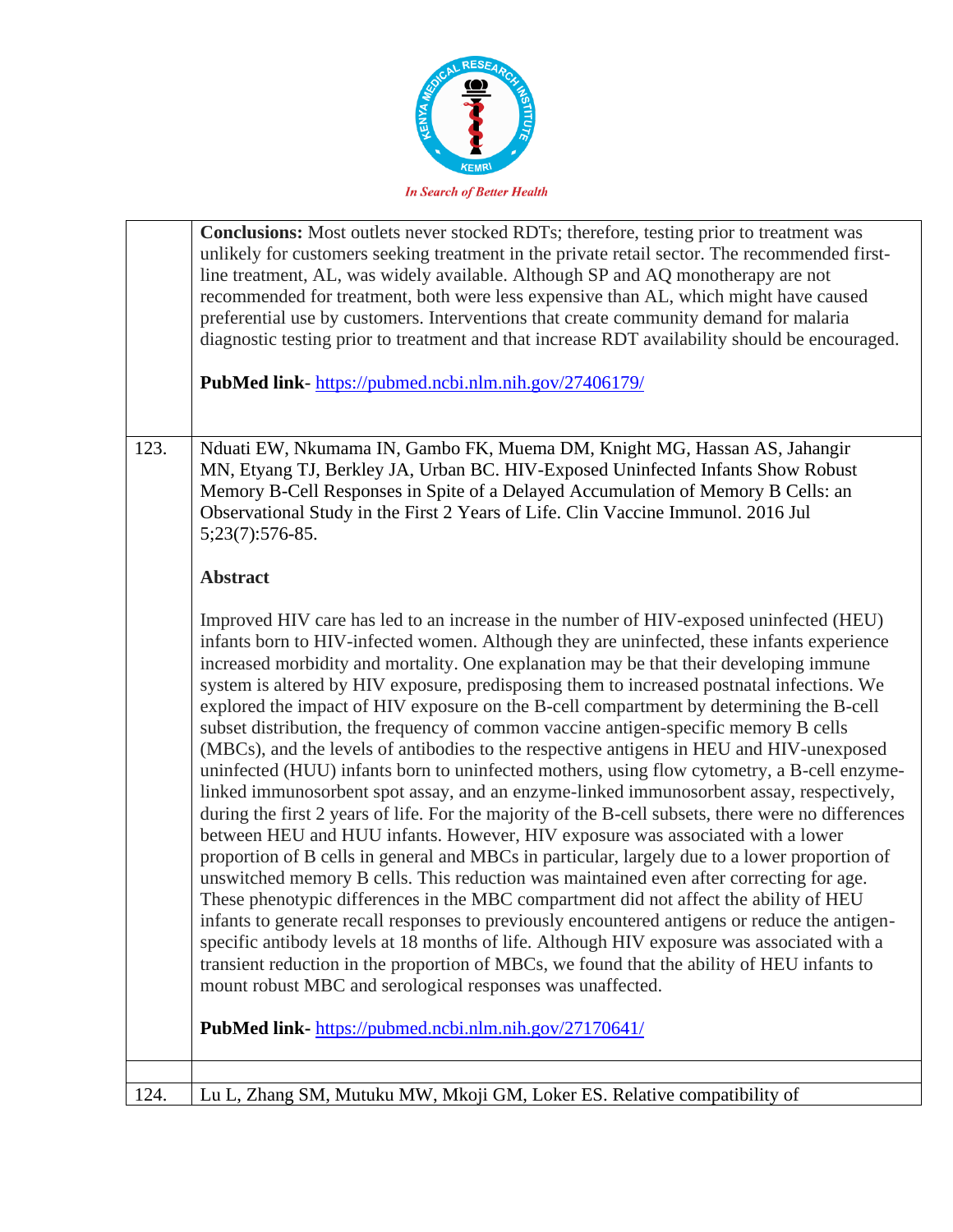

Schistosoma mansoni with Biomphalaria sudanica and B. pfeifferi from Kenya as assessed by PCR amplification of the S. mansoni ND5 gene in conjunction with traditional methods. Parasit Vectors. 2016 Mar 21;9:166

## **Abstract**

**Background:** Schistosoma mansoni is hosted by several species of Biomphalaria spp. snails in Africa. We were interested in determining if there were differences in compatibility of S. mansoni with Biomphalaria sudanica from Lake Victoria, or with B. pfeifferi from streams and smaller water bodies in Kenya. Does this parasite develop with equal efficiency in both snail species, and does this have implications for transmission in different habitat types?

**Methods:** Primers for PCR amplification of the S. mansoni ND5 gene were designed and tested for sensitivity and specificity. We exposed laboratory-reared B. sudanica and fieldderived B. pfeifferi to single miracidium infections and at 1, 2, 4, 8, 16 and 24 days postexposure (dpe), snails were extracted for the PCR assay. Snails were also shed for cercariae and/or dissected prior to extraction. Additionally, B. sudanica and B. pfeifferi were collected from field locations and tested with the PCR assay.

**Results:** The ND5 PCR assay was sensitive ( $>0.1$  fg S. mansoni genomic DNA) and allowed S. mansoni to be differentiated from other relevant schistosome species or snails. The number of PCR positive snails at 1-4 dpe was higher for B. pfeifferi than for B. sudanica, but not significantly so  $(P = 0.052)$ . From 8-24 dpe, more B. pfeifferi harbored successfully developing parasites (positive by both dissection and PCR) than did B. sudanica ( $P = 0.008$ ). At 40 dpe, more B. pfeifferi than B. sudanica shed cercariae or harbored dissection positive/PCR positive infections ( $P < 0.001$ ). Both immature and failed (dissection negative but PCR positive) S. mansoni infections could also be detected in naturally infected snails of both species.

**Conclusions:** The PCR assay detected S. mansoni infections in snails exposed to one miracidium for one day. Both B. sudanica and B. pfeifferi supported full development of S. mansoni, but B. pfeifferi was more compatible, with significantly more dissection positive/PCR positive or shedding infections, and significantly fewer failed infections (dissection negative/PCR positive). This highlights the relatively lower compatibility of B. sudanica with S. mansoni, and suggests the factors responsible for incompatibility and how they might affect transmission of S. mansoni in habitats like Lake Victoria deserve additional study.

**PubMed link**- <https://pubmed.ncbi.nlm.nih.gov/27000855/>

| 125. | Easton AV, Oliveira RG, O'Connell EM, Kepha S, Mwandawiro CS, Njenga SM, |
|------|--------------------------------------------------------------------------|
|------|--------------------------------------------------------------------------|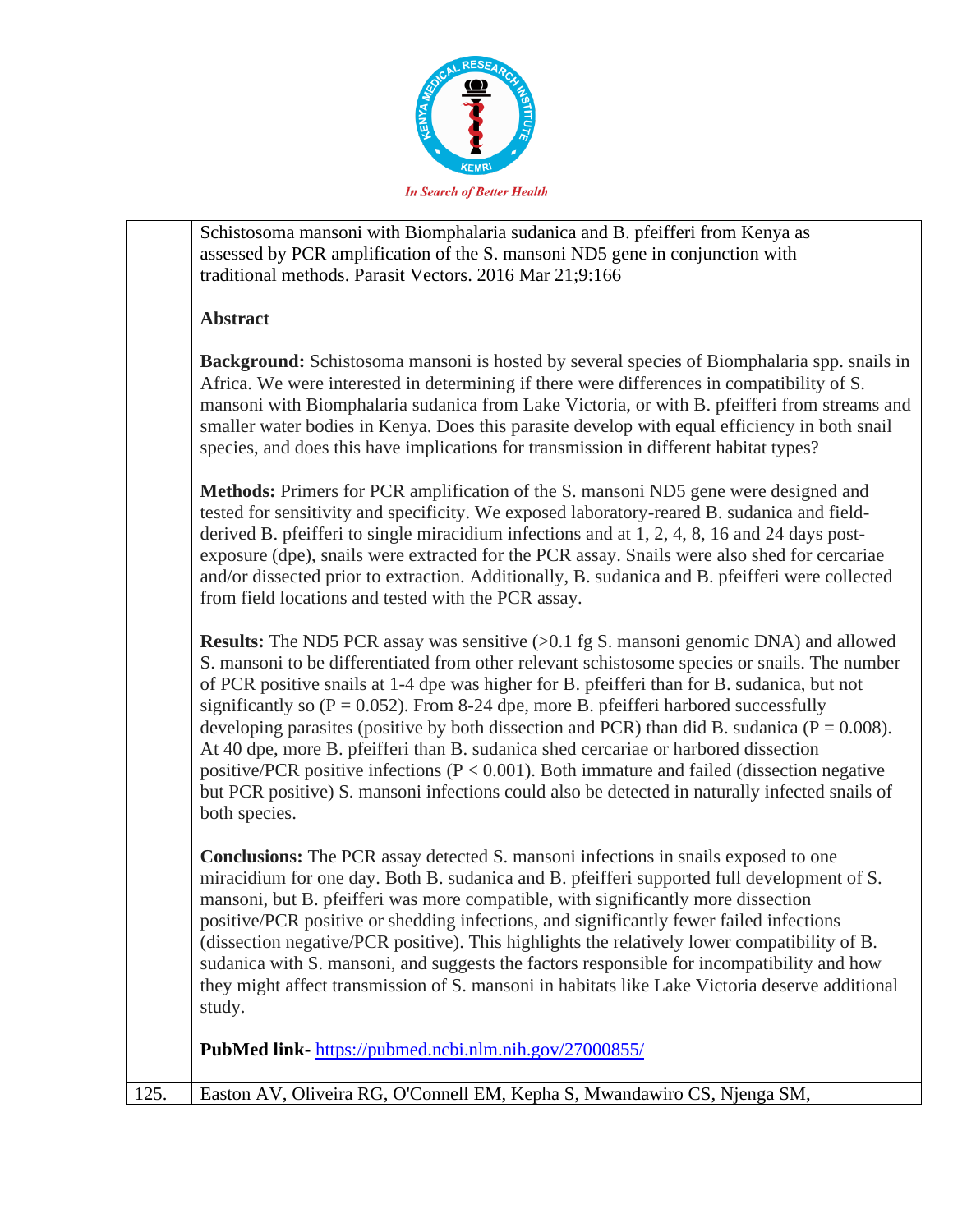

Kihara JH, Mwatele C, Odiere MR, Brooker SJ, Webster JP, Anderson RM, Nutman TB. Multi-parallel qPCR provides increased sensitivity and diagnostic breadth for gastrointestinal parasites of humans: field-based inferences on the impact of mass deworming. Parasit Vectors. 2016 Jan 27;9:38

## **Abstract**

**Background:** Although chronic morbidity in humans from soil transmitted helminth (STH) infections can be reduced by anthelmintic treatment, inconsistent diagnostic tools make it difficult to reliably measure the impact of deworming programs and often miss light helminth infections.

**Methods:** Cryopreserved stool samples from 796 people (aged 2-81 years) in four villages in Bungoma County, western Kenya, were assessed using multi-parallel qPCR for 8 parasites and compared to point-of-contact assessments of the same stools by the 2-stool 2-slide Kato-Katz (KK) method. All subjects were treated with albendazole and all Ascaris lumbricoides expelled post-treatment were collected. Three months later, samples from 633 of these people were reassessed by both qPCR and KK, re-treated with albendazole and the expelled worms collected.

**Results:** Baseline prevalence by qPCR ( $n = 796$ ) was 17 % for A. lumbricoides, 18 % for Necator americanus, 41 % for Giardia lamblia and 15% for Entamoeba histolytica. The prevalence was <1% for Trichuris trichiura, Ancylostoma duodenale, Strongyloides stercoralis and Cryptosporidium parvum. The sensitivity of qPCR was 98% for A. lumbricoides and N. americanus, whereas KK sensitivity was 70% and 32%, respectively. Furthermore, qPCR detected infections with T. trichiura and S. stercoralis that were missed by KK, and infections with G. lamblia and E. histolytica that cannot be detected by KK. Infection intensities measured by qPCR and by KK were correlated for A. lumbricoides  $(r = 0.83, p < 0.0001)$  and N. americanus ( $r = 0.55$ ,  $p < 0.0001$ ). The number of A. lumbricoides worms expelled was correlated ( $p < 0.0001$ ) with both the KK ( $r = 0.63$ ) and qPCR intensity measurements ( $r =$ 0.60).

**Conclusions:** KK may be an inadequate tool for stool-based surveillance in areas where hookworm or Strongyloides are common or where intensity of helminth infection is low after repeated rounds of chemotherapy. Because deworming programs need to distinguish between populations where parasitic infection is controlled and those where further treatment is required, multi-parallel qPCR (or similar high throughput molecular diagnostics) may provide new and important diagnostic information.

**PubMed link-** <https://pubmed.ncbi.nlm.nih.gov/26813411/>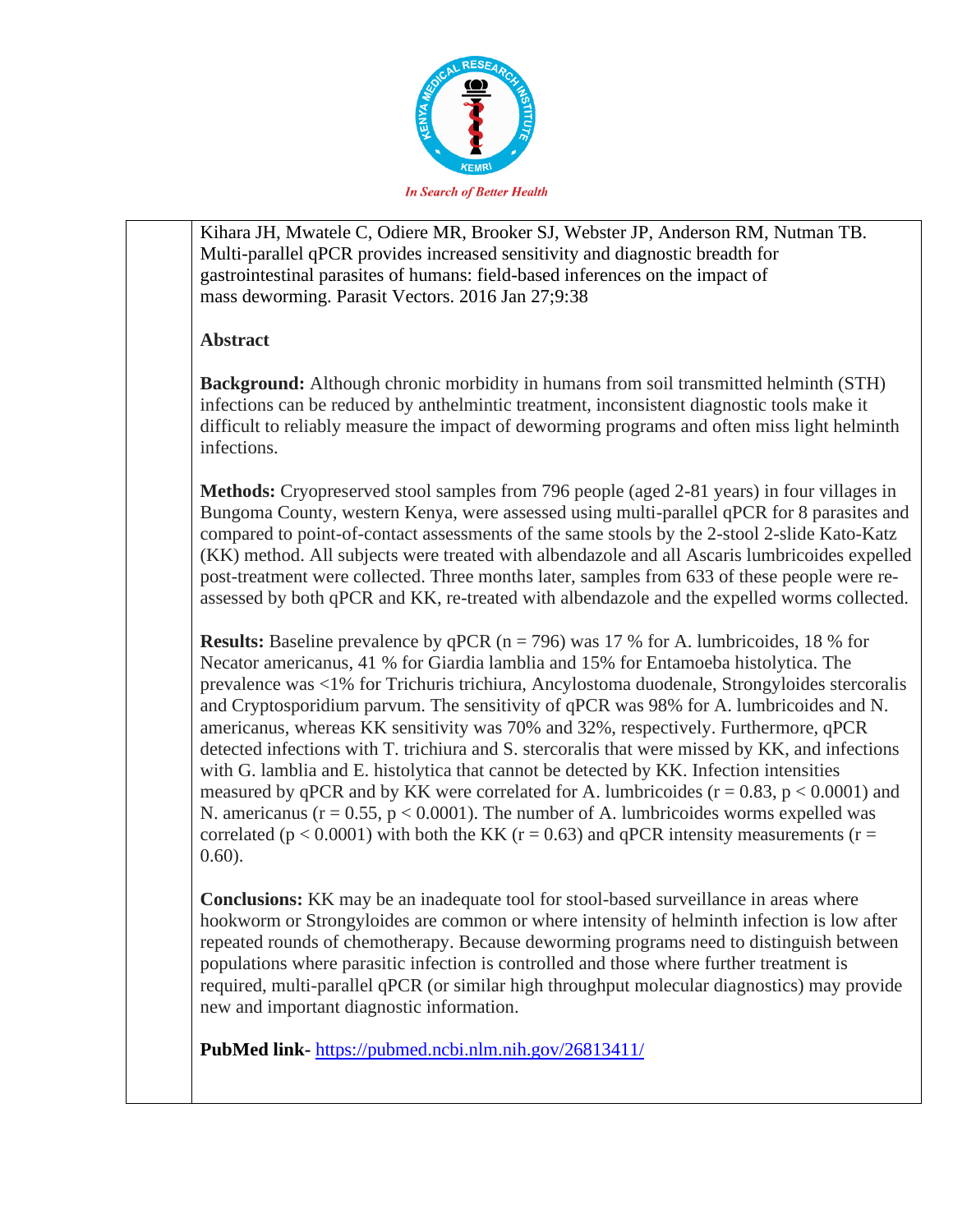

| 126. | Unger HW, Cates JE, Gutman J, Briand V, Fievet N, Valea I, Tinto H,<br>d'Alessandro U, Landis SH, Adu-Afarwuah S, Dewey KG, Ter Kuile F, Dellicour S,<br>Ouma P, Slutsker L, Terlouw DJ, Kariuki S, Ayisi J, Nahlen B, Desai M, Madanitsa<br>M, Kalilani-Phiri L, Ashorn P, Maleta K, Mueller I, Stanisic D, Schmiegelow C,<br>Lusingu J, Westreich D, van Eijk AM, Meshnick S, Rogerson S. Maternal Malaria<br>and Malnutrition (M3) initiative, a pooled birth cohort of 13 pregnancy studies<br>in Africa and the Western Pacific. BMJ Open. 2016 Dec 21;6(12):e012697<br><b>Abstract</b>                                                                                                                                                                                                                                                                                                                                             |
|------|------------------------------------------------------------------------------------------------------------------------------------------------------------------------------------------------------------------------------------------------------------------------------------------------------------------------------------------------------------------------------------------------------------------------------------------------------------------------------------------------------------------------------------------------------------------------------------------------------------------------------------------------------------------------------------------------------------------------------------------------------------------------------------------------------------------------------------------------------------------------------------------------------------------------------------------|
|      | <b>Purpose:</b> The Maternal Malaria and Malnutrition (M3) initiative has pooled together 13<br>studies with the hope of improving understanding of malaria-nutrition interactions during<br>pregnancy and to foster collaboration between nutritionists and malariologists.                                                                                                                                                                                                                                                                                                                                                                                                                                                                                                                                                                                                                                                             |
|      | Participants: Data were pooled on 14 635 singleton, live birth pregnancies from women who<br>had participated in 1 of 13 pregnancy studies. The 13 studies cover 8 countries in Africa and<br>Papua New Guinea in the Western Pacific conducted from 1996 to 2015.                                                                                                                                                                                                                                                                                                                                                                                                                                                                                                                                                                                                                                                                       |
|      | Findings to date: Data are available at the time of antenatal enrolment of women into their<br>respective parent study and at delivery. The data set comprises essential data such as malaria<br>infection status, anthropometric assessments of maternal nutritional status, presence of<br>anaemia and birth weight, as well as additional variables such gestational age at delivery for a<br>subset of women. Participating studies are described in detail with regard to setting and<br>primary outcome measures, and summarised data are available from each contributing cohort.                                                                                                                                                                                                                                                                                                                                                 |
|      | Future plans: This pooled birth cohort is the largest pregnancy data set to date to permit a<br>more definite evaluation of the impact of plausible interactions between poor nutritional status<br>and malaria infection in pregnant women on fetal growth and gestational length. Given the<br>current comparative lack of large pregnancy cohorts in malaria-endemic settings, compilation<br>of suitable pregnancy cohorts is likely to provide adequate statistical power to assess malaria-<br>nutrition interactions, and could point towards settings where such interactions are most<br>relevant. The M3 cohort may thus help to identify pregnant women at high risk of adverse<br>outcomes who may benefit from tailored intensive antenatal care including nutritional<br>supplements and alternative or intensified malaria prevention regimens, and the settings in<br>which these interventions would be most effective. |
|      | PubMed link-https://pubmed.ncbi.nlm.nih.gov/28003287/                                                                                                                                                                                                                                                                                                                                                                                                                                                                                                                                                                                                                                                                                                                                                                                                                                                                                    |
| 127. | Matoke-Muhia D, Gimnig JE, Kamau L, Shililu J, Bayoh MN, Walker ED. Decline<br>in frequency of the 2La chromosomal inversion in Anopheles gambiae (s.s.) in                                                                                                                                                                                                                                                                                                                                                                                                                                                                                                                                                                                                                                                                                                                                                                              |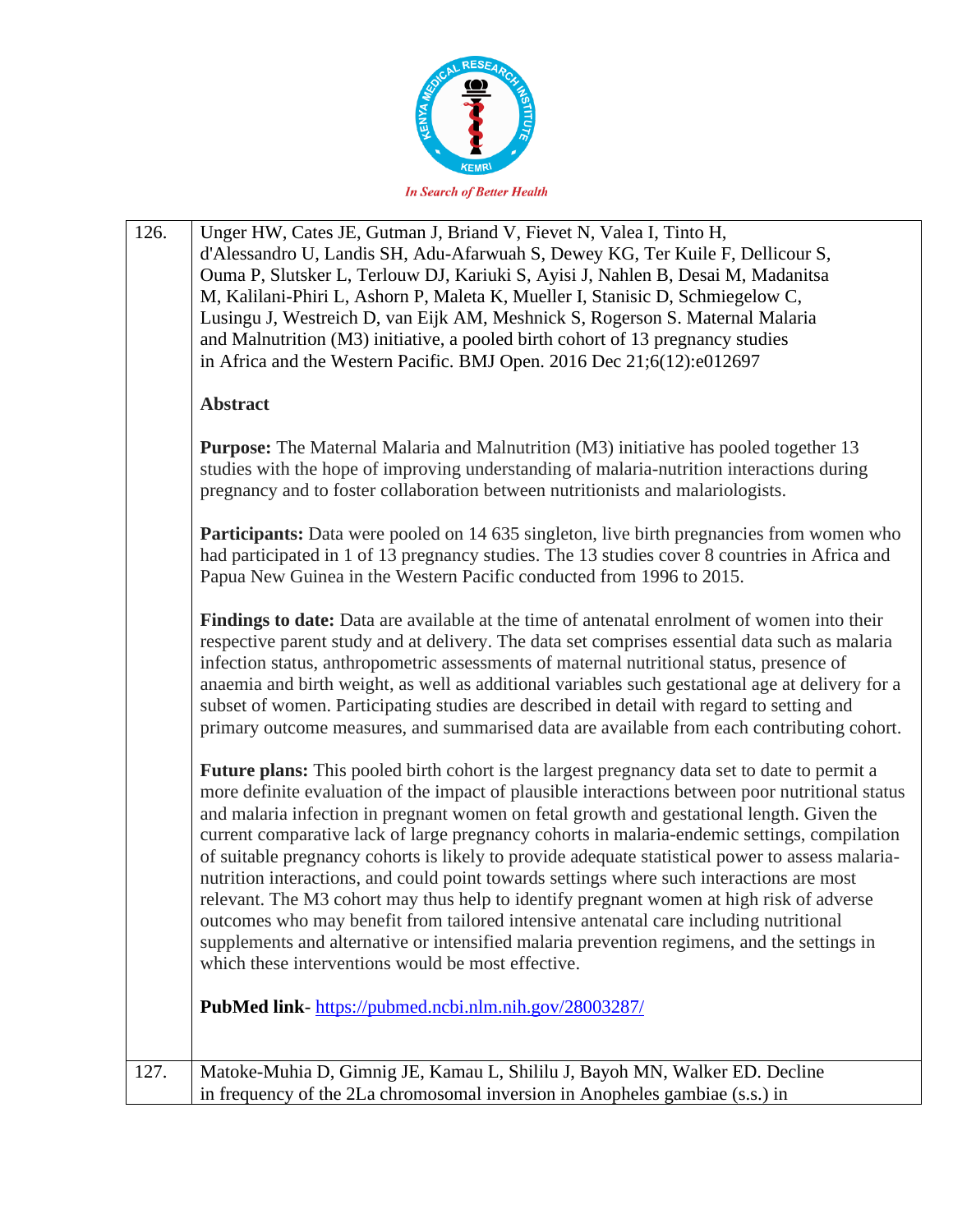

**In Search of Better Health** 

Western Kenya: correlation with increase in ownership of insecticide-treated bed nets. Parasit Vectors. 2016 Jun 10;9(1):334

#### **Abstract**

**Background:** The 2La chromosomal inversion, a genetic polymorphism in An. gambiae (sensu stricto) (s.s.), is associated with adaptation to microclimatic differences in humidity and desiccation resistance and mosquito behaviors. Ownership of insecticide-treated bed nets (ITNs) for malaria control has increased markedly in western Kenya in the last 20 years. An increase in the frequency of ITNs indoors could select against house entering or indoor resting of Anopheles mosquitoes. Thus, the frequency of the 2La inversion is postulated to change in An. gambiae (s.s.) with the increase of ITN ownership over time.

**Methods:** Anopheles gambiae mosquitoes were sampled between 1994 and 2011 using pyrethrum knockdown, bednet traps and human landing catches (HLC) from Asembo and Seme, western Kenya. The 2La inversion was detected by a PCR assay with primers designed for proximal breakpoints of the  $2La/a$  and  $2L+(a)/(a)$  chromosomal conformation. Mosquitoes were tested for malaria parasite infection by sporozoite ELISA.

**Results:** The frequency of the 2La chromosomal inversion declined from 100 % of all chromosomes in 1994 to 17 % in 2005 and remained low through 2011 (21 %). ITN ownership increased from 0 to  $> 90$  % of houses in the study area during this interval. The decline in the frequency of the 2La chromosomal inversion was significantly, negatively correlated with year  $(r = -0.93)$  and with increase in ITN ownership  $(r = -0.96)$ . The frequency of the homo- and heterokaryotypes departed significantly from Hardy-Weinberg equilibrium, suggesting that 2La/a karyotype was under selection, earlier in its favor and later, against it. Precipitation and maximum monthly temperature did not vary over time, therefore there was no trend in climate that could account for the decline. There was no significant difference in frequency of the 2La inversion in An. gambiae (s.s.) females sampled indoors or outdoors in HCL in 2011, nor was there an association between the 2La inversion and infection with Plasmodium falciparum sporozoites.

**Conclusions:** The increase in ITN ownership in the study area was negatively correlated with the frequency of 2La inversion. The decline in 2La frequency in western Kenya is postulated to be due to differential impacts of ITNs on mosquitoes with different 2La karyotypes, possibly mediated by differences in behavior associated with the 2La karyotypes. Further research is required to determine if this is a widespread phenomenon, to further determine the association of the 2La karyotypes with mosquito behavior, and to assess whether ITNs are exerting selection mediated by differences in behavior on the different karyotypes.

**PubMed link**- <https://pubmed.ncbi.nlm.nih.gov/27286834/>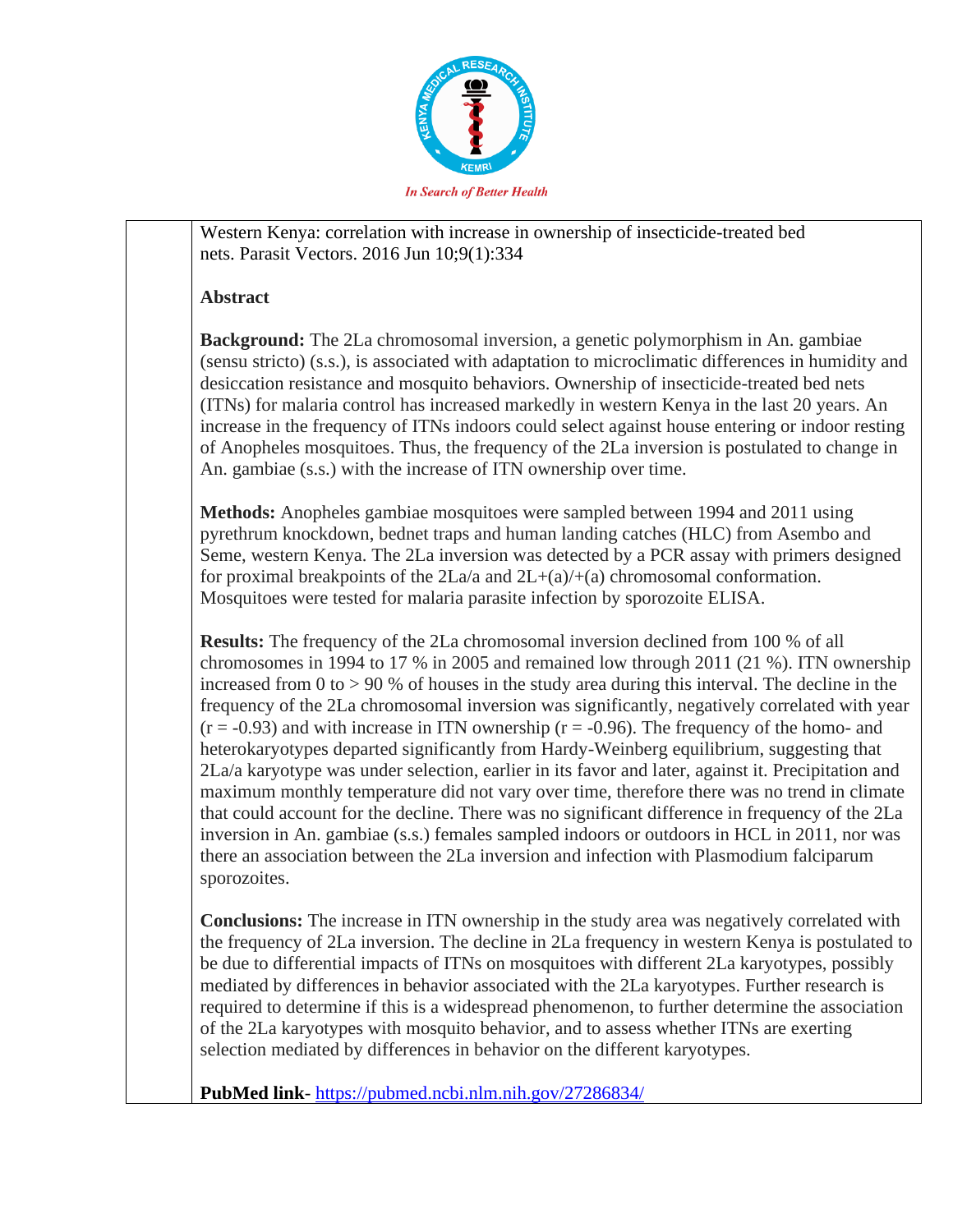

| 128. | Cheruiyot AC, Auschwitz JM, Lee PJ, Yeda RA, Okello CO, Leed SE, Talwar M,<br>Murthy T, Gaona HW, Hickman MR, Akala HM, Kamau E, Johnson JD. Assessment of the<br>Worldwide Antimalarial Resistance Network Standardized Procedure for In Vitro<br>Malaria Drug Sensitivity Testing Using SYBR Green Assay for Field Samples with<br>Various Initial Parasitemia Levels. Antimicrob Agents Chemother. 2016 Mar<br>25;60(4):2417-24                                                                                                                                                                                                                                                                                                                                                                                                                                                                                                                                                                                                                                                                                                                                                                                                                                                                                                                                                                                                                                                                                                                                                                                                                                                 |
|------|------------------------------------------------------------------------------------------------------------------------------------------------------------------------------------------------------------------------------------------------------------------------------------------------------------------------------------------------------------------------------------------------------------------------------------------------------------------------------------------------------------------------------------------------------------------------------------------------------------------------------------------------------------------------------------------------------------------------------------------------------------------------------------------------------------------------------------------------------------------------------------------------------------------------------------------------------------------------------------------------------------------------------------------------------------------------------------------------------------------------------------------------------------------------------------------------------------------------------------------------------------------------------------------------------------------------------------------------------------------------------------------------------------------------------------------------------------------------------------------------------------------------------------------------------------------------------------------------------------------------------------------------------------------------------------|
|      | <b>Abstract</b>                                                                                                                                                                                                                                                                                                                                                                                                                                                                                                                                                                                                                                                                                                                                                                                                                                                                                                                                                                                                                                                                                                                                                                                                                                                                                                                                                                                                                                                                                                                                                                                                                                                                    |
|      | The malaria SYBR green assay, which is used to profilein vitrodrug susceptibility<br>ofPlasmodium falciparum, is a reliable drug screening and surveillance tool. Malaria field<br>surveillance efforts provide isolates with various low levels of parasitemia. To be<br>advantageous, malaria drug sensitivity assays should perform reproducibly among various<br>starting parasitemia levels rather than at one fixed initial value. We examined the SYBR green<br>assay standardized procedure developed by the Worldwide Antimalarial Resistance Network<br>(WWARN) for its sensitivity and ability to accurately determine the drug concentration that<br>inhibits parasite growth by 50% (IC50) in samples with a range of initial parasitemia levels.<br>The initial sensitivity determination of the WWARN procedure yielded a detection limit of<br>0.019% parasitemia.P. falciparumlaboratory strains and field isolates with various levels of<br>initial parasitemia were then subjected to a range of doses of common antimalarials. The IC50s<br>were comparable for laboratory strains with between 0.0375% and 0.6% parasitemia and for<br>field isolates with between 0.075% and 0.6% parasitemia for all drugs tested. Furthermore,<br>assay quality (Z') analysis indicated that the WWARN procedure displays high robustness,<br>allowing for drug testing of malaria field samples within the derived range of initial<br>parasitemia. The use of the WWARN procedure should allow for the inclusion of more malaria<br>field samples in malaria drug sensitivity screens that would have otherwise been excluded due<br>to low initial parasitemia levels. |
|      | PubMed link- https://pubmed.ncbi.nlm.nih.gov/26856829/                                                                                                                                                                                                                                                                                                                                                                                                                                                                                                                                                                                                                                                                                                                                                                                                                                                                                                                                                                                                                                                                                                                                                                                                                                                                                                                                                                                                                                                                                                                                                                                                                             |
| 129. | Njaanake KH, Vennervald BJ, Simonsen PE, Madsen H, Mukoko DA, Kimani G,<br>Jaoko WG, Estambale BB. Schistosoma haematobium and soil-transmitted Helminths<br>in Tana Delta District of Kenya: infection and morbidity patterns in primary<br>schoolchildren from two isolated villages. BMC Infect Dis. 2016 Feb 3;16:57.                                                                                                                                                                                                                                                                                                                                                                                                                                                                                                                                                                                                                                                                                                                                                                                                                                                                                                                                                                                                                                                                                                                                                                                                                                                                                                                                                          |
|      | <b>Abstract</b>                                                                                                                                                                                                                                                                                                                                                                                                                                                                                                                                                                                                                                                                                                                                                                                                                                                                                                                                                                                                                                                                                                                                                                                                                                                                                                                                                                                                                                                                                                                                                                                                                                                                    |
|      | <b>Background:</b> Schistosomes and soil-transmitted helminths (STH) (hookworm, Trichuris<br>trichiura and Ascaris lumbricoides) are widely distributed in developing countries where they                                                                                                                                                                                                                                                                                                                                                                                                                                                                                                                                                                                                                                                                                                                                                                                                                                                                                                                                                                                                                                                                                                                                                                                                                                                                                                                                                                                                                                                                                         |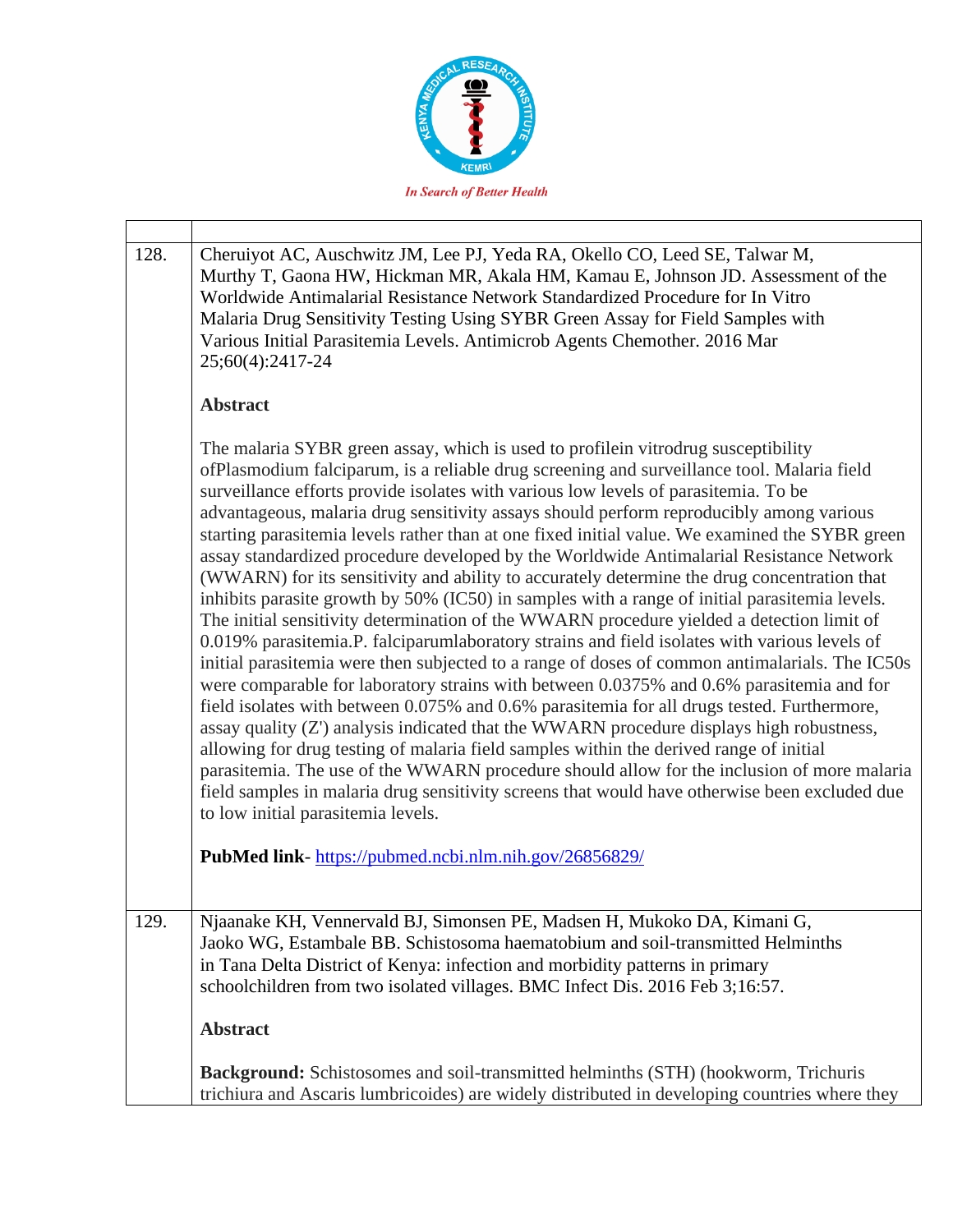

|      | infect over 230 million and 1.5 billion people, respectively. The parasites are frequently co-                                                                                                                                                                                                                                                                                                                                                                                                                                                                                                                                                                                                                                                                                                                                                                                                                                                                                                                                                                                                 |
|------|------------------------------------------------------------------------------------------------------------------------------------------------------------------------------------------------------------------------------------------------------------------------------------------------------------------------------------------------------------------------------------------------------------------------------------------------------------------------------------------------------------------------------------------------------------------------------------------------------------------------------------------------------------------------------------------------------------------------------------------------------------------------------------------------------------------------------------------------------------------------------------------------------------------------------------------------------------------------------------------------------------------------------------------------------------------------------------------------|
|      | endemic and many individuals are co-infected with two or more of the species, but information<br>on how the parasites interact in co-infected individuals is scarce. The present study assessed<br>Schistosoma haematobium and STH infection and morbidity patterns among school children in<br>a hyper-endemic focus in the Tana River delta of coastal Kenya.                                                                                                                                                                                                                                                                                                                                                                                                                                                                                                                                                                                                                                                                                                                                |
|      | <b>Methods:</b> Two hundred and sixty-two children aged 5-12 years from two primary schools<br>were enrolled in the study. For each child, urine was examined for S. haematobium eggs and<br>haematuria, stool was examined for STH eggs, peripheral blood was examined for eosinophilia<br>and haemoglobin level, the urinary tract was ultrasound-examined for S. haematobium-related<br>pathology, and the height and weight was measured and used to calculate the body mass index<br>(BMI).                                                                                                                                                                                                                                                                                                                                                                                                                                                                                                                                                                                               |
|      | Results: Prevalences of S. haematobium, hookworm, T. trichiura and A. lumbricoides<br>infection were 94, 81, 88 and 46 %, respectively. There was no significant association between<br>S. haematobium and STH infection but intensity of hookworm infection significantly increased<br>with that of T. trichiura. Lower BMI scores were associated with high intensity of S.<br>haematobium (difference = -0.48, $p > 0.05$ ) and A. lumbricoides (difference = -0.67, $p < 0.05$ ).<br>Haematuria (both macro and micro) was common and associated with S. haematobium<br>infection, while anaemia was associated with high intensity of S. haematobium ( $OR = 2.08$ , p<br>< 0.05) and high hookworm infections OR = 4.75; $p < 0.001$ ). The majority of children had<br>eosinophilia, which was significantly associated with high intensity of hookworm infection<br>(OR = 5.34, $p < 0.05$ ). Overall 38 % of the children had ultrasound-detectable urinary tract<br>morbidity, which was associated with high intensity of S. haematobium infection ( $OR = 3.13$ ,<br>$p < 0.05$ ). |
|      | <b>Conclusion:</b> Prevalences of S. haematobium and STH infections among the primary school<br>children were high and the parasites were responsible for significant morbidity. A clear<br>synergistic interaction was observed between hookworm and T. trichiura infections. Increased<br>coverage in administration of praziquantel and albendazole in the area is recommended to<br>control morbidity due to these infections.<br>PubMed link-https://pubmed.ncbi.nlm.nih.gov/26842961/                                                                                                                                                                                                                                                                                                                                                                                                                                                                                                                                                                                                    |
|      |                                                                                                                                                                                                                                                                                                                                                                                                                                                                                                                                                                                                                                                                                                                                                                                                                                                                                                                                                                                                                                                                                                |
| 130. | Otieno L, Oneko M, Otieno W, Abuodha J, Owino E, Odero C, Mendoza YG,<br>Andagalu B, Awino N, Ivinson K, Heerwegh D, Otsyula N, Oziemkowska M, Usuf EA,<br>Otieno A, Otieno K, Leboulleux D, Leach A, Oyieko J, Slutsker L, Lievens M,<br>Cowden J, Lapierre D, Kariuki S, Ogutu B, Vekemans J, Hamel MJ. Safety and<br>immunogenicity of RTS, S/AS01 malaria vaccine in infants and children with WHO<br>stage 1 or 2 HIV disease: a randomised, double-blind, controlled trial. Lancet<br>Infect Dis. 2016 Oct; 16(10): 1134-1144                                                                                                                                                                                                                                                                                                                                                                                                                                                                                                                                                            |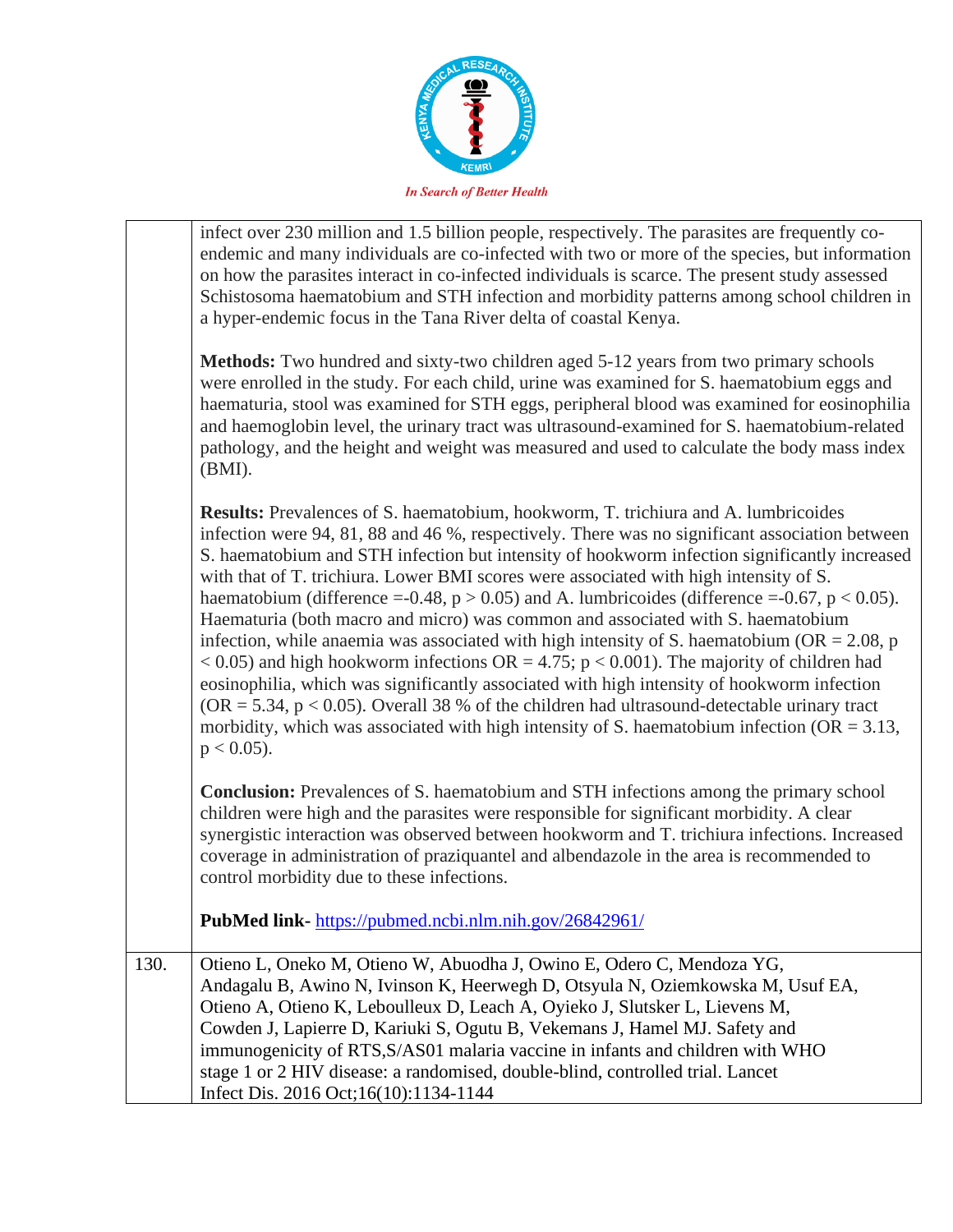

**Background:** We assessed the safety and immunogenicity of the RTS, S/AS01 malaria vaccine in a subset of children identified as HIV-infected during a large phase III randomized controlled trial conducted in seven sub-Saharan African countries.

**Methods:** Infants 6-12 weeks and children 5-17 months old were randomized to receive 4 RTS,S/AS01 doses (R3R group), 3 RTS,S/AS01 doses plus 1 comparator vaccine dose (R3C group), or 4 comparator vaccine doses (C3C group) at study months 0, 1, 2 and 20. Infants and children with WHO stage III/IV HIV disease were excluded but HIV testing was not routinely performed on all participants; our analyses included children identified as HIV-infected based on medical history or clinical suspicion and confirmed by polymerase chain reaction or antibody testing. Serious adverse events (SAEs) and anti-circumsporozoite (CS) antibodies were assessed.

**Results:** Of 15459 children enrolled in the trial, at least 1953 were tested for HIV and 153 were confirmed as HIV-infected (R3R: 51; R3C: 54; C3C: 48). Among these children, SAEs were reported for 92.2% (95% CI: 81.1-97.8) in the R3R, 85.2% (72.9-93.4) in the R3C and 87.5% (74.8-95.3) in the C3C group over a median follow-up of 39.3, 39.4 and 38.3 months, respectively. Fifteen HIV-infected participants in each group (R3R: 29.4%, R3C: 27.8%, C3C: 31.3%) died during the study. No deaths were considered vaccination-related. In a matched case-control analysis, 1 month post dose 3 anti-CS geometric mean antibody concentrations were 193.3 EU/mL in RTS,S/AS01-vaccinated HIV-infected children and 491.5 EU/mL in RTS, S/AS01-vaccinated immunogenicity controls with unknown or negative HIV status ( $p =$ 0.0001).

**Conclusions:** The safety profile of RTS,S/AS01 in HIV-infected children was comparable to that of the comparator (meningococcal or rabies) vaccines. RTS,S/AS01 was immunogenic in HIV-infected children but antibody concentrations were lower than in children with an unknown or negative HIV status.

**PubMed link**- <https://pubmed.ncbi.nlm.nih.gov/31708182/>

131. | Modi S, Cavanaugh JS, Shiraishi RW, Alexander HL, McCarthy KD, Burmen B, Muttai H, Heilig CM, Nakashima AK, Cain KP. Performance of Clinical Screening Algorithms for Tuberculosis Intensified Case Finding among People Living with HIV in Western Kenya. PLoS One. 2016 Dec 9;11(12):e0167685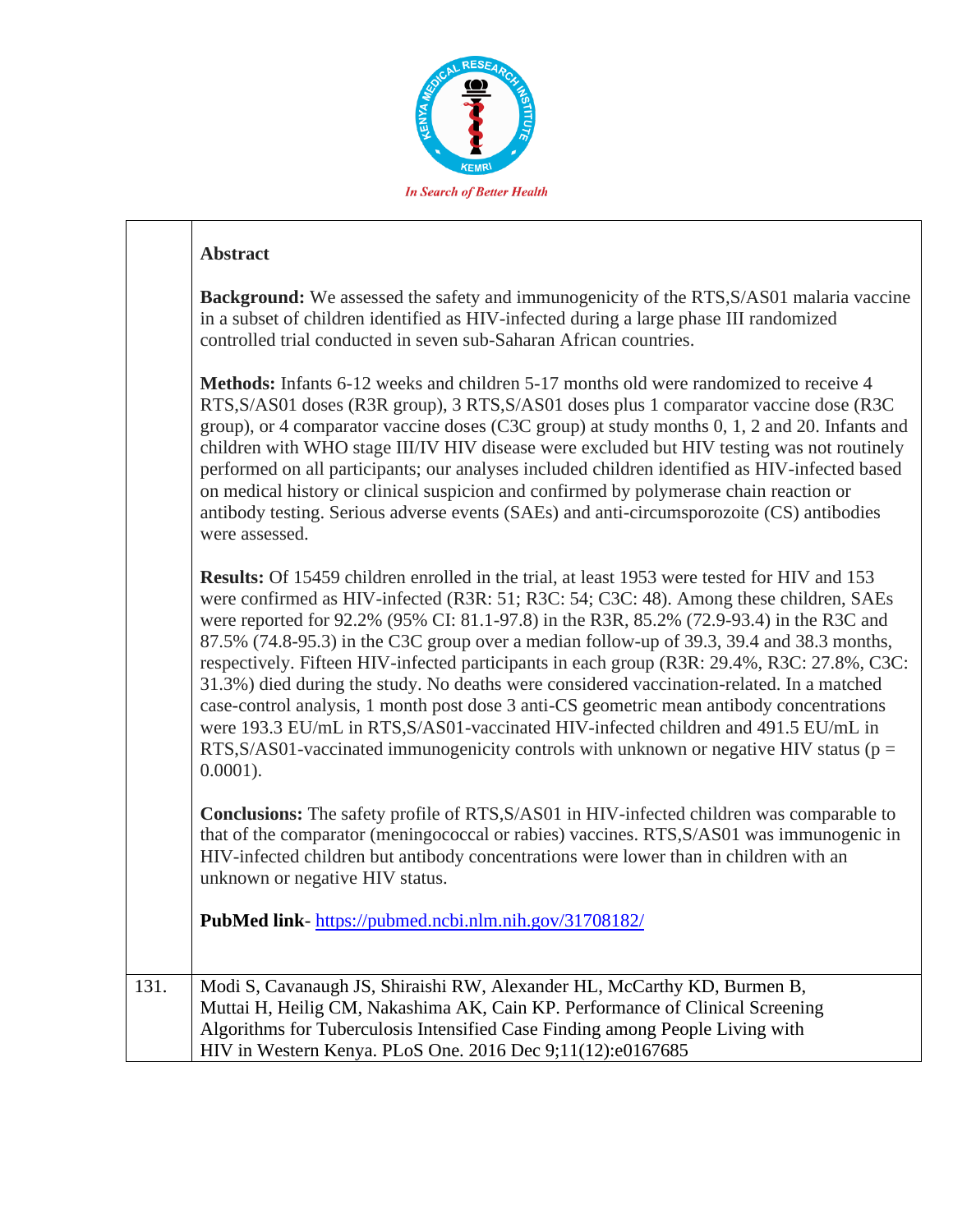

**Objective:** To assess the performance of symptom-based screening for tuberculosis (TB), alone and with chest radiography among people living with HIV (PLHIV), including pregnant women, in Western Kenya.

**Design:** Prospective cohort study.

**Methods:** PLHIV from 15 randomly-selected HIV clinics were screened with three clinical algorithms [World Health Organization (WHO), Ministry of Health (MOH), and "Improving Diagnosis of TB in HIV-infected persons" (ID-TB/HIV) study], underwent chest radiography (unless pregnant), and provided two or more sputum specimens for smear microscopy, liquid culture, and Xpert MTB/RIF. Performance of clinical screening was compared to laboratory results, controlling for the complex design of the survey.

**Results:** Overall, 738 (85.6%) of 862 PLHIV enrolled were included in the analysis. Estimated TB prevalence was 11.2% (95% CI, 9.9-12.7). Sensitivity of the three screening algorithms was similar [WHO, 74.1% (95% CI, 64.1-82.2); MOH, 77.5% (95% CI, 68.6-84.5); and ID-TB/HIV, 72.5% (95% CI, 60.9-81.7)]. Sensitivity of the WHO algorithm was significantly lower among HIV-infected pregnant women [28.2% (95% CI, 14.9-46.7)] compared to nonpregnant women [78.3% (95% CI, 67.3-86.4)] and men [77.2% (95% CI, 68.3-84.2)]. Chest radiography increased WHO algorithm sensitivity and negative predictive value to 90.9% (95% CI, 86.4-93.9) and 96.1% (95% CI, 94.4-97.3), respectively, among asymptomatic men and non-pregnant women.

**Conclusions:** Clinical screening missed approximately 25% of laboratory-confirmed TB cases among all PLHIV and more than 70% among HIV-infected pregnant women. National HIV programs should evaluate the feasibility of laboratory-based screening for TB, such as a single Xpert MTB/RIF test for all PLHIV, especially pregnant women, at enrollment in HIV services.

**PubMed link**- <https://pubmed.ncbi.nlm.nih.gov/27936146/>

| 132. | Ochola-Oyier LI, Okombo J, Wagatua N, Ochieng J, Tetteh KK, Fegan G, Bejon      |
|------|---------------------------------------------------------------------------------|
|      | P, Marsh K. Comparison of allele frequencies of Plasmodium falciparum merozoite |
|      | antigens in malaria infections sampled in different years in a Kenyan           |
|      | population. Malar J. 2016 May 6;15(1):261                                       |
|      |                                                                                 |
|      | <b>Abstract</b>                                                                 |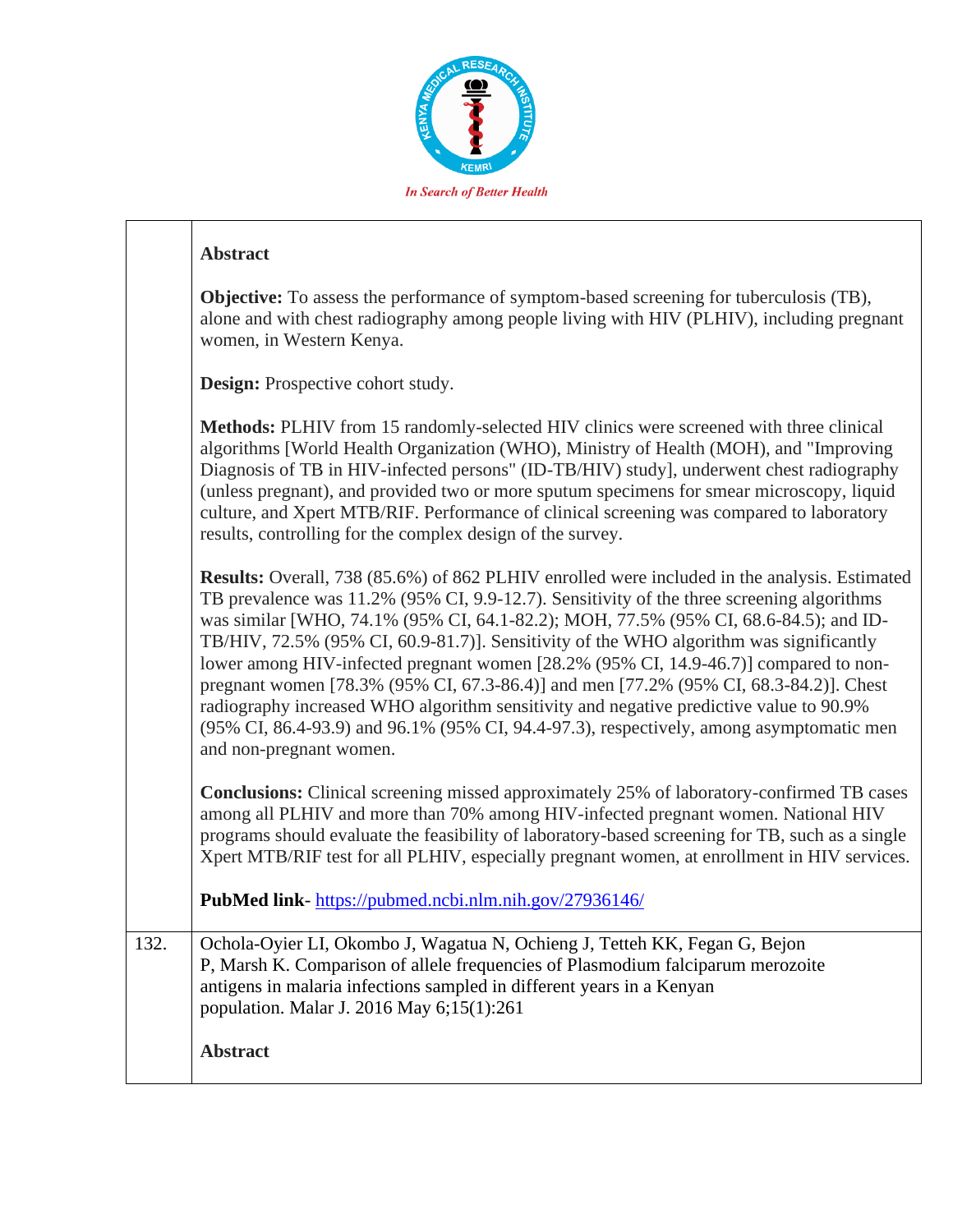

|      | Background: Plasmodium falciparum merozoite antigens elicit antibody responses in malaria-<br>endemic populations, some of which are clinically protective, which is one of the reasons why<br>merozoite antigens are the focus of malaria vaccine development efforts. Polymorphisms in<br>several merozoite antigen-encoding genes are thought to arise as a result of selection by the<br>human immune system.                                                                                                                                                                                                                                                                                    |
|------|------------------------------------------------------------------------------------------------------------------------------------------------------------------------------------------------------------------------------------------------------------------------------------------------------------------------------------------------------------------------------------------------------------------------------------------------------------------------------------------------------------------------------------------------------------------------------------------------------------------------------------------------------------------------------------------------------|
|      | Methods: The allele frequency distribution of 15 merozoite antigens over a two-year period,<br>2007 and 2008, was examined in parasites obtained from children with uncomplicated malaria.<br>In the same population, allele frequency changes pre- and post-anti-malarial treatment were<br>also examined. Any gene which showed a significant shift in allele frequencies was also<br>assessed longitudinally in asymptomatic and complicated malaria infections.                                                                                                                                                                                                                                  |
|      | <b>Results:</b> Fluctuating allele frequencies were identified in codons 147 and 148 of reticulocyte-<br>binding homologue (Rh) 5, with a shift from HD to YH haplotypes over the two-year period in<br>uncomplicated malaria infections. However, in both the asymptomatic and complicated<br>malaria infections YH was the dominant and stable haplotype over the two-year and ten-year<br>periods, respectively. A logistic regression analysis of all three malaria infection populations<br>between 2007 and 2009 revealed, that the chance of being infected with the HD haplotype<br>decreased with time from 2007 to 2009 and increased in the uncomplicated and asymptomatic<br>infections. |
|      | Conclusion: Rh5 codons 147 and 148 showed heterogeneity at both an individual and<br>population level and may be under some degree of immune selection.                                                                                                                                                                                                                                                                                                                                                                                                                                                                                                                                              |
|      | PubMed link-https://pubmed.ncbi.nlm.nih.gov/27154310/                                                                                                                                                                                                                                                                                                                                                                                                                                                                                                                                                                                                                                                |
| 133. | Kovacs SD, van Eijk AM, Sevene E, Dellicour S, Weiss NS, Emerson S,<br>Steketee R, Ter Kuile FO, Stergachis A. The Safety of Artemisinin Derivatives<br>for the Treatment of Malaria in the 2nd or 3rd Trimester of Pregnancy: A<br>Systematic Review and Meta-Analysis. PLoS One. 2016 Nov 8;11(11):e0164963.                                                                                                                                                                                                                                                                                                                                                                                       |
|      | <b>Abstract</b>                                                                                                                                                                                                                                                                                                                                                                                                                                                                                                                                                                                                                                                                                      |
|      | Given the high morbidity for mother and fetus associated with malaria in pregnancy, safe and<br>efficacious drugs are needed for treatment. Artemisinin derivatives are the most effective<br>antimalarials, but are associated with teratogenic and embryotoxic effects in animal models<br>when used in early pregnancy. However, several organ systems are still under development<br>later in pregnancy. We conducted a systematic review and meta-analysis of the occurrence of<br>adverse pregnancy outcomes among women treated with artemisinins monotherapy or as<br>artemisinin-based combination therapy during the 2nd or 3rd trimesters relative to pregnant                            |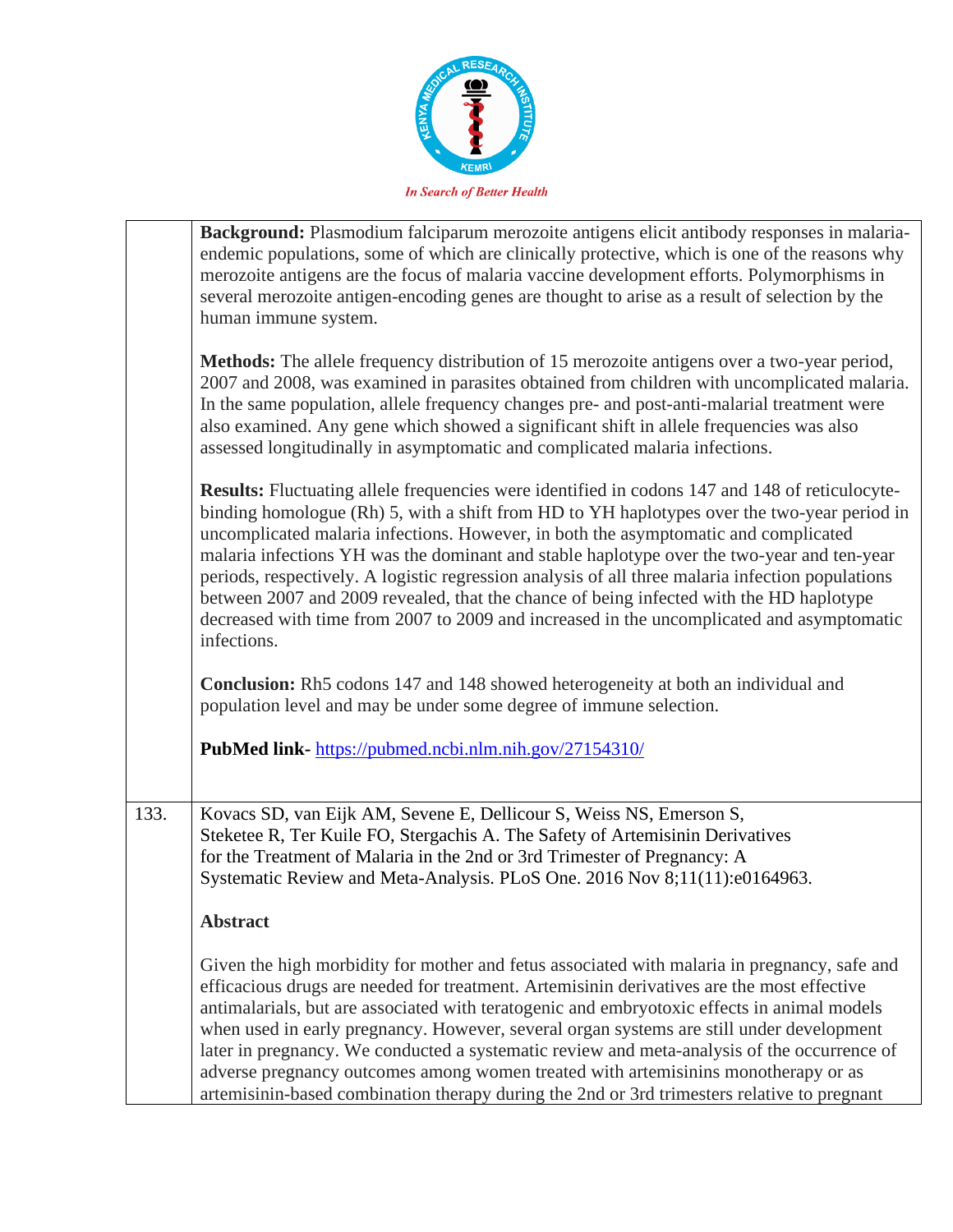

|      | women who received non-artemisinin antimalarials or none at all. Pooled odds ratio (POR)<br>were calculated using Mantel-Haenszel fixed effects model with a 0.5 continuity correction for<br>zero events. Eligible studies were identified through Medline, Embase, and the Malaria in<br>Pregnancy Consortium Library. Twenty studies (11 cohort studies and 9 randomized controlled<br>trials) contributed to the analysis, with 3,707 women receiving an artemisinin, 1,951 a non-<br>artemisinin antimalarial, and 13,714 no antimalarial. The PORs (95% confidence interval (CI))<br>for stillbirth, fetal loss, and congenital anomalies when comparing artemisinin versus quinine<br>were 0.49 (95% CI 0.24-0.97, I2 = 0%, 3 studies); 0.58 (95% CI 0.31-1.16, I2 = 0%, 6<br>studies); and $1.00$ (95% CI 0.27-3.75, I2 = 0%, 3 studies), respectively. The PORs comparing<br>artemisinin users to pregnant women who received no antimalarial were 1.13 (95% CI 0.77-<br>1.66, $I2 = 86.7\%$ , 3 studies); 1.10 (95% CI 0.79-1.54, $I2 = 0\%$ , 4 studies); and 0.79 (95% CI<br>$0.37-1.67$ , $I2 = 0\%$ , 3 studies) for miscarriage, still birth and congenital anomalies respectively.<br>Treatment with artemisinin in 2nd and 3rd trimester was not associated with increased risks of<br>congenital malformations or miscarriage and may be was associated with a reduced risk of<br>stillbirths compared to quinine. This study updates the reviews conducted by the WHO in 2002<br>and 2006 and supports the current WHO malaria treatment guidelines malaria in pregnancy.<br>PubMed link- https://pubmed.ncbi.nlm.nih.gov/27824884/ |
|------|--------------------------------------------------------------------------------------------------------------------------------------------------------------------------------------------------------------------------------------------------------------------------------------------------------------------------------------------------------------------------------------------------------------------------------------------------------------------------------------------------------------------------------------------------------------------------------------------------------------------------------------------------------------------------------------------------------------------------------------------------------------------------------------------------------------------------------------------------------------------------------------------------------------------------------------------------------------------------------------------------------------------------------------------------------------------------------------------------------------------------------------------------------------------------------------------------------------------------------------------------------------------------------------------------------------------------------------------------------------------------------------------------------------------------------------------------------------------------------------------------------------------------------------------------------------------------------------------------------------------------------------------------------|
| 134. | Shah M, Kathiiko C, Wada A, Odoyo E, Bundi M, Miringu G, Guyo S, Karama M,                                                                                                                                                                                                                                                                                                                                                                                                                                                                                                                                                                                                                                                                                                                                                                                                                                                                                                                                                                                                                                                                                                                                                                                                                                                                                                                                                                                                                                                                                                                                                                             |
|      | Ichinose Y. Prevalence, seasonal variation, and antibiotic resistance pattern of<br>enteric bacterial pathogens among hospitalized diarrheic children in suburban<br>regions of central Kenya. Trop Med Health. 2016 Nov 29;44:39.<br><b>Abstract</b><br><b>Background</b>                                                                                                                                                                                                                                                                                                                                                                                                                                                                                                                                                                                                                                                                                                                                                                                                                                                                                                                                                                                                                                                                                                                                                                                                                                                                                                                                                                             |
|      | The epidemiology of enteric pathogens has not been well studied in Kenya because of wide<br>disparities in health status across the country. Therefore, the present study describes the<br>prevalence of enteropathogenic bacteria, their seasonal variation, and antibiotic resistance<br>profiles among hospitalized diarrheic children in a suburban region of central Kenya.                                                                                                                                                                                                                                                                                                                                                                                                                                                                                                                                                                                                                                                                                                                                                                                                                                                                                                                                                                                                                                                                                                                                                                                                                                                                       |
|      | <b>Methods</b>                                                                                                                                                                                                                                                                                                                                                                                                                                                                                                                                                                                                                                                                                                                                                                                                                                                                                                                                                                                                                                                                                                                                                                                                                                                                                                                                                                                                                                                                                                                                                                                                                                         |
|      | Fecal samples were collected between July 2009 and December 2013 from a total of 1410<br>children younger than 5 years, hospitalized with acute diarrhea in Kiambu County Hospital,<br>Kenya. Conventional culture, biochemical, and molecular methods were conducted to identify<br>causative bacterial pathogens and their virulence factors. Antimicrobial susceptibility tests<br>were performed using E-test strips and VITEK-2 advanced expert system (AES) to evaluate<br>the drug-resistance pattern of the isolates.                                                                                                                                                                                                                                                                                                                                                                                                                                                                                                                                                                                                                                                                                                                                                                                                                                                                                                                                                                                                                                                                                                                          |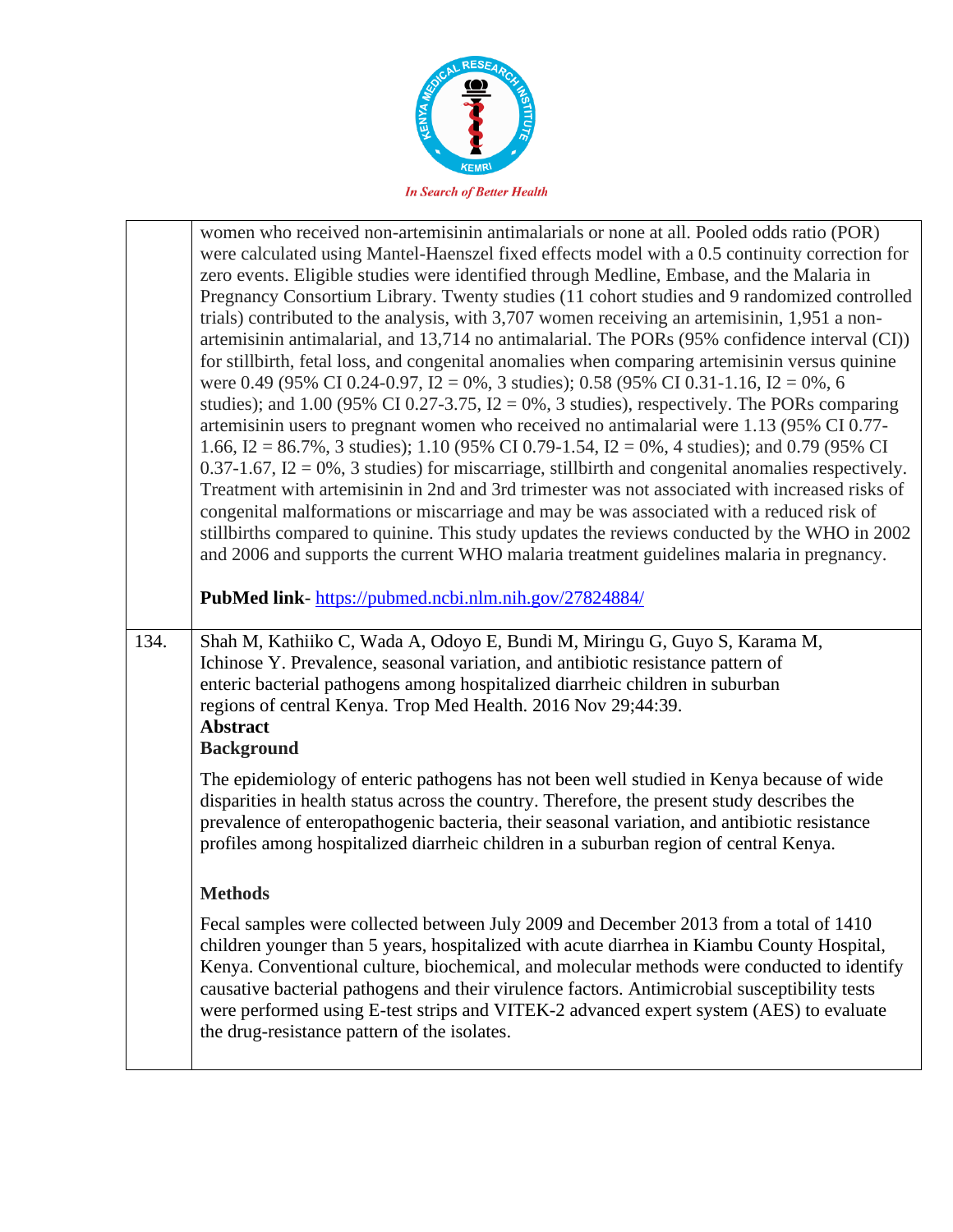

|      | <b>Results</b>                                                                                                                                                                                                                                                                                                                                                                                                                                                                                                                                                                                                                                                                                                                                 |
|------|------------------------------------------------------------------------------------------------------------------------------------------------------------------------------------------------------------------------------------------------------------------------------------------------------------------------------------------------------------------------------------------------------------------------------------------------------------------------------------------------------------------------------------------------------------------------------------------------------------------------------------------------------------------------------------------------------------------------------------------------|
|      | Of the 1410 isolates, bacterial infections were identified in 474 cases.<br>Diarrheagenic <i>Escherichia coli</i> (DEC) was the most frequently isolated pathogen (86.5%).<br>Other pathogens such<br>as Aeromonas (5.5%), Shigella (4%), Salmonella (3.4%), Providencia (3.2%), Vibrio spp.<br>$(1.1\%)$ , Yersinia enterocolitica (1.1%), and Plesiomonas shigelloides (0.2%) were also<br>identified. Mixed bacterial infection was observed among 11.1% of the cases. The highest<br>infection rate was found during the dry season (59.3%, $p = 0.04$ ). Most of the DEC was found<br>to be multidrug resistant to trimethoprim/sulfamethoxazole 97.6%, amoxicillin 97.6%,<br>erythromycin 96.9%, ampicillin 96.6%, and streptomycin 89%. |
|      | <b>Conclusions</b>                                                                                                                                                                                                                                                                                                                                                                                                                                                                                                                                                                                                                                                                                                                             |
|      | This study suggests that DEC is the leading diarrhea-causing bacterial pathogen circulating in<br>central Kenya, and seasonality has a significant effect on its transmission. Proper antibiotic<br>prescription and susceptibility testing is important to guide appropriate antimicrobial therapy.<br>PubMed link-https://pubmed.ncbi.nlm.nih.gov/                                                                                                                                                                                                                                                                                                                                                                                           |
| 135. | Ginsburg C, Bocquier P, Béguy D, Afolabi S, Derra K, Augusto O, Otiende M,<br>Odhiambo F, Zabré P, Soura A, White MJ, Collinson MA. Human capital on the move:<br>Education as a determinant of internal migration in selected INDEPTH<br>surveillance populations in Africa. Demogr Res. 2016 Jan-Jun; 34:845-884                                                                                                                                                                                                                                                                                                                                                                                                                             |
|      | <b>Abstract</b>                                                                                                                                                                                                                                                                                                                                                                                                                                                                                                                                                                                                                                                                                                                                |
|      | <b>Background:</b> Education, as a key indicator of human capital, is considered one of the major<br>determinants of internal migration, with previous studies suggesting that human capital<br>accumulates in urban areas at the expense of rural areas. However, there is fragmentary<br>evidence concerning the educational correlates of internal migration in sub-Saharan Africa.                                                                                                                                                                                                                                                                                                                                                         |
|      | <b>Objectives:</b> The study questions whether more precise measures of migration in Health and<br>Demographic Surveillance System (HDSS) populations support the hypothesis that migrants<br>are self-selected on human capital and more educated people are more likely to leave rural<br>areas or enter urban areas within a geographical region.                                                                                                                                                                                                                                                                                                                                                                                           |
|      | Methods: Using unique longitudinal data representing approximately 900,000 people living in<br>eight sub-Saharan African HDSS sites that are members of the INDEPTH Network, the paper<br>uses Event History Analysis techniques to examine the relationship between formal<br>educational attainment and in-and out-migration, over the period 2009 to 2011.                                                                                                                                                                                                                                                                                                                                                                                  |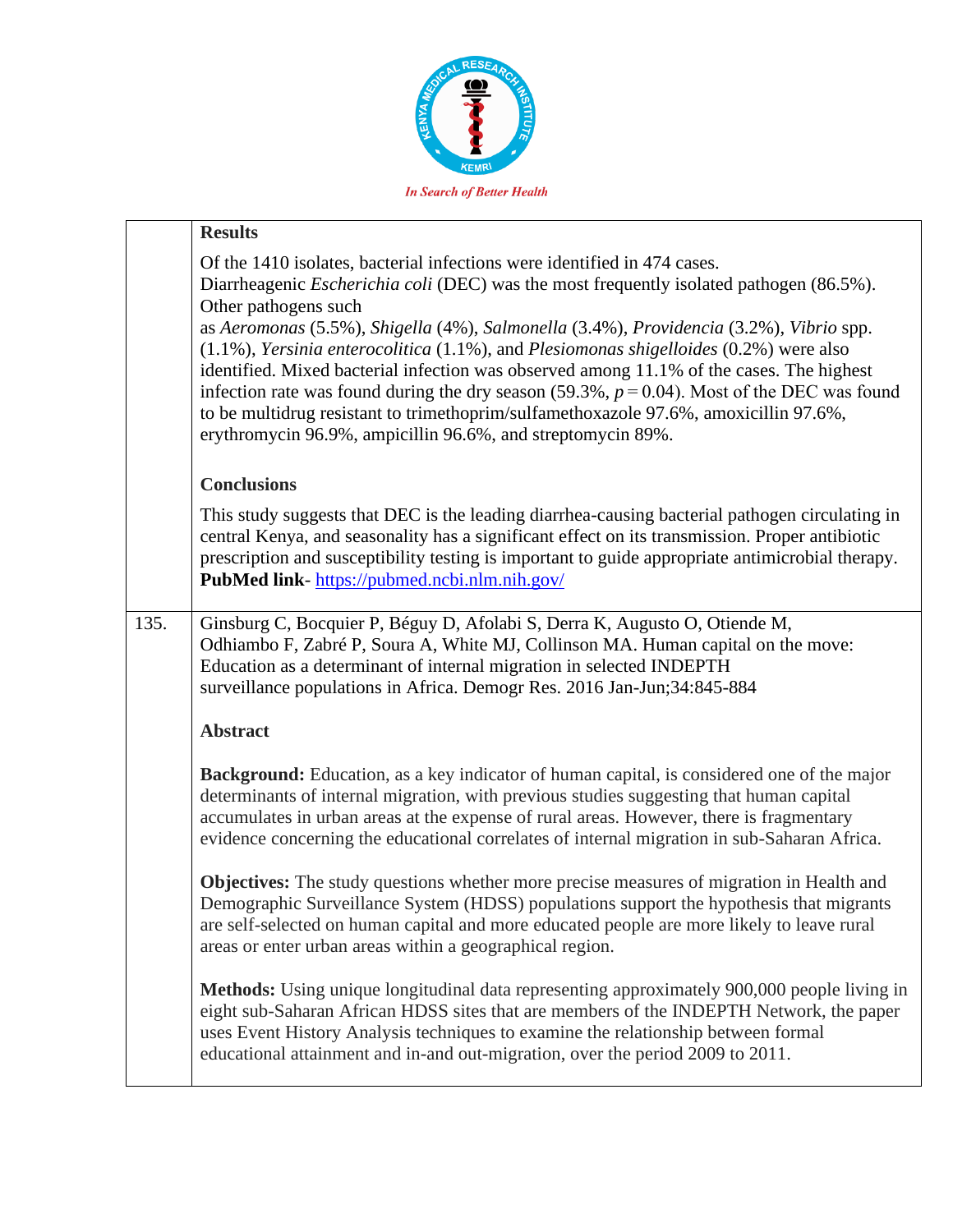

|      | Results: Between 7% and 27% of these local populations are moving in or out of the HDSS<br>area over this period. Education is positively associated with both in-and out-migration in the<br>Kenyan HDSS areas; however, the education effect has no clear pattern in the HDSS sites in<br>Burkina Faso, Mozambique, and South Africa.                                                                                                                                                                                                                                                                                                                                                                                                                                                                                                                                     |
|------|-----------------------------------------------------------------------------------------------------------------------------------------------------------------------------------------------------------------------------------------------------------------------------------------------------------------------------------------------------------------------------------------------------------------------------------------------------------------------------------------------------------------------------------------------------------------------------------------------------------------------------------------------------------------------------------------------------------------------------------------------------------------------------------------------------------------------------------------------------------------------------|
|      |                                                                                                                                                                                                                                                                                                                                                                                                                                                                                                                                                                                                                                                                                                                                                                                                                                                                             |
|      | Conclusions: Empirical results presented in this paper confirm a strong age profile of<br>migration consistent with human capital expectation, yet the results point to variability in the<br>association of education and the propensity to migrate. In particular, the hypothesis of a shift<br>of human capital from rural to urban areas is not universally valid.                                                                                                                                                                                                                                                                                                                                                                                                                                                                                                      |
|      | PubMed link- https://pubmed.ncbi.nlm.nih.gov/31762689/                                                                                                                                                                                                                                                                                                                                                                                                                                                                                                                                                                                                                                                                                                                                                                                                                      |
| 136. | Chorongo D, Okinda FM, Kariuki EJ, Mulewa E, Ibinda F, Muhula S, Kimathi G,<br>Muga R. Factors influencing the utilization of focused antenatal care services<br>in Malindi and Magarini sub-counties of Kilifi county, Kenya. Pan Afr Med J.<br>2016 Nov 26;25(Suppl 2):14                                                                                                                                                                                                                                                                                                                                                                                                                                                                                                                                                                                                 |
|      | <b>Abstract</b>                                                                                                                                                                                                                                                                                                                                                                                                                                                                                                                                                                                                                                                                                                                                                                                                                                                             |
|      | <b>Introduction:</b> Globally, pregnancy related complications contribute to more than half of the<br>deaths among women annually. Antenatal care (ANC) is important for the prevention of<br>maternal and fetal mortality and morbidity. This study identifies the socio-demographic and<br>economic characteristics; knowledge and attitude and; health service provision for focused<br>antenatal care (FANC) services.                                                                                                                                                                                                                                                                                                                                                                                                                                                  |
|      | Methods: A cross-sectional comparative study conducted among 385 women of reproductive<br>age who visited 5 public health facilities in Malindi and Magarini Sub Counties. Data<br>collection was conducted between June 2013 and September 2013 through structured<br>questionnaires, Key Informant Interviews (KIIs) and Focused Group Discussions (FGDs) and<br>analyzed through descriptive summary statistics and test of associations of the various<br>variables using chi square.                                                                                                                                                                                                                                                                                                                                                                                   |
|      | <b>Results:</b> About 35% of women sought 1st and 2nd ANC services at the health facilities. These<br>women went ahead to complete the recommended 4 minimum visits as recommended by<br>World Health Organization (WHO). Compared to Catholics, Muslims were less likely to attend<br>a rural health facility (Odds ratio (OR) = $0.25$ , 95% Confidence Interval (CI) 0.10, 0.62,<br>p=0.003). According to education levels, those with secondary (OR=0.07, 95% CI 0.03, 0.18,<br>$p<0.001$ ) or tertiary (OR=0.09, 95% CI 0.03-0.17, $p<0.001$ ) levels of education were less<br>likely to seek FANC at rural facility. Women seeking rural ANC services started at 2nd or 3rd<br>trimester (OR=5.40 95% CI 2.97-10.06, $p<0.001$ ) while those in urban setup start at 1st<br>trimester. Among the women who were aware of FANC, only 27% utilized its services. Long |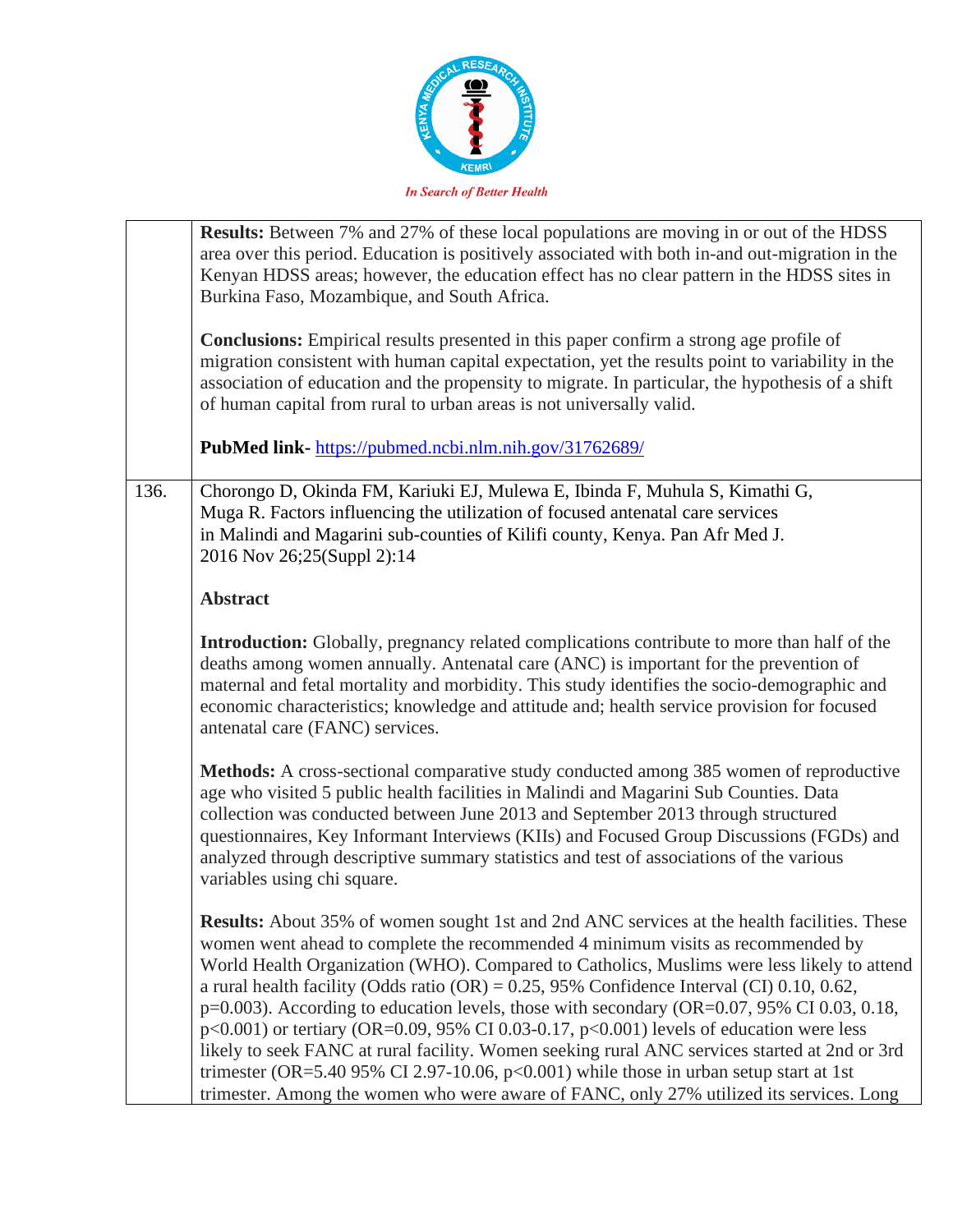

|      | waiting hours, unavailability of services, and departmental disharmony were major causes of<br>dissatisfaction to mothers visiting the facilities.                                                                                                                                                                                                                                                                                                                                                                                                                                                                                                                                            |
|------|-----------------------------------------------------------------------------------------------------------------------------------------------------------------------------------------------------------------------------------------------------------------------------------------------------------------------------------------------------------------------------------------------------------------------------------------------------------------------------------------------------------------------------------------------------------------------------------------------------------------------------------------------------------------------------------------------|
|      | <b>Conclusion:</b> Utilization and awareness of FANC services in both rural and urban health<br>facilities among women in Malindi and Magarini Sub Counties continues to be low which is<br>associated by socio-demographic characteristics, and health facility inefficiencies. Thus there<br>is need to standardize services across health facilities and increase awareness on FANC in both<br>rural and urban.                                                                                                                                                                                                                                                                            |
|      | PubMed link- https://pubmed.ncbi.nlm.nih.gov/28439338/                                                                                                                                                                                                                                                                                                                                                                                                                                                                                                                                                                                                                                        |
| 137. | Abunah B, Onkoba R, Nyagero J, Muhula S, Omondi E, Guyah B, Omondi GB.<br>Motivators and barriers to uptake of post-operative voluntary medical male<br>circumcision follow-up in Yala division, Siaya County, Kenya. Pan Afr Med J.<br>2016 Nov 26;25(Suppl 2):7                                                                                                                                                                                                                                                                                                                                                                                                                             |
|      | <b>Abstract</b>                                                                                                                                                                                                                                                                                                                                                                                                                                                                                                                                                                                                                                                                               |
|      | <b>Introduction:</b> Follow-up visits are recommended to all voluntary medical male circumcision<br>clients (VMMC), however, adherence is variable. High lost-to-follow-up cases limit<br>knowledge about clinical status of clients and adverse events. This study sought to establish<br>Motivators and Barriers to the Uptake of VMMC post-operative follow-up services in Siaya<br>County, Kenya.                                                                                                                                                                                                                                                                                         |
|      | Methods: 277 clients from five VMMC sites in Yala were recruited immediately post-<br>operation to participate in a telephone interview between the 21st and 31st day post-surgery<br>during which a semi-structured questionnaire was administered. Descriptive and inferential<br>statistics was used to analyse quantitative information using SPSS while responses from open<br>ended questions were grouped into themes, sieved out, coded and analyzed.                                                                                                                                                                                                                                 |
|      | <b>Results:</b> 137(49.5%) of the 277 participants utilized the follow-up services. Health education<br>$(31.4%)$ and emergency reviews/adverse events $(24.1%)$ were the main motivation for<br>returning for follow-up while occupational and other engagements (29.7%) and presumption of<br>healing $(24.6\%)$ were the main barriers. Type of facility attended ( $p=0.0173$ ), satisfaction with<br>the discharge process ( $p=0.0150$ ) and residency in Yala ( $p<0.001$ ) were statistically significant<br>to the respondents' return for follow-up. 85(62.0%) of the participants returned on the 7th day,<br>9(6.6%) returned after 7 days, and 43(31.4%) returned before 7 days. |
|      | <b>Conclusion:</b> VMMC health education should include and emphasize the benefits of follow-up<br>care to the clients and the providers should address the barriers to accessing follow-up                                                                                                                                                                                                                                                                                                                                                                                                                                                                                                   |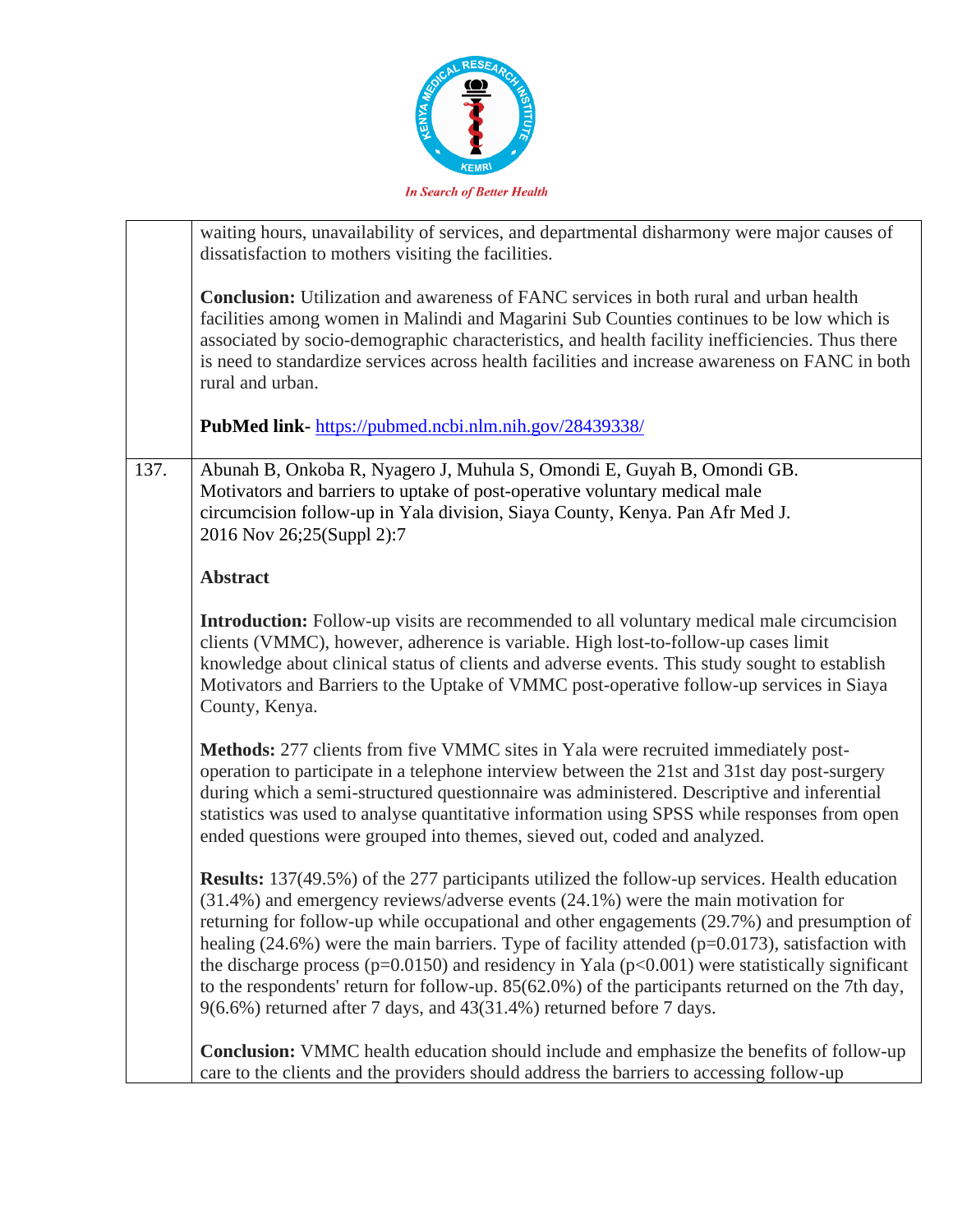

|      | services. Our results will inform the programme on areas identified to improve care for<br>VMMC clients and reduce subsequent lost-to-follow-up cases.                                                                                                                                                                                                                                                                                                                                                                                                                                                                                                                                                                                                                                                                                                             |
|------|--------------------------------------------------------------------------------------------------------------------------------------------------------------------------------------------------------------------------------------------------------------------------------------------------------------------------------------------------------------------------------------------------------------------------------------------------------------------------------------------------------------------------------------------------------------------------------------------------------------------------------------------------------------------------------------------------------------------------------------------------------------------------------------------------------------------------------------------------------------------|
|      | PubMed link-https://pubmed.ncbi.nlm.nih.gov/28439331/                                                                                                                                                                                                                                                                                                                                                                                                                                                                                                                                                                                                                                                                                                                                                                                                              |
| 138. | Wagner RG, Bertram MY, Gómez-Olivé FX, Tollman SM, Lindholm L, Newton CR,<br>Hofman KJ. Health care utilization and outpatient, out-of-pocket costs for<br>active convulsive epilepsy in rural northeastern South Africa: a cross-sectional<br>Survey. BMC Health Serv Res. 2016 Jun 28;16:208                                                                                                                                                                                                                                                                                                                                                                                                                                                                                                                                                                     |
|      | <b>Abstract</b>                                                                                                                                                                                                                                                                                                                                                                                                                                                                                                                                                                                                                                                                                                                                                                                                                                                    |
|      | <b>Background:</b> Epilepsy is a common neurological disorder, with over 80 % of cases found in<br>low- and middle-income countries (LMICs). Studies from high-income countries find a<br>significant economic burden associated with epilepsy, yet few studies from LMICs, where out-<br>of-pocket costs for general healthcare can be substantial, have assessed out-of-pocket costs and<br>health care utilization for outpatient epilepsy care.                                                                                                                                                                                                                                                                                                                                                                                                                |
|      | Methods: Within an established health and socio-demographic surveillance system in rural<br>South Africa, a questionnaire to assess self-reported health care utilization and time spent<br>traveling to and waiting to be seen at health facilities was administered to 250 individuals,<br>previously diagnosed with active convulsive epilepsy. Epilepsy patients' out-of-pocket,<br>medical and non-medical costs and frequency of outpatient care visits during the previous 12-<br>months were determined.                                                                                                                                                                                                                                                                                                                                                   |
|      | <b>Results:</b> Within the last year, 132 (53 %) individuals reported consulting at a clinic, 162 (65)<br>%) at a hospital and 34 (14 %) with traditional healers for epilepsy care. Sixty-seven percent of<br>individuals reported previously consulting with both biomedical caregivers and traditional<br>healers. Direct outpatient, median costs per visit varied significantly ( $p < 0.001$ ) between<br>hospital (2010 International dollar (\$) 9.08; IQR: \$6.41-\$12.83) and clinic consultations<br>(\$1.74; IQR: \$0-\$5.58). Traditional healer fees per visit were found to cost \$52.36 (IQR:<br>\$34.90-\$87.26) per visit. Average annual outpatient, clinic and hospital out-of-pocket costs<br>totaled \$58.41. Traveling to and from and waiting to be seen by the caregiver at the hospital<br>took significantly longer than at the clinic. |
|      | <b>Conclusions:</b> Rural South Africans with epilepsy consult with both biomedical caregivers and<br>traditional healers for both epilepsy and non-epilepsy care. Traditional healers were the most<br>expensive mode of care, though utilized less often. While higher out-of-pocket costs were<br>incurred at hospital visits, more people with ACE visited hospitals than clinics for epilepsy                                                                                                                                                                                                                                                                                                                                                                                                                                                                 |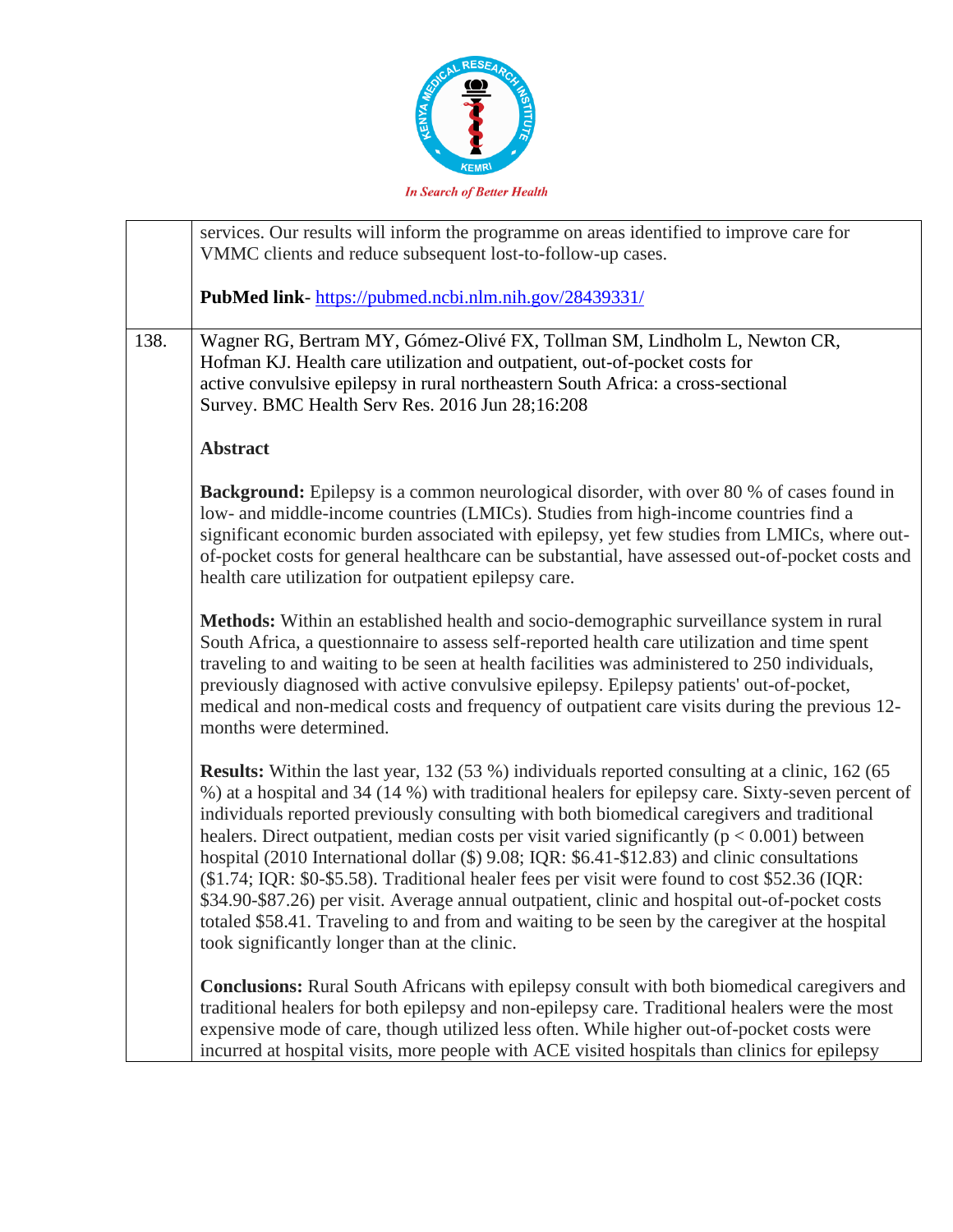

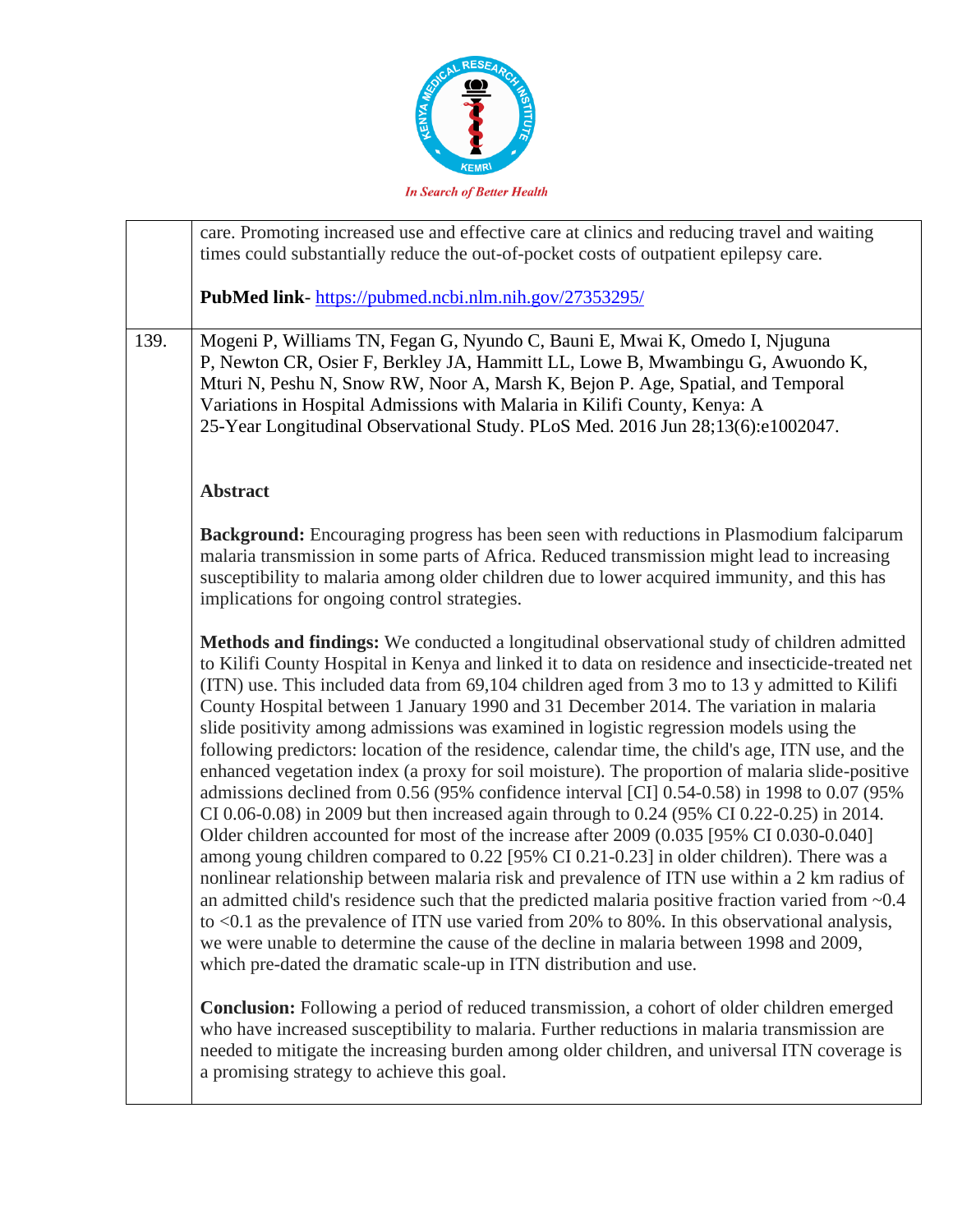

**In Search of Better Health** 

|      | PubMed link-https://pubmed.ncbi.nlm.nih.gov/27352303/                                                                                                                                                                                                                                                                                                                                                                                                                                                                                                                                                                                                                                                                                                                                                                                                                                                                                                                                                                                                                                                                                                                                                       |
|------|-------------------------------------------------------------------------------------------------------------------------------------------------------------------------------------------------------------------------------------------------------------------------------------------------------------------------------------------------------------------------------------------------------------------------------------------------------------------------------------------------------------------------------------------------------------------------------------------------------------------------------------------------------------------------------------------------------------------------------------------------------------------------------------------------------------------------------------------------------------------------------------------------------------------------------------------------------------------------------------------------------------------------------------------------------------------------------------------------------------------------------------------------------------------------------------------------------------|
| 140. | Deribew A, Ojal J, Karia B, Bauni E, Oteinde M. Under-five mortality rate<br>variation between the Health and Demographic Surveillance System (HDSS) and<br>Demographic and Health Survey (DHS) approaches. BMC Public Health. 2016 Oct<br>24;16(1):1118                                                                                                                                                                                                                                                                                                                                                                                                                                                                                                                                                                                                                                                                                                                                                                                                                                                                                                                                                    |
|      | <b>Abstract</b>                                                                                                                                                                                                                                                                                                                                                                                                                                                                                                                                                                                                                                                                                                                                                                                                                                                                                                                                                                                                                                                                                                                                                                                             |
|      | <b>Background:</b> Several low and middle-income countries (LMIC) use Demographic and Health<br>Surveys (DHS) and/or Health and Demographic Surveillance System (HDSS) to monitor the<br>health of their population. The level and trends of under-five mortality rates could be different<br>in the HDSS sites compared to the DHS reports. In this study, we investigated the change in<br>under-five mortality rates overtime in the HDSS sites and the corresponding DHS reports in<br>eight countries and 13 sites.                                                                                                                                                                                                                                                                                                                                                                                                                                                                                                                                                                                                                                                                                    |
|      | Methods: Under-five mortality rates in the HDSS sites were determined using number of<br>under-five deaths (numerator) and live births (denominator). The trends and annualized rate of<br>change (ARC) of under-five mortality rates in the HDSS sites and the DHS reports were<br>compared by fitting exponential function.                                                                                                                                                                                                                                                                                                                                                                                                                                                                                                                                                                                                                                                                                                                                                                                                                                                                               |
|      | <b>Results:</b> Under-five mortality rates declined substantially in most of the sites during the last<br>10-15 years. Ten out of 13 (77 %) HDSS sites have consistently lower under-five mortality<br>rates than the DHS under-five mortality rates. In the Kilifi HDSS in Kenya, under-five<br>mortality rate declined by 65.6 % between 2003 and 2014 with ARC of 12.2 % (95 % CI: 9.4-<br>15.0). In the same period, the DHS under-five mortality rate in the Coastal region of Kenya<br>declined by 50.8 % with ARC of 6 % (95 % CI: 2.0-9.0). The under-five mortality rate<br>reduction in the Mlomp (78.1 %) and Niakhar (80.8 %) HDSS sites in Senegal during 1993-<br>2012 was significantly higher than the mortality decline observed in the DHS report during the<br>same period. On the other hand, the Kisumu HDSS in Kenya had lower under-five mortality<br>reduction (15.8 %) compared to the mortality reduction observed in the DHS report (27.7 %)<br>during 2003-2008. Under-five mortality rate rose by 27 % in the Agincourt HDSS in South<br>Africa between 1998 to 2003 that was contrary to the 18 % under-five mortality reduction in<br>the DHS report during the same period. |
|      | <b>Conclusions:</b> The inconsistency between HDSS and DHS approaches could have global<br>implication on the estimation of child mortality and ethical issues on mortality inequalities.<br>Further studies should be conducted to investigate the reasons of child mortality variation<br>between the HDSS and the DHS approaches.                                                                                                                                                                                                                                                                                                                                                                                                                                                                                                                                                                                                                                                                                                                                                                                                                                                                        |
|      | PubMed link-https://pubmed.ncbi.nlm.nih.gov/27776500/                                                                                                                                                                                                                                                                                                                                                                                                                                                                                                                                                                                                                                                                                                                                                                                                                                                                                                                                                                                                                                                                                                                                                       |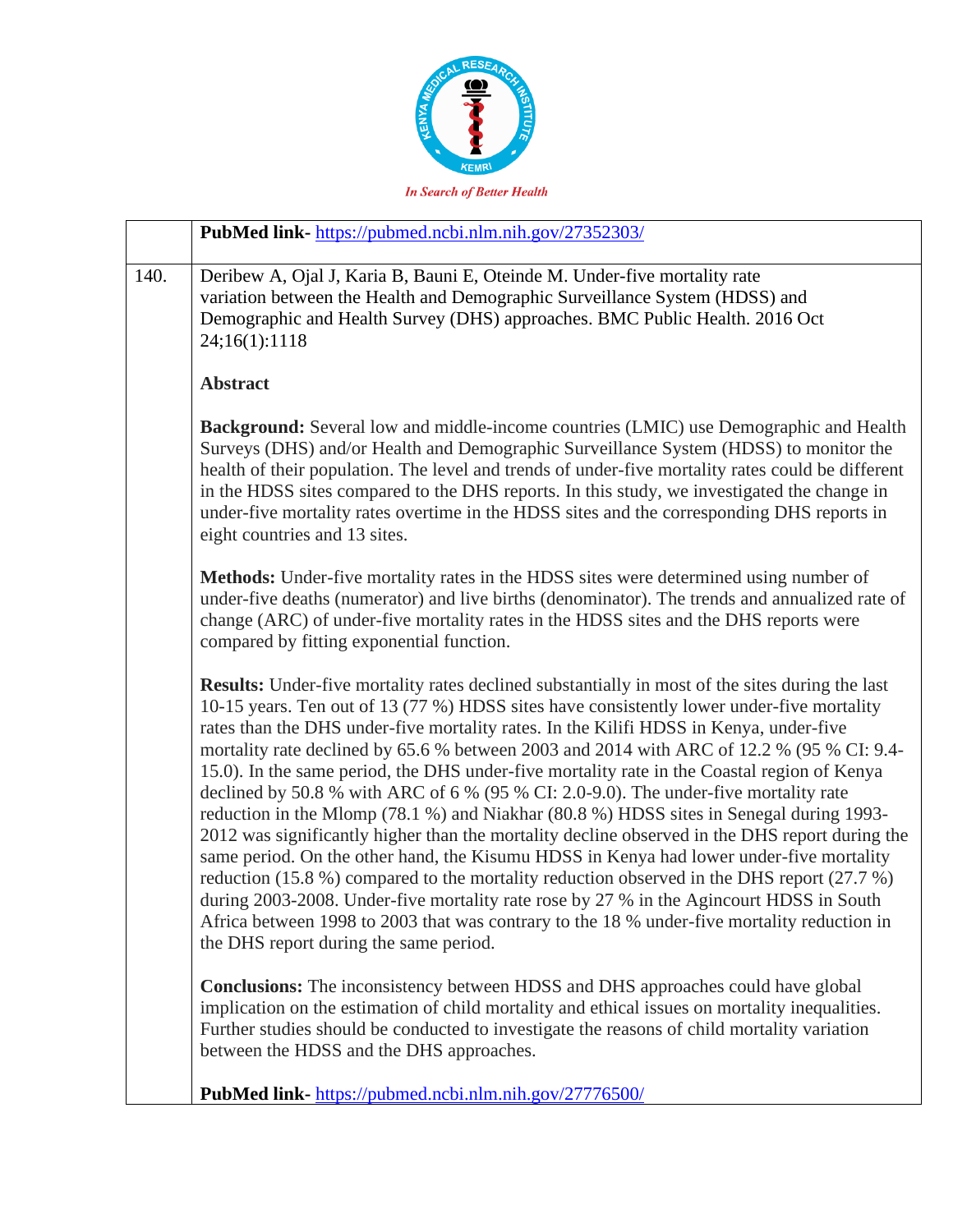

| 141. | Kumar P, Paton C, Kirigia D. I've got 99 problems but a phone ain't one:<br>Electronic and mobile health in low and middle income countries. Arch Dis Child.<br>2016 Oct; 101(10): 974-9.                                                                                                                                                                                                                                                                                                                                                                                                                                                                                                                                                                                                                                                                                                                                                                                                                                                                                                                                                                                                                                                                                                                                                                                                                                                                                                                                                                  |
|------|------------------------------------------------------------------------------------------------------------------------------------------------------------------------------------------------------------------------------------------------------------------------------------------------------------------------------------------------------------------------------------------------------------------------------------------------------------------------------------------------------------------------------------------------------------------------------------------------------------------------------------------------------------------------------------------------------------------------------------------------------------------------------------------------------------------------------------------------------------------------------------------------------------------------------------------------------------------------------------------------------------------------------------------------------------------------------------------------------------------------------------------------------------------------------------------------------------------------------------------------------------------------------------------------------------------------------------------------------------------------------------------------------------------------------------------------------------------------------------------------------------------------------------------------------------|
|      | <b>Abstract</b>                                                                                                                                                                                                                                                                                                                                                                                                                                                                                                                                                                                                                                                                                                                                                                                                                                                                                                                                                                                                                                                                                                                                                                                                                                                                                                                                                                                                                                                                                                                                            |
|      | Mobile technology is very prevalent in Kenya-mobile phone penetration is at 88% and mobile<br>data subscriptions form 99% of all internet subscriptions. While there is great potential for<br>such ubiquitous technology to revolutionise access and quality of healthcare in low-resource<br>settings, there have been few successes at scale. Implementations of electronic health (e-<br>Health) and mobile health (m-Health) technologies in countries like Kenya are yet to tackle<br>human resource constraints or the political, ethical and financial considerations of such<br>technologies. We outline recent innovations that could improve access and quality while<br>considering the costs of healthcare. One is an attempt to create a scalable clinical decision<br>support system by engaging a global network of specialist doctors and reversing some of the<br>damaging effects of medical brain drain. The other efficiently extracts digital information from<br>paper-based records using low-cost and locally produced tools such as rubber stamps to<br>improve adherence to clinical practice guidelines. By bringing down the costs of remote<br>consultations and clinical audit, respectively, these projects offer the potential for clinics in<br>resource-limited settings to deliver high-quality care. This paper makes a case for continued<br>and increased investment in social enterprises that bridge academia, public and private sectors<br>to deliver sustainable and scalable e-Health and m-Health solutions. |
|      | PubMed link-https://pubmed.ncbi.nlm.nih.gov/27296441/                                                                                                                                                                                                                                                                                                                                                                                                                                                                                                                                                                                                                                                                                                                                                                                                                                                                                                                                                                                                                                                                                                                                                                                                                                                                                                                                                                                                                                                                                                      |
| 142. | Wathuo M, Medley GF, Nokes DJ, Munywoki PK. Quantification and determinants<br>of the amount of respiratory syncytial virus (RSV) shed using real time PCR data<br>from a longitudinal household study. Wellcome Open Res. 2016 Dec 14;1(27):27.                                                                                                                                                                                                                                                                                                                                                                                                                                                                                                                                                                                                                                                                                                                                                                                                                                                                                                                                                                                                                                                                                                                                                                                                                                                                                                           |
|      | <b>Abstract</b>                                                                                                                                                                                                                                                                                                                                                                                                                                                                                                                                                                                                                                                                                                                                                                                                                                                                                                                                                                                                                                                                                                                                                                                                                                                                                                                                                                                                                                                                                                                                            |
|      | <b>Background</b> A better understanding of respiratory syncytial virus (RSV) epidemiology<br>requires realistic estimates of RSV shedding patterns, quantities shed, and identification of the<br>related underlying factors. Methods RSV infection data arise from a cohort study of 47<br>households with 493 occupants, in coastal Kenya, during the 2009/2010 RSV season.<br>Nasopharyngeal swabs were taken every 3 to 4 days and screened for RSV using a real time<br>polymerase chain reaction (PCR) assay. The amount of virus shed was quantified by<br>calculating the 'area under the curve' using the trapezoidal rule applied to rescaled PCR cycle<br>threshold output. Multivariable linear regression was used to identify correlates of amount of<br>virus shed. Results The median quantity of virus shed per infection episode was 29.4 (95% CI:                                                                                                                                                                                                                                                                                                                                                                                                                                                                                                                                                                                                                                                                                      |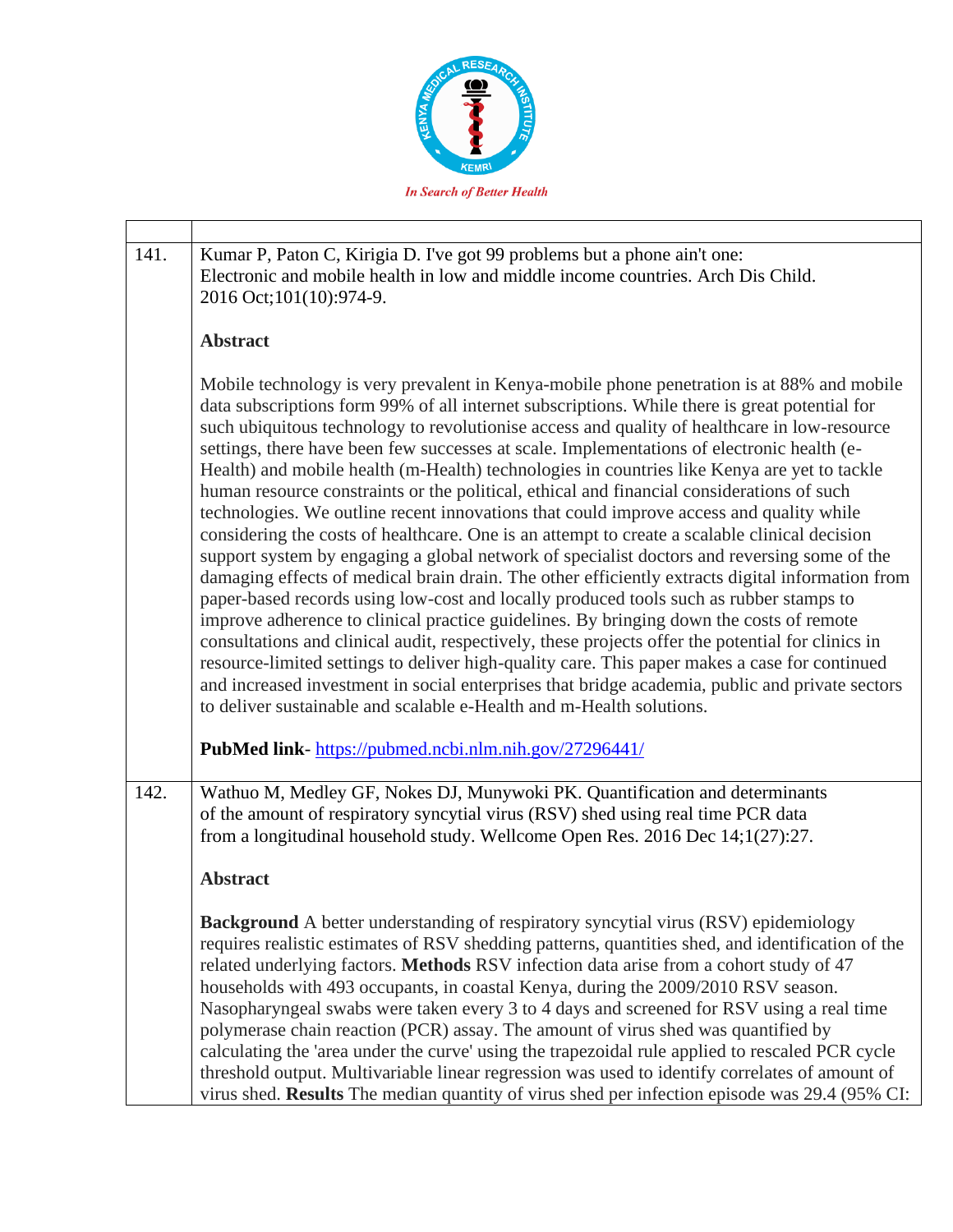

|      | 15.2, 54.2) log <sub>10</sub> ribonucleic acid (RNA) copies. Young age (<1 year), presence of upper<br>respiratory symptoms, intra-household acquisition of infection, an individual's first infection<br>episode in the RSV season, and having a co-infection of RSV group A and B were associated<br>with increased amount of virus shed. Conclusions The findings provide insight into which<br>groups of individuals have higher potential for transmission, information which may be useful<br>in designing RSV prevention strategies.<br>PubMed link-https://pubmed.ncbi.nlm.nih.gov/28066826/                      |
|------|---------------------------------------------------------------------------------------------------------------------------------------------------------------------------------------------------------------------------------------------------------------------------------------------------------------------------------------------------------------------------------------------------------------------------------------------------------------------------------------------------------------------------------------------------------------------------------------------------------------------------|
|      |                                                                                                                                                                                                                                                                                                                                                                                                                                                                                                                                                                                                                           |
| 143. | Opondo C, Allen E, Todd J, English M. The Paediatric Admission Quality of<br>Care (PAQC) score: designing a tool to measure the quality of early inpatient<br>paediatric care in a low-income setting. Trop Med Int Health. 2016<br>Oct;21(10):1334-1345.                                                                                                                                                                                                                                                                                                                                                                 |
|      | <b>Abstract</b>                                                                                                                                                                                                                                                                                                                                                                                                                                                                                                                                                                                                           |
|      | in English, French, Spanish                                                                                                                                                                                                                                                                                                                                                                                                                                                                                                                                                                                               |
|      |                                                                                                                                                                                                                                                                                                                                                                                                                                                                                                                                                                                                                           |
|      | <b>Background:</b> Evaluating clinician compliance with recommended steps in clinical guidelines<br>provides one measure of quality of process of care but can result in a multiplicity of indicators<br>across illnesses, making it problematic to produce any summative picture of process quality,<br>information that may be most useful to policy-makers and managers.                                                                                                                                                                                                                                               |
|      |                                                                                                                                                                                                                                                                                                                                                                                                                                                                                                                                                                                                                           |
|      | <b>Objective:</b> We set out to develop a clinically logical summative measure of the quality of care<br>provided to children admitted to hospital in Kenya spanning the three diagnoses present in<br>60% or more of admissions that would provide a patient-level measure of quality of care in the<br>face of comorbidity.                                                                                                                                                                                                                                                                                             |
|      |                                                                                                                                                                                                                                                                                                                                                                                                                                                                                                                                                                                                                           |
|      | <b>Methods:</b> We developed a conceptual model of care based on three domains: assessment,<br>diagnosis and treatment of illnesses. Individual items within domains correspond to<br>recommended processes of care within national clinical practice guidelines. Summative scores<br>were created to reduce redundancy and enable aggregation across illnesses while maintaining a<br>clear link to clinical domains and our conceptual model. The potential application of the score<br>was explored using data from more than 12 000 children from eight hospitals included in a<br>prior intervention study in Kenya. |
|      | <b>Results:</b> Summative scores obtained from items representing discrete clinical decision points<br>reduced redundancy, aided balance of score contribution across domains and enabled direct<br>comparison of disease-specific scores and the calculation of scores for children with<br>comorbidity.                                                                                                                                                                                                                                                                                                                 |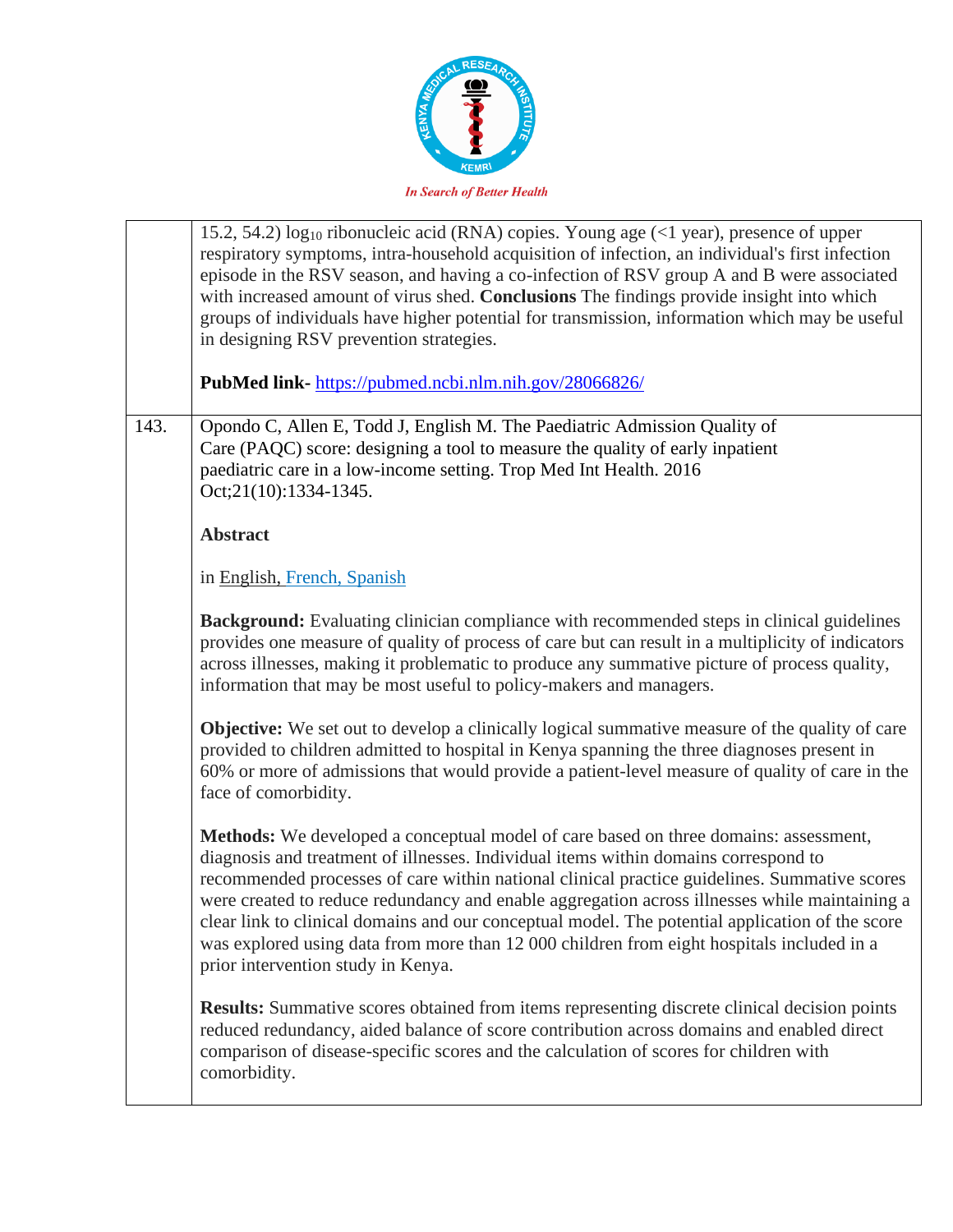

|      | <b>Conclusion:</b> This work describes the development of a summative Paediatric Admission<br>Quality of Care score measured at the patient level that spans three common diseases. The<br>score may be an efficient tool for assessing quality with an ability to adjust for case mix or<br>other patient-level factors if needed. The score principles may have applicability to multiple<br>illnesses and settings. Future analysis will be needed to validate the score.<br>PubMed link- https://pubmed.ncbi.nlm.nih.gov/27391580/                                                                                                                                                                                                                                                                                                                                                                                                                                                                                                                                                                                                                                                                          |
|------|-----------------------------------------------------------------------------------------------------------------------------------------------------------------------------------------------------------------------------------------------------------------------------------------------------------------------------------------------------------------------------------------------------------------------------------------------------------------------------------------------------------------------------------------------------------------------------------------------------------------------------------------------------------------------------------------------------------------------------------------------------------------------------------------------------------------------------------------------------------------------------------------------------------------------------------------------------------------------------------------------------------------------------------------------------------------------------------------------------------------------------------------------------------------------------------------------------------------|
| 144. | Abubakar A, Kalu RB, Katana K, Kabunda B, Hassan AS, Newton CR, Van de<br>Vijver F. Adaptation and Latent Structure of the Swahili Version of Beck<br>Depression Inventory-II in a Low Literacy Population in the Context of HIV. PLoS<br>One. 2016 Jun 3;11(6):e0151030<br><b>Abstract</b>                                                                                                                                                                                                                                                                                                                                                                                                                                                                                                                                                                                                                                                                                                                                                                                                                                                                                                                     |
|      | <b>Objective:</b> We set out to adapt the Beck Depression Inventory (BDI)-II in Kenya and examine<br>its factorial structure.                                                                                                                                                                                                                                                                                                                                                                                                                                                                                                                                                                                                                                                                                                                                                                                                                                                                                                                                                                                                                                                                                   |
|      | Methods: In the first phase we carried out in-depth interviews involving 29 adult members of<br>the community to elicit their understanding of depression and identify aspects of the BDI-II<br>that required adaptation. In the second phase, a modified version of BDI-II was administered to<br>221 adults randomly selected from the community to allow for the evaluation of its<br>psychometric properties. In the third phase of the study we evaluated the discriminative<br>validity of BDI-11 by comparing a randomly chosen community sample $(n = 29)$ with<br>caregivers of adolescents affected by HIV ( $n = 77$ ).                                                                                                                                                                                                                                                                                                                                                                                                                                                                                                                                                                              |
|      | <b>Results:</b> A considerable overlap between the BDI symptoms and those generated in the<br>interviews was observed. Relevant idioms and symptoms such as 'thinking too much' and<br>'Kuchoka moyo (having a tired heart)' were identified. The administration of the BDI had to be<br>modified to make it suitable for the low literacy levels of our participants. Fit indices for<br>several models (one factorial, two-factor model and a three factor model) were all within<br>acceptable range. Evidence indicated that while multidimensional models could be fitted, the<br>strong correlations between the factors implied that a single factor model may be the best<br>suited solution (alpha [0.89], and a significant correlation with locally identified items $[r =$<br>0.51]) confirmed the good psychometric properties of the adapted BDI-II. No evidence was<br>found to support the hypothesis that somatization was more prevalent. Lastly, caregivers of<br>HIV affected adolescents had significantly higher scores compared to adults randomly selected<br>from the community $F(1, 121) = 23.31$ , $p < .001$ indicating the discriminative validity of the<br>adapted $BDI = II$ . |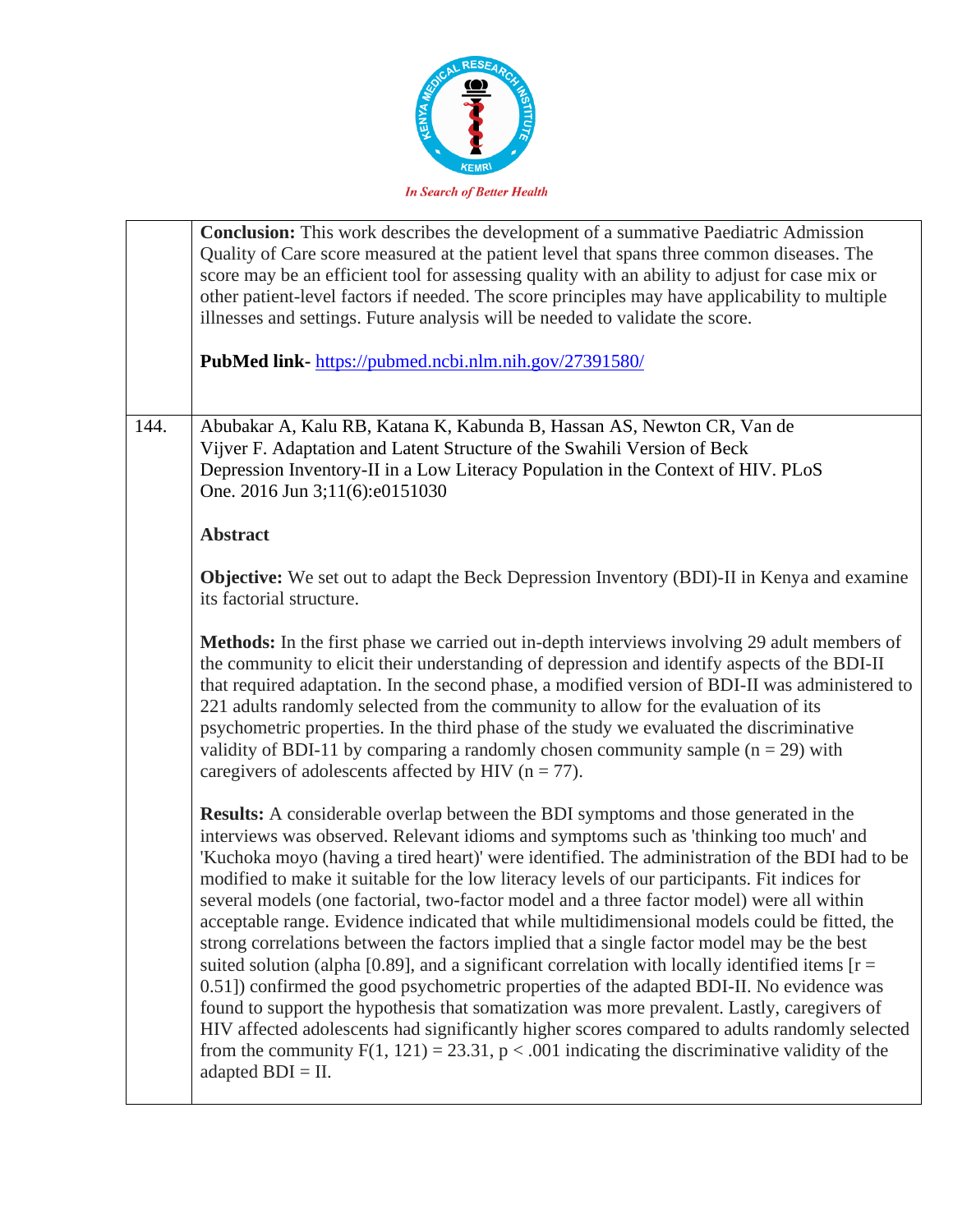

|      | <b>Conclusions:</b> With an adapted administration procedure, the BDI-II provides an adequate<br>measure of depressive symptoms which can be used alongside other measures for proper<br>diagnosis in a low literacy population.                                                                                                                                                                                                                                                                                                                                                                                                                                                                                                                                                                                                                                                                                                                                                                                                                                                                                                                                                                                                                                                                                                                                                                                |
|------|-----------------------------------------------------------------------------------------------------------------------------------------------------------------------------------------------------------------------------------------------------------------------------------------------------------------------------------------------------------------------------------------------------------------------------------------------------------------------------------------------------------------------------------------------------------------------------------------------------------------------------------------------------------------------------------------------------------------------------------------------------------------------------------------------------------------------------------------------------------------------------------------------------------------------------------------------------------------------------------------------------------------------------------------------------------------------------------------------------------------------------------------------------------------------------------------------------------------------------------------------------------------------------------------------------------------------------------------------------------------------------------------------------------------|
|      | PubMed link- https://pubmed.ncbi.nlm.nih.gov/27258530/                                                                                                                                                                                                                                                                                                                                                                                                                                                                                                                                                                                                                                                                                                                                                                                                                                                                                                                                                                                                                                                                                                                                                                                                                                                                                                                                                          |
| 145. | Barasa EW, Cleary S, English M, Molyneux S. The influence of power and<br>actor relations on priority setting and resource allocation practices at the<br>hospital level in Kenya: a case study. BMC Health Serv Res. 2016 Sep<br>30;16(1):536                                                                                                                                                                                                                                                                                                                                                                                                                                                                                                                                                                                                                                                                                                                                                                                                                                                                                                                                                                                                                                                                                                                                                                  |
|      | <b>Abstract</b>                                                                                                                                                                                                                                                                                                                                                                                                                                                                                                                                                                                                                                                                                                                                                                                                                                                                                                                                                                                                                                                                                                                                                                                                                                                                                                                                                                                                 |
|      | <b>Background:</b> Priority setting and resource allocation in healthcare organizations often<br>involves the balancing of competing interests and values in the context of hierarchical and<br>politically complex settings with multiple interacting actor relationships. Despite this, few<br>studies have examined the influence of actor and power dynamics on priority setting practices<br>in healthcare organizations. This paper examines the influence of power relations among<br>different actors on the implementation of priority setting and resource allocation processes in<br>public hospitals in Kenya.                                                                                                                                                                                                                                                                                                                                                                                                                                                                                                                                                                                                                                                                                                                                                                                      |
|      | Methods: We used a qualitative case study approach to examine priority setting and resource<br>allocation practices in two public hospitals in coastal Kenya. We collected data by a<br>combination of in-depth interviews of national level policy makers, hospital managers, and<br>frontline practitioners in the case study hospitals ( $n = 72$ ), review of documents such as<br>hospital plans and budgets, minutes of meetings and accounting records, and non-participant<br>observations in case study hospitals over a period of 7 months. We applied a combination of<br>two frameworks, Norman Long's actor interface analysis and VeneKlasen and Miller's<br>expressions of power framework to examine and interpret our findings RESULTS: The<br>interactions of actors in the case study hospitals resulted in socially constructed interfaces<br>between: 1) senior managers and middle level managers 2) non-clinical managers and<br>clinicians, and 3) hospital managers and the community. Power imbalances resulted in the<br>exclusion of middle level managers (in one of the hospitals) and clinicians and the community<br>(in both hospitals) from decision making processes. This resulted in, amongst others,<br>perceptions of unfairness, and reduced motivation in hospital staff. It also puts to question the<br>legitimacy of priority setting processes in these hospitals. |
|      | <b>Conclusions:</b> Designing hospital decision making structures to strengthen participation and<br>inclusion of relevant stakeholders could improve priority setting practices. This should<br>however, be accompanied by measures to empower stakeholders to contribute to decision                                                                                                                                                                                                                                                                                                                                                                                                                                                                                                                                                                                                                                                                                                                                                                                                                                                                                                                                                                                                                                                                                                                          |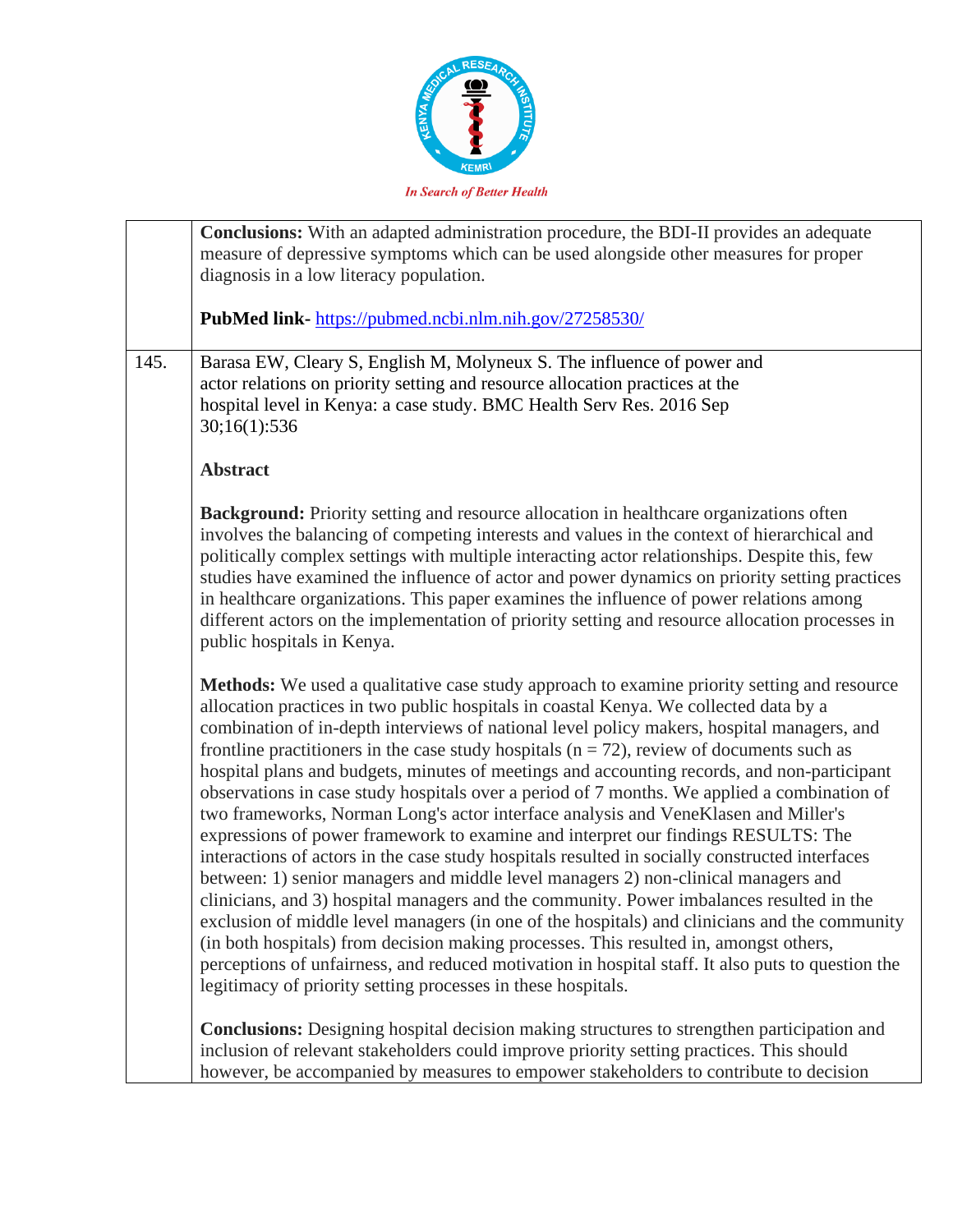

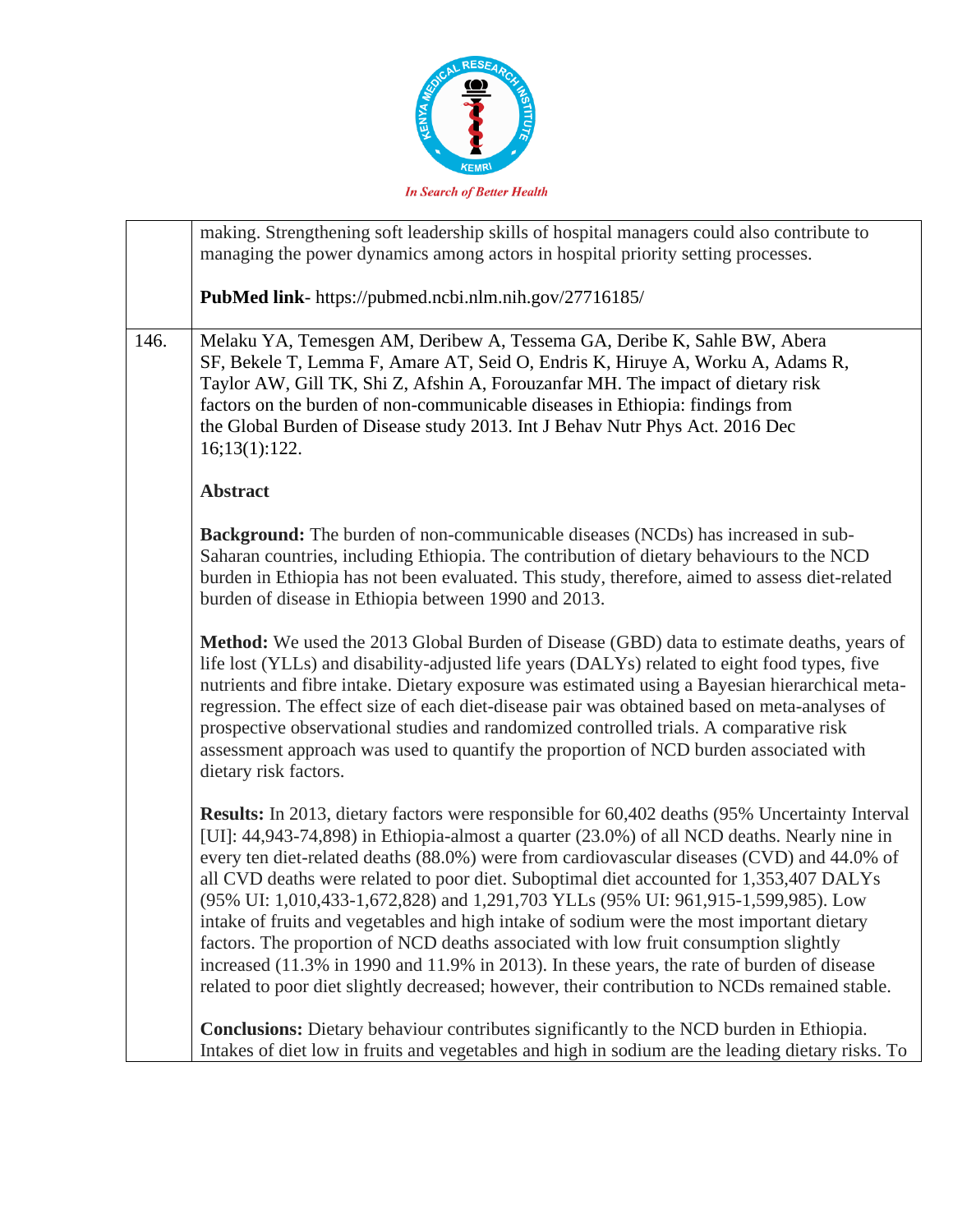

|      | effectively mitigate the oncoming NCD burden in Ethiopia, multisectoral interventions are<br>required; and nutrition policies and dietary guidelines should be developed.                                                                                                                                                                                                                                                                                                                                                                                                                                                                                                                                                                                                                                                                                                                                                                                                                                                                                                                                                                                                                                                                                                                                                                                                                                                                                                                                                                                                                                                                                                                                                                                                                                  |
|------|------------------------------------------------------------------------------------------------------------------------------------------------------------------------------------------------------------------------------------------------------------------------------------------------------------------------------------------------------------------------------------------------------------------------------------------------------------------------------------------------------------------------------------------------------------------------------------------------------------------------------------------------------------------------------------------------------------------------------------------------------------------------------------------------------------------------------------------------------------------------------------------------------------------------------------------------------------------------------------------------------------------------------------------------------------------------------------------------------------------------------------------------------------------------------------------------------------------------------------------------------------------------------------------------------------------------------------------------------------------------------------------------------------------------------------------------------------------------------------------------------------------------------------------------------------------------------------------------------------------------------------------------------------------------------------------------------------------------------------------------------------------------------------------------------------|
|      | PubMed link-https://pubmed.ncbi.nlm.nih.gov/27978839/                                                                                                                                                                                                                                                                                                                                                                                                                                                                                                                                                                                                                                                                                                                                                                                                                                                                                                                                                                                                                                                                                                                                                                                                                                                                                                                                                                                                                                                                                                                                                                                                                                                                                                                                                      |
| 147. | Liyanage P, Tissera H, Sewe M, Quam M, Amarasinghe A, Palihawadana P,<br>Wilder-Smith A, Louis VR, Tozan Y, Rocklöv J. A Spatial Hierarchical Analysis of<br>the Temporal Influences of the El Niño-Southern Oscillation and Weather on<br>Dengue in Kalutara District, Sri Lanka. Int J Environ Res Public Health. 2016<br>Nov 4;13(11):1087                                                                                                                                                                                                                                                                                                                                                                                                                                                                                                                                                                                                                                                                                                                                                                                                                                                                                                                                                                                                                                                                                                                                                                                                                                                                                                                                                                                                                                                              |
|      | <b>Abstract</b>                                                                                                                                                                                                                                                                                                                                                                                                                                                                                                                                                                                                                                                                                                                                                                                                                                                                                                                                                                                                                                                                                                                                                                                                                                                                                                                                                                                                                                                                                                                                                                                                                                                                                                                                                                                            |
|      | Dengue is the major public health burden in Sri Lanka. Kalutara is one of the highly affected<br>districts. Understanding the drivers of dengue is vital in controlling and preventing the disease<br>spread. This study focuses on quantifying the influence of weather variability on dengue<br>incidence over 10 Medical Officer of Health (MOH) divisions of Kalutara district. Weekly<br>weather variables and data on dengue notifications, measured at 10 MOH divisions in Kalutara<br>from 2009 to 2013, were retrieved and analysed. Distributed lag non-linear model and<br>hierarchical-analysis was used to estimate division specific and overall relationships between<br>weather and dengue. We incorporated lag times up to 12 weeks and evaluated models based on<br>the Akaike Information Criterion. Consistent exposure-response patterns between different<br>geographical locations were observed for rainfall, showing increasing relative risk of dengue<br>with increasing rainfall from 50 mm per week. The strongest association with dengue risk<br>centred around 6 to 10 weeks following rainfalls of more than 300 mm per week. With<br>increasing temperature, the overall relative risk of dengue increased steadily starting from a lag<br>of 4 weeks. We found similarly a strong link between the Oceanic Niño Index to weather<br>patterns in the district in Sri Lanka and to dengue at a longer latency time confirming these<br>relationships. Part of the influences of rainfall and temperature can be seen as mediator in the<br>causal pathway of the Ocean Niño Index, which may allow a longer lead time for early<br>warning signals. Our findings describe a strong association between weather, El Niño-<br>Southern Oscillation and dengue in Sri Lanka. |
|      | PubMed link- https://pubmed.ncbi.nlm.nih.gov/27827943/                                                                                                                                                                                                                                                                                                                                                                                                                                                                                                                                                                                                                                                                                                                                                                                                                                                                                                                                                                                                                                                                                                                                                                                                                                                                                                                                                                                                                                                                                                                                                                                                                                                                                                                                                     |
| 148. | Deribew A, Tessema GA, Deribe K, Melaku YA, Lakew Y, Amare AT, Abera SF,<br>Mohammed M, Hiruye A, Teklay E, Misganaw A, Kassebaum N. Trends, causes, and<br>risk factors of mortality among children under 5 in Ethiopia, 1990-2013:<br>findings from the Global Burden of Disease Study 2013. Popul Health Metr. 2016<br>Nov 14;14:42.                                                                                                                                                                                                                                                                                                                                                                                                                                                                                                                                                                                                                                                                                                                                                                                                                                                                                                                                                                                                                                                                                                                                                                                                                                                                                                                                                                                                                                                                    |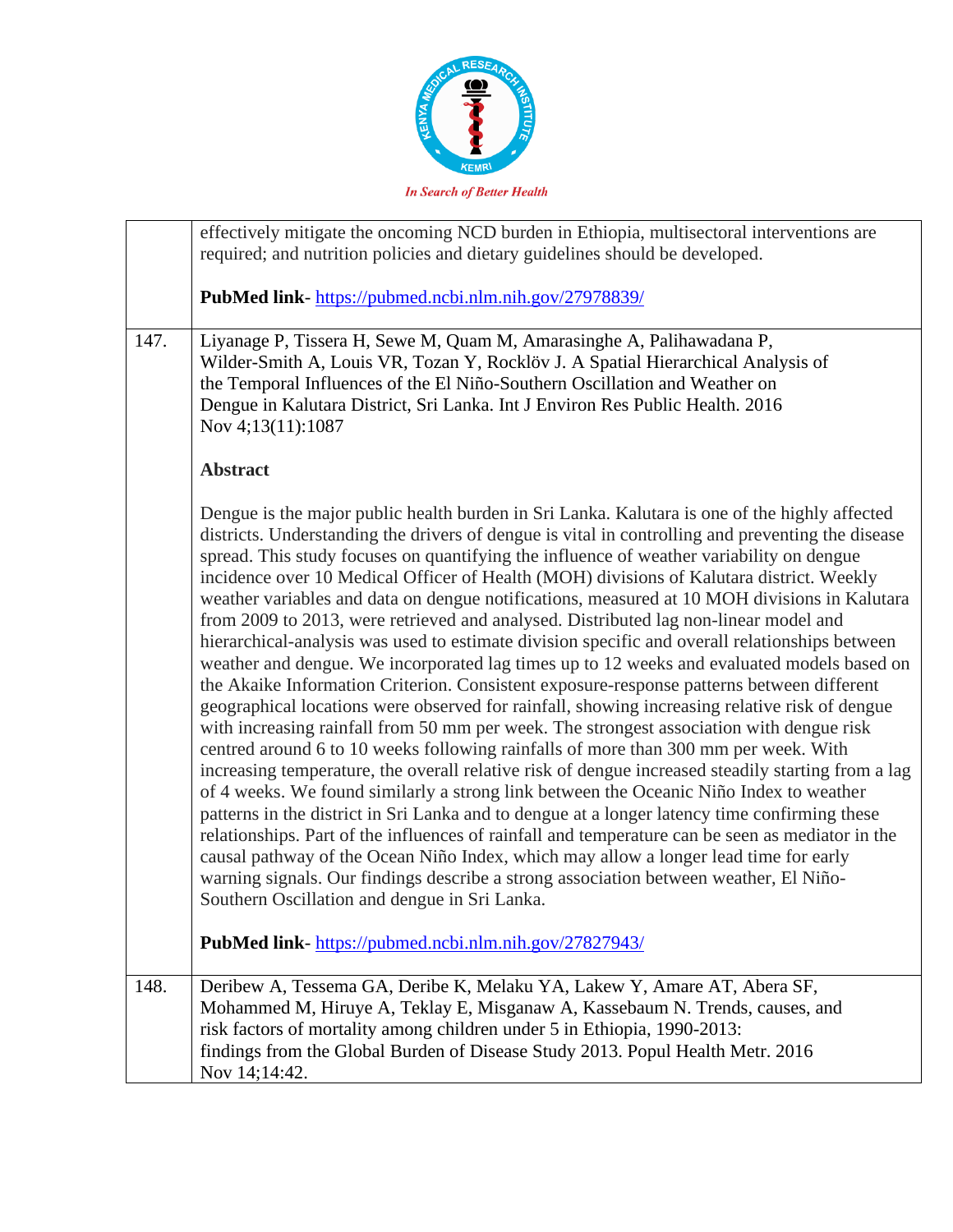

### **Abstract**

**Background:** Ethiopia has made remarkable progress in reducing child mortality over the last two decades. However, the under-5 mortality rate in Ethiopia is still higher than the under-5 mortality rates of several low- and middle-income countries (LMIC). On the other hand, the patterns and causes of child mortality have not been well investigated in Ethiopia. The objective of this study was to investigate the mortality trend, causes of death, and risk factors among children under 5 in Ethiopia during 1990-2013.

**Methods:** We used Global Burden of Disease (GBD) 2013 data. Spatiotemporal Gaussian Process Regression (GPR) was applied to generate best estimates of child mortality with 95% uncertainty intervals (UI). Causes of death by age groups, sex, and year were measured using Cause of Death Ensemble modeling (CODEm). For estimation of HIV/AIDS mortality rate, the modified UNAIDS EPP-SPECTRUM suite model was used.

**Results:** Between 1990 and 2013 the under-5 mortality rate declined from 203.9 deaths/1000 live births to 74.4 deaths/1000 live births with an annual rate of change of 4.6%, yielding a total reduction of 64%. Similarly, child (1-4 years), post-neonatal, and neonatal mortality rates declined by 75%, 64%, and 52%, respectively, between 1990 and 2013. Lower respiratory tract infection (LRI), diarrheal diseases, and neonatal syndromes (preterm birth complications, neonatal encephalopathy, neonatal sepsis, and other neonatal disorders) accounted for 54% of the total under-5 deaths in 2013. Under-5 mortality rates due to measles, diarrhea, malaria, protein-energy malnutrition, and iron-deficiency anemia declined by more than two-thirds between 1990 and 2013. Among the causes of under-5 deaths, neonatal syndromes such as sepsis, preterm birth complications, and birth asphyxia ranked third to fifth in 2013. Of all risk-attributable deaths in 1990, 25% of the total under-5 deaths (112,288/435,962) and 48% (112,288/232,199) of the deaths due to diarrhea, LRI, and other common infections were attributable to childhood wasting. Similarly, 19% (43,759/229,333) of the total under-5 deaths and 45% (43,759/97,963) of the deaths due to diarrhea and LRI were attributable to wasting in 2013. Of the total diarrheal disease- and LRI-related deaths (*n* = 97,963) in 2013, 59% (57,923/97,963) of them were attributable to unsafe water supply, unsafe sanitation, household air pollution, and no handwashing with soap.

**Conclusions:** LRI, diarrheal diseases, and neonatal syndromes remain the major causes of under-5 deaths in Ethiopia. These findings call for better-integrated newborn and child survival interventions focusing on the main risk factors.

**PubMed link-** <https://pubmed.ncbi.nlm.nih.gov/27891065/>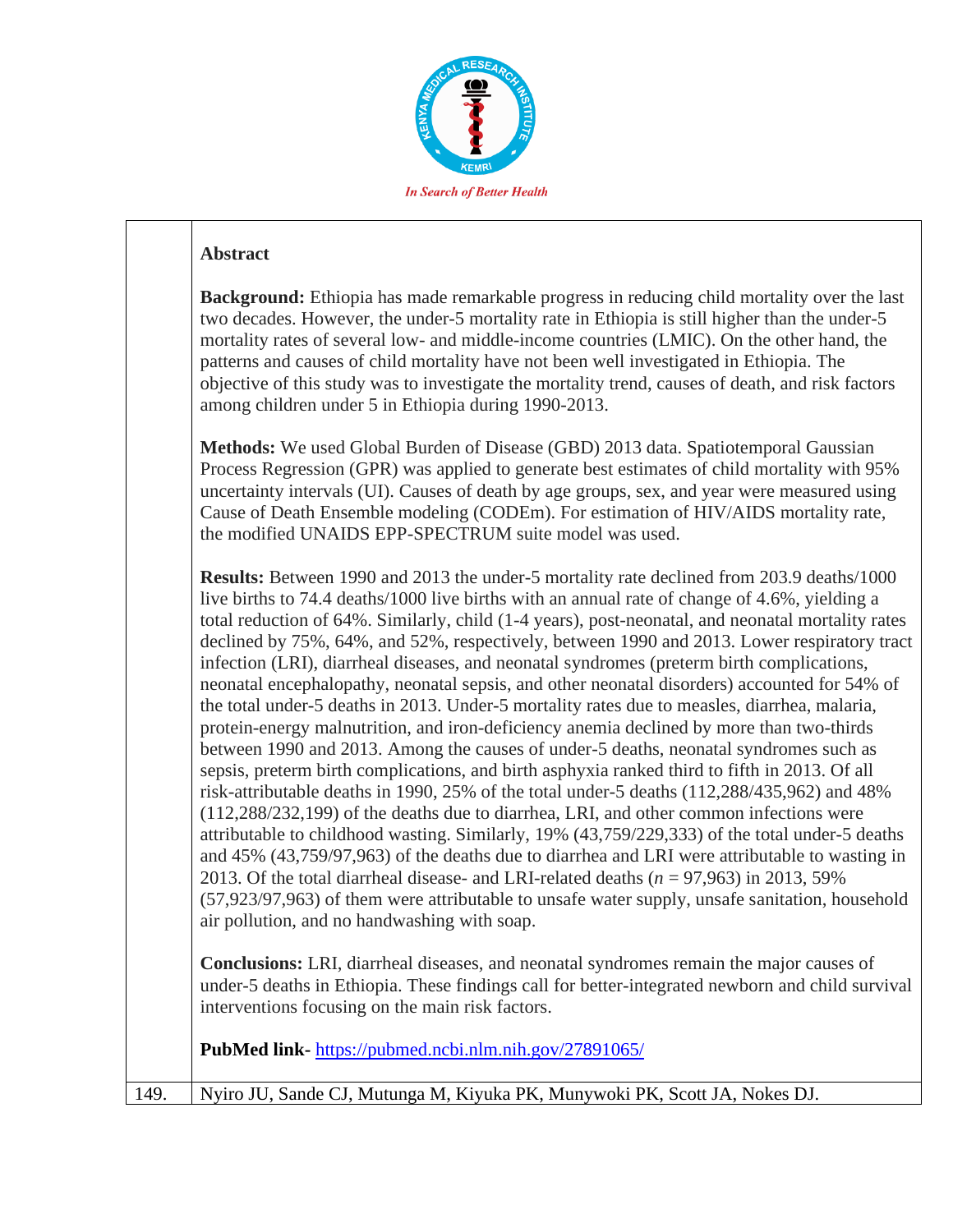

Absence of Association between Cord Specific Antibody Levels and Severe Respiratory Syncytial Virus (RSV) Disease in Early Infants: A Case Control Study from Coastal Kenya. PLoS One. 2016 Nov 16;11(11):e0166706

# **Abstract**

**Background:** The target group for severe respiratory syncytial virus (RSV) disease prevention is infants under 6 months of age. Vaccine boosting of antibody titres in pregnant mothers could protect these young infants from severe respiratory syncytial virus (RSV) associated disease. Quantifying protective levels of RSV-specific maternal antibody at birth would inform vaccine development.

**Methods:** A case control study nested in a birth cohort (2002-07) was conducted in Kilifi, Kenya; where 30 hospitalised cases of RSV-associated severe disease were matched to 60 controls. Participants had a cord blood and 2 subsequent 3-monthly blood samples assayed for RSV-specific neutralising antibody by the plaque reduction neutralisation test (PRNT). Two sample paired t test and conditional logistic regression were used in analyses of log2PRNT titres.

**Results:** The mean RSV log2PRNT titre at birth for cases and controls were not significantly different  $(P = 0.4)$  and remained so on age-stratification. Cord blood PRNT titres showed considerable overlap between cases and controls. The odds of RSV disease decreased with increase in log2PRNT cord blood titre. There was a 30% reduction in RSV disease per unit increase in log2PRNT titre (<3months age group) but not significant ( $P = 0.3$ ).

**Conclusions:** From this study, there is no strong evidence of protection by maternal RSV specific antibodies from severe RSV disease. Cord antibody levels show wide variation with considerable overlap between cases and controls. It is likely that, there are additional factors to specific PRNT antibody levels which determine susceptibility to severe RSV disease. In addition, higher levels of neutralizing antibody beyond the normal range may be required for protection; which it is hoped can be achieved by a maternal RSV vaccine.

**PubMed link**- <https://pubmed.ncbi.nlm.nih.gov/27851799/>

150. Mbaika S, Lutomiah J, Chepkorir E, Mulwa F, Khayeka-Wandabwa C, Tigoi C, Oyoo-Okoth E, Mutisya J, Ng'ang'a Z, Sang R. Vector competence of Aedes aegypti in transmitting Chikungunya virus: effects and implications of extrinsic incubation temperature on dissemination and infection rates. Virol J. 2016 Jun 29;13:114.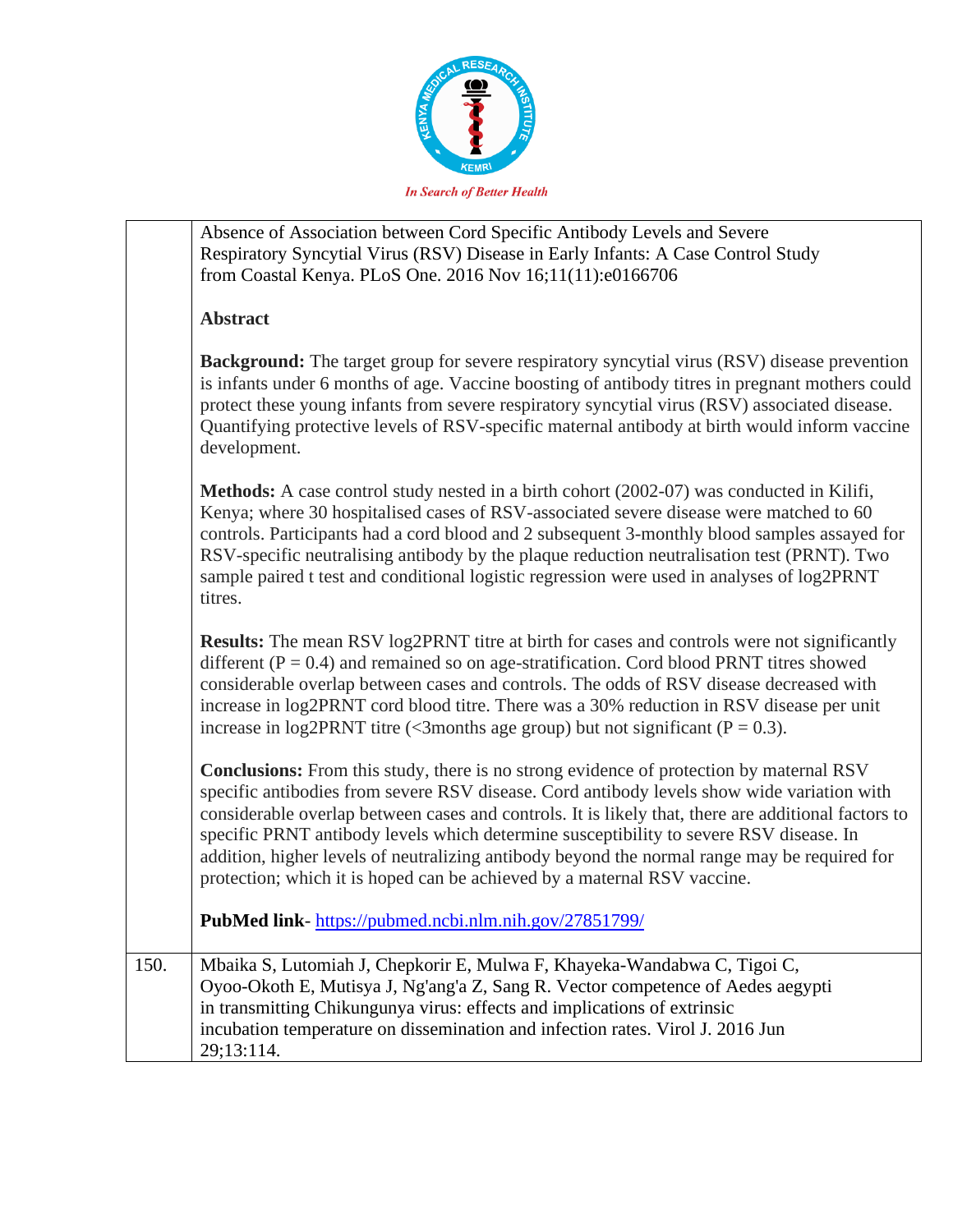

#### **Abstract**

**Background:** Aedes aegypti is a competent arthropod vector of chikungunya virus (CHIKV). The rate at which the virus disseminate in the vector is limited by temperature of their environment which can be an important determinant of geographical and seasonal limits to transmission by the arthropods in the tropics. This study investigated the vector competence of Ae. aegypti for CHIKV at ambient temperature of 32 and 26 °C (Coastal and Western Kenya respectively) reared at Extrinsic Incubation Temperature (EIT) of 32 and 26 °C that resembles those in the two regions.

**Methods:** Ae. aegypti eggs were collected from coastal and Western Kenya, hatched in the insectary and reared to F1 generation. Four-day old mosquitoes were exposed to CHIKV through a membrane feeding. They were then incubated in temperatures mimicking the mean annual temperatures for Trans-Nzoia (26 °C) and Lamu (32 °C). After every 7, 10 and 13 days post infection (DPI); one third of exposed mosquitoes were sampled and assayed for virus infection and dissemination.

**Results:** The midgut infection rates (MIR) of Ae. aegypti sampled from Coastal Region was significantly ( $p < 0.05$ ) higher than those sampled from Western Kenya, with no statistical differences observed for the coastal Ae. aegypti at EIT 26 and at 32 °C. The MIR of Ae. aegypti from the Western Region was significantly ( $p < 0.05$ ) affected by the EIT, with mosquito reared at EIT 32 °C exhibiting higher MIR than those reared at EIT 26 °C. There was a significant ( $p < 0.05$ ) interactive effects of the region, EIT and DPI on MIR. The disseminated infection rates for the CHIKV in Ae. aegypti in the legs (DIR-L) was higher in mosquitoes sampled from Coast regardless of the EIT while those from Western Kenya, dissemination rates were significantly higher at higher EIT of 32 °C.

**Conclusions:** Vector competence was higher in mosquito populations reared under high temperatures which weakens the midgut infection barrier. Hence, suggesting Lamu population is more susceptible to CHIKV therefore having a weaker mid gut infection barrier than the Trans Nzoia population. These underscores importance of examining the course of infection at various ambient temperatures and EIT between regions mosquito populations.

**PubMed link-** <https://pubmed.ncbi.nlm.nih.gov/27357190/>

151. Baker KK, O'Reilly CE, Levine MM, Kotloff KL, Nataro JP, Ayers TL, Farag TH, Nasrin D, Blackwelder WC, Wu Y, Alonso PL, Breiman RF, Omore R, Faruque AS, Das SK, Ahmed S, Saha D, Sow SO, Sur D, Zaidi AK, Quadri F, Mintz ED. Sanitation and Hygiene-Specific Risk Factors for Moderate-to-Severe Diarrhea in Young Children in the Global Enteric Multicenter Study, 2007-2011: Case-Control Study.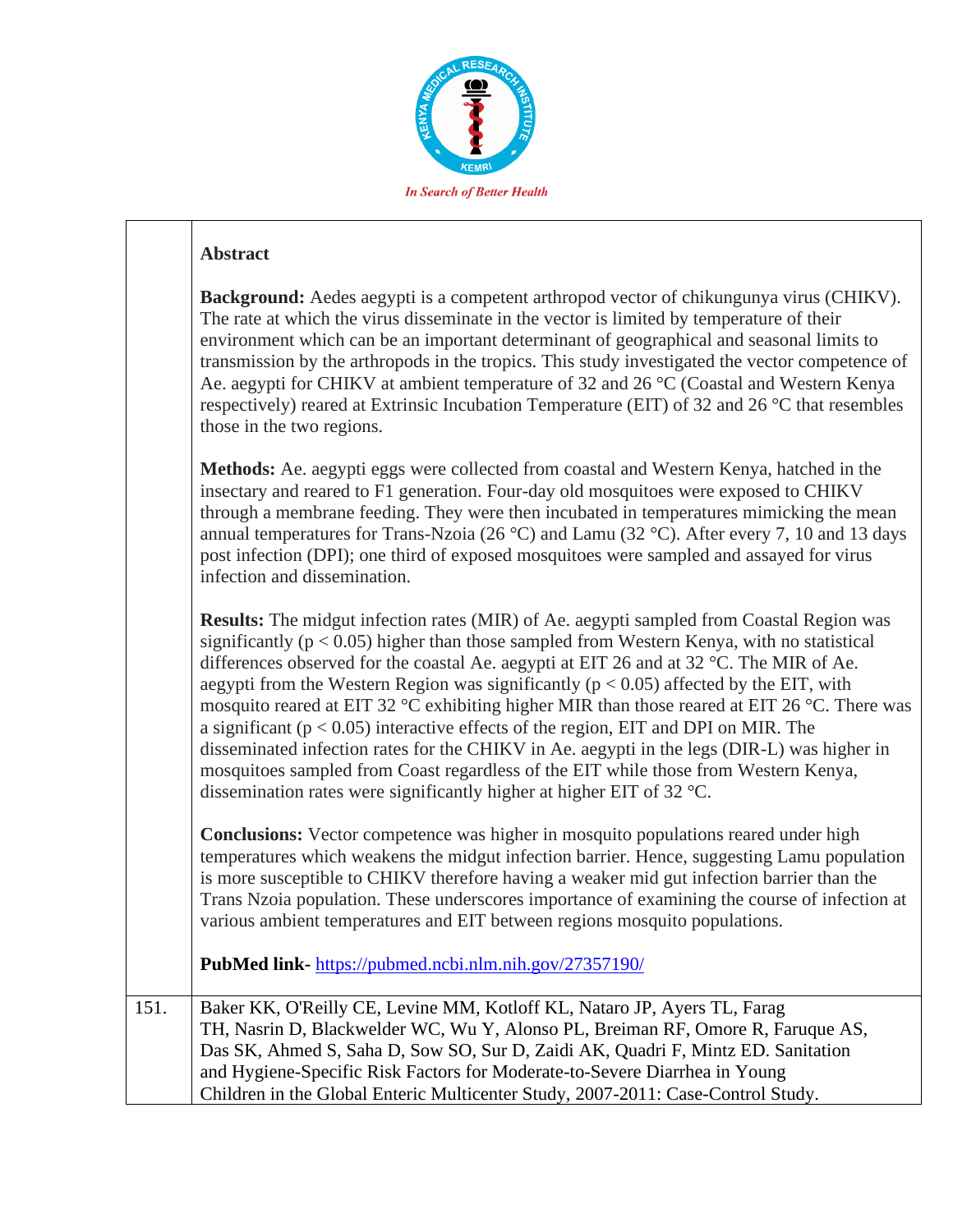

# PLoS Med. 2016 May 3;13(5):e1002010

# **Abstract**

**Background:** Diarrheal disease is the second leading cause of disease in children less than 5 y of age. Poor water, sanitation, and hygiene conditions are the primary routes of exposure and infection. Sanitation and hygiene interventions are estimated to generate a 36% and 48% reduction in diarrheal risk in young children, respectively. Little is known about whether the number of households sharing a sanitation facility affects a child's risk of diarrhea. The objective of this study was to describe sanitation and hygiene access across the Global Enteric Multicenter Study (GEMS) sites in Africa and South Asia and to assess sanitation and hygiene exposures, including shared sanitation access, as risk factors for moderate-to-severe diarrhea (MSD) in children less than 5 y of age.

**Methods/findings:** The GEMS matched case-control study was conducted between December 1, 2007, and March 3, 2011, at seven sites in Basse, The Gambia; Nyanza Province, Kenya; Bamako, Mali; Manhiça, Mozambique; Mirzapur, Bangladesh; Kolkata, India; and Karachi, Pakistan. Data was collected for 8,592 case children aged <5 y old experiencing MSD and for 12,390 asymptomatic age, gender, and neighborhood-matched controls. An MSD case was defined as a child with a diarrheal illness <7 d duration comprising ≥3 loose stools in 24 h and ≥1 of the following: sunken eyes, skin tenting, dysentery, intravenous (IV) rehydration, or hospitalization. Site-specific conditional logistic regression models were used to explore the association between sanitation and hygiene exposures and MSD. Most households at six sites (>93%) had access to a sanitation facility, while 70% of households in rural Kenya had access to a facility. Practicing open defecation was a risk factor for MSD in children <5 y old in Kenya. Sharing sanitation facilities with 1-2 or  $\geq$ 3 other households was a statistically significant risk factor for MSD in Kenya, Mali, Mozambique, and Pakistan. Among those with a designated handwashing area near the home, soap or ash were more frequently observed at control households and were significantly protective against MSD in Mozambique and India.

**Conclusions:** This study suggests that sharing a sanitation facility with just one to two other households can increase the risk of MSD in young children, compared to using a private facility. Interventions aimed at increasing access to private household sanitation facilities may reduce the burden of MSD in children. These findings support the current World Health Organization/ United Nations Children's Emergency Fund (UNICEF) system that categorizes shared sanitation as unimproved.

**PubMed link**- <https://pubmed.ncbi.nlm.nih.gov/27138888/>

| 152.<br>Hammitt LL, Crane RJ, Karani A, Mutuku A, Morpeth SC, Burbidge P, Goldblatt |  |
|-------------------------------------------------------------------------------------|--|
| D, Kamau T, Sharif S, Mturi N, Scott JA. Effect of Haemophilus influenzae type b    |  |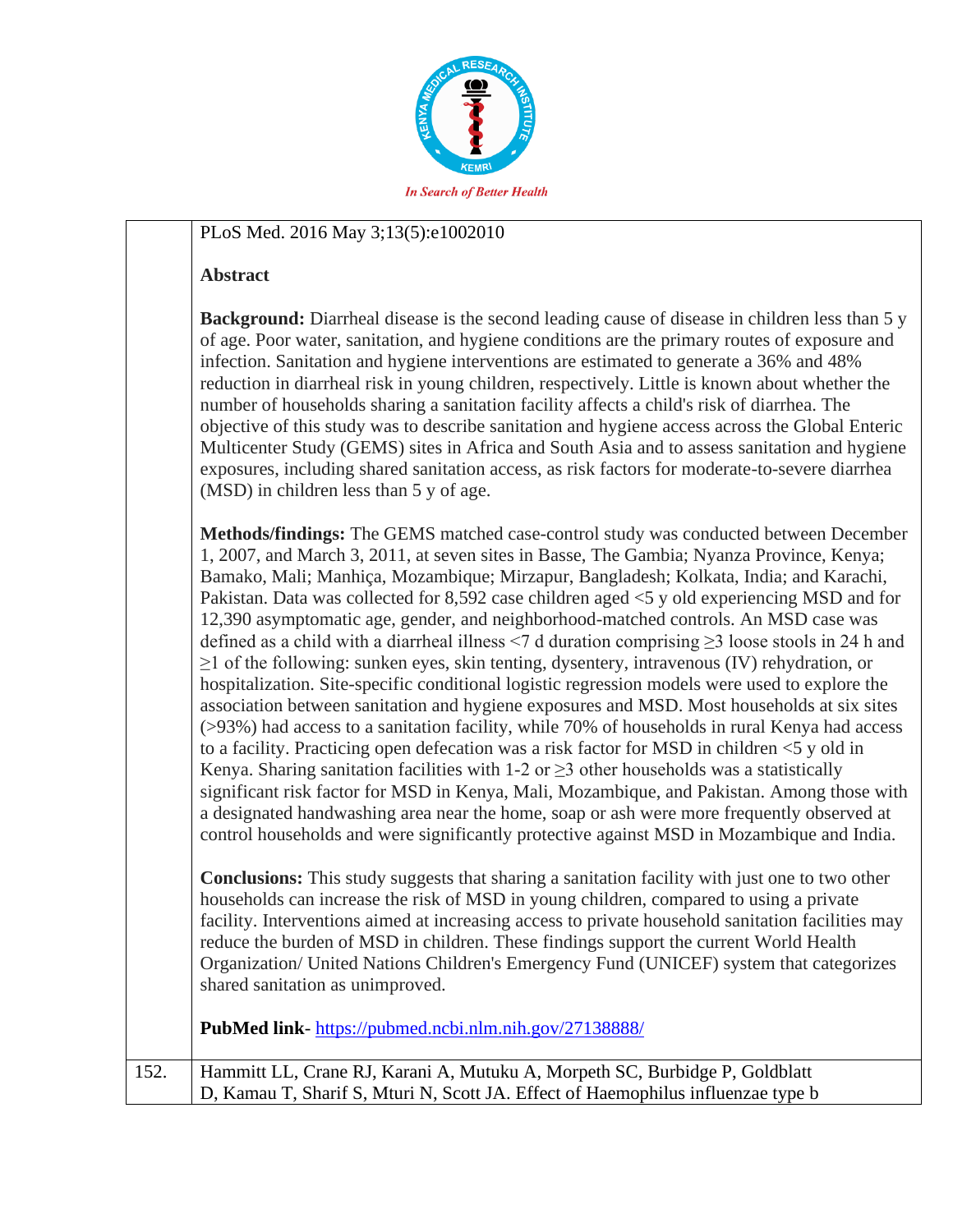

**In Search of Better Health** 

vaccination without a booster dose on invasive H influenzae type b disease, nasopharyngeal carriage, and population immunity in Kilifi, Kenya: a 15-year regional surveillance study. Lancet Glob Health. 2016 Mar;4(3):e185-94

### **Abstract**

**Background:** Haemophilus influenzae type b (Hib) conjugate vaccine, delivered as a threedose series without a booster, was introduced into the childhood vaccination programme in Kenya in 2001. The duration of protection and need for a booster dose are unknown. We aimed to assess vaccine effectiveness, the impact of the vaccine on nasopharyngeal carriage, and population immunity after introduction of conjugate Hib vaccine in infancy without a booster dose in Kenya.

**Methods:** This study took place in the Kilifi Health and Demographic Surveillance System (KHDSS), an area of Kenya that has been monitored for vital events and migration every 4 months since 2000. We analysed sterile site cultures for H influenzae type b from children (aged  $\leq$ 12 years) admitted to the Kilifi County Hospital (KCH) from Jan 1, 2000, through to Dec 31, 2014. We determined the prevalence of nasopharyngeal carriage by undertaking crosssectional surveys in random samples of KHDSS residents (of all ages) once every year from 2009 to 2012, and measured Hib antibody concentrations in five cross-sectional samples of children (aged  $\leq$ 12 years) within the KHDSS (in 1998, 2000, 2004-05, 2007, and 2009). We calculated incidence rate ratios between the prevaccine era (2000-01) and the routine-use era (2004-14) and defined vaccine effectiveness as 1 minus the incidence rate ratio, expressed as a percentage.

**Findings:** 40,482 children younger than 13 years resident in KHDSS were admitted to KCH between 2000 and 2014, 38,206 (94%) of whom had their blood cultured. The incidence of invasive H influenzae type b disease in children younger than 5 years declined from 62·6 (95% CI 46·0-83·3) per 100,000 in 2000-01 to 4·5 (2·5-7·5) per 100,000 in 2004-14, giving a vaccine effectiveness of 93% (95% CI 87-96). In the final 5 years of observation (2010-14), only one case of invasive H influenzae type b disease was detected in a child younger than 5 years. Nasopharyngeal H influenzae type b carriage was detected in one (0·2%) of 623 children younger than 5 years between 2009 and 2012. In the 2009 serosurvey, 92 (79%; 95% CI 70-86) of 117 children aged 4-35 months had long-term protective antibody concentrations.

**Interpretation:** In this region of Kenya, use of a three-dose primary series of Hib vaccine without a booster dose has resulted in a significant and sustained reduction in invasive H influenzae type b disease. The prevalence of nasopharyngeal carriage is low and the profile of Hib antibodies suggests that protection wanes only after the age at greatest risk of disease.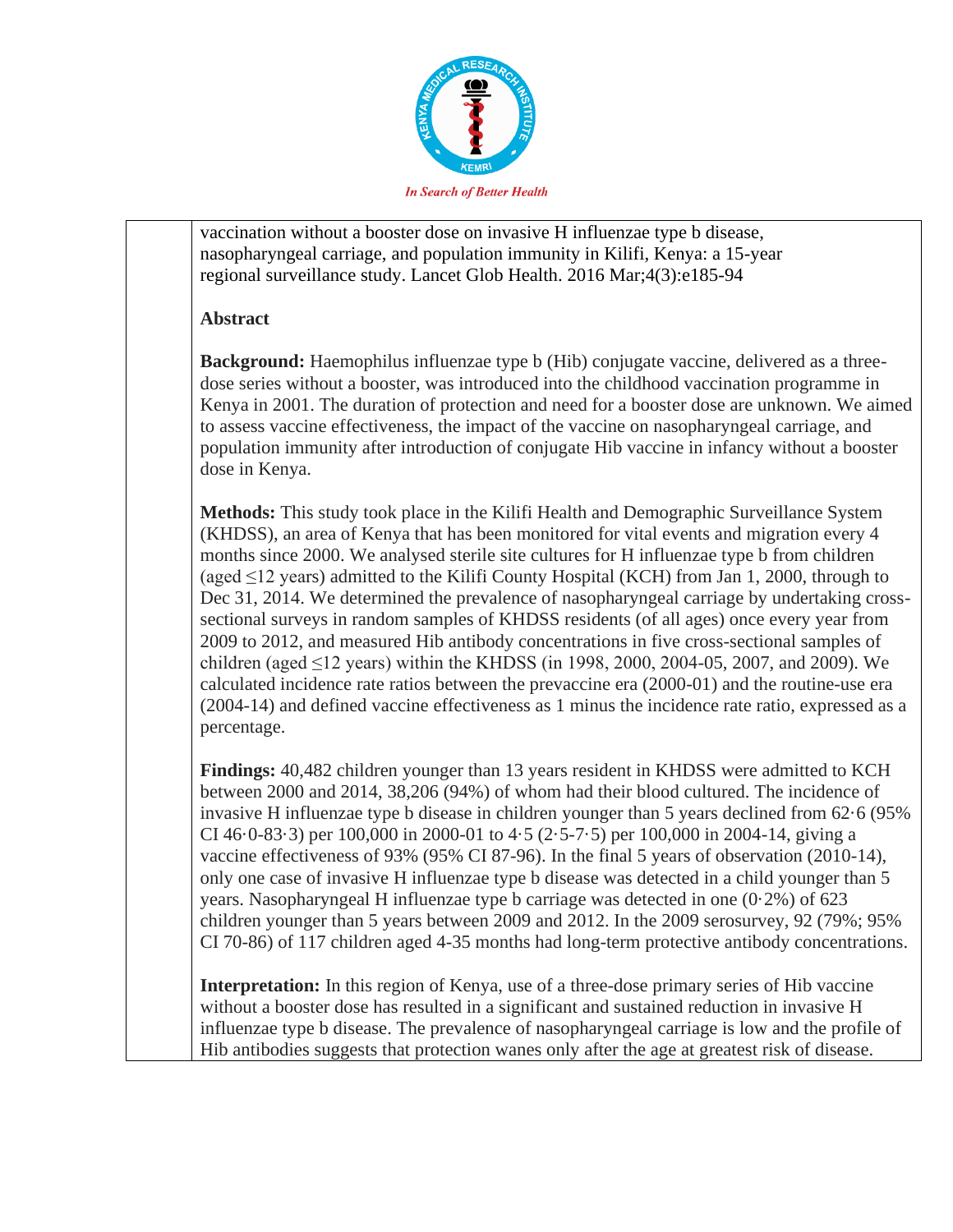

|      | Although continued surveillance is important to determine whether effective control persists,<br>these findings suggest that a booster dose is not currently required in Kenya.                                                                                                                                                                                                                                                                                                                                                                                                                                                                                                                                                                                                                                                                                                                                                                                                                                                                                                                                                                                   |
|------|-------------------------------------------------------------------------------------------------------------------------------------------------------------------------------------------------------------------------------------------------------------------------------------------------------------------------------------------------------------------------------------------------------------------------------------------------------------------------------------------------------------------------------------------------------------------------------------------------------------------------------------------------------------------------------------------------------------------------------------------------------------------------------------------------------------------------------------------------------------------------------------------------------------------------------------------------------------------------------------------------------------------------------------------------------------------------------------------------------------------------------------------------------------------|
|      | PubMed link-https://pubmed.ncbi.nlm.nih.gov/26853149/                                                                                                                                                                                                                                                                                                                                                                                                                                                                                                                                                                                                                                                                                                                                                                                                                                                                                                                                                                                                                                                                                                             |
| 153. | Smit MR, Ochomo E, Aljayyoussi G, Kwambai T, Abong'o B, Bayoh N, Gimnig J,<br>Samuels A, Desai M, Phillips-Howard PA, Kariuki S, Wang D, Ward S, Ter Kuile FO.<br>Efficacy and Safety of High-Dose Ivermectin for Reducing Malaria Transmission<br>(IVERMAL): Protocol for a Double-Blind, Randomized, Placebo-Controlled, Dose-<br>Finding Trial in Western Kenya. JMIR Res Protoc. 2016 Nov 17;5(4):e213                                                                                                                                                                                                                                                                                                                                                                                                                                                                                                                                                                                                                                                                                                                                                        |
|      | <b>Abstract</b>                                                                                                                                                                                                                                                                                                                                                                                                                                                                                                                                                                                                                                                                                                                                                                                                                                                                                                                                                                                                                                                                                                                                                   |
|      | <b>Background:</b> Innovative approaches are needed to complement existing tools for malaria<br>elimination. Ivermectin is a broad spectrum antiparasitic endectocide clinically used for<br>onchocerciasis and lymphatic filariasis control at single doses of 150 to 200 mcg/kg. It also<br>shortens the lifespan of mosquitoes that feed on individuals recently treated with ivermectin.<br>However, the effect after a 150 to 200 mcg/kg oral dose is short-lived (6 to 11 days). Modeling<br>suggests higher doses, which prolong the mosquitocidal effects, are needed to make a<br>significant contribution to malaria elimination. Ivermectin has a wide therapeutic index and<br>previous studies have shown doses up to 2000 mcg/kg (ie, 10 times the US Food and Drug<br>Administration approved dose) are well tolerated and safe; the highest dose used for<br>onchocerciasis is a single dose of 800 mcg/kg.                                                                                                                                                                                                                                       |
|      | <b>Objective:</b> The aim of this study is to determine the safety, tolerability, and efficacy of<br>ivermectin doses of 0, 300, and 600 mcg/kg/day for 3 days, when provided with a standard 3-<br>day course of the antimalarial dihydroartemisinin-piperaquine (DP), on mosquito survival.                                                                                                                                                                                                                                                                                                                                                                                                                                                                                                                                                                                                                                                                                                                                                                                                                                                                     |
|      | Methods: This is a double-blind, randomized, placebo-controlled, parallel-group, 3-arm, dose-<br>finding trial in adults with uncomplicated malaria. Monte Carlo simulations based on<br>pharmacokinetic modeling were performed to determine the optimum dosing regimens to be<br>tested. Modeling showed that a 3-day regimen of 600 mcg/kg/day achieved similar median (5<br>to 95 percentiles) maximum drug concentrations (Cmax) of ivermectin to a single of dose of<br>800 mcg/kg, while increasing the median time above the lethal concentration 50% (LC50, 16<br>ng/mL) from 1.9 days (1.0 to 5.7) to 6.8 (3.8 to 13.4) days. The 300 mcg/kg/day dose was<br>chosen at 50% of the higher dose to allow evaluation of the dose response. Mosquito survival<br>will be assessed daily up to 28 days in laboratory-reared Anopheles gambiae s.s. populations<br>fed on patients' blood taken at days 0, 2 (Cmax), 7 (primary outcome), 10, 14, 21, and 28 after<br>the start of treatment. Safety outcomes include QT-prolongation and mydriasis. The trial will<br>be conducted in 6 health facilities in western Kenya and requires a sample size of 141 |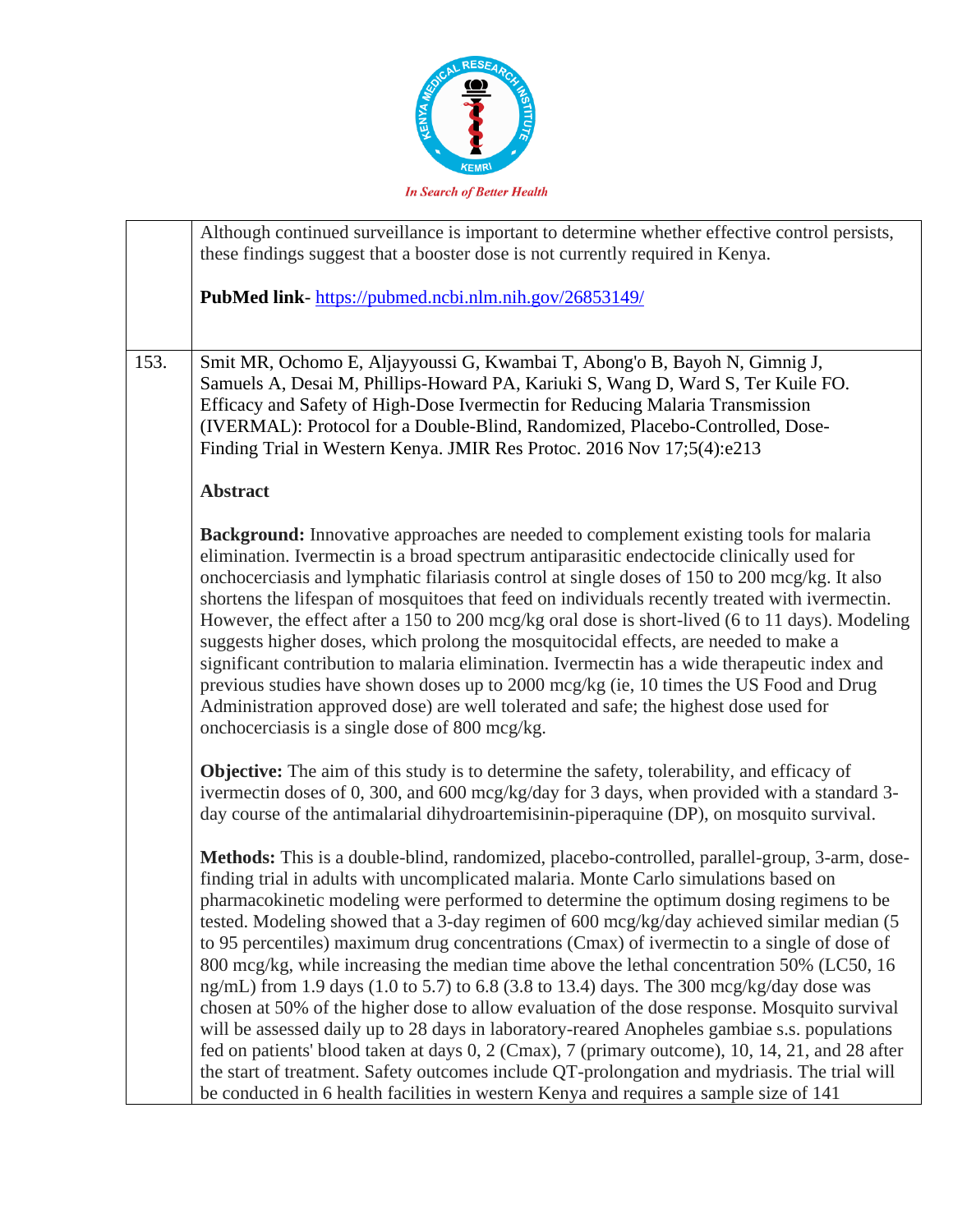

|      | participants (47 per arm). Sub-studies include (1) rich pharmacokinetics and (2) direct skin<br>versus membrane feeding assays.                                                                                                                                                                                                                                                                                                                                                                                                                                                                                                                                                                                                                                                                                                                                                                                                                                                                                                                                                                                                                                                                                                                                     |
|------|---------------------------------------------------------------------------------------------------------------------------------------------------------------------------------------------------------------------------------------------------------------------------------------------------------------------------------------------------------------------------------------------------------------------------------------------------------------------------------------------------------------------------------------------------------------------------------------------------------------------------------------------------------------------------------------------------------------------------------------------------------------------------------------------------------------------------------------------------------------------------------------------------------------------------------------------------------------------------------------------------------------------------------------------------------------------------------------------------------------------------------------------------------------------------------------------------------------------------------------------------------------------|
|      | Results: Recruitment started July 20, 2015. Data collection was completed July 2, 2016.<br>Unblinding and analysis will commence once the database has been completed, cleaned, and<br>locked.                                                                                                                                                                                                                                                                                                                                                                                                                                                                                                                                                                                                                                                                                                                                                                                                                                                                                                                                                                                                                                                                      |
|      | <b>Conclusions:</b> High-dose ivermectin, if found to be safe and well tolerated, might offer a<br>promising new tool for malaria elimination.                                                                                                                                                                                                                                                                                                                                                                                                                                                                                                                                                                                                                                                                                                                                                                                                                                                                                                                                                                                                                                                                                                                      |
|      | <b>PubMed link-</b> https://pubmed.ncbi.nlm.nih.gov/27856406/                                                                                                                                                                                                                                                                                                                                                                                                                                                                                                                                                                                                                                                                                                                                                                                                                                                                                                                                                                                                                                                                                                                                                                                                       |
| 154. | Berkley JA, Ngari M, Thitiri J, Mwalekwa L, Timbwa M, Hamid F, Ali R,<br>Shangala J, Mturi N, Jones KD, Alphan H, Mutai B, Bandika V, Hemed T, Awuondo K,<br>Morpeth S, Kariuki S, Fegan G. Daily co-trimoxazole prophylaxis to prevent<br>mortality in children with complicated severe acute malnutrition: a multicentre,<br>double-blind, randomised placebo-controlled trial. Lancet Glob Health. 2016<br>Jul;4(7):e464-73                                                                                                                                                                                                                                                                                                                                                                                                                                                                                                                                                                                                                                                                                                                                                                                                                                      |
|      | <b>Abstract</b>                                                                                                                                                                                                                                                                                                                                                                                                                                                                                                                                                                                                                                                                                                                                                                                                                                                                                                                                                                                                                                                                                                                                                                                                                                                     |
|      | <b>Background:</b> Children with complicated severe acute malnutrition (SAM) have a greatly<br>increased risk of mortality from infections while in hospital and after discharge. In HIV-<br>infected children, mortality and admission to hospital are prevented by daily co-trimoxazole<br>prophylaxis, despite locally reported bacterial resistance to co-trimoxazole. We aimed to assess<br>the efficacy of daily co-trimoxazole prophylaxis on survival in children without HIV being<br>treated for complicated SAM.                                                                                                                                                                                                                                                                                                                                                                                                                                                                                                                                                                                                                                                                                                                                         |
|      | <b>Methods:</b> We did a multicentre, double-blind, randomised, placebo-controlled study in four<br>hospitals in Kenya (two rural hospitals in Kilifi and Malindi, and two urban hospitals in<br>Mombasa and Nairobi) with children aged 60 days to 59 months without HIV admitted to<br>hospital and diagnosed with SAM. We randomly assigned eligible participants (1:1) to 6<br>months of either daily oral co-trimoxazole prophylaxis (given as water-dispersible tablets; 120<br>mg per day for age $\leq 6$ months, 240 mg per day for age 6 months to 5 years) or matching<br>placebo. Assignment was done with computer-generated randomisation in permuted blocks of<br>20, stratified by centre and age younger or older than 6 months. Treatment allocation was<br>concealed in opaque, sealed envelopes and patients, their families, and all trial staff were<br>masked to treatment assignment. Children were given recommended medical care and feeding,<br>and followed up for 12 months. The primary endpoint was mortality, assessed each month for<br>the first 6 months, then every 2 months for the second 6 months. Secondary endpoints were<br>nutritional recovery, readmission to hospital, and illness episodes treated as an outpatient. |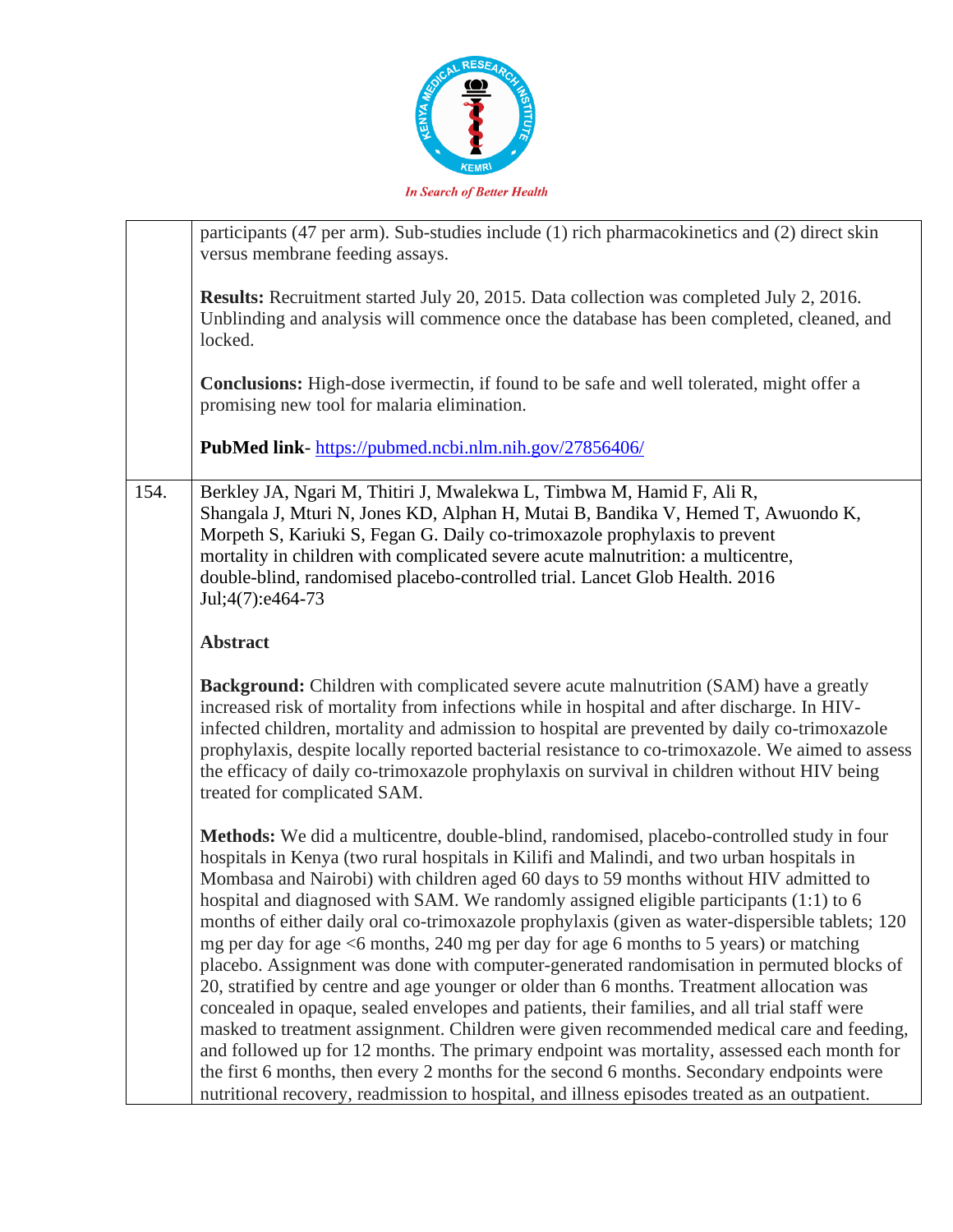

Analysis was by intention to treat. This trial was registered at ClinicalTrials.gov, number [NCT00934492.](http://clinicaltrials.gov/show/NCT00934492)

|      | Findings: Between Nov 20, 2009, and March 14, 2013, we recruited and assigned 1778<br>eligible children to treatment (887 to co-trimoxazole prophylaxis and 891 to placebo). Median<br>age was 11 months (IQR 7-16 months), 306 (17%) were younger than 6 months, 300 (17%)<br>had oedematous malnutrition (kwashiorkor), and 1221 (69%) were stunted (length-for-age Z<br>score $\langle -2 \rangle$ . During 1527 child-years of observation, 122 (14%) of 887 children in the co-<br>trimoxazole group died, compared with 135 (15%) of 891 in the placebo group (unadjusted<br>hazard ratio [HR] 0.90, 95% CI 0.71-1.16, p=0.429; 16.0 vs 17.7 events per 100 child-years<br>observed (CYO); difference $-1.7$ events per 100 CYO, 95% CI $-5.8$ to 2.4]). In the first 6<br>months of the study (while participants received study medication), 63 suspected grade 3 or 4<br>associated adverse events were recorded among 57 (3%) children; 31 (2%) in the co-<br>trimoxazole group and 32 (2%) in the placebo group (incidence rate ratio $0.98$ , 95% CI $0.58$ -<br>1.65). The most common adverse events of these grades were urticarial rash (grade 3, equally<br>common in both groups), neutropenia (grade 4, more common in the co-trimoxazole group),<br>and anaemia (both grades equally common in both groups). One child in the placebo group had<br>fatal toxic epidermal necrolysis with concurrent Pseudomonas aeruginosa bacteraemia.<br>Interpretation: Daily co-trimoxazole prophylaxis did not reduce mortality in children with |
|------|-----------------------------------------------------------------------------------------------------------------------------------------------------------------------------------------------------------------------------------------------------------------------------------------------------------------------------------------------------------------------------------------------------------------------------------------------------------------------------------------------------------------------------------------------------------------------------------------------------------------------------------------------------------------------------------------------------------------------------------------------------------------------------------------------------------------------------------------------------------------------------------------------------------------------------------------------------------------------------------------------------------------------------------------------------------------------------------------------------------------------------------------------------------------------------------------------------------------------------------------------------------------------------------------------------------------------------------------------------------------------------------------------------------------------------------------------------------------------------------------------------------------------------------------------------------|
|      | complicated SAM without HIV. Other strategies need to be tested in clinical trials to reduce<br>deaths in this population.                                                                                                                                                                                                                                                                                                                                                                                                                                                                                                                                                                                                                                                                                                                                                                                                                                                                                                                                                                                                                                                                                                                                                                                                                                                                                                                                                                                                                                |
|      | PubMed link-https://pubmed.ncbi.nlm.nih.gov/27265353/                                                                                                                                                                                                                                                                                                                                                                                                                                                                                                                                                                                                                                                                                                                                                                                                                                                                                                                                                                                                                                                                                                                                                                                                                                                                                                                                                                                                                                                                                                     |
| 155. | Sirima SB, Ogutu B, Lusingu JPA, Mtoro A, Mrango Z, Ouedraogo A, Yaro JB,<br>Onyango KO, Gesase S, Mnkande E, Ngocho JS, Ackermann I, Aubin F, Vanraes J,<br>Strub N, Carn G. Comparison of artesunate-mefloquine and artemether-lumefantrine<br>fixed-dose combinations for treatment of uncomplicated Plasmodium falciparum<br>malaria in children younger than 5 years in sub-Saharan Africa: a randomised,<br>multicentre, phase 4 trial. Lancet Infect Dis. 2016 Oct;16(10):1123-1133                                                                                                                                                                                                                                                                                                                                                                                                                                                                                                                                                                                                                                                                                                                                                                                                                                                                                                                                                                                                                                                                |
|      | <b>Abstract</b>                                                                                                                                                                                                                                                                                                                                                                                                                                                                                                                                                                                                                                                                                                                                                                                                                                                                                                                                                                                                                                                                                                                                                                                                                                                                                                                                                                                                                                                                                                                                           |
|      | <b>Background:</b> WHO recommends combinations of an artemisinin derivative plus an<br>antimalarial drug of longer half-life as treatment options for uncomplicated Plasmodium<br>falciparum infection. In Africa, artemether-lumefantrine is the most widely used artemisinin-<br>based combination therapy, whereas artesunate-mefloquine is used infrequently because of a<br>perceived poor tolerance to mefloquine. WHO recommends reconsideration of the use of<br>artesunate-mefloquine in Africa. We compared the efficacy and safety of fixed-dose                                                                                                                                                                                                                                                                                                                                                                                                                                                                                                                                                                                                                                                                                                                                                                                                                                                                                                                                                                                               |